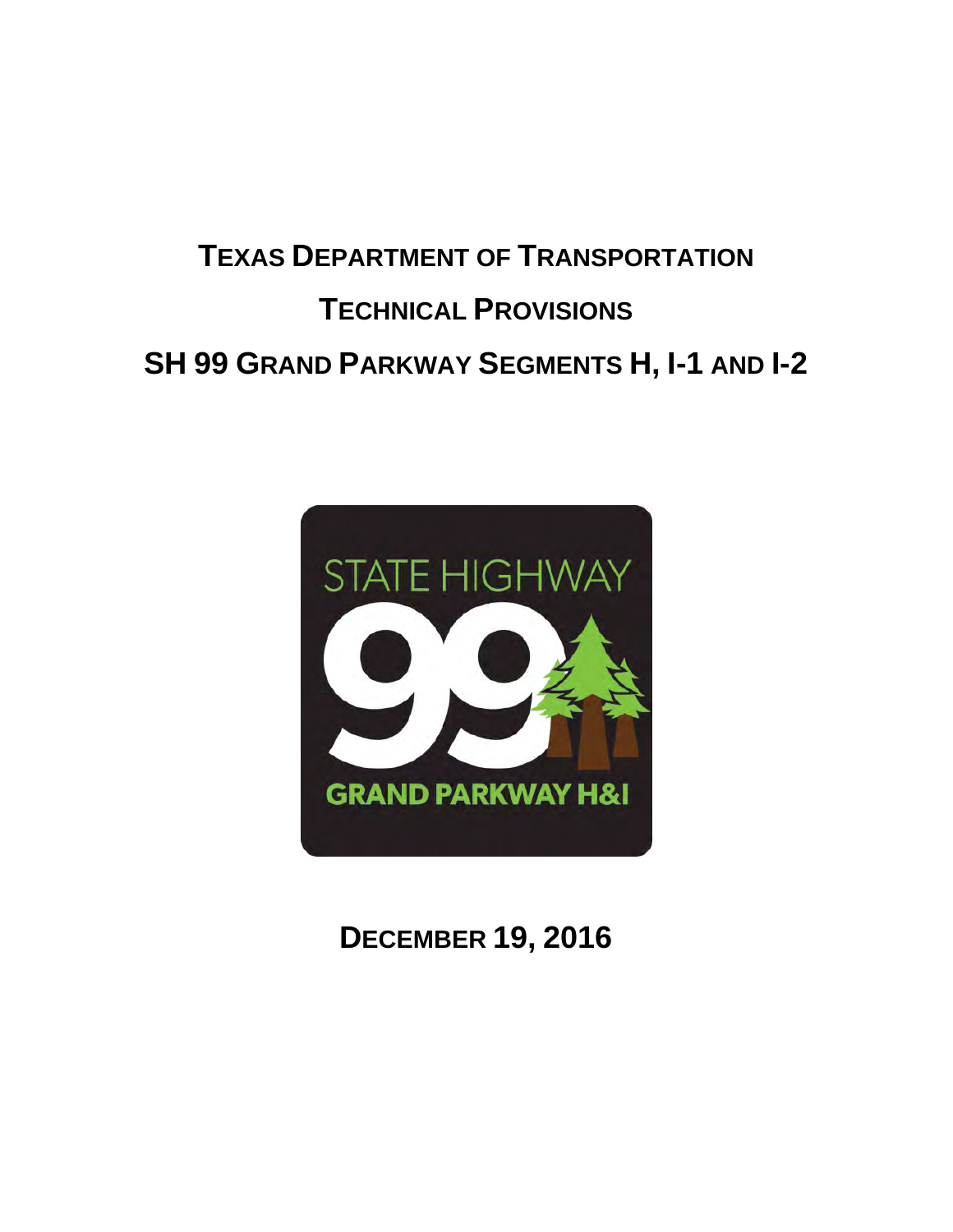# **TABLE OF CONTENTS**

| $\mathbf{1}$   |          |                                                                                        |  |
|----------------|----------|----------------------------------------------------------------------------------------|--|
|                | 1.1      |                                                                                        |  |
|                | 1.1.1    |                                                                                        |  |
|                | 1.1.2    |                                                                                        |  |
|                | 1.2      |                                                                                        |  |
|                | 1.2.1    |                                                                                        |  |
|                | 1.2.2    |                                                                                        |  |
|                | 1.2.3    |                                                                                        |  |
|                | 1.2.4    |                                                                                        |  |
|                | 1.3      |                                                                                        |  |
|                | 1.3.1    |                                                                                        |  |
|                | 1.3.2    |                                                                                        |  |
|                | 1.3.2.1  |                                                                                        |  |
|                | 1.3.2.2  |                                                                                        |  |
|                | 1.3.2.3  |                                                                                        |  |
|                | 1.3.2.4  |                                                                                        |  |
|                | 1.3.2.5  |                                                                                        |  |
|                | 1.3.2.6  |                                                                                        |  |
|                | 1.3.2.7  |                                                                                        |  |
|                | 1.3.2.8  | Removal of existing UPRR Lift Bridge over Cedar Bayou and rail crossing over SH 99  10 |  |
|                | 1.3.2.9  |                                                                                        |  |
|                | 1.3.2.10 |                                                                                        |  |
| $\overline{2}$ |          |                                                                                        |  |
|                | 2.1      |                                                                                        |  |
|                | 2.1.1    |                                                                                        |  |
|                | 2.1.1.1  |                                                                                        |  |
|                | 2.1.1.2  |                                                                                        |  |
|                |          |                                                                                        |  |
|                |          |                                                                                        |  |
|                |          |                                                                                        |  |
|                |          |                                                                                        |  |
|                |          |                                                                                        |  |
|                |          |                                                                                        |  |
|                |          |                                                                                        |  |
|                |          |                                                                                        |  |
|                |          |                                                                                        |  |
|                |          |                                                                                        |  |
|                |          |                                                                                        |  |
|                |          |                                                                                        |  |
|                |          |                                                                                        |  |
|                |          |                                                                                        |  |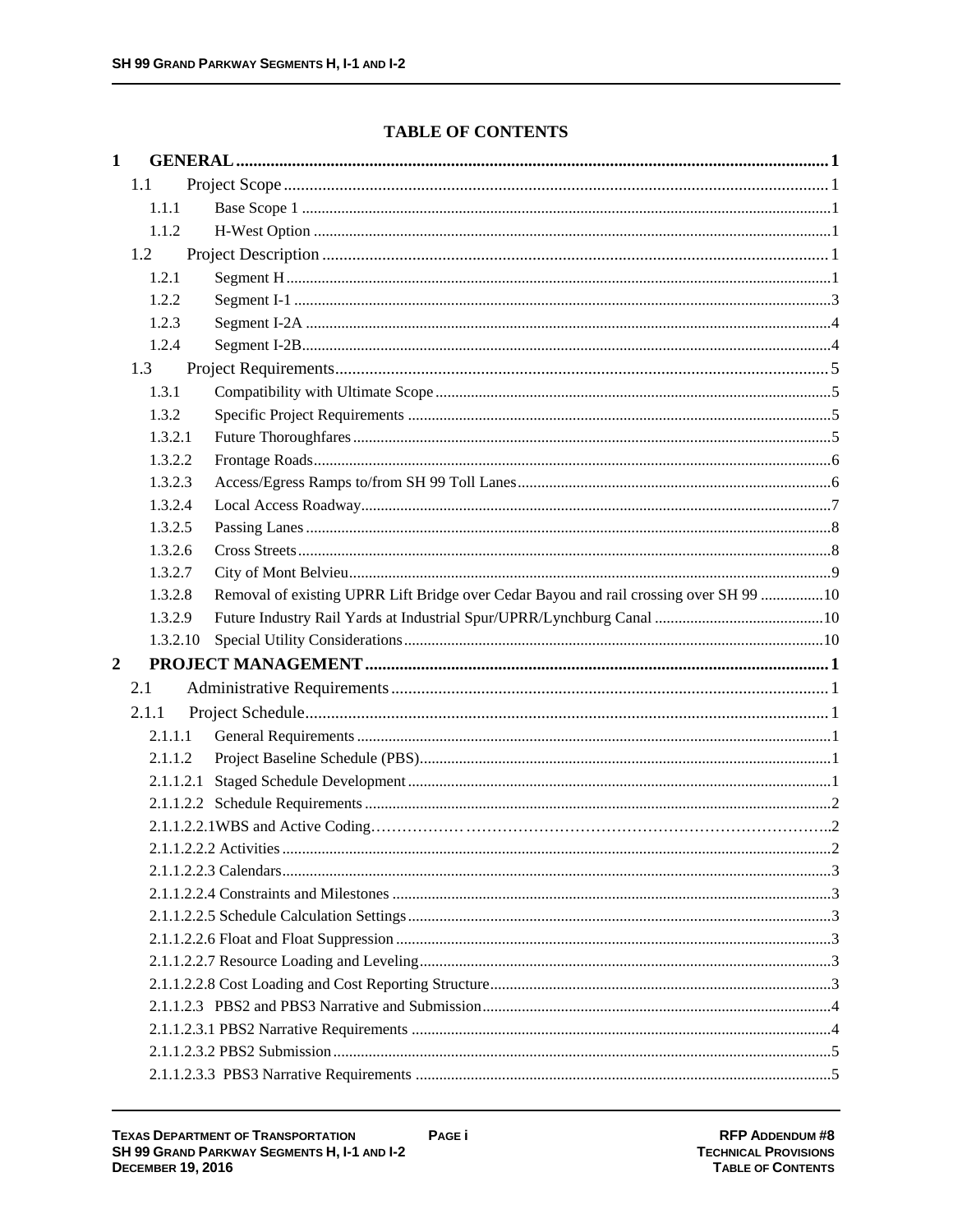| 2.1.1.3  |  |
|----------|--|
|          |  |
|          |  |
|          |  |
|          |  |
|          |  |
| 2.1.1.4  |  |
|          |  |
|          |  |
|          |  |
|          |  |
|          |  |
| 2.1.1.5  |  |
| 2.1.1.6  |  |
| 2.1.2    |  |
| 2.1.2.1  |  |
| 2.1.3    |  |
| 2.2      |  |
| 2.2.1    |  |
| 2.2.2    |  |
| 2.2.3    |  |
| 2.2.4    |  |
| 2.2.5    |  |
| 2.2.5.1  |  |
| 2.2.5.2  |  |
| 2.2.5.3  |  |
| 2.2.5.4  |  |
| 2.2.6    |  |
| 2.2.7    |  |
| 2.2.7.1  |  |
| 2.2.7.2  |  |
| 2.2.7.3  |  |
| 2.2.7.4  |  |
| 2.2.7.5  |  |
| 2.2.7.6  |  |
| 2.2.7.7  |  |
| 2.2.7.8  |  |
| 2.2.7.9  |  |
| 2.2.7.10 |  |
| 2.2.7.11 |  |
| 2.2.8    |  |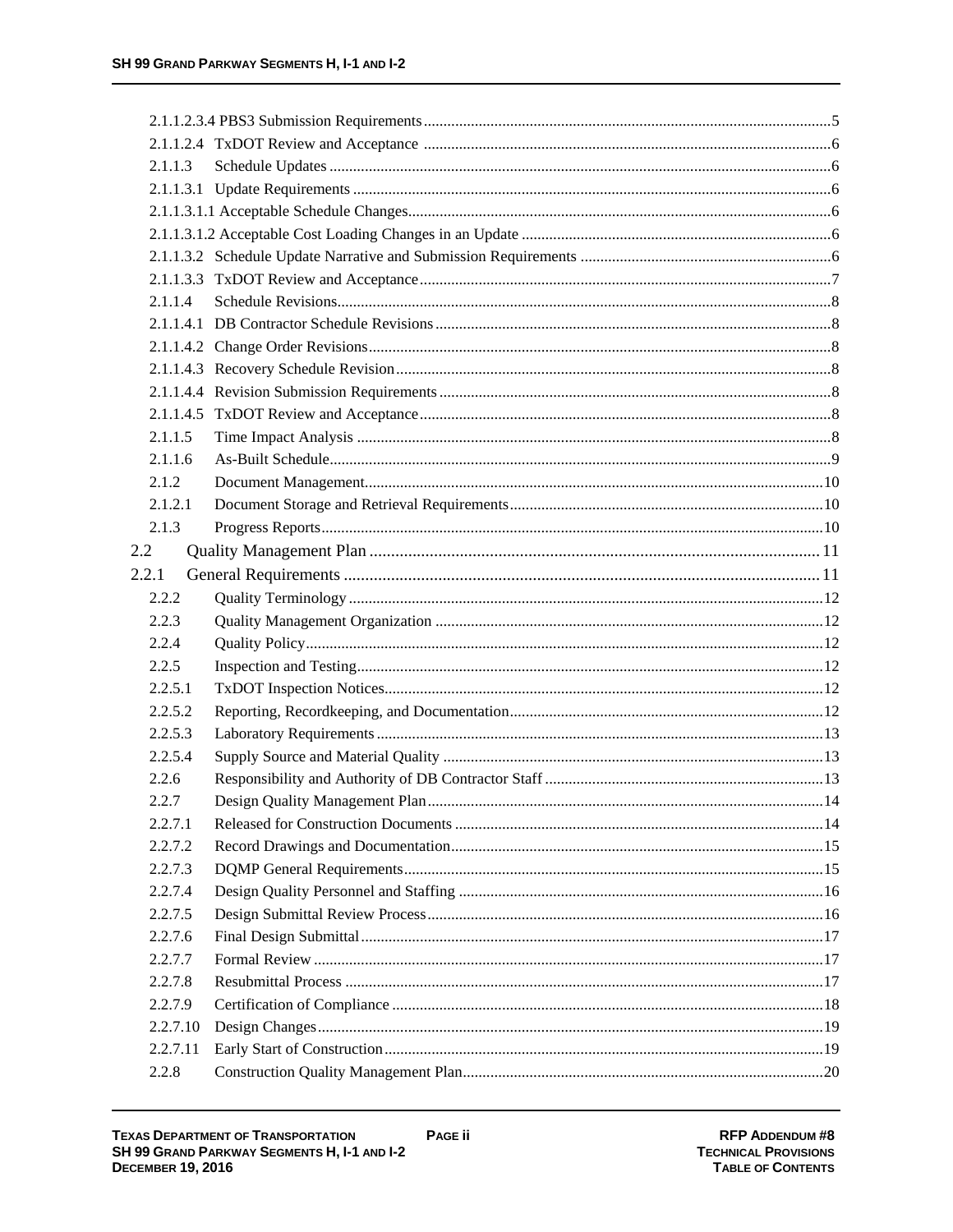|   | 2.2.8.1            | Construction Quality Manager (CQM)/Construction Quality Control Manager (CQCM)23          |  |
|---|--------------------|-------------------------------------------------------------------------------------------|--|
|   | 2.2.8.2            |                                                                                           |  |
|   | 2.2.8.3            | Construction Quality Acceptance Manager (CQAM)/Independent Quality Firm Manager (IQFM) 23 |  |
|   | 2.2.8.4            |                                                                                           |  |
|   | 2.2.8.5            |                                                                                           |  |
|   | 2.2.9              |                                                                                           |  |
|   | 2.3                |                                                                                           |  |
|   | 2.4                |                                                                                           |  |
|   | 2.5                |                                                                                           |  |
|   | 2.6                |                                                                                           |  |
|   | 2.7                |                                                                                           |  |
|   | 2.8                |                                                                                           |  |
|   | 2.9                |                                                                                           |  |
|   | 2.10               |                                                                                           |  |
|   | 2.10.1             |                                                                                           |  |
|   | 2.10.2             |                                                                                           |  |
|   | 2.10.2.1           |                                                                                           |  |
|   | 2.10.2.2           |                                                                                           |  |
|   | 2.10.2.3           |                                                                                           |  |
|   | 2.10.3             |                                                                                           |  |
|   | 2.10.3.1           |                                                                                           |  |
|   | 2.10.3.2           |                                                                                           |  |
|   | 2.10.3.3           |                                                                                           |  |
|   | 2.10.3.4           |                                                                                           |  |
|   | 2.10.3.5           |                                                                                           |  |
|   | 2.10.3.6           |                                                                                           |  |
|   | 2.10.3.7           |                                                                                           |  |
|   | 2.10.4<br>2.10.4.1 |                                                                                           |  |
|   |                    |                                                                                           |  |
|   | 2.10.4.3           |                                                                                           |  |
|   | 2.10.4.4           |                                                                                           |  |
|   | 2.10.4.5           |                                                                                           |  |
| 3 |                    |                                                                                           |  |
|   | 3.1                |                                                                                           |  |
|   | 3.2                |                                                                                           |  |
|   | 3.2.1              |                                                                                           |  |
|   | 3.2.2              |                                                                                           |  |
|   | 3.2.3              |                                                                                           |  |
|   | 3.2.4              |                                                                                           |  |
|   | 3.2.5              |                                                                                           |  |
|   | 3.2.6              |                                                                                           |  |
|   | 3.2.7              |                                                                                           |  |
|   |                    |                                                                                           |  |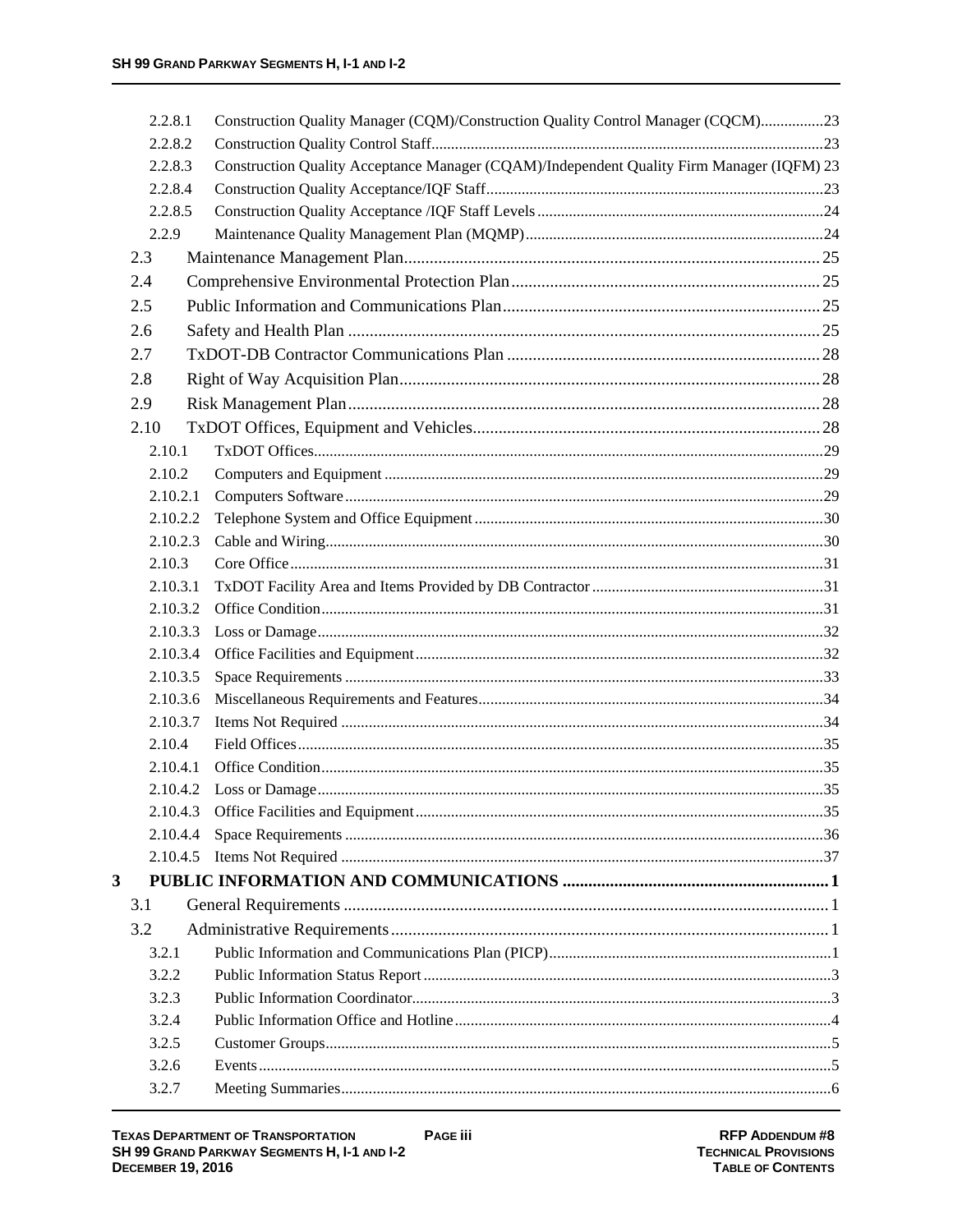|                         | 3.2.8   |                                                                    |  |
|-------------------------|---------|--------------------------------------------------------------------|--|
|                         | 3.2.9   |                                                                    |  |
|                         | 3.2.10  |                                                                    |  |
|                         | 3.2.11  |                                                                    |  |
| $\overline{\mathbf{4}}$ |         |                                                                    |  |
|                         | 4.1     |                                                                    |  |
|                         | 4.2     |                                                                    |  |
|                         | 4.2.1   | New Environmental Approvals and Amended TxDOT-Provided Approvals 1 |  |
|                         | 4.2.2   |                                                                    |  |
|                         | 4.2.3   |                                                                    |  |
|                         | 4.2.4   |                                                                    |  |
|                         | 4.3     |                                                                    |  |
|                         | 4.3.1   |                                                                    |  |
|                         | 4.3.2   |                                                                    |  |
|                         | 4.3.3   |                                                                    |  |
|                         | 4.3.4   |                                                                    |  |
|                         | 4.3.5   |                                                                    |  |
|                         | 4.3.6   |                                                                    |  |
|                         | 4.3.7   |                                                                    |  |
|                         | 4.3.8   |                                                                    |  |
|                         | 4.4     |                                                                    |  |
|                         | 4.4.1   |                                                                    |  |
|                         | 4.4.2   |                                                                    |  |
|                         | 4.4.3   |                                                                    |  |
|                         | 4.4.4   |                                                                    |  |
|                         | 4.4.5   |                                                                    |  |
|                         | 4.4.6   |                                                                    |  |
|                         | 4.4.7   |                                                                    |  |
|                         | 4.5     |                                                                    |  |
|                         | 4.6     |                                                                    |  |
|                         | 4.7     |                                                                    |  |
|                         | 4.8     |                                                                    |  |
| 5                       |         |                                                                    |  |
|                         | 5.1     |                                                                    |  |
|                         | 5.2     |                                                                    |  |
|                         | 5.3     |                                                                    |  |
|                         | 5.4     |                                                                    |  |
| 6                       |         |                                                                    |  |
|                         | 6.1     |                                                                    |  |
|                         | 6.1.1   |                                                                    |  |
|                         | 6.1.2   |                                                                    |  |
|                         | 6.1.2.1 |                                                                    |  |
|                         |         |                                                                    |  |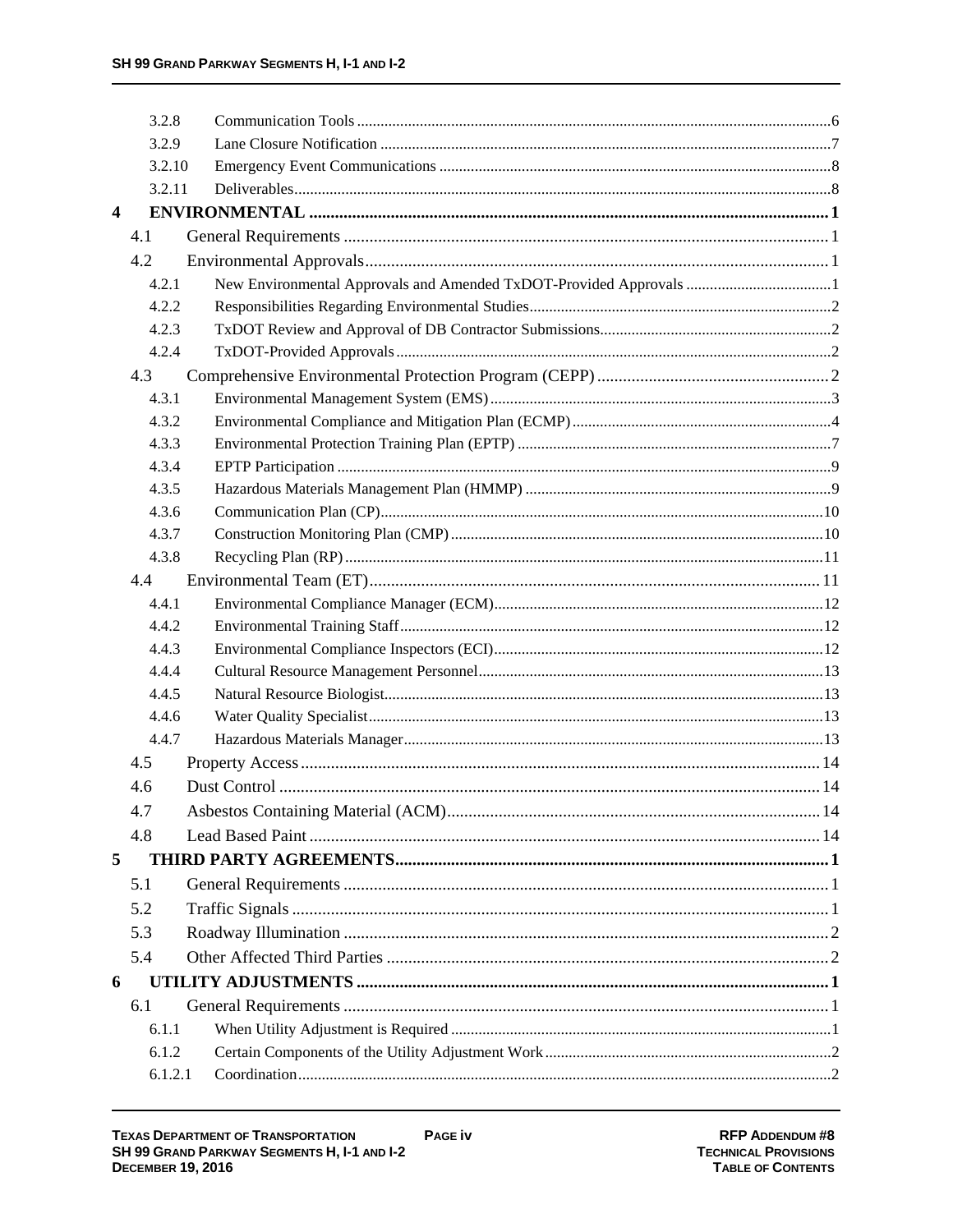| 6.1.2.2 |                                                                                              |  |
|---------|----------------------------------------------------------------------------------------------|--|
| 6.1.2.3 |                                                                                              |  |
| 6.1.2.4 |                                                                                              |  |
| 6.1.2.5 |                                                                                              |  |
| 6.1.2.6 |                                                                                              |  |
| 6.1.3   |                                                                                              |  |
| 6.1.3.1 |                                                                                              |  |
| 6.1.3.2 |                                                                                              |  |
| 6.1.4   |                                                                                              |  |
| 6.2     |                                                                                              |  |
| 6.2.1   |                                                                                              |  |
| 6.2.2   |                                                                                              |  |
| 6.2.2.1 |                                                                                              |  |
| 6.2.2.2 |                                                                                              |  |
| 6.2.3   |                                                                                              |  |
| 6.2.4   |                                                                                              |  |
| 6.2.4.1 |                                                                                              |  |
| 6.2.4.2 |                                                                                              |  |
| 6.2.4.3 |                                                                                              |  |
| 6.2.4.4 |                                                                                              |  |
| 6.2.4.5 | Utility Joint Use Acknowledgements and Utility Installation Request, Form 1082 Requirements6 |  |
| 6.2.4.6 |                                                                                              |  |
| 6.3     |                                                                                              |  |
| 6.3.1   |                                                                                              |  |
| 6.3.2   |                                                                                              |  |
| 6.3.3   |                                                                                              |  |
| 6.3.4   |                                                                                              |  |
| 6.3.4.1 |                                                                                              |  |
| 6.3.4.2 |                                                                                              |  |
| 6.3.4.3 |                                                                                              |  |
| 6.3.4.4 |                                                                                              |  |
| 6.3.4.5 |                                                                                              |  |
| 6.4     |                                                                                              |  |
| 6.4.1   |                                                                                              |  |
| 6.4.1.1 |                                                                                              |  |
| 6.4.1.2 |                                                                                              |  |
| 6.4.2   |                                                                                              |  |
| 6.4.3   |                                                                                              |  |
| 6.4.4   |                                                                                              |  |
| 6.4.5   |                                                                                              |  |
| 6.4.6   |                                                                                              |  |
| 6.4.7   |                                                                                              |  |
| 6.4.8   |                                                                                              |  |
|         |                                                                                              |  |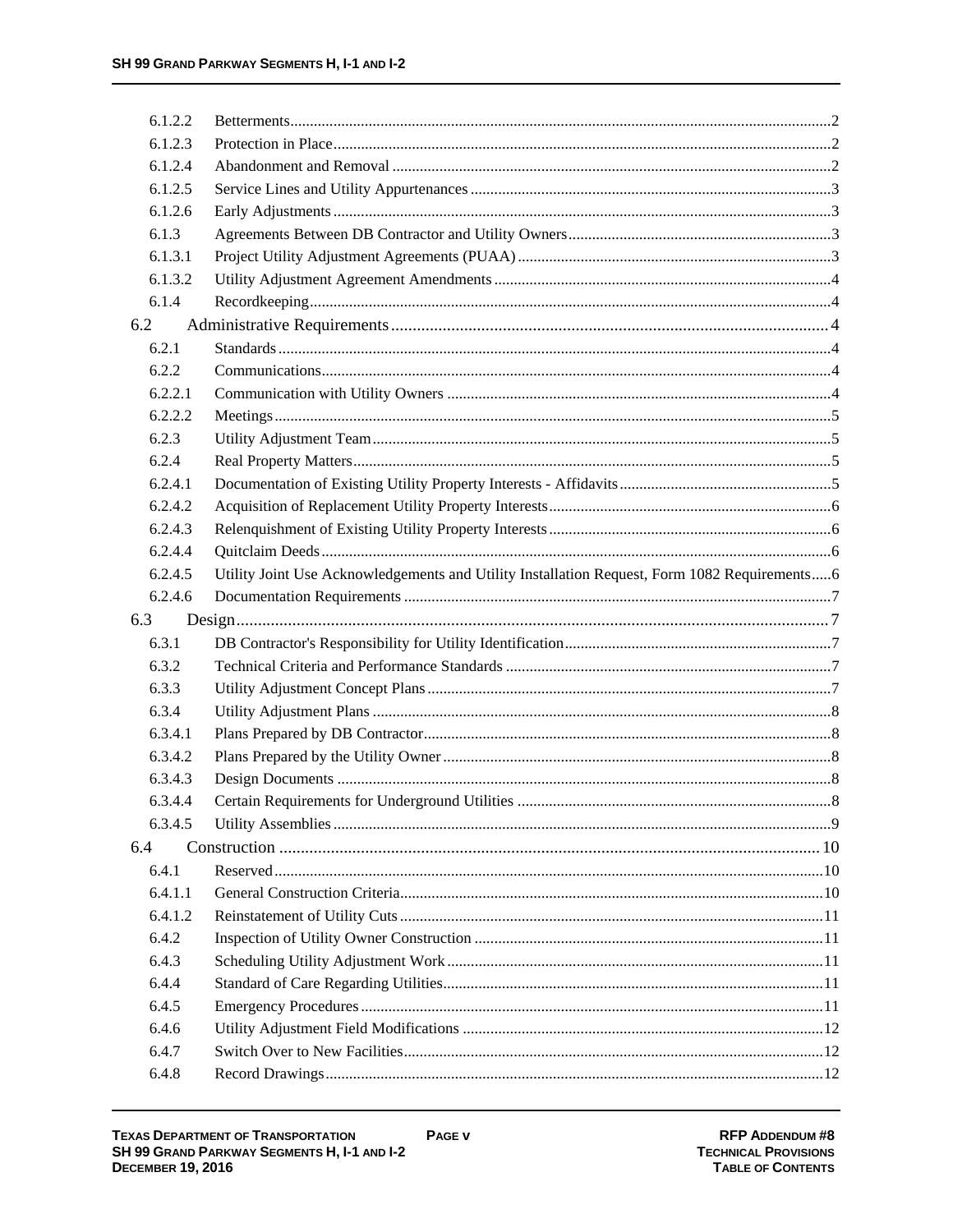|   | 6.4.9   |  |
|---|---------|--|
|   | 6.4.10  |  |
|   | 6.5     |  |
|   | 6.5.1   |  |
|   | 6.5.2   |  |
|   | 6.5.3   |  |
|   | 6.5.4   |  |
| 7 |         |  |
|   | 7.1     |  |
|   | 7.2     |  |
|   | 7.2.1   |  |
|   | 7.2.2   |  |
|   | 7.2.3   |  |
|   | 7.2.4   |  |
|   | 7.2.5   |  |
|   | 7.2.6   |  |
|   | 7.2.7   |  |
|   | 7.2.8   |  |
|   | 7.2.9   |  |
|   | 7.2.10  |  |
|   | 7.2.11  |  |
|   | 7.2.12  |  |
|   | 7.2.13  |  |
|   | 7.2.14  |  |
|   | 7.3     |  |
|   | 7.3.1   |  |
|   | 7.3.2   |  |
|   | 7.3.3   |  |
|   | 7.3.4   |  |
|   | 7.3.5   |  |
|   | 7.3.5.1 |  |
|   | 7.3.5.2 |  |
|   | 7.3.6   |  |
|   | 7.4     |  |
|   | 7.4.1   |  |
|   | 7.4.2   |  |
|   | 7.4.3   |  |
|   | 7.4.4   |  |
|   | 7.4.5   |  |
|   | 7.4.6   |  |
|   | 7.4.7   |  |
|   | 7.4.8   |  |
|   | 7.4.9   |  |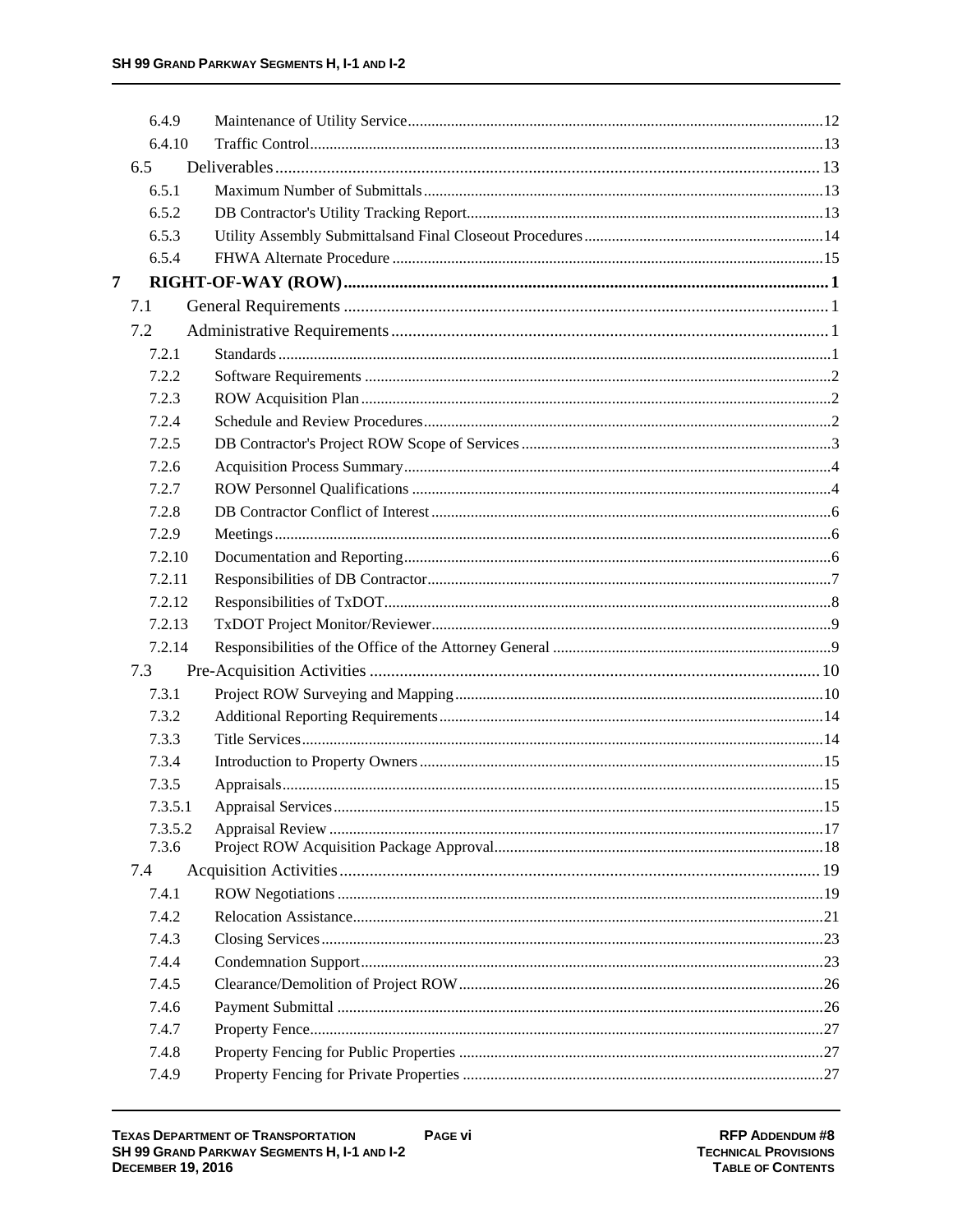|           | 7.5     |  |  |
|-----------|---------|--|--|
| 8         |         |  |  |
|           | 8.1     |  |  |
|           | 8.2     |  |  |
|           | 8.2.1   |  |  |
|           | 8.2.2   |  |  |
|           | 8.2.2.1 |  |  |
|           | 8.2.2.2 |  |  |
|           | 8.2.2.3 |  |  |
|           | 8.2.2.4 |  |  |
|           | 8.3     |  |  |
|           | 8.3.1   |  |  |
|           | 8.3.2   |  |  |
| 9         |         |  |  |
|           | 9.1     |  |  |
|           | 9.2     |  |  |
|           | 9.2.1   |  |  |
|           | 9.2.2   |  |  |
|           | 9.2.3   |  |  |
|           | 9.3     |  |  |
|           | 9.3.1   |  |  |
|           | 9.3.2   |  |  |
|           | 9.3.3   |  |  |
|           | 9.3.3.1 |  |  |
|           | 9.3.3.2 |  |  |
|           | 9.3.4   |  |  |
|           | 9.3.4.1 |  |  |
|           | 9.3.5   |  |  |
|           | 9.4     |  |  |
|           | 9.4.1   |  |  |
|           | 9.4.2   |  |  |
|           | 9.5     |  |  |
|           | 9.5.1   |  |  |
|           | 9.5.2   |  |  |
|           | 9.5.3   |  |  |
|           | 9.5.4   |  |  |
| <b>10</b> |         |  |  |
|           | 10.1    |  |  |
|           | 10.2    |  |  |
|           | 10.2.1  |  |  |
|           | 10.3    |  |  |
|           | 10.4    |  |  |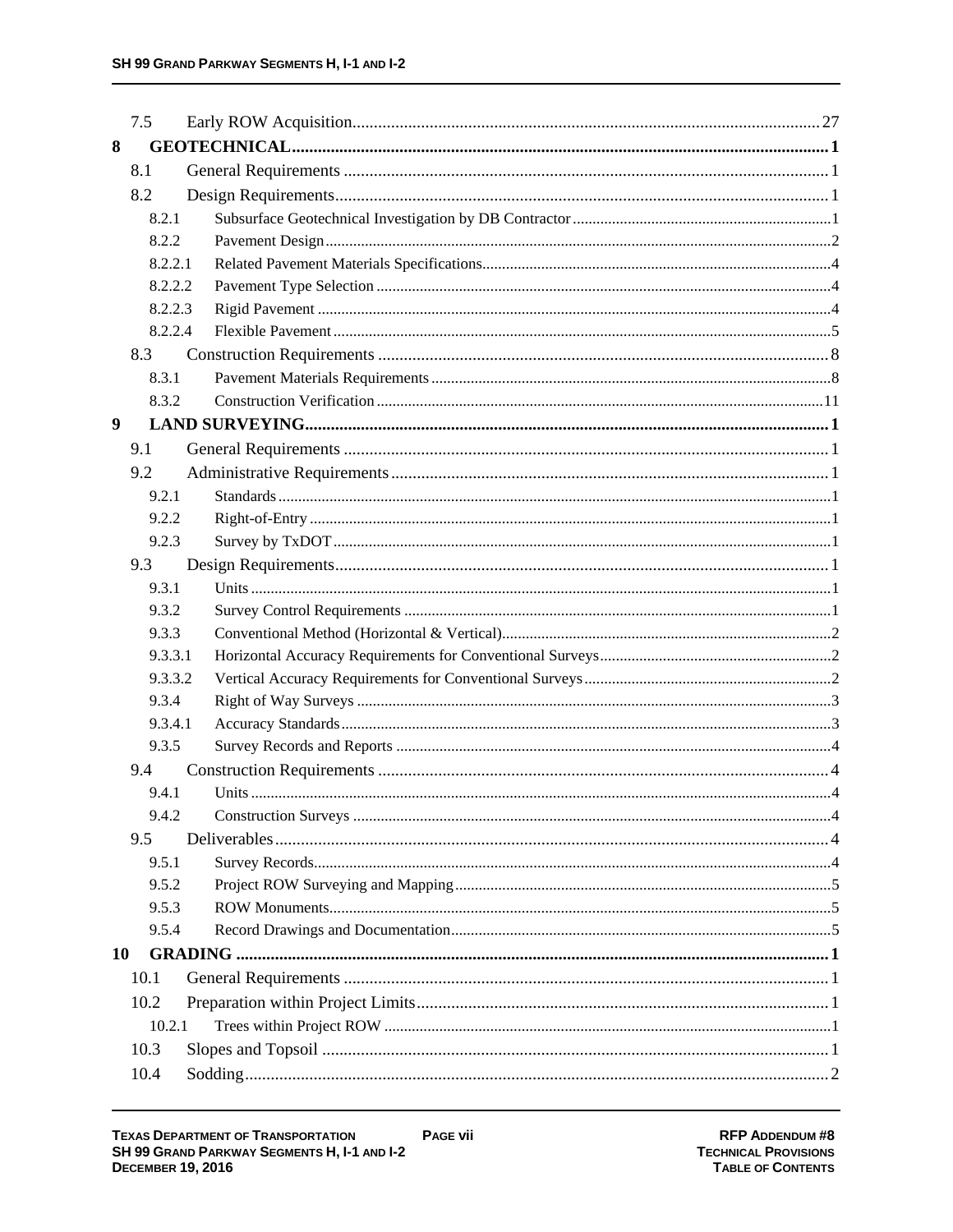| 11       |  |
|----------|--|
| 11.1     |  |
| 11.2     |  |
| 11.2.1   |  |
| 11.2.2   |  |
| 11.2.2.1 |  |
| 11.2.2.2 |  |
| 11.2.2.3 |  |
| 11.2.2.4 |  |
| 11.2.3   |  |
| 11.2.4   |  |
| 11.2.4.1 |  |
| 11.2.4.2 |  |
| 12       |  |
| 12.1     |  |
| 12.1.1   |  |
| 12.2     |  |
| 12.2.1   |  |
| 12.2.2   |  |
| 12.3     |  |
| 12.3.1   |  |
| 12.3.1.1 |  |
| 12.3.1.2 |  |
| 12.3.2   |  |
| 12.3.2.1 |  |
| 12.3.3   |  |
| 12.3.4   |  |
| 12.3.4.1 |  |
| 12.3.4.2 |  |
|          |  |
|          |  |
|          |  |
|          |  |
|          |  |
| 12.4     |  |
| 12.5     |  |
| 13       |  |
|          |  |
| 13.1     |  |
| 13.2     |  |
| 13.2.1   |  |
| 13.2.2   |  |
| 13.2.3   |  |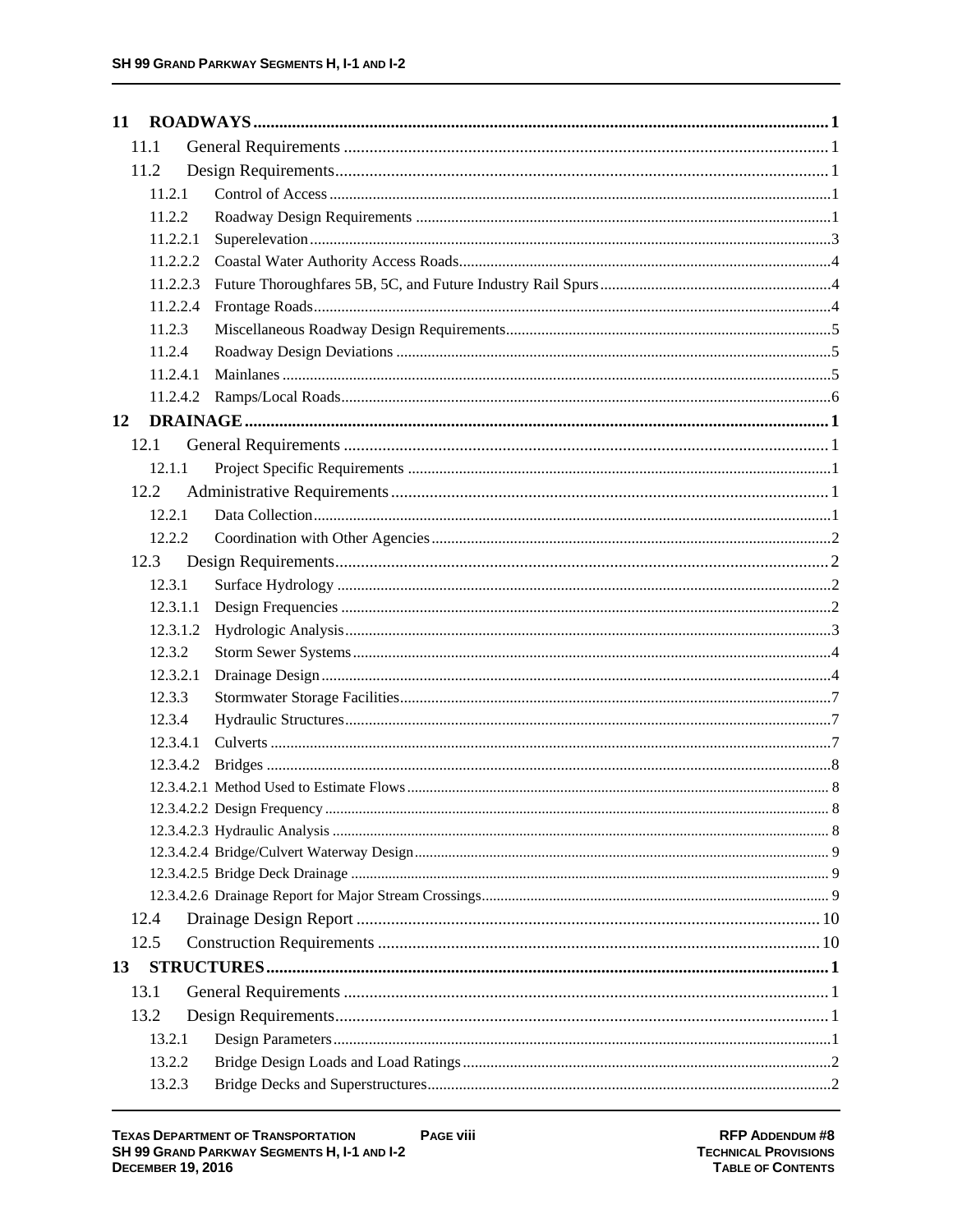| 13.2.4  |                                                                        |  |
|---------|------------------------------------------------------------------------|--|
| 13.2.5  |                                                                        |  |
| 13.2.6  |                                                                        |  |
| 13.2.7  |                                                                        |  |
| 13.2.8  |                                                                        |  |
| 13.2.9  |                                                                        |  |
| 13.2.10 |                                                                        |  |
| 13.2.11 |                                                                        |  |
| 13.3    |                                                                        |  |
| 13.3.1  |                                                                        |  |
| 13.3.2  |                                                                        |  |
| 13.3.3  |                                                                        |  |
| 14      |                                                                        |  |
| 14.1    |                                                                        |  |
| 14.2    |                                                                        |  |
| 14.2.1  |                                                                        |  |
| 14.3    |                                                                        |  |
| 14.3.1  |                                                                        |  |
| 14.3.2  |                                                                        |  |
| 14.3.3  |                                                                        |  |
| 14.3.4  |                                                                        |  |
| 14.3.5  |                                                                        |  |
| 14.4    |                                                                        |  |
| 14.4.1  |                                                                        |  |
| 14.4.2  |                                                                        |  |
| 15      |                                                                        |  |
| 15.1    |                                                                        |  |
| 15.2    |                                                                        |  |
| 15.2.1  |                                                                        |  |
| 15.2.2  |                                                                        |  |
| 15.2.3  |                                                                        |  |
| 15.3    |                                                                        |  |
| 15.3.1  |                                                                        |  |
| 15.3.2  |                                                                        |  |
| 15.3.3  |                                                                        |  |
| 15.3.4  |                                                                        |  |
| 15.3.5  |                                                                        |  |
| 15.3.6  |                                                                        |  |
| 15.3.7  |                                                                        |  |
| 15.4    |                                                                        |  |
| 15.5    |                                                                        |  |
| 16      | SIGNING, DELINEATION, PAVEMENT MARKING, SIGNALIZATION, AND LIGHTING  1 |  |
|         |                                                                        |  |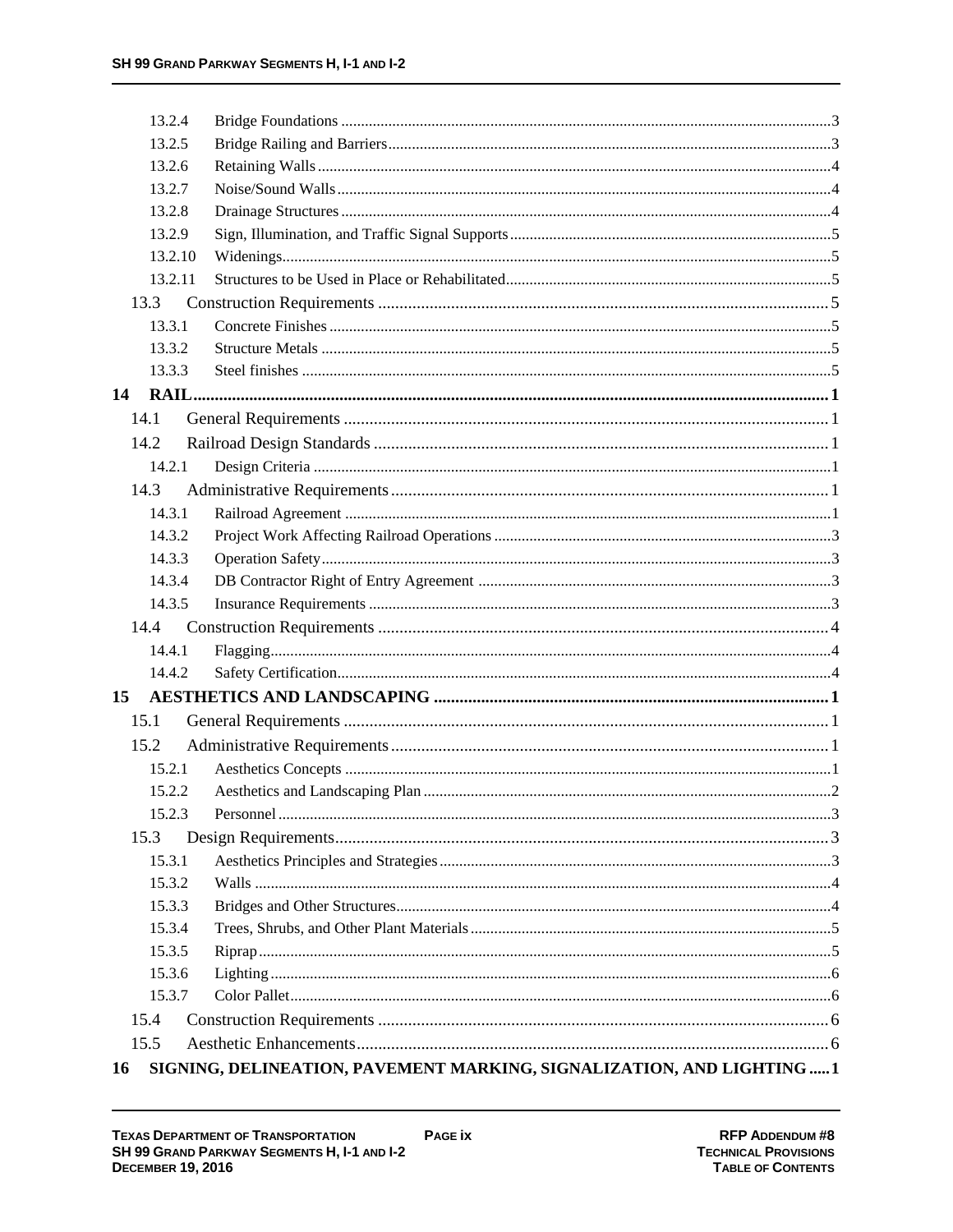| 16.1 |          |  |
|------|----------|--|
| 16.2 |          |  |
|      | 16.2.1   |  |
| 16.3 |          |  |
|      | 16.3.1   |  |
|      | 16.3.2   |  |
|      | 16.3.3   |  |
|      | 16.3.4   |  |
|      | 16.3.5   |  |
|      | 16.3.6   |  |
|      | 16.3.7   |  |
|      | 16.3.8   |  |
|      | 16.3.8.1 |  |
|      | 16.3.8.2 |  |
|      | 16.3.8.3 |  |
|      | 16.3.8.4 |  |
|      | 16.3.8.5 |  |
|      | 16.3.9   |  |
|      | 16.3.9.1 |  |
|      | 16.3.10  |  |
| 16.4 |          |  |
|      | 16.4.1   |  |
|      | 16.4.2   |  |
|      | 16.4.3   |  |
|      | 16.4.4   |  |
| 17   |          |  |
| 17.1 |          |  |
| 17.2 |          |  |
|      | 17.2.1   |  |
|      | 17.2.2   |  |
|      |          |  |
|      | 17.2.3.1 |  |
|      | 17.2.3.2 |  |
|      | 17.2.3.3 |  |
|      | 17.2.3.4 |  |
|      | 17.2.3.5 |  |
|      | 17.2.4   |  |
|      | 17.2.5   |  |
|      | 17.2.6   |  |
|      | 17.2.7   |  |
|      | 17.2.8   |  |
| 17.3 |          |  |
|      | 17.3.1   |  |
|      |          |  |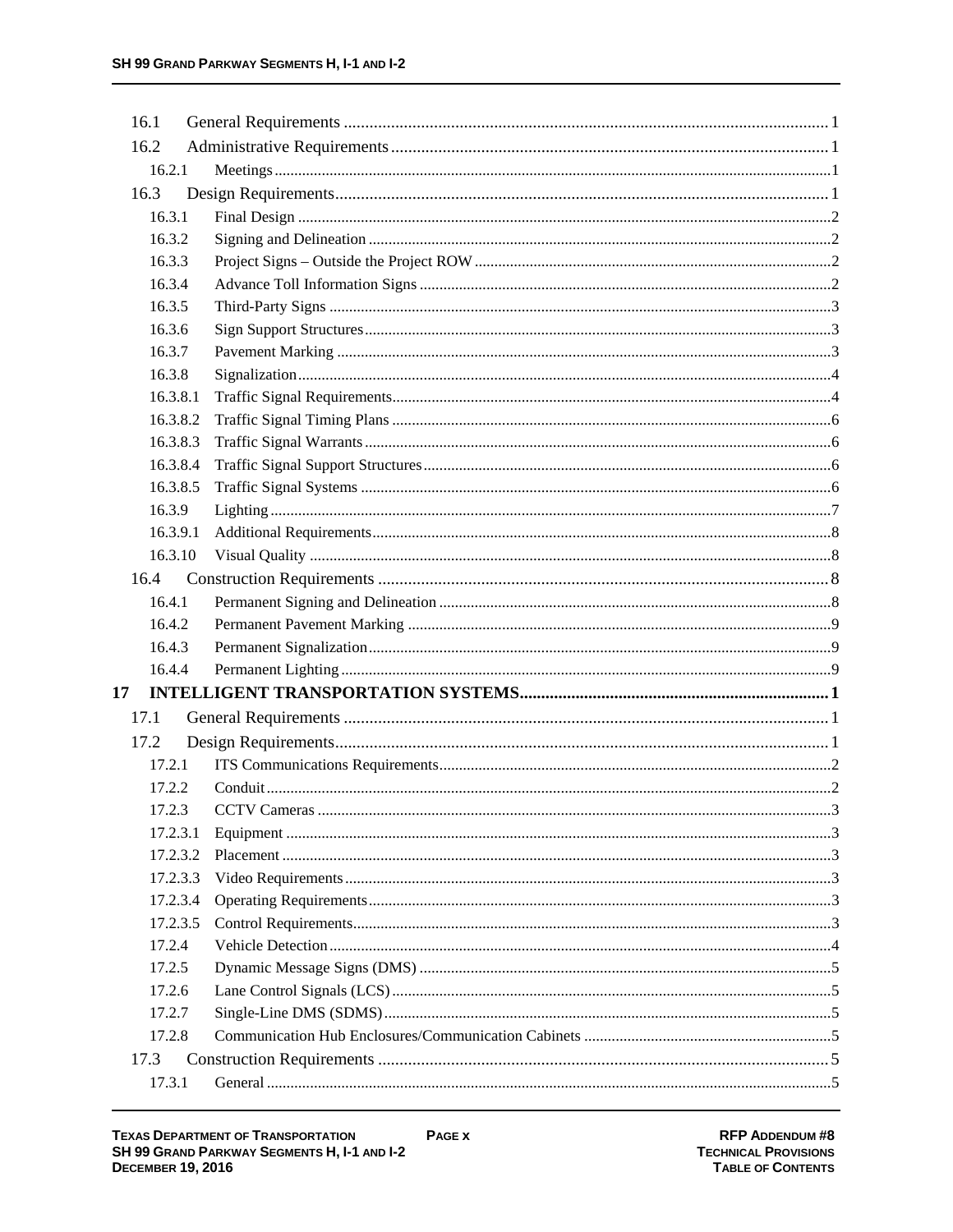| 17.3.2   |  |
|----------|--|
| 17.3.3   |  |
| 18       |  |
| 18.1     |  |
| 18.2     |  |
| 18.2.1   |  |
| 18.3     |  |
| 18.3.1   |  |
| 18.3.2   |  |
| 18.3.3   |  |
| 18.3.4   |  |
| 18.3.4.1 |  |
| 18.3.4.2 |  |
| 18.3.4.3 |  |
| 18.4     |  |
| 18.4.1   |  |
| 18.4.2   |  |
| 18.4.3   |  |
| 18.4.4   |  |
| 18.4.5   |  |
| 18.4.6   |  |
| 18.4.7   |  |
| 18.4.8   |  |
| 18.4.9   |  |
| 19       |  |
| 19.1     |  |
| 19.1.1   |  |
| 19.1.2   |  |
| 19.2     |  |
| 19.3     |  |
| 19.4     |  |
| 19.4.1   |  |
| 19.4.2   |  |
| 19.5     |  |
| 19.5.1   |  |
| 19.5.2   |  |
| 19.6     |  |
| 19.6.1   |  |
| 19.6.2   |  |
| 19.6.3   |  |
| 19.6.4   |  |
| 19.6.5   |  |
| 19.6.6   |  |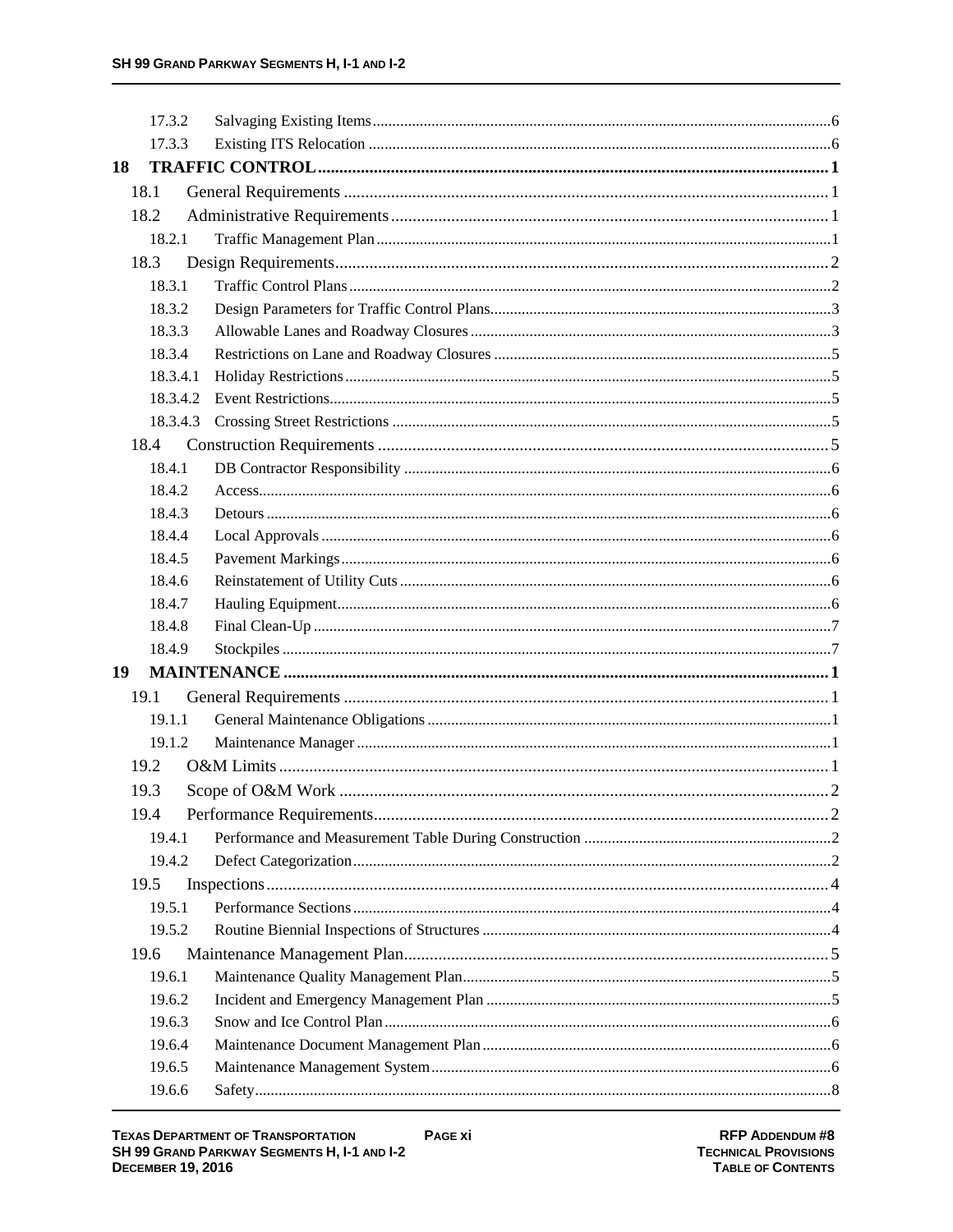# **LIST OF ATTACHMENTS**

Attachment 2-1 – Project Management Plan Contents

Attachment 2-2 – Work Breakdown Structure Requirements

Attachment 2-3 – Organizational Structure for Cost Reporting

Attachment 2-4 – I2MS Test Form Fields

Attachment 5-1 – City of Dayton (Liberty County) Municipal Maintenance Agreement, (August 17, 1993)

Attachment 5-2 - City of Mont Belvieu (Chambers County) Municipal Maintenance Agreement (October 5, 2001)

Attachment 5-3 – City of Baytown (Harris County)Municipal Maintenance Agreement (April 15, 1968) including exhibits

Attachment 5-4 – Amendment to City of Baytown (Harris County) Municipal Maintenance Agreement, (November 13, 2013)

Attachment 5-5 – Amendment to City of Baytown (Harris County) Municipal Maintenance Agreement (April 24, 2013)

Attachment 5-6 – City of Patton Village Municipal Maintenance (Montgomery County) Agreement, (June 28, 1993)

Attachment 5-7 – Overpass Agreement Industry Track (Econorail) Agreement, Chambers County, Texas (August 1, 2003).

Attachment 5-8 – Underpass Agreement SH 146 Missouri Pacific Railroad (now Union Pacific Railroad) Spur Track to U.S. Steel Co. Plant Site East of Baytown, Texas, Control 389-12 (January 2, 1967).

Attachment 5-9 – Utility Agreement U1-4121, SH99: From FM 565 to FM 1405 (July 7, 2003).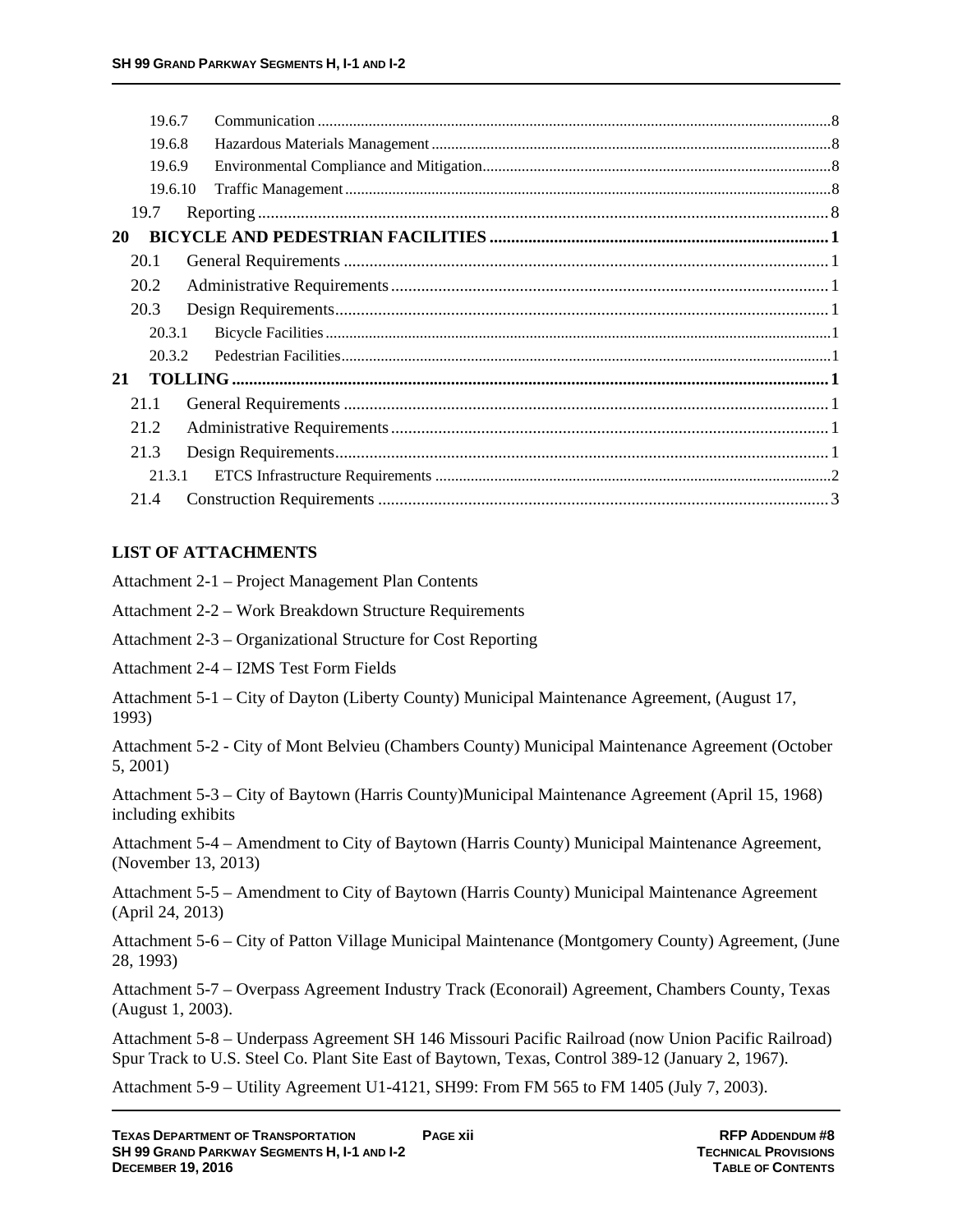- Attachment 6-1 Utility Forms
- Attachment 7-1 Right of Entry Agreement
- Attachment 8-1 Houston District Guidelines for Foundation Design
- Attachment 8-2 ESALs and Traffic Data
- Attachment 9-1 Survey Controls
- Attachment 11-1 Cross Street Design Criteria Matrix
- Attachment 11-2 Ultimate Cross Street Typical Sections
- Attachment 13-1 TxDOT Standard Bridge Railing
- Attachment 19-1 Performance and Measurement Table During Construction
- Attachment 19-2 O&M Limits
- Attachment 21-1 Toll Systems Responsibility Matrix
- Attachment 21-2 Typical Toll Zone Layout
- Attachment 21-3 Toll Zone Pavement Details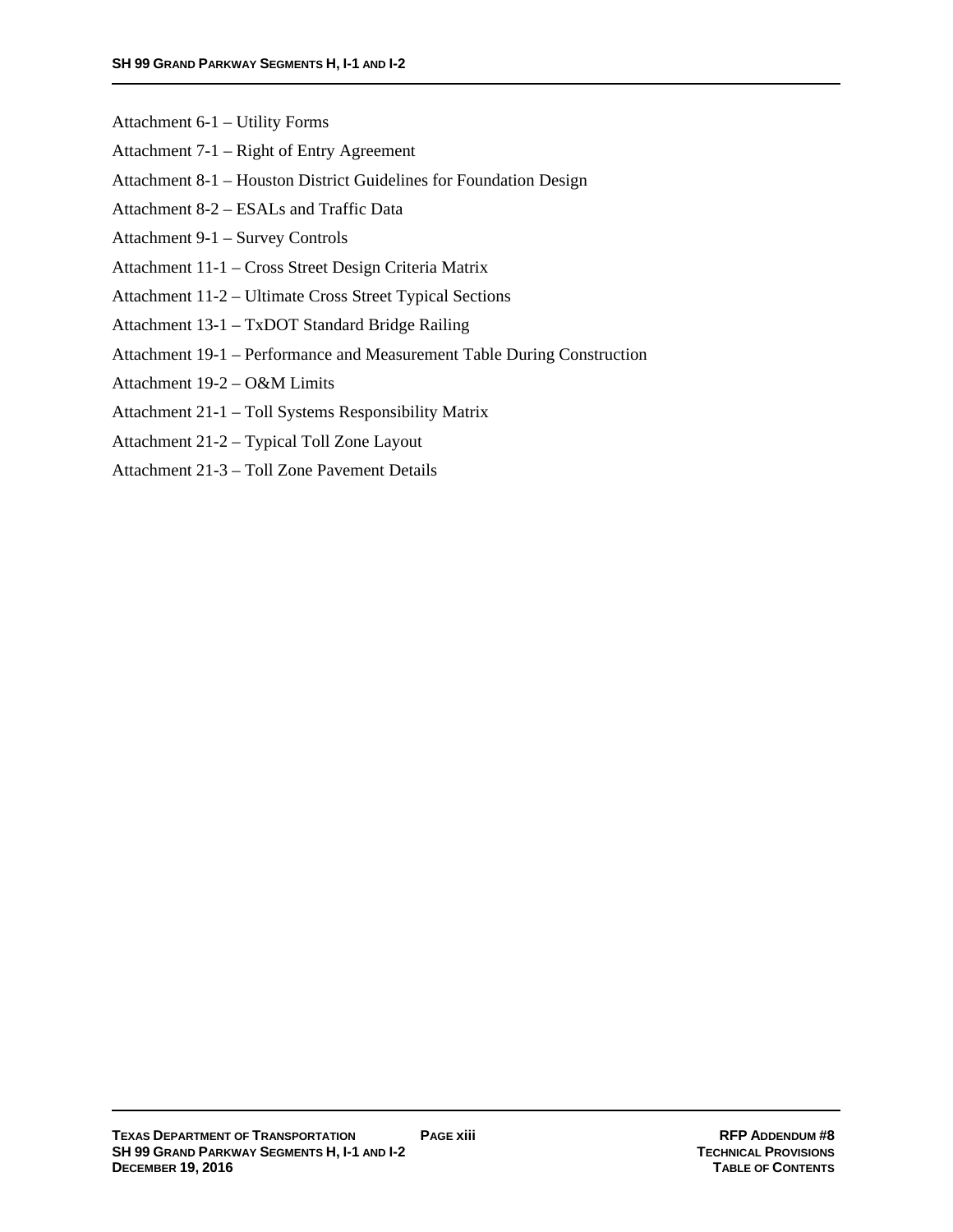# **1 GENERAL**

# **1.1 Project Scope**

The Project scope components include the design, construction and maintenance of SH 99 Grand Parkway Segments H, I-1 and I-2, a two (2) to four (4)-lane toll facility in Harris, Montgomery, Chambers and Liberty counties in Texas (the Project). The limits of Segment H extend from the SH 99 Segment G terminus, crossing I-69/US 59 to US 90. The limits of Segment I-1 are generally from south of US 90 to south of IH-10 near Kilgore Road. Segment I-2 comprises two sections: I-2A and I-2B. The limits of Segment I-2A are generally from south of Kilgore Road to east of FM 1405. The limits of Segment I-2B are generally from east of FM 1405 to SH 146 in Baytown.

#### *1.1.1 Base Scope 1*

Base Scope 1 comprises the design, construction and maintenance of a four (4)-lane toll facility at the interface with Segment G, transitioning to a two (2)-lane section (one lane each direction) for the majority of Segments H and I-1 with passing lanes and is depicted in the Base Scope 1 Concept Plans. Segment I-2A is an existing four (4)-lane toll facility with non-contiguous frontage roads from south of I-10 southward to east of FM 1405. Work in Segment I-2A consists of the design, construction and maintenance of a grade separation at Fisher Road and the conversion of existing pavement to entrance and exit ramps to NB and SB SH 99, toll system and ITS conduit (duct-banks) and the installation of fiber optic cables for ITS and tolling. The Work in Segment I-2B comprises the design, construction and maintenance of a four (4)-lane toll facility between existing frontage roads, a portion of which are expected to be under construction by others through TxDOT projects CSJ 3187-01-005 and 3187-02-006 from BS-146E to FM 1405.

DB Contractor shall coordinate design work in the Toll Zones with TxDOT and shall follow the requirements of Section 21 - Tolling.

#### *1.1.2 H-West Option*

The H-West Option comprises the design, construction and maintenance of two (2) additional lanes to serve as EB mainlanes to accomplish the Ultimate Scope section from approximately sta. 1096+00 to sta. 1515+00 as depicted in the Concept Plans for H-West Option. DB Contractor shall reduce the inside shoulder of the WB mainlanes within these same limits to a four (4) foot width in accordance with the Ultimate Scope section.

# **1.2 Project Description**

The Project is a proposed new-location two (2) to four (4)-lane toll facility within the ROW shown on the Concept Plans comprised generally of the construction of tolled lanes and passing lanes. A description of the Work is as described below.

#### *1.2.1 Segment H*

- Location: From US 59 North/I-69 to US 90
- Length: 22.5 miles
- Number of mainlanes: Two (one each direction)
- Frontage roads: Two discontinuous frontage roads (two lanes in one direction per frontage road)
- ROW width: 250-400 feet as depicted on the Concept Plans
- Direct connector bridges:
	- o None
- Mainlane bridges: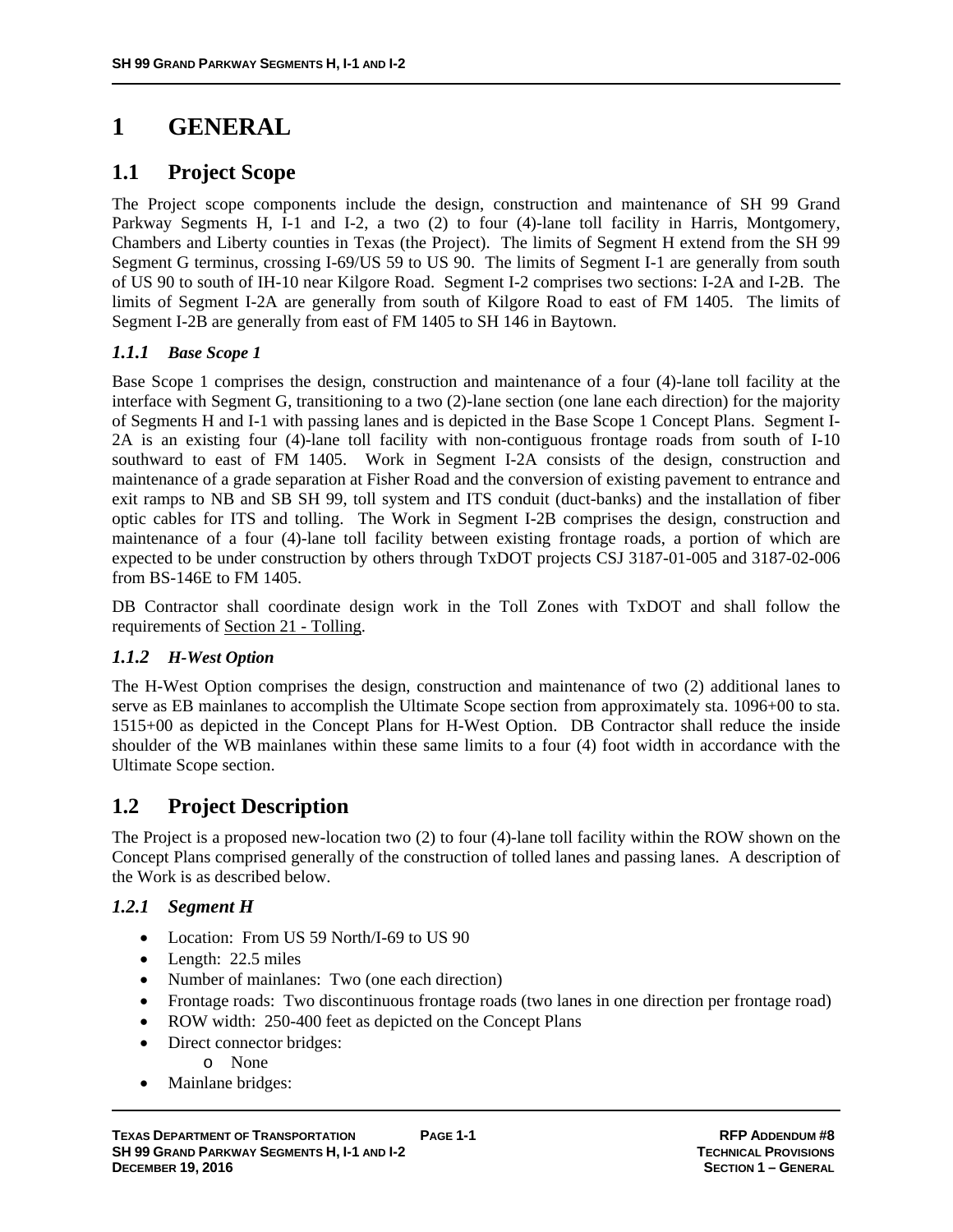- o White Oak Creek
- o Future Road 2G/US 59/I-69
- o Loop 494/UPRR
- o Future Thoroughfare #1
- o Caney Creek Tributary
- o Caney Creek
- o Baptist Encampment Road
- o FM 1485
- o Peach Creek/Wilderness Road
- o Galaxy Boulevard (planned)
- o Church House Gully
- o FM 1485 Turnaround/Westbound Frontage Road
- o East Fork of San Jacinto River
- o Cypress Hollow/Roots Down Road
- o Huffman-Cleveland Road
- o Future Thoroughfare #2 (Proposed Miller Wilson) (EB and WB)
- o Future Thoroughfare #3 (Proposed Community Drive) (WB)
- o Luce Bayou (WB)
- o Future Thoroughfare #3A (Proposed Wolf Trot) (WB)
- o Future Thoroughfare #4 (Proposed Kingwood Drive)
- o Cedar Bayou Tributary #1
- o Cedar Bayou Tributary #2
- o CR 622
- o East Fork of Cedar Bayou
- o FM 686
- o CR 621/UPRR
- o FM 1960
- o CR 605
- o Ditch Crossing #28
- o CR 603
- o Ditch Crossing #60
- o CR 602
- o US 90/UPRR (EB and WB)
- Frontage road bridges:
	- o Peach Creek
	- o Church House Gully (EB and WB)
	- Ramp bridges:
		- o None
- Cross street bridges:
	- o None
	- Turnarounds:
		- o FM 1485 (W-E)
		- o Wilderness Road (W-E)
		- o FM 1485 (E-W)
- Tolling locations:
	- o Mainlane Toll Gantry between Loop 494 and FM 1485
	- o Ramp Toll Gantry on Galaxy Boulevard EB Entrance Ramp
	- o Ramp Toll Gantry on Galaxy Boulevard WB Exit Ramp
	- o Ramp Toll Gantry on Miller Wilson EB Exit Ramp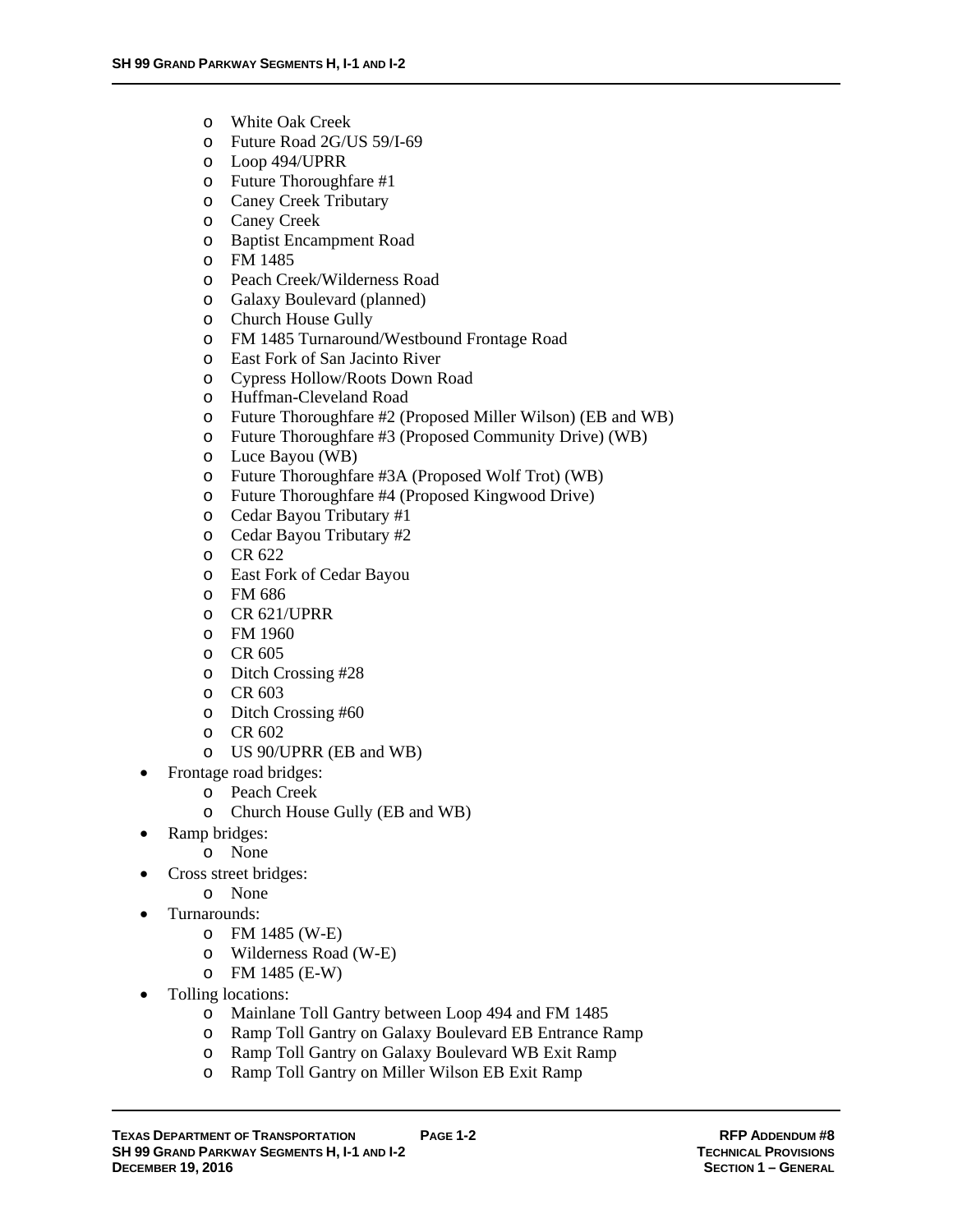- o Ramp Toll Gantry on Miller Wilson WB Entrance Ramp
- o Ramp Toll Gantry on Community Drive EB Exist Ramp
- o Ramp Toll Gantry on Community Drive WB Entrance Ramp
- o Mainlane Toll Gantry between Huffman Cleveland Road and FM 686
- o Ramp Toll Gantry on Wolf Trot NB Exit Ramp
- o Ramp Toll Gantry on Wolf Trot SB Exit Ramp
- o Ramp Toll Gantry on FM 686 NB Exit Ramp
- o Ramp Toll Gantry on FM 686 SB Entrance Ramp
- o Ramp Toll Gantry on FM 1960 NB Exit Ramp
- o Ramp Toll Gantry on FM 1960 SB Entrance Ramp

#### *1.2.2 Segment I-1*

- Location: From US 90 to I-10
- Length: 14.8 miles
- Number of mainlanes: Two (one each direction)
- Frontage roads: Two discontinuous frontage roads (two lanes in one direction per frontage road)
- ROW width: 300-400 feet as depicted on the Concept Plans
- Direct connector bridges:
	- o None
- Mainlane bridges:
	- o Ditch Crossing #34/Dayton Canal
	- o West Prong of Old River
	- o Future Thoroughfare #5A
	- o FM 1413
	- o Ditch Crossing #40
	- o Future Thoroughfare #5 B/Future Rail Spur
	- o Future Thoroughfare #5C/Future Rail Spur
	- o Industrial Spur/UPRR/Lynchburg Canal
	- o SH 146
	- o FM 565(EB and WB)
	- o Future Thoroughfare #6
	- o I-10
	- o Kilgore Road (NB and SB)
	- o Future Thoroughfare #7
- Frontage road bridges:
	- o None
	- Ramp bridges:
		- o FM 1413 NB Entrance Ramp
		- o FM 1413 SB Exit Ramp
- Cross street bridges:
	- o None
- Turnarounds:
	- o South of FM 1413 (S-N)
	- o FM 565 (N-S)
	- o Future Thoroughfare #6 Langston Road (N-S and S-N)
	- $O$  I-10 (S-N and N-S)
- Tolling locations:
	- o Ramp Toll Gantry on FM 1413 NB Entrance Ramp
	- o Ramp Toll Gantry on FM 1413 SB Exit Ramp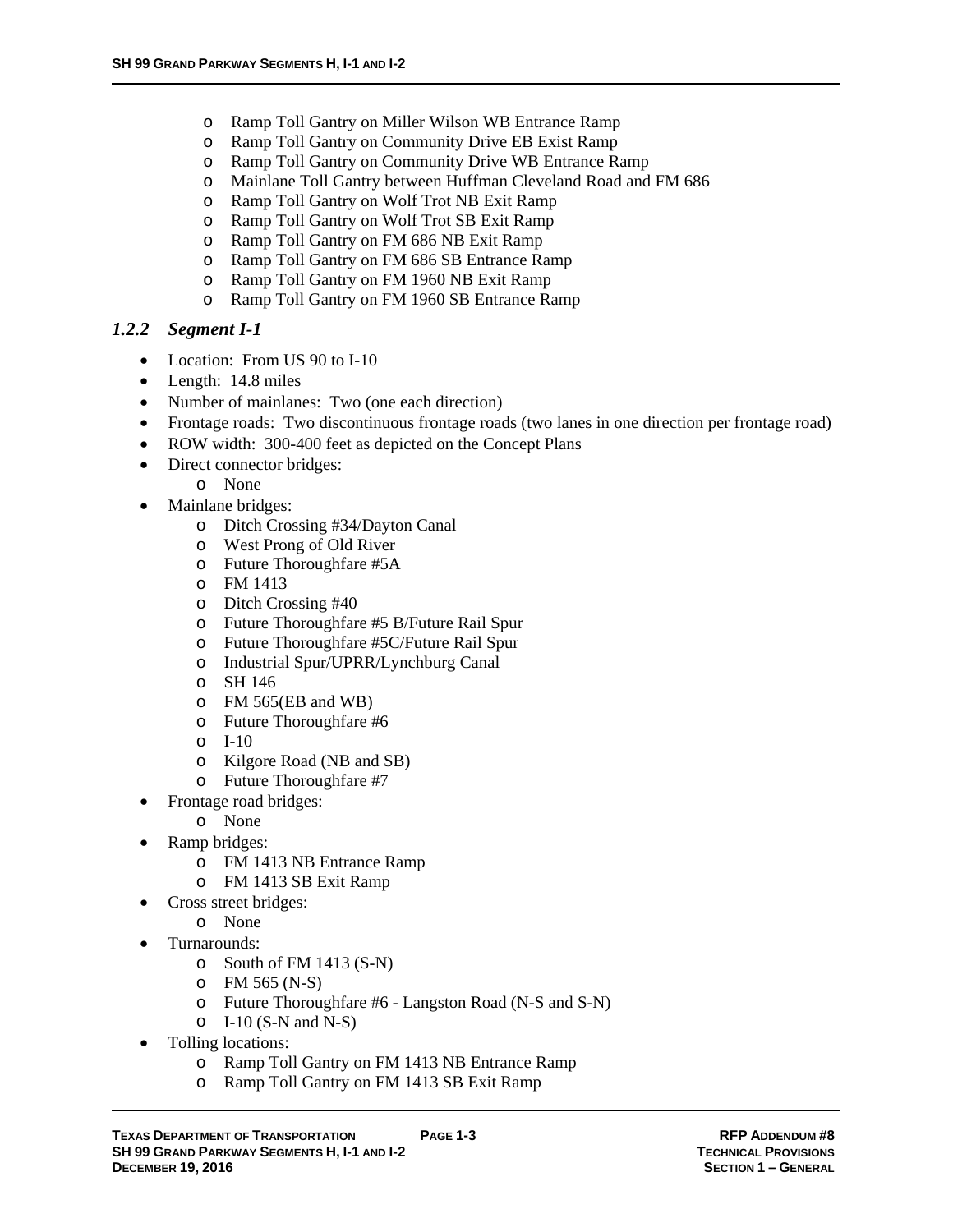- o Mainlane Toll Gantry between FM1413 and SH 146
- o Ramp Toll Gantry on SH 146 NB Exit Ramp
- o Ramp Toll Gantry on SH 146 SB Entrance Ramp
- o Ramp Toll Gantry on North FM 565 NB Exit Ramp
- o Ramp Toll Gantry on North FM 565 SB Entrance Ramp
- o Ramp Toll Gantry on Kilgore Road NB Entrance Ramp
- o Ramp Toll Gantry on Kilgore Road SB Exit Ramp

# *1.2.3 Segment I-2A*

- Location: From I-10 southward to just east of FM 1405 (Existing facility)
- Length: 8.7 miles
- Number of mainlanes: Four (two each direction)
- Frontage roads: Two discontinuous frontage roads (two lanes in one direction per frontage road)
- ROW width: Varies 300-400 feet
- Direct connector bridges:
	- o None
- Mainlane bridges:
	- o Econo Rail (existing)
	- o Fisher Road (NB and SB)
	- o Bridge at station 517+54 (existing)
	- o Canal (existing)
	- o FM 565 (existing)
- Frontage road bridges:
	- o None
- Ramp bridges:
	- o None
- Cross street bridges:
	- o None
	- Turnarounds:
		- o Econo Rail (E-W and W-E, both existing)
		- o FM 565 (N-S and S-N, both existing)
		- o Fisher Road (W-E future by others)
- Tolling locations:
	- o Ramp Toll Gantry on FM 565 SB Exit Ramp (existing)
	- o Ramp Toll Gantry on FM 565 NB Entrance Ramp (existing)
	- o Mainlane Tolling Gantry between Fisher Road and FM 565 (existing)

# *1.2.4 Segment I-2B*

- Location: From just east of FM 1405 westward to SH 146
- Length: 6.1 miles
- Number of initial mainlanes: Four (two each direction)
- Frontage roads: Two discontinuous frontage roads (two lanes in one direction per frontage road)
- ROW width: Varies 200-400 feet with exceptions as depicted on the Concept Plans.
- Direct connector bridges:
	- o None
- Mainlane bridges:
	- o Wyoming Street (EB and WB)
	- o Goose Lake (widen existing bridges)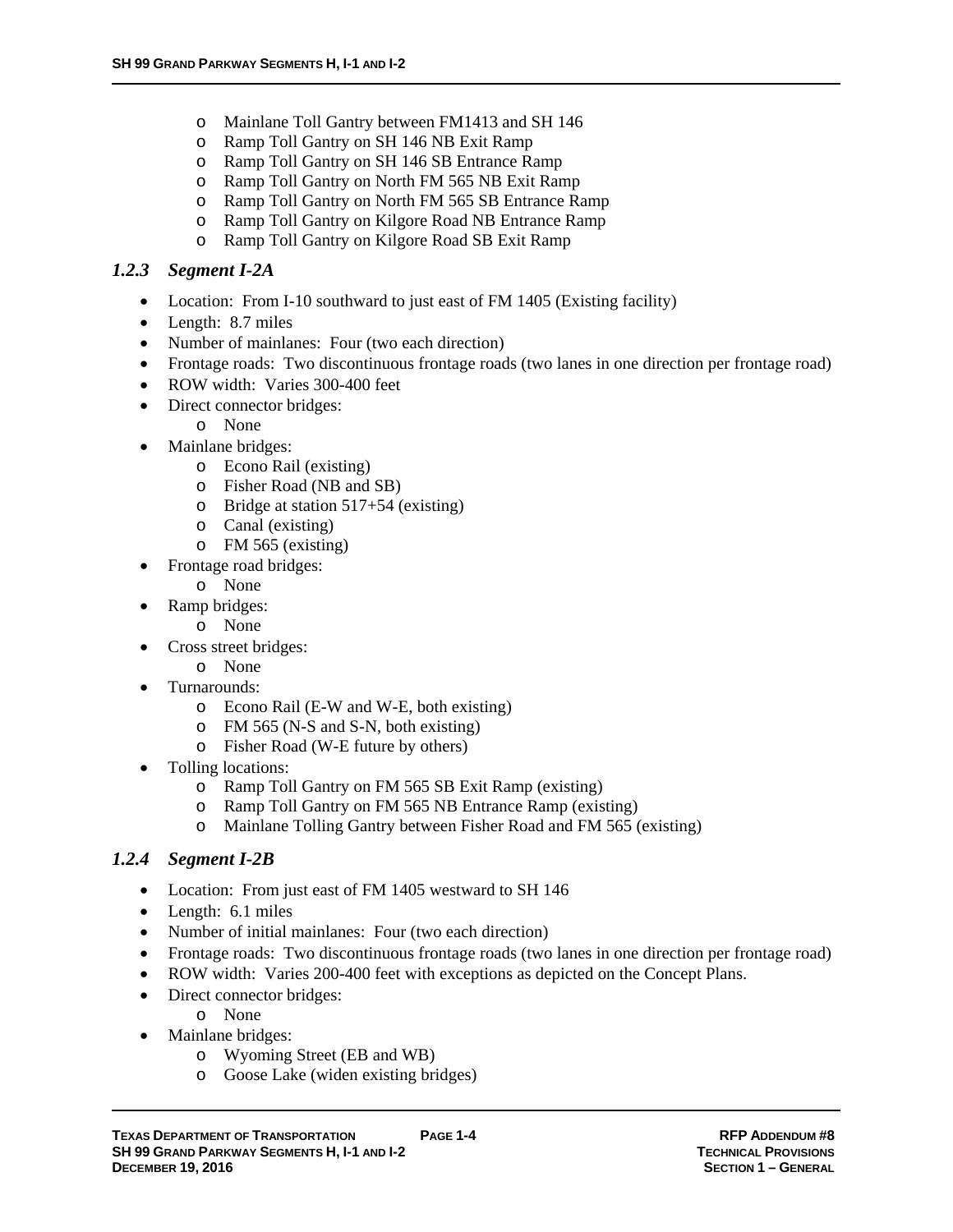- o Lee Drive/Causeway Road (EB and WB)
- o ML Wismer Road
- o BS I46 (EB and WB)
- o Tri-Cities Beach Road (EB and WB)
- o Cedar Bayou (one existing, one currently under construction by others)
- o FM 1405 (EB and WB)
- Frontage road bridges:
	- o None
- Ramp bridges:
	- o None
- Cross street bridges:
	- o None
- Turnarounds:
	- o Lee Drive/Causeway Road (E-W and W-E)
	- o BS 146 (both currently under construction by others)
	- o Tri-Cities Beach Road (E-W future by others)
	- o Tri-Cities Beach Road (WB Left Turn Lane future by others)
	- o FM 1405 (E-W and W-E, both existing)
- Tolling locations:
	- o Mainlane Tolling Gantry just east of FM 1405
	- o Mainlane Tolling Gantry between Lee Drive and BS 146

# **1.3 Project Requirements**

DB Contractor's design shall provide for a smooth transition from the Project scope of Work to the existing conditions at the tie-ins.

# *1.3.1 Compatibility with Ultimate Scope*

The Ultimate Scope for Segments H and I-1, as defined in the FEIS, is a four-lane, rural, controlledaccess toll road as depicted in the ultimate (4-lane) Concept Plans. The DB Contractor shall perform the Work in a manner- compatible with the Ultimate Scope and shall accommodate construction for future direct connectors and cross streets shown in the ultimate (4-lane) Concept Plans. The DB Contractor shall provide for a smooth transition to the Ultimate Scope and with the exception of transition areas from two (2)-lane to four (4)-lane sections, DB Contractor shall endeavor to minimize throw-away construction associated with improving the Project to meet the requirements of the future Ultimate Scope.

# *1.3.2 Specific Project Requirements*

# **1.3.2.1** *Future Thoroughfares*

At future thoroughfares #1, and #4 as depicted on the Concept Plans, DB Contractor shall provide stub outs from the Project mainlanes for the future entrance and exit ramps on both sides of these future thoroughfares.

At future thoroughfares #2, #3, and at Huffman-Cleveland as depicted on the Concept Plans, DB Contractor shall design and construct ramps to allow future local access road connections between cross streets.

At bridges over Future Road 2G, as depicted on the Concept Plans, DB Contractor shall provide stub outs for future exit and entrance ramps.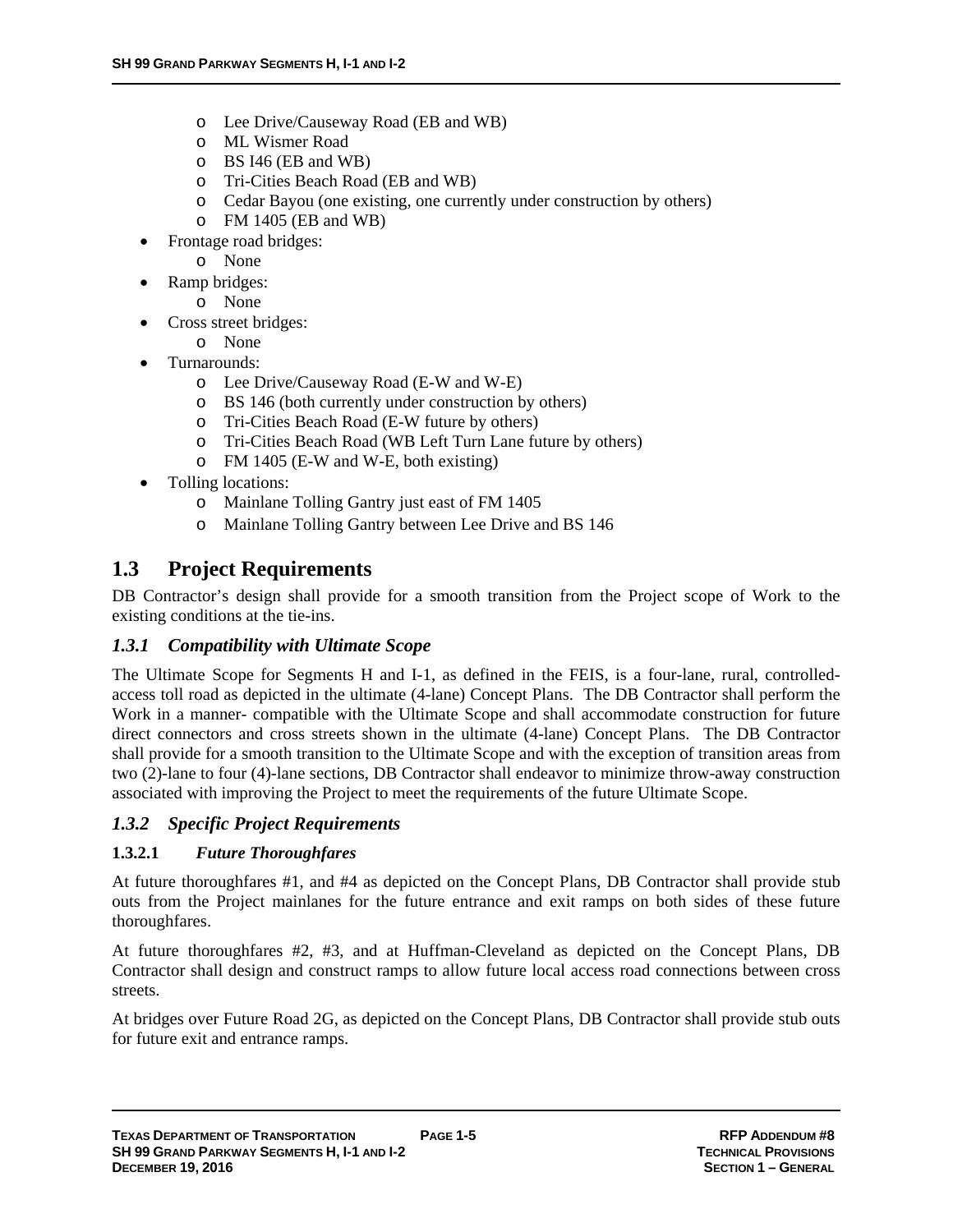#### **1.3.2.2** *Frontage Roads*

DB Contractor shall design and construct frontage roads for the limits as depicted on the Concept Plans and described below:

- Segment H
	- o WB and EB between I-69/US 59 NB Frontage Road and Loop 494
	- o Along FM 1485 between Redbud Drive and Chiquapin Lane with access connections provided to existing cross streets and driveways as depicted on the Concept Plans.
	- o At FM 1960 to maintain connectivity of CR 610.
- Segment I-1
	- o NB and SB between future thoroughfare #6 (Langston Road) and I-10
- Segment I-2B
	- o At Wyoming Street to intersection to maintain local access.
	- o WB and EB between Lee Drive/Causeway Road and BS 146 to maintain existing roadway operations, with access connections provided to existing cross streets and driveways.
	- o EB between Cedar Bayou and FM 1405 to maintain existing roadway operations, with access connections provided to existing cross streets and driveways.

#### **1.3.2.3** *Access/Egress Ramps to/from SH 99 Toll Lanes*

DB Contractor shall provide access/egress ramps to/from SH 99 at the following locations as depicted on the Concept Plans:

- Segment H
	- o EB Entrance Ramp east of I-69/US 59 NB frontage road
	- o WB Exit Ramp east of I-69/US 59 NB frontage road
	- o EB Exit Ramp and WB Entrance Ramp west of FM 1485
	- o EB and WB Exit Ramps at Galaxy Boulevard
	- o EB and WB Entrance Ramps at Galaxy Boulevard
	- o EB and WB Exit Ramps at Huffman-Cleveland Road
	- o EB and WB Entrance Ramps at Huffman-Cleveland Road
	- o EB and WB Exit Ramps at Future Thoroughfare #2 (Miller Wilson)
	- o EB and WB Entrance Ramps at Future Thoroughfare #2 (Miller Wilson)
	- o NB and SB Exit Ramps at Future Thoroughfare #3 (Community Drive)
	- o NB and SB Entrance Ramps at Future Thoroughfare #3 (Community Drive)
	- o NB and SB Exit Ramps at Future Thoroughfare #3A (Wolf Trot)
	- o NB and SB Entrance Ramps at Future Thoroughfare #3A (Wolf Trot)
	- o NB and SB Exit Ramps at FM 686
	- o NB and SB Entrance Ramps at FM 686
	- o NB and SB Exit Ramps at FM 1960
	- o NB and SB Entrance Ramps at FM 1960 with frontage road between FM 1960 and CR 610
- Segment I-1
	- o NB and SB Exit Ramps at US 90 with connectivity to CR 491 as depicted on the Concept Plans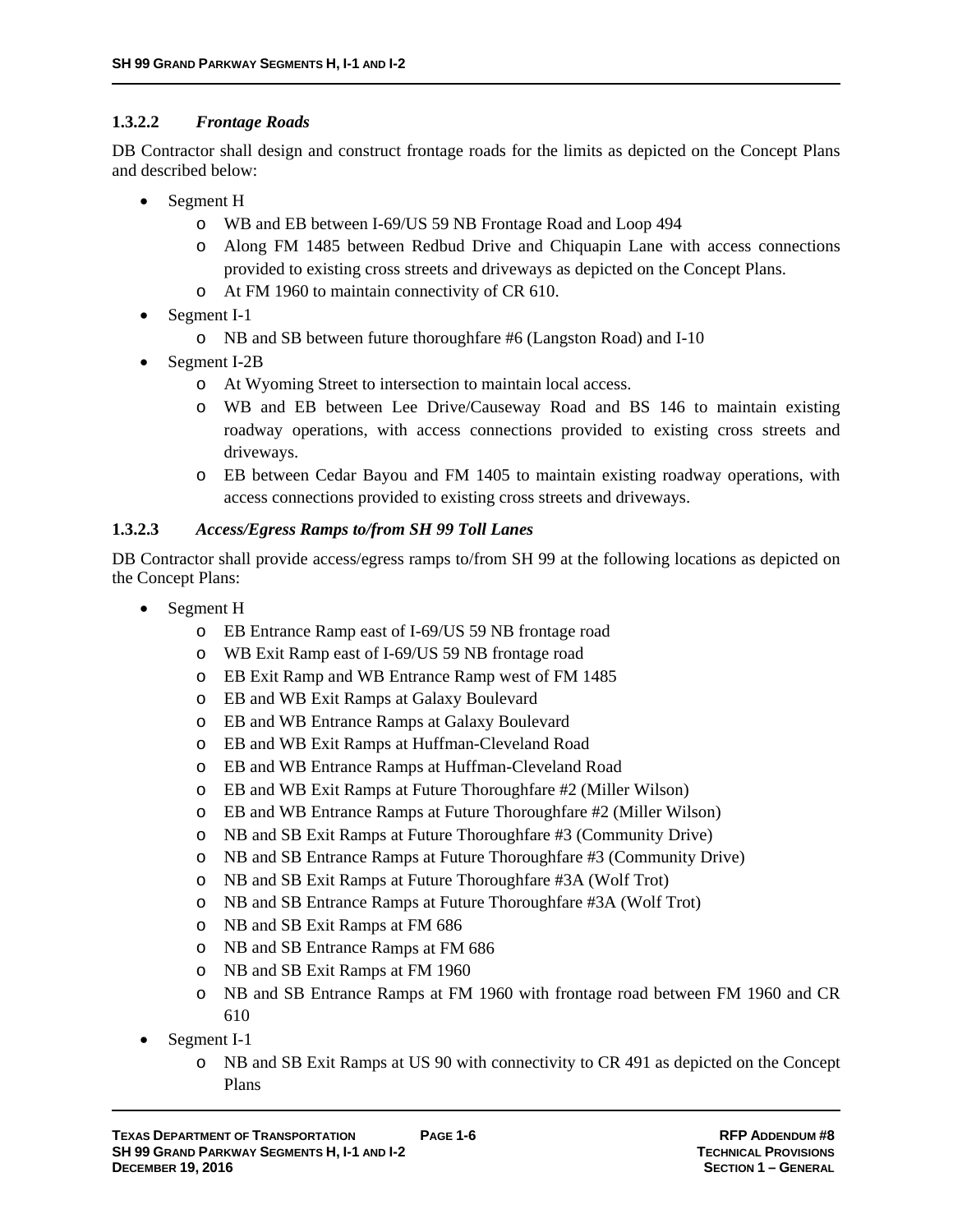- o NB and SB Entrance Ramps at US 90 with connectivity to CR 491 as depicted on the Concept Plans
- o NB and SB Exit Ramps at FM 1413
- o NB and SB Entrance Ramps at FM 1413
- o NB and SB Exit Ramps at SH 146
- o NB and SB Entrance Ramps at SH 146
- o NB and SB Exit Ramps at FM 565
- o NB and SB Entrance Ramps at FM 565
- o NB Entrance Ramp at future thoroughfare #6 and NB frontage road between future thoroughfare #6 and I-10 WB frontage road
- o SB Exit Ramp at future thoroughfare #6 and SB frontage road between future thoroughfare #6 and I-10 WB frontage road
- o SB Mainlane ramp connection to existing pavement section south of Future Thoroughfare #7
- o NB Exit Ramp at Future Thoroughfare #7
- o Convert existing pavement and intersection at Kilgore Road to NB and SB Entrance Ramps and NB and SB Exit Ramps
- Segment I-2A
	- o Convert existing pavement and intersection at Fisher Road to EB and WB Entrance Ramps and NB and SB Exit Ramps
- Segment I-2B
	- o EB Entrance Ramp at Wyoming Street
	- o EB andWSB Exit Ramps at Wyoming Street
	- o EB Exit Ramp at Lee/Causeway Road
	- o WB Entrance Ramp at Lee/Causeway Road
	- o EB Exit Ramp at BS 146
	- o WB Entrance Ramp at BS 146
	- o EB Entrance Ramp at Tri-Cities Beach Road
	- o WB Exit Ramp at Tri-Cities Beach Road
	- o EB Exit Ramp at FM 1405
	- o WB Entrance Ramp at FM 1405

#### **1.3.2.4** *Local Access Roadway*

DB Contractor shall provide local access roadways to maintain local street access or adjacent property access impacted by ROW acquisition for the Project at the following locations as depicted on the Concept Plans:

- Community Drive connectivity to I-69/US 59 NB frontage road
- Lake Drive connectivity to Walnut Drive east of Caney Creek
- Coastal Water Authority Canal Luce Bayou Interbasin Transfer Facility top of bank service road access route under Future Thoroughfare #3A (Wolf Trot Road) Overpass
- Coastal Water Authority's Northwest Lateral Canal north of FM 565, top of bank service route uturn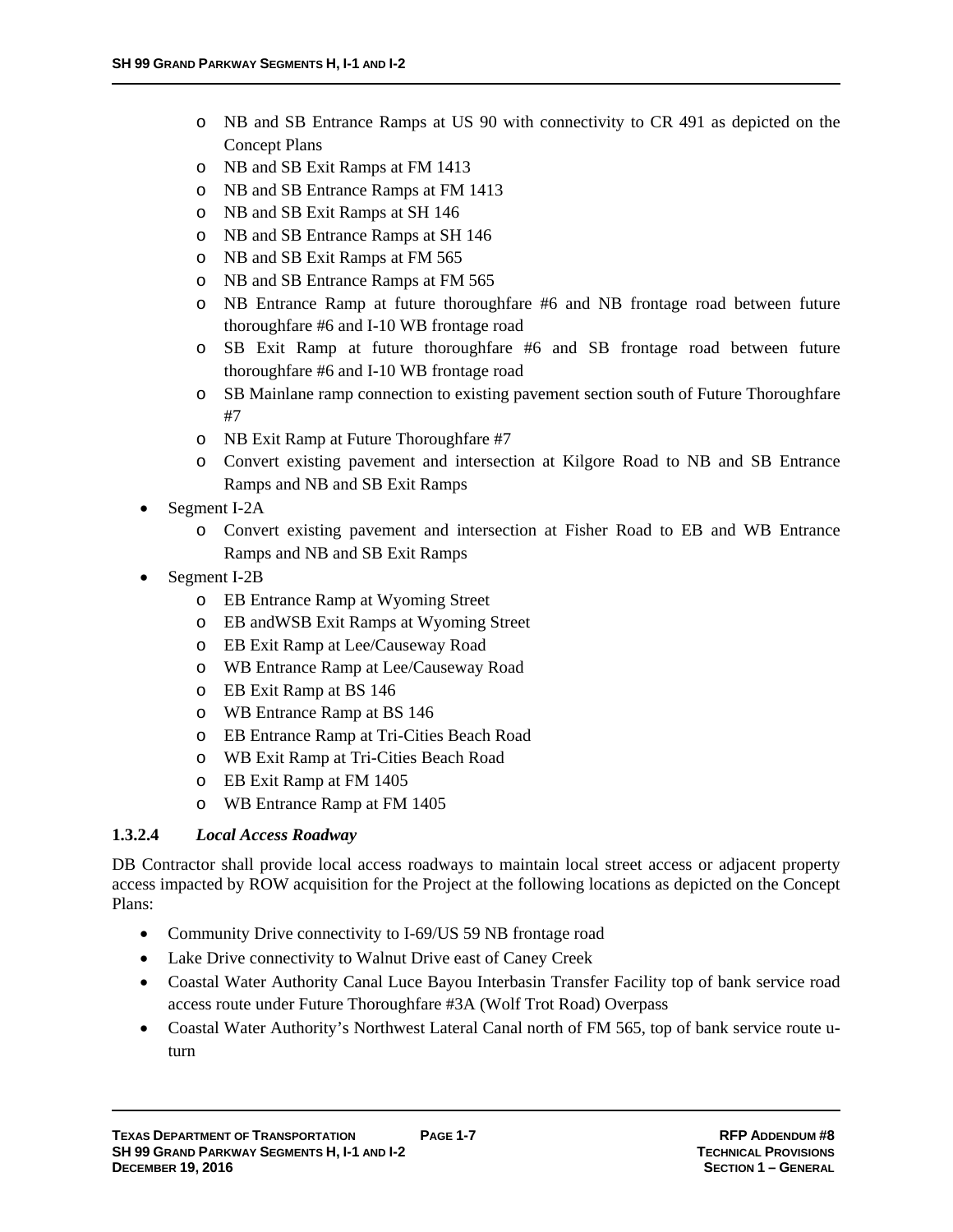- Coastal Water Authority's Barbers Hill Canal south of FM 565 Canal levee access route under FM 565 Overpass
- Restore existing access to pipeline road south of SH 146 (Enterprise)

#### **1.3.2.5** *Passing Lanes*

DB Contractor shall provide passing lanes, achieved by providing the Ultimate Scope section (a four (4) lane divided facility) at the following locations exclusive of transitions:

- From interface with Segment G west of I-69/US 59 for a minimum distance of 1.5 miles
- From east of Huffman-Cleveland Rd to north of Future Thoroughfare #3 for a minimum distance of 2.3 miles
- From north of US 90 to south of Dayton Canal for a minimum distance of 1.5 miles
- From south of SH 146 to north of I-10 for a minimum distance of 2.6 miles

#### **1.3.2.6** *Cross Streets*

DB Contractor shall design and construct the following cross streets to their ultimate section in accordance with requirements of Section 11, within the SH 99 ROW limits:

- FM 1485 at Redbud Drive
- Wilderness Road
- Future Galaxy Boulevard
- Future Thoroughfare #2 (Miller Wilson)
- Future Thoroughfare #3 (Community Drive)
- Future Thoroughfare #3A (Wolf Trot)
- FM 1960
- $\bullet$  FM 565
- Future Thoroughfare #6 Langston Road
- Wyoming Street
- Lee Drive/Causeway Road
- ML Wismer Drive

The following cross streets shall have intersections with proposed ramps or frontage roads designed and constructed to intersect with the existing cross street roadway:

- $\bullet$  Loop 494
- Huffman-Cleveland Road
- FM 686
- $\bullet$  CR 491
- $\bullet$  SH 146
- Business 146 (under construction by others)
- Tri-Cities Beach Road (under construction by others)
- $\bullet$  FM 1405

DB Contractor shall reconstruct FM 1413 to provide for raising the elevation as needed for the SH 99 ramp bridges to cross over Big Ditch Canal. DB Contractor shall design and construct the roadway to provide for the existing number of lanes and left turn movements at SH 99 ramps, and to allow future widening to the ultimate section.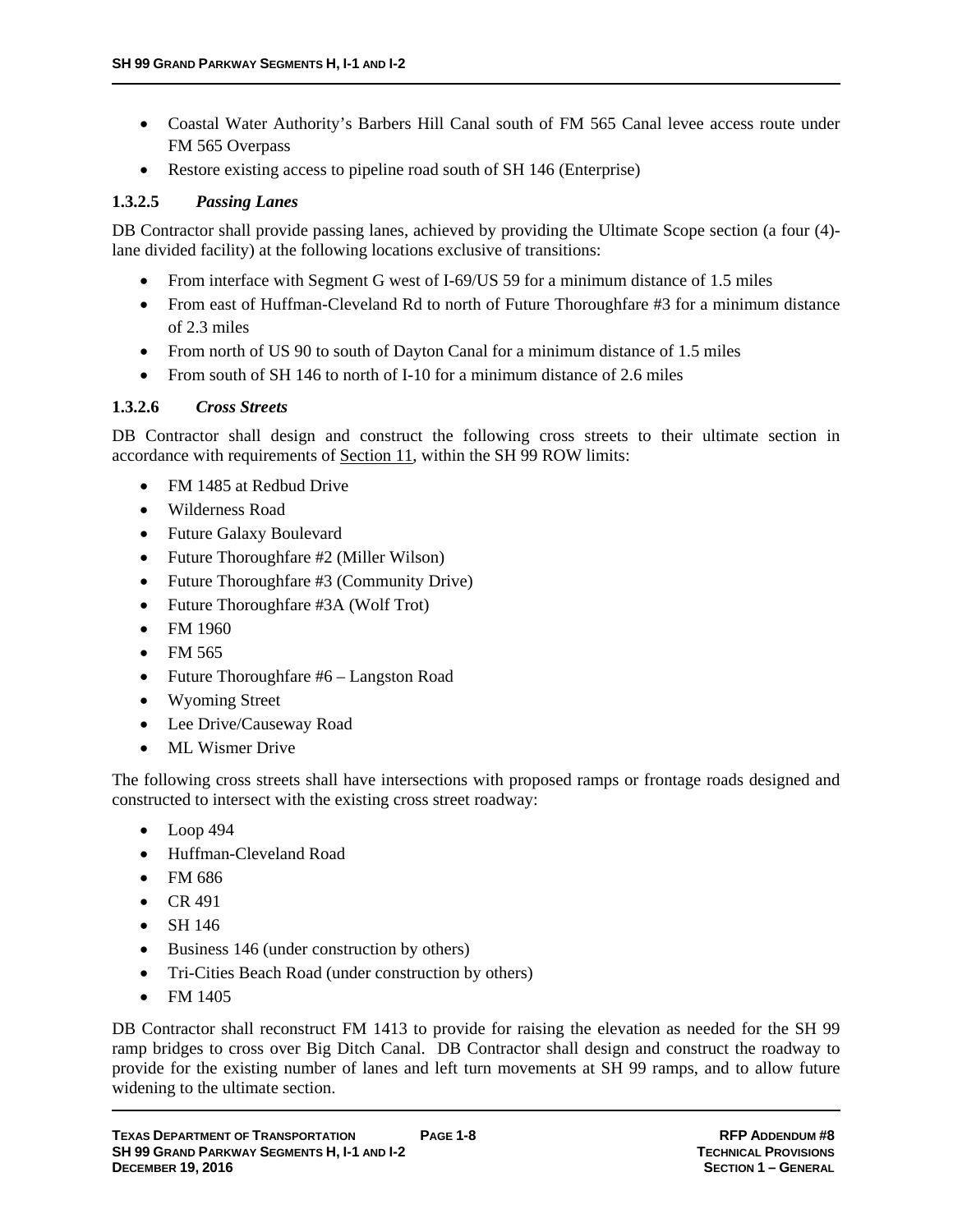The following cross streets are to remain operational across the Project ROW in their existing condition:

- Baptist Encampment Road
- Cypress Hollow
- Roots Down Road
- $\bullet$  CR 622
- $\bullet$  CR 621
- $\bullet$  CR 605
- $\text{CR } 603$
- $\bullet$  CR 602
- Future Thoroughfare #7
- Kilgore Road
- $\bullet$  Fm 1405
- Fisher Road (constructed by others)
- Business 146 (constructed by others)
- Tri-Cities Beach Road (constructed by others)

# **1.3.2.7** *City of Mont Belvieu*

DB Contractor shall coordinate with the City of Mont Belvieu concerning the following three cross street intersections in Segment I-1:

- $\bullet$  SH 146
- $\bullet$  FM 565
- Langston Road

DB Contractor shall provide for the following commitments with the City of Mont Belvieu (the "City" as used in this Section:

- Expanded use of pavers at the three intersections in Segment I-1 at the City's expense for a maximum value not to exceed \$124,000.
- Identification of opportunities for additional landscaping to be designed, constructed and maintained at the City's expense.
- Blank sections of retaining wall for the first 100 feet of wall past the bridge abutments and underneath bridges at the three Segment I-1 intersections for future aesthetic treatment at the City's expense.
- Opportunity to add future aesthetic treatment at the end of the bridge substructure caps at the City's expense.
- The City shall provide a minimum of three acre-feet of detention for use by the State at no cost to the State or DB Contractor in the City's regional detention facility planned and being developed east of SH 99 and north of future Langston Road. Access to the detention site is available to the DB Contractor from FM 3180.
- The City will allow the DB contractor access to up to 300,000 cubic yards of borrow material from the City's proposed regional detention facility at no cost to the State or DB Contractor for the material. The City nor the State make no guarantee of the suitability of the material for use of the borrow material on the Project. DB Contractor shall be responsible for excavating, hauling,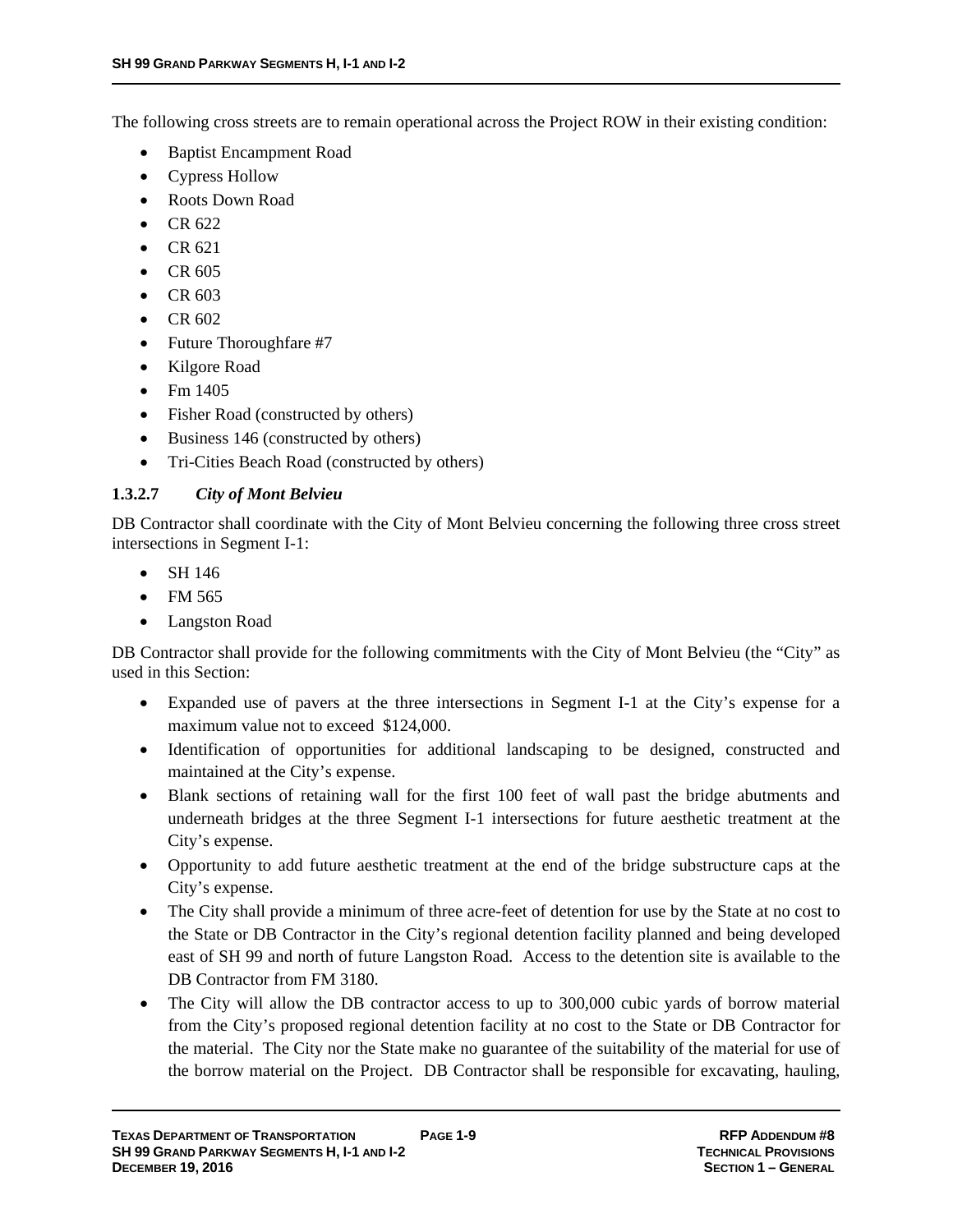and placement of material and for all testing to verify suitability of use for these borrow materials. DB Contractor shall also be responsible for obtaining City's approval for lines and depths of excavation and for maintaining appropriate site drainage and storm water pollution controls on borrow site.

#### **1.3.2.8** *Removal of existing UPRR Lift Bridge over Cedar Bayou and rail crossing over SH 99*

DB Contractor shall remove the existing rail bridge structures over Cedar Bayou (existing lift bridge), located south of SH 99, and over SH 99 just east of ML Wismer Road, both in Segment I-2B, and as noted on the Concept Plans. The railroad track shall be removed by others. All track materials not removed by others, all ballast, and other rail materails within the bridge limits, and all bridge elements including substructure and superstructure shall be demolished and removed by DB Contractor.

DB Contractor shall remove substructure including but not limited to abutments, bents and associated foundations, of the existing UPRR industry spur over SH 99 to a minimum of five feet below finished grade or as necessary to provide for proposed SH 99 construction. DB Contractor shall not remove the bridge until UPRR provides written approval for removal and the proposed date to begin removal.

DB Contractor shall remove and dispose of all superstructure elements of the existing lift bridge from abutment to abutment including the lift span and trestle. DB Contractor shall remove and dispose of all of the existing lift bridge substructure including but not limited to abutments, bents, and associated foundations to a minimum of five feet below the mud line or in accordance with any requirements of the U.S. Coast Guard and any applicable permit requirements. DB Contractor shall be responsible for environmental studies, wetland studies, and permitting activities and coordination with applicable jurisdictional agencies, as required, to accomplish demolition and removal. Any hydraulic drainage design and modeling benefits for removal of the structure within Cedar Bayou downstream of SH 99 may be recognized in the hydraulic studies and drainage design applicable to the Project.

#### **1.3.2.9** *Future Industry Rail Yards at Industrial Spur/UPRR/Lynchburg Canal*

The roadway and associated structures at the crossing of the Industrial Spur/UPRR/Lynchburg Canal from Station 2690+00 to Station 2737+00 shall provide for the opportunity for future rail yard and industry track spurs to cross under the roadway from Station 2691+20 to the UPRR ROW and from the UPRR ROW to the Lynchburg Canal north ROW limit. DB Contractor shall coordinate with TxDOT, the landowner(s), and private rail yard operator to provide envelopes between substructure units for future yard tracks as depicted on Proposed Substructure for Rail Yard Exhibit in the RID. Modifications to location of proposed substructure units is permissible with approval of TxDOT subject to coordination with landowner(s) and private rail yard operator. Horizontal clearance of 15 feet minimum shall be provided for substructure columns and adjacent rail tracks. DB Contractor shall design and construct roadway and structures to provide a minimum vertical clearance of 23'-4" above top of rail of the closest existing rail track. A lower top of rail elevation may be used if approved by the landowner and private rail operator.

#### **1.3.2.10** *Special Utility Considerations*

- Segment H
	- o Cell Tower located on north side of existing FM 1485 near Station 1314+00 will be allowed to remain within outer separation provided that all safety requirements are met, other requirements included in, but not limited to, the TxDOT *Access Management Manual* and TxDOT *Roadway Design Manual* are met, and the current owner is acceptable to signing a lease with TxDOT.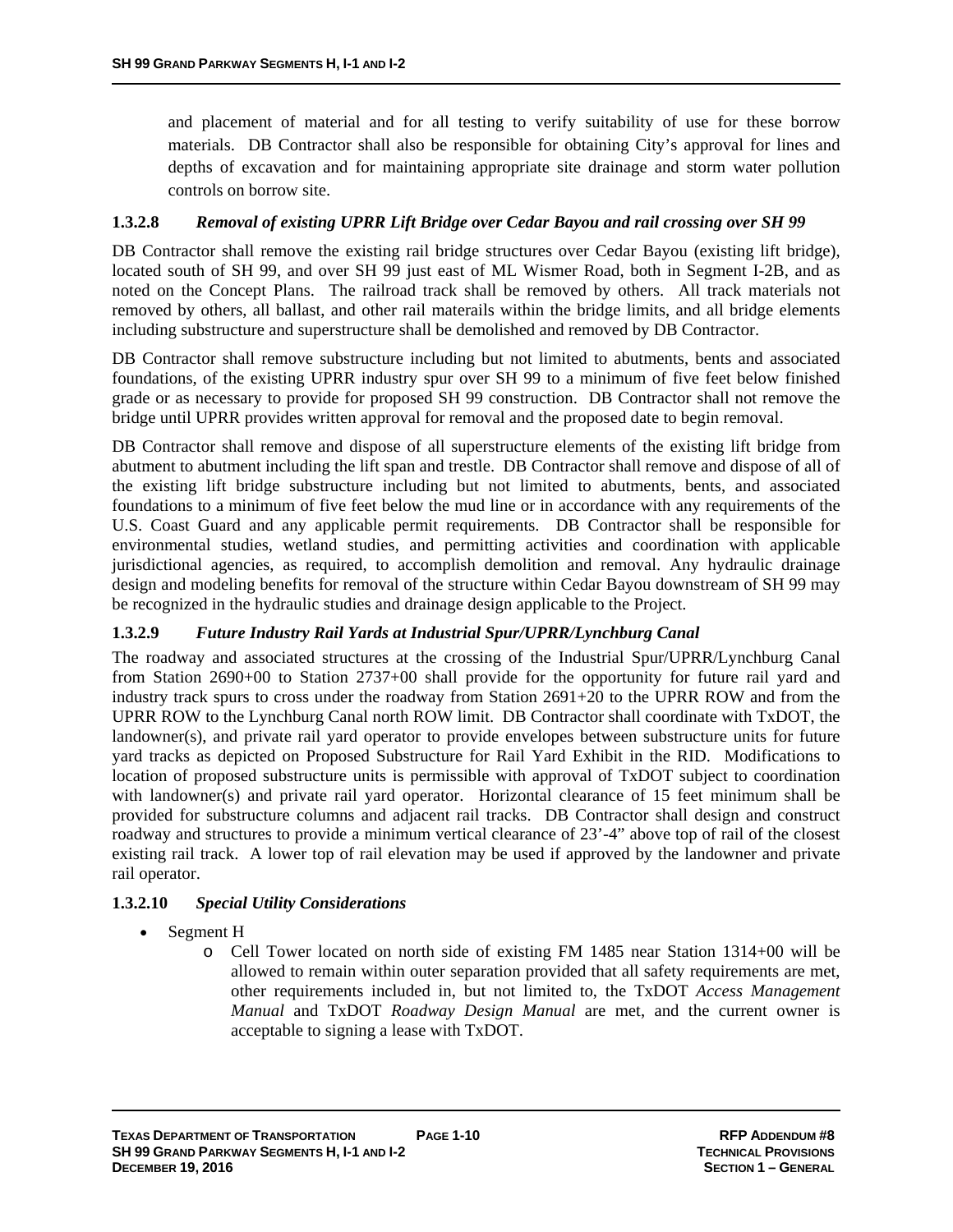#### • Segment I-2B

- o Existing Centerpoint transmission towers located in TxDOT ROW can remain in place provided that the following conditions are met:
	- clear zone criteria is met or positive protection is provided,
	- height clearance from conductors is met,
	- all other UAR requirements are met, and
	- proper access is provided for Centerpoint to access and maintain towers.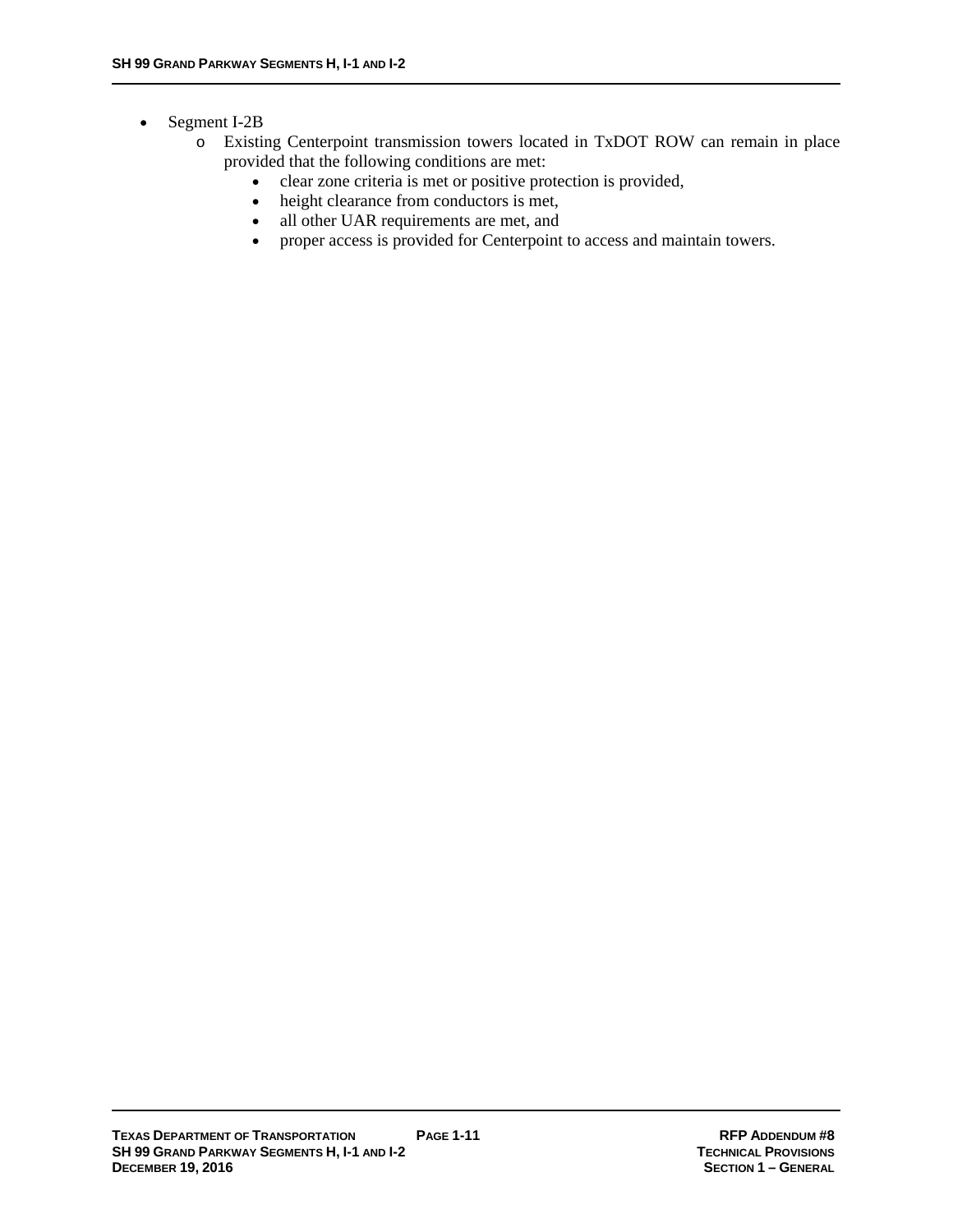# **2 PROJECT MANAGEMENT**

DB Contractor shall establish and maintain an organization that effectively manages all Elements of the Work. This Project management effort shall be defined by and follow the Project Management Plan (PMP), which consists of Project administration requirements and a collection of several management plan components (PMP components) as described in Attachment 2-1. The PMP is an umbrella document that describes DB Contractor's managerial approach, strategy, and quality procedures to design and build the Project and achieve all requirements of the Agreement and is a living document for the duration of this contract. The PMP shall include the representations in Exhibit 2 to the Agreement consistent with Section 1.2.2 of the Agreement. Within the timelines for implementing each component of the PMP, the plan shall include details of external auditing procedures.

DB Contractor shall include in the PMP all components described in Attachment 2-1, and shall meet the submittal requirements on Attachment 2-1.

DB Contractor shall ensure all commitments and requirements contained in the PMP are verifiable and shall allow TxDOT to audit the plans and monitor the activities described in the PMP at all times to assess DB Contractor performance.

# **2.1 Administrative Requirements**

# *2.1.1 Project Schedule*

# **2.1.1.1** *General Requirements*

DB Contractor shall create a complete and logical Project Schedule that represents the DB Contractor's plan for managing and executing the Work. The Project Schedule shall be used to: plan the work; define the timeframe for completion of the Project; provide milestones of major deliverables; monitor progress; facilitate progress payments; and to measure the impact of changes that occur during design and construction.

The scheduling software employed by DB Contractor shall be compatible with the current scheduling software employed by TxDOT as of the Effective Date (currently Primavera P6). DB Contractor shall provide an electronic file version of the schedule to be imported by TxDOT using TxDOT's scheduling software.

If separate short-term look ahead schedules are prepared using a different tool, DB Contractor shall submit these short-term look ahead schedules to TxDOT and assure they align accurately with the overall Project Schedule.

# **2.1.1.2** *Project Baseline Schedule (PBS)*

# *2.1.1.2.1 Staged Schedule Development*

As the design is developed, it is intended that the Project Schedule represent the most accurate information known. Accordingly, a three staged schedule development process shall be used, as follows:

- a) **Preliminary Project Baseline Schedule PBS1**: Submitted with proposal.
- b) **Project Baseline Schedule PBS2**: The data date for PBS2 shall be the date of NTP1. DB Contractor shall use PBS1 as a foundation to prepare PBS2. The schedule shall be fully developed to the work breakdown structure (WBS) levels shown in Attachment 2-2 for the entire Project, and be cost loaded in accordance with Section 2.1.1.2.2.8. For the Project administration, ROW acquisition, design and Utility coordination WBS levels, the maximum activity durations will be 20 Days unless approved by TxDOT. No resource loading will be required for these WBS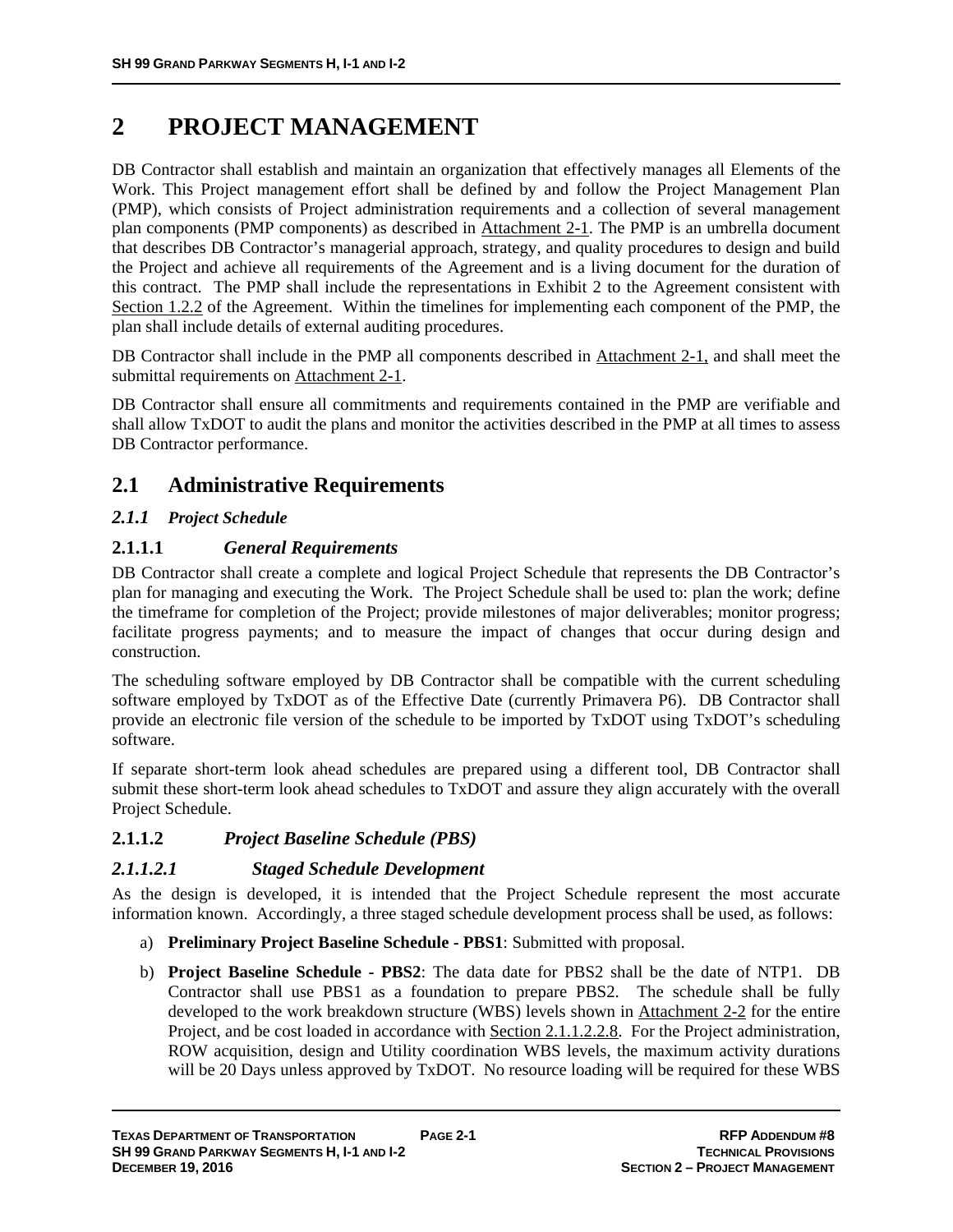levels. For the Utility relocation and construction WBS levels, the maximum activity duration will be 40 Days unless approved by TxDOT. No resource loading will be required for these WBS levels until PBS3. Upon acceptance, DB Contractor shall update PBS2 monthly until PBS3 is reviewed and accepted.

c) **PBS3:** PBS3 shall be submitted prior to any construction activities commencing. The level of detail to develop the schedule for the construction and Utility relocations WBS levels are shown in Attachment 2-2. For the construction and Utility relocation WBS levels, the maximum activity duration is 20 Days unless approved by TxDOT. The construction and Utility relocation activities shall be resource loaded in accordance with Section 2.1.1.2.2.7. PBS3, once accepted, will be the revised baseline schedule.

# *2.1.1.2.2 Schedule Requirements*

The schedule shall include all major activities of Work required by the Contract Documents. It shall also include submittal activities and submittal review activities for TxDOT's and all third party reviews, such as for Government Approvals and Utility Owner reviews, which require an approval, acceptance, or concurrence.

The schedule shall indicate the sequence of performing each major activity and the logical dependencies and inter-relationships among the activities, and shall provide a sufficient number of activities to assure adequate planning to allow monitoring and evaluation of progress and, if applicable, payments.

#### *2.1.1.2.2.1 WBS and Activity Coding*

DB Contractor shall organize the schedule in accordance with the WBS presented in Attachment 2-2. Additional WBS elements and/or levels may be added with TxDOT's approval.

DB Contractor shall supplement the WBS organization with Project level activity codes that allow Project activities to be sorted by type of work, phase, location of work, and responsibility or as mutually agreed to by DB Contractor and TxDOT. Only Project level activity codes shall be utilized unless otherwise approved by TxDOT. If required, specific Project level activity codes shall be assigned as presented in Attachment 2-2 along with the required WBS.

# *2.1.1.2.2.2 Activities*

For each activity in the Project schedule, DB Contractor shall:

- a) Assign a unique identification number;
- b) Provide a logical activity description so that the scope of work is identifiable and progress on each activity can be measured. The scope and location of the work shall be included in the activity description, and a list of abbreviations used in activity descriptions shall be provided by DB Contractor if requested;
- c) Assign quantities of work to construction activities;
- d) Provide a duration based on the quantity divided by a reasonable anticipated production rate and a list of anticipated production rates for major work elements. Inclement weather Days shall not be accounted for in the activity durations;
- e) Include separate activities for cure time and assign to a cure calendar, unless otherwise approved by TxDOT;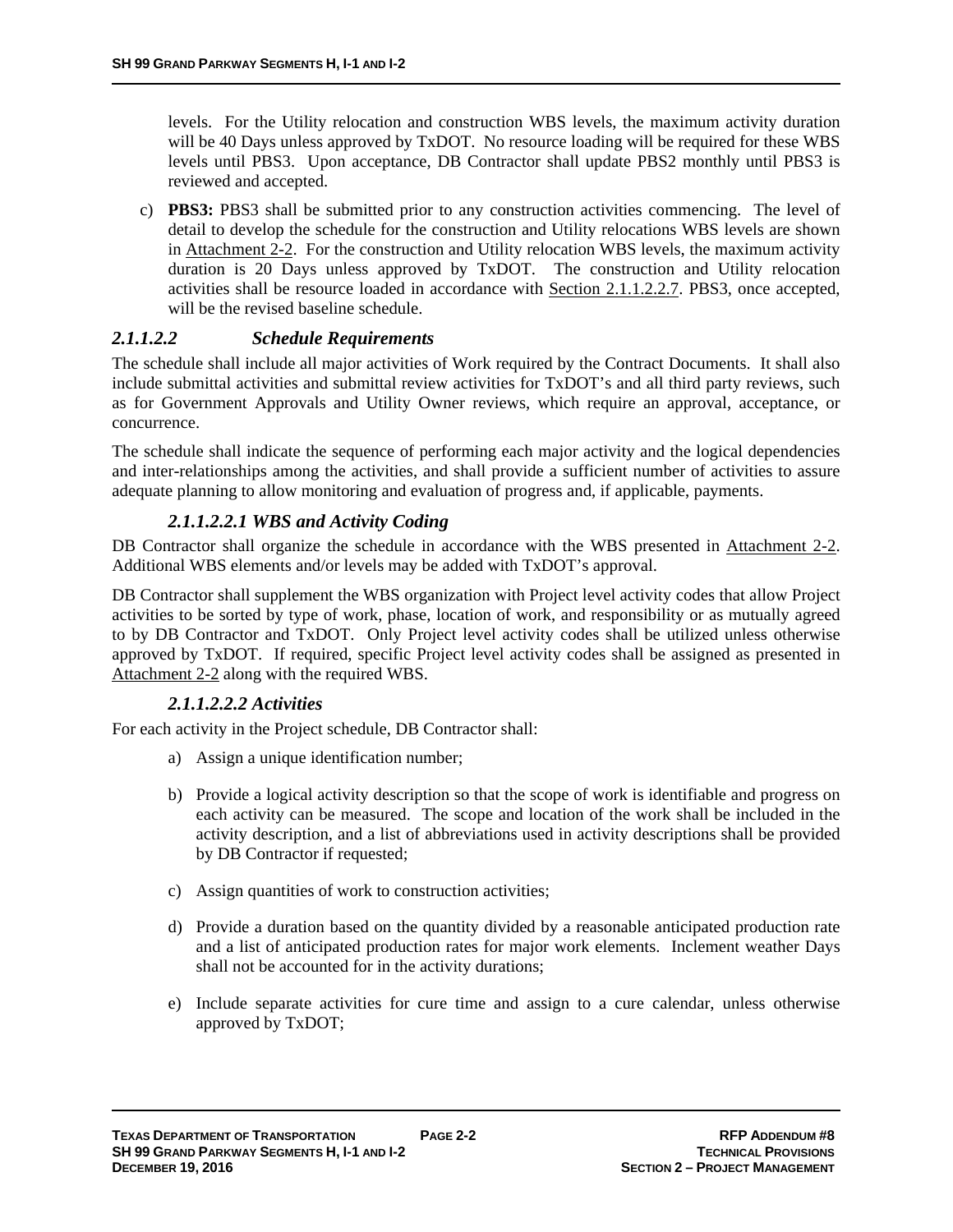- f) Use the activity "Percent Complete Type" setting in P6 of "Physical Percent Complete", unless otherwise approved by TxDOT; TxDOT approval time should be set to calendar days and set to "Duration % Complete", as this is a set time of review; and
- g) Assign a predecessor and successor relationship for each activity, except for NTP1 and Substantial Completion milestone(s).

# *2.1.1.2.2.3 Calendars*

Through the use of calendars, DB Contractor shall incorporate seasonal weather conditions into the schedule, using a ten to 100 year average from the closest station provided by the National Oceanic and Atmospheric Administration (NOAA), for work that may be influenced by adverse weather conditions. A seven day/week cure calendar for curing activities shall be included. DB Contractor shall adequately represent non-work Days for activities with limitations such as Utility shutdown, work seasons, and landscape seasons. Non-work periods such as holidays shall also be incorporated.

DB Contractor shall set up all calendars as Project specific. Global calendars shall not be used unless otherwise approved by TxDOT.

# *2.1.1.2.2.4 Constraints and Milestones*

DB Contractor shall identify each Completion Deadline with a milestone and assign a "Finish On or Before" constraint date. No other constraints are allowed without TxDOT approval.

DB Contractor shall include additional milestones in the schedule to define significant events such as Notices to Proceed (NTPs), start and finish of major segments/areas/regions of work, major traffic changes, and coordination points with outside entities.

# *2.1.1.2.2.5 Schedule Calculation Settings*

The default schedule calculation settings in Primavera shall be used, except that critical activities shall be defined as the "Longest Path".

# *2.1.1.2.2.6 Float and Float Suppression*

Float shall not be considered as time for the exclusive use of, or benefit of, either TxDOT or DB Contractor but shall be considered as a jointly owned, expiring resource available to the Project. Float shall not be used to the financial detriment of either party.

DB Contractor shall not sequester float through the use of excessive lags, extended durations, calendar manipulation, intangible relationships, or any other such methodology.

# *2.1.1.2.2.7 Resource Loading and Leveling*

For all construction activities, resources shall be incorporated at a crew level into the schedule when required. DB Contractor shall provide a list of crews separate from the schedule, and shall identify the composition of and production rate for each crew type. The crews shall be defined as a labor resource type and shall be assigned to appropriate activities.

The schedule option of leveling resources shall only be used with prior notification and concurrence of TxDOT.

# *2.1.1.2.2.8 Cost Loading and Cost Reporting Structure*

DB Contractor shall utilize the Organization Structure for Cost Reporting provided as Attachment 2-3 to allocate the total contract amount to the lowest levels shown. Once reviewed and accepted by TxDOT, DB Contractor shall not change the cost allocation without written approval from TxDOT. Attachment 2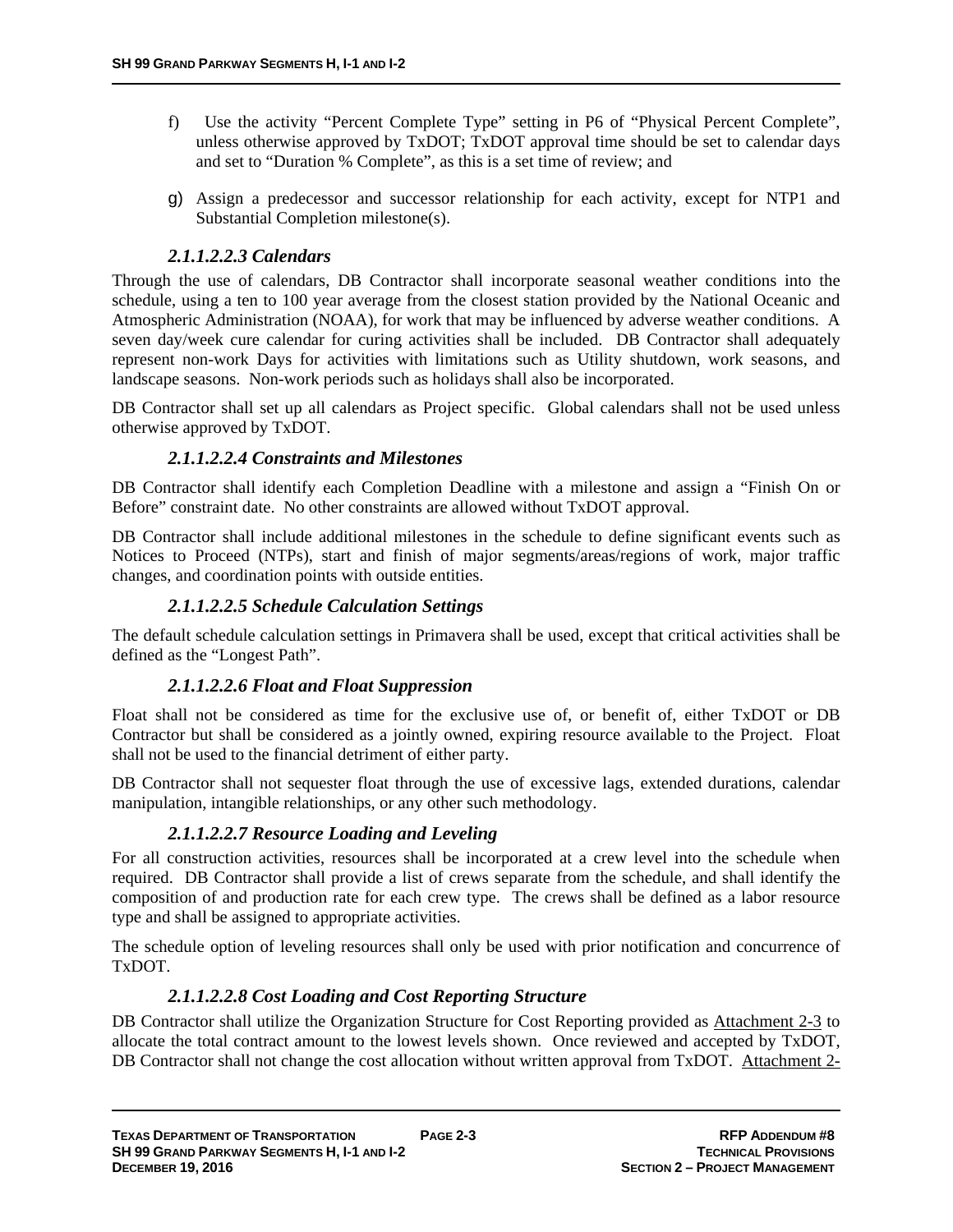3 shall be the same as the WBS level 3, and shall be used for reporting Project costs and developing draw requests.

DB Contractor shall cost load the schedule utilizing the breakdown and category amounts as agreed to in Attachment 2-3, and shall allocate the cost as follows:

- a) No schedule activity shall exceed \$1.0 million unless otherwise approved by TxDOT;
- b) The costs shall not be allocated to "Level of Effort" or WBS summary type activities unless approved by TxDOT;
- c) The costs shall not be allocated to TxDOT activities;
- d) The costs shall be broken down in the level of detail for each individual control section job (CSJ) number, and provide the ability to roll up to the approved contract value for each CSJ; and
- e) The costs shall not be artificially inflated, imbalanced, or front loaded when allocated to the activities.

DB Contractor shall submit procedures for addressing payment for unincorporated materials and cost loading modifications for TxDOT's review and approval.

#### *2.1.1.2.3 PBS2 and PBS3 Narrative and Submission*

DB Contractor shall prepare and submit a narrative report for the initial PBS2 and PBS3 submittals in accordance with the following requirements. Updates and revisions to these schedules have separate narrative requirements.

#### *2.1.1.2.3.1 PBS2 Narrative Requirements*

DB Contractor shall provide a schedule narrative that addresses the following in the order listed. The narrative shall:

- a) Describe the plan and approach to each of the major elements of work: ROW acquisition, design, Utilities, additional third party coordination, construction, and tolling. A discussion of the schedule uncertainty shall be included in each of the major elements;
- b) Describe the Critical Path;
- c) Describe the activity identification naming convention and provide a guide to acronyms and abbreviations used in activity descriptions;
- d) Provide a list of activities with durations exceeding the limits required in Section 2.1.1.2.1, as well as an explanation for using a longer duration. Activities exceeding the limits must have written approval from TxDOT;
- e) Describe the approach to setting up the calendars used in the schedule, including adverse weather assumptions, and nighttime and shift work. The source of historical inclement weather data used in defining weather dependent work calendars shall also be provided;
- f) Describe the milestones and constraints used and the completion dates as they relate to the Completion Deadlines in the Agreement;
- g) Describe the use of leads and lags in the schedule;
- h) Describe activity coding methodology;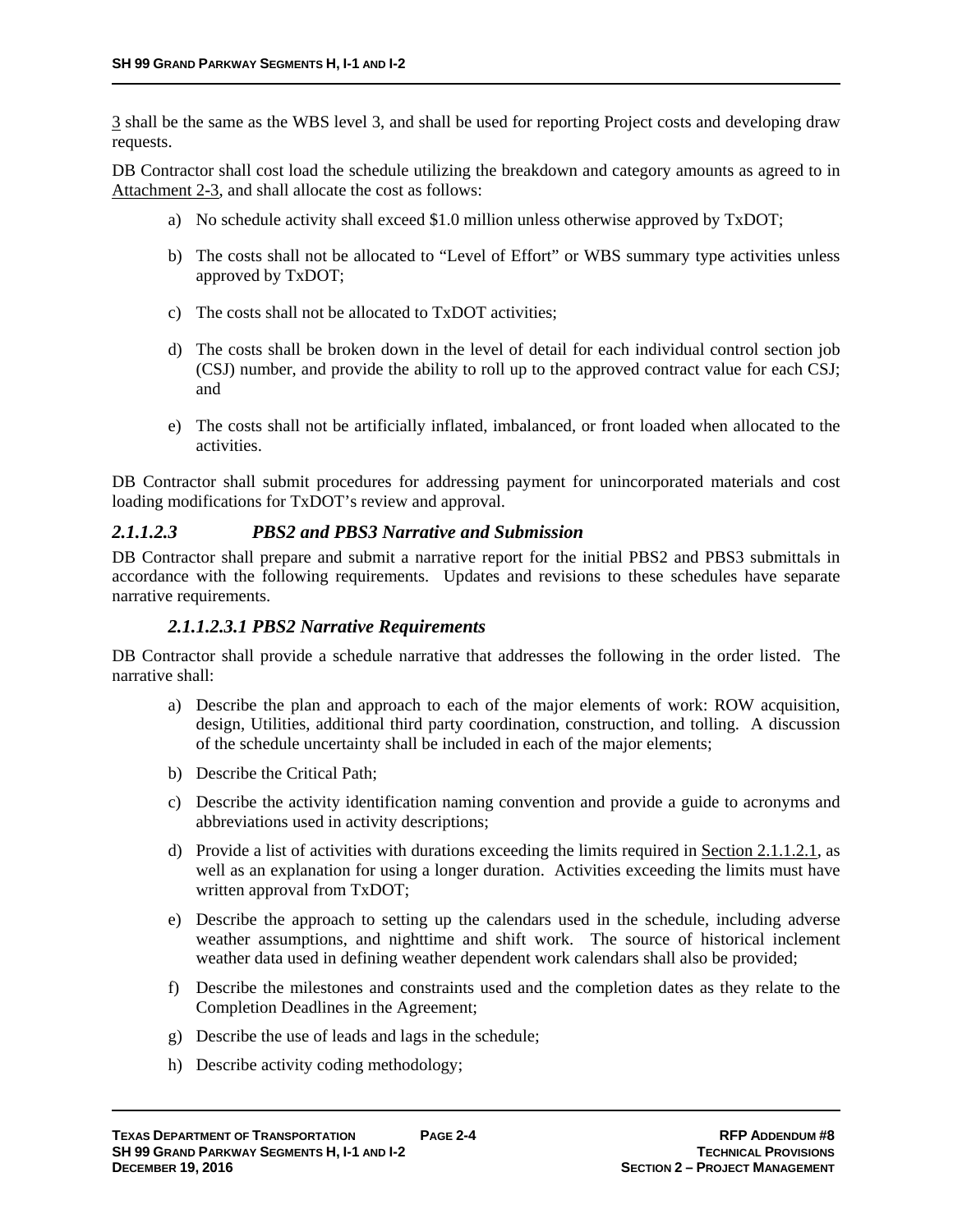- i) Describe how resources were addressed in the schedule, as well as resource limitations. A comprehensive list of planned resources including number of crews, crew composition, and expected crew production rates shall be provided for all construction activities; and
- j) Describe how the contract amount was allocated to the activities. A graph showing three cumulative cash flow curves shall be provided: one based on the early dates; one based on the late dates; and one based on the Maximum Payment Schedule.

As an attachment to the schedule narrative, DB Contractor shall provide the following for verifying the electronic copy of the schedule is the same as the schedule presented in the narrative:

- a) 11 inches x 17 inches longest path plot in a Portable Document Format (PDF); and
- b) Copy of the schedule calculation log in a PDF.

All schedule plots shall include: the Project title, the schedule file name, the data date, a page number, and a legend indicating the various symbols used and their meanings.

#### *2.1.1.2.3.2 PBS2 Submission*

DB Contractor shall submit PBS2 prior to, but not later than, the issuance of NTP2 or Limited NTP2. DB Contractor shall submit the following with the PBS2 schedule:

- a) One copy of the proposed Attachment 2-3 with the total contract amount allocated. In order to facilitate the schedule cost loading, this may be submitted prior to the schedule submission;
- b) One electronic copy of the narrative report in a PDF; and
- c) One electronic copy of the schedule in the Primavera .xer format.

#### *2.1.1.2.3.3 PBS3 Narrative Requirements*

DB Contractor shall provide a schedule narrative that describes the following in the order listed:

- a) How resources were addressed in the schedule and any resource limitations, including a list of planned resources with number of crews, crew composition, and expected crew production rates;
- b) The plan and approach to the construction of the Project and Utility relocations; and
- c) The longest/Critical Path.

As an attachment to the schedule narrative, provide the following for verifying the electronic copy of the schedule is the same as the schedule presented in the narrative:

- a) 11 inches x 17 inches longest path plot in a PDF; and
- b) Copy of the schedule calculation log in a PDF.

Include on all schedule plots the Project title, the schedule file name, the data date, and a legend indicating the various symbols used and their meanings.

#### *2.1.1.2.3.4 PBS3 Submission Requirements*

Before the commencement of any construction work, DB Contractor shall obtain TxDOT review and acceptance of PBS3. DB Contractor shall submit the following with the PBS3 schedule:

- a) The narrative report in PDF;
- b) The narrative report without attachments in Word format; and
- c) The schedule in Primavera .xer format.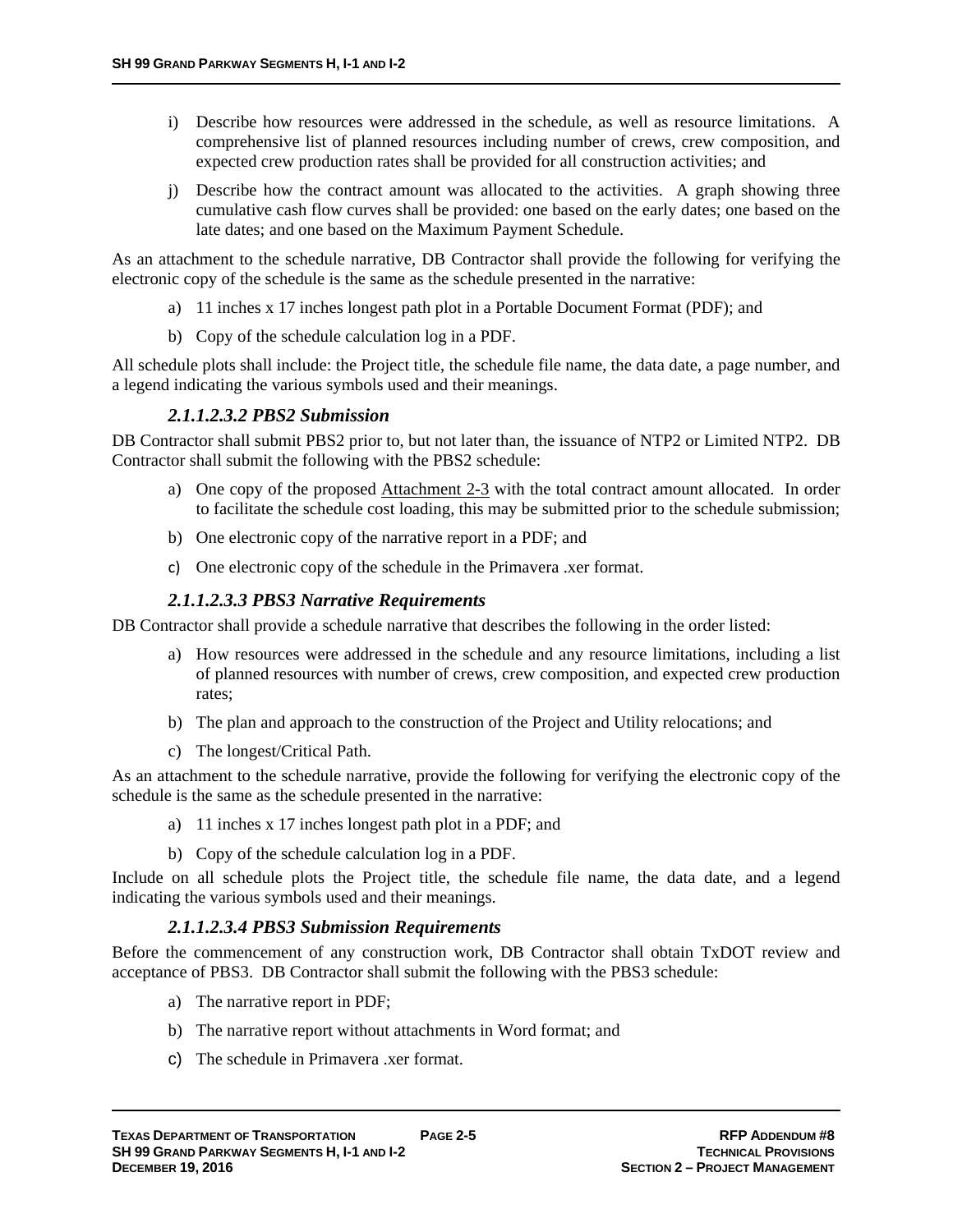# *2.1.1.2.4 TxDOT Review and Acceptance*

TxDOT will review the schedule submittal and within 21 calendar days of submission, return it to DB Contractor as accepted, accepted with comments to be addressed in the following schedule update, or returned for resubmission within ten calendar days from the date of receipt by DB Contractor. DB Contractor shall repeat the submittal process until receiving TxDOT acceptance of the Project Schedule.

TxDOT's review and acceptance of the Project Schedule is for conformance to the requirements of the contract documents only and does not relieve the DB Contractor of any responsibility for meeting any completion deadlines. Review and acceptance does not expressly or by implication warrant, acknowledge, or admit the reasonableness of the logic or durations of the Project Schedule. If the DB Contractor fails to define any element of work, activity, or logic and TxDOT's review does not detect this omission or error, the DB Contractor is responsible for correcting the error or omission.

DB Contractor is solely responsible for planning and executing the Work and for providing sufficient materials, equipment, and labor to guarantee completion of the Project in accordance with the contract documents and completion deadlines.

# **2.1.1.3** *Schedule Updates*

#### *2.1.1.3.1 Update Requirements*

DB Contractor shall update the Project Schedule monthly with actual start and finish dates for completed activities, and physical percent complete and remaining durations for activities in progress. The data date for each schedule update shall be the day after the progress period for payments closes. Logic changes shall be implemented consistent with the retained logic method of scheduling to allow out-of-sequence work to proceed. DB Contractor shall submit the schedule update within five calendar days after the progress period for payment closes.

#### *2.1.1.3.1.1 Acceptable Schedule Changes*

Acceptable scheduling changes in an update include: logic adjustments to address out of sequence work and splitting of activities to address significant periods of inactivity for payment purposes.

DB Contractor shall not revise descriptions to represent a different scope than originally intended. No changes in activity durations, activity cost loading, calendar assignments, logic ties, or constraints will be allowed without TxDOT's written concurrence. These are considered schedule revisions. An activity identification number can only be used once. The DB Contractor shall not delete an activity, then create a new activity at a later date utilizing the same activity identification number.

# *2.1.1.3.1.2 Acceptable Cost Loading Changes in an Update*

The splitting of activities for payment purposes will be allowed provided that justification is submitted, reviewed, and accepted by TxDOT. The DB Contractor shall ensure planned budget values match the total Project cost or revised total Project cost at all times.

#### *2.1.1.3.2 Schedule Update Narrative and Submission Requirements*

DB Contractor shall provide a narrative with each schedule update submittal. The narrative shall:

- a) Include a comparison between last month's longest/Critical Path and current month's longest/Critical Path, with an explanation for any slippage or gains in Completion Deadlines;
- b) Describe Work performed during the progress period with explanation of deviations between the Work planned or scheduled and the Work performed for the period, and explain any adjustments made to correct actual dates that were prior to the current update period;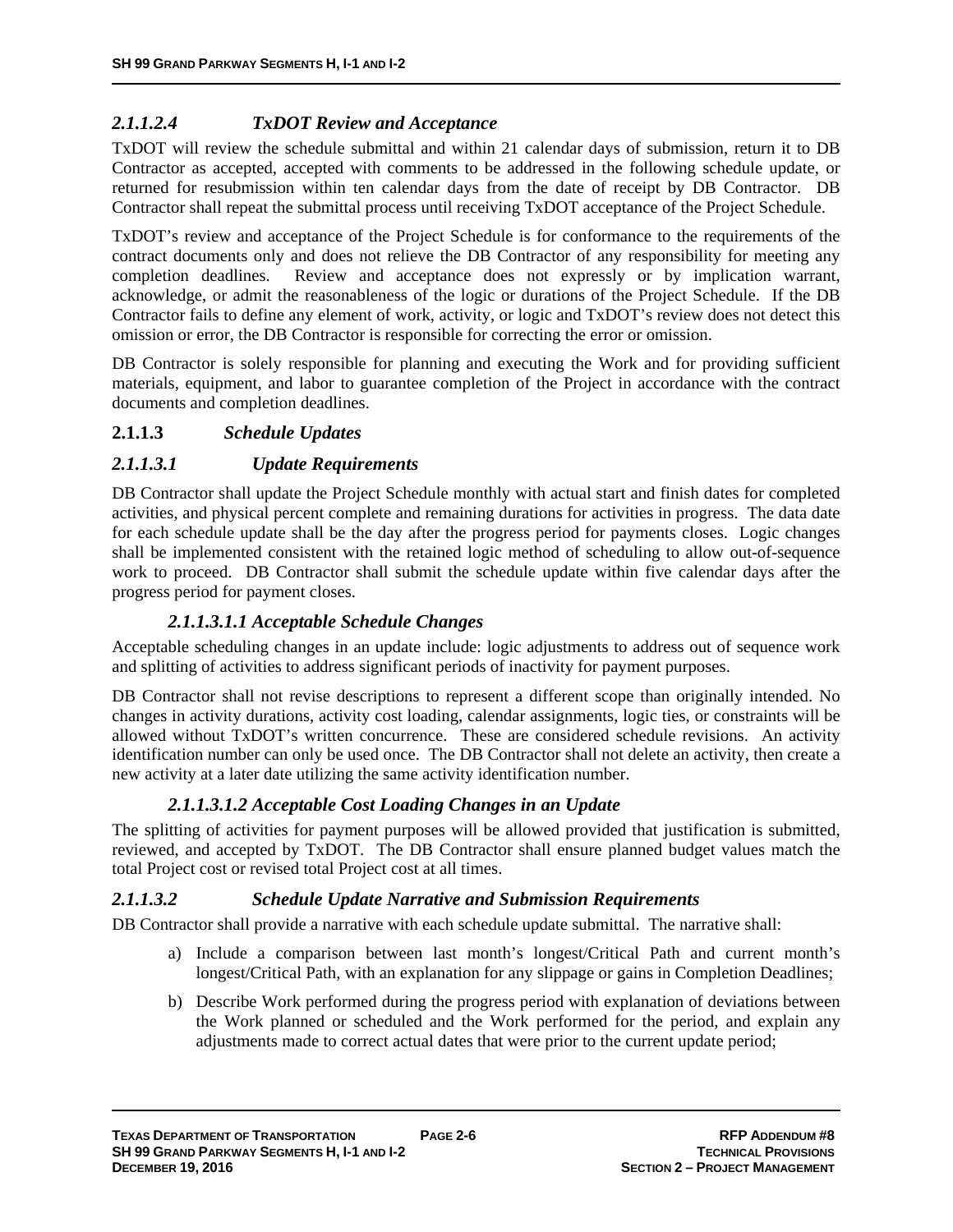- c) Include a table of contract milestones and major interim milestones reflecting current completion dates compared to targeted completion dates;
- d) Describe changes made to the schedule in terms of acceptability for an update and the affect the changes had on the Critical or near Critical Paths;
- e) Include a look ahead at work to be accomplished during the next month, with a focus on Critical Path items; and
- f) Include a description of potential Project issues that may impact the schedule. A discussion of the following shall be included: how critical each issue is and how much float it has; actions TxDOT could or needs to take to avoid or mitigate the issue; and DB Contractor's Plans on how to mitigate, avoid or resolve the issue. If requested, DB Contractor shall begin the Time Impact Analysis (TIA) process.

A discussion of problems or delay in the schedule update narrative shall not relieve DB Contractor of complying with contractual requirements regarding notification and documentation of claims.

DB Contractor shall include the following as attachments to the schedule update narrative:

- a) Longest path schedule plot organized by WBS and sorted by early start in a PDF;
- b) Schedule plot comparing DB Contractor's actual monthly progress to the previous month's planned progress, organized by WBS in a PDF;
- c) Monthly expenditure projections in the Attachment 2-3 format;
- d) Updated actual cumulative cash flow curve plotted along with the three cumulative cash flow curves: one based on the early dates; one based on the late dates; and one based on the Maximum Payment Schedule required in Section 2.1.1.2.3; and
- e) Other layouts or reports as agreed upon or requested by TxDOT.

DB Contractor shall submit the following with the monthly schedule update:

- a) The narrative report with attachments in a PDF;
- b) The narrative report without attachments in Word format; and
- c) The schedule in Primavera .xer format.

#### *2.1.1.3.3 TxDOT Review and Acceptance*

TxDOT will review the schedule update submittal within fourteen (14) calendar days of submission, return it to DB Contractor as accepted, accepted with comments to be addressed in the following schedule update, or returned for resubmission within ten (10) calendar days from the date of receipt by DB Contractor. DB Contractor shall repeat the submittal process until receiving TxDOT acceptance of the Project Schedule. Acceptance of the schedule update is required prior to payment of the associated Draw Request.

TxDOT's review and acceptance of the schedule update is for conformance to the requirements of the contract documents only and does not relieve the DB Contractor of any responsibility for meeting any Completion Deadlines. Review and acceptance does not expressly or by implication warrant, acknowledge, or admit the reasonableness of the logic or durations of the Project Schedule. If the DB Contractor fails to define any element of work, activity, or logic and TxDOT's review does not detect this omission or error, the DB Contractor is responsible for correcting the error or omission.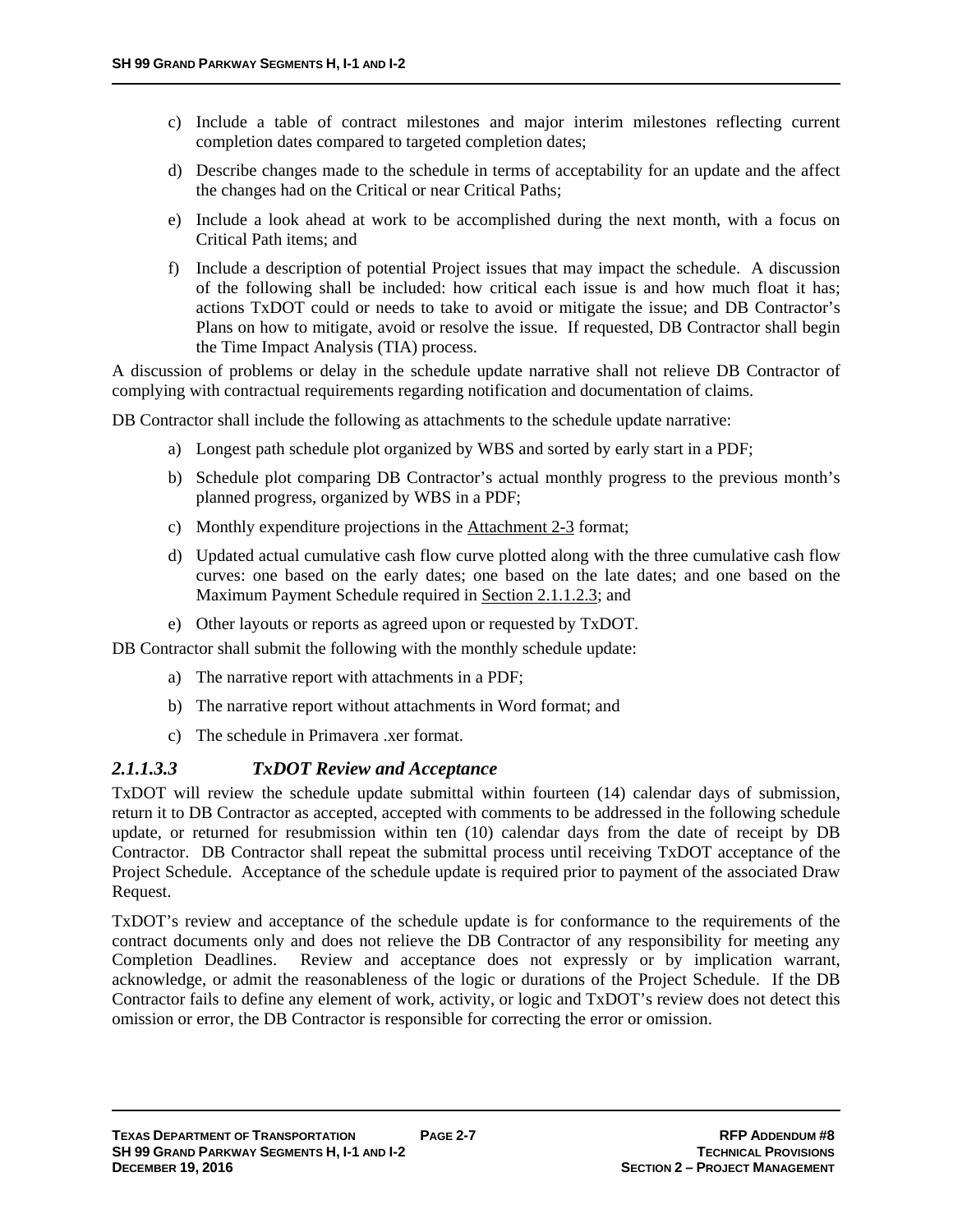# **2.1.1.4** *Schedule Revisions*

# *2.1.1.4.1 DB Contractor Schedule Revisions*

DB Contractor shall submit schedule revisions using a copy of the latest accepted update. DB Contractor shall not update and revise the schedule at the same time. All changes to the schedule, other than allowed in Section 2.1.1.3, will be considered revisions.

# *2.1.1.4.2 Change Order Revisions*

Upon receipt of a request for a change proposal, DB Contractor shall incorporate the proposed change into a copy of the latest update using Steps 1 and 2 of the TIA process, provided in Section 2.1.1.6. The potential time impact which may result from the change shall be assessed by the DB Contractor.

DB Contractor shall allocate Change Order (CO) costs into the schedule update immediately following the execution date of the CO and assign to the "Change Modification" level of Attachment 2-3.

#### *2.1.1.4.3 Recovery Schedule Revision*

When required in accordance with Section 4.5 of the Agreement, DB Contractor shall prepare and submit a "Recovery Schedule" demonstrating the proposed plan to recover schedule slippage and to achieve the Completion Deadlines. The recovery plan shall be explained in writing and submitted in Primavera .xer format.

TxDOT will review the recovery schedule submission within fourteen (14) calendar days after submission and return it to DB Contractor as accepted, accepted with comments to be addressed in the following schedule update, or returned for resubmission within ten (10) calendar days from the date of receipt by DB Contractor. DB Contractor shall repeat the submittal process until receiving TxDOT acceptance of the recovery schedule.

#### *2.1.1.4.4 Revision Submission Requirements*

The following shall be submitted with the schedule revision:

- a) A written revision analysis report providing the reason for the revisions, the scope and changes made to the schedule, and a description of the resulting effects on the schedule including any changes to the Critical or near Critical Paths;
- b) Schedule plots and/or comparison analysis to the update prior to the revision showing the changes that were made in a PDF; and
- c) The revised schedule in Primavera .xer format.

# *2.1.1.4.5 TxDOT Review and Acceptance*

TxDOT will review the schedule revision or CO revision submission within fourteen (14) calendar days after submission and return it to DB Contractor as: accepted, accepted with comments to be addressed in the following schedule update, or returned for resubmission within ten (10) calendar days from the date of receipt by DB Contractor. DB Contractor shall repeat the submittal process until receiving TxDOT acceptance of the Project Schedule.

In the event the time impact of a CO revision cannot be agreed upon, DB Contractor shall continue tracking the change in accordance with Steps 3 and 4 of the TIA process and report findings.

# **2.1.1.5** *Time Impact Analysis*

DB Contractor shall submit to TxDOT a TIA as part of a Potential Change Order (PCO) Notice for an impact that may potentially cause Project delay as set forth in the contract documents and when requested by TxDOT for evaluating the potential time impact of COs under consideration.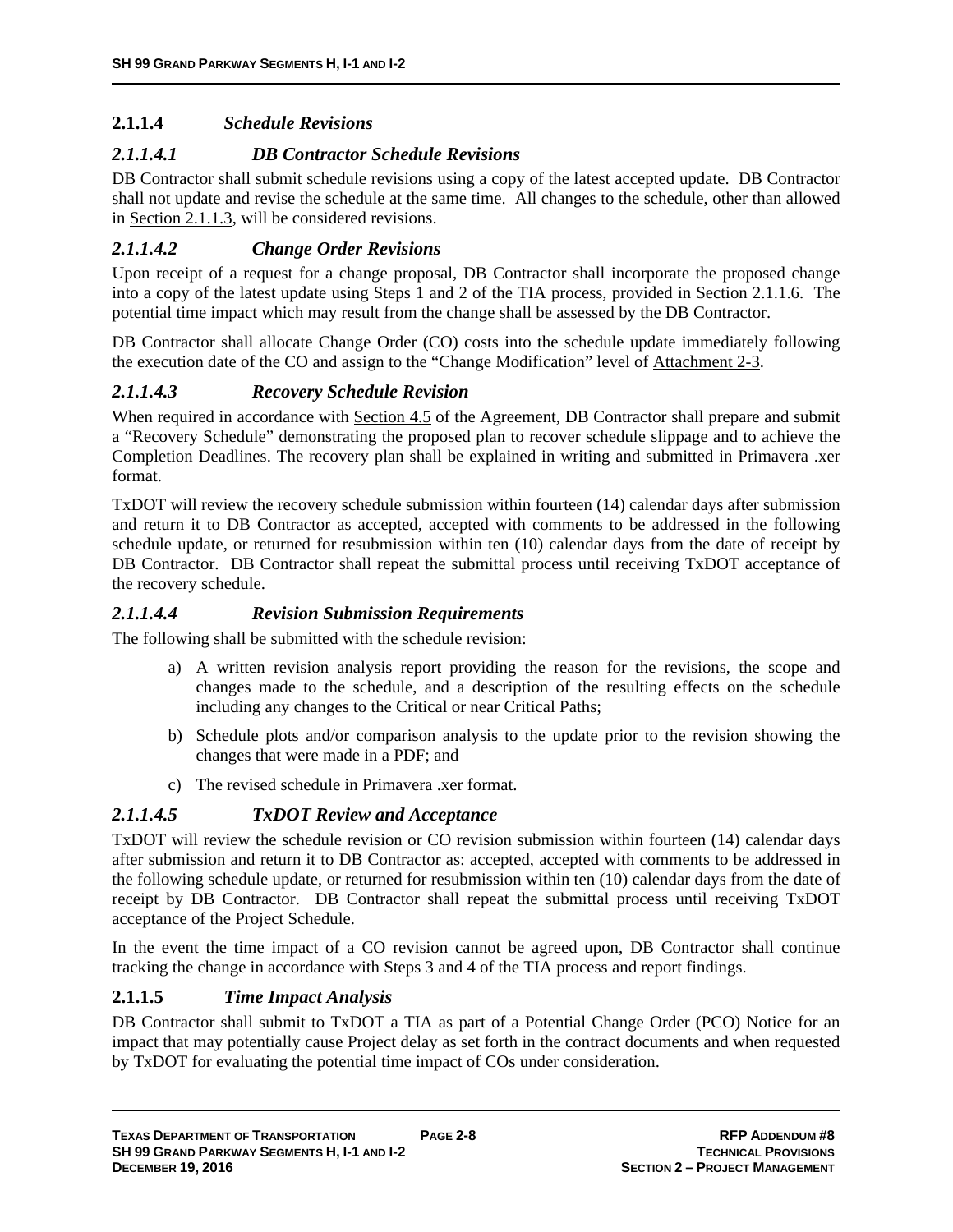If TxDOT requests a TIA, it shall be submitted by DB Contractor within 15 calendar days of receiving the request. Submission of a TIA does not relieve the DB Contractor of complying with all contractual requirements regarding notification and documentation of PCOs and actual COs.

Time extensions will only be considered when the total and Project float are absorbed and the Completion Deadline(s) is delayed.

Each TIA shall consist of the following steps:

**Step 1.** Establishing the status of the Project before the impact by using the schedule update with the closest data date prior to the impact, or as adjusted by mutual agreement to the date the impact began.

**Step 2**. Estimating the duration of the impact, determining appropriate logic, and insertion of the impact activity or activities into the schedule update used in Step 1, and predicting the effect of the impact on the schedule.

**Step 3**. Tracking the effects of the impact on the schedule during its occurrence. Identifying and measuring the effect of mitigation efforts taken by either the DB Contractor or TxDOT.

**Step 4**. DB Contractor shall establish the status of the Project after the impact is complete and identify any ongoing mitigation efforts being taken.

Steps 1 and 2 shall be submitted to TxDOT with a PCO, or as soon as there is constructive notice of a potential time impact. Step 3 shall be incorporated into schedule updates until the impact is complete. Step 4 shall be submitted to TxDOT no later than 30 calendar days after the completion of an impact. If Step 4 is not submitted within 30 calendar days, the issue will be considered as having no time impact.

A TIA shall consist of a report with accompanying schedules used in the analysis in Primavera .xer format. The report shall:

- a) Identify the scope and timeline for the impact(s) being analyzed;
- b) Identify the schedules used in the analysis;
- c) Identify the schedule approach to modeling the time impact including the addition of activities, relationships, modifications to calendars, or application of constraints, and include a plot of the portion of the schedule showing the model;
- d) Describe the impact or potential impact by comparing Step 1 to Step 2;
- e) Describe the results of mitigation efforts taken through Step 3;
- f) Describe any other potential mitigation efforts that may be taken to avoid impact;
- g) Describe the status of the Project after the impact is over; and
- h) Include schedule plots illustrating the analysis and documentation supporting dates, timelines, and entitlement.

#### **2.1.1.6** *As-Built Schedule*

Upon completion of the Punch List, DB Contractor shall submit a final update which will be considered the as-built schedule.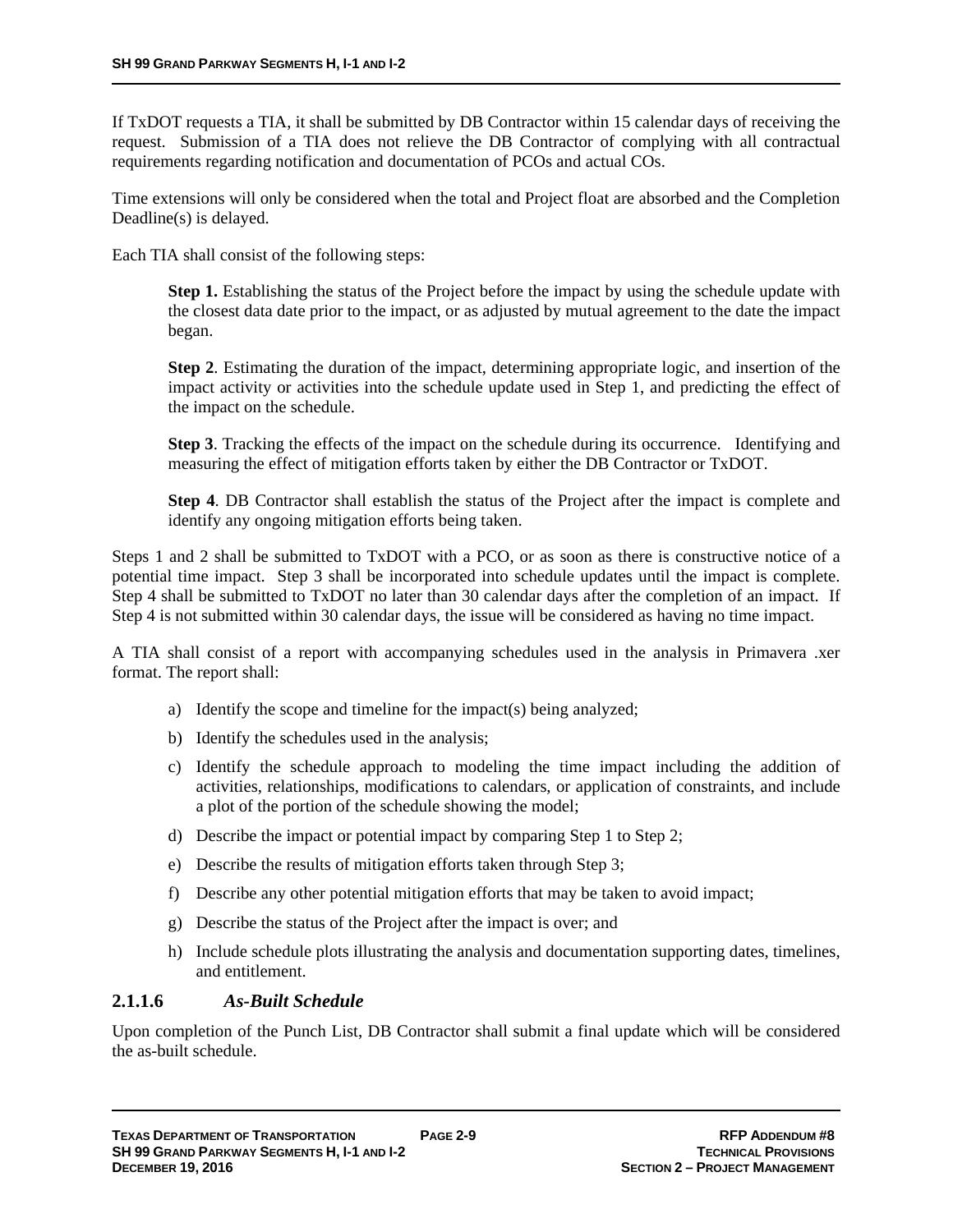# *2.1.2 Document Management*

All electronic information submitted to TxDOT shall be searchable and legible. The PMP shall describe the controls exercised by the DB Contractor to ensure that: documents (including the PMP itself) undergo relevant review and approval prior to release; users have access to current versions of documents; versions of documents are identified; obsolete or superseded documents are so marked and prevented from unintended use; changes to documents undergo same level of review and approval.

#### **2.1.2.1** *Document Storage and Retrieval Requirements*

DB Contractor shall establish and maintain an Electronic Document Management System (EDMS) to store, catalog, and retrieve all Contract Documents using the applicable control section job (CSJ) numbers. Unless otherwise directed by TxDOT, record retention shall comply with the requirements of the *Texas State Records Retention Schedule*, and shall be provided to TxDOT at the time of the expiration or earlier termination of the Agreement.

Maintenance records shall utilize the same format as TxDOT utilizes for its statewide asset inventory and condition assessments and shall be capable of being integrated into TxDOT's Maintenance Management Systems.

Construction quality acceptance test results shall be automatically transmitted to TxDOT's I2MS system using TxDOT's extensible markup language (XML) web service. A sample is shown in Attachment 2-4 – I2MS Test Form Fields. DB Contractor shall coordinate with TxDOT to obtain the most current version of software prior to commencing construction quality acceptance testing. DB Contractor's responsible technician and his/her supervisor shall sign the daily test reports and the results of the daily tests shall be provided to TxDOT within 48-hours after test completion.

In the provision of a document management system, the DB Contractor shall:

- a. Use data systems, standards and procedures compatible with those employed by TxDOT and implement any new operating practices required as a result of TxDOT's amendments to any such systems, standards and procedures.
- b. Provide a secure location for any interface as may be provided by TxDOT, such that only authorized users have access and that it is protected from loss, theft, damage, unauthorized or malicious use.
- c. Employ appropriate standards and procedures, and train DB Contractor personnel to operate any TxDOT data management system which TxDOT may require in connection with the Project.
- d. Provide a mechanism for the electronic transfer of metadata along with the associated portable document format (PDF) images for uploading into an EDMS employed by TxDOT.

To allow for disaster recovery, the DB Contractor shall back-up all Project-related documents on a nightly basis and store all Project-related documents in a secure off-site area on a weekly basis.

DB Contractor shall provide TxDOT at DB Contractor's expense, sufficient access to DB Contractor's document control database as deemed necessary by TxDOT.

# *2.1.3 Progress Report*

Each month, beginning with the first full month after NTP2 or Limited NTP2, DB Contractor shall submit to TxDOT a monthly Progress Report. An electronic and printed copy of the entire Progress Report shall be submitted to TxDOT.

The Progress Report shall include, at a minimum, the Project Schedule Update narrative and the submission requirements described in Section 2.1.1.3.2 in addition to the following items: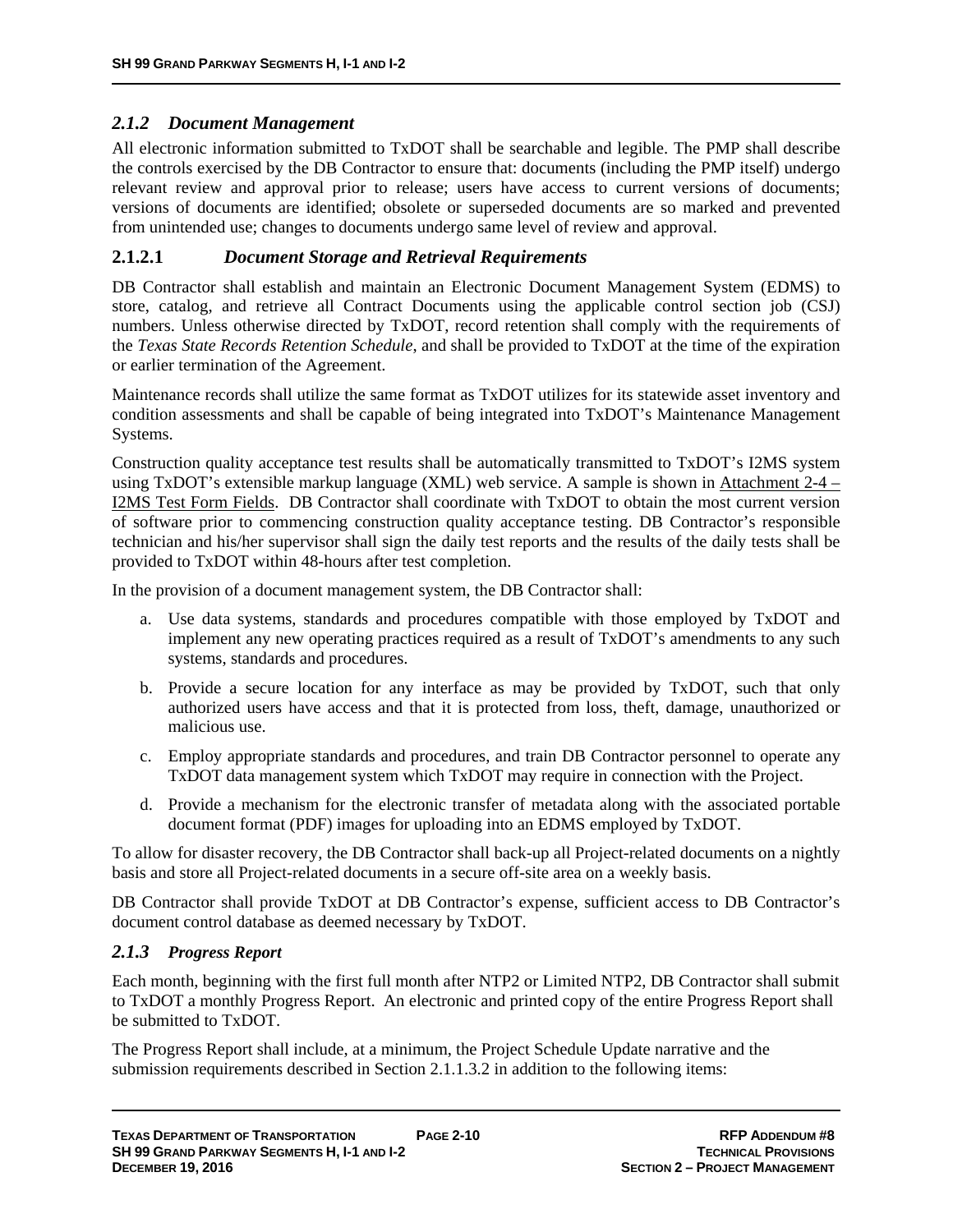- (a) A list of any Change Orders that were identified or executed during the progress period and their status;
- (b) Identification and status of issues that arose during the progress period and a summary of resolutions or issues that remain to be resolved;
- (c) Status of Project ROW acquisition, and a description of the survey activity performed and condemnation support services provided as described in Sections 7.2.6, 7.3.1 and 7.4.4;
- (d) Summary description of DB Contractor maintenance activities in accordance with Section 19.7; and
- (e) Identification of requested and/or required TxDOT actions for the next month.

DB Contractor shall also provide digital progress photographs that accurately depict Project progress as outlined in the Progress Report narrative.

If requested by TxDOT, DB Contractor shall make all corrections to the monthly Progress Report and resubmit. If DB Contractor does not agree with TxDOT's comments, DB Contractor shall provide written notice of disagreement.

# **2.2 Quality Management Plan**

DB Contractor shall submit a comprehensive Quality Management Plan (QMP) to TxDOT for approval that is consistent with and expands upon the preliminary QMP submitted with the Proposal.

The QMP shall consist of the Design Quality Management Plan (DQMP), the Construction Quality Management Plan (CQMP) and the Maintenance Quality Management Plan (MQMP). DB Contractor shall coordinate these distinct plans with one another such that common quality management system requirements such as document control, process auditing, and corrective and preventive action can be addressed with a single approach. The QMP shall comply with the requirements of current TxDOT *Quality Assurance Program for CDA/Design-Build Projects with a Capital Maintenance Agreement with Three Optional 5-year terms (QAP for DB Projects)*.

#### *2.2.1 General Requirements*

DB Contractor shall develop, implement, and maintain the QMP for the Term. The QMP shall describe the system, policies, and procedures that ensure the Work meets the requirements of the Contract Documents and provides documented evidence of same. The QMP shall encompass all Work performed by the DB Contractor and DB Sub-contractors of all tiers.

The QMP shall contain detailed procedures for DB Contractor's quality control and quality assurance activities. DB Contractor's quality process shall incorporate planned and systematic verifications and audits undertaken by an independent party. DB Contractor shall conduct all quality control, quality assurance, performance verification, and design overlay and coordination among design disciplines, all in accordance with the QMP and the requirements of the Contract Documents.

Inspections, reviews, and testing shall only be performed by personnel with appropriate training and qualifications, for each appropriate item of Work (items produced on and off the Site) using appropriate equipment that is accurately calibrated and maintained in good operating condition at an AASHTO (AASHTO R18-10, *Establishing and Implementing a Quality System for Construction Materials Testing Laboratories*) accredited facility, or at a facility with comparable accreditation (e.g., ISO 17025, *General Requirements for the Competence of Testing and Calibration Laboratories*).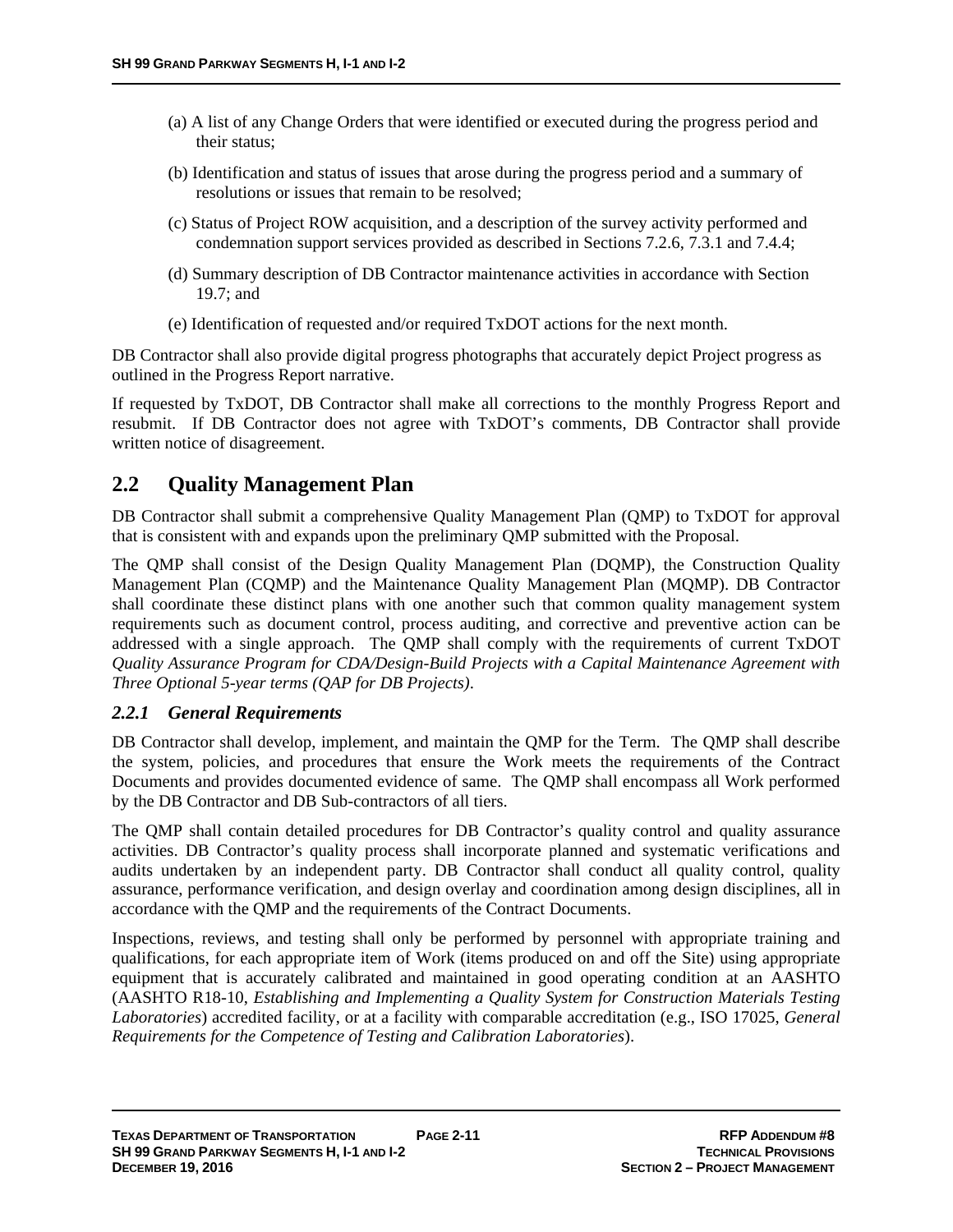## *2.2.2 Quality Terminology*

Quality terminology, unless defined or modified elsewhere in the Contract Documents, shall have the meaning defined in ISO 9001. Terms used in ISO 9001 shall have the meanings defined below:

- a. Organization: DB Contractor's organization, including any Affiliates and Subcontractors.
- b. Customers: the Users of the roadways, TxDOT, Customer Groups, and key stakeholders that have an adjacent property interest or connecting roadway.
- c. Product: the Work.

## *2.2.3 Quality Management Organization*

DB Contractor shall regularly maintain the QMP to contain current versions of the following information:

- a. The organizational chart that identifies all quality management personnel, their roles, authorities and line reporting relationships. Personnel relationships relating to quality shall comply with descriptions in this Section 2.2.
- b. Names, contact details, titles, description of roles, responsibilities and specific experience of all quality management Key Personnel, for other principal personnel and those who have the authority to stop Work.
- c. Identification of testing agencies, including information on each agency's capability to provide the specific services required for the Work, certifications held, equipment used, and location of laboratories for products produced both on and off the Site; and
- d. Resumes for all quality management personnel.
- e. Identification of what products or services are to be subcontracted, updated when new Subcontractor or Supplier contracts are implemented.

## *2.2.4 Quality Policy*

The QMP shall contain a complete description of the quality policies and objectives that DB Contractor will implement throughout its organization. The policy shall demonstrate DB Contractor senior management's commitment to implement and continually improve the quality management system for the Work.

## *2.2.5 Inspection and Testing*

The QMP shall contain detailed descriptions of the inspection and test plans, including the timing, quantities represented and frequency of testing, that DB Contractor will use to meet quality control and quality assurance requirements of the Work

DB Contractor shall revise its QMP when its own quality management organization detects a systemic or fundamental non-conformance in the work performed or in the manner the Work is inspected or tested, or when TxDOT advises DB Contractor of such a problem.

## **2.2.5.1** *TxDOT Inspection Notices*

On a weekly basis, DB Contractor shall provide TxDOT with a rolling three-week inspection notice. The inspection notification shall include the fabrication schedule and planned construction activities for items where  $Tx$ DOT is performing the fabrication inspection.

## **2.2.5.2** *Reporting, Recordkeeping, and Documentation*

DB Contractor shall develop and maintain inspection and testing records that include, but are not limited to:

a. Quality control inspection reports and process control material sampling/testing results and control charts that DB Contractor shall submit to TxDOT within 24 hours following the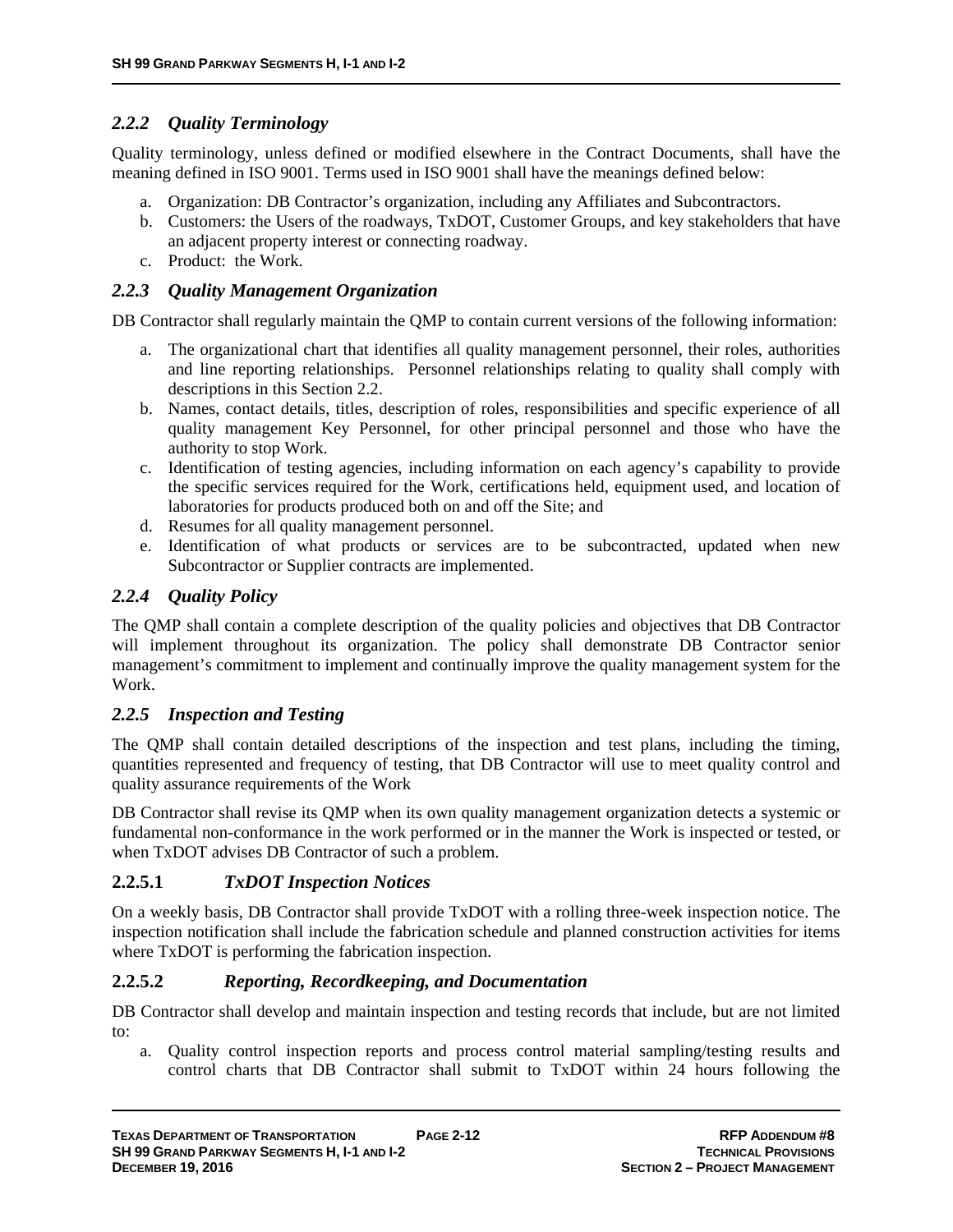inspection or test. Source documents for materials sampling and testing must be maintained and filed electronically. Any paper source documents (i.e. weights, measurements, calculations, etc.) scanned or converted to electronic files must be maintained.

- b. The Construction Quality Acceptance Firm (CQAF)/Independent Qualilty Firm (IQF) shall maintain, electronically, a daily log of all inspections performed for both DB Contractor and Subcontractor operations in a format acceptable to TxDOT and transmitted to TxDOT daily. The daily inspection reports shall identify inspections conducted, results of inspections, location and nature of defects found, causes for rejection, and remedial or corrective actions taken or proposed. The CQAF's/IQF's responsible technician and supervisor shall sign the daily inspection reports. The DB Contractor shall provide the results of the daily inspections to TxDOT in an electronic format within twenty-four (24) hours after the work shift.
- c. The CQAF/IQF shall be responsible for establishing an electronic system for recording all material test results. The responsible technician and his/her supervisor shall sign the daily test reports. The results of the daily test shall be provided within 2 days of test completion.
- d. The CQAF's/IQF's inspection and materials quality program shall electronically deliver the laboratory and field test results to TxDOT in the database format provided in Attachment 2-4. This electronic reporting is intended to allow the DB Contractor and TxDOT to make timely and accurate decisions on workmanship and material quality issues.

## **2.2.5.3** *Laboratory Requirements*

DB Contractor shall perform testing under the following circumstances:

- a. The CQAF's/IQF's testing laboratory identified in the CQMP shall conduct DB Contractor's quality acceptance tests and shall comply with the requirements of the AASHTO Accreditation Program (AAP) or other appropriate accreditation acceptable to TxDOT for the pertinent test. DB Contractor shall transmit to TxDOT a copy of AAP accreditation certificate(s) upon receipt by the testing laboratory.
- b. Equipment in all laboratories shall be certified prior to commencing any construction activities and shall retain the certification by AASHTO, or TxDOT, as applicable for the duration of the Work.

## **2.2.5.4** *Supply Source and Material Quality*

DB Contractor shall ensure that the quality of all materials shall conform to requirements contained in the Contract Documents and to any requirements of affected Utility Owners. The CQAF/IQF shall provide plant inspection and aggregate sampling and testing at concrete and asphalt plants. Manufacturers' test reports may supplement, but not replace, the QA inspections, sampling, testing and certification provisions. CQAF/IQF will be required to perform job control tests as defined by the TxDOT DB Guide, *Schedule of Sampling and Testing*.

## *2.2.6 Responsibility and Authority of DB Contractor Staff*

Personnel assigned to perform inspection, testing, or monitoring of characteristics for acceptance shall not be those personnel performing or directly supervising the Work being accepted.

DB Contractor's Lead Quality Manager and quality assurance staff shall have no responsibilities in the production of the Work. Quality control staff shall only have responsibilities in the production of the Work and shall remain independent of the quality assurance staff.

DB Contractor's Lead Quality Manager shall prepare a monthly report of the quality inspections and tests performed, results of such inspections and tests, and occurrences and resolution of non-conformance discoveries. DB Contractor shall submit the monthly reports to TxDOT for review.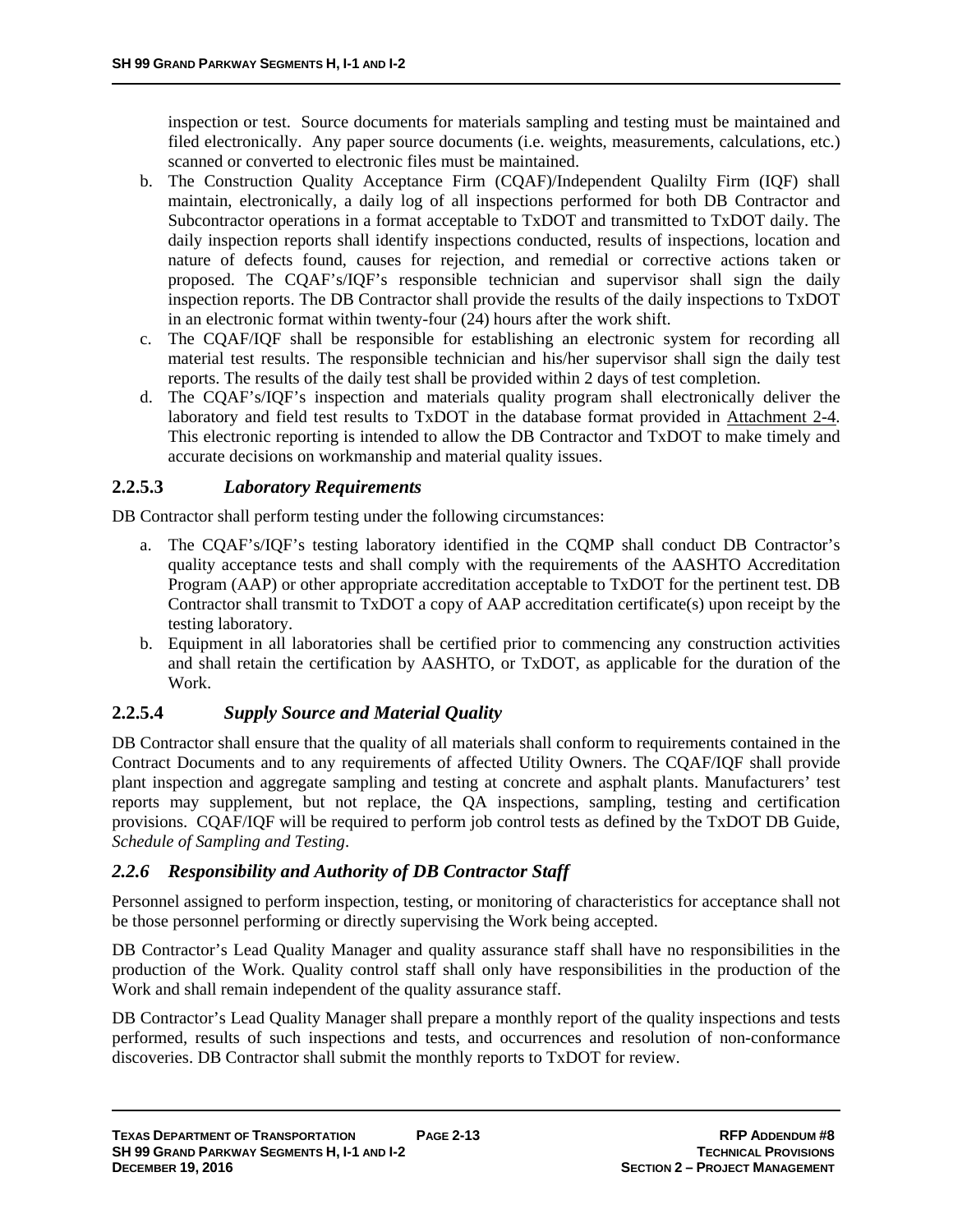DB Contractor's Lead Quality Manager (LQM), Design Quality Manager (DQM), Construction Quality Manager or Construction Quality Control Manager (CQM/CQCM), and Construction Quality Acceptance Manager or Independent Quality Firm Manager (CQAM/IQFM) shall have the authority to stop Work for quality-related issues.

## *2.2.7 Design Quality Management Plan*

DB Contractor shall prepare and submit to TxDOT for review and approval a Design Quality Management Plan (DQMP) that describes its policies, procedures, and staffing to manage design quality in accordance with the requirements as detailed in the following subsections.

#### **2.2.7.1 Released for Construction Documents**

DB Contractor shall submit to TxDOT all Released for Construction Documents in accordance with the submittal requirements of the DQMP. DB Contractor's Released for Construction Documents shall comply with the requirements of the Contract Documents, and shall be detailed, complete, constructible, and shall allow verification of the design criteria and compliance with Contract Documents.

Not later than two Business Days after DB Contractor has completed any particular Released for Construction Document, DB Contractor shall submit the signed and sealed document to TxDOT.

The DB Contractor shall prepare and provide all Project related Submittals and documents using English units of measure.

The DB Contractor shall furnish all Submittals by electronic copy in accordance with Section 2.1.2 of the Agreement. Unless otherwise stated in the Contract Documents, the DB Contractor shall provide to TxDOT four paper copies and a single electronic copy of each Submittal. Each Submittal shall have the signature of an authorized representative of the DB Contractor, unless otherwise expressly stated in the Contract Documents for a particular Submittal. The electronic copy shall be in a suitable format (e.g. PDF) or in the format in which the Work was originally created unless stated otherwise in the Contract Documents.

The DB Contractor shall include with each Submittal a transmittal cover sheet in a form acceptable to TxDOT.

The minimum sheet size for the Submittals shall be 8.5 inches by 11 inches. The maximum sheet size shall be 36 inches by 120 inches. Every page in a Submittal shall be numbered in sequence.

Each Submittal shall be full and complete and shall be assigned a unique, sequential number, clearly noted on the transmittal cover sheet. Original Submittals shall be assigned a unique numeric Submittal number. Revised Submittals shall bear an alphanumeric designation which consists of the unique Submittal number assigned to the original Submittal followed by a letter of the alphabet to represent that it is a subsequent Submittal of the original.

Any changes made on a revised Submittal, other than those made or requested by TxDOT, shall be identified and noted on the revised Submittal.

Design deliverables shall include a title block, consistent with the standard Project drawing format established as part of the QMP, with the following information:

- a. Date of issuance and including all prior revision dates.
- b. Contract title and number.
- c. The names of the DB Contractor and applicable Affiliates.
- d. Stage of development.
- e. Reference to applicable technical documents and amendments.
- f. If required, review and acceptance or approval from a Governmental Entity, prior to submission to TxDOT.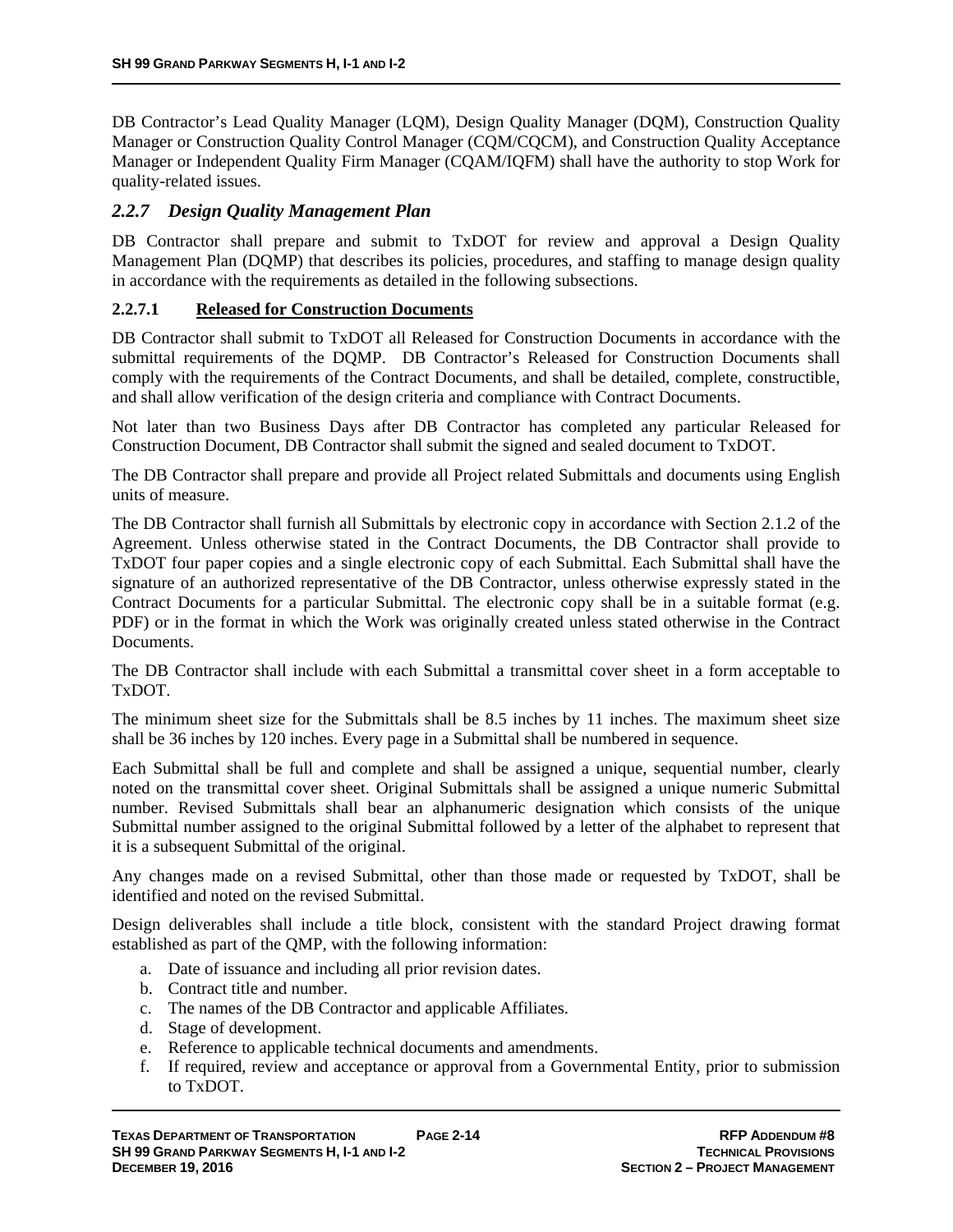- g. Review stamp.
- h. Action block space All deliverables shall include a sufficient blank space in which the DB Contractor may list required actions to be taken.
- i. When calculations accompany drawings in a Submittal, cross-references from the body of the calculations to the individual drawing to which the pages of the calculations pertain.
- j. Organization of the CADD drawings and associated documents in a logical manner, having a uniform and consistent appearance, and clearly depicting the intention of the design.

## **2.2.7.2 Record Drawings and Documentation**

Within 90 Days of Final Acceptance of all or part of the Project, DB Contractor shall submit to TxDOT a complete set of Record Drawings in hard copy and native electronic format for the portion of the Project actually opened to traffic. The Record Drawings and documentation shall be an organized, complete record of Plans and supporting calculations and details that accurately represent what DB Contractor constructed.

DB Contractor shall ensure that the Record Drawings reflect the actual condition of the constructed Work. DB Contractor shall submit to TxDOT the electronic files used to prepare the Record Drawings and documentation.

## **2.2.7.3 DQMP General Requirements**

The DQMP shall describe and include the following general requirements:

- a. The quality control and quality review procedures for design products shall be organized by discipline (such as structural, civil, utilities). These procedures shall specify measures to ensure that appropriate quality requirements are specified and included in the design product and to control deviations from such requirements.
- b. Specific quality control and quality review procedures, including all required forms and checklists, shall be specified for preparing, verifying and checking all design products to ensure that they are independently checked and back-checked in accordance with generally accepted engineering practices in the State of Texas and the requirements of the Contract Documents. The checking of structural design shall include a set of independent calculations, performed by the DB Contractor's design firm for all structural Elements.
- c. The designer and checker shall be clearly identified on the face of all Final Design Documents. The DQMP shall also include specific procedures for verifying the design product along with any computer programs being used for such purposes. Design Documents shall be stamped, signed and dated by the engineer in responsible charge for that item, Element, or phase of the Work.
- d. Procedures shall be described for coordinating design performed by different individuals or firms working in the same area, in adjacent areas, or on related tasks to ensure that conflicts, omissions or misalignments do not occur between drawings or between the drawings and the specifications. This shall also include the coordination of the review, approval, release, distribution and revision of documents involving such parties.
- e. Procedures shall: (1) ensure that DB Contractor personnel are familiar with all the provisions of the Contract Documents concerning their respective responsibilities; (2) provide for the education, training and certification, as appropriate, of personnel performing activities affecting or assessing the quality of the Work to assure that such personnel achieve and maintain reasonable proficiency; and (3) ensure that the Work is performed according to the DQMP, generally accepted engineering practices in the State of Texas and the Contract Documents.
- f. Procedures shall be established for meeting documentation requirements; the filing of design criteria, reports and notes, calculations, plans, specifications, schematics and supporting materials needed during the Final Design; and the specific responsibilities of personnel to satisfy these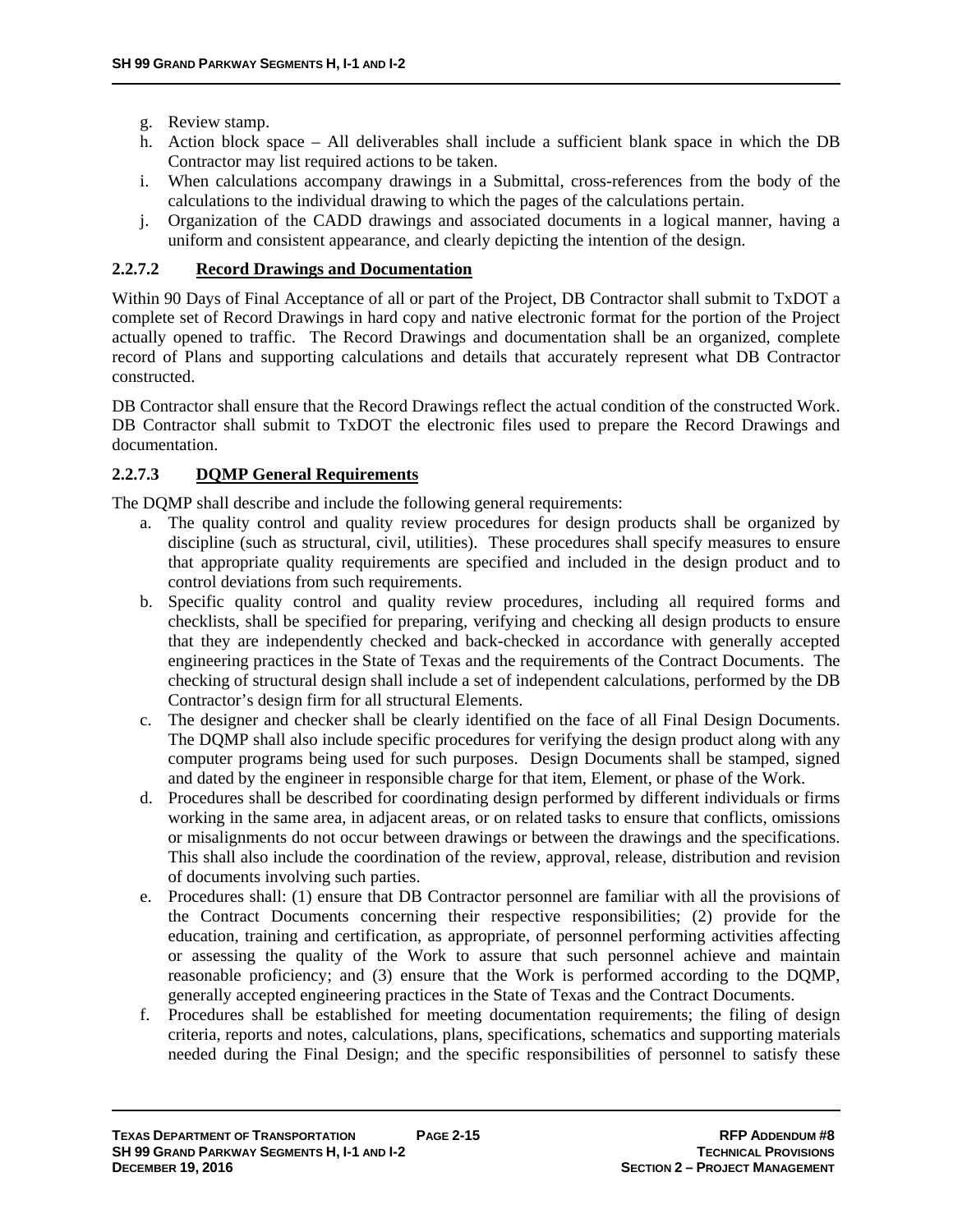requirements. All Design Documents shall be maintained, organized and indexed by DB Contractor and copies made available to TxDOT upon request.

**g.** Procedures and schedules for the Design Quality Manager to perform audits of the Design Firm's quality control procedures under the DQMP.

## **2.2.7.4 Design Quality Personnel and Staffing**

*Design Quality Manager*. DB Contractor shall assign a Design Quality Manager (DQM) who shall be responsible for management of the quality assurance program for the design, environmental, ROW, Utilities and survey. The DQM shall not be involved with direct scheduling or production activities; and shall report directly to the Lead Quality Manager. The DQM shall ensure that the methods and procedures contained in the approved DQMP are implemented and followed by DB Contractor design staff in the performance of the Work. The DQM shall be a Registered Professional Engineer.

*Lead Roadway Design Engineer*. DB Contractor shall assign a Lead Roadway Design Engineer who shall be responsible for ensuring that the design of the roadway is completed and design criteria requirements are met. The Lead Roadway Design Engineer shall be the Engineer of Record for the design of the roadway Elements and shall be a Registered Professional Engineer.

*Lead Drainage Engineer*. DB Contractor shall assign a Lead Drainage Engineer who shall be responsible for ensuring that the drainage design is complete, design criteria requirements are met and the drainage system functions as designed. The Lead Drainage Engineer shall coordinate with TxDOT Houston and Beaumont District Staff as well as Montgomery, Harris, Chambers and Liberty Counties on drainage related items. The Lead Drainage Engineer shall be the Engineer of Record for the design of the drainage Elements and shall be a Registered Professional Engineer.

*Personnel reviewing Design*. The DB Contractor's DQM shall designate personnel to perform the quality control check of the design. These individuals shall not be directly involved with the original development of the item, Element, or phase being checked.

#### **2.2.7.5 Design Submittal Review Process**

DB Contractor shall conduct a series of working meetings with its design staff, internal quality control staff and TxDOT to establish workflow processes and procedures, consistent with Contract Documents, to be utilized during the design review process. The working meetings are also to develop an understanding on general design concepts such as geometrics, aesthetics, drainage, traffic control, and structures.

DB Contractor and TxDOT shall collaborate and mutually agree upon (i) a list of proposed sections (i.e., station x+xx to station y+yy) for the Work; (ii) design packaging and content (such as drainage, individual structures, roadway, traffic sequencing, and others); (iii) a list of mandatory Submittals; and (iv) a proposed submittal schedule. The design reviews shall be evenly scheduled over the duration of the design phase of the Work. Sections and packages shall be logically organized into manageable pieces and shall contain sufficient information and details to confirm DB Contractor intent and to validate conditions. DB Contractor shall obtain TxDOT's written approval of the sections, packages and contents, the schedule, and the methodology prior to making the first Submittal.

The DQM shall chair the Submittal reviews with TxDOT and DB Contractor shall maintain formal documentation of these meetings for TxDOT's audit.

The purpose of the Submittal reviews is for TxDOT to review design products for general compliance with Project requirements, sound engineering practice, applicable Law, the Governmental Approvals and the Contract Documents. All Submittals are subject to review and comment.

If the DB Contractor and TxDOT cannot come to an agreement on the list of mandatory Submittals, the following list shall be provided at a minimum: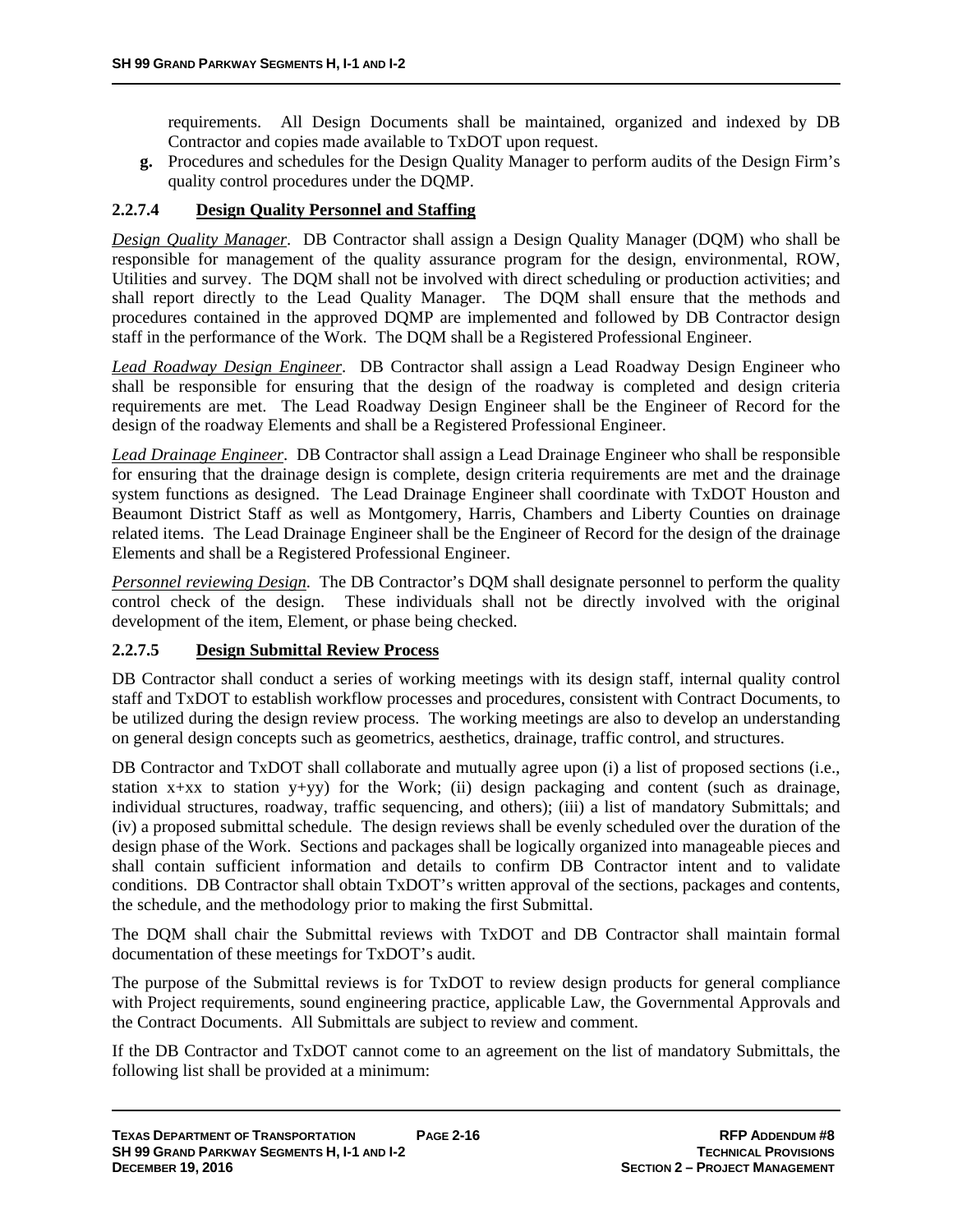- Corridor Structure Type Study and Report
- Preliminary bridge layouts
- Preliminary Design Submittal
- Final Design Submittal
- Any deliverables described in the Technical Provisions
- Exhibits supporting railroad agreements
- Design Exceptions and Design Waiver requests

#### **2.2.7.6 Final Design Submittal**

The Final Design Submittal shall be submitted to TxDOT for general review and the DQM shall provide the required certifications. Construction packages for individual Work items, Elements or phases shall be organized such that the final document package can be assembled in a manner similar to the standard construction documentation typically provided to TxDOT for conventional project letting, as mutually agreed upon by DB Contractor and TxDOT.

When DB Contractor has completed the Final Design Submittal for an item, Element, or phase and wishes to obtain TxDOT's concurrence of such a design, the DQM shall certify that:

- a. The design meets all applicable requirements of the Contract Documents, applicable Law and the Governmental Approvals.
- b. The design has been checked in accordance with DB Contractor's approved DQMP.
- c. The item or Element is ready for construction.
- d. DB Contractor has obtained all required Project ROW, Governmental Approvals, and Utility Owner approvals.

The Final Design Submittal shall consist of complete Design Documents incorporating all of the design Submittal review comments. All documentation, including copies of TxDOT's approval of deviations for design standards and/or Design Exceptions shall be provided with the Final Design Submittal.

Prior to certifying the above items, Elements, or phases, and upon review and comment of the Final Design Submittal by the TxDOT, DQM shall schedule a formal review with TxDOT as described in Section 2.2.7.7.

## **2.2.7.7 Formal Review**

DQM shall conduct a formal review presentation to TxDOT at a location acceptable to TxDOT. The formal review presentation shall be held following TxDOT's review and comment of the mandatory Submittals.

At least five (5) Business Days prior to the applicable formal review presentation dates, DB Contractor shall assemble and submit drawings or other documents to TxDOT for information and review.

Draft minutes of formal review presentations shall be submitted to TxDOT by DOM within five (5) Business Days after completion of each review.

#### **2.2.7.8 Resubmittal Process**

Resubmittals of any design Submittal may be required if deemed necessary by TxDOT or any Governmental Entities with jurisdiction over the Project. Each resubmittal must address all comments received from a prior Submittal in a manner satisfactory to the commenting party. Submittals shall be resubmitted as many times as necessary to address comments from TxDOT or any Governmental Entity with jurisdiction over the Project.

If TxDOT had requested additional information during the final formal review, DQM shall conduct an additional formal review of the resubmitted items, Elements, or phases. A copy of all correspondence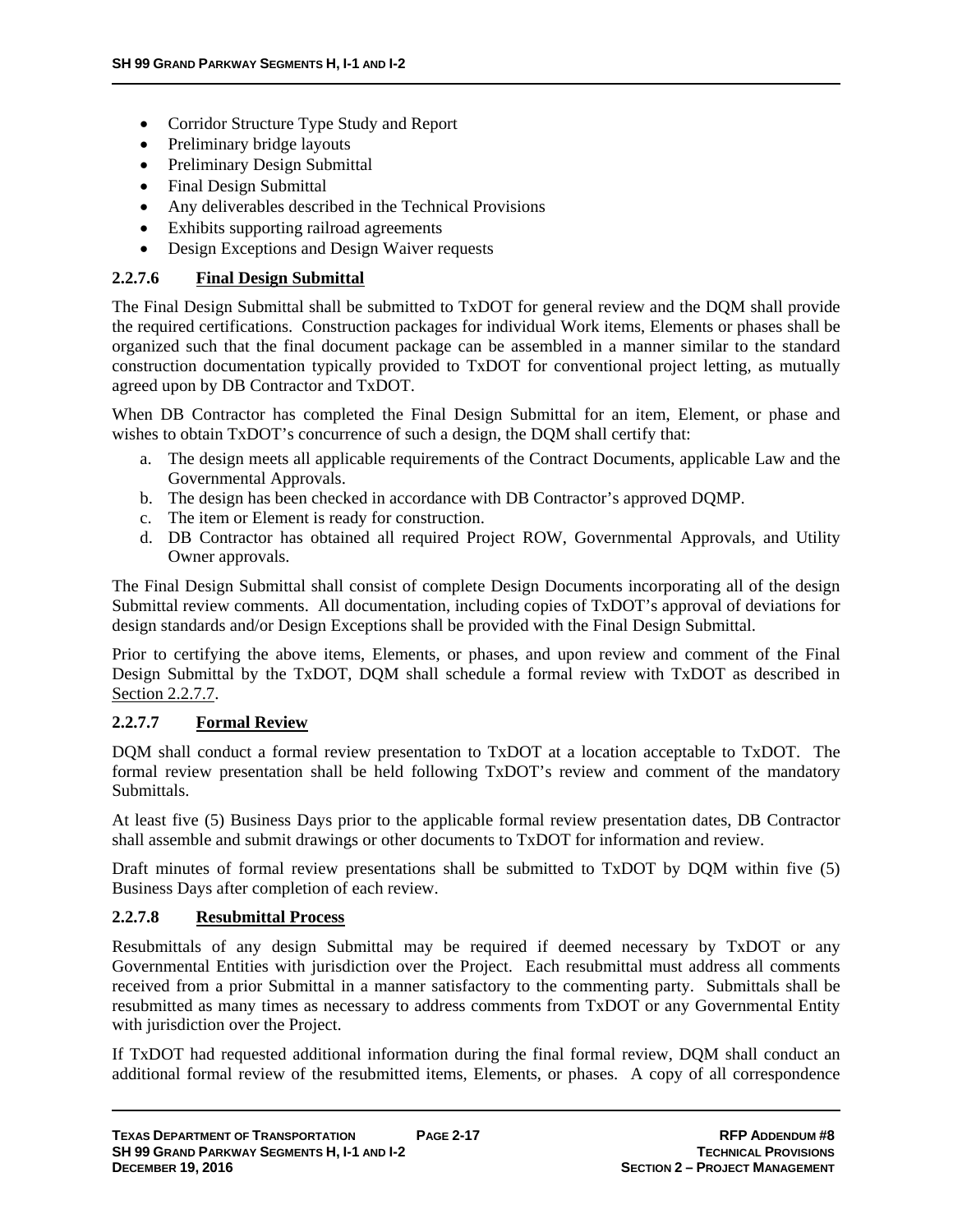relating to each Submittal made to any Governmental Entity with jurisdiction over the Project shall be concurrently provided to TxDOT.

#### **2.2.7.9 Certification of Compliance**

Lead Quality Manager (LQM) shall verify that DB Contractor obtained approval from applicable Governmental Entities and Utility Owners prior to the issuance of a "certification of compliance" of the Design Documents by the DQM. Following issuance of a "certification of compliance" by the DQM, TxDOT shall review and provide written concurrence if merited.

After DB Contractor has incorporated the Final Design Submittal and/or the resubmittal of formal review comments into its design and all concerns and questions have been resolved to the satisfaction of TxDOT, DB Contractor shall provide the Final Design package to TxDOT. DB Contractor as part of its Final Design package shall include all:

- a) Design drawings
- b) Design calculations
- c) Design reports
- d) Specifications
- e) Native electronic files
- f) Documentation required for all Project ROW
- g) Governmental Approvals
- h) Utility Owner approvals

TxDOT's concurrence with the DQM's certification of compliance shall not constitute approval of the design or subsequent construction, nor relieve DB Contractor of its responsibility to meet the requirements hereof. Irrespective of whether TxDOT provides DB Contractor with the authority to begin construction on items, Elements, or phases of the Work prior to completion of the design for the entire Project, DB Contractor shall bear the responsibility to assure that construction meets the requirements of the Contract Documents, applicable Law and Governmental Approvals.

Construction on any item, Element or phase covered by the DQM's certification of compliance of said item, Element, or phase shall only progress to the extent covered by the Design Documents included in that statement except for the Work performed in accordance with Section 2.2.7.11 – Early Start of Construction. Prior to progressing further with construction of a certified package, DB Contractor shall complete the next item, Element or phase of design or complete the Final Design, and obtain TxDOT's concurrence, except for the Work performed in accordance with Section 2.2.7.11. Any items, Elements or phases of design, subsequent to the certification of compliance from DQM, shall be checked and certified by the LQM in the same manner indicated above.

If TxDOT determines that the Final Design Documents do not meet the requirements of the Contract Documents, applicable Law and/or the Governmental Approvals, TxDOT will notify DB Contractor in writing of any specific deficiencies in the Final Design Documents. DB Contractor shall correct such deficiencies; modify the Final Design Documents; and, if necessary, modify construction upon receipt of TxDOT's comments.

If there is evidence that the DQMP procedures are not adequate, as evidenced by TxDOT's oversight reviews or problems during construction, TxDOT may, at its sole discretion, withhold payment for design and construction until sufficient DQMP procedures are in place. If construction is in progress, TxDOT may suspend ongoing Work represented by the deficient design and require correction of design and/or construction defects.

DB Contractor shall provide quantity estimates for Work covered by Final Design Documents. The quantity estimates shall be in units consistent with the quality acceptance and quality review sampling and testing requirements in the DQMP.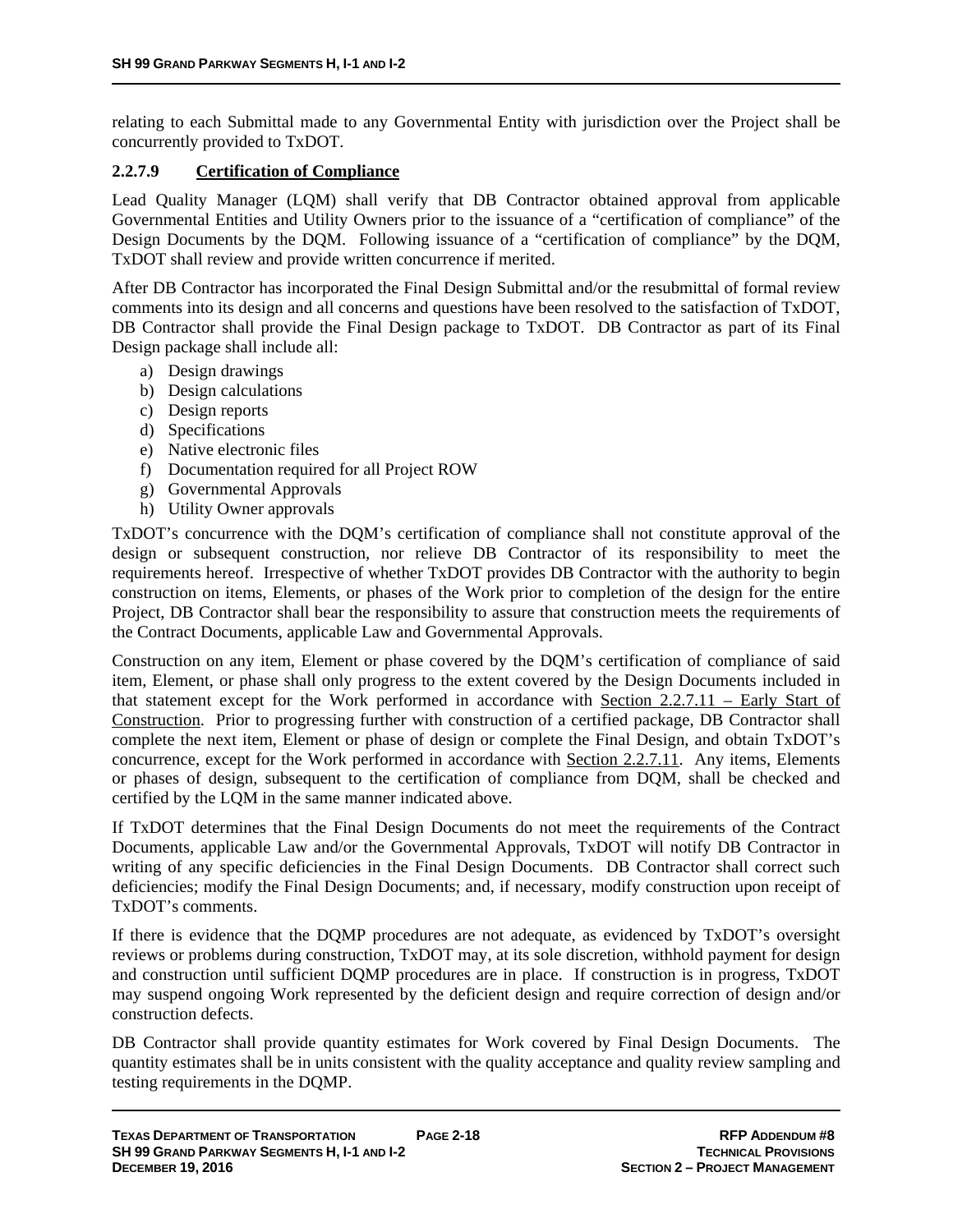## **2.2.7.10 Design Changes**

DB Contractor or TxDOT may initiate design changes. Design changes may occur either on items, Elements, or phases undergoing construction or after Final Design. In order to process these types of changes, DB Contractor shall submit, when the need for clarity or when field changes occur, a Request for Information (RFI) for TxDOT's approval.

All design changes submitted under the RFI procedure shall undergo the same DQMP checks as the original design.

The designer responsible for the original design shall approve design changes during construction, or design changes to Final Design Documents in writing. If the original designer is no longer available, then after notification to the original designer, an experienced Registered Professional Engineer shall provide documentation of design changes. All plans, final submittals, specifications, calculations, and reports for design changes shall be stamped, signed and dated by an experienced Registered Professional Engineer. In all cases, the DQM shall certify in writing that the design change has been:

- a. Designed in accordance with the requirements of the Contract Documents, applicable Law and the Governmental Approvals,
- b. Checked in accordance with DB Contractor's approved DQMP, and
- c. Prepared consistently with other Elements of the original design.

DB Contractor shall request and schedule interim and final RFI formal design review(s) by TxDOT for all design changes made during construction or to the Final Design Documents. Design changes submitted under an RFI that are minor may not warrant interim review in addition to final formal design review(s) by TxDOT. Design changes eligible for a single review shall be defined in the DQMP and approved by TxDOT. All changes made through the RFI process shall be documented in the Record Drawings.

## **2.2.7.11 Early Start of Construction**

The following sets forth the circumstances under which certain items, Elements, or phases of the Work may be packaged by DB Contractor to initiate an Early Start of Construction prior to obtaining TxDOT's concurrence of the Final Design for the item, Element or phase. The "Early Start of Construction" requirements shall apply to any Work that is performed by DB Contractor prior to receiving TxDOT's written concurrence with the DQM's certification of compliance of the Final Design Submittal for the Work. All such Work is performed at the sole risk of DB Contractor. TxDOT does not consider any items as satisfying the DQMP requirements until the DQM has issued a certification of compliance and TxDOT has issued a written concurrence therewith.

TxDOT, at its sole discretion, may defer Early Start of Construction for any portions of the Work as requested by DB Contractor.

Any Work constructed by DB Contractor prior to receiving TxDOT's concurrence of the Final Design Submittal for the Work, and later determined not to be in compliance with the requirements of the Agreement by TxDOT, in its sole discretion, shall be revised, removed or otherwise reconfigured to the satisfaction of TxDOT at DB Contractor's sole cost and expense and without any consideration given to an extension of the Completion Deadline(s).

TxDOT and DB Contractor shall agree on procedures for Early Start of Construction. These procedures shall among other things, include a process for review and comment by TxDOT and a process for distributing Construction Documents signed and sealed by a Registered Professional Engineer to TxDOT and DB Contractor's field staff. In order for DB Contractor to proceed with early phases of construction of a portion of the Work, specific pertinent items of the design shall have been previously reviewed by TxDOT and comments from TxDOT shall have been transmitted to the DB Contractor. For example,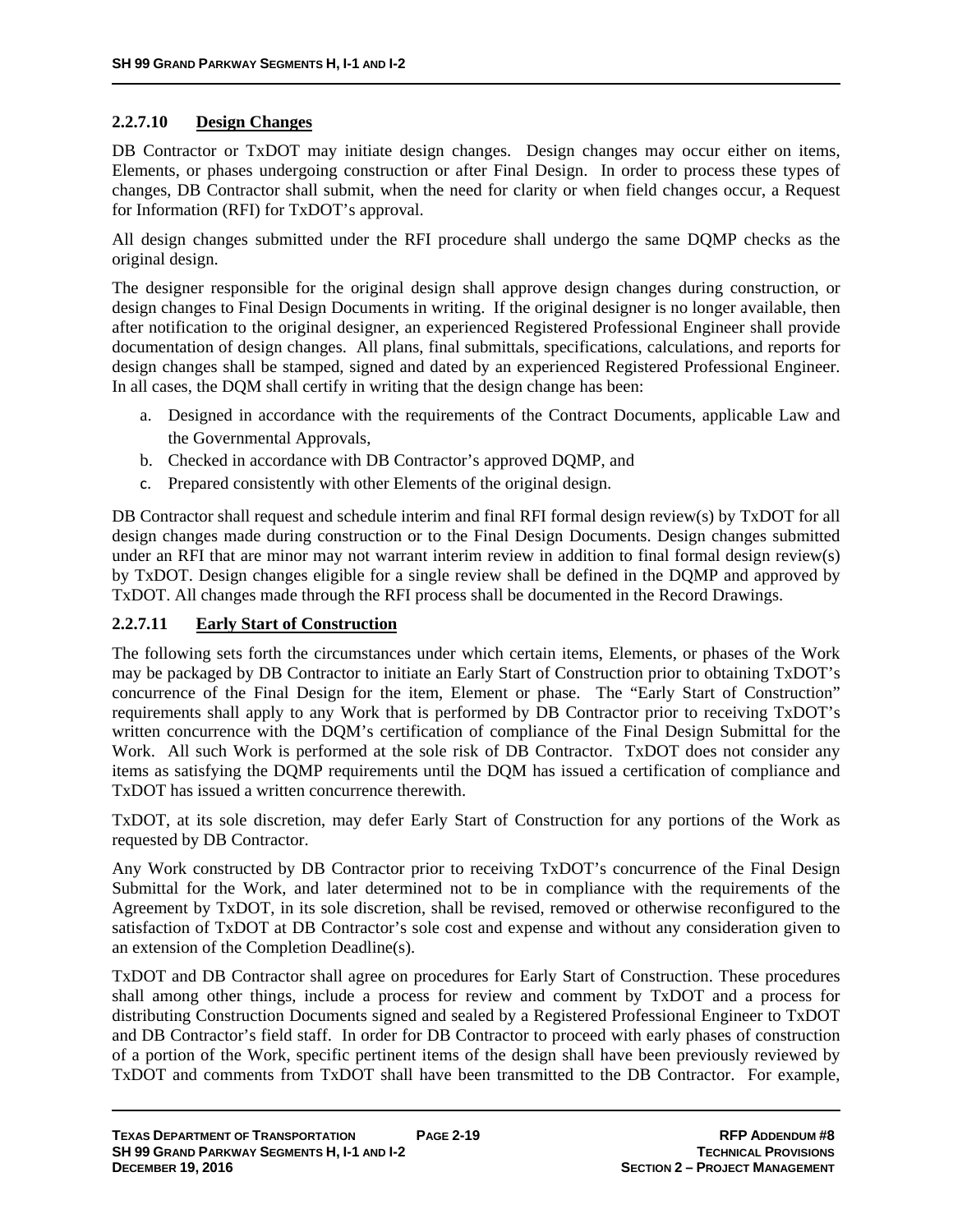Early Start of Construction may be rough grading of a specific portion of the Project, for which specific pertinent items of the design may include:

- a) Horizontal and vertical drainage system
- b) Typical sections
- c) Related Elements of the drainage system
- d) Related Elements of the traffic control plan specifically applicable during the term of the Early Start of Construction scope
- e) Subsurface geotechnical investigations and recommendations
- f) Slope stability analysis and recommendations
- g) Preliminary structure general plans (if a structure is within the Element or portion of the nonstructural Work)
- h) Settlement monitoring program
- i) Construction specifications

An Early Start of Construction shall be at the sole and complete risk of DB Contractor, and does not release DB Contractor from any of the requirements described in Section 2.2.7 (DQMP). If, as a result of the review process, construction modification or changes to already completed Work Elements performed under the Early Start of Construction are required, DB Contractor shall make any and all construction modifications to already completed construction activities at its sole cost and expense without any entitlement to time extensions or adjustments in the Price.

#### *2.2.8 Construction Quality Management Plan*

DB Contractor shall construct the Work in accordance with the Released for Construction Documents, following a reasonable timeframe for TxDOT review and comment, together with the relevant requirements and specifications of the Contract Documents.

DB Contractor's Construction Quality Management Plan (CQMP) shall contain detailed procedures for the DB Contractor's quality control and quality assurance activities and materials acceptance procedures in accordance with TxDOT's *QAP for DB Projects*.. The CQMP shall be consistent with the applicable procedures contained in the current TxDOT *Contract Administration Handbook for Construction* and establish a clear distinction between quality control and quality acceptance activities and persons performing them. At a minimum, the CQMP shall specify:

- a. Methods and procedures that clearly define the distinction/authority/responsibility for the administration of DB Contractor's CQMP.
- b. That DB Contractor, Suppliers, and Subcontractors designate an individual on each crew to be responsible for performing daily field inspections of their own Work and for preparing a daily QC report to document the inspection performed.
- c. The review and approval of all Portland cement concrete and hot mix asphaltic concrete mix designs by a CQAF/IQF Registered Professional Engineer.
- d. Methods and procedures to be utilized by DB Contractor to obtain active participation of the work force in quality control operations to achieve a quality project; reporting forms to be used by the responsible quality control personnel shall be included.
- e. A construction quality control organization and staffing plan. The period of time that the quality control staff member will be present on the Site shall be shown, resumes of the key staff members shall be included, and the experience/knowledge/skill levels of the quality control support staff shall be stated.
- f. CQAF/IQF organizational and staffing plans. DB Contractor shall (a) show the period of time that the quality acceptance staff member will be present on the Site; (b) a process for transitioning inspectors on and off the field based on construction schedule and workload, (c) a process for ensuring sufficient inspection staff for the amount of work being performed, (d) include the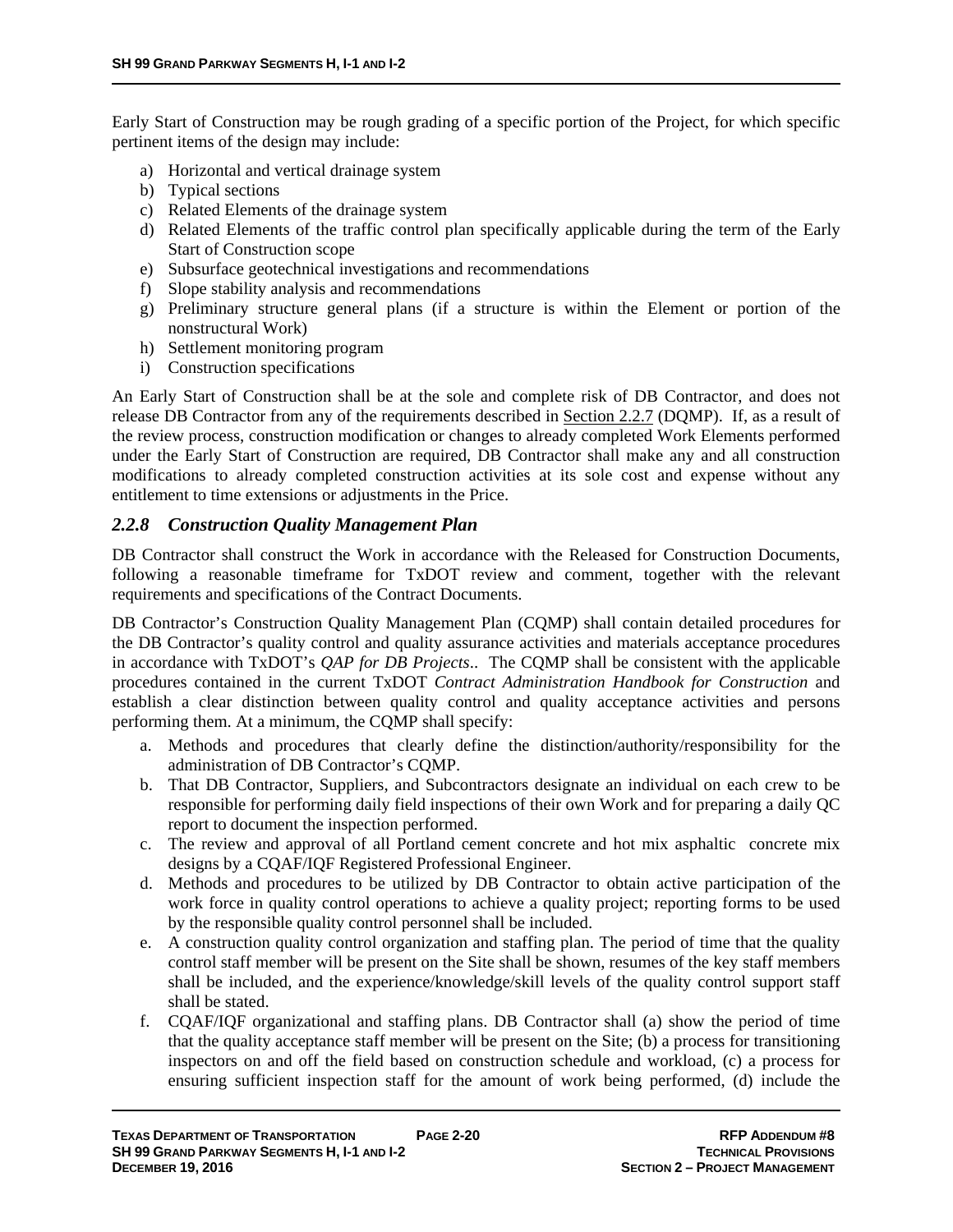resumes of key staff members; and (e) state the required minimum knowledge, technical skills, and experience level of the personnel related to the various inspection functions, such as grading, drainage, pile-driving and structures inspections, that will occur on the Work. DB Contractor shall identify the administrative/clerical support staff for maintenance and management of records/documents pertinent to quality acceptance for the CQAF/IQF activities.

- g. Procedures for inspecting, checking, and documenting the Work. Inspection, examinations and measurements shall be performed for each operation of the Work to assure quality.
- h. Sampling and testing requirements of all materials during the production or manufacturing processes.
- i. Procedures to ensure that all activities affecting the quality of the Work are accomplished under controlled conditions, using appropriate equipment for the task being performed.
- j. Procedures to ensure that the education, training, and certification of personnel performing CQMP activities are achieved and maintained and that all Work is performed in accordance with the approved designs, plans, and specifications.
- k. Procedures to ensure that critical Elements of the Work are not started or continued without inspection and testing by the quality acceptance personnel on site. Inspection or hold points shall be identified and communicated to the CQAF/IQF, CQM/CQCM, as defined in Section 2.2.8.1, and TxDOT. Procedures to proceed beyond inspection points shall be developed.
- l. Description of specific procedures to ensure that all Work conforms to the requirements of the Contract Documents, Governmental Approvals and applicable Law, and the Design Documents, as well as that all materials, equipment, and Elements of the Work will perform satisfactorily for the purpose intended.
- m. Documentation that all activities undertaken by or on behalf of DB Contractor affecting the quality of the Work shall be prescribed and accomplished by documented instructions, procedures, and appropriate drawings. Such instructions, procedures and drawings shall include quantitative and qualitative criteria to be used to determine compliance.
- n. Measures to ensure that purchased materials, equipment, and services conform to the Contract Documents, and Governmental Approvals, applicable Laws, Rules, and the Design Documents. These measures shall be consistent with Good Industry Practice and shall include provisions for source evaluation and selection, objective evidence of quality furnished by Subcontractors and Suppliers, inspection at the manufacture or vendor source, and examination of products upon delivery.
- o. Procedures for identification and control of materials, equipment, and Elements of the Work. These procedures shall be consistent with the Good Industry Practice to ensure that identification of the item is maintained by appropriate means, either on the item or on records traceable to the item, as necessary, throughout fabrication, erection, installation and use of the item.
- p. Procedures to ensure that materials, equipment or Elements of the Work that do not conform to requirements of the Contract Documents, the Governmental Approvals, applicable Law or the Design Documents are not used or installed. These procedures shall include identification, documentation, segregation, disposition and notification to TxDOT and, if appropriate, Governmental Entities and other affected third parties, as well as procedures for TxDOT to review Nonconforming Work.
- q. Procedures for processing a Request for Information (RFI) to resolve discrepancies and/or questions in the plans and specifications so that all changes are documented and approved by DB Contractor's design engineers and TxDOT.
- r. Procedures to indicate, by the use of markings such as stamps, tags, labels, routing cards, or other suitable means, the status of inspections and tests performed upon individual items of the Work.
- s. A program for inspection for each operation of all Work examinations, measurement and test of materials or Elements of the Work to assure quality.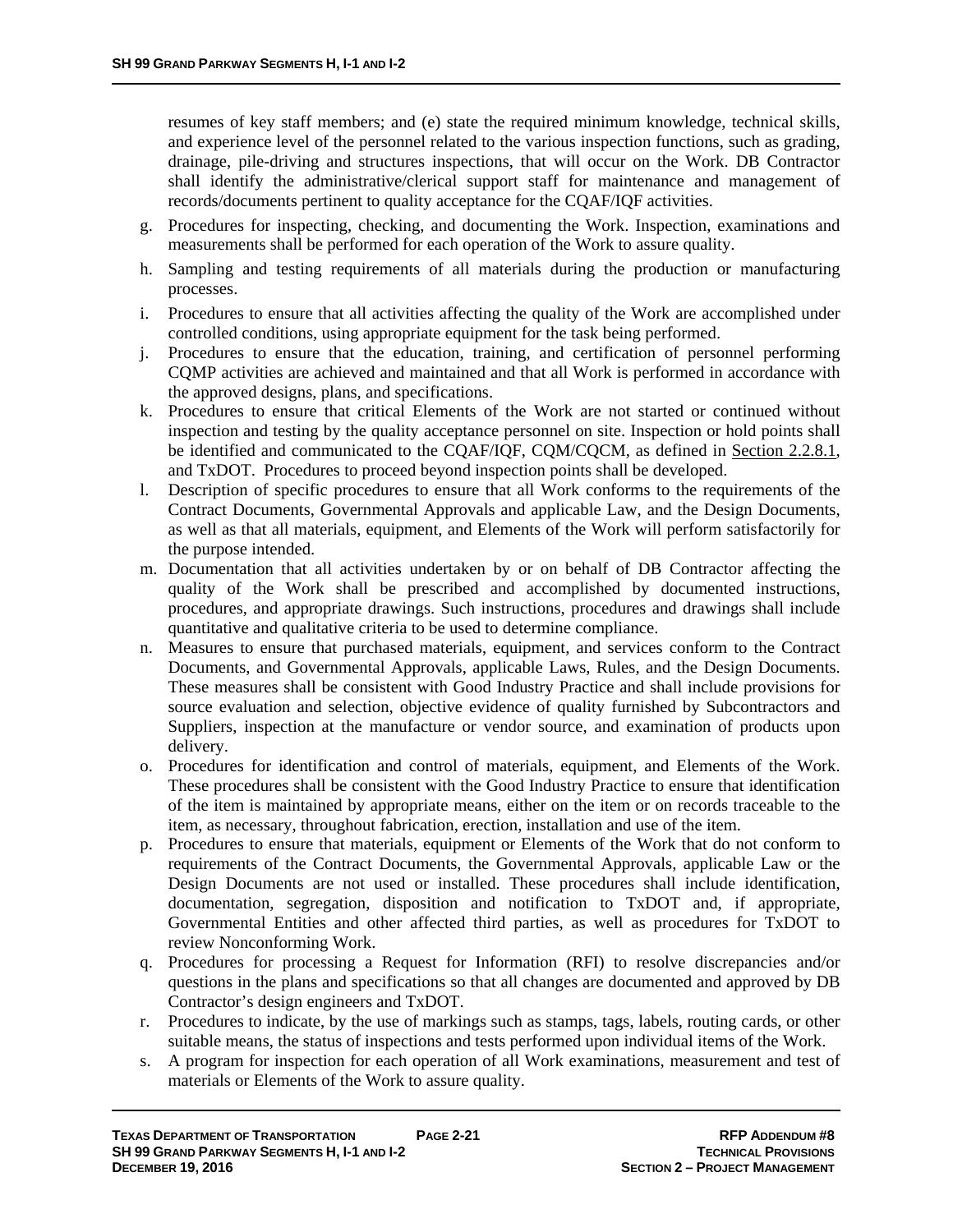- t. A program for coordination of all IQF inspection and testing with Governmental Entities and Utility Owners.
- u. A program to ensure performance of all testing required to demonstrate that all materials, equipment and Elements of the Work will perform satisfactorily for the purpose intended and meet the standards specified in the Contract Documents. It shall specify written test procedures which include provision for ensuring that all prerequisites for the given test have been met and that adequate test instrumentation is available and used. The CQMP shall require test results be documented and evaluated to ensure that test requirements have been satisfied. The CQMP shall also demonstrate how the CQAF/IQF shall track its testing frequencies to ensure compliance with the Contract Documents.
- v. Procedures for reviewing and approving acceptance test results, categorizing test results in a manner acceptable to TxDOT, transmitting acceptance test results to TxDOT in a format acceptable to TxDOT for use in fulfilling its statistical validation requirements, and working collaboratively with TxDOT to resolve statistical non-validation between CQAF/IQF and TxDOT test results.
- w. Measures to ensure that tools, gauges, instruments, and other measuring and testing devices used in activities affecting quality are properly maintained, controlled, calibrated, certified and adjusted at specified periods to maintain accuracy following Good Industry Practice.
- x. Procedures to control the handling, storage, shipping, cleaning and preservation of materials and equipment to prevent damage or deterioration.
- y. Procedures to ensure that conditions adverse to quality, such as failures, malfunctions, deficiencies, defective material and equipment, deviations and other Nonconforming Work are promptly identified and corrected. The procedures shall ensure that the cause of the condition is determined and corrective action taken to preclude repetition. The identification of the significant condition adverse to quality, the cause of the condition and the corrective action taken shall be documented and reported to TxDOT in writing and to appropriate levels of DB Contractor's management to ensure corrective action is promptly taken.
- z. A comprehensive system of planned and periodic audits of DB Contractor's CQMP to determine adherence to and the effectiveness of the CQMP. CQAF/IQF personnel shall perform the audits in accordance with the written procedures or checklists. Audit results shall be documented, reviewed, and acted upon by DB Contractor. Follow-up action, including re-audit of deficient areas following corrective action, shall be taken where indicated.
- aa. Measures to control the receipt and issuance of documents, such as instructions, procedures, training manuals and drawings, including changes thereto, which prescribe activities affecting quality. These measures shall ensure that approved documents, including authorized changes thereto, are reviewed for adequacy and approved for release by authorized personnel of DB Contractor and are distributed to and used at the location where the prescribed activity is performed. Changes to documents shall be reviewed and approved by the same organizations that performed the original review and approval unless TxDOT consents, in writing, to another responsible organization.
- bb. The requirements and methods for controlling documents. DB Contractor's document control system shall be compatible with TxDOT's.
- cc. Procedures and personnel to be used to assure that specified instrumentation is installed and monitored in accordance with applicable specification.
- dd. The form and distribution of certificates of compliance.
- ee. Procedures for quality acceptance in the CQMP with respect to checking and verifying the accuracy and adequacy of construction stakes, lines, and grades established by DB Contractor.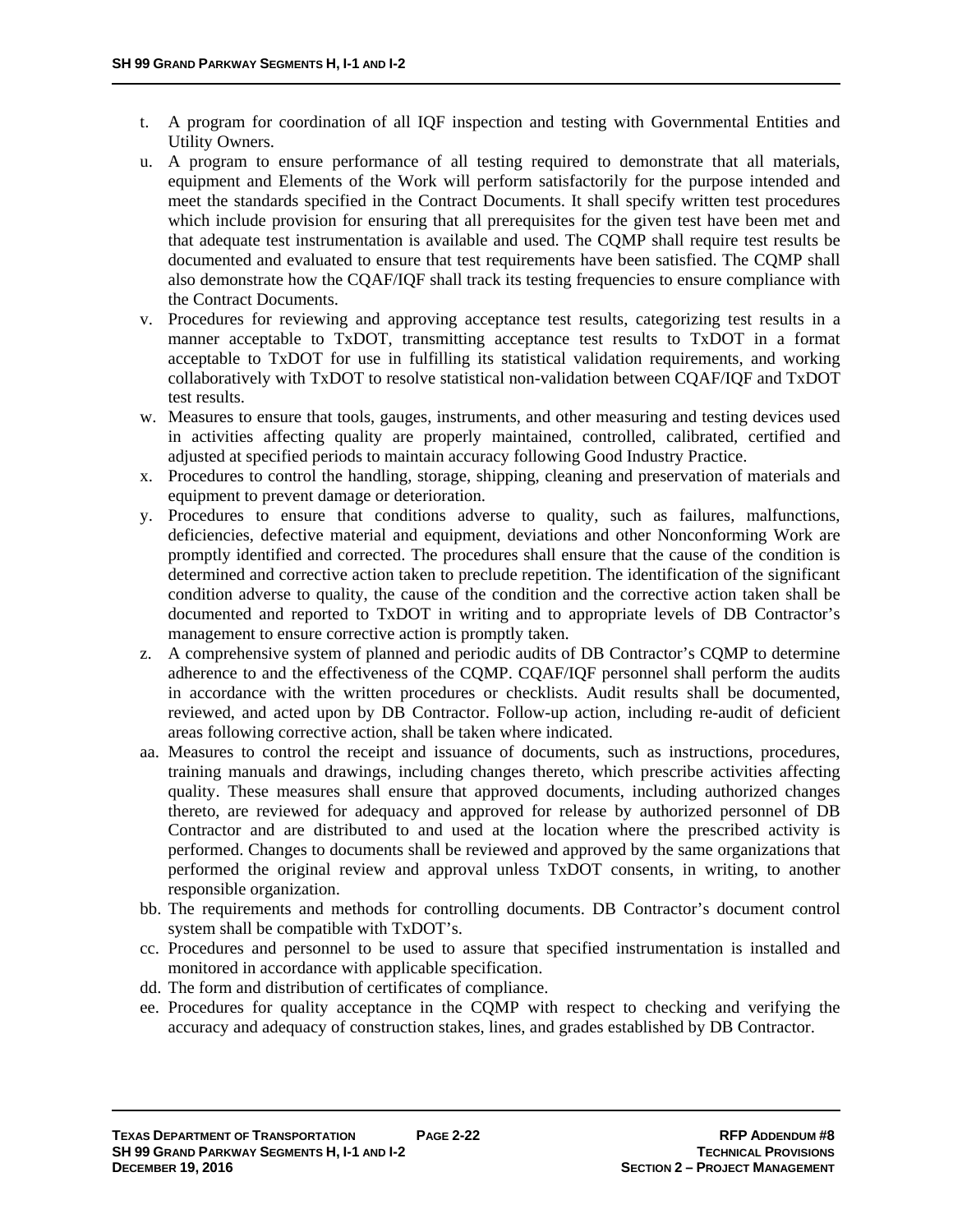## *Construction Quality Personnel and Staffing*

## **2.2.8.1** *Construction Quality Manager (CQM)/Construction Quality Control Manager (CQCM)*

DB Contractor shall assign an on-site CQM/CQCM who shall be responsible for management of the QC program for the Work. The CQM/CQCM shall not be involved with scheduling or production activities, and shall report directly to DB Contractor's management team. The CQM/CQCM shall ensure that methods and procedures contained in the approved CQMP are implemented and followed by DB Contractor and Subcontractors in the performance of the Work. The CQM/CQCM shall be a Registered Professional Engineer. CQM/CQCM shall be co-located and on-Site during periods of construction. DB Contractor may submit for TxDOT approval a field representative that may fulfill CQCM's on-site requirement and perform CQM/CQCM's day-to-day functions. The CQM/CQCM or its field representative as described above shall have authority to stop Work.

## **2.2.8.2** *Construction Quality Control Staff*

The DB Contractor's and Subcontractors' construction work forces are considered to be members of DB Contractor's quality control staff as each and every member is responsible for the quality of the Work. Personnel performing QC inspection shall ensure quality of workmanship and QC sampling/testing shall ensure that materials meet the required specifications prior to acceptance testing performed by the CQAF/IQF. Personnel responsible for performing quality control inspection shall be knowledgeable and receive training to perform their quality control duties. Personnel performing quality control sampling/testing shall be knowledgeable in the testing methods and procedures and do not need to be certified or direct employees of the DB Contractor, but cannot be employees of the CQAF/IQF.

## **2.2.8.3** *Construction Quality Acceptance Manager (CQAM)/Independent Quality Firm Manager (IQFM)*

DB Contractor's CQAF/IQF shall assign an on-site CQAM/IQFM who shall be responsible for management of the quality acceptance aspect of the CQMP. The CQAM/IQFM shall be a Registered Professional Engineer in Texas and shall be an employee of the CQAF/IQF. The CQAM/IQFM shall report jointly to DB Contractor's management team and TxDOT. The CQAM/IQFM carry out assurance and audit functions as described in the CQMP.

The CQAM/IQFM shall review, approve, authorize, examine, interpret and confirm any methods or procedures requiring the "Engineers' review, approval, authorization, examination, interpretation, confirmation, etc." which are contained in the TxDOT Standards or similar TxDOT approved standards.

## **2.2.8.4** *Construction Quality Acceptance/IQF Staff*

Quality acceptance/IQF inspection and material sampling/testing staff shall be provided under the direction of the CQAM/IQFM to perform inspection and material sampling/testing of all aspects of the Work performed and materials incorporated into the Project by any member of DB Contractor's staff. If approved in writing in advance by TxDOT, qualified individuals who are employees of or retained by manufacturers, vendors or Suppliers may inspect certain portions of Work.

Quality acceptance/IQF inspection and testing staff shall be employees of the CQAF/IQF and shall have been trained in the applicable inspection and material sampling and testing procedures. The quality acceptance staff member shall be qualified and experienced relative to the inspection or test they perform. The training and experience of the quality acceptance staff shall be commensurate with the scope, complexity, and nature of the activity to be controlled and tested. Qualifications shall include appropriate TxDOT or State Highway Agency certification for testing and inspection as well as nationally recognized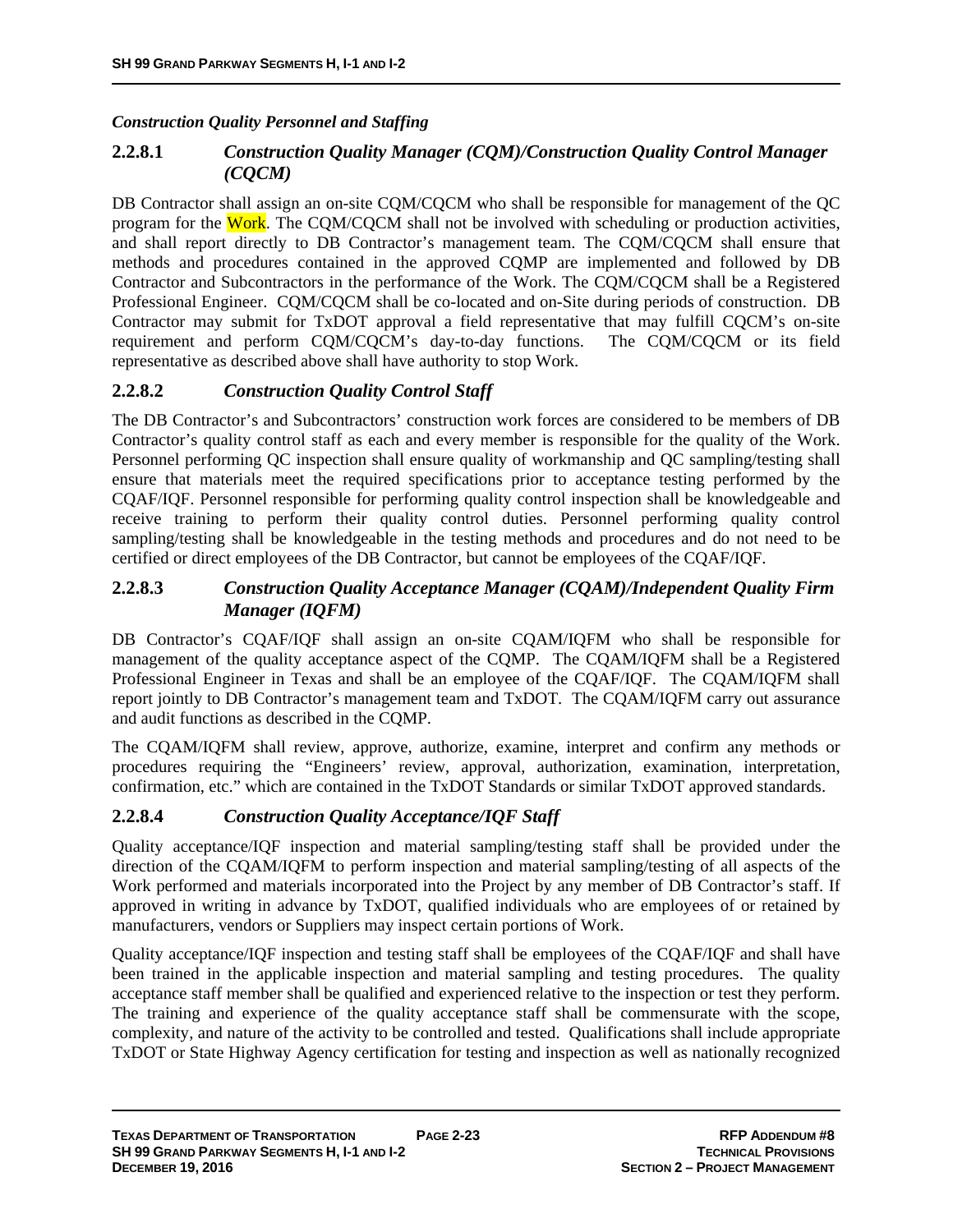certifications such as American Concrete Institute certification in applicable inspection or testing activities. Construction quality acceptance staff shall report to the CQAM/IQFM.

The quality acceptance/IQF staff shall provide inspections, oversight and perform audits of the quality control inspection and material sampling/testing operation.

The quality acceptance/IQF inspection staff shall check compliance of all material, equipment, construction, installations, and operations. Construction activities requiring continuous field quality acceptance inspection or sampling and testing, in the sole discretion of TxDOT, shall proceed only in the presence of assigned QA personnel. The CQMP shall identify those activities. CQAF/IQF test results shall be the basis for materials acceptance if, and only if, they are validated by TxDOT or their agent as part of the owner verification testing and inspection program as defined in TxDOT's *QAP for DB Projects*.

## **2.2.8.5** *Construction Quality Acceptance/IQF Staff Levels*

The size of the construction quality acceptance/IQF staff shall reflect the volume of quality assurance activities necessary for the Work in progress and shall be maintained in accordance with the approved CQMP.

The construction quality acceptance/IQF staffing requirements shall be updated as necessary throughout the Term of Work to reflect changes in the actual construction schedule. DB Contractor shall ensure that adequate construction quality acceptance/IQF staff is available and that CQMP activities are undertaken in a manner consistent with the Project Schedule and in a manner that will enable DB Contractor to achieve the Substantial Completion and Final Acceptance deadlines.

If TxDOT determines that DB Contractor is not complying with CQMP because of lack of staff, TxDOT shall have the right, without penalty or cost to TxDOT, including time extensions or delay damages, to restrict Work efforts until appropriate levels of staffing consistent with the CQMP and satisfactory to TxDOT are obtained or TxDOT may contract with a separate firm to perform these services and withhold payment to DB Contractor for such services.

#### *2.2.9 Maintenance Quality Management Plan(MQMP)*

The MQMP shall capture all O&M Work performed by DB Contractor and its subcontractors and shall contain detailed procedures for the DB Contractor's quality control activities including a complete description of the quality policies and objectives that DB Contractor shall implement throughout its organization. The policies shall demonstrate DB Contractor senior management's commitment to implement and continually improve the quality of maintenance services.

The MQMP shall contain detailed descriptions of the inspection and test plans, including the timing and frequency of testing, as well as detailed systems and procedures for the following:

- Control of quality records;
- Management reviews;
- Resource allocation:
- Measurement of customer satisfaction:
- Control of nonconforming products and services; and
- Internal audits.

DB Contractor shall revise its MQMP when its own quality management organization detects a repeating or fundamental non-conformance in the Work performed or in the manner the O&M Work is inspected or tested, or when TxDOT advises DB Contractor of such non-conformance.

The MQMP shall be consistent the TxDOT *QAP for DB Projects* and shall have the meaning defined in ISO 9001. Terms used in ISO 9001 shall have the meanings defined below: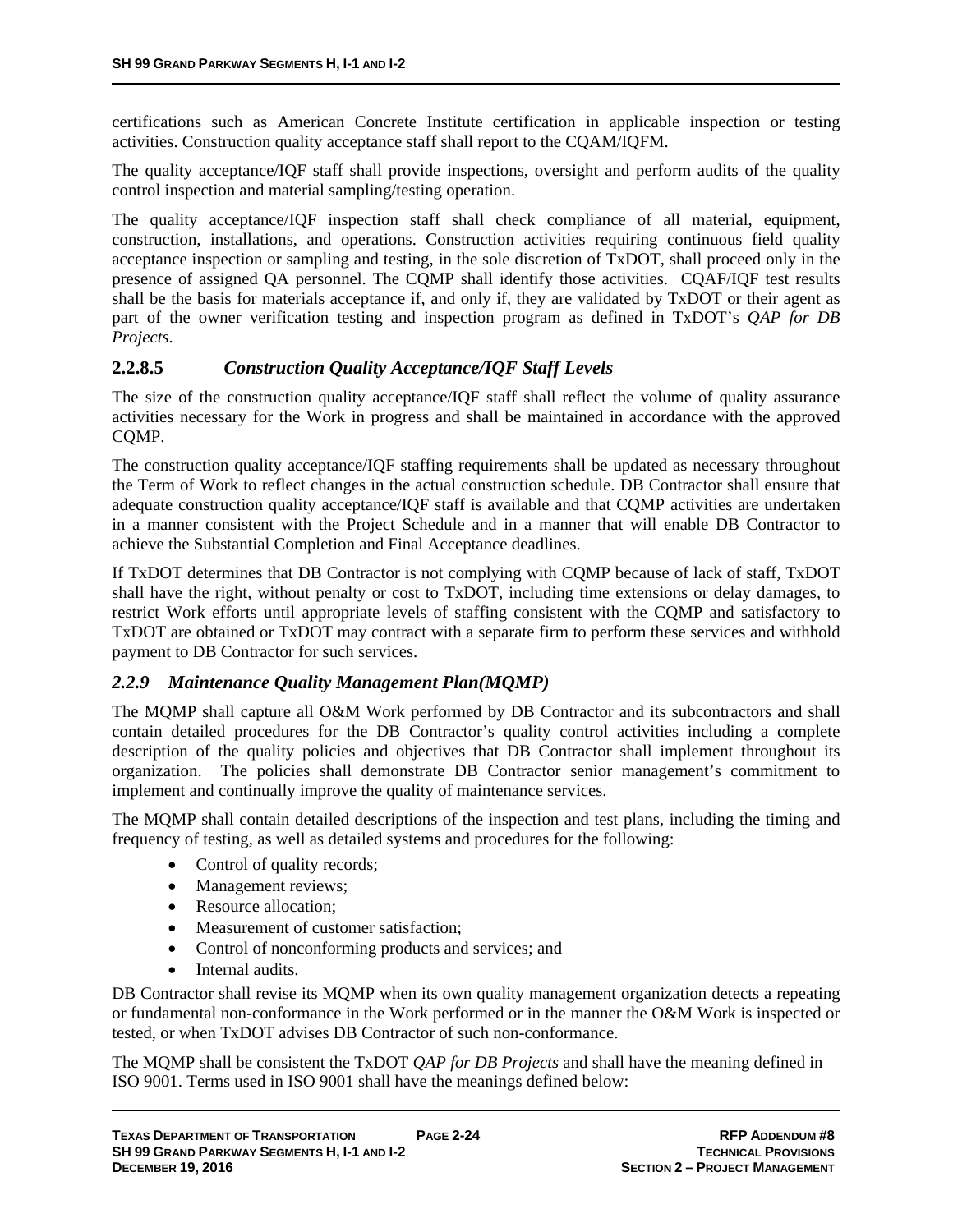- Organization the DB Contractor's organization, including any Affiliates and Subcontractors
- Customers the Users of the roadways, TxDOT, Customer Groups, and key stakeholders that have an adjacent property interest or connecting roadway
- Suppliers Contractors
- Product O&M Work
- Quality control the part of quality management focused on fulfilling quality requirements
- Quality Management Plan the MQMP

DB Contractor shall make all quality records available to TxDOT for review upon TxDOT's request and shall submit to TxDOT the results of all internal audits within seven Days of their completion.

Maintenance QC Manager shall be responsible to ensure the methods and procedures contained in approved MQMP are implemented and followed by DB Contractor and subcontractors in the performance of the O&M work during construction. Maintenance QC Manager shall be a Registered Professional Engineer.

# **2.3 Maintenance Management Plan**

Section 19 (Maintenance) includes requirements for maintenance management.

# **2.4 Comprehensive Environmental Protection Plan**

Section 4 (Environmental) includes requirements for environmental management.

# **2.5 Public Information and Communications Plan**

Section 3 (Public Information and Communications) includes requirements for public information and communications.

## **2.6 Safety and Health Plan**

DB Contractor shall be responsible for the safety and health of its personnel and of the general public affected by the Project. DB Contractor shall prepare and submit to TxDOT for concurrence a comprehensive Safety and Health Plan ("Safety and Health Plan") that is consistent with and expands upon the preliminary safety and health plan submitted with the Proposal. All members of DB Contractor's team shall adhere to DB Contractor's Safety and Health Plan.

DB Contractor shall take full account of the unique attributes of this Project in preparing the Safety and Health Plan, including but not limited to, the urban environment, the heavy traffic conditions and the size and scope of the Project. The Safety and Health Plan shall fully describe DB Contractor's policies, plans, training programs, Work Site controls, and incident response plans to ensure the safety and health of personnel involved in the Project and the general public affected by the Project. The Safety and Health Plan shall cover all phases of the Work, and DB Contractor shall review, evaluate, and update such Plan as often as necessary to reflect relevant changes during the Term of the Agreement.

a) Safety Management

DB Contractor shall identify the personnel and staff responsible for implementing, maintaining, and enforcing the Safety and Health Plan policies, plans and training programs in the Safety and Health Plan. At a minimum, DB Contractor shall provide a full time on-the-job Safety Manager. This position is responsible for executing the DB Contractor's Safety and Health Plan and all safety-related activities, including training and enforcement of safety operations. Requirements include:

• Roadway construction and safety enforcement experience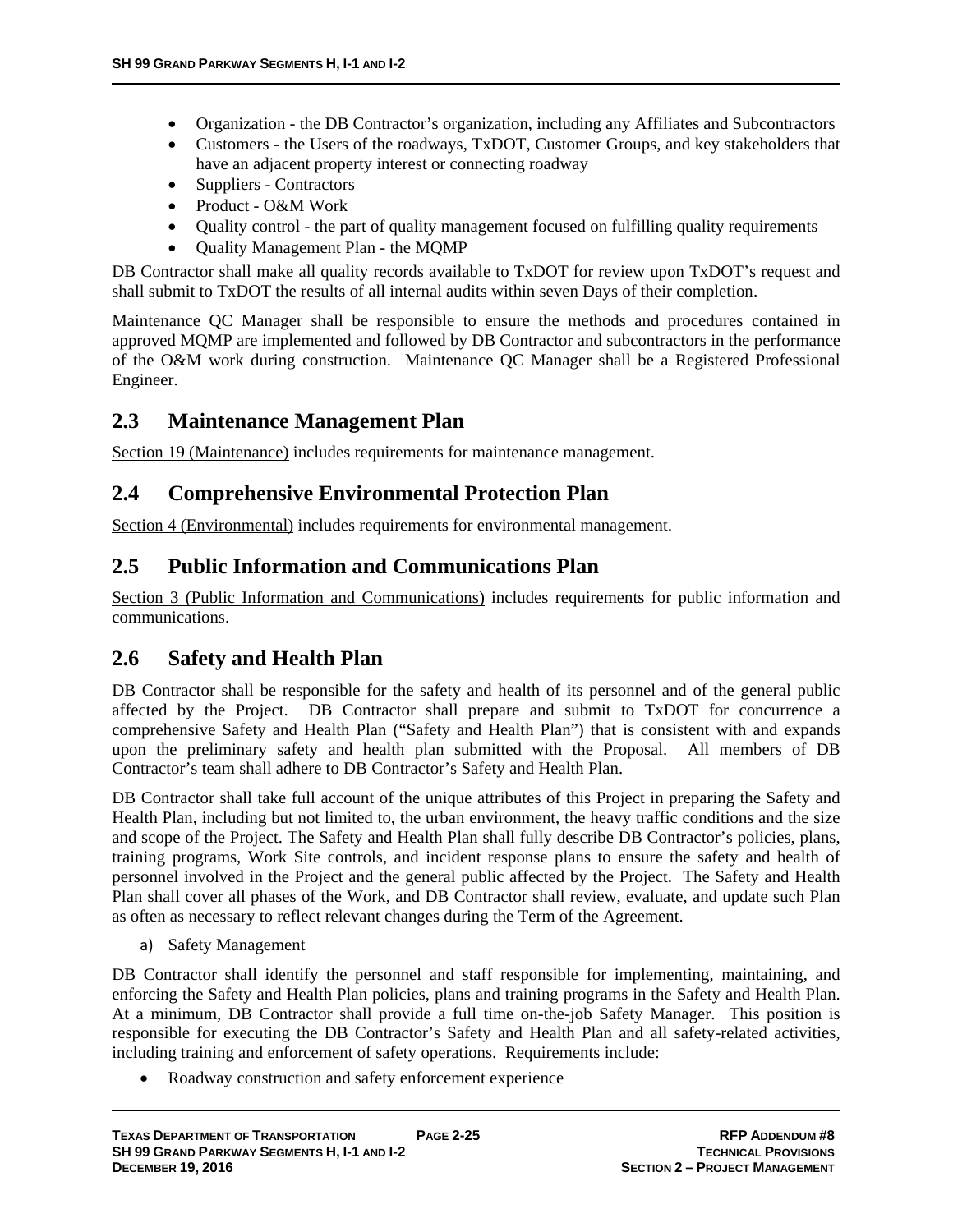- A minimum of ten (10) years of progressive heavy construction experience, of which five (5) years must be safety management experience on complex heavy civil projects
	- o Certification as either a construction health and safety technician (CHST) by the Board of Certified Safety Professionals or certification as a certified safety & health official (CSHO) may be substituted for two (2) years of safety management experience
- Completion of the OSHA #500 trainer course in OSHA Standards for Construction
- Completion of the following training sponsored by an accredited agency
	- o Work Zone Traffic Control
	- o Flaggers in Work Zones.
- Completion of training and current certification for CPR and First Aid

The Safety Manager shall report directly to the DB Contractor's management team. The Safety Manager shall have authority to stop all Work on the Project.

In addition, DB Contractor's safety management team shall also have the minimum additional personnel. As part of DB Contractor's safety and health management, all Work shifts shall have, at a minimum, an on-site shift safety representative. The shift safety representative shall have the following minimum qualifications:

- Three (3) years of progressive safety experience and general competency in the construction safety disciplines related to the Work;
- Completion of the OSHA 10-hour Safety and Health Course; and
- Training and current certification for CPR and First Aid.

The Safety and Health Plan shall define the role and responsibilities of the Safety Manager and safety staff, the hierarchical relationship between the Safety Manager and other managers, supervisors, and employees, and how responsibility and accountability for safety will be incorporated at all levels on the Project.

The Safety and Health Plan shall set forth the obligations of all personnel in adhering to the Safety and Health Plan, as well as establish and communicate clear goals for safety, security, and health, including defined objectives for meeting the goals. Requirements for evaluating the effectiveness of policies and measuring success in meeting the goals and objectives of the Safety and Health Plan shall be set forth in the Safety and Health Plan and an environment and means for continuous evaluation and improvement shall be established to achieve the Safety and Health Plan goals and to identify deficiencies so that the goals and objectives can be revised as needed to improve the safety and health of DB Contractor's personnel and of the general public affected by the Project.

The Safety and Health Plan shall set forth incident response plans to ensure the safety and health of personnel involved in the Project and the general public affected by the Project. In addition, the Safety and Health Plan shall set forth procedures for immediately notifying TxDOT of all incidents arising out of or in connection with the performance of the Work, whether on or adjacent to the Project.

b) Worksite and Jobsite Analysis

The Safety and Health Plan shall establish a reliable system for allowing employees to notify management personnel about conditions that appear hazardous, and to receive timely and appropriate responses, without fear of reprisal.

DB Contractor shall keep readily available at DB Contractor's Project office site an updated summary of Work related incidents, which may include, at a minimum, a board promoting the number of consecutive incident-free days.

c) Hazard Prevention and Personal Safety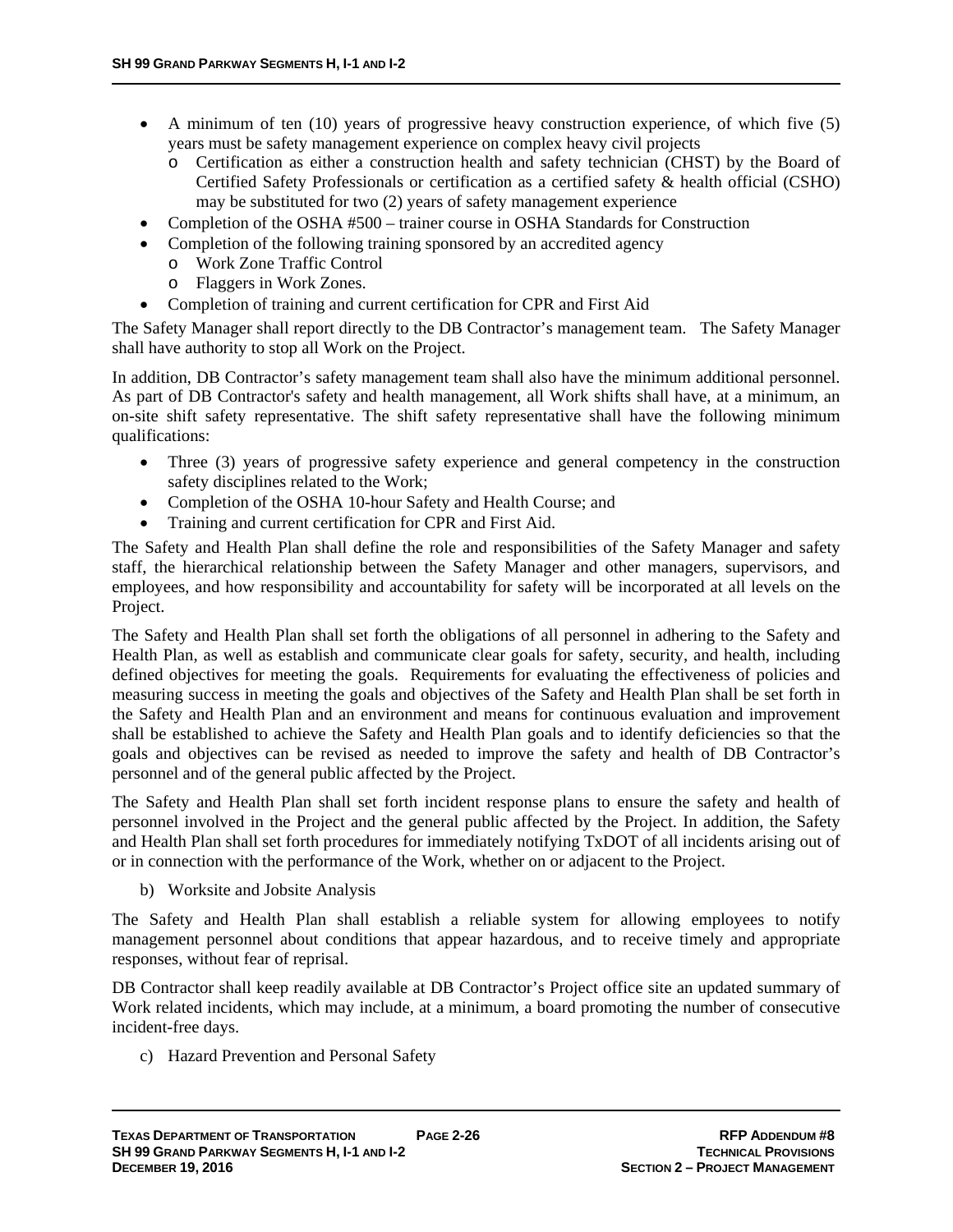The Safety and Health Plan shall set forth (a) the methods and procedures to identify and detail all hazards that may be encountered by personnel while performing the Work, and (b) practices and procedures that have been developed and implemented to address prevention of identified hazards. DB Contractor shall establish a communications protocol to ensure all employers and employees are aware of hazards in all areas and how to deal with them appropriately. Means shall be provided to evaluate all anticipated and unanticipated activities, and address potential hazards related to these activities.

DB Contractor shall provide the means to ensure personnel understand and comply with safe work practices and procedures through training, positive reinforcement, correction of unsafe performance, and if necessary, enforcement through a clearly communicated disciplinary system established within the Safety and Health Plan.

DB Contractor shall handle Hazardous Materials in compliance with Section 6.9 of the Agreement and the applicable requirements of the Technical Provisions.

d) Training

DB Contractor shall establish methods within the Safety and Health Plan to identify, develop, and provide relevant training for employees and supervisors designed to ensure that all employees understand and are aware of the hazards to which they may be exposed, and are aware of the proper methods for avoiding the hazards.

DB Contractor shall establish methods within the Safety and Health Plan to identify, develop, and provide supervisory training programs to ensure supervisors understand the key role they play in job site safety and to enable them to carry out their safety and health responsibilities effectively; to analyze the work under their supervision to anticipate and identify potential hazards; and to maintain physical protection in their work areas, including the establishment of policies that ensure each employee is provided with the equipment necessary to complete assigned tasks safely.

The Safety and Health Plan shall set forth the procedures to plan and prepare for Emergencies, and to conduct training and Emergency drills.

e) Drug Free Work Zone

The Safety and Health Plan shall set forth the policies and procedures to require adherence to a 100% drug/alcohol free work zone.

f) Incident and Emergency management

DB Contractor shall establish procedures within the Safety and Health Plan to achieve at a minimum, the following:

- Maintenance of communication for the exchange of information between DB Contractor, TxDOT, and other involved agencies.
- Coordinated support through interaction with local, State, and federal Governmental Entities, as well as other entities, for safe and efficient construction.
- Discussion and coordination with Emergency response, traffic control, security, and operational issues affecting construction of the Project, and associated system feeders and exits.
- Procedures to update participating agencies regarding status of construction of the Project, and associated system feeders and exits, to assure safe and timely response to Emergency events. At a minimum, this shall include off-Site and on-Site traffic routing changes, and changes to Site access, fire suppression system modifications and in-service availability of standpipes or fire suppression water supply, if applicable, and changes in the Work that may create a greater likelihood of occurrence of a particular type of Emergency.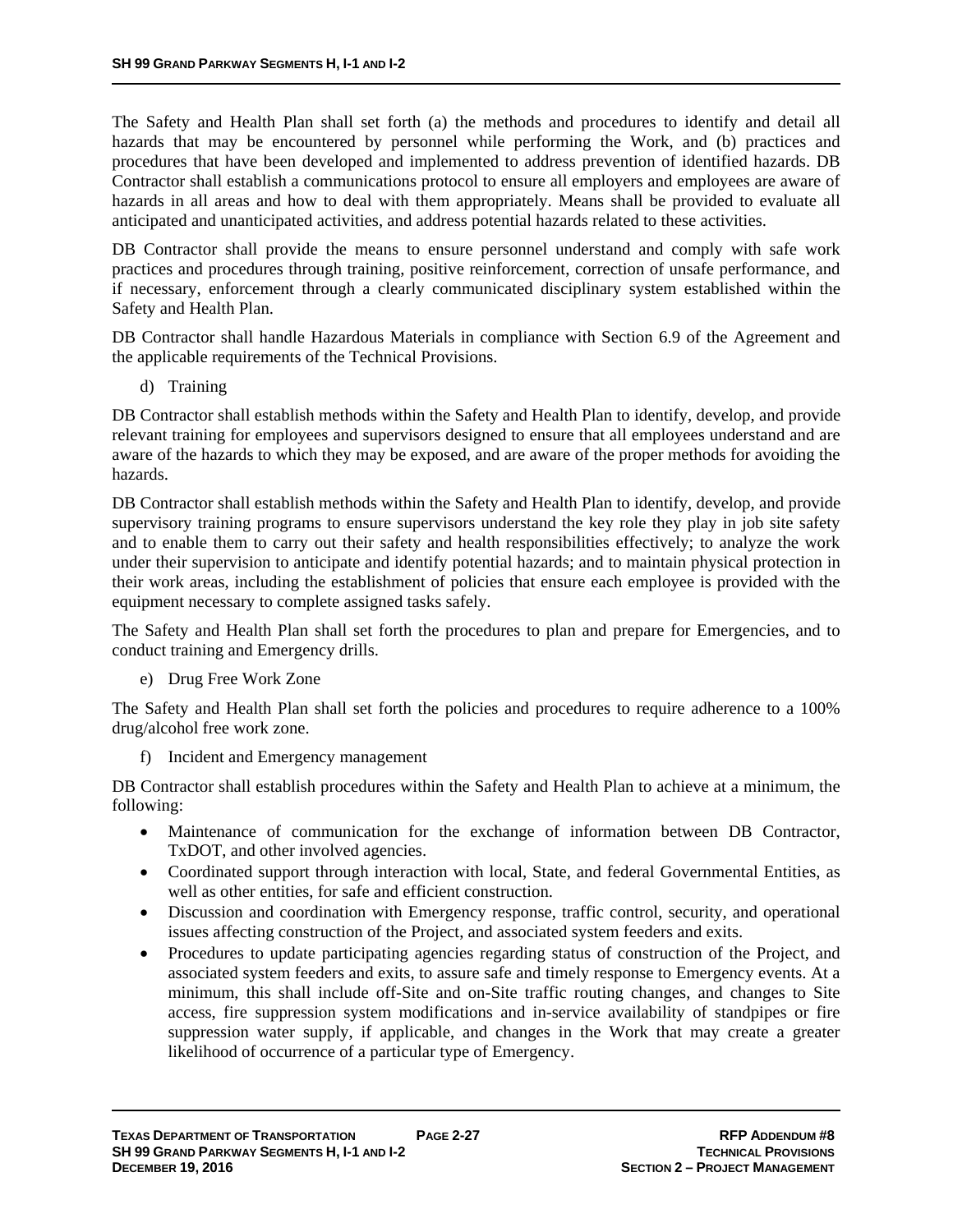# **2.7 TxDOT-DB Contractor Communications Plan**

DB Contractor shall submit to TxDOT for approval a TxDOT–DB Contractor Communications Plan (Communications Plan) that is consistent with and expands upon the preliminary communications plan submitted with the Proposal. DB Contractor shall maintain and update the Communications Plan throughout the Term.

The Communications Plan shall describe the procedures for communication of Project information between DB Contractor's organization and TxDOT.

The Communications Plan shall describe how DB Contractor's organization will respond to unexpected requests for information, communicate changes or revisions to necessary DB Contractor personnel, and notify affected stakeholders before and after changes are made to the Contract Documents.

# **2.8 Right of Way Acquisition Plan**

Section 7 – Right of Way includes requirements for right of way acquisition management.

The Acquisition Survey Document prepared by the DB Contractor shall be reviewed by an independent Registered Professional Land Surveyor (RPLS) for consistency and compliance with all applicable Laws, standards, and requirements. The boundary location and the survey methods remain the responsibility of DB Contractor, and are not part of this review process. The reviewing surveyor shall review the survey document package and return his comments to DB Contractor in a timely manner. DB Contractor shall revise and correct the documents in accordance with the reviewing surveyor's comments in a timely manner. TxDOT will not accept the ROW Acquisition Survey Document as complete until the reviewing surveyor has signed and sealed the compliance certificate

# **2.9 Risk Management Plan**

The Risk Management Plan shall describe the approach to identification, management, mitigation and allocation of Project-specific risks, including a risk matrix which shall identify the following at a minimum:

- a) Significant risk categories during the design and construction of the Project;
- b) The potential consequences of the identified risks;
- c) The probable likelihood of risks occurring;
- d) Proposed procedures and tools to conduct a risk sensitivity analysis;
- e) Risk-mitigation strategies to eliminate or reduce specific risks.

# **2.10 TxDOT Offices, Equipment and Vehicles**

Except where noted elsewhere, DB Contractor and TxDOT shall co-locate for the period of time commencing upon issuance of NTP1 and continuing thereafter through 180 days after Substantial Completion to facilitate Project coordination and daily communication. The definition of "co-locate" for this Agreement is Project Office space meeting the requirements of this Technical Provision that are near each other, along or adjacent to the Project and within five (5) miles of the Project ROW. At a minimum, the following DB Contractor's personnel shall be co-located with TxDOT:

- During the design phase: Project Manager, Design Manager, Lead Roadway Design Engineer, and Lead Bridge Design Engineer
- During the construction phase: Project Manager, Construction Manager, Construction Quality Manager and Construction Quality Acceptance Manager
- During the ROW acquisition phase: ROW Acquisition Manager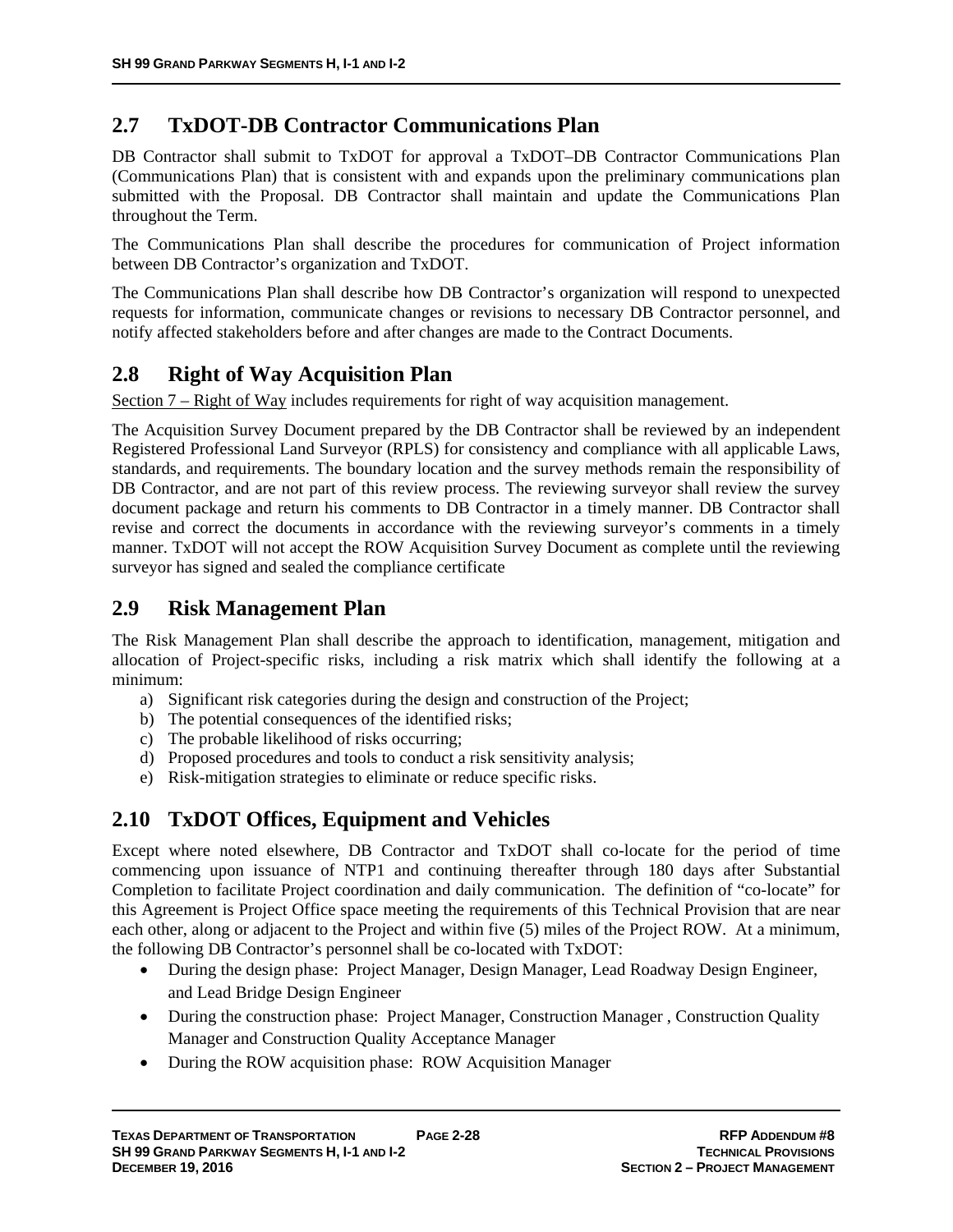DB Contractor shall provide TxDOT office space that is in place, fully operational and available for occupancy;

- Core office space shall be available for move-in not more than sixty  $(60)$  Days following issuance of NTP1.
- $\bullet$  Field office space shall be available for move-in either (a) not less than ten (10) days before work begins that requires the oversight from TxDOT personnel occupying the office space, or (b) not more than thirty (30) days following issuance of NTP2 or Limited NTP2, whichever occurs first.

## *2.10.1 TxDOT Offices*

The location, condition, floor plan layout, and amenities of the office space for TxDOT are subject to TxDOT's prior written approval. The TxDOT office space requirements for the Project Office, which includes the core office and field offices are provided below.

## *2.10.2 Computers and Equipment*

The DB Contractor shall procure, install, and maintain the following computers, peripherals, and software for the TxDOT core and field office spaces; one computer with peripherals for each personnel office area and each reception area in the core and field offices. Not less than fifteen of the computers shall be laptops with docking stations. Peripherals for each computer shall include at a minimum, a power cable, a surge protector power strip, an ethernet cable of appropriate length, a mouse and an external keyboard, two flat panel monitors per computer, and one 16 gigabyte thumb drive.

The desktop and laptop computers shall be new systems with at least a one-year manufacturer's warranty. Minimum configuration for the desktop and laptop computers shall consist of no less than: four (4) gb internal ram, 250gb hard drive, two (2.0) GHz dual core processors operating on a 64-bit platform. The system shall include not less than: internal wi-fi, graphics processor, audio card, an hdmi port and at least three USB ports. For every eight (8) computers, the DB Contractor shall provide one external DVD drive and one external hard drive with not less than two (2) terabytes of memory per external hard drive.

Each core and field office shall include the appropriate number of broadband wifi routers and boosters to service all of TxDOT's office space wirelessly.

#### **2.10.2.1 Computer Software**

Each computer shall be configured and tested with the following minimum ordinary software requirements. Brand names are provided as examples; equally capable and compatible software can be installed with TxDOT's prior approval. Latest version or latest edition software shall be defined as the latest commercially available software at the time of the execution of the DB Contractor's contract, or issuance of the first Notice to Proceed:

- 1. Windows 8.1 or latest edition of operating system
- 2. Microsoft Office Professional latest edition (Office, PowerPoint, Outlook, Excel)
- 3. Adobe Acrobat reader (latest version)
- 4. Google Earth (free version)
- 5. Internet Explorer and Google Chrome
- 6. Anti-virus software with latest updates
- 7. DVD software driver compatible with the shared external DVD drive
- 8. Software driver and backup software compatible with the shared external hard drive.
- 9. Document management software required to access the DB Contractor's client facing document library (as applicable).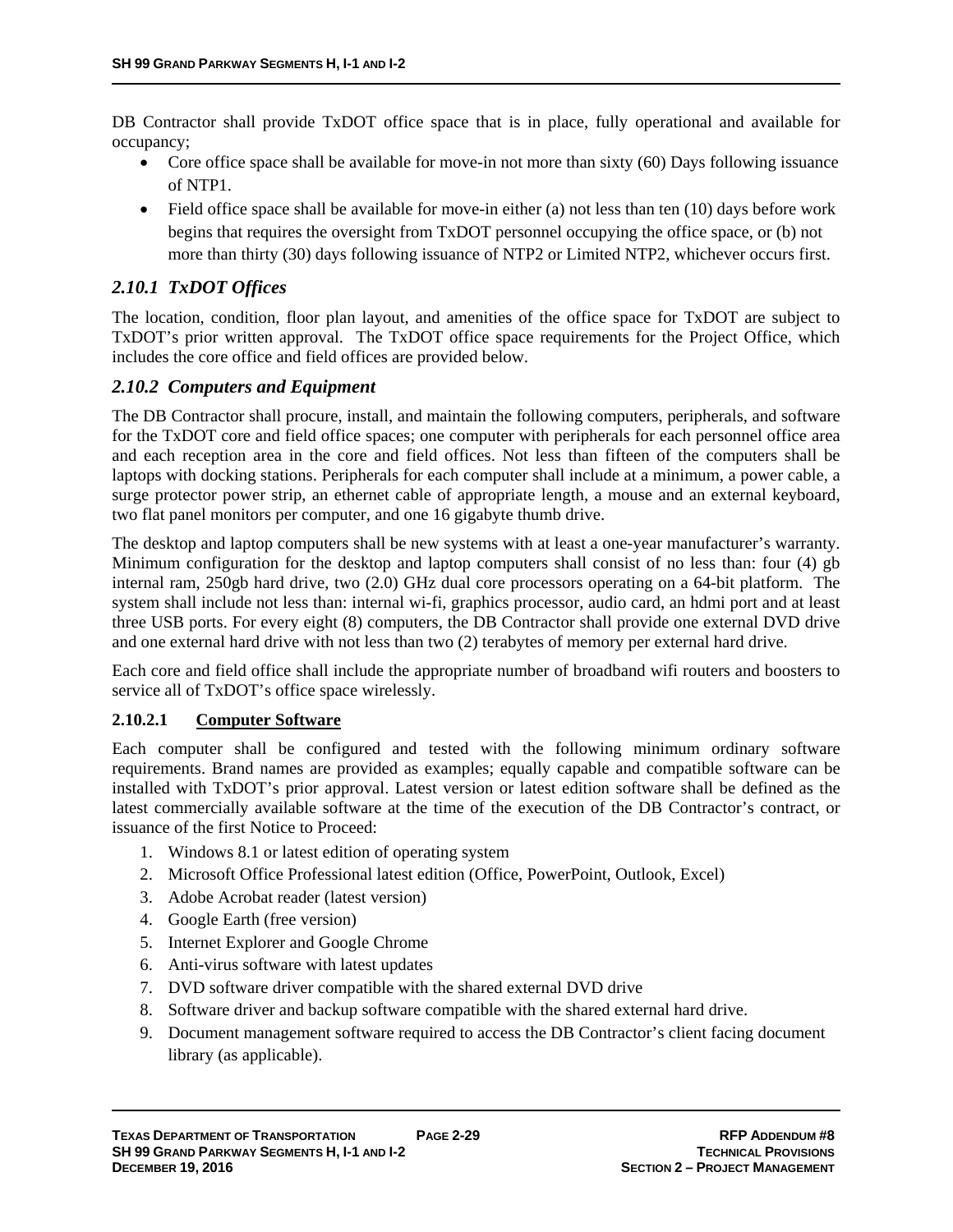The DB Contractor shall provide the following additional software packages for TxDOT's use. TxDOT shall direct the DB Contractor as to which computers these software packages are to be installed. During the course of the Project, the DB Contractor may be required to move one or more of these additional software packages between computers.

- 1. Four (4) copies of Bently's Microstation latest version
- 2. Four (4) copies of GeoPak
- 3. Four (4) copies of Adobe Acrobat Professional latest version

In lieu of DB Contractor provided personal computer/peripherals, ordinary software (excluding the additional software packages referenced above) and personal computer maintenance, the DB Contractor may propose and TxDOT may accept at its sole discretion a fixed monthly leaseback amount for each TxDOT project management staff provided personal computer setup, including peripherals and ordinary software. Leaseback cost shall not be less than \$200 per month per computer setup.

#### **2.10.2.2 Telephone System and Office Equipment**

The DB Contractor shall provide, install, maintain and provide materials and supplies as required for the following office equipment for TxDOT's core and field office space:

- 1. One (1) touch-tone conference room speaker phone with separate corded speaker/microphone modules for each conference room, each with a status indicator, caller ID, access to all outside lines and conference call capability.
- 2. One (1) high-speed multi-function color photocopy machine capable of handling  $11'x17''$  prints (Xerox Workcentre model 7775 or equal) for core office.
- 3. One (1) high-speed multi-function non-color photocopy machine capable of handling 11'x17" prints (Xerox Workcentre model 5765 or equal) for core office and one for field office.
- 4. One (1) facsimile transmission machine (if not integrated with the multifunction photocopier) for core office and one for field office.
- 5. One (1) color scanner capable of handling 11"x17" prints (if not integrated with the multifunction photocopier) for core office and one for field office
- 6. One (1) paper shredder or secure paper shredding service for core office
- 7. One (1) commercial grade three-hole punch for core office and one for field office
- 8. One (1) commercial grade GBC binder (or equal) for core office.
- 9. All office supplies including copier paper, toner, pens, pencils, notepads, staplers, tape and dispensers, three-ring binders, manila folders, and other miscellaneous office supplies for core and field offices.

#### **2.10.2.3 Cable and Wiring**

For each TxDOT core and field office the DB Contractor shall install and maintain all appropriate power and communication wiring for all DB Contractor provided desktop computers, laptops, wi-fi routers and boosters, multifunction copiers, fax machines, scanners, telephones, security equipment, and cable TV's, complete in-place and operational. The DB Contractor shall be responsible for all coordination with the primary service providers of broadband, telecom, and cable TV services.

The DB Contractor shall install and maintain complete voice/data communications cabling system, which includes but is not limited to the EMT conduit, bridle \rings, pull boxes, category 5e UTP cable, category 5e "RJ-45" UTP receptacles, category 3 "RJ-11" UTP receptacles, receptacle boxes, cover plates, and fiber optic cable. If DB Contractor can establish, to TxDOT's satisfaction, that alternate hardware and cabling can achieve the same or better levels of service as TxDOT deems necessary to effectively manage this Project, then DB Contractor can submit for TxDOT's approval an alternate plan for hardware and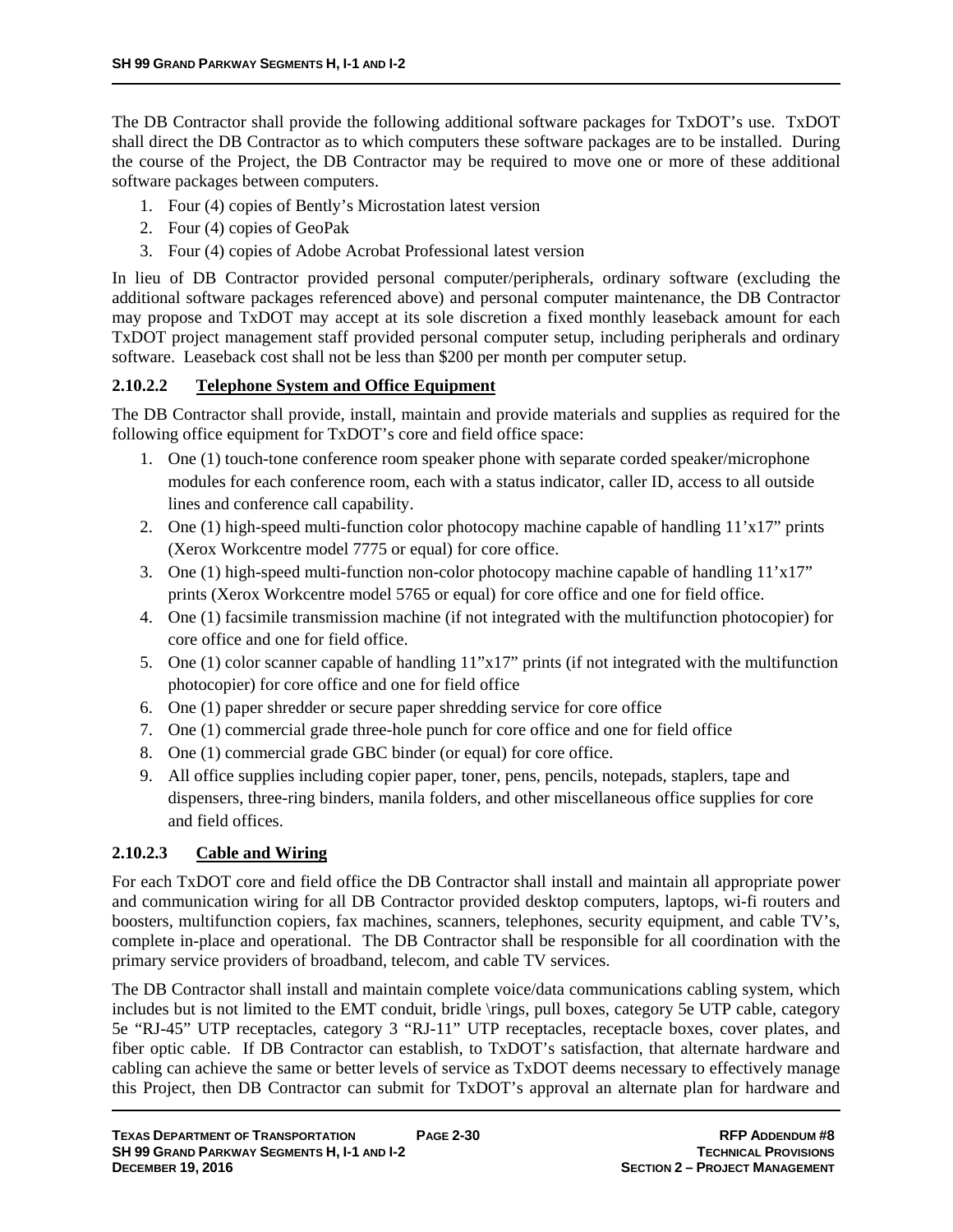cabling. DB Contractor can use fiber optic or copper cable as long as it is sufficient enough to adequately support the Project core offices and field offices. DB Contractor shall route, terminate, label and test all power, broadband, cable & other communication wiring. Voice and data provided and installed by the DB Contractor circuits shall be installed in coordination with TxDOT Department of Information Resources staff.

DB Contractor shall certify and state supplied components as functional before installation and will bear all responsibility for replacement of parts at work commencement and throughout the duration of the Project.

DB Contractor shall prepare test plan and submit before installation, test installed system and supply test results, and shall conform to all industry standard testing procedures.

DB Contractor shall terminate all category 5e UTP cable in 66M150 punch down blocks for voice cabling and shall terminate all category 5e UTP data cable in data patch panels within the wiring closet.

DB Contractor shall ensure that each drop shall contain two data ports with RJ45 connectors and two voice ports with RJ11 connectors. The DB Contractor shall place the drops in locations convenient to proposed equipment locations so that external cabling and cords do not create a tripping hazard.

DB Contractor shall provide all materials, as needed and required, and complete installation of the cable plant which shall include all cable, connectors, patch panels, equipment rack(s), patch cables, face plates, punch down blocks, fiber optic cable and other miscellaneous materials.

## *2.10.3 Core Office*

DB Contractor shall provide all space, facilities, and support elements necessary to design, construct and maintain the TxDOT core office in accordance with the Contract Documents. DB Contractor shall provide office space, not to exceed 12,000 square feet, for TxDOT's Project management staff including, the Program Manager and other contract employees. If it is necessary to locate any of these Elements of the Work off-site or outside of this office, DB Contractor shall obtain TxDOT's prior written consent.

DB Contractor shall provide TxDOT with a preliminary office space floor plan no later than seven (7) Days after NTP1. TxDOT shall review and comment on required modifications to the layout within ten (10) days. DB Contractor shall submit a final office space floor plan within ten (10) Days of receipt of TxDOT comments. Prior to commencing construction of TxDOT's core office space, the DB Contractor shall submit for TxDOT's approval final wiring and circuitry plans, office furniture and equipment layout, a lighting plan, and a parking plan for TxDOT's project management and contract staff vehicles. DB Contractor shall have the TxDOT core office completely operational and ready for occupancy no later than sixty (60) days following NTP1. If however, the DB Contractor elects to commence work at the DB Contractor's risk and with TxDOT's concurrence prior to NTP1, the DB Contractor shall provide adequate core office facilities for TxDOT personnel who will be engaged in TxDOT coordination of the at-risk work.

#### **2.10.3.1 TxDOT Facility Area and Items Provided by DB Contractor**

DB Contractor shall provide separate office space for the exclusive use of TxDOT's Project management staff in the TxDOT facility area as specified herein and subject to TxDOT's prior written approval. This office space shall be located within the same building or complex as DB Contractor's office staff. TxDOT shall be reasonable regarding re-use of existing space within DB Contractor's office facility, providing the space is contiguous and workable in TxDOT's sole discretion.

#### **2.10.3.2 Office Condition**

The offices shall be in good and serviceable condition, at least of the same quality as those of DB Contractor's counterpart office space and available for occupancy as specified herein. Both Parties shall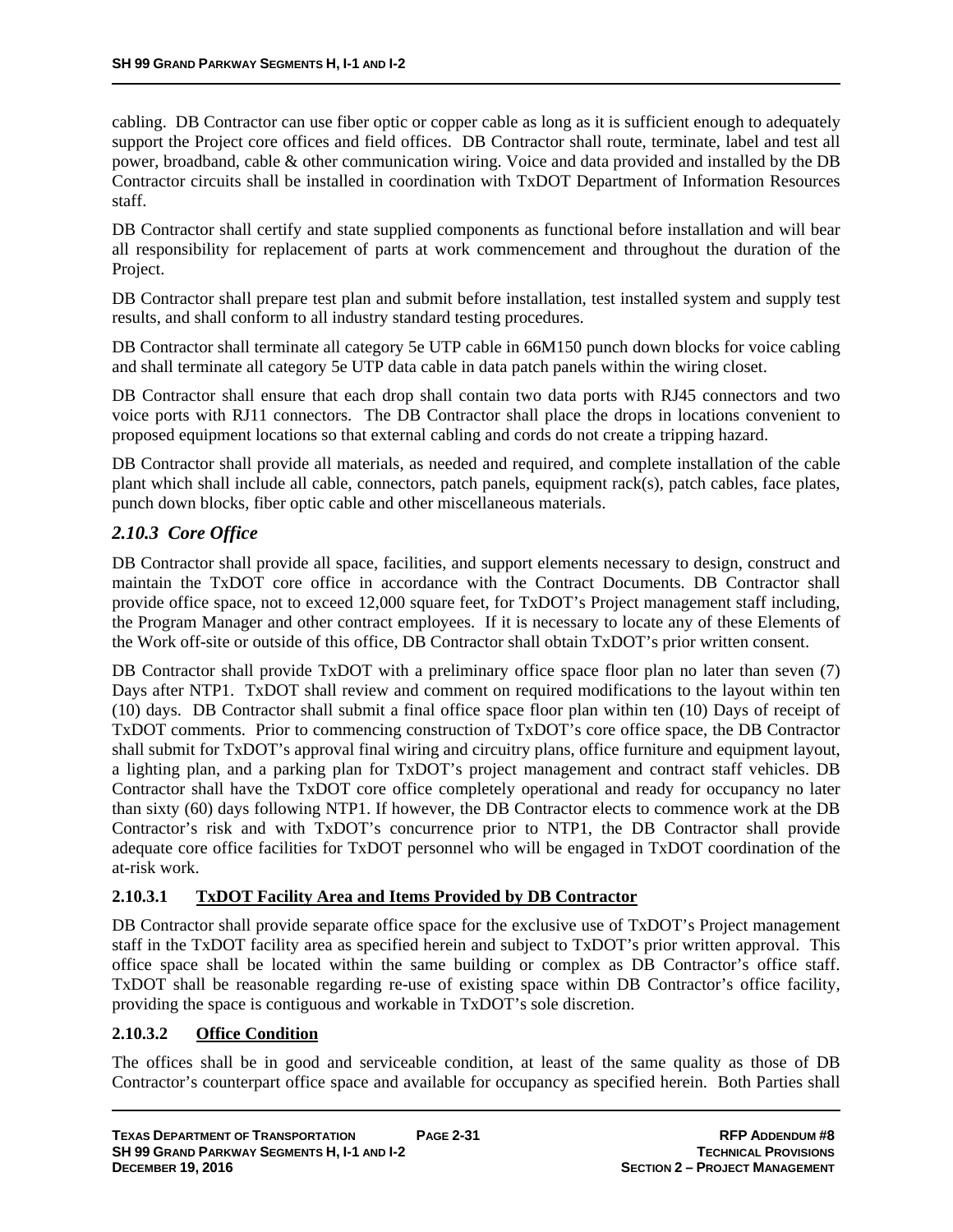participate in a facility condition survey prior to and at the completion of occupancy. TxDOT shall return possession of DB Contractor-provided TxDOT facility area to DB Contractor in essentially the same condition as when TxDOT occupied the facilities, except for reasonable wear and tear and except for alterations, or loss or damage caused by any member of DB Contractor-Related Entity.

## **2.10.3.3 Loss or Damage**

If office spaces, related facilities, furniture or fixtures that are provided by the DB Contractor are destroyed, damaged or stolen during the Work, in the TxDOT facility area, except as a direct result of willful misconduct of TxDOT or its personnel, DB Contractor shall, at its cost and within ten (10) Days after the occurrence of such destruction or damage, repair those items to their original condition or replace them. However, in the case of lost, damaged, or stolen office equipment (e.g., computers, fax machines, copy machines, and printers) necessary for normal office operations, replacement shall occur within two (2) Days. If loss or damage is caused as a direct result of willful misconduct of TxDOT or its personnel, DB Contractor shall replace the facilities noted herein within the timeframes specified herein, and TxDOT shall reimburse DB Contractor for actual, reasonable and documented costs incurred. The DB Contractor shall incur a cost of five hundred dollars (\$500.00) per Day for every Day that the lost, damaged or stolen property is not replaced in its full, complete and operational condition, in order for TxDOT to secure a temporary solution until the DB Contractor completes the repair or replacement.

#### **2.10.3.4 Office Facilities and Equipment**

For the TxDOT facility area it provides, DB Contractor shall:

- a. General. Secure facility space, obtain all permits, install and pay for all utility services including broadband and telecommunication, and maintain the facilities as part of the Work.
- b. Access and Security. Provide separate TxDOT entrance/exit(s) from the secure office space, which shall be secured with electronic door lock(s) plus a deadbolt lock. DB Contractor shall provide security badge card access with locking doors running on time zone/holiday schedules for entry doors as well as other designated areas (e.g., server room, document storage, offices). DB Contractor shall provide software for maintaining access to these areas, which shall be owned and/or maintained by TxDOT's Project management staff.
- c. Lighting and Electricity. Include with all interior spaces overhead lighting meeting OSHA, building, and electrical and energy code requirements for similar office space (provide nominal 30 foot candles of light at 30 inches above finish floor). Each office space shall have at least four duplex receptacles reasonably spaced around the office, with minimum circuit capacity of twenty (20) amperes. At least one duplex receptacle shall be placed in the proximity of the electronic equipment in the work space so that power cords and data/comm cables do not create a tripping hazard. The DB Contractor shall provide TxDOT with a lighting and electrical layout of the office space for TxDOT's approval prior to construction or build out of the office space.
- d. Janitorial, Trash, Recycling, and Secure Document Shredding Services. Provide daily janitorial service (except Saturdays, Sundays and Holidays) and maintain trash containers and trash pickup service for the building and site areas beyond the TxDOT facility area. This shall include, but not be limited to, sweeping and mopping floors, cleaning restrooms and break room, emptying wastebaskets, and periodic dusting. This service shall be paid for by DB Contractor. DB Contractor shall procure and pay for janitorial, recycling and secure document shredding services for the TxDOT facility area.
- e. Exterior Maintenance. Maintain the exterior areas of office spaces, including access to parking areas.
- f. Accessibility and Licensing. Meet all access requirements of the Texas Accessibility Standards, the Americans with Disabilities Act Accessibility Guidelines, as amended (42 USC §§12101, et seq.), and the applicable building code. Facility design plans shall be submitted to the Texas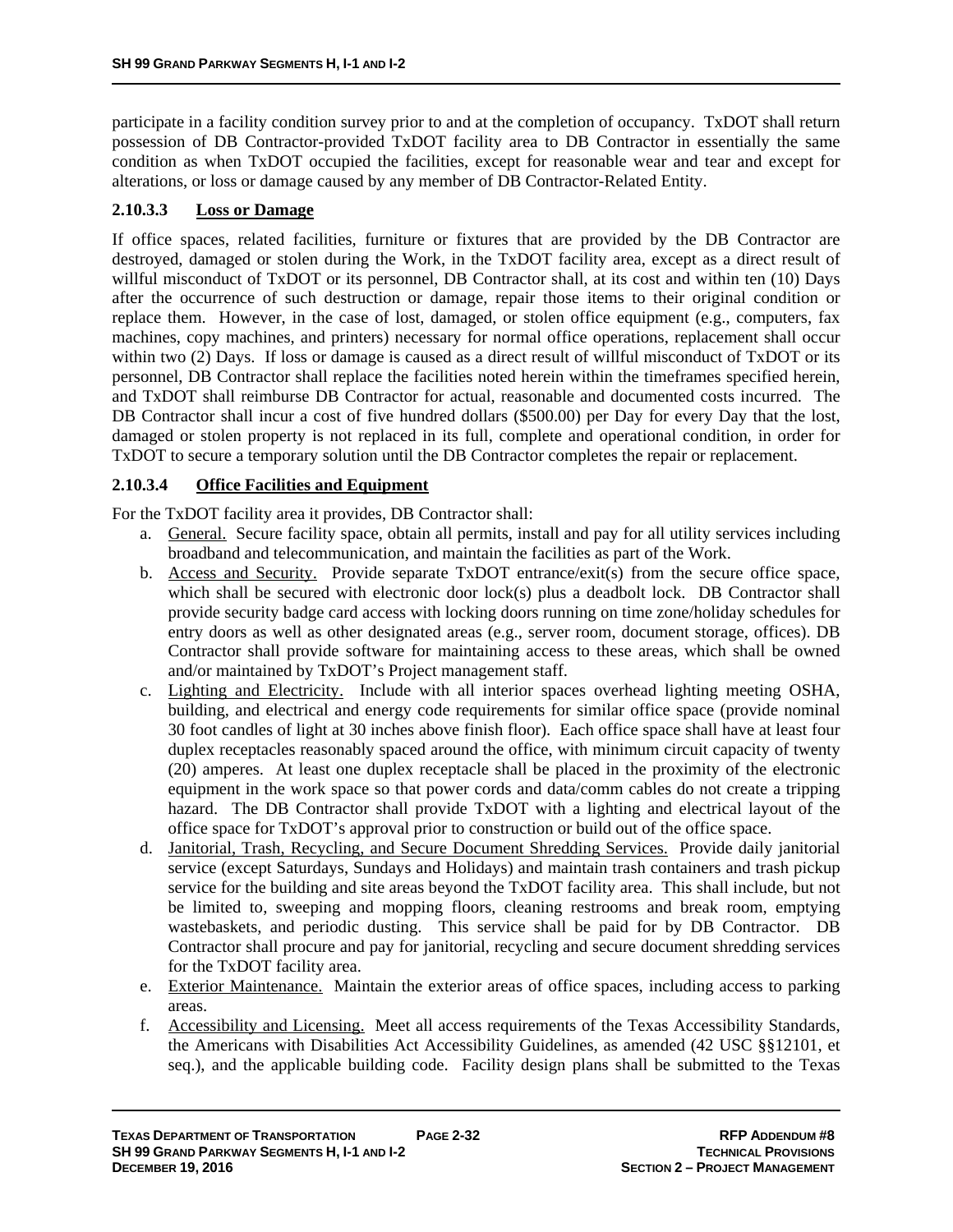Department of Licensing and Regulation (TDLR) for review and approval as required by Section 16, Chapter 68 of the Texas Administration Code.

- g. Restrooms, Break Room, and Entry Space. Provide access to women's and men's restrooms, break room space and building entry space, these spaces may be shared with DB Contractor's office space/staff. These spaces and all TxDOT spaces shall have access 24 hours per day, seven (7) days per week and 365 days per year (24/7/365). In lieu of access to a common break room, DB Contractor may provide a 200 SF break room/kitchen within the TxDOT space, with refrigerator with freezer compartment and built-in ice machine, sink including waste disposer, microwave, and dishwasher. If the building does not have a general building vending area then the DB Contractor shall make available to TxDOT within its facility vending machines and a stand-alone ice machine. Break room/kitchen shall have storage closet (25 sq. ft.) and cabinets with drawers and counter tops. In the event that restrooms cannot be accessed from a common building entry/lobby, DB Contractor may provide separate restrooms for the TxDOT facility area. In the event it is necessary to locate a separate breakroom and/or restrooms within the TxDOT facility area, the 12,000 SF TxDOT space allocations may be required to be increased to accommodate these spaces.
- h. HVAC. Provide electrical, heating, ventilation, and air conditioning (HVAC) systems capable of maintaining temperatures between 65 and 75 degrees Fahrenheit in all spaces, 24 hours per day, seven (7) days per week and 365 days per year (24/7/365), through the year. Server room shall have dedicated air conditioning/cooling system capable of maintaining temperatures between 65 and 70 degrees Fahrenheit, and 15% relative humidity. Temperature controls for TxDOT's core office space shall be placed in an appropriate location within TxDOT's secured area.
- i. Code Requirements. Meet all applicable building and fire code requirements.
- j. Disposal and Removal. Be responsible for disposal or removal of all DB Contractor-provided facilities and any facility and/or site restoration Work as required.

#### **2.10.3.5 Space Requirements**

Although actual spaces may vary slightly, the following nominal size requirements shall apply, and the typical TxDOT facility area shall include the following elements:

- a. Offices. Enclosed offices for TxDOT's management staff (nominal 150 square feet each) 15 total with keyed locking door hardware.
- b. Cubicles. Cubicle area spaces for administration staff (nominal 80-100 square feet each) 15 total; (power supply and data and communication lines to cubicles may be provided through power pole drops).
- c. Conference Rooms. Three conference rooms (enclosed) two at nominal 12'x 20' (240 SF), one at nominal  $12'x 30'$  (360 SF) and one assembly room (enclosed) at nominal  $32'x45'$  (1,575 SF) All shall have dimmable lighting, minimum 60-inch flat panel monitor with VGA/HDMI accessibility in conference rooms, an overhead projector and screen in the assembly room with a minimum 120-inch diagonal projected image 1024 by 768 resolution; each conference room shall have one chair for every 24 SF of conference room space and a conference table of sufficient size for all chairs.
- d. Reception Area. Receptionist space with waiting area with seating for 2 visitors (nominal 200 SF); minimum 46" flat panel monitor with VGA/HDMI accessibility; other furniture to be determined jointly by DB Contractor and TxDOT.
- e. Work Room. Work room (nominal 150 SF) with 30-inch high plastic laminate wall-mounted counters (15 lineal feet of counter). Work room shall be located near the center of the facility, and in close proximity to the receptionist space.
- f. Storage and Filing. One (1) lockable space for storage and filing, nominal  $15'x20'$  (300 SF).
- g. Server Room. One computer server room (150 SF) that has limited access and is locked via security card access. Server room shall be accessible via hallway entry not sharing any walls with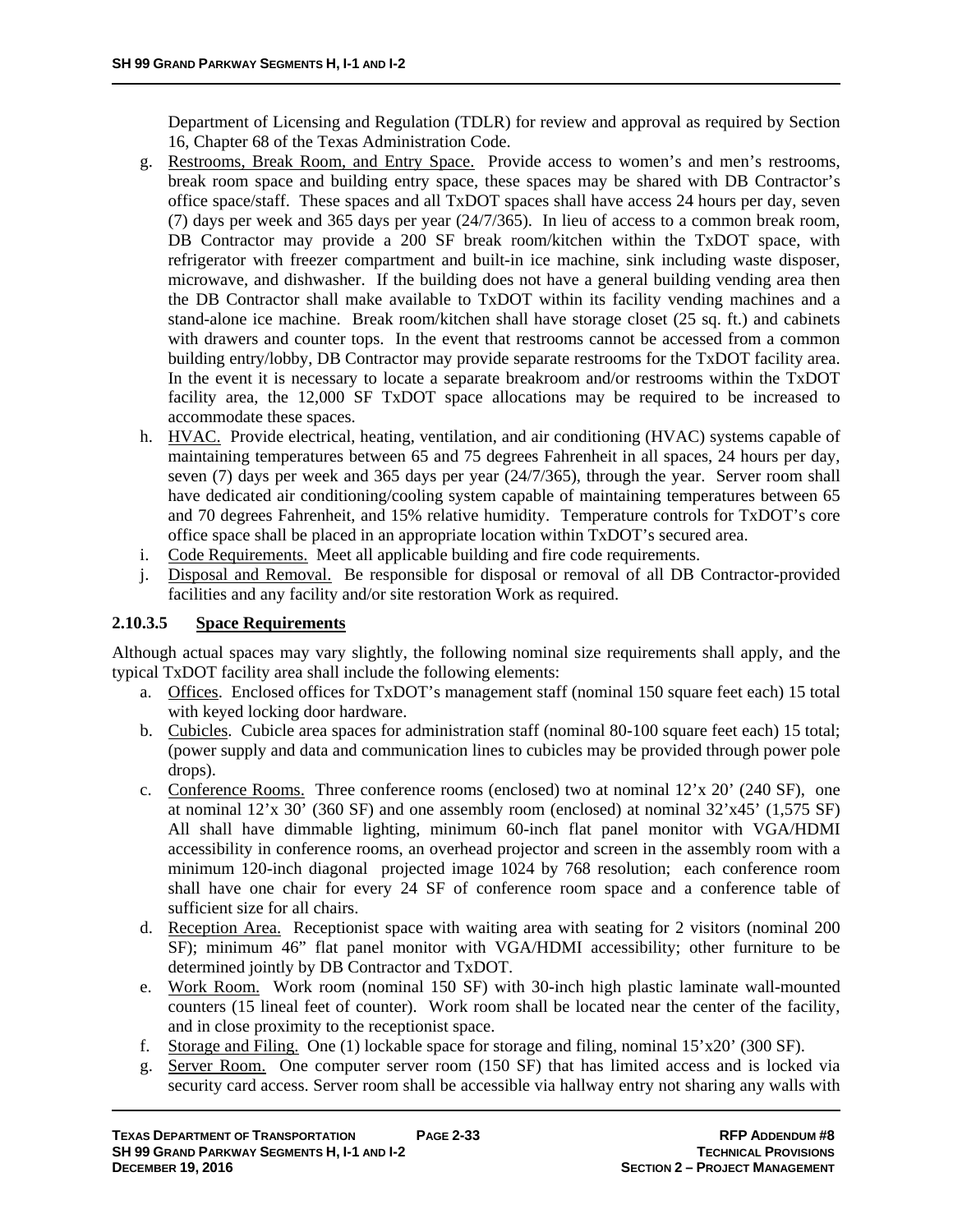the exterior of the building, and have no windows, a non-static floor covering, a standard 7'-19" rack and at least three dedicated 20-amp power circuits and one 30-amp circuit. All patch panels (phone and data) shall be located within the designated server room. Temperature shall be maintained with a dedicated air conditioning/cooling system as defined above.

- h. Parking Area. Parking area for at least forty (40) vehicles (30 staff/10 visitors) that is reasonably level (all-weather surface and all-weather access). A portion of the available parking area must accommodate an 8' vehicle height. If covered parking is available, no less than two covered parking spaces shall be made available to TxDOT.
- i. Exterior Lighting. Sufficient exterior security lighting that is automatically activated at low light levels to maintain two (2) foot-candles of lighting within the building and parking areas of the site.
- j. Corridors. Corridors within the TxDOT facility shall have a nominal width of 54 inches.

## **2.10.3.6 Miscellaneous Requirements and Features**

The following shall be provided as noted:

- a. Flooring. Carpeted flooring (non-static in server room).
- b. Entry Access. Entry to TxDOT areas by electronic door hardware card access (not keyed), with U.P.S. on locks (fail closed).
- c. Electrical Outlets. Each office and conference room shall have two (2 data, 1 com Cat 5E) outlets per room, and one (2 data, 1 com Cat 5E) outlet per cubicle, as well as outlets at designated printer, fax and copier locations and any and all shared areas (i.e., workroom, storage room, etc.). All data/voice outlets shall be installed next to power outlets. Outlets shall be placed so that equipment connections requiring power cords, data or communication cables do not create tripping hazards.
- d. HVAC. 24/7/365 HVAC as previously described.
- e. Window Coverings. Horizontal mini-blinds (no drapes) for each exterior window.
- f. Power Circuits. Provide dedicated electrical power circuits for copiers, and minimum of 6 duplex receptacles with three dedicated 20-amp circuits and one 30-amp circuit for the server room.
- g. Fire Extinguishers. DB Contractor shall provide fire extinguishers, per fire code and fire marshal with jurisdiction.
- h. Insurance. Insurance (obtained and provided by DB Contractor) covering the use of the Project office by DB Contractor and TxDOT, in accordance with the terms of the underlying property use agreement with the property owner, but in no event shall the insurance be less than that required by the Agreement.
- i. Vending Area. DB Contractor shall provide access to general building vending area.
- j. Utilities. Initial installation and monthly expense of all utilities shall be paid by DB Contractor directly to the vendor.
- k. Monthly Services. DB Contractor shall procure and pay directly to the vendor for janitorial, trash, recycling, and secure document shredding services.
- l. Emergency Contacts. 24-hour emergency contact to DB Contractor.
- m. Furniture. DB Contractor-provided allowance of \$75,000 in the Price for furniture, which shall be obtained by DB Contractor at the direction of TxDOT, and billed through DB Contractor. At the end of the Project, DB Contractor shall have ownership of the furniture and shall be entitled to the full salvage value of the furniture, with the right to retain or otherwise dispose of the furniture at its sole discretion, without any further accounting to TxDOT.
- n. Cable Television. Provide cable television connections and service to each flat screen television.

## **2.10.3.7 Items Not Required**

The following items are not required: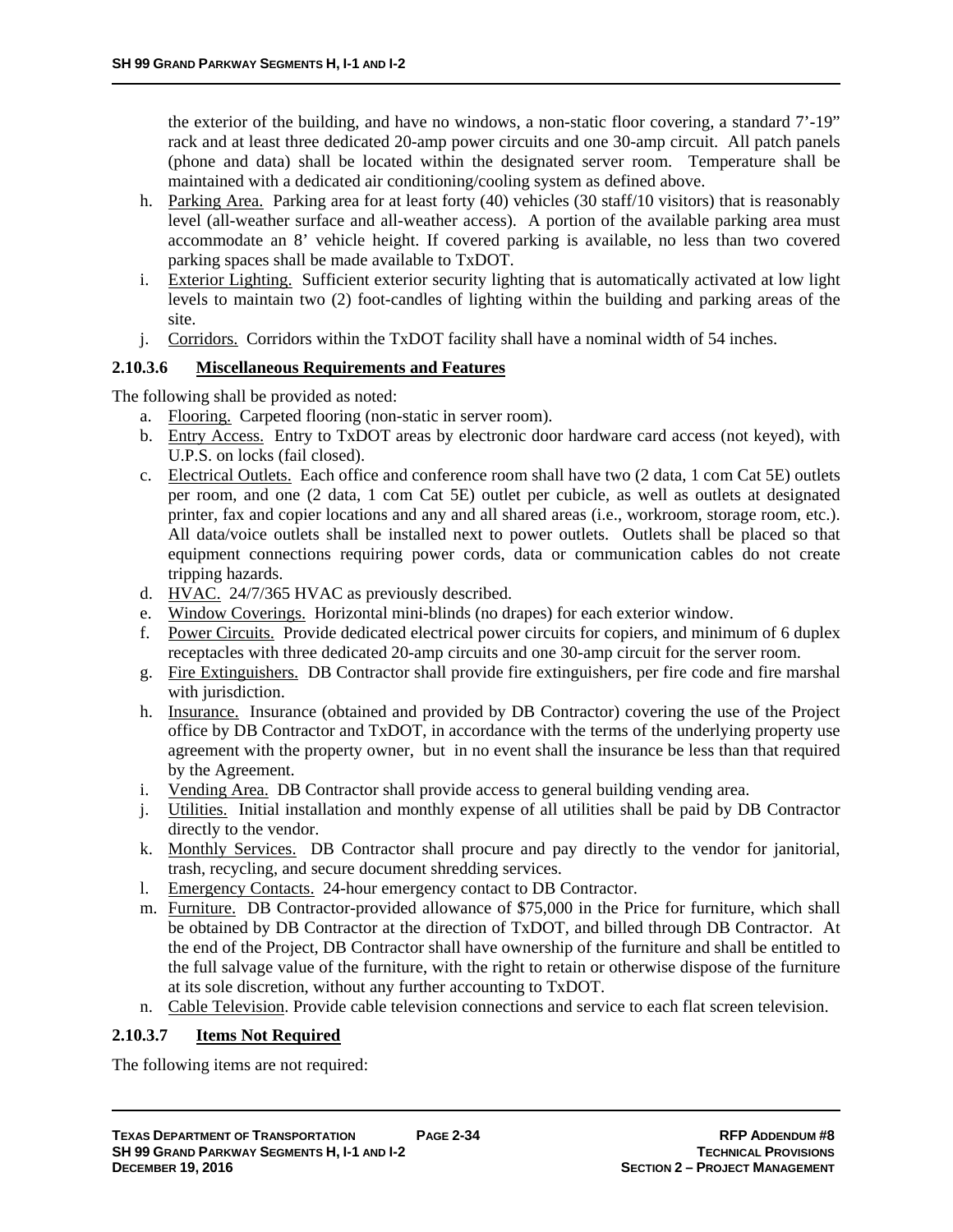- a. Outside storage.
- b. Electronic security system (other than electronic door access hardware).

## *2.10.4 Field Offices*

DB Contractor shall provide field office space for the exclusive use of TxDOT's field construction staff for the Project as specified herein.

Subject to TxDOT's prior written approval, DB Contractor shall provide separate facilities for TxDOT's construction oversight, OVT&I, and resident engineer / inspection oversight staff located within the same complex as DB Contractor's field office(s). If DB Contractor elects to construct the Work using field offices other than the one specified, DB Contractor shall provide for TxDOT's exclusive use of corresponding facilities that are at least of the same quality as DB Contractor's counterpart management and field staff.

Prior to commencing construction of TxDOT's field office space, the DB Contractor shall submit for TxDOT's approval final wiring and circuitry plans, office furniture and equipment layout, a lighting plan, and a parking plan for TxDOT's project management and contract staff vehicles. DB Contractor shall provide the field staff facilities that are, complete, fully operational, and ready for occupancy by the date that is (i) at least ten (10) Days prior to starting any Work activity involving staff that will occupy the field staff facilities, or (ii) no later than thirty (30) Days following issuance of NTP2 or Limited NTP2, whichever occurs first.

## **2.10.4.1 Office Condition**

The field office(s) shall be in good and serviceable condition meeting all ADA and local government regulatory criteria for safe a workspace environment, at least of the same quality as those of DB Contractor's counterpart management and field staff, respectively and available for occupancy as specified herein. Both Parties shall participate in a facility condition survey prior to and at the completion of occupancy. TxDOT shall return possession of DB Contractor-provided facilities to DB Contractor in essentially the same condition as when TxDOT occupied the facilities, except for reasonable wear and tear and except for alterations, loss, or damage caused by any member of DB Contractor-Related Entity.

#### **2.10.4.2 Loss or Damage**

If office spaces, related facilities, furniture or fixtures that are provided by the DB Contractor are destroyed, damaged or stolen during the Work, except as a direct result of willful misconduct of TxDOT or its personnel, DB Contractor shall, at its cost and within ten (10) Days after the occurrence of such destruction or damage, repair those items to their original condition or replace them. However, in the case of lost, damaged, or stolen office equipment (e.g., computers, fax machines, copy machines, and printers) necessary for normal office operations, replacement shall occur within two (2) Days. If loss or damage is caused as a direct result of willful misconduct of TxDOT or its personnel, DB Contractor shall replace the facilities noted herein within the timeframes specified herein, and TxDOT shall reimburse DB Contractor for actual, reasonable and documented costs incurred. The DB Contractor shall incur a cost of five hundred dollars (\$500.00) per Day for every Day that the lost, damaged or stolen property is not replaced in its full, complete and operational condition, in order for TxDOT to secure a temporary solution until the DB Contractor completes the repair or replacement.

#### **2.10.4.3 Field Office Facilities and Equipment**

For the facilities it provides, DB Contractor shall:

a. General. Secure sites, obtain all site permits, install and pay for all utility services, and maintain the facilities clean and in good working order as part of the Work.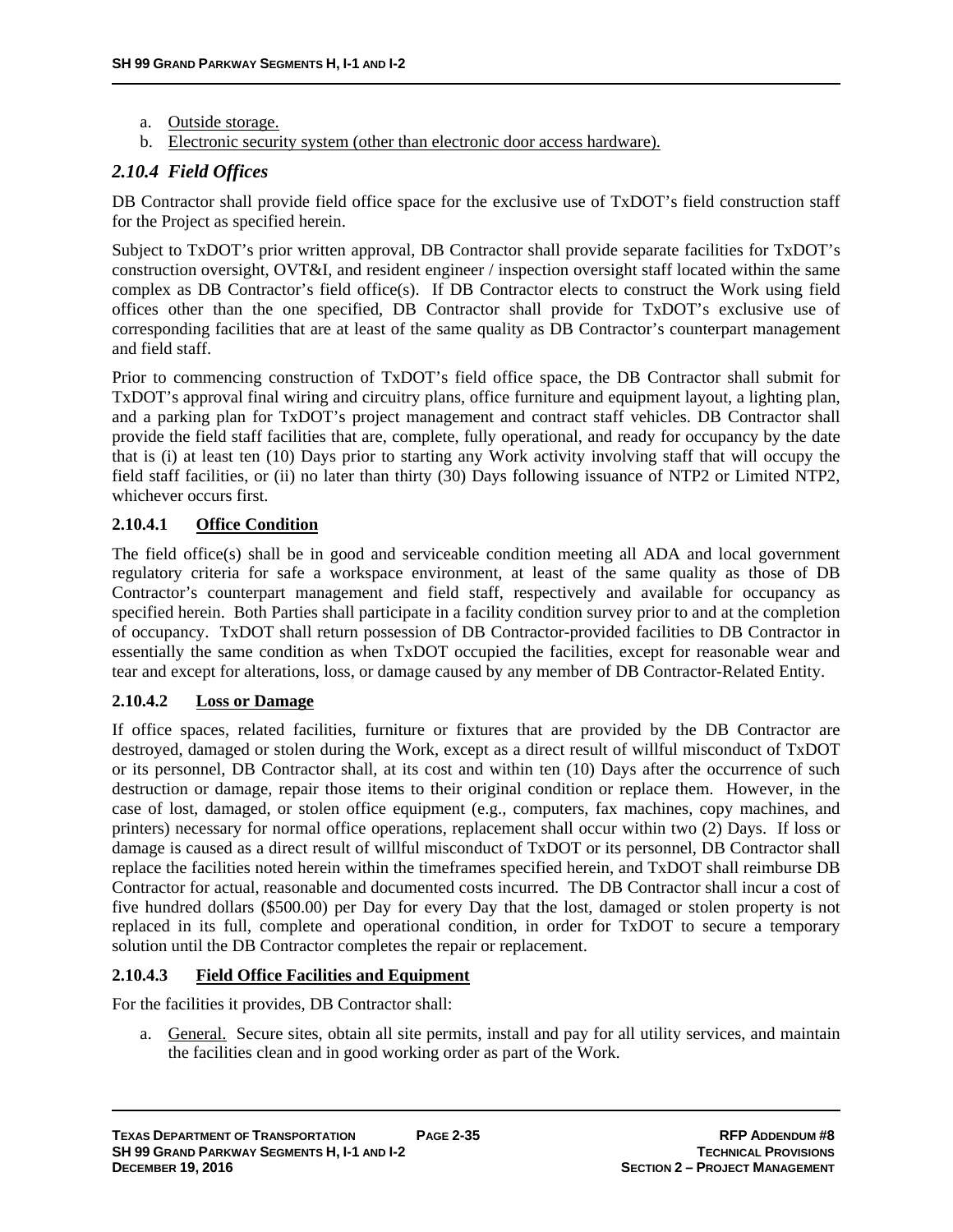- b. Access and Security. Provide separate buildings or trailers for TxDOT staff that include at least two entrances/exits, providing an 8' x 10' (minimum) covered entrance area, from each building or trailer. Each entrance/exit shall be secured with a door lock plus a deadbolt lock.
- c. Lighting and Electricity. Include with all interior spaces overhead lighting meeting the requirements of the Occupational Safety and Health Administration (OSHA) and of building and electrical codes for office space. Each office space shall have at least two duplex receptacles. The minimum circuit capacity shall be twenty (20) amperes.
- d. Janitorial and Trash Service. Provide daily janitorial service (except Saturdays, Sundays and Holidays) and maintain trash containers and trash pickup service. This shall include, but not be limited to, sweeping and mopping floors, cleaning the toilet, and lavatory and emptying wastebaskets.
- e. Exterior Maintenance. Maintain the exterior areas of office spaces, including access to parking areas.
- f. Accessibility. Meet all access requirements of the Americans with Disabilities Act, as amended (42 USC §§12101, et seq.).
- g. Utility Service. Provide potable water, sewer service, broadband internet service, telephone service, and electricity to the field office facility.
- h. HVAC. Provide heating, ventilation, and air conditioning (HVAC) systems capable of maintaining temperatures between 65 and 70 degrees Fahrenheit in all spaces through the year.
- i. Code Requirements. Meet all local building and fire code requirements.
- j. Disposal and Removal. Be responsible for disposal or removal of all DB Contractor-provided facilities and any site restoration Work as required.

## **2.10.4.4 Space Requirements**

Although actual space requirements shall depend upon Work schedule and geographic locations of the field offices, a typical field office shall include the following elements:

- a. Offices. Enclosed offices with lockable doors for TxDOT's construction representative, TxDOTdesignated construction manager and four (4) other TxDOT or contract employees (6 offices at 150 square feet each).
- b. Offices/Cubicles. Offices or cubicles for up to twenty (20) field engineer/inspection/ administration staff (60-80 square feet each).
- c. Conference Rooms. One (1) enclosed conference room of not less than (350 square feet) and access to another common conference room (350 square feet).
- d. Server Room. One (1) server room, matching the requirements of the core office server room.
- e. Storage and Filing. Two (2) lockable spaces for storage and filing at each field office (a combined space of 200 square feet).
- f. Equipment Storage. Clean inside storage space for equipment (80 square feet).
- g. Tool Shed. Shed for small tools and equipment (outside) (200 square feet).
- h. Site Amenities. A well-graded site for the office with access road, parking area, and security fence with lockable drive-in gates sufficient to enclose the office and parking area.
- i. Staff Parking Area. A parking area for at least twenty-five (25) vehicles that is reasonably level (all-weather surface and all-weather access) within the boundaries of a security fence.
- j. Visitor Parking Area. An all-weather level surface outside the security fence to accommodate visitor parking (all-weather surface and all-weather access-minimum of 2,000 square feet).
- k. Security. A 24-hour security service or silent watchmen-type security system.
- l. Exterior Lighting. Sufficient exterior security lighting that is automatically activated at low light levels to maintain two (2) foot-candles of lighting within the fenced field office site.
- m. Window Security. Security bars on all exterior windows.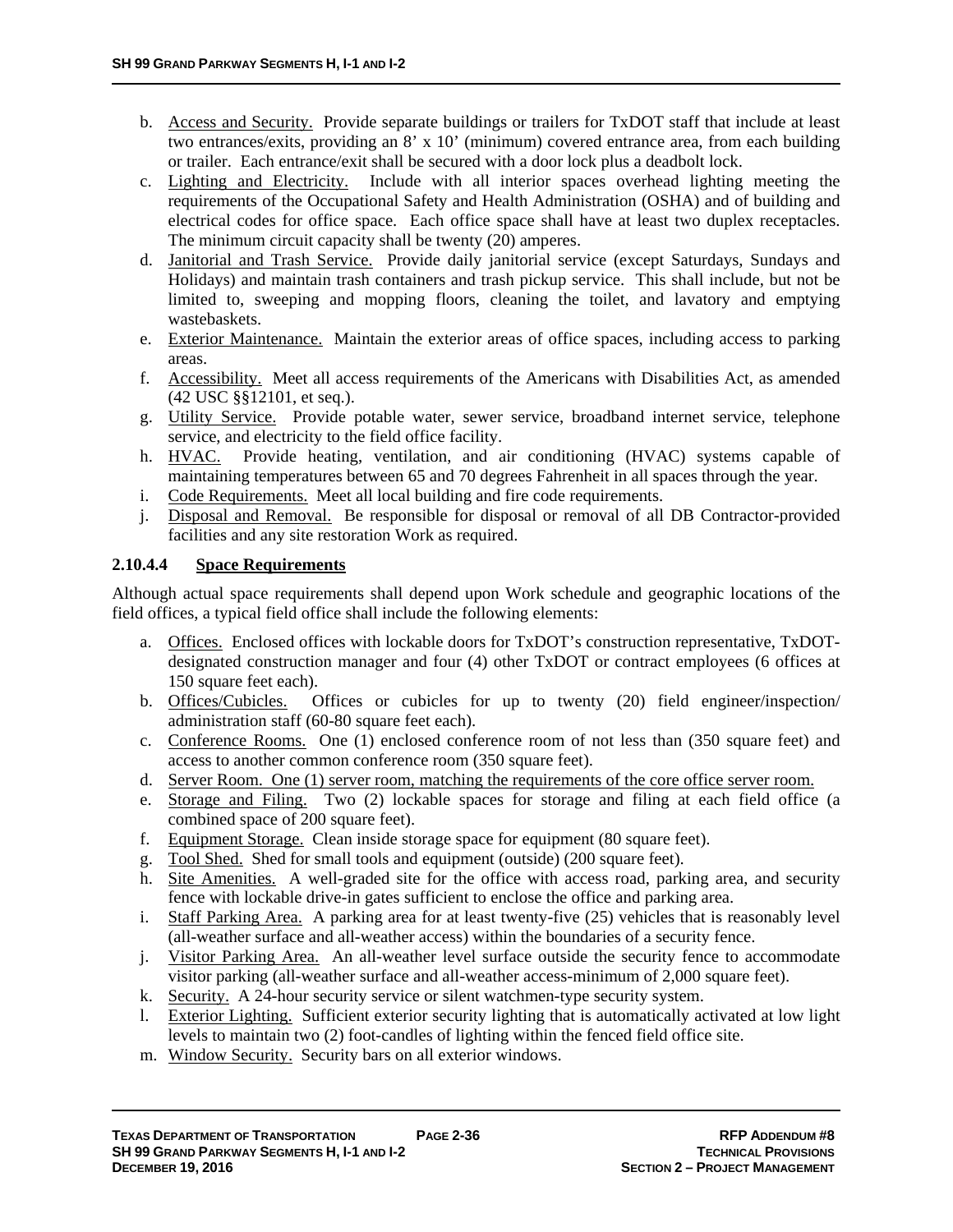- n. Laboratory Facility. A completed facility suitable to accommodate a functioning portable lab (approximately 2500 square feet).
- o. Cultural Resources Storage. Sufficient space and covered facilities for any archeological or paleontological recovery operations (approximately 2,000 square feet).
- p. Kitchen/Break Room. Each field office shall contain a 300 sq. ft. kitchen/break room with storage closet (25 sq. ft.), cabinets with drawers and counter tops. Kitchen shall be equipped as described above for the core office.
- q. Restrooms. Two restrooms including toilets and sinks.
- r. First Aid Facilities. Emergency first aid facilities.

## **2.10.4.5 Items Not Required**

The following items are not required:

a. Laboratory Testing Equipment.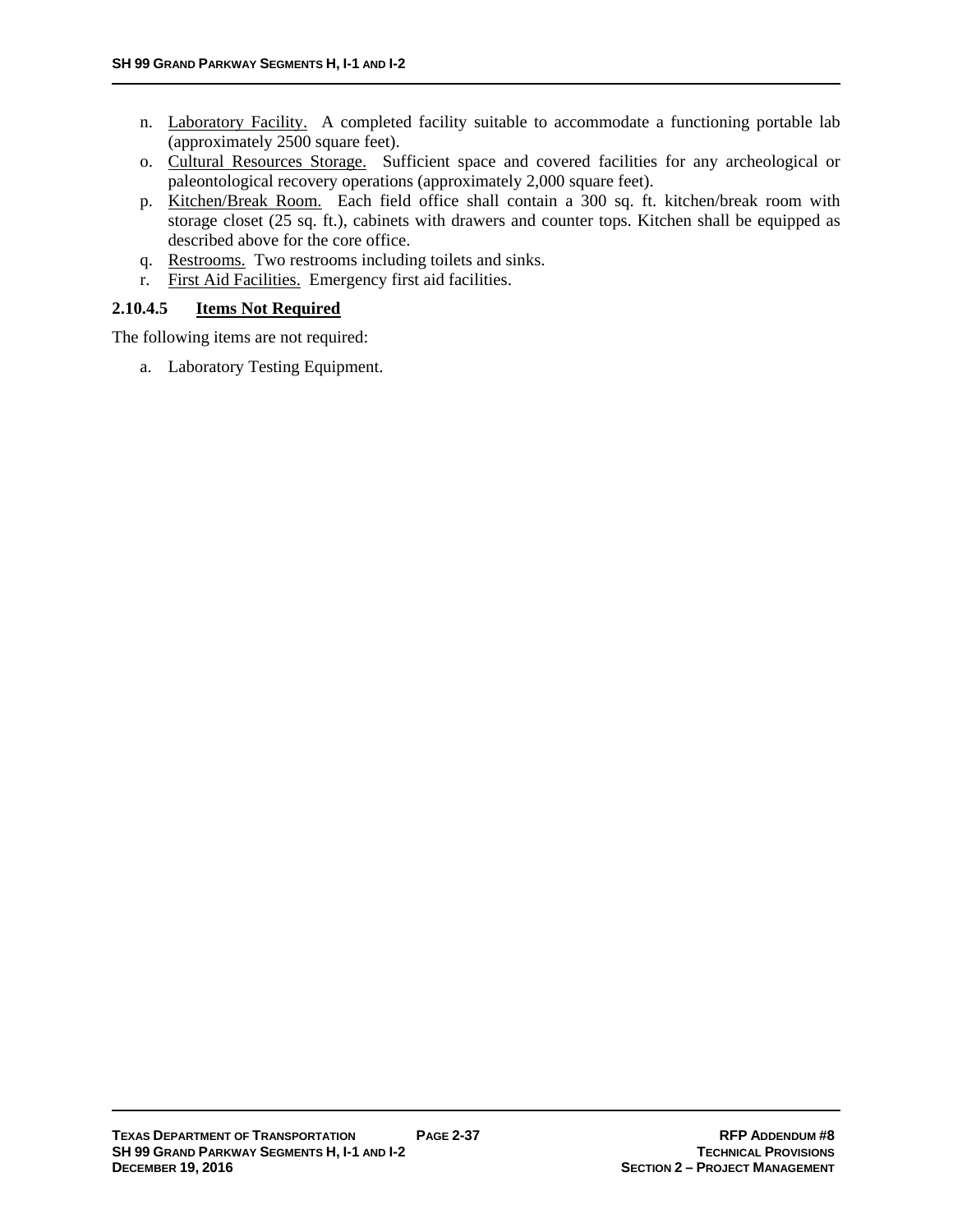# **3 PUBLIC INFORMATION AND COMMUNICATIONS**

# **3.1 General Requirements**

DB Contractor shall coordinate all public information communications with ongoing TxDOT public information activities to ensure that a consistent message is being distributed to the Customer Groups. DB Contractor shall provide copies of all materials to be presented to the public or the media to TxDOT for their review at least three (3) Business Days prior to dissemination.

# **3.2 Administrative Requirements**

## *3.2.1 Public Information and Communications Plan (PICP)*

No later than thirty (30) Days after NTP1, DB Contractor shall submit to TxDOT for approval a comprehensive Public Information and Communications Plan (PICP), based upon the public information and communications plan submitted with DB Contractor's Proposal, which informs, educates, and engages the Customer Groups throughout every stage of the Project. Submittal shall be in both hardcopy form and electronic format compatible with TxDOT software. TxDOT approval of the PICP shall be a condition of issuing NTP2 or Limited NTP2.

DB Contractor shall include in its PICP strategies and tactics, specific timelines, and deliverables. The PICP shall include:

- a. A detailed work plan;
- b. Key issues anticipated to be addressed through the life of the Project;
- c. Identified Customer Groups and specific plans to respond to their concerns and needs with respect to the Project;
- d. How the public will be notified of construction, traffic detours and potential impacts;
- e. Specific outreach and engagement activities and the frequency of those activities;
- f. Communication tools and modes; and
- g. DB Contractor's process for measuring the effectiveness of the PICP.

The PICP shall also include a general timeline listing public information activities for the Project over the entire Term. This timeline shall be used as an initial guide and shall be updated by DB Contractor as the Project is implemented but no less frequently than on a yearly basis.

DB Contractor shall provide sufficient qualified staffing to effectively implement the PICP.

DB Contractor shall continually maintain the plan to ensure delivery of high-quality, well executed communications throughout the Term of the Agreement.

Together with TxDOT's designated point of contact for the local public information office, DB Contractor shall review the PICP on a no less than annual basis to forecast, plan and coordinate updates in the plan and strategies needed to effectively accomplish the stated goals and objectives. TxDOT may audit DB Contractor's performance of the activities set forth in the PICP. DB Contractor shall make appropriate changes to the PICP as required to meet the findings of any audit or review and to suit the changing goals and needs of the Project. DB Contractor shall cooperate with TxDOT to amend the PICP as required to suit circumstances as yet unknown, including public reaction to the impacts, real or perceived, from the Work and the depth, breadth and frequency of information necessitated by Customer Groups. DB Contractor shall document the efforts and results of the PICP in measurable terms to clearly indicate compliance.

In developing the PICP, DB Contractor shall make appropriate provisions to achieve the following goals: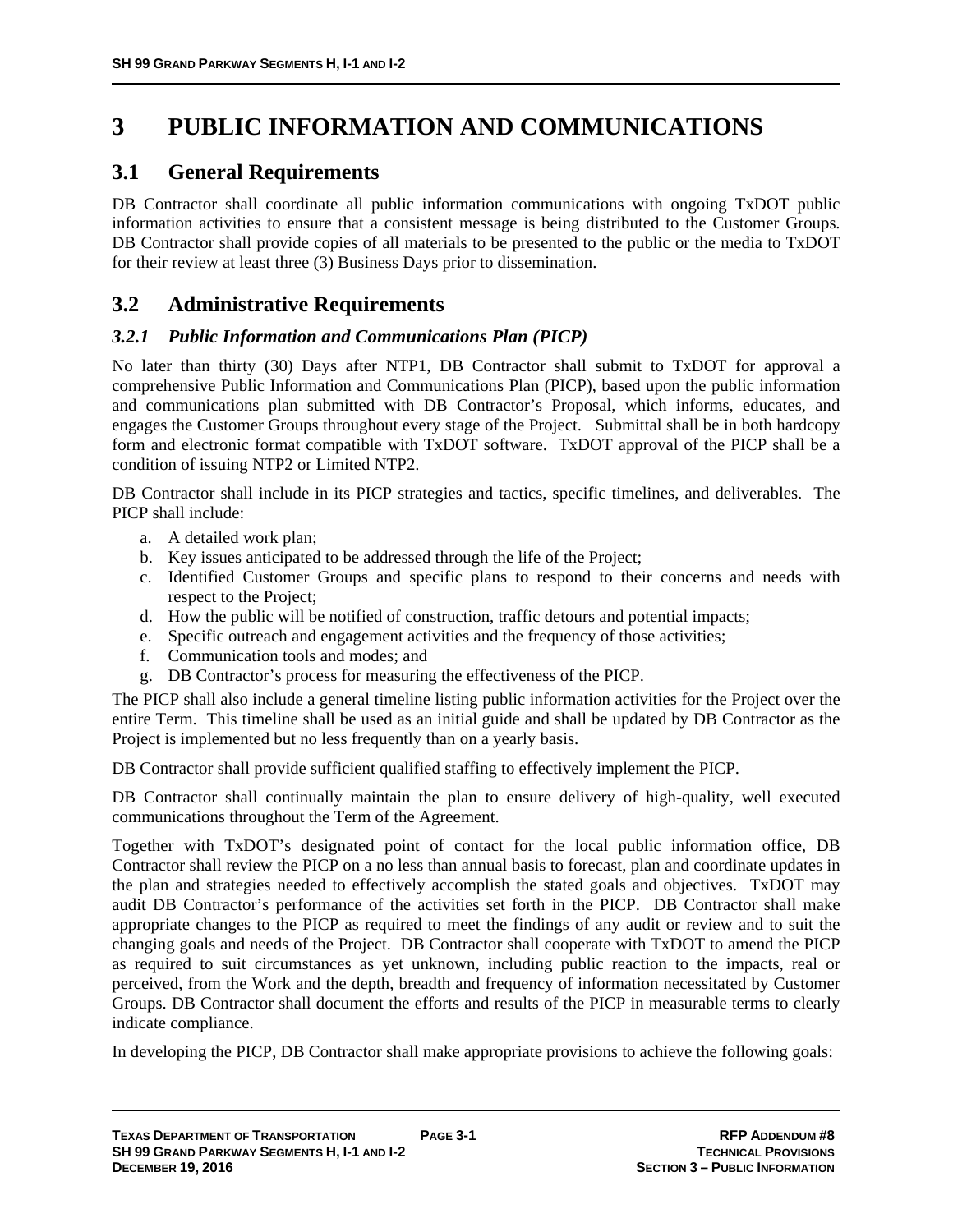- a. Gain and maintain support and/or informed consent from Customer Groups, building on existing community partnerships and communication networks.
- b. Provide Customer Groups with opportunities for input.
- c. Respond promptly to public questions and issues.
- d. Demonstrate to Customer Groups that the Project will be developed pursuant to a well-executed program.
- e. Notify Customer Groups in advance of key Project ROW acquisition, construction and maintenance activities and communicate the potential impacts of these activities.
- f. Provide public information which facilitates alternative trip planning during construction.
- g. Address the Project-specific concerns of Customer Groups, including but not limited to interests in Emergency Services vehicle access, business owner and patron driveway access, delivery access, adjacent neighborhood access, changes to bicycle and pedestrian access and neighborhood traffic patterns, changes to mobility access associated with the Americans with Disabilities Act (ADA), construction noise and lighting, and ongoing noise issues.
- h. Build upon TxDOT's positive reputation as a good partner to the community.
- i. Build upon the efforts of the successful communications program carried out during the environmental process and reinforce relationships with key stakeholders.
- j. Implement a fully bilingual program in English and Spanish.

To achieve these goals, DB Contractor shall use, but not be limited to, the following implementation strategies:

#### **Public Information and Communications Strategies**

- a. Develop a forum to coordinate on-going dialogue among Customer Groups, TxDOT, and DB Contractor.
- b. Prepare and distribute Project-related materials in a user friendly format to inform Customer Groups through appropriate means such as: meetings, interviews, media kits, news releases, telephone correspondence, newsletters, brochures, e-mail, hotlines, highway conditions reports (HCRs), dynamic message boards, Web alerts, public opinion polls/surveys, videos, display booths, presentations, public access information kiosks, and special events.
- c. Organize and manage meetings and communications with key elected officials, the general public, representatives of civic organizations, businesses, and special interest groups along the Project corridor (individually or in groups) for the purpose of building rapport with Customer Groups as well as two-way communication.
- d. Respond to invitations and seek opportunities to attend meetings, conferences and other events at which Project information can be exchanged with Customer Groups.
- e. Notify Customer Groups in advance of key Project ROW acquisition, construction, operations and maintenance activities, and communicate the potential impacts of these activities.
- f. Develop, disseminate and display timely, high-quality, innovative, user-friendly, accurate and appropriate community information concerning the Project, including exhibits showing slope grading, drainage, bridge structures, retaining walls, sound walls, Project ROW acquisition, and aesthetic characteristics.
- g. Develop and manage a public relations campaign and communication strategy to convey key messages, branding and pertinent information about the Project.
- h. At appropriate times and stages and as requested by TxDOT, coordinate tours of the Project.

#### **Media**

a. Develop and manage a public relations campaign and communication strategy to convey key messages, branding, and pertinent information about the Project.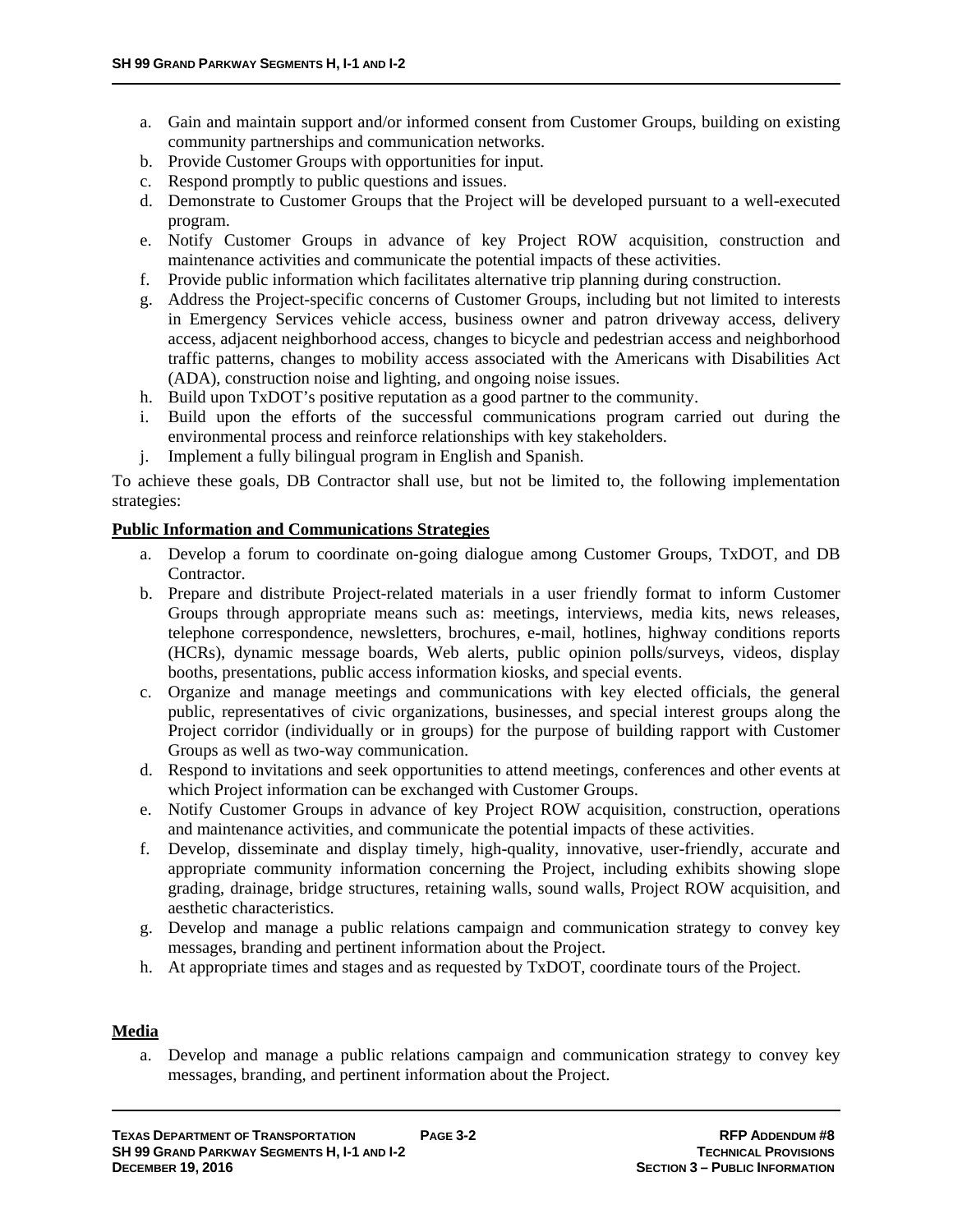- b. Build on existing TxDOT media resources and/or create and develop advertising messages, including graphics, logos, and slogans.
- c. Place Project-related messages in the appropriate media.
- d. Develop and distribute public service announcements, paid advertising, news reports, and other communication materials as appropriate.
- e. Manage media relations with key transportation and business reporters and prepare and distribute news releases and media kits.
- f. Develop and implement communications plans that anticipate and attempt to minimize traffic impacts of public, special and seasonal events adjacent to the corridor that may draw large crowds through the Project limits.
- g. Employ the use of an internet based communications, media alert, press release and special list notifications system service that provides information in real time with an up to date database of major media contacts in the area and subscriber lists.

#### **Environmental**

- a. The PICP shall detail the communication hierarchy for information distribution related to compliance with the Comprehensive Environmental Protection Program, as described in Section 4 (Environmental). The PICP shall include names and contact information, including emergency contact information, and the preferred methods of routine and emergency communication distribution.
- b. DB Contractor shall assign audit and quality assurance responsibilities to a member of his quality assurance team. The Public Information Coordinator shall not perform audit and quality assurance responsibilities because of the potential conflict of interest.

#### *3.2.2 Public Information Status Report*

DB Contractor shall report back to TxDOT on the status of the PICP on a regular basis, as follows:

- **Weekly**: DB Contractor shall send TxDOT a high-level weekly status report of public information and communications activities electronically. The report will feature metrics such as how many stakeholder meetings were held, how many phone calls on the hotline, etc. The document will serve as an internal document to track progress.
- **Monthly**: DB Contractor shall create monthly a full color Project status report which provides essential information about the Project including a listing of upcoming Project related activities and events. This document will be tailored as a public document to be forwarded on to Customer Groups, elected officials, etc. DB Contractor shall provide an electronic copy of the monthly Project status report to TxDOT.

#### *3.2.3 Public Information Coordinator*

DB Contractor shall provide a Public Information Coordinator to lead DB Contractor's public involvement activities on a day-to-day basis throughout the Term of the Agreement. The Public Information Coordinator shall have a minimum of seven years of relevant experience on projects of similar type and scope, and the ability to competently perform the following:

- Serve as the primary point of contact between DB Contractor and Customer Groups and act as clearinghouse for the receipt of and response to written or verbal comments or complaints regarding the Project.
- Lead the production, implementation and update of the PICP.
- Coordinate and supervise day-to-day activities of DB Contractor's personnel in performing the activities described in the PICP.
- Facilitate communication among DB Contractor, TxDOT personnel (including TxDOT's Public Information Officers), Customer Groups and Governmental Entities.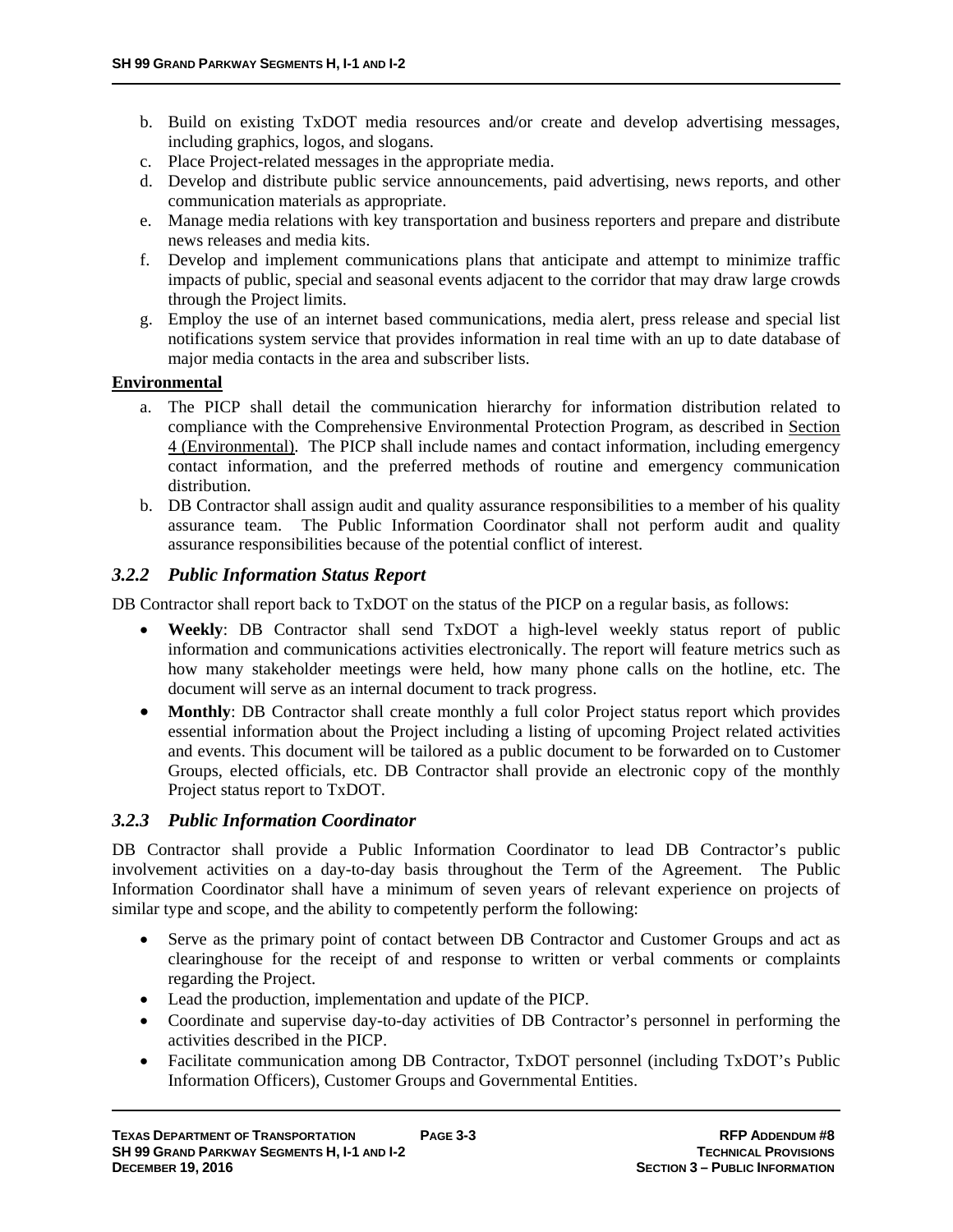- Interact with Customer Groups and represent the interests of the Project at associated meetings and other formal and informal events.
- Develop a "first-hand feel" for Customer Groups' concerns and reactions regarding the Project and public information program and incorporate that knowledge into improving the PICP.
- Prepare public exhibits, audiovisual presentations, and regular updated materials (ex. fact sheets, maps, collateral material).
- Liaise with the person assigned to coordinate the initial response to any Incident or Emergency and any Governmental Entity that may have jurisdiction in the Emergency.
- Coordinate with the TxDOT Beaumont and Houston District Public Information Officers regarding all media inquiries and outreach.

To implement the PICP, DB Contractor shall support the Public Information Coordinator by providing a staff with skills including graphic design and building informed consent.

## *3.2.4 Public Information Office and Hotline*

DB Contractor shall maintain a public information office for the Term of the Agreement. The hours of operation for this office shall be in accordance with normal business hours Monday-Friday with extended hours of operation until 7:00 pm at least one day a week and from 9:00 am to Noon at least one Saturday every month to allow stakeholders access to the project information outside of normal business hours. This office shall serve as the primary business location for the Public Information Coordinator and shall be conveniently located to the Project Site. The public information office shall facilitate the exchange of information between DB Contractor and the public and provide a centralized location for residents and other Customer Groups to obtain information on the Project, including Project maps and Plans, alternative routes, Lane Closures, construction updates, community impacts, and commute options.

The public information office shall have readily available two conference rooms capable of hosting Customer Group meetings. The rooms shall be ADA-compliant, convenient to and accessible by Customer Groups and appropriately supplied with electrical outlets, tables and chairs, and other basic equipment to meet meeting requirements. These conference rooms shall be at a convenient and accessible location that facilitates attendance by Customer Groups. One of these rooms shall accommodate at least 50 persons and the other shall accommodate at least 15 persons.

During major construction, the minimum hours of operation of the public information office shall be as follows.

| Monday-Friday | $8:00 \text{ am} - 6:00 \text{ pm}$ |
|---------------|-------------------------------------|
| Saturday      | $9:00 \text{ am} - \text{Noon}$     |
| Sunday        | Closed                              |

If there is an emergency or a need arises to better serve the Customer Groups, hours of operation may be required to be extended.

In addition to the services listed above, DB Contractor shall provide a 24-hour telephone hotline, manned locally during normal business hours of the public information office, with a recorded bilingual message describing emergency procedures after hours. DB Contractor shall respond to voicemail messages left after hours within 24 hours of receiving the voicemail message. Hotline shall be live in advance of the start of any field investigation work near homes and all construction activity. Additionally, the Public Information Coordinator shall be accessible for response to the media and emergencies via a smart phone operable device at all times.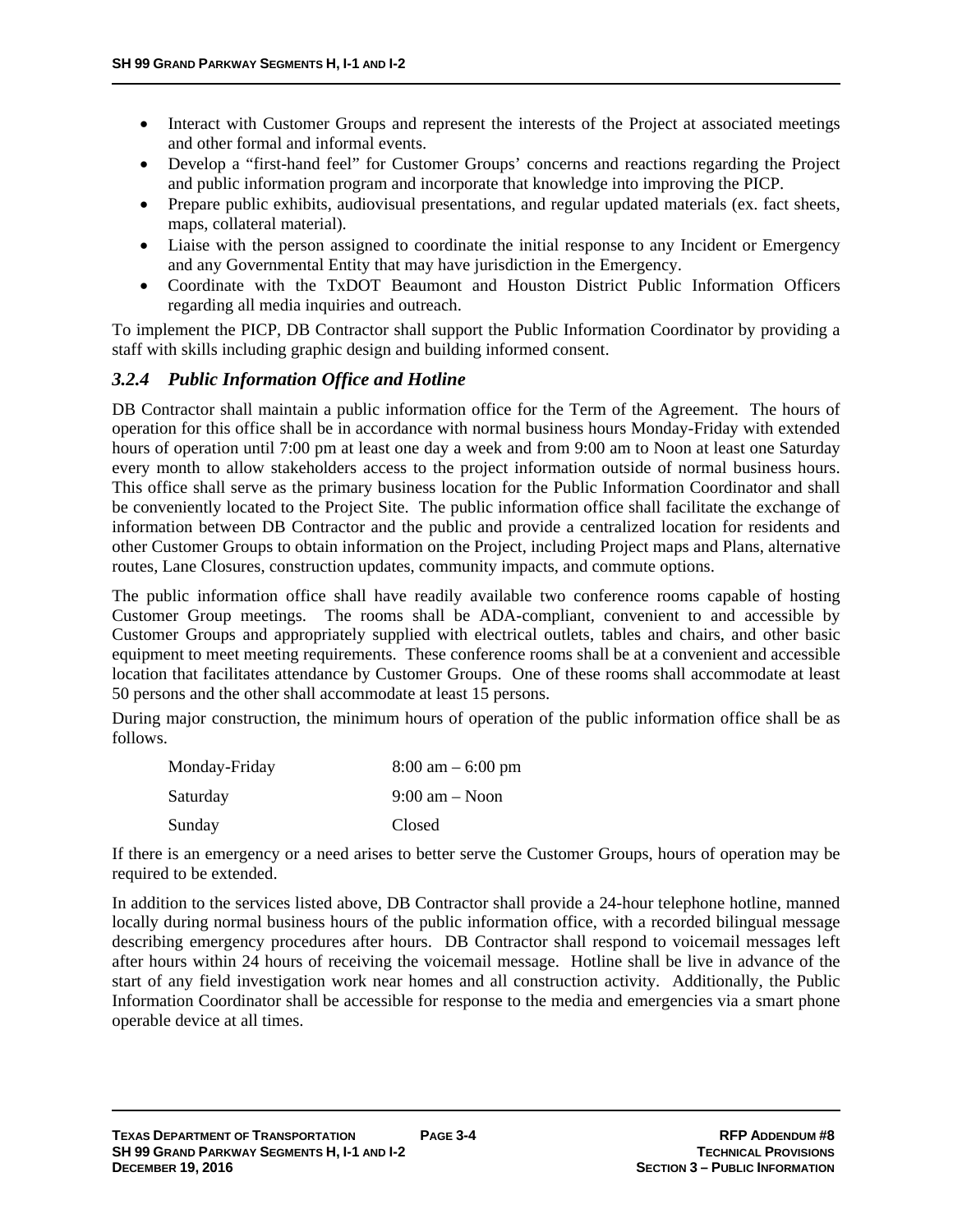## *3.2.5 Customer Groups*

The Public Information Coordinator shall actively engage, inform, and seek appropriate support from Customer Groups for the Project throughout every stage of the Project. Customer Groups shall include the following:

- a. Media
- b. Governmental Entities, including regulatory and law enforcement agencies
- c. General public residing or working within the general vicinity of the Project, or traveling within or across the limits of the Project
- d. Business owners within or adjacent to the Project corridor
- e. Utilities, railroads, transportation authorities and providers (such as local airports, transit operators, toll authorities, and other highway concessionaires) affected by the Project
- f. Neighborhood associations, community groups, and other organizations with special interest in the Project

## *3.2.6 Events*

TxDOT wants to provide multiple opportunities for the public to be engaged in the Project in fun and informative settings including but not limited to:

**Groundbreaking Ceremony**: DB Contractor shall participate in a groundbreaking ceremony to mark the beginning of the construction of the Project. The event shall be comparable in scope to past TxDOT Beaumont and Houston District ground breaking events. At a minimum, DB Contractor shall supply the following elements for the groundbreaking ceremony: tents, chairs, stage, podium, sound system, ceremonial shovels, mementos, refreshments, invitations, and programs. TxDOT will determine the attendees, arrange speakers for the event and will handle execution of the ceremony. DB Contractor shall work with TxDOT to identify the location of the ceremony, assist with parking, logistics, and traffic control for the ceremony as directed by TxDOT.

**Meetings with the Public and Customer Groups:** DB Contractor shall organize and manage meetings with the general public and Customer Groups during design and construction activities.

DB Contractor's PICP shall address the frequency of meetings with the public and Customer Groups, and allow such frequency to increase or decrease as needs arise to better inform and engage the Customer Groups. DB Contractor shall propose a schedule of meetings with the general public to TxDOT and then conduct such meetings that, at a minimum, shall address Project construction and maintenance.

To maximize public participation, DB Contractor shall advertise public meetings with the general public with sufficient advance notice using electronic notices, flyers, Web postings, and in the appropriate media outlets, such as local newspapers, and television and radio stations. DB Contractor shall be solely responsible for meeting advertisement.

During such meetings, DB Contractor shall inform the participants of the Project's progress and discuss key issues as they emerge. DB Contractor shall provide timely and useful information regarding subjects of interest to the Customer Groups, including:

- a. Design and construction issues affecting adjacent residential areas, frontage roads, local streets, and utilities, including such issues as Project ROW definition, Project ROW acquisition and relocation process, grading, drainage, access, lighting, aesthetics and noise and retaining walls
- b. Street and roadway detour design and implementation
- c. Scheduling and duration of Work, including hours of construction
- d. Haul routes
- e. Methods to minimize noise and dust
- f. Environmental mitigation measures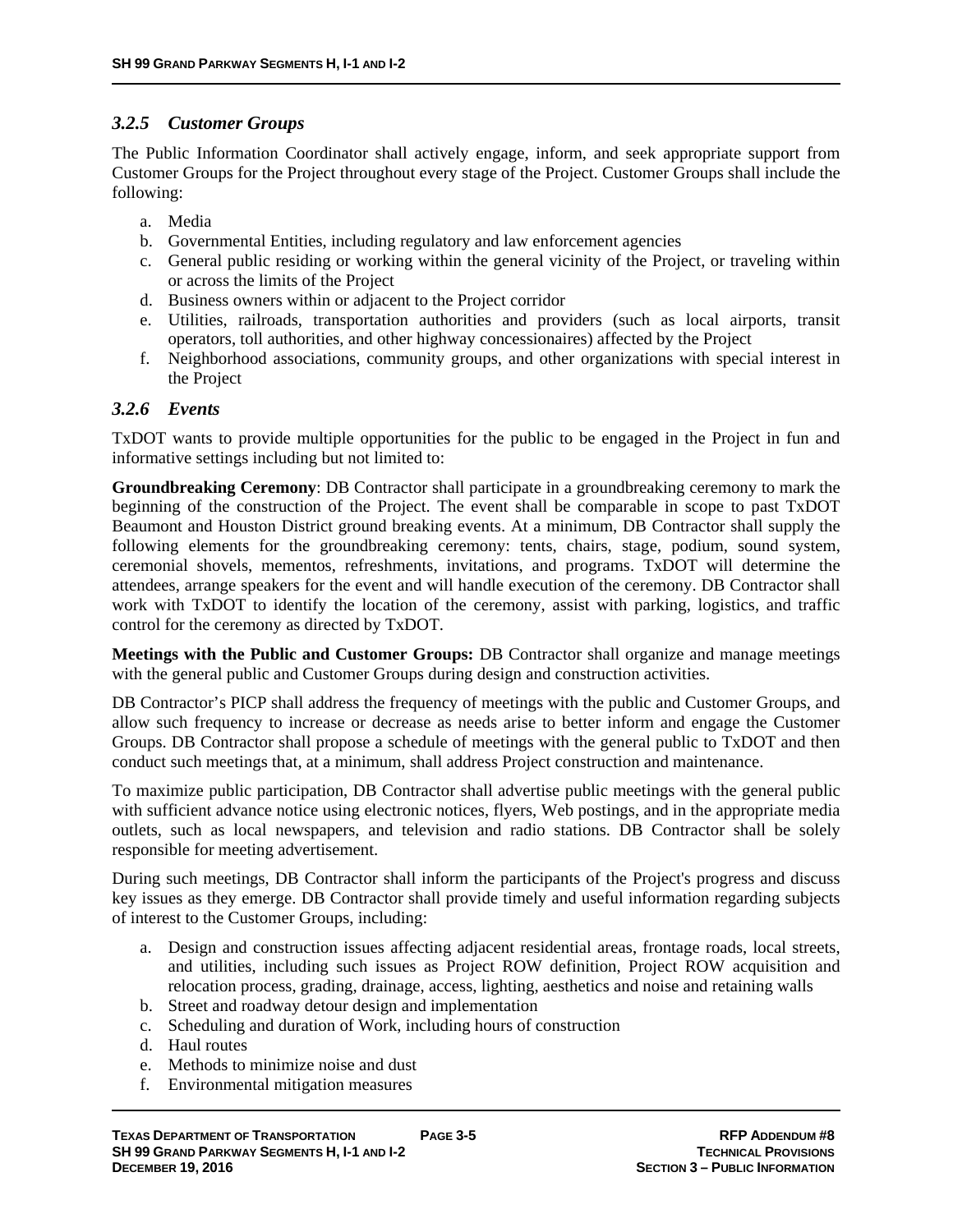DB Contractor shall notify TxDOT a minimum of 48 hours in advance of any meetings with the public (i.e., attendance to group/stakeholder meetings as an invited speaker/guest, topic specific meetings with key stakeholders, DB Contractor hosted meetings to discuss key issues/concerns related to the Project). TxDOT reserves the right to attend any such meetings. When requested by TxDOT, DB Contractor shall participate in and provide support for any meetings with the Customer Groups called and conducted by TxDOT. When TxDOT decides to conduct such meetings, DB Contractor shall share, in an easily updated format, all necessary information regarding potential Customer Groups at TxDOT's request. DB Contractor shall bear all costs associated with the meetings organized and managed by DB Contractor.

**Community Events**: DB Contractor shall host or support a minimum of 30 community events (such as kids' day or neighborhood barbecue) during the life of the Project aimed at providing communities with opportunities to learn firsthand about the Project and to thank nearby residents for their patience during the construction process. These events targeting the local community shall include elements such as: construction safety presentations; information on the Project; hands on equipment demonstrations; giveaways; food and refreshments. DB Contractor shall be responsible for planning, advertising and executing the events in coordination with TxDOT. Depending on the specifics of the event, DB Contractor shall be responsible for providing construction equipment, personnel, giveaways, food and refreshments.

**Grand Opening Ceremony**: DB Contractor shall participate in a grand opening ceremony to mark the opening of the Project. The event shall be comparable in scope to past TxDOT Beaumont and Houston District grand opening events. DB Contractor shall plan and coordinate the grand opening ceremony in coordination with the TxDOT Beaumont and Houston Districts. At a minimum DB Contractor shall provide the following elements for the grand opening: tents, chairs, stage, podium, sound system, mementos, refreshments, invitations, and program, as approved by TxDOT. DB Contractor shall work with the TxDOT Beaumont and Houston Districts to identify the location of the ceremony, assist with parking, logistics, and traffic control for the grand opening ceremony as directed by TxDOT. TxDOT will determine the attendees, program, and speakers for the event and will handle execution of the ceremony.

## *3.2.7 Meeting Summaries*

For all meetings with the Customer Groups which DB Contractor conducts or directly participates in, DB Contractor shall prepare meeting summaries within five (5) Business Days after the conclusion of such meetings. At a minimum, DB Contractor shall include the following items in the meeting summary:

- a. A complete list of attendees (including their affiliations, telephone numbers, and e-mail addresses)
- b. Documentation of the exhibits, presentations and/or handouts available at the meeting
- c. Documentation of the issues discussed and any associated solutions
- d. Description of remaining open issues and action items (including the person(s) responsible for follow-up and target date for resolution)

For any formal public meetings or open houses at which a court reporter is required, DB Contractor shall also include detailed verbal transcripts in the summary. DB Contractor shall submit draft versions of all meeting summaries to TxDOT for review before distributing final versions to the meeting attendees and appropriate Customer Groups.

#### *3.2.8 Communication Tools*

DB Contractor shall prepare and distribute materials regarding Project-related subjects, using all appropriate methods, including, but not limited to: meetings, news releases, telephone correspondence, newsletters, email, hotlines, dynamic message signs, Web alerts, social media, maps, displays, renderings, presentations, brochures, pamphlets, highway advisory radio and video news releases. Products and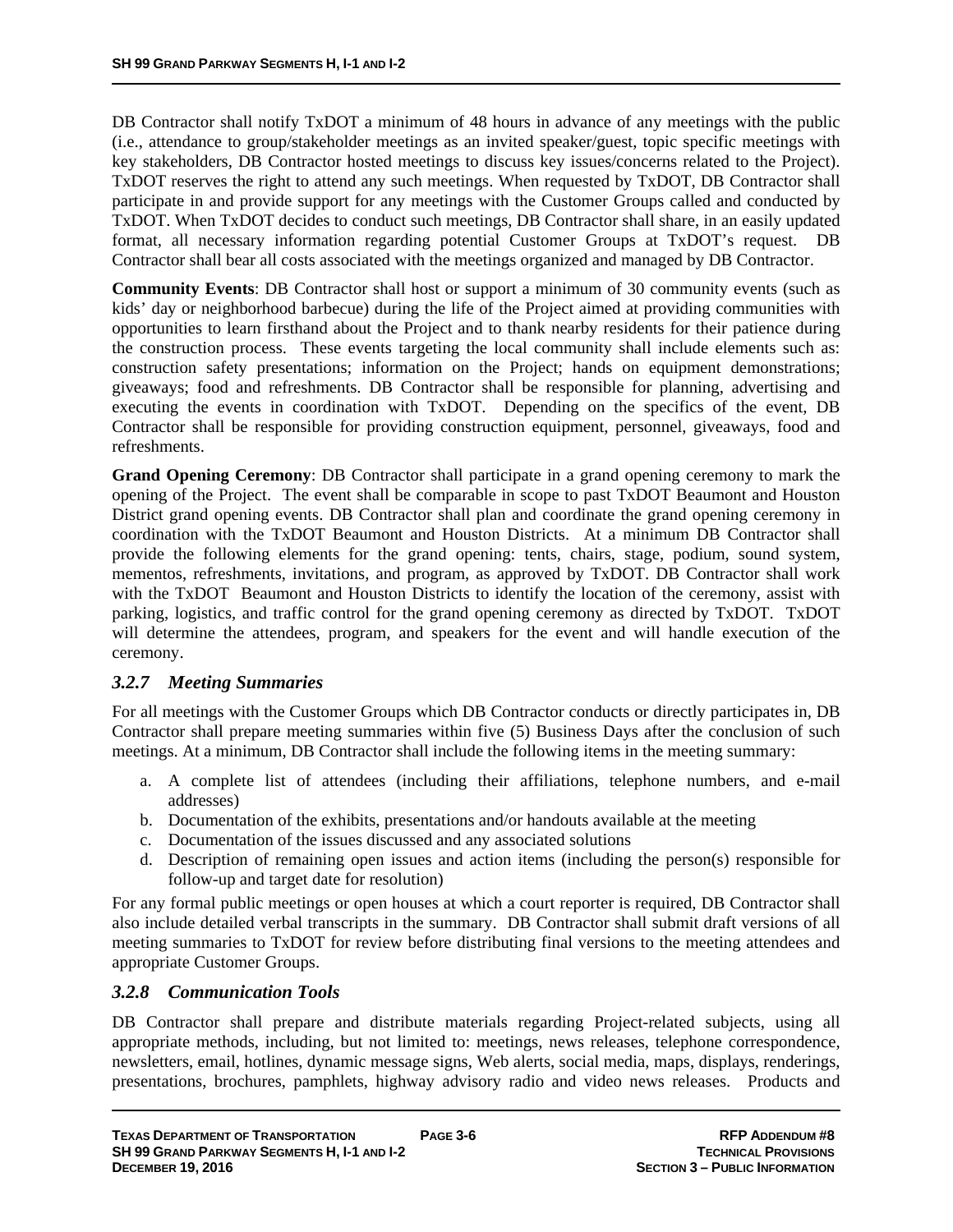deliverables intended for public dissemination of information related to the project shall be subject to review and approval by TxDOT.

**Project Website**: DB Contractor shall create a public website to convey Project-related information, including, but not limited to:

- a. DB Contractor contact information
- b. Project maps
- c. Frequently asked questions (FAQs)
- d. Current Project activities addressing design, construction, and maintenance
- e. Timing of street and ramp closures and openings
- f. Recommended route alternatives during closures
- g. Newsletters
- h. Event calendar
- i. Materials presented at events
- j. Links to other related sites as deemed appropriate by TxDOT
- k. Comment form
- l. Mailing list request form

Website design and creative development shall be coordinated with TxDOT to assure TxDOT brand management and concurrence.

The website shall also contain other general Project-related information that enhances the engagement or education of the general public. DB Contractor shall regularly review and update information on this public website throughout the Term of the Agreement to provide current and appropriate information and the website shall provide for question and feedback opportunities for public communication. DB Contractor shall develop and implement a plan to make the Customer Groups aware of the Project website.

All written materials produced for Customer Groups shall align with the TxDOT *Brand Management Guidelines*. Any exceptions will require approval by TxDOT.

DB Contractor, working collaboratively with TxDOT, shall assess the need for multi-lingual communications, and, where appropriate, furnish Project-related materials in Spanish or other demographic adaptations.

#### *3.2.9 Lane Closure Notification*

Subject to the Lane Closure restrictions set forth in Section  $18$  – Traffic Control, DB Contractor shall provide TxDOT and appropriate Customer Groups a minimum of two weeks advance notice for Lane Closures and/or traffic switches planned to be in effect longer than 24 hours, and a minimum of 48 hours advance notice for Lane Closures that are planned to be in effect less than 24 hours, using all appropriate tools as needed. Tools shall include website updates, social media, and media outreach. In addition, DB Contractor shall be responsible for the rental and placement of portable messaging signs (dynamic and static) as required by the approved traffic control plan to alert the public to traffic impacts/road closures. DB Contractor shall ensure that messaging on the signs is current and accurate at all times. The Public Information Coordinator shall input all Lane Closures (or an event that results in Lane Closures) in accordance with the Houston District Highway Conditions Report (HCR) manual for the respective fiscal year. The Public Information Coordinator shall be responsible for advertising such closures via electronic notices, media releases, website and social media posts on, at a minimum, a weekly basis. Additional emphasis and efforts will be expected related to scheduled closures anticipated to have major traffic impacts and/or emergency situations that result in Lane Closures.

For planned Lane Closures and Emergency event Lane Closures, as appropriate, DB Contractor shall coordinate Lane Closures that may affect crossing TxDOT facilities with appropriate TxDOT district and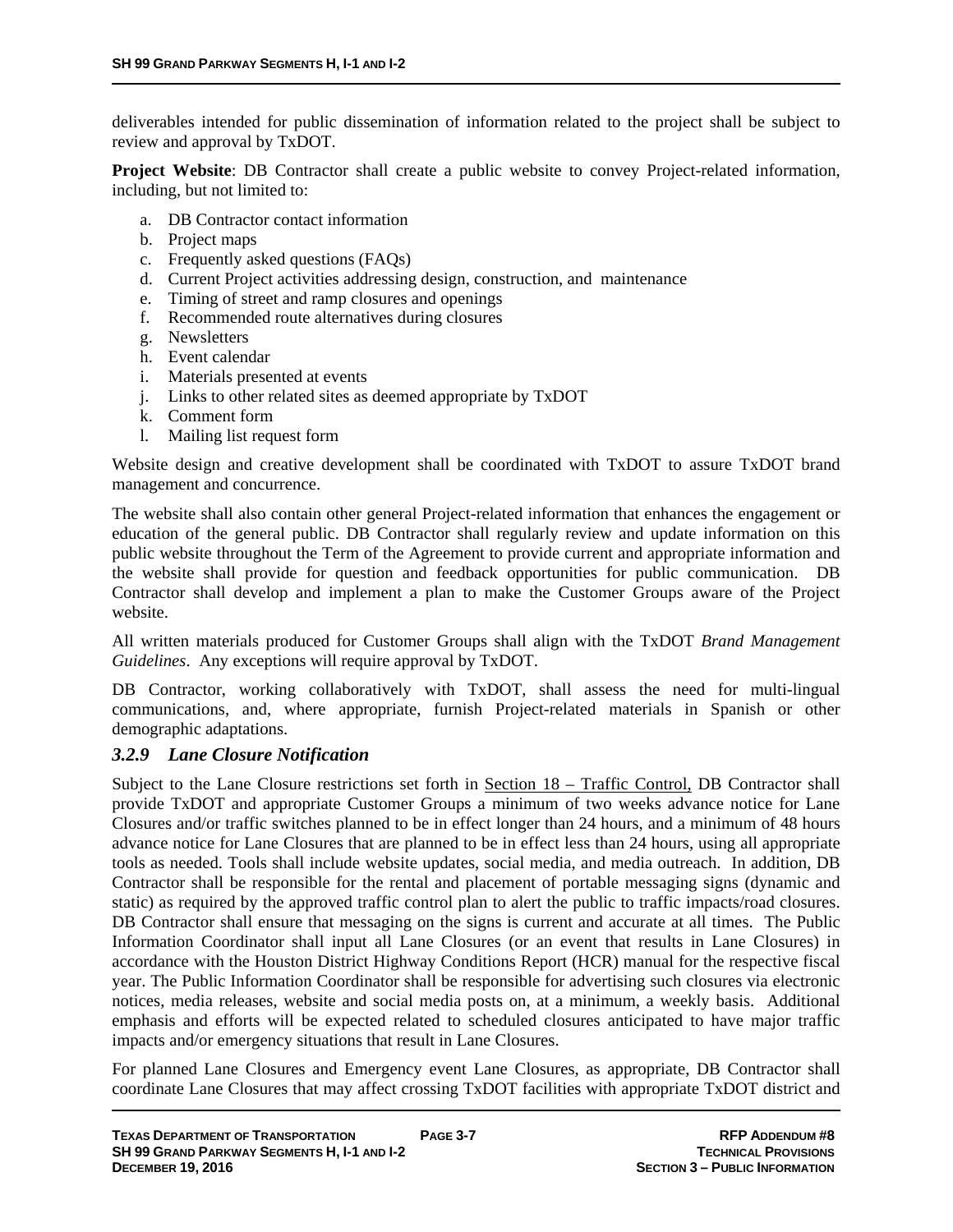area offices, as needed, to ensure that no conflicts occur. DB Contractor shall provide advance notification of all Lane Closure notices to the appropriate TxDOT district and area office. TxDOT will provide appropriate contacts and information upon request.

## *3.2.10 Emergency Event Communications*

For all Emergency events, the Public Information Coordinator shall take timely and appropriate action to inform TxDOT and appropriate Customer Groups of all pertinent details. The Public Information Coordinator shall provide these details through the use of appropriate tools to ensure effective communication. These tools include, but are not limited to: dynamic message signs (DMS), TxDOT's HCRs, TxDOT Beaumont and Houston District Office *Highway Advisory Reports*, emails/Web alerts, telephone notification, facsimiles, and media releases/interviews, as appropriate. The Public Information Coordinator shall continue to provide updated information, as available and on a timely basis, until the Emergency no longer exists.

In the event of an unforeseen Emergency, timely notification shall mean as soon as practicable, but in no event longer than within one hour of the occurrence. If advanced warning is available for an Emergency event such as ice/snow, timely notification shall mean as soon as practicable, but in no event longer than within one hour of the time the information is available. In both situations, the Public Information Coordinator shall continue to provide updated information, as available and on a timely basis, until the Emergency no longer exists.

## *3.2.11 Deliverables*

DB Contractor's Public Information Coordinator shall provide a production schedule for all collateral materials (i.e., Project facts sheets, website page links, newsletters, displays, maps, circulars, etc.) that includes submittal of such collateral materials to TxDOT prior to the public release of each item.

DB Contractor may submit preliminary drafts, and shall submit all proposed final materials to TxDOT at a minimum of 36 hours prior to public release of each item for review and concurrence.

DB Contractor's Public Information Coordinator shall submit all media releases to TxDOT at a minimum of 24 hours prior to publication of such media release for TxDOT review. Media releases concerning emergency situations shall be submitted to TxDOT, but the release shall be published as quickly as may be warranted by the emergency situation.

Real-time electronic notices and social media postings/updates will be monitored by TxDOT as released.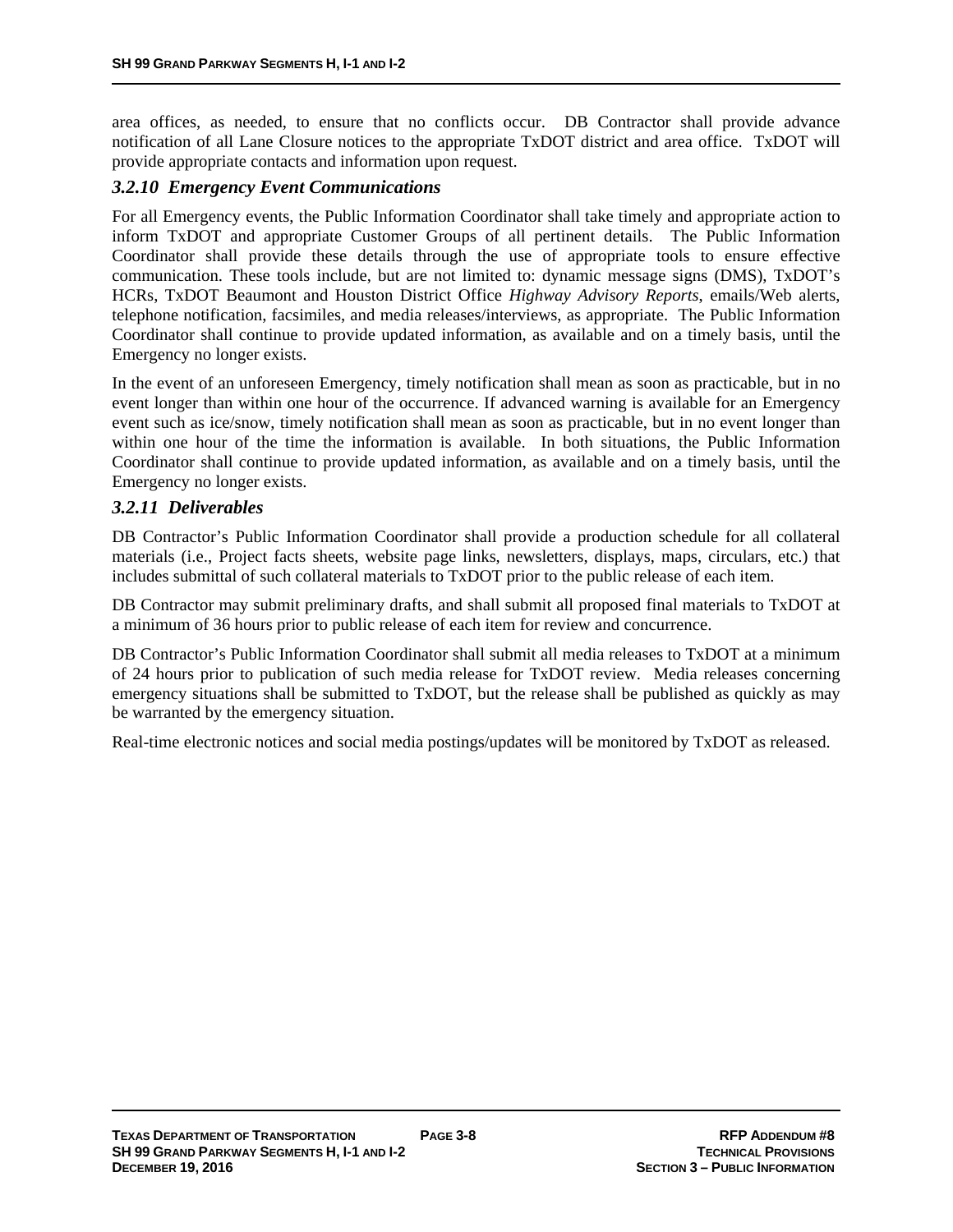# **4 ENVIRONMENTAL**

# **4.1 General Requirements**

The DB Contractor shall deliver the Environmental Commitments required by the RFP, Contract Documents, Environmental Laws, Governmental Entities, Governmental Approvals, and all applicable federal and State Laws and regulations. To that end, the DB Contractor shall develop, operate and maintain a Comprehensive Environmental Protection Program (CEPP) for the Work to ensure environmental compliance with all applicable Environmental Laws and Environmental Commitments. The CEPP shall obligate the DB Contractor to protect the environment and document the measures taken during the performance of the Work to avoid and minimize impacts on the environment from the design, construction, maintenance, operation, and rehabilitation activities of the Project.

The CEPP shall be designed to incorporate all features and guidelines of ISO 14001. The CEPP shall effectively demonstrate in detail the DB Contractor's knowledge of all applicable Project-specific Environmental Approvals, issues, and commitments and applicable Environmental Laws as set forth in these Technical Provisions, and shall describe the processes that will be followed during the course of the Work to comply with those Environmental Approvals, issues, and commitments and Laws, as well as the documentation required to validate compliance. All monitoring and reporting activities shall be concise, consistent throughout the Term of the Agreement as applicable to the activities being performed, and in accordance with the requirements set forth in the Environmental Laws. The CEPP shall also effectively describe the quality control and assurance measures that the DB Contractor will implement to verify the compliance of the CEPP with all applicable Environmental Laws.

The CEPP shall establish and implement environmental permits, issues, and commitments consistent with the Environmental Approvals. The CEPP shall establish a goal of zero environmental violations during the performance of all Work activities. However, if violations occur, the CEPP shall set forth detailed processes for rectifying such violations in an appropriate and timely manner.

The DB Contractor shall cause Work to comply with Environmental Approvals and compliance requirements for any additional actions throughout the Term of the Agreement. The DB Contractor shall monitor and document Work activities so that documents providing evidence for compliance are available to TxDOT for inspection at any time.

# **4.2 Environmental Approvals**

## *4.2.1 New Environmental Approvals and Amended TxDOT-Provided Approvals*

TxDOT-Provided Approvals are based on the Concept Plans as presented in the Environmental Approvals. As design and Work progresses, if any changes are made beyond what is specifically presented in the Environmental Approvals and/or existing agency coordination documentation, additional Environmental Approvals (to include, but not limited to, environmental reevaluations and/or additional agency coordination) may be required. Changes to the Concept Plans and/or the addition of (or changes to) right-of-way (for activities such as, but not limited to, design changes, temporary and/or permanent easements utilized for construction) not included in the Environmental Approvals and/or existing agency coordination documentation shall require reassessment.

DB Contractor shall be responsible to provide TxDOT all design-related information (to include, but not limited to, design plan sheets and .dgn files for the proposed design changes). TxDOT will be responsible for assessing whether the changes will require New Environmental Approvals and/or coordination with Governmental Entities. If TxDOT determines New Environmental Approvals are necessary, TxDOT will instruct the DB Contractor to provide all necessary documentation and/or submittals for the New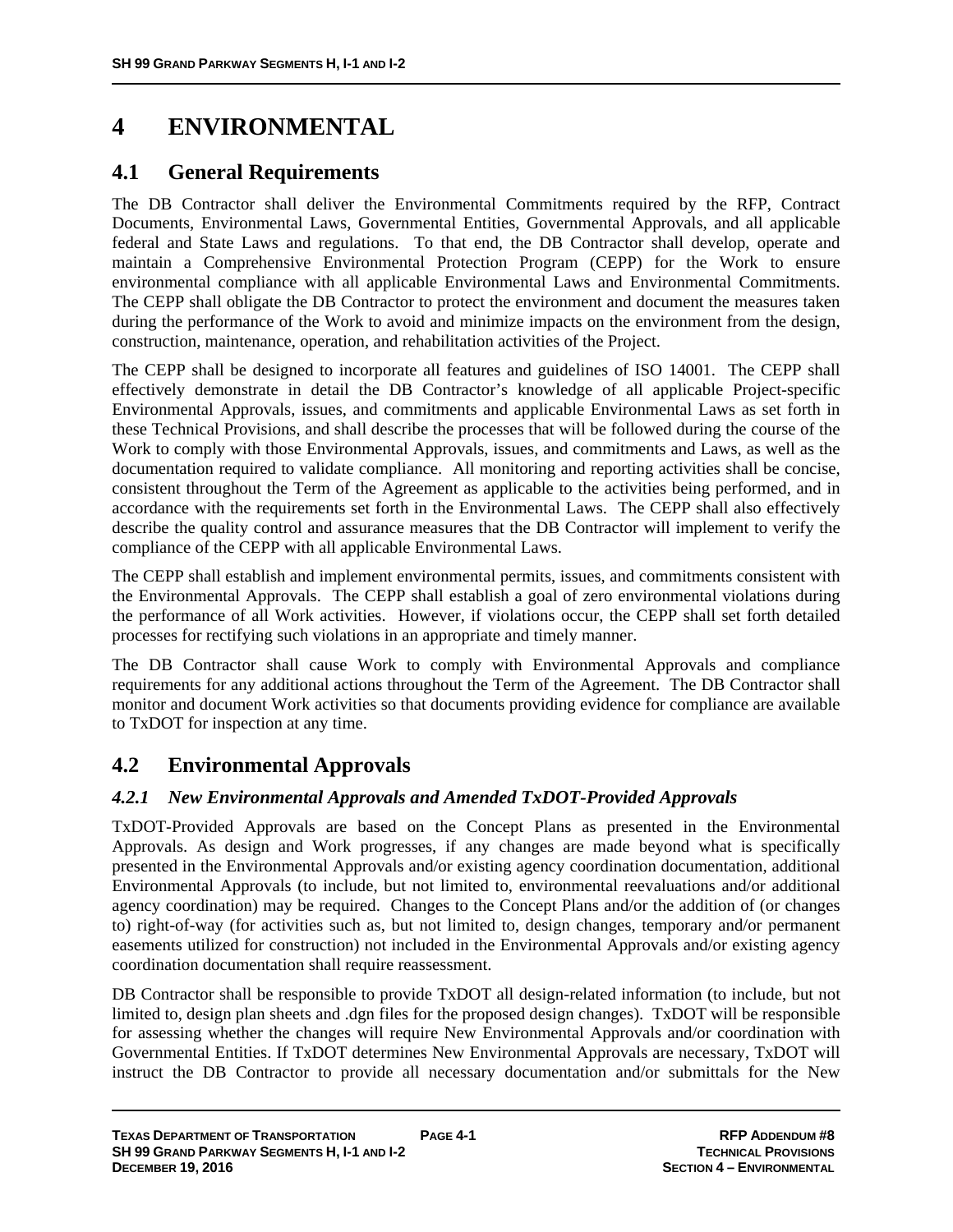Environmental Approvals. If TxDOT determines coordination with Governmental Entities is necessary, TxDOT will instruct the DB Contractor to either coordinate with the Governmental Entity and/or provide all necessary documentation and/or submittals required to conduct the coordination.

DB Contractor shall be responsible for ensuring compliance with the conditions and schedules set forth in amendments to any TxDOT-Provided Approvals or New Environmental Approvals. TxDOT may, in its discretion, provide assistance in securing New Environmental Approvals or amendments to TxDOT-Provided Approvals.

## *4.2.2 Responsibilities Regarding Environmental Studies*

DB Contractor shall be responsible for conducting continuing environmental studies based on the Project approved NEPA documents and Concept Plans.

DB Contractor shall be responsible for conducting environmental studies and re-evaluations in accordance with Section 6.10.2 of the DBA. The DB Contractor shall be responsible for all coordination of environmental studies with appropriate Governmental Entities, except where TxDOT has agreements with Governmental Entities to perform such coordination.

## *4.2.3 TxDOT Review and Approval of DB Contractor Submissions*

TxDOT reserves the right to review, comment on, require revisions to, and reject for resubmission documentation submitted for environmental compliance or Environmental Approvals. Documentation shall conform to current TxDOT submission standards and the requirements of all applicable Governmental Entities and Laws. TxDOT shall accept documentation meeting current submission standards. TxDOT shall return approved documentation to the DB Contractor for submittal to the appropriate Governmental Entity in cases where the DB Contractor performs coordination. TxDOT, acting reasonably, shall approve those submissions for which TxDOT signature or other approval is required. Documentation not meeting current submission standards or requirements of Governmental Entities will be returned to the DB Contractor, and shall be revised by the DB Contractor to meet standards or requirements.

## *4.2.4 TxDOT-Provided Approvals*

The TxDOT-Provided Approvals are located in Exhibit 4 of the Agreement:

- The NEPA approvals for Segments H, I1, and I2 (Final Environmental Impact Statements (FEIS) H, I1and I2 Re-evaluation (I1), and Records of Decision (ROD)H, I1 and I2)
- Re-evaluations and/or revised Records of Decision (ROD) of the NEPA Approvals to be provided upon completion for Segments H, I1 and I2
- The U.S. Army Corps of Engineers Individual Permits (Section 404 and 401 Permits) for Segments H & I1.
- The U.S. Army Corps of Engineers NWP (Section 404 and 401 Permits) for I2 will be provided upon completion and issuance of a Permit(s) by the USACE Galveston District.
- U.S. Coast Guard Permit (Section 10) for I2.

# **4.3 Comprehensive Environmental Protection Program (CEPP)**

As part of the PMP, the DB Contractor shall develop and implement a CEPP, applicable throughout the Term of the Agreement to establish the approach, requirements and procedures to be employed to protect the environment. The CEPP shall be developed in the form of a comprehensive environmental management system incorporating all features and guidelines outlined in ISO 14001. All component parts shall reflect in order of priority: impact avoidance, minimization and as last resort mitigation. The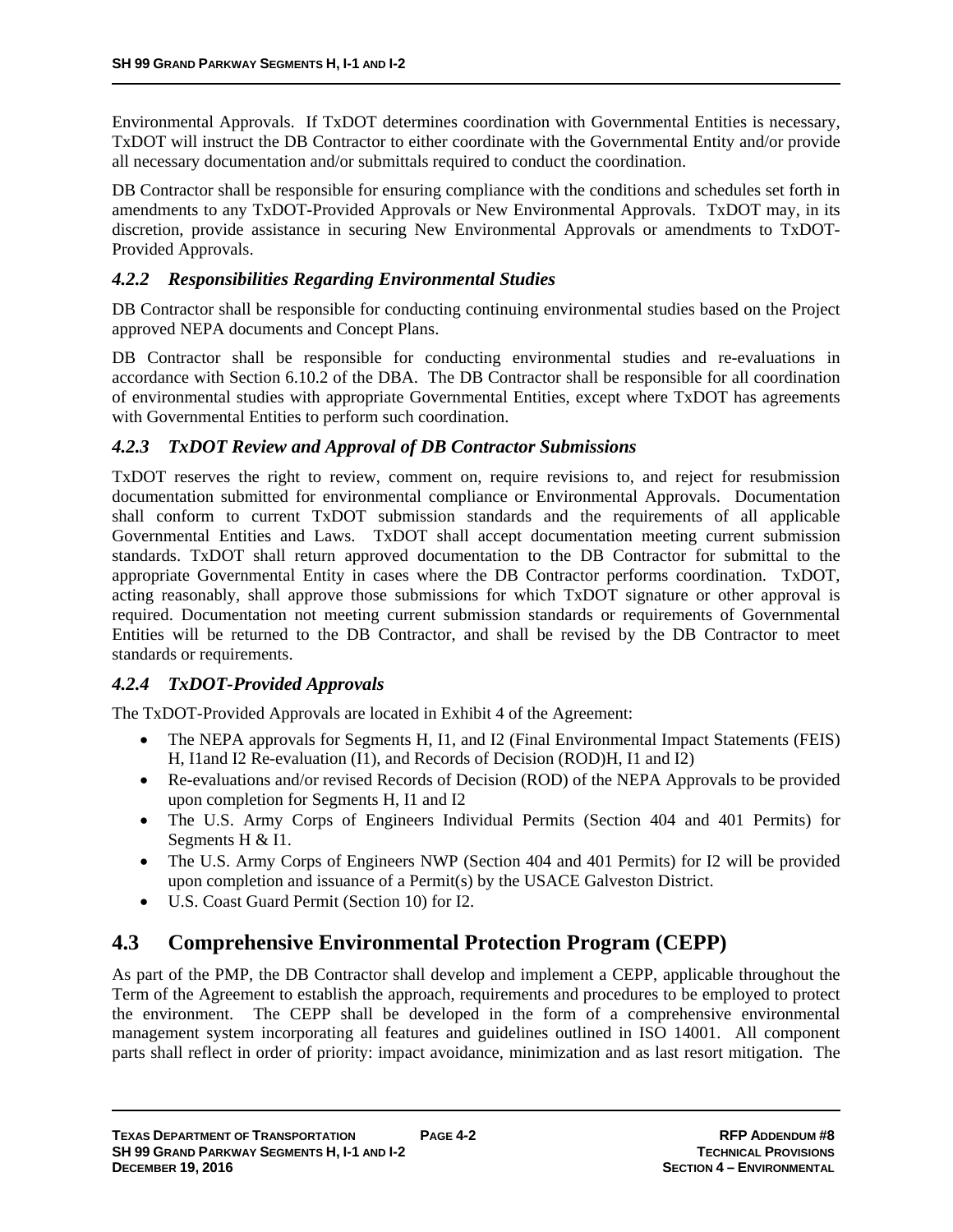CEPP shall satisfy applicable FHWA, TxDOT and resource agency requirements, including those detailed as commitments in any Environmental Approvals.

The CEPP shall be the overarching program by which DB Contractor shall cause Environmental Commitments made during the Environmental Approval and permitting processes, and other environmental requirements to be carried forward and reflected, as appropriate, in the design and implemented throughout the Work.

At a minimum, the CEPP shall include the following component parts:

- a. Environmental Management System (EMS)
- b. Environmental Compliance and Mitigation Plan (ECMP)
- c. Environmental Protection Training Plan (EPTP)
- d. Hazardous Materials Management Plan (HMMP)
- e. Communication Plan (CP)
- f. Construction Monitoring Plan (CMP)
- g. Recycling Plan (RP)
- h. Environmental team resumes

The dates by which component parts comprising the CEPP are to be submitted for TxDOT approval are set forth throughout these Technical Provisions. Amendments and updates to the CEPP as necessary to address changing conditions and environmental requirements shall be in accordance with the procedures for amendments to the PMP.

#### *4.3.1 Environmental Management System (EMS)*

The DB Contractor shall utilize the EMS to track on-going issues, identify environmental compliances, non-compliances and identify actions required/taken to correct any such non-compliance.

The EMS shall establish a schedule for periodic internal CEPP review to ensure it is up to date. The EMS shall provide a means to track the reviews and results. At a minimum, the EMS shall require documents in the following list to be on file at the Site, provided to appropriate field personnel, and available at any time for TxDOT review:

- a. CEPP component parts;
- b. Weekly Environmental Monitoring Reports;
- c. Investigative Work Plans, Site Investigation Reports, and remedial action plans as necessary for hazardous material discovery/remediation;
- d. Wetlands delineations and appropriate Section 404 Permit Application if changes to the design or temporary construction impacts are necessary;
- e. Mitigation or resource monitoring reports, as required by resource-specific mitigation plans
- f. Designs for wetland and floodplain mitigation;
- g. Texas Pollutant Discharge Elimination System (TPDES) Construction General Permit (TXR150000), Notice of Intent (NOI);
- h. TPDES Construction General Permit (TXR150000), Notice of Termination for Work completed;
- i. Storm Water Pollution Prevention Plan (SW3P) and amendments, as required to reflect Project development and staging, including off-site plans, controls and reporting from borrow sites, waste sites, and plant location sites;
- j. Completed Permit applications and permits as issued;
- k. Pre-construction inspection report;
- l. Training documentation including verification of employee completion;
- m. DB Contractor's final noise analysis, if different than that included in the TxDOT-Provided Approvals;
- n. Environmental Permits, Issues, and Commitments (EPIC) Sheets (EPICs will be included in each plan set provided to all field personnel);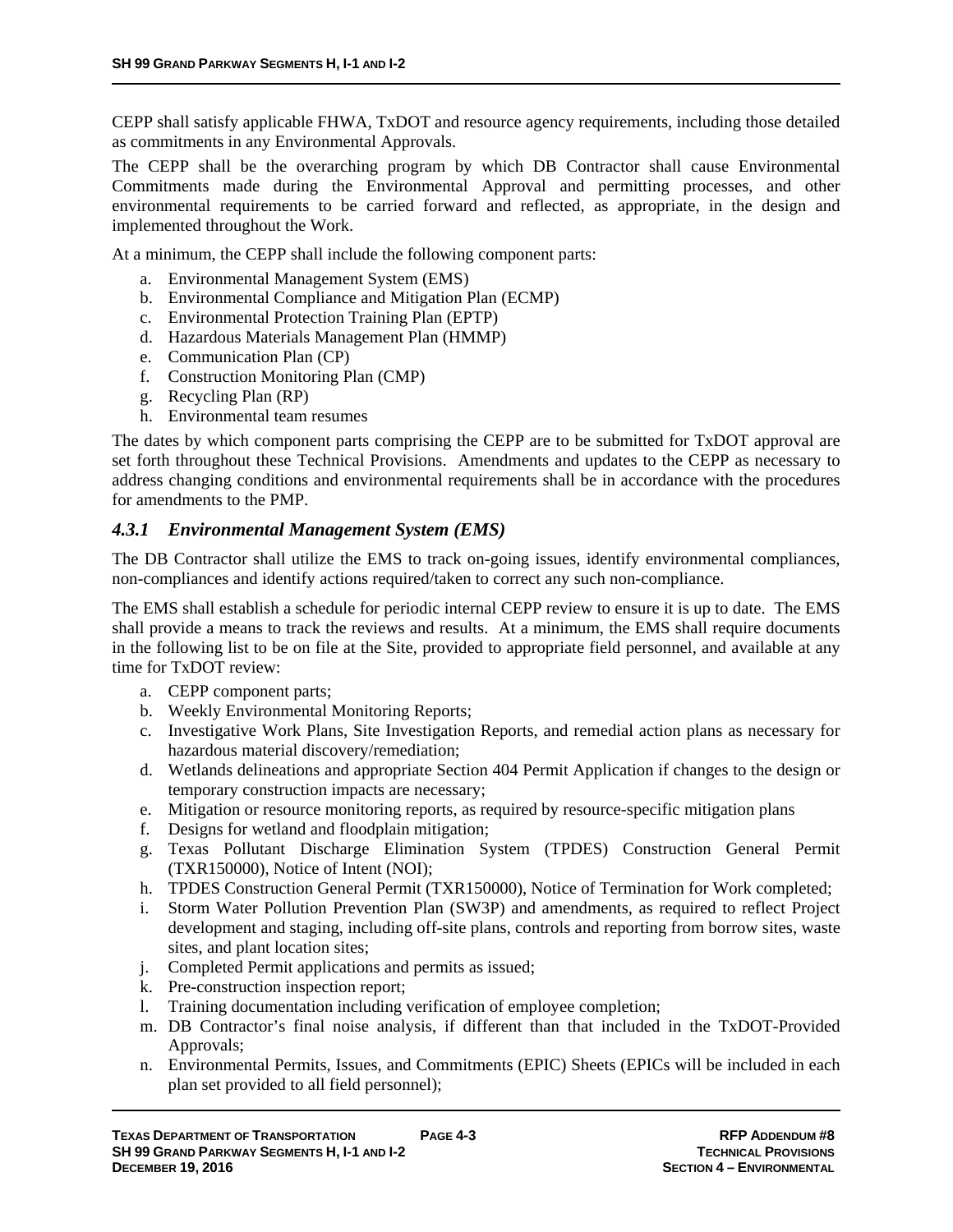- o. Documentation of any right-of-way reduction considerations;
- p. Copies of correspondence between DB Contractor and Federal, State, and local agencies;
- q. All detour plans associated with the Project.

#### *4.3.2 Environmental Compliance and Mitigation Plan (ECMP)*

The ECMP shall document and fully detail compliance strategies and procedures to be employed to cause Work performance in accordance with requirements of applicable Environmental Laws and Environmental Approvals. This plan shall establish and/or document schedules, protocols, and methodologies to be used in accomplishing Work, with an emphasis on monitoring, reporting, corrective actions and adaptive management.

The plan shall include a compliance action plan (CAP). The CAP shall consist of a decision making matrix which will define the triggers for initiating or re-initiating environmental compliance actions for construction and maintenance activities including construction noise mitigation measures and the triggers for initiating mitigation measures. For each trigger, the CAP shall identify the appropriate type or level of environmental study or other compliance action necessary to ensure the ongoing validity of Project Environmental Approvals and commitments. In addition, the ECMP shall detail any mitigation required by Environmental Approvals and the DB Contractor's approach to satisfying mitigation requirements, including mitigation requirements identified after completion of the ECMP.

The ECMP shall include the following components:

#### **Environmental Permits, Issues, and Commitments (EPIC) Sheets**

The DB Contractor shall develop and maintain EPIC construction plan sheets. DB Contractor shall identify applicable permits and Environmental Commitments on EPIC sheets and updated throughout the construction period to identify on-Site conditions.

EPIC sheets shall include the Environmental Commitments required to ensure that any discharge from the Site into a sanitary sewer system complies with appropriate codes and standards of the sanitary sewer owner.

#### **Clean Water Act - Sections 404 and 401: Waters and Wetlands of the United States**

The DB Contractor shall document how they will comply with the terms and conditions for Section 404 Individual permit(s) issued to TxDOT by the USACE and associated Section 401 State Water Quality Certification(s) as administered by the TCEQ (Texas Commission on Environmental Quality) as well as any additional USACE Individual 404 Permit(s) and 401 certifications issued to the DB Contractor during the life of the Project. The DB Contractor acknowledges that TxDOT-provided USACE Individual 404 Permit(s) are based on the Concept Plans and Preliminary ROW; consequently the USACE Individual 404 Permit(s) may require amending by the DB Contractor as the Work progresses. DB Contractor shall submit such amendments to TxDOT for review. The documentation at a minimum shall include:

- a. Process for training personnel to recognize waters of the U.S. that fall under the jurisdiction of the USACE,
- b. Process for communicating the terms and conditions of all USACE Individual 404 Permit(s) and TCEQ 401 certifications and other permits as necessary,
- c. Procedures for carrying out any required mitigation and/or avoidance areas,
- d. Procedures for handling off-right-of-way Project Specific Locations (PSL) as required by all USACE Individual 404 Permit(s) issued to either TxDOT or the DB Contractor by the USACE.
- e. Procedures for handling right-of-way Project Specific Locations (PSLs) as required by all Section 10 permit(s) issued to either TxDOT or the DB Contractor by the USCG.
- f. Process to handle changes that may occur to USACE Individual 404 Permit(s) provided by TxDOT.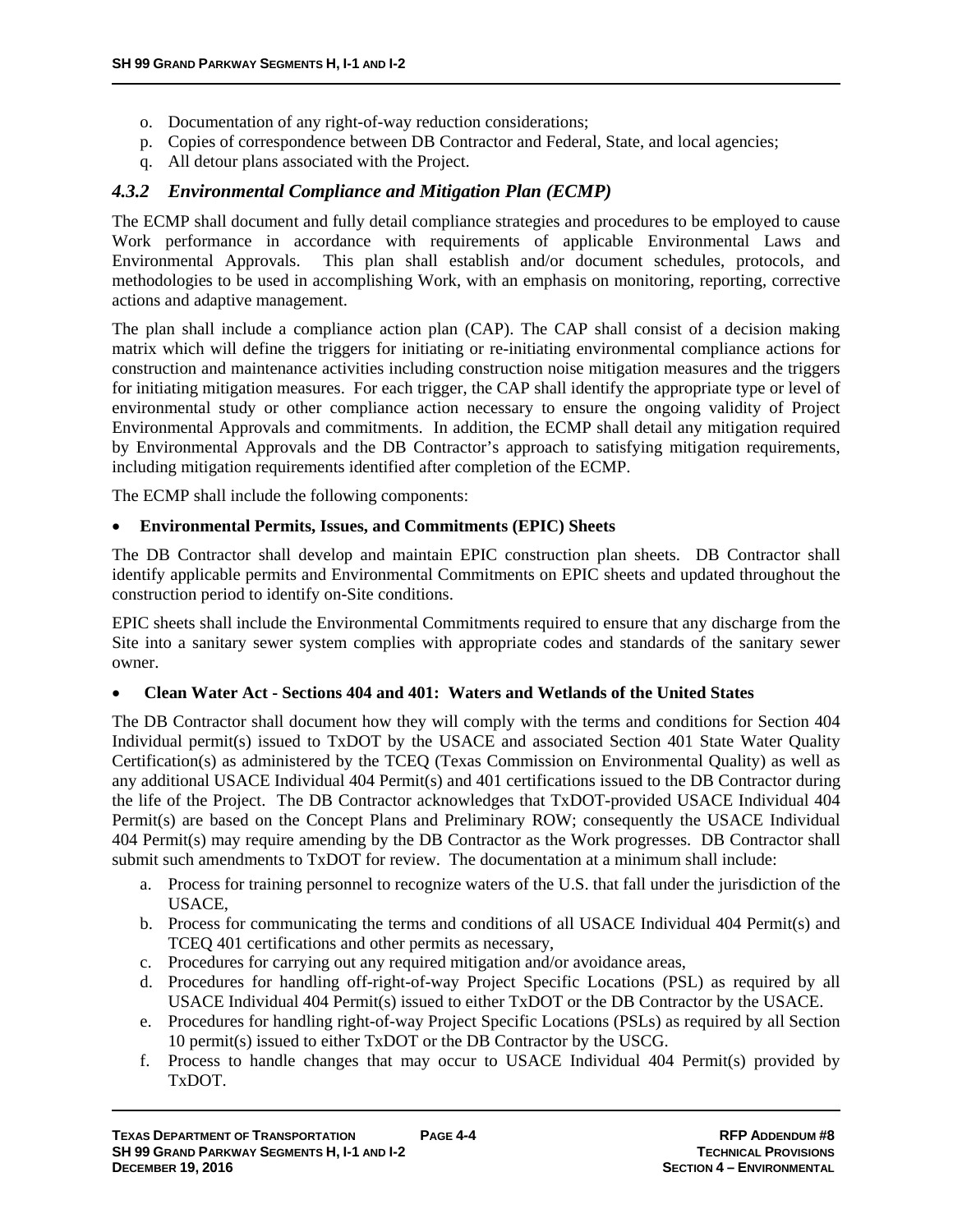#### **Clean Water Act - Section 402: Texas Pollutant Discharge Elimination System (TPDES)**

The DB Contractor shall document compliance with Section 402 of the CWA. The documentation shall include that the DB Contractor has day-to-day operational control over activities necessary to ensure compliance with the Storm Water Pollution Prevention Plan (SW3P) and has the sole responsibility for any potential non-compliance issue. The documentation shall also include that the DB Contractor is responsible for submitting a Notice of Intent (NOI) to TCEQ. The documentation at a minimum shall include:

- a. Process for training personnel on the requirements and conditions of the Texas Construction General Permits for Storm Water Discharges from Construction Sites (CGP)
- b. Procedures for incorporating Additional Properties outside the original NEPA approved right–ofway and/or any changes to Concept Plans and any off- right-of-way PSL within one linear mile of the Project limits to comply with the CGP and the Project's SW3P
- c. Procedures for handling non-compliance issues
- d. Escalation procedures for SW3P items
- e. Procedures for handling all applicable Municipal Separate Storm Sewer System (MS4) requirements.

#### **State Listed Species and Unregulated Habitat**

DB Contractor shall address and document state listed species and unregulated habitat. The documentation shall be in agreement with all MOUs and MOAs TxDOT has with the Texas Parks and Wildlife Department (TPWD) including the requirement for coordination with TPWD to be conducted by TxDOT. The documentation at a minimum shall include:

- a. Process for communicating any commitments regarding state listed species and unregulated habitat
- b. Procedures for complying with any commitments.

#### **Endangered Species Act and Fish and Wildlife Coordination Act**

DB Contractor shall document compliance with the Endangered Species Act (ESA) and the Fish and Wildlife Coordination Act (FWCA). The documentation shall reflect that TxDOT will conduct all coordination with U.S. Fish and Wildlife Service (USFWS). The documentation at a minimum shall include:

- a. Process for training personnel on the requirements of the ESA and FWCA.
- b. Process for communicating any commitments regarding ESA and FWCA
- c. Procedures for complying with any commitments including mitigation.

#### **Traffic Noise**

The DB Contractor shall address and document traffic noise mitigation. TxDOT has provided approvals and proposed permanent noise mitigation measures based on the approved Concept Plans and Preliminary ROW based on the approved FEIS(s), Re-evaluation(s), and ROD(s). If the DB Contractor proposes to make modifications to the approved Concept Plans and/or Preliminary ROW the DB Contractor will be responsible for supplementing TxDOT approved permanent noise mitigation. The documentation at a minimum shall include:

- a. Process for carrying out noise mitigation measures as identified and discussed in the approved NEPA document and schematic, and any supplemental noise studies completed by the DB Contractor.
- b. Process for carrying out noise mitigation measures determined throughout the life of the Project.
- c. Process to handle changes that may occur to proposed permanent noise mitigation in the approved NEPA document and schematic.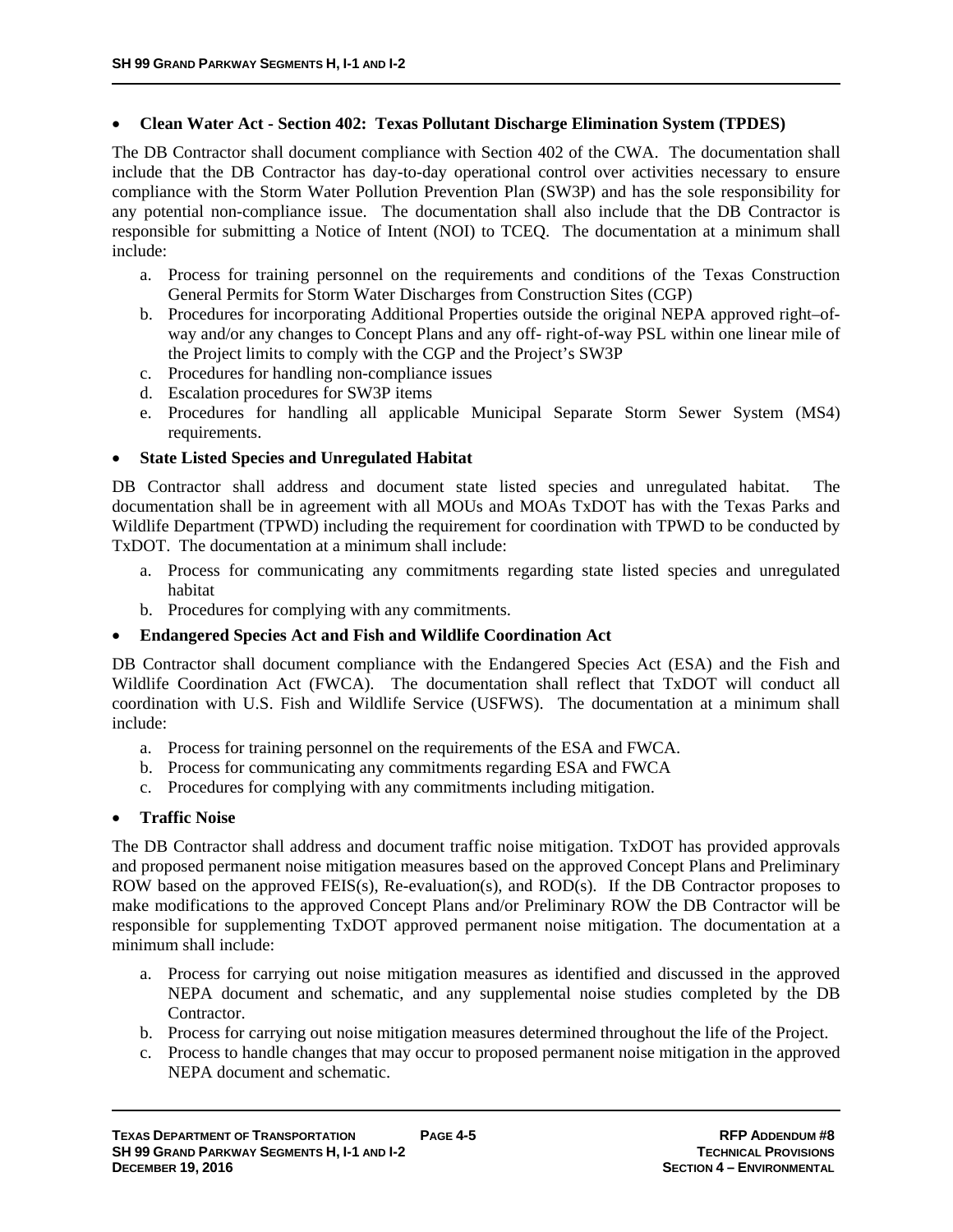To fulfill the commitments of the previously mentioned TxDOT-Provided Approvals the DB Contractor shall be responsible for implementing all noise mitigation measures to minimize construction and longterm impacts of the Work as prescribed in TxDOT-Provided Approvals and subsequent TxDOT-Provided Approvals secured by the DB Contractor. The DB Contractor acknowledges that TxDOT-Provided Approvals and proposed permanent noise mitigation are based on the Concept Plans and Preliminary ROW; consequently the proposed permanent noise mitigation may require amending by the DB Contractor as the Work progresses. Such amendments shall be submitted to TxDOT for review and approval.

DB Contractor shall be responsible for any additional items that may be needed to complete a reevaluation (if necessary). DB Contractor shall be responsible to provide any items that may be needed to complete a noise workshop (if necessary). DB Contractor shall also be responsible for public notification and involvement per TxDOT *Guidelines for Analysis and Abatement of Highway Traffic Noise* and in accordance with Section 3 - Public Information and Communications of the Technical Provisions. DB Contractor shall allow 15 days for adjacent affected property owner comments after each noise workshop.

DB Contractor shall be responsible for all coordination with adjacent property owners and Governmental Entities necessary to obtain all such amendments to TxDOT-Provided Approvals and for ensuring compliance with the conditions and schedules set forth in the amendment of any TxDOT-Provided Approvals.

#### **Water Well Impacts and Requirements**

DB Contractor shall document how they will address wells (such as municipal, domestic, irrigation, oil and gas, or monitoring and observation wells) encountered during the life of the Project. The documentation shall include that the DB Contractor is responsible for plugging and abandoning all wells in accordance with Item 103, Disposal of Wells, from TxDOT Standard Specifications, as well as the DB Contractor is responsible for any required remediation efforts. The documentation at a minimum shall include:

- a. Process for training personnel on recognition of wells;
- b. Procedures for handling wells; and
- c. Procedures for handling contamination of a well that results from the DB Contractor's work. Procedures shall include a requirement to notify TxDOT and with TxDOT's concurrence notify appropriate regulatory agencies within 24 hours of the discovery.

#### **Cultural Resource Studies**

DB Contractor shall be responsible for ensuring compliance with cultural resource Laws on the Project through the Term of the Agreement. TxDOT shall perform consultation for the Project according to current procedures for implementing Section 106 of the National Historic Preservation Act (NHPA), and the Antiquities Code of Texas.

DB Contractor shall be responsible for performing any necessary cultural resource surveys, evaluations, testing, and mitigation within the area of potential effect where proposed construction is outside the Project ROW shown on the Concept Plans and beyond the footprint of the original NEPA Approval. Such work shall be performed after issuance of NTP1 and prior to construction on the applicable areas.

DB Contractor shall be responsible for coordinating effects for non-archeological historical resources as project designs are finalized. TxDOT ENV will coordinate with the State Historic Preservation Office (SHPO) to make final determinations of eligibility and effects.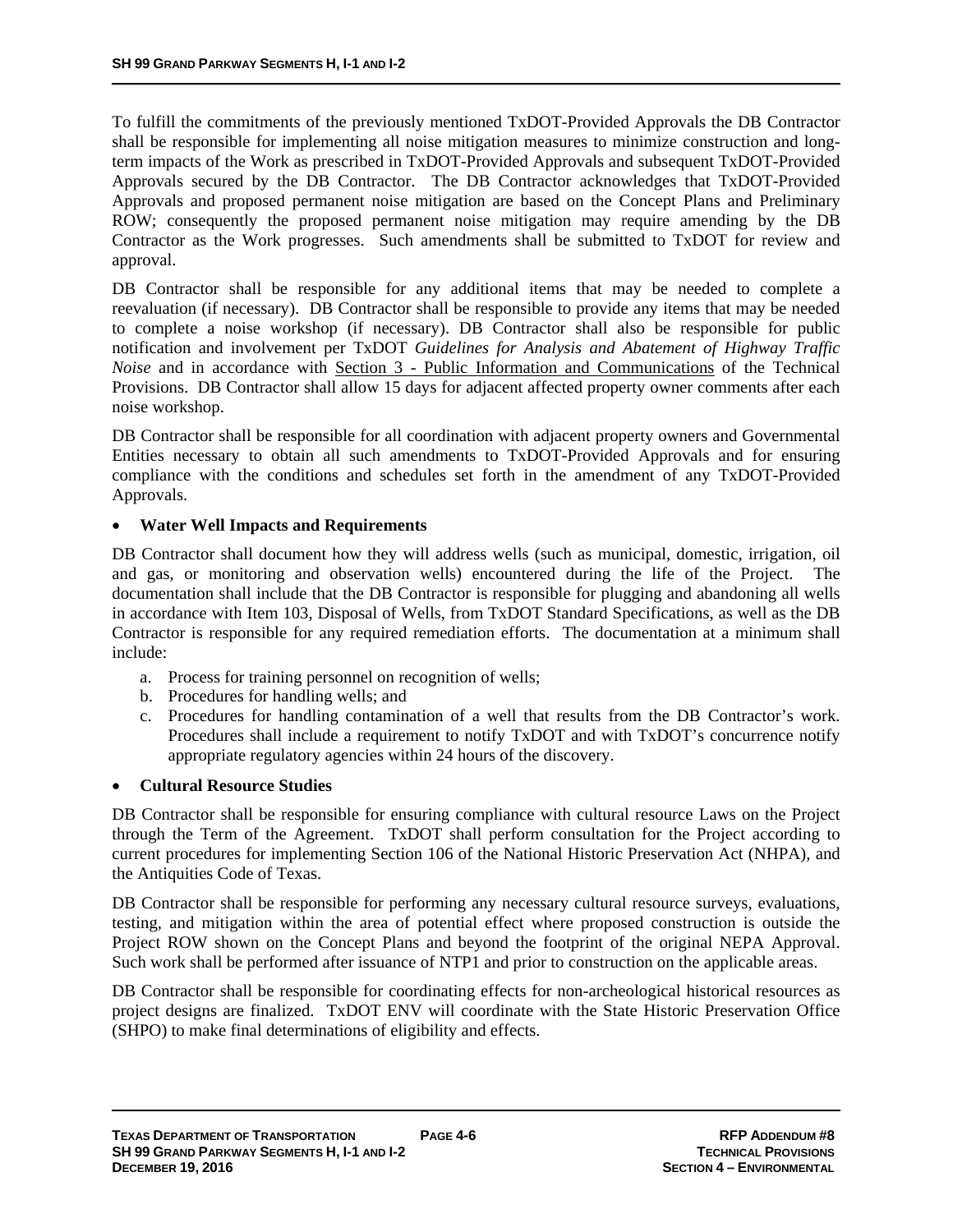Antiquities Permits shall be obtained from the Texas Historical Commission (THC) for archeological surveys, testing, monitoring, and data recovery. The DB Contractor shall coordinate all necessary Antiquities Permits through TxDOT.

DB Contractor shall document efforts to avoid impacts to cultural resources that are listed on or determined to meet the eligibility criteria for listing on the National Register of Historic Places (NRHP) as specified in 36 CFR 60.4, or that are designated or determined to meet the criteria for designation as State Antiquities Landmarks as specified in 13 TAC 26.8 as identified in the NEPA Approvals. These include the Big Ditch drainage ditch (Resource 039a) and the Main Canal (Resource 039b) of the Dayton Canal rice irrigation system; and the house and garage at 2669 FM 1485 (Resources 031a and 031b) in Harris County. See Appendix F of the FEIS for details on Resources.

In the event that unanticipated archeological deposits or evidence of other cultural resources are encountered during the course of the Work, DB Contractor shall immediately cease Work in the immediate area and contact TxDOT to initiate post-review discovery procedures under the provisions of the Programmatic Agreement (PA) among TxDOT, SHPO, FHWA, and ACHP as well as the MOU between TxDOT and the THC. The DB Contractor shall undertake appropriate measures to protect the site from further intrusion to the extent feasible until an appropriate evaluation of the site can be made by a qualified representative. Work shall not be resumed in the area until the DB Contractor receives notification and approval from TxDOT.

#### **Public Involvement**

DB Contractor shall document how they will comply with all public involvement requirements, including public involvement requirements specifically related to cultural resources. The documentation shall comply with all applicable requirements including, but not limited to, 43 TAC §2.4, Section 106 of the National Historic Preservation Act (36 CFR 800), Chapter 26 of the Texas Parks and Wildlife Code, the Civil Rights Act of 1964, and the Civil Rights Restoration Act of 1987. The documentation shall include that the DB Contractor is responsible for conducting all public involvement requirements for the life of the Project except where TxDOT has agreements with Governmental Entities to perform public involvement requirements. The documentation at a minimum shall include:

- a. Process for handling public involvements requirements
- b. Procedures for documenting public involvement.

#### **Standard Operating Procedures**

DB Contractor shall develop standard operating procedures for the following activities and include them in the ECMP:

- a. Controlling dust during construction
- b. Mitigating vibration during construction
- c. Mitigating light intrusion on adjacent properties; and
- d. Complying with jurisdictional waters and wetlands permits.

#### *4.3.3 Environmental Protection Training Plan (EPTP)*

The DB Contractor shall develop and implement an Environmental Protection Training Program (EPTP) that shall meet the minimum requirements set forth herein. The EPTP shall include methods and procedures documented in the ECMP to:

- a. Educate every worker to:
	- Recognize the overall importance of environmental issues to designing, constructing, operating and maintaining a successful Project.
	- Appreciate the various environmental sensitivities of the Project.
- b. Train every worker to: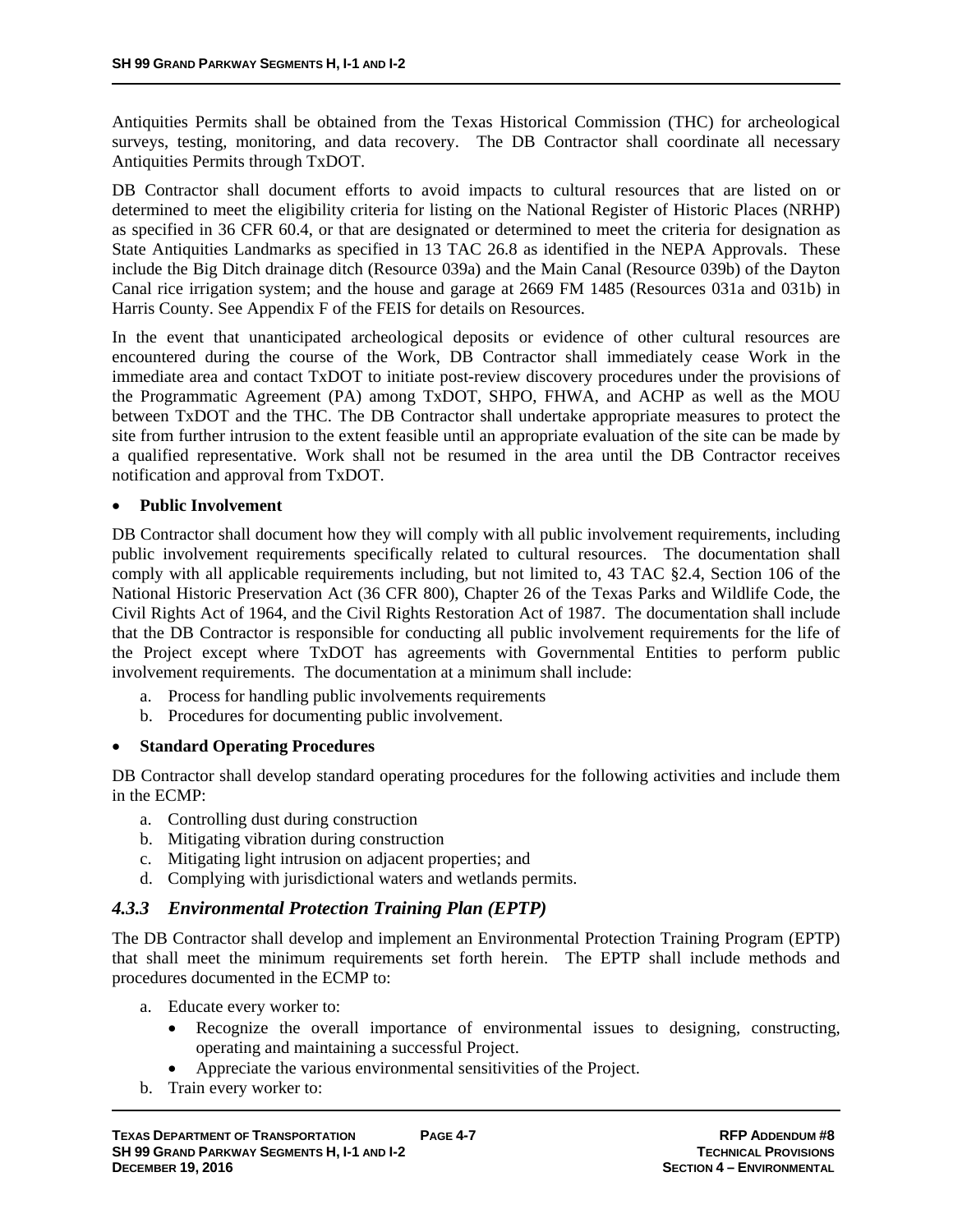- Recognize environmentally sensitive resources that may be encountered during the Work.
- Avoid or take appropriate action to minimize environmental impacts from the Work.
- Know the required actions, practices, and procedures regarding regulated resources.
- Understand protocols for meeting environmental commitments for post-review discoveries.
- c. Foster the DB Contractor's management and supervisory personnel's attitude of commitment to the Project's environmental quality.
- d. Convey to all workers, the DB Contractor's management commitment to the Project's environmental quality.
- e. Convey to all workers, TxDOT's and the DB Contractor's commitment to zero tolerance for violations.

#### *EPTP Scope and Content*

The goal of the EPTP is to educate Project personnel about the following:

- a. Overall importance of environmental protection to the Project
- b. Compliance responsibility and Governmental Entity authority including background and environmental issues regulatory overview.
- c. Overview of the DB Contractor's environmental commitments and responsibilities at the Project level.
- d. Worker responsibilities.
- e. Waters of the US (including wetlands) identification.
- f. Environmental Approvals terms and conditions including an overview of the provisions of the ESA, Migratory Bird Treaty Act (16 U.S.C. § 703, *et seq.*, as amended), and Stormwater Pollution Prevention Program (SW3P).
- g. Terms and commitments as indicated in the USACE Individual 404 Permit(s), US Coast Guard Permits specifically for I-2, the TCEQ general construction permit and any other applicable local, state, and/or federal project specific permitting.
- h. Ability to identify potential Threatened or Endangered Species as well as species of greatest conservation need as identified on the EPICs.
- i. BMPs for environmental compliance, including pollution prevention, erosion, sedimentation, post construction controls, and dust control measures to maintain water and air quality.
- j. Required mitigation measures.
- k. Procedures and precautions in the event of spills of or discovery of Hazardous Materials or unknown chemicals or contamination.
- l. Procedures and precautions in the event human skeletal remains or other archeological or paleontological resources are discovered.
- m. Procedures regarding the relocation of historical markers (i.e. Texas Historic Commission Subject Markers, DAR OSR Markers, Texas Centennial Markers, Texas Highway Department Markers, and local/county markers).
- n. Groundwater protection requirements.
- o. CWA regulations and surface water protection requirements.
- p. Overview of noise and residential impact reduction procedures.
- q. Air quality requirements.
- r. Penalties and/or fines for violations of and noncompliance with Environmental Approvals and Environmental Laws, including termination of employment.

DB Contractor shall submit to TxDOT for review and approval course outlines containing learning objectives designed to achieve stated goals and suggested staff attendance for all anticipated training requirements through the Term of the Agreement. Course outlines shall be submitted within 90 days after NTP1.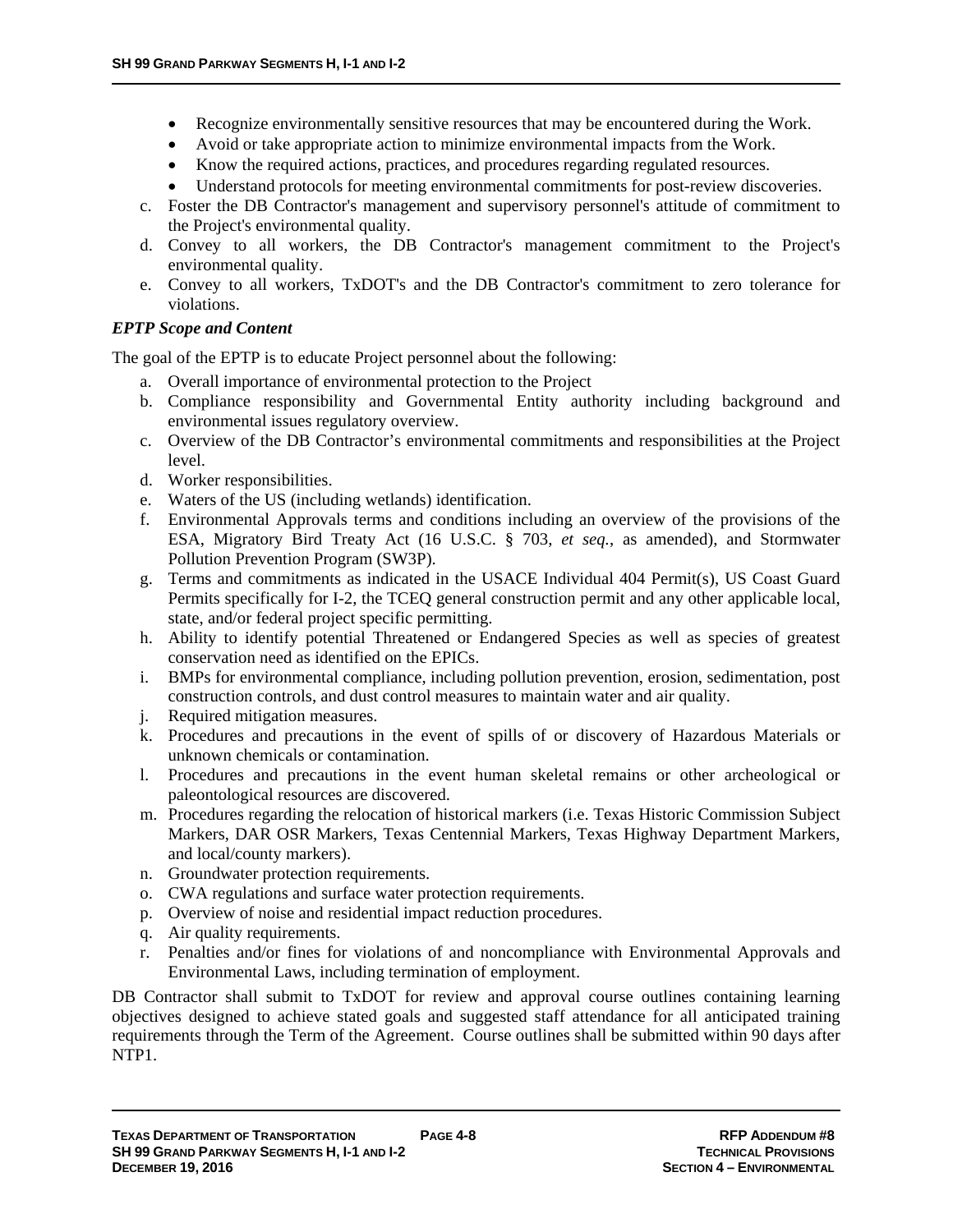# *4.3.4 EPTP Participation*

DB Contractor shall require all non-administrative employees to participate in the EPTP and shall keep accurate records documenting attendance, as well as materials presented.

In addition to English, the workers must be provided the opportunity to receive their training and training materials in Spanish.

#### *EPTP Schedule*

DB Contractor shall include activities for implementation of the EPTP in the Project Schedule. The length of training sessions and their frequency shall be sufficient to achieve the goals set forth above. Periodic training sessions at key times (e.g., prior to construction or major maintenance in sensitive areas or construction timing restrictions to protect Threatened or Endangered Species) shall be used to update workers on specific restrictions, conditions, concerns, and/or requirements.

#### *4.3.5 Hazardous Materials Management Plan (HMMP)*

DB Contractor shall prepare an HMMP for the safe handling, storage, treatment and/or disposal of Hazardous Materials, whether encountered at or brought onto the Site by the DB Contractor, encountered or brought onto the Site by a third party, or otherwise, during the Term of the Agreement. The DB Contractor shall submit the final HMMP to TxDOT for review and approval in its good faith discretion within 90 days of NTP1; approval of the HMMP by TxDOT shall be a condition of commencement of Construction Work.

The HMMP shall include procedures compliant with all applicable Environmental Laws and include, at a minimum:

- a. For all chemicals to be used on the Project, the DB Contractor shall keep and update Material Safety Data Sheets (MSDS), per OSHA requirements, for the Term of the Agreement.
- b. Designated individuals responsible for implementation of the HMMP,
- c. Procedures for identifying and documenting potential contaminated sites which might impact Project development,
- d. Procedures for mitigation of known contaminated sites anticipated to impact construction,
- e. Procedures for mitigation of unanticipated contaminated sites encountered during construction,
- f. Procedures for mitigation of contamination during the operation and maintenance of the Project,
- g. Procedures for developing a detailed Spill Response Plan for the Term of the Project,
- h. Process for training personnel for responding to and mitigating Incidents involving contamination or waste
- i. Provisions for appropriate storage and disposal of all waste encountered or disposed of on the Project for the Term.
- j. Provision for a Hazardous Materials training module as an element of the EPTP component of the CEPP.
- k. Procedures for preparing an Investigative Work Plan (IWP) and Site Investigation Report (SIR) in the event that Hazardous Materials are discovered during construction; operations or maintenance activities.
- l. Identification and contact information for designated DB Contractor's responsible individuals.

The HMMP shall include provisions for making all on-Site workers aware of and able to recognize the potential Hazardous Materials to which they may be exposed, limiting DB Contractor, Subcontractors and other Site workers' exposure to Hazardous Materials and providing all necessary personal protection equipment to protect workers from exposure. The HMMP shall require DB Contractor to provide any non-DB Contractor personnel who visit the Project with the appropriate personal protection equipment.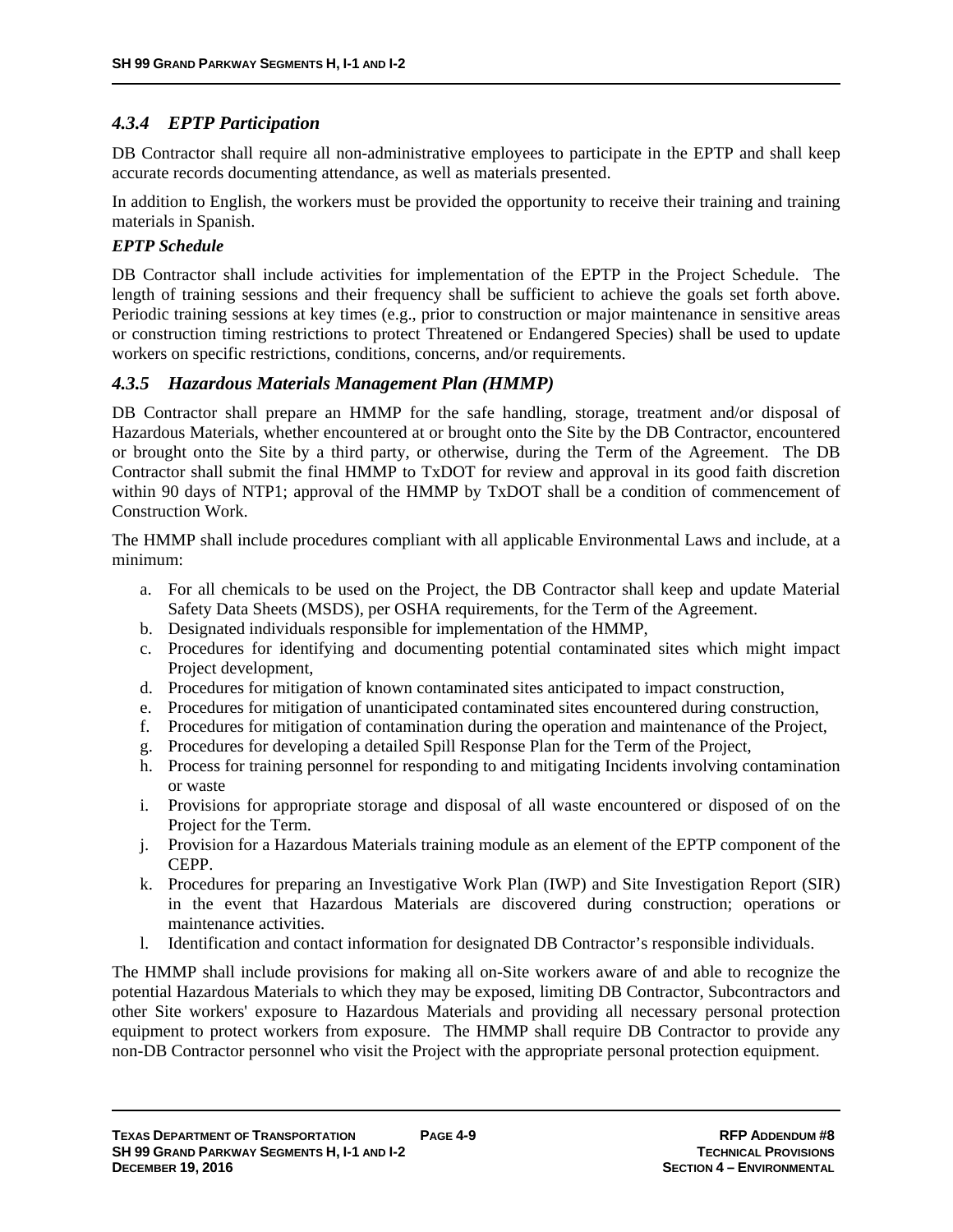The HMMP shall require that all personnel of DB Contractor-Related Entities handling Hazardous Materials be trained and certified at least to the minimum requirements established under the current guidelines of OSHA 1910.120 (HAZWOPER Training).

Further, the HMMP shall include procedures for ensuring that all applicable certifications, licenses, authorizations and Governmental Approvals for DB Contractor personnel handling Hazardous Materials are current and valid through the duration of the Work.

#### *Investigative Work Plans (IWP) and Site Investigation Reports (SIR)*

If Hazardous Materials are encountered within any of the Project ROW or Additional Properties used as DB Contractor's staging area, field office site, plant sites, borrow site, or stockpile location, DB Contractor shall prepare an IWP that addresses the methods, techniques, and analytical testing requirements to adequately characterize the extent of the contaminated media (soil and/or groundwater) potentially impacting the Project. DB Contractor shall locate and assess the likely source of contamination.

A Registered Professional Engineer and other qualified professionals, as needed, shall prepare the IWP and other necessary reports in accordance with applicable, relevant or appropriate Laws and guidance.

Upon satisfactorily completing the investigative work, DB Contractor shall summarize the findings within a SIR and make recommendations regarding potential response actions necessary for Project development. DB Contractor shall take Hazardous Materials contamination into account during all subsequent phases of Project development, including Additional Properties negotiation and acquisition, property management, design, and construction.

The SIR shall address the characterization of the impacted area; sampling efforts and findings; opportunities to avoid the contamination by adjusting the design; level of response action warranted if the contamination cannot be avoided; feasibility of initiating response actions prior to construction; pursuit of cost-reimbursement from responsible parties; the need for completing response actions concurrent with construction and nature of any special specifications and provisions necessary for incorporation into the Project.

DB Contractor will, if found to be appropriate by TxDOT, and federal and State agencies, initiate a preventative or corrective action after TxDOT review and approval of the SIR from appropriate federal or State agencies.

#### *4.3.6 Communication Plan (CP)*

The DB Contractor shall develop a CP which describes in detail the communication hierarchy for information distribution related to the compliance with the CEPP. The CP will include names and contact information, including emergency contact information, and the preferred methods of routine, and emergency communication distribution.

#### *4.3.7 Construction Monitoring Plan (CMP)*

The CMP shall identify times, locations, and other conditions where monitoring of construction activities are to be performed to maintain and cause compliance with Environmental Laws, Environmental Approvals, and the Contract Documents. The CMP shall establish and/or document schedules, protocols and methodologies to be used for monitoring Work with an emphasis on timely reporting, corrective actions and adaptive management. The CMP shall establish reporting procedures, identify reporting requirements and establish controls for report distribution and records retention. DB Contractor shall make available all Environmental Monitoring Reports for review by TxDOT at TxDOT's request. If any non-compliance or violation represents an imminent danger to human health or the environment, the CMP shall include procedures to cause immediate notification of TxDOT.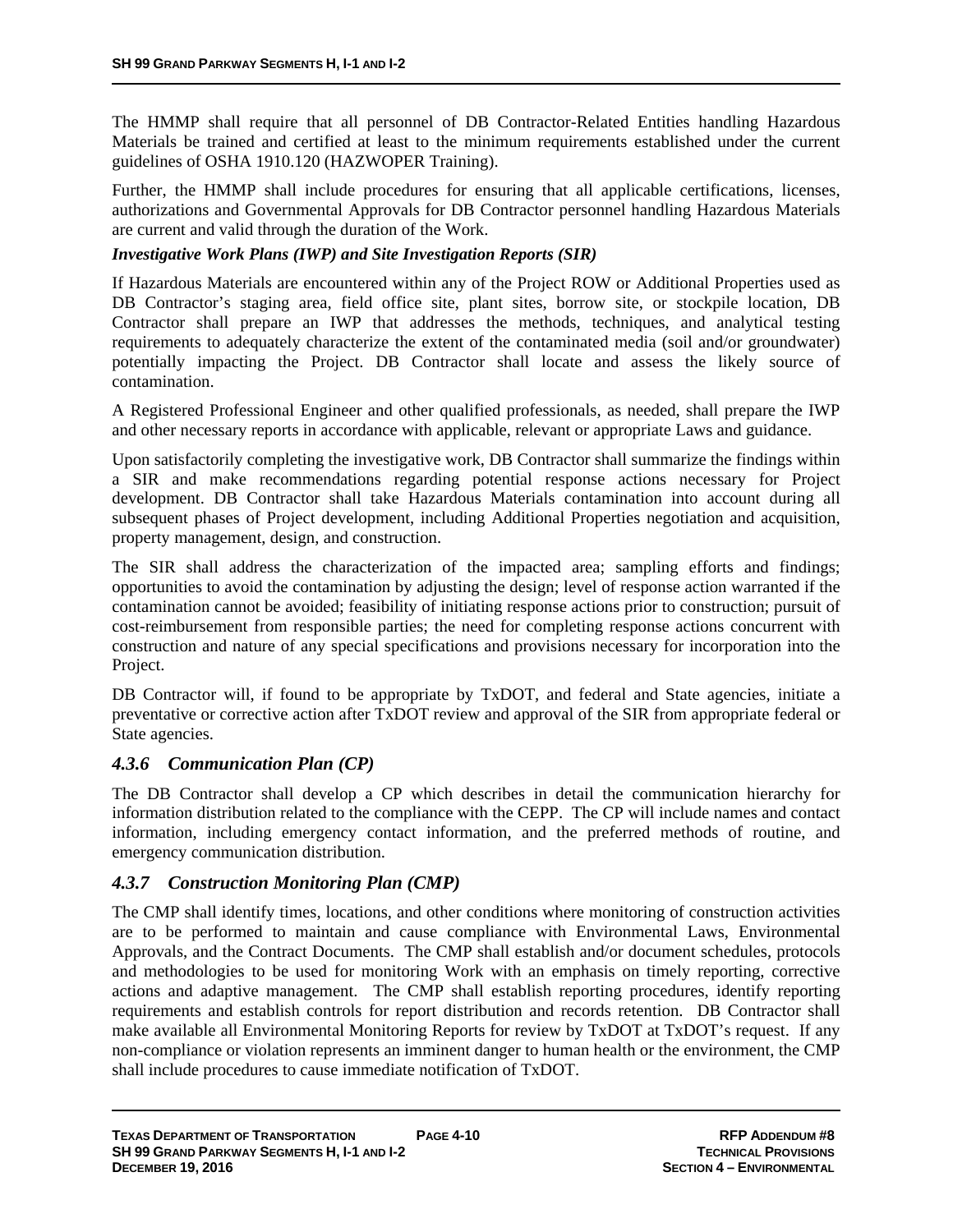Prior to NTP2 or Limited NTP2, DB Contractor and TxDOT shall jointly inspect existing facilities, structures, and environmentally sensitive areas in the vicinity of the Site but not included as part of the Work. DB Contractor shall provide a minimum of ten (10) Business Days advance notice to TxDOT of this joint inspection. The inspection shall document the pre-construction condition of vegetation, streets, sidewalks, landscaping, residential and commercial property, creeks, storm drainage and infrastructure. The purpose of the inspection is to provide a point of reference from which TxDOT can determine if any facility, structure and environmentally sensitive area damaged during the Work is restored to its preconstruction condition. DB Contractor shall document the inspection with a report that shall include photographs, sketches, maps, and narratives clearly depicting the pre-construction Site condition.

All photographs shall be archival quality and shall be accompanied by a caption describing the date; time of day; location and direction in photograph was taken. If the photograph shows existing damage, the damage must be clearly shown and noted in the caption. All sketches and maps must be no larger than 11"x17". All photographs must be 4"x6".

The post award inspection shall inspect the Municipal Separate Storm Sewer System located within and adjacent to the Site. During the inspection, DB Contractor shall note the following:

- a. Storm drains, culverts, swales, and other components of the Municipal Separate Storm Sewer System that DB Contractor verified as free of floatable trash, silt, debris, and functioning as originally intended.
- b. Storm drains or culverts that do not function or appear not to function as originally intended.
- c. Siltation of culverts, concrete swales, and other components of the Municipal Separate Storm Sewer System.
- d. The presence of construction on adjacent, up-gradient, or down-gradient properties. If construction on other properties is noted, DB Contractor shall photographically document the general condition of these properties and their compliance with storm water regulations.
- e. Pre-existing off-site tracking from the Site or surrounding properties.
- f. Potential pre-existing contamination (i.e., any areas of soil discoloration or distressed vegetation).
- g. Any other pre-existing condition that, by its nature, could be construed as a violation of the TPDES General Construction Permit.

Within 90 days following Substantial Completion, DB Contractor shall conduct an inspection to monitor and repair any of the above mentioned deficiencies in the storm water system. DB Contractor shall complete all repairs as a condition of Final Acceptance.

# *4.3.8 Recycling Plan (RP)*

The recycling plan shall document and fully detail the DB Contractor's commitment to recycling, waste minimization and use of "green products" during all aspects of Work. The recycling plan shall document the DB Contractor's recycling initiatives as well as methods and procedures for maximizing the use of recycled materials in all aspects of the Work. If recyclable materials shall be used in lieu of TxDOT approved construction and maintenance materials, the DB Contractor shall follow the TxDOT Material Specification DMS 11000.

# **4.4 Environmental Team (ET)**

DB Contractor, acting through the Environmental Compliance Manager (ECM), shall designate an ET, as detailed in this section, to prevent, minimize, and/or correct any violation of or noncompliance with Environmental Approvals. The ET shall include Environmental Training Staff, Environmental Compliance Inspectors (ECIs), Archeologist, Historian, Natural Resource Biologist, Water Quality Specialist, and Hazardous Materials Manager. All of the ET shall be deemed other principal personnel.

In the CEPP, DB Contractor shall establish a detailed approach, procedures and methods for: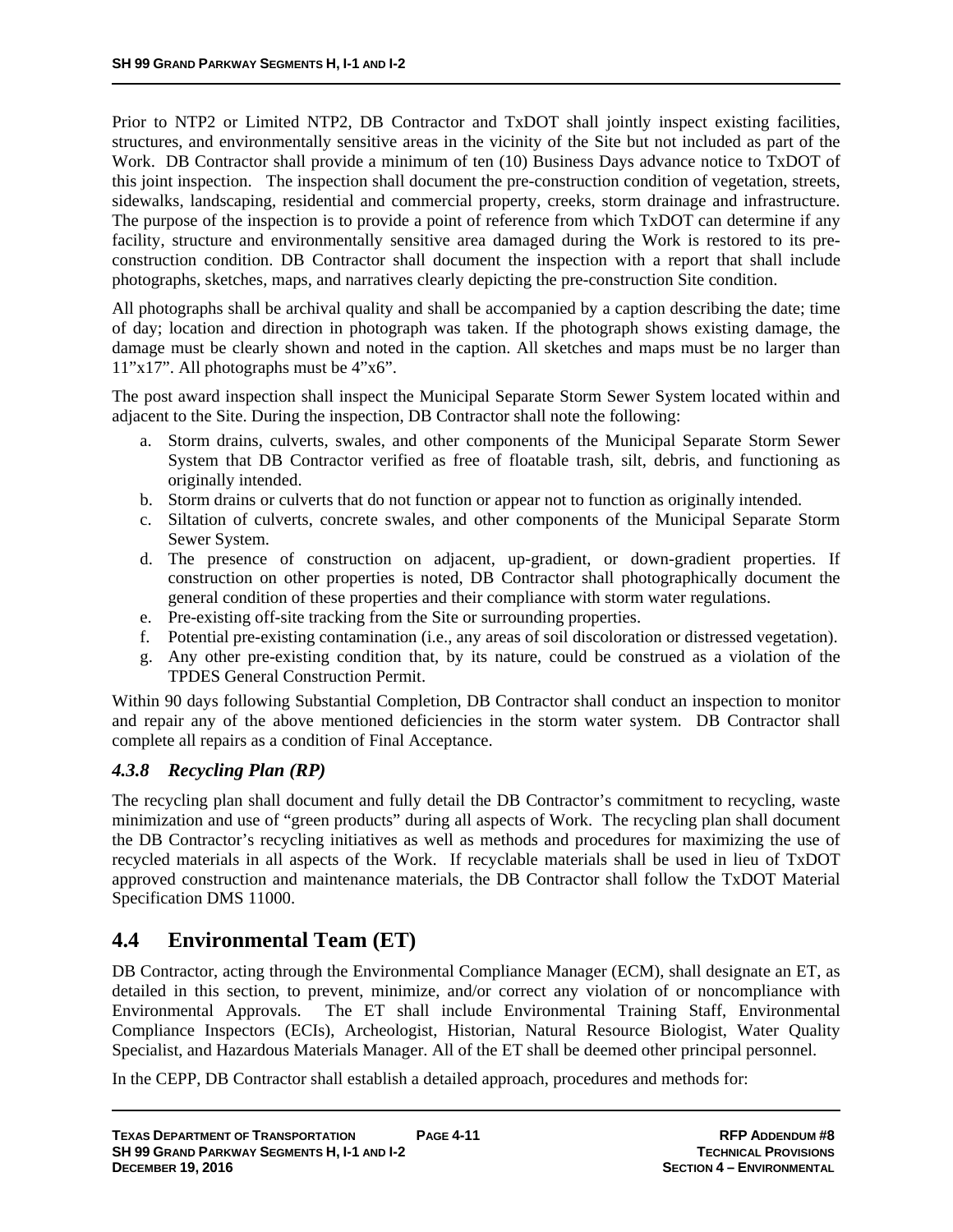- a. Staffing and availability of ECM and all ET personnel.
- b. ET staff response times during the Work.

# *4.4.1 Environmental Compliance Manager (ECM)*

DB Contractor shall designate a full-time ECM for the Work. The ECM shall report and coordinate all issues directly with TxDOT and the DB Contractor's Project Manager. In the event the ECM, in consultation with DB Contractor's Project Manager and TxDOT, is unable to reach satisfactory resolution of environmental issues, the ECM shall provide written notification to the DB Contractor and TxDOT outlining the concerns, actions taken in attempt to correct the concerns, and provide a recommendation as to the suggested course of action.

The ECM shall direct the work of the ET and shall monitor, document, and report the current status of environmental compliance for the Work. The ECM shall report immediately to TxDOT and the DB Contractor any violation or non-compliance and shall include with any such report, the appropriate recommendations for corrective action including stoppage of Work.

The ECM shall coordinate with TxDOT, the DB Contractor, and appropriate Governmental Entities. The ECM shall submit all necessary environmental documentation and monitoring reports to the appropriate Governmental Entities and when applicable, through TxDOT, to the extent necessary to maintain compliance with applicable Environmental Approvals.

DB Contractor shall not have the ability to relieve the ECM of his or her duty without the written consent of TxDOT. If DB Contractor desires to replace ECM, DB Contractor shall submit to TxDOT the resume of a replacement candidate. The replacement candidate shall be available fulltime within thirty (30) Days after delivery of TxDOT's written acceptance. In the absence of the ECM, DB Contractor's Hazardous Materials Manager shall act as an interim ECM.

The ECM shall have at least five years of experience successfully managing environmental compliance of sub-urban freeway construction. The ECM shall have the following experience:

- a. Developing and managing a SW3P,
- b. Developing and managing a hazardous substance and petroleum products management plan,
- c. Implementing environmental mitigation plans,
- d. Providing environmental and personal protection training, and
- e. Monitoring compliance with Section 404/401 Permit conditions.

The ECM's qualifying experience must demonstrate the ECM is familiar with:

- a. The scope and terminology of ASTM E 1527-05, *Standard Practice for Environmental Site Assessments: Phase I Environmental Site Assessment Process,*
- b. Provisions of the TPDES Construction General Permit (TXR 150000)
- c. Requirements of Section 404/401 and permit provisions, and
- d. FHWA and TxDOT guidance on NEPA and environmental compliance.

# *4.4.2 Environmental Training Staff*

Under the direction of the ECM, the Environmental Training Staff shall develop, schedule and conduct environmental awareness and environmental compliance training for the DB Contractor's personnel. All training shall be in accordance with the requirements set forth in Section 4.3.3. Each Environmental Training Staff member shall have at least one year of experience providing environmental compliance inspection for sub-urban freeway construction.

#### *4.4.3 Environmental Compliance Inspectors (ECI)*

The ECIs shall conduct on-Site environmental monitoring, prepare documentation, and report to the ECM daily (at a minimum) compliance with Environmental Approvals.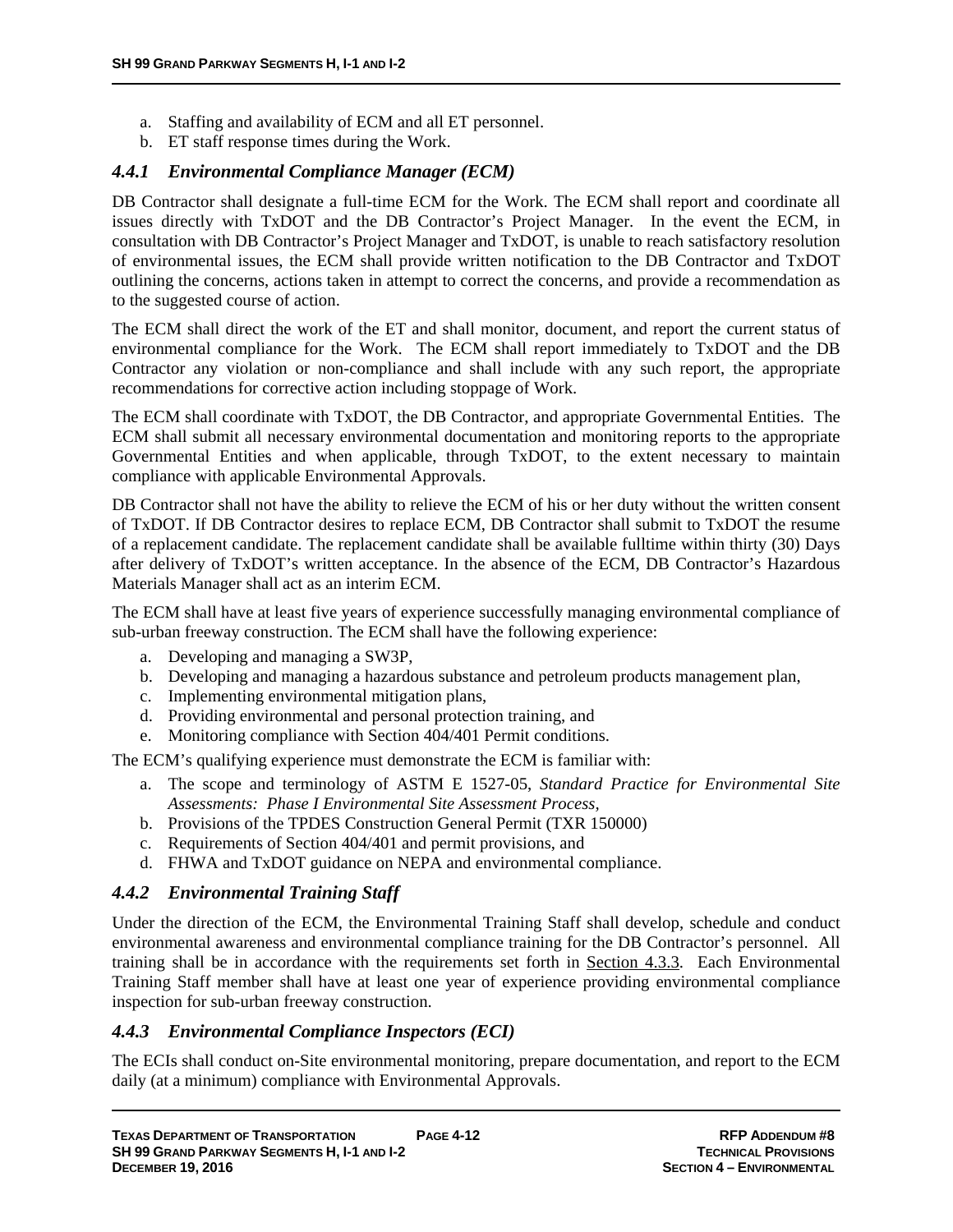The ECI shall report immediately to the ECM any violation or non-compliance and shall include with any such reports, the appropriate recommendations for corrective action, including, but not limited to stoppage of Work.

Each ECI shall have at least one year operational control experience of SW3P activities.

#### *4.4.4 Cultural Resource Management Personnel*

The ECM shall designate an Archeologist and Historian to provide expertise in monitoring impacts to cultural resources during the course of the Work.

The Cultural Resource Management Personnel shall meet the certification requirements of TxDOT Precertification Work Category, 2.8.1, "Surveys, Research and Documentation of Historic Buildings, Structures, and Objects", 2.9.1, "Historic Architecture", 2.10.1, "Archeological Surveys, Documentation, Excavations, Testing Reports and Data Recovery Plans", and 2.11.1, "Historical and Archival Research", as applicable.

#### *4.4.5 Natural Resource Biologist*

The ECM shall designate a Natural Resource Biologist to provide expertise in monitoring impacts on wildlife and the natural environment during the course of the Work.

The Natural Resource Biologist shall meet the certification requirement of TxDOT Precertification Work Category 2.6.1, "Protected Species Determination (Habitat)" and 2.6.3, "Biological Surveys".

# *4.4.6 Water Quality Specialist*

The ECM shall designate a Water Quality Specialist to provide expertise in permitting delineation, stormwater pollution prevention, and the protection of jurisdictional waters during the course of the Work.

The Water Quality Specialist shall have verifiable experience implementing SW3P and be able to demonstrate a working knowledge of the TPDES and MS4 permit requirements applicable to the Project.

The Water Quality Specialist shall meet the certification requirements of TxDOT Precertification Work Category 2.4.1, "Nationwide Permit" and 2.3.1, "Wetland Delineation".

#### *4.4.7 Hazardous Materials Manager*

The ECM shall designate a Hazardous Materials Manager to provide expertise in the safe handling of Hazardous Materials required to perform the Work and those that may be discovered/impacted during the duration of the Agreement. The Hazardous Materials Manager shall conduct appropriate activities such as the following:

- a. Schedule and/or conduct training for the DB Contractor's employees.
- b. Verify all employee certifications prior to and required for any handling of Hazardous Materials.
- c. Maintain records of all incidents involving Hazardous Materials and notify the ECM, TxDOT and appropriate authorities in writing of any such incidents.

The Hazardous Materials Manager shall be a qualified professional with 40-hour HAZWOPER certification and at least five years' experience in similar projects in the following areas:

- a. Experienced in developing IWPs, SIRs, and remedial action plans or equivalent reports necessary and acceptable to the TCEQ in material discovery and remediation efforts of Hazardous Materials.
- b. Experienced in TCEQ guidance for the investigation and remediation of Hazardous Materials under the TCEQ Voluntary Cleanup Program and Texas Risk Reduction Program Rules.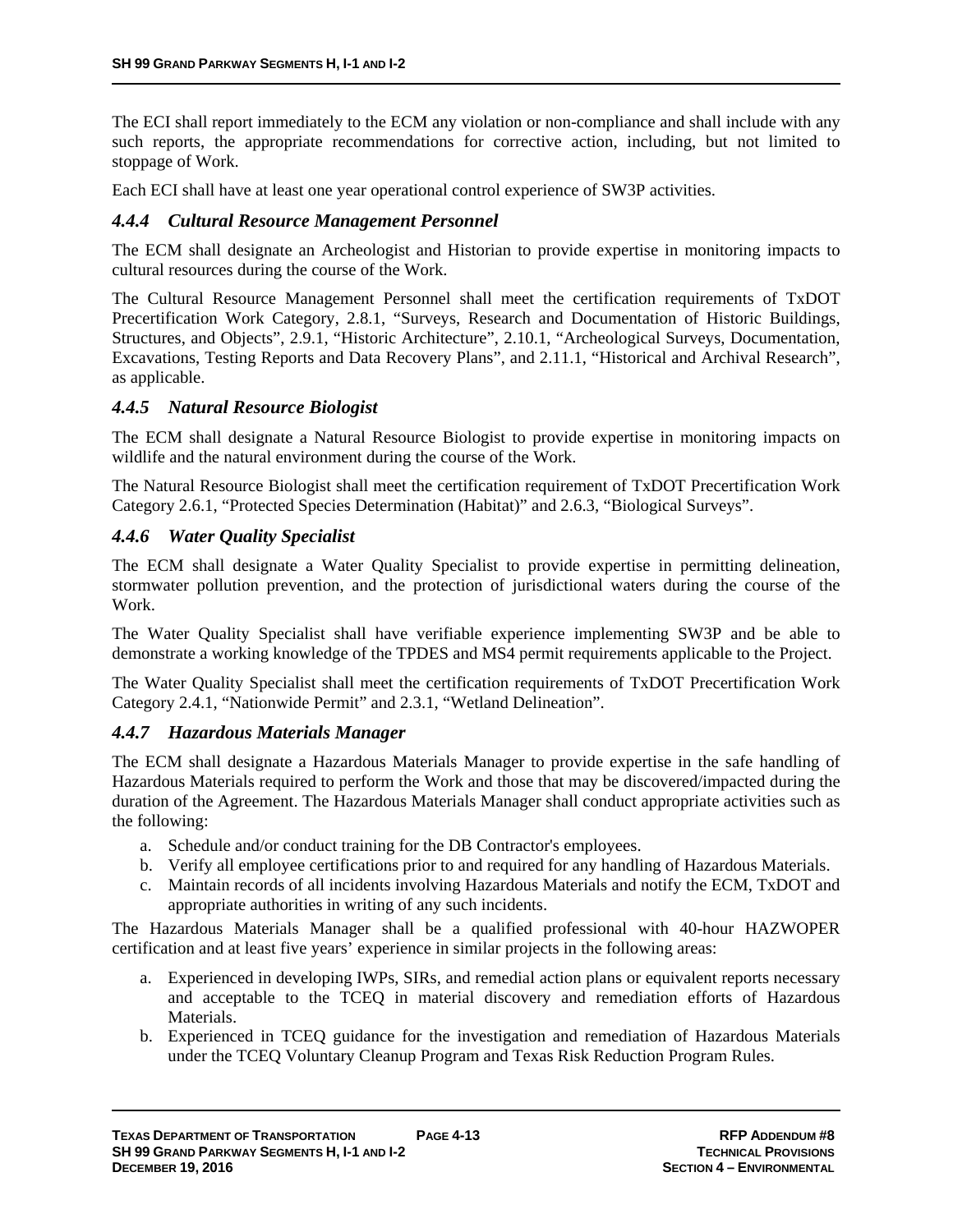The Hazardous Materials Manager shall meet the certification requirements of TxDOT Precertification Work Category 2.13.1, "Hazardous Materials Initial Site Assessment."

# **4.5 Property Access**

To fulfill the obligation of the TxDOT-Provided Approvals to maintain current access during and after construction, DB Contractor shall make reasonable efforts to minimize the inconvenience to vehicles, bicycles and pedestrians during the Term of Agreement. The DB Contractor shall maintain access to adjacent properties during construction and ensure that visibility of businesses is maintained.

# **4.6 Dust Control**

DB Contractor shall institute dust control measures to minimize air quality impacts. The measures shall be adjusted as necessary based on construction traffic, forecasted wind speeds, and persistent dry weather conditions.

# **4.7 Asbestos Containing Material (ACM)**

DB Contractor shall identify, inspect, notify TxDOT, amend notifications as necessary, pay notification fees and abate asbestos found on any structure, including but not limited to bridges and buildings, in accordance with appropriate or relevant regulations or guidance. DB Contractor shall provide TxDOT any inspection reports; proposed abatement plan and/or report documenting abatement (as necessary).

# **4.8 Lead Based Paint**

DB Contractor shall test, identify, inspect, notify, amend notifications as necessary, pay notification fees and abate for Lead Based Paint (LBP) on any structure, including but not limited to bridges and buildings, in accordance with appropriate or relevant regulations or guidance.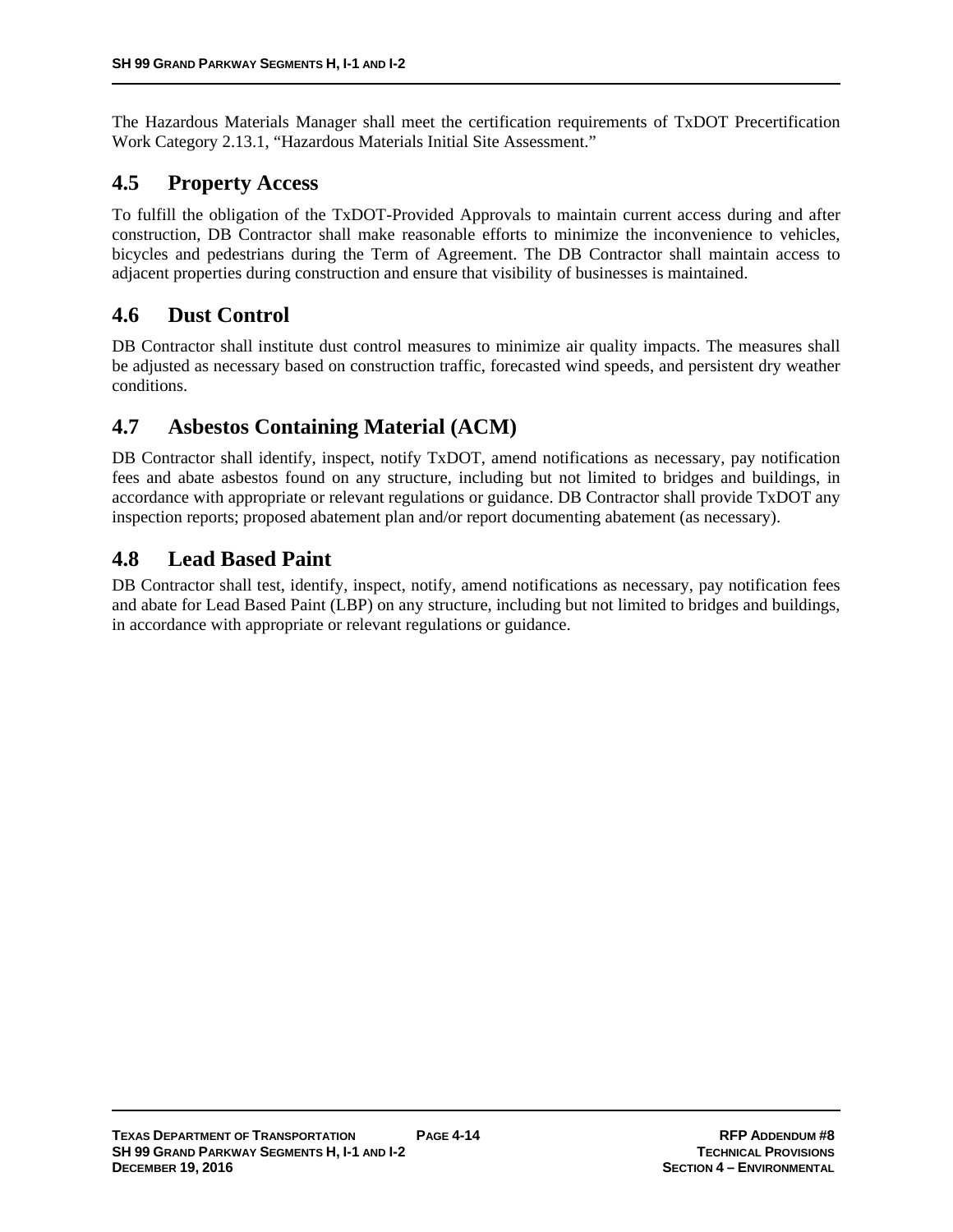# **5 THIRD PARTY AGREEMENTS**

# **5.1 General Requirements**

TxDOT has existing agreements with local Governmental Entities along the Project corridor that define the requirements for construction, maintenance, and operation of traffic signals, illumination, and roadway maintenance. These agreements specify the local Governmental Entities responsibilities and TxDOT's responsibilities with respect to the requirements and are provided in the attachments noted in this section and the Reference Information Documents.

For the purpose of the Agreement, DB Contractor will assume and execute TxDOT's responsibilities and duties as defined in the current and future agreements. DB Contractor is responsible for providing TxDOT and Governmental Entities with all information necessary for it to fulfill TxDOT's responsibilities under these agreements.

In accordance with current and subsequent agreements requiring TxDOT to reimburse the local Governmental Entity for their role in operating and/or maintaining certain facilities, DB Contractor shall reimburse TxDOT the said costs. DB Contractor shall make payment to TxDOT within thirty (30) days from receipt of TxDOT's request for payment.

Third party agreements which DB Contractor shall assume and execute TxDOT's responsibilities and duties include, but are not limited to:

- a. Attachment 5-1 City of Dayton (Liberty County) Municipal Maintenance Agreement, (August 17, 1993)
- b. Attachment 5-2 City of Mont Belvieu (Chambers County) Municipal Maintenance Agreement, (October 5, 2001)
- c. Attachment 5-3 City of Baytown (Harris County) Municipal Maintenance Agreement, (April 15, 1968) including exhibits
- d. Attachment 5-4 Amendment to City of Baytown (Harris County)Municipal Maintenance Agreement, (November 13, 2012).
- e. Attachment 5-5 Amendment to City of Baytown (Harris County) Municipal Maintenance Agreement(April 24, 2013).
- f. Attachment 5-6 City of Patton Village Municipal Maintenance (Montgomery County) Agreement, ( June 28, 1993).
- g. Attachment 5-7 Overpass Agreement Industry Track (Econorail) Agreement, Chambers County, Texas (August 1, 2003).
- h. Attachment 5-8 Underpass Agreement SH 146 Missouri Pacific Railroad (now Union Pacific Railroad) Spur Track to U.S. Steel Co. Plant Site East of Baytown, Texas, Control 389-12 (January 2, 1967).
- i. Attachment 5-9 Utility Agreement U1-4121, SH 99: From FM565 to FM 1405 (July 7, 2003).

# **5.2 Traffic Signals**

New construction or modifications to the existing traffic signals are defined in <u>Section 16 – Signing</u>, Delineation, Pavement Marking, Signalization, and Lighting.

DB Contractor shall assume and execute TxDOT's responsibilities and duties for traffic signals, as described in the appropriate third party agreements in Section 5.1.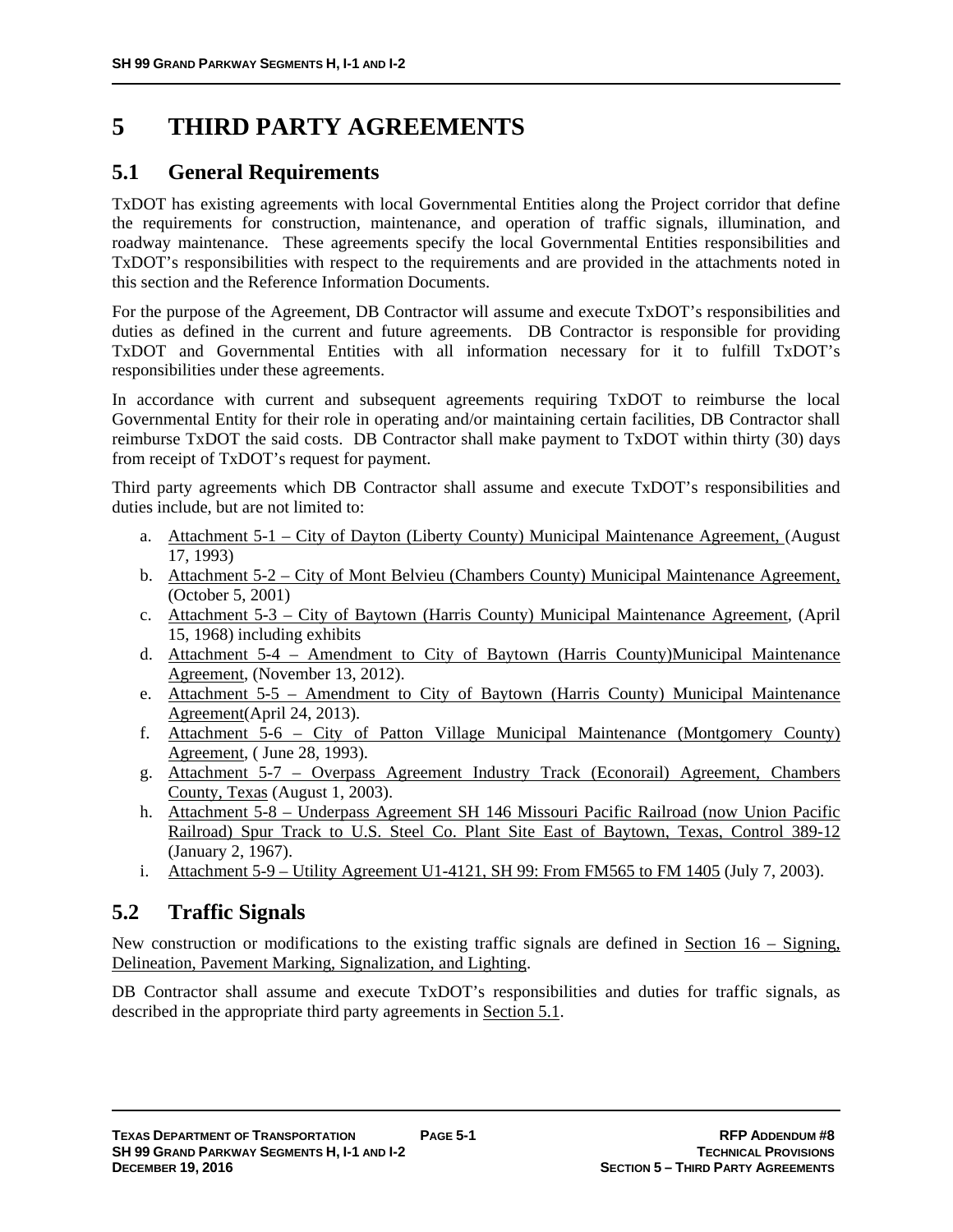# **5.3 Roadway Illumination**

Some local Governmental Entities may request continuous illumination along the frontage roads within the Project limits. If this occurs, additional agreements between TxDOT and the Governmental Entity will be required. DB Contractor shall coordinate with and provide reasonable accommodations to the third party to carry out the installation, operations and maintenance obligations as specified in such agreements. Design and construction of additional illumination by the DB Contractor will be treated as TxDOTinitiated change order.

For sections of continuous lighting specified by these additional agreements, safety lighting including in that section is considered a component of the overall system and responsibilities for said safety lighting shall be those in the terms of the additional agreement.

New construction or modifications to the existing illumination are defined in Section  $16 -$  Signing, Delineation, Pavement Marking, Signalization, and Lighting.

# **5.4 Other Affected Third Parties**

When Work interfaces with other third party facilities, DB Contractor is responsible for coordinating the Work with all third parties potentially affected by the Work. DB Contractor shall prepare an Affected Third Parties Plan, which describes how the DB Contractor will mitigate the impact of the Work upon potentially impacted third parties, for TxDOT's review prior to initiating discussions with potentially impacted third parties.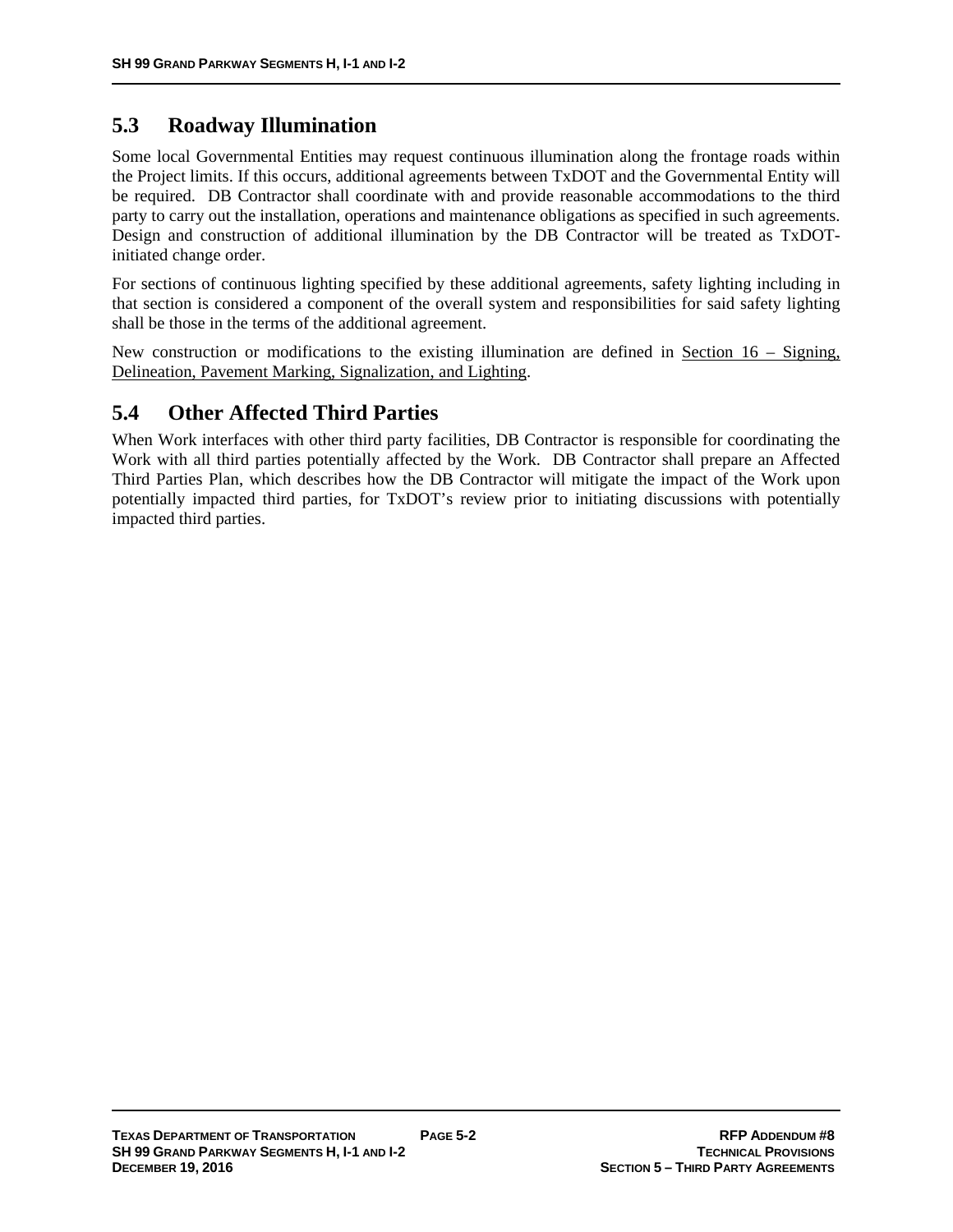# **6 UTILITY ADJUSTMENTS**

# **6.1 General Requirements**

A number of existing Utilities are located within or in the vicinity of the Project ROW, some pursuant to statutory rights and some pursuant to property rights. Certain of those existing Utilities will need to be relocated or otherwise adjusted in order to accommodate the Project. This Section 6 establishes procedures and requirements for Utility Adjustments including such processes as coordination with Utility Owners, administration of the engineering, construction and other activities necessary for Utility Adjustments and required documentation. This Section 6 references certain TxDOT forms for DB Contractor's use in Utility Adjustments. Copies of those forms are included in Attachment 6-1. Except as otherwise provided in this Section 6 or directed by TxDOT, whenever a TxDOT form is provided, DB Contractor shall prepare all forms of the same type using the TxDOT form and is required to notify TxDOT of all changes to the forms for TxDOT's approval prior to execution by the Utility Owner.

DB Contractor shall cause all Utility Adjustments necessary to accommodate construction, operation, maintenance and/or use of the Project. Some Utility Adjustments may be performed by the Utility Owner with its own employees and/or contractors and consultants (i.e., Owner-Managed); all others shall be performed by DB Contractor with its own employees and/or Subcontractors and consultants (subject to any approval rights required by the Utility Owner for those working on its facilities) (i.e., DB Contractor-Managed). The Utility Agreement shall specify the allocation of responsibility for the Utility Adjustment Work between DB Contractor and the Utility Owners as described in Section 6.1.3 (Agreements Between DB Contractor and Utility Owners).

The Project will be subject to 23 CFR Part 645 Subpart A, 23 CFR Section 635.410 (Buy America) and FHWA's associated policies. DB Contractor shall comply (and shall require the Utility Owners to comply) with 23 CFR Part 645 Subpart A and 23 CFR Section 635.410. DB Contractor acknowledges that without regard to whether such compliance is required, (a) it is not anticipated that DB Contractor will be eligible for FHWA reimbursement of any Utility Adjustment outlays, and (b) DB Contractor will not have any share in any reimbursement from FHWA or other federal financing or funding that TxDOT may receive on account of Utility Adjustments.

DB Contractor's obligations regarding reimbursement to Utility Owners for eligible costs of Utility Adjustment Work, and DB Contractor's obligations regarding the accommodation of Utilities from and after NTP2 or Limited NTP2, are set forth in Sections 6.8.1.1 and 6.8.6 of the Agreement.

This Section 6 does not address Utility services to the Project. Utility services to the Project shall be the subject of separate agreements between DB Contractor and the Utility Owners.

# *6.1.1 When Utility Adjustment is Required*

A Utility Adjustment may be necessary to accommodate the Project for either or both of the following reasons: (a) a physical conflict between the Project and the Utility, and/or (b) an incompatibility between the Project and the Utility based on the requirements in Section 6.2.1 (Standards) of the Technical Provisions, even though there may be no physical conflict. The physical limits of all Utility Adjustments shall extend as necessary to functionally replace the existing Utility, whether inside or outside of the Project ROW. Section 6.2.4.2 (Acquisition of Replacement Utility Property Interests) contains provisions that address the acquisition of Replacement Utility Property Interests for Utilities to be installed outside of the Project ROW.

Utilities may remain in their existing locations within the Project ROW if (a) the requirements of Section 6.2.1 (Standards) are met, and (b) the existing location will not adversely affect the construction,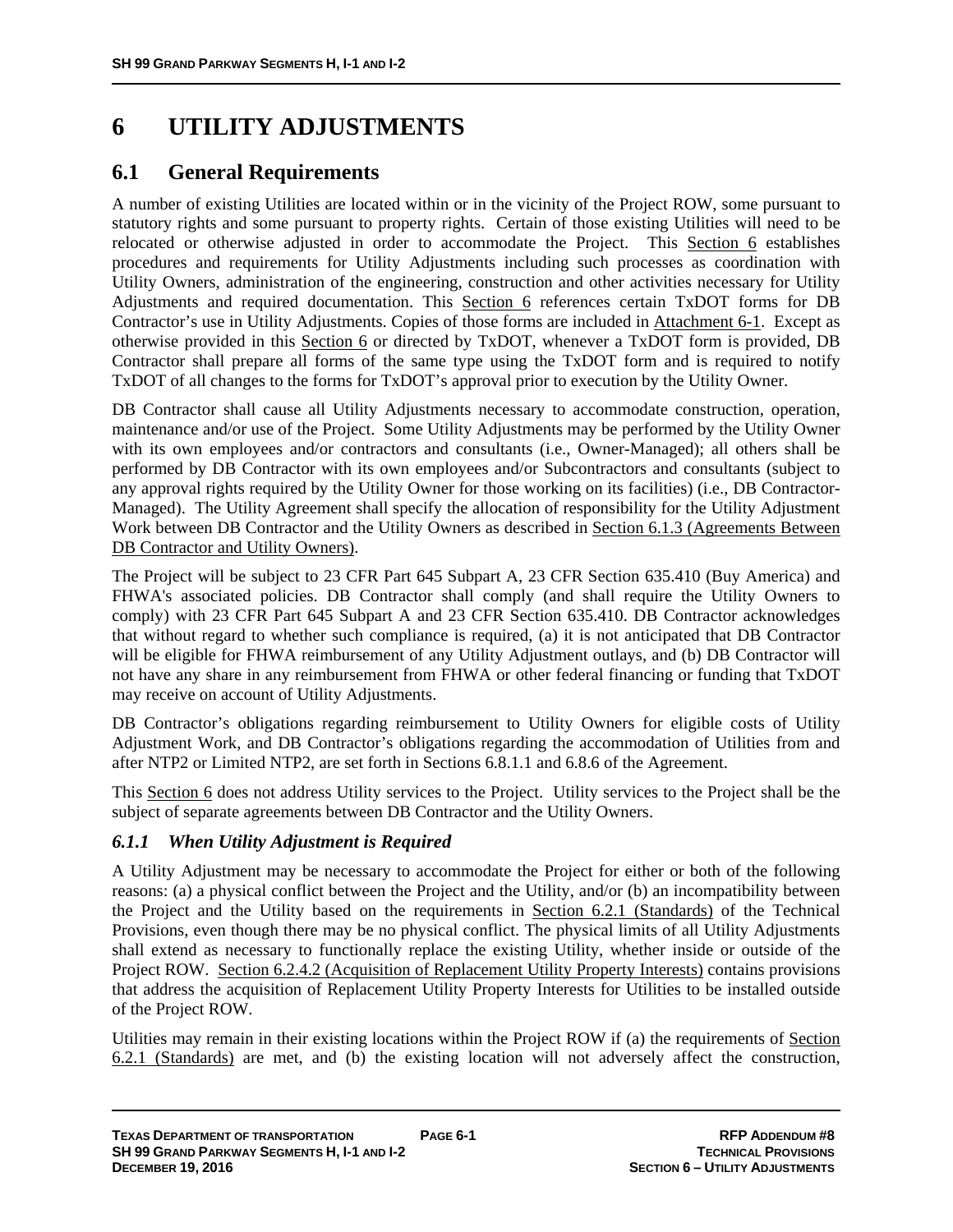operation, safety, maintenance and/or use of the Project and Utility. The Utility Owner shall agree to its facilities remaining in its existing location.

Existing Utilities located on an Existing Utility Property Interest that cross the mainlane centerline at less than 90 degrees, may remain in the existing alignment, as long as the Utility facility crosses at no less than a 30 degree angle to the mainlane centerline and does not cross diagonally through connecting intersections. The existing Utilities may remain or be relocated in place in these areas only if all conditions of the Utility Accommodation Rules (UAR) are met, other than the 90 degree reference in the UAR. The affected Utility Owners shall agree and approve all proposed Utility Adjustment plans.

# *6.1.2 Certain Components of the Utility Adjustment Work*

# **6.1.2.1** *Coordination*

DB Contractor shall communicate, cooperate and coordinate with TxDOT, the Utility Owners and potentially affected third parties, as necessary for performance of the Utility Adjustment Work. DB Contractor shall be responsible for preparing and securing execution (by DB Contractor, the Utility Owner and TxDOT) of all necessary Utility Agreements.

All Utility Agreements must be approved by TxDOT prior to any Utility Adjustment construction related activity.

# **6.1.2.2** *Betterments*

Replacements for existing Utilities shall be designed and constructed to provide service at least equal to that offered by the existing Utilities, unless the Utility Owner specifies a lesser replacement. Utility Enhancements are not included in the Work; however, any Betterment work furnished or performed by DB Contractor as part of a Utility Adjustment shall be deemed added to the Work, on the date the Utility Agreement becomes effective, as set forth in Section 6.8.2 of the Agreement. DB Contractor shall perform all coordination necessary for Betterments.

# **6.1.2.3** *Protection in Place*

DB Contractor shall be responsible for Protection in Place of all Utilities impacted by the Project as necessary for their continued safe operation and structural integrity and to otherwise satisfy the requirements described in Section 6.2.1 (Standards). The Utility Owner shall agree to all Protection in Place work that pertains to Utility Owner's facilities.

#### **6.1.2.4** *Abandonment and Removal*

DB Contractor shall make all arrangements and perform all work necessary to complete each abandonment or removal (and disposal) of a Utility in accordance with the requirements listed in Section 6.2.1 (Standards), including obtaining Governmental Approvals and consent from the affected Utility Owner and any affected landowner(s), or shall confirm that the Utility Owner has completed these tasks. Utility facilities that will be abandoned in place must be clearly identified in the Utility Assembly plans. The Utility plans must detail the method of abandonment to be utilized for TxDOT to determine if UAR requirements are met. The plans must also detail the age, condition, material type, active status and size. Additionally, the plans must state that the Utility Owner continues to own/maintain the abandoned Utility facility, keep records of its location and the Utility Owner certifies that the facility doesn't contain nor is composed of hazardous/contaminated materials. Significant voids or abandoned pipe beneath the Right of Way are prohibited. All voids must be filled with cement slurry or backfilled per TxDOT specifications. Any pipe to be abandoned in place must be grout filled and/or capped in accordance with jurisdictional requirements or as directed by TxDOT.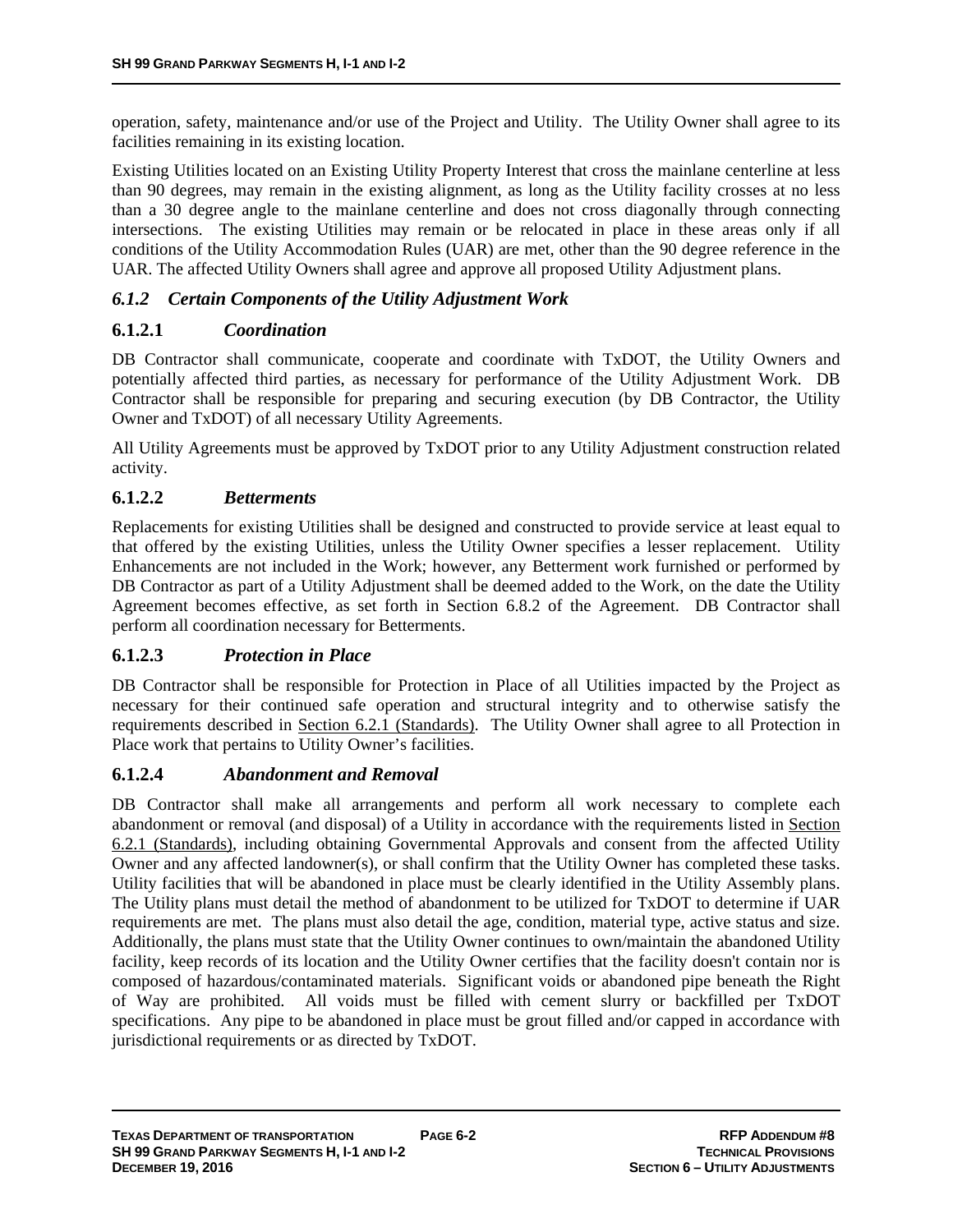# **6.1.2.5** *Service Lines and Utility Appurtenances*

Whenever required to accommodate construction, operation, maintenance and/or use of the Project, DB Contractor shall cause Service Line Adjustments and Utility Appurtenance Adjustments. Each Service Line shall have a definitive point of termination such as a meter or point of sale. On completion of these, DB Contractor shall cause full reinstatement of the roadway, including reconstruction of curb, gutter, sidewalks and landscaping, whether the Utility Adjustment Work is performed by the Utility Owner or by DB Contractor.

# **6.1.2.6** *Early Adjustments*

At TxDOT's discretion, there may be early Utility Adjustment Work accomplished by TxDOT through a direct contract with the utility company to coordinate Utility Adjustment Work that would progress the Project. TxDOT will coordinate with and notify the Proposers of all early Utility Adjustment Work during the procurement and negotiation phases. If any Work is performed by TxDOT, an adjustment to the DB Contractor's Price may be required.

# *6.1.3 Agreements Between DB Contractor and Utility Owners*

Except as otherwise stated in this Section 6 or in the Agreement, each Utility Adjustment shall be specifically addressed in a Project Utility Adjustment Agreement (PUAA) or in a Utility Adjustment Agreement Amendment (UAAA), as described elsewhere in this Section 6. DB Contractor is responsible for preparing, negotiating (to the extent allowed by this Section 6) and obtaining execution by the Utility Owners, of all Utility Agreements, (including preparing all necessary exhibits and information about the Project, such as reports, Plans and surveys). A Utility Agreement is not required for any Utility work consisting solely of Protection in Place in the Utility's original location within the Project ROW, unless the Utility Owner is being reimbursed for costs incurred by it on account of such Protection in Place. If no reimbursement is required to the Utility Owner, a Utility Joint Use Acknowledgment or Utility Installation Request, Form 1082, as required in Section 6.2.4.5 and set of plans detailing UAR compliance is required pertaining to the Adjustment or Protection in Place work. However, if a Utility Owner requests that the DB Contractor relocate a Utility and the cost of that Utility Adjustment is the Utility Owner's sole responsibility in accordance with Transportation Code 203.092, then the DB Contractor shall enter into a DB Contractor-Managed PUAA with the Utility Owner providing for the Utility Owner to be responsible for all costs of that Utility Adjustment Work.

# **6.1.3.1** *Project Utility Adjustment Agreements (PUAA)*

DB Contractor shall enter into one (1) or more PUAAs with each affected Utility Owner to define the design, material, construction, inspection and acceptance standards and procedures necessary to complete Utility Adjustments, as well as to define DB Contractor's and the Utility Owner's respective responsibilities for Utility Adjustment costs and Utility Adjustment activities such as material procurement, construction, inspection and acceptance. A PUAA may address more than one (1) Utility Adjustment for the same Utility Owner. Additional Utility Adjustments may be added to an existing PUAA by a Utility Adjustment Agreement Amendment (UAAA).

DB Contractor shall prepare each PUAA using the form of TxDOT Project Utility Adjustment Agreement (Owner-Managed) or TxDOT Project Utility Adjustment Agreement (DB Contractor-Managed), included in Attachment 6-1. DB Contractor shall not modify the forms except by approval of TxDOT.

Promptly following issuance of NTP1, DB Contractor shall begin negotiations with each affected Utility Owner to reach agreement on one (1) or more PUAAs. DB Contractor shall finalize the necessary PUAAs with each affected Utility Owner within a reasonable time period after issuance of NTP1. DB Contractor shall include any proposed changes to the form (other than filling in the blanks specific to a particular Utility Owner) in a Utility Owner-specific addendum. Each PUAA (including the Utility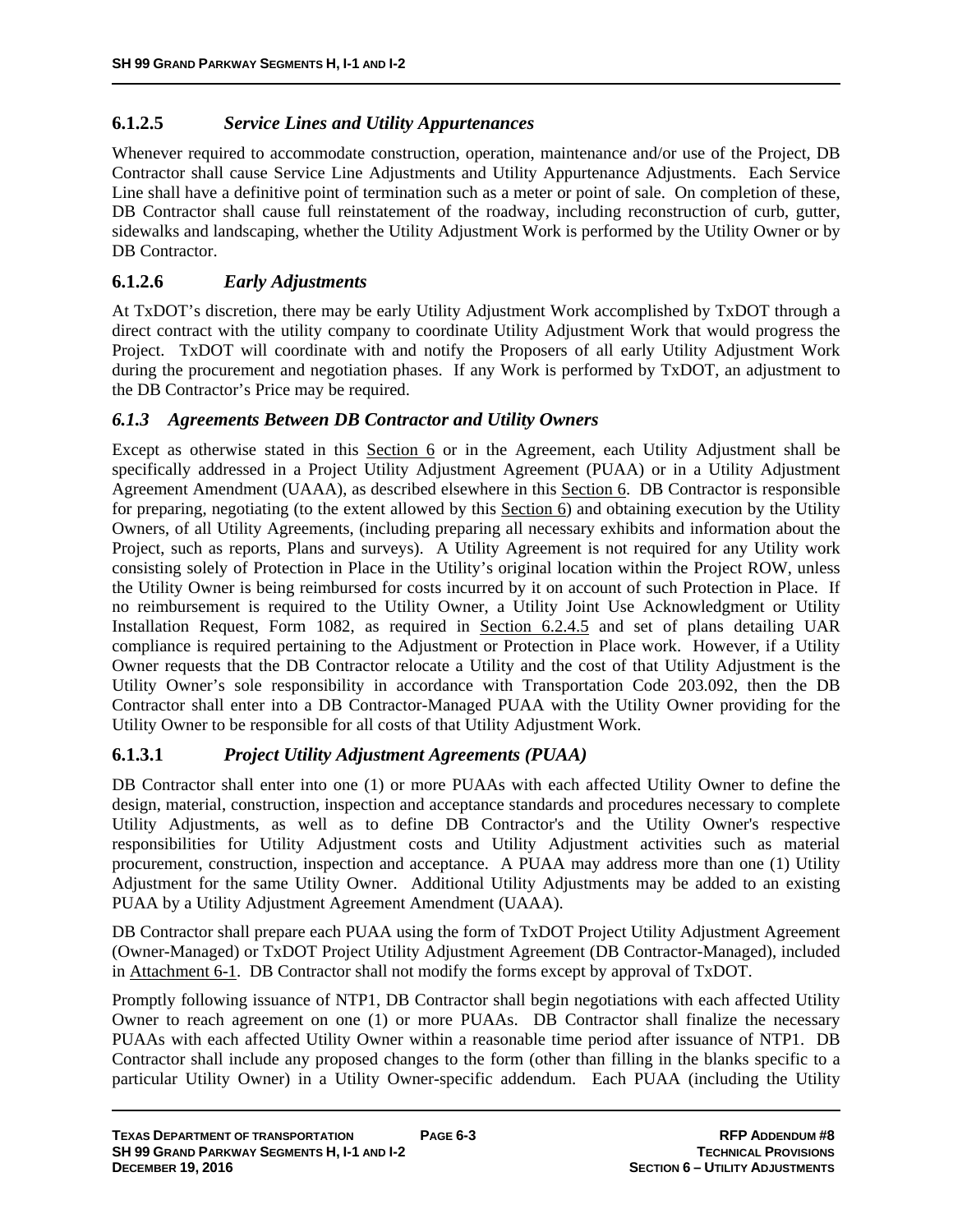Adjustment Plans attached thereto) shall be subject to TxDOT review and approval as part of a Utility Assembly.

DB Contractor shall obtain approval by TxDOT of any language modification to a PUAA by the Utility Owner and DB Contractor prior to the submission of a Utility Assembly.

#### **6.1.3.2** *Utility Adjustment Agreement Amendments*

Except where Utility Adjustment Field Modifications are permitted pursuant to Section 6.4.7 (Utility Adjustment Field Modifications), modification of an executed PUAA or any component thereof, after it has been approved by TxDOT as part of a Utility Assembly, shall be stated in a Utility Adjustment Agreement Amendment (UAAA). A UAAA may be used only when the allocation of responsibility for the Utility Adjustment Work covered by that UAAA is the same as in the underlying Utility Agreement; otherwise, an additional PUAA will be required.

Each UAAA (including any Utility Adjustment Plans attached thereto) shall be subject to TxDOT's approval as part of a Supplemental Utility Assembly. Except as otherwise directed by TxDOT or provided in an applicable Utility Agreement, DB Contractor shall prepare all UAAAs using the form included in Attachment 6-1. DB Contractor shall not modify the form (other than filling in the blanks specific to a particular Utility Owner) in a Utility Owner-specific addendum.

Language modification to a UAAA shall be approved by TxDOT prior to the submission of the UAAA.

# *6.1.4 Recordkeeping*

DB Contractor shall maintain construction and inspection records in order to ascertain that Utility Adjustment Work is accomplished in accordance with the terms and in the manner proposed on the approved Utility Adjustment Plans and otherwise as required by the Contract Documents and the applicable Utility Agreement(s).

# **6.2 Administrative Requirements**

#### *6.2.1 Standards*

All Utility Adjustment Work shall comply with all applicable Laws, Codes (including, but not limited to 43 TAC, Part 1, Chapter 21, Subchapter C, Utility Accommodation Rules), Regulations and Technical Provisions of the Agreement, including the Utility Adjustment Standards, the TxDOT *ROW Utility Manual*, Section 6.8 of the Agreement, and the requirements specified in this Section 6.

#### *6.2.2 Communications*

# **6.2.2.1** *Communication with Utility Owners*

DB Contractor is responsible for holding meetings and otherwise communicating with each Utility Owner as necessary to timely accomplish the Utility Adjustments in compliance with the Contract Documents. DB Contractor shall notify TxDOT of all meetings and TxDOT will participate in these meetings if requested by the Utility Owner or DB Contractor or otherwise as TxDOT deems appropriate.

Before distribution of any mass mailings to Utility Owners, DB Contractor shall submit to TxDOT, 21 Days in advance of distribution for its review and comment, the form, content and addressees of any such mass mailings. For purposes of this Section 6, the term "mass mailing" means correspondence that is sent to 50% or more of Utility Owners within a three (3) week time period, and contains substantially the same content with respect to each Utility Owner.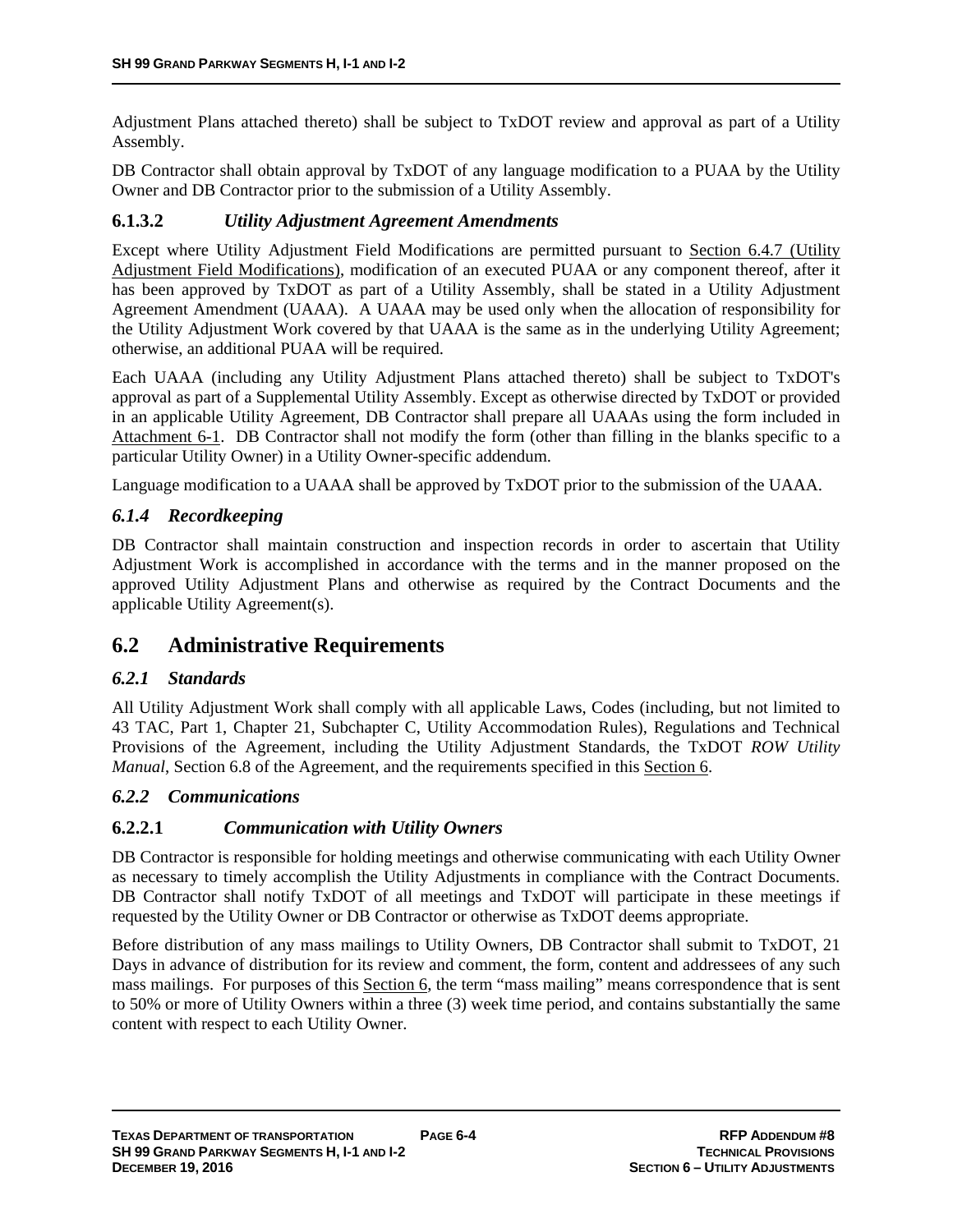# **6.2.2.2** *Meetings*

At least three (3) Business Days in advance of each scheduled meeting, DB Contractor shall provide notice and an agenda for the meeting separately to TxDOT and, if necessary, to the appropriate Utility Owner. DB Contractor shall prepare minutes of all meetings and shall keep copies of all correspondence.

DB Contractor shall prepare meeting minutes within five (5) Business Days after the conclusion of such meetings. At a minimum, DB Contractor shall include the following items in the meeting minutes:

- a) A complete list of attendees (including their affiliations, telephone numbers and e-mail addresses)
- b) Documentation of the issues discussed and any associated solutions
- c) Description of remaining open issues and action items (including the person(s) responsible for follow-up and target date for resolution)

DB Contractor shall submit draft versions of all meeting minutes to TxDOT for review before distributing final versions to the meeting attendees and appropriate Customer Groups.

#### *6.2.3 Utility Adjustment Team*

DB Contractor shall provide a Utility Adjustment team with appropriate qualifications and experience for the Utility Adjustment Work. DB Contractor shall provide the names and contact details, titles, job roles and specific experience of the team members in the PMP. Specifically, DB Contractor shall provide a Utility Manager (UM) and a Utility Design Coordinator (UDC) to manage all aspects of the Utility Adjustment Process. If the DB Contractor assigns the construction activities to a Subcontractor or Affiliate, the DB Contractor may provide a DB Contractor utility coordinator (DUC) as described herein.

The UM's primary work responsibility shall be the performance of all DB Contractor's obligations with respect to Utility Adjustments. The UM shall have a bachelor's degree and have at least four (4) years of relevant experience in coordinating and solving complex Utility Adjustments on highway improvement projects. DB Contractor shall authorize the UM to approve all financial and technical modifications associated with Utility Adjustments and modifications to the Utility Agreement.

The UDC shall be a Registered Professional Engineer (PE). The UDC shall be responsible for coordinating the Utility Adjustment design with the overall design features during the planning, design and construction phases of the Work.

If applicable, the DUC shall hold a bachelor's degree and have at least five (5) years of relevant experience in ROW and Utility coordination activities involving large transportation projects. The DUC will be responsible for tracking and following DB Contractor's Affiliate's and Subcontractor's activities and communicating the progress to the DB Contractor. The DUC will assist with developing good working relationships with the Utility Owners and assisting DB Contractor in all Utility coordination matters.

# *6.2.4 Real Property Matters*

DB Contractor shall provide the services described below in connection with the existing and future occupancy of property by Utilities.

# **6.2.4.1** *Documentation of Existing Utility Property Interests - Affidavits*

For each Existing Utility Property Interest within the Project ROW claimed by any Utility Owner, DB Contractor shall include an Affidavit of Property Interest in the applicable Utility Assembly, with documentation of the Existing Utility Property Interest (e.g., an easement deed) attached. Any such claim shall be subject to TxDOT's review as part of a Utility Assembly approval. Except as otherwise directed by TxDOT, DB Contractor shall prepare all Affidavits of Property Interest using the forms included in Attachment 6-1.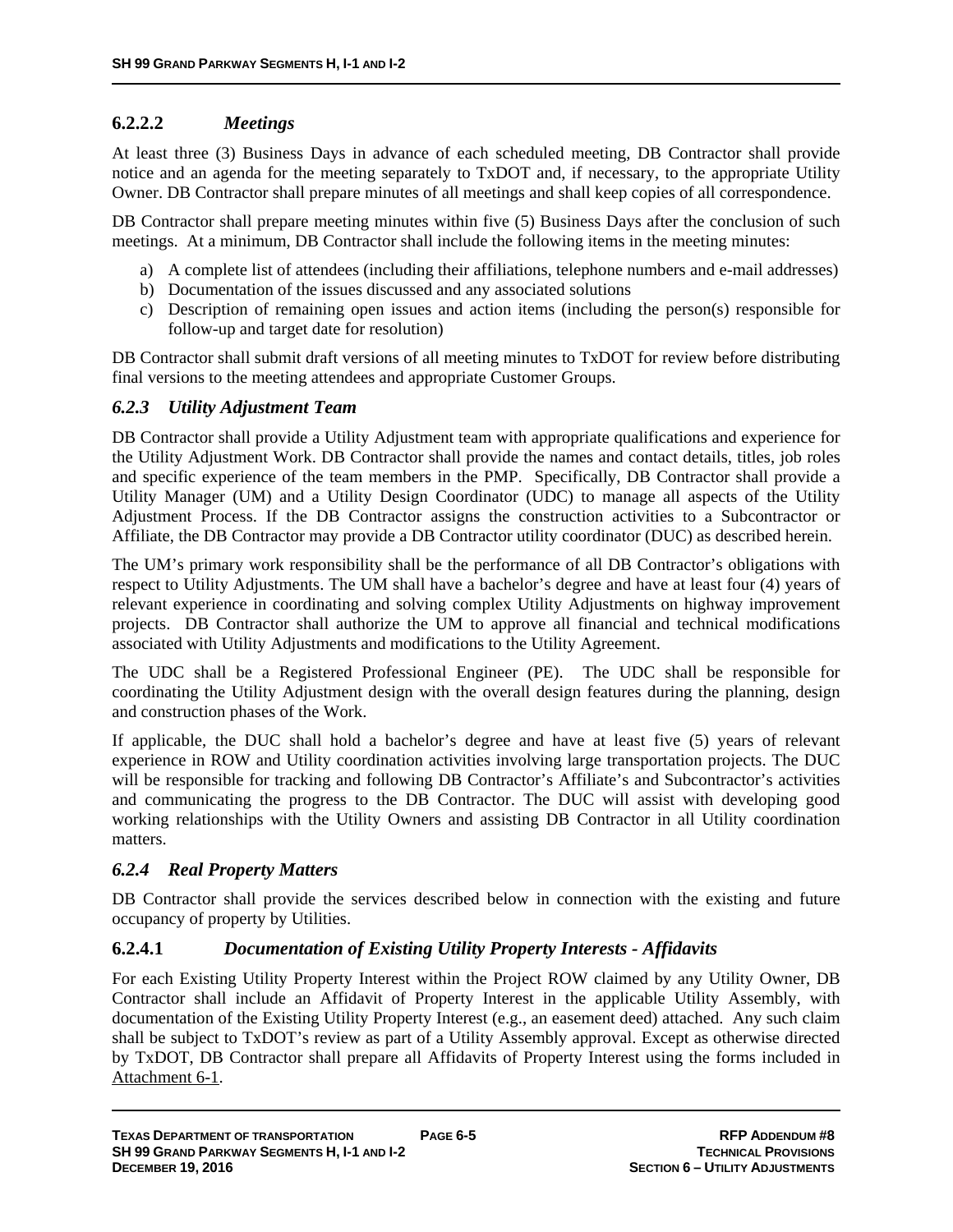# **6.2.4.2** *Acquisition of Replacement Utility Property Interests*

Each Utility Owner will be responsible for acquiring any Replacement Utility Property Interests that are necessary for its Utility Adjustments. DB Contractor shall have the following responsibilities for each acquisition:

- a) DB Contractor shall coordinate with, and provide the necessary information to, each Utility Owner as necessary for the Utility Owner to acquire any Replacement Utility Property Interests required for its Utility Adjustments.
- b) If any of DB Contractor-Related Entities assists a Utility Owner in acquiring a Replacement Utility Property Interest, such assistance shall be by separate contract outside of the Work, and DB Contractor shall ensure that the following requirements are met:
	- (i) The files and records must be kept separate and apart from all acquisition files and records for the Project ROW;
	- (ii) The items used in acquisition of Replacement Utility Property Interests (e.g., appraisals, written evaluations and owner contact reports) must be separate from the purchase of the Project ROW; and
	- (iii)Any DB Contractor-Related Entity personnel negotiating the acquisition of Replacement Utility Property Interests must be different from those negotiating the acquisition of the Project ROW.

DB Contractor is not responsible for Utility Owner condemnation proceedings except for DB Contractor's cost share set forth in Section 6.8.6 of the Agreement. The Utility Owner is responsible for utilizing its authority for condemnation proceedings for all Replacement Utility Property Interests.

# **6.2.4.3** *Relinquishment of Existing Utility Property Interests*

DB Contractor shall cause the affected Utility Owner to relinquish each Existing Utility Property Interest within the Project ROW, unless the existing Utility occupying such interest is either (a) remaining in its original location or (b) being reinstalled in a new location still subject to such interest.

# **6.2.4.4** *Quitclaim Deeds*

Except as otherwise directed by TxDOT, DB Contractor shall prepare a Quitclaim Deed for each relinquishment of an Existing Utility Property Interest using the TxDOT form included in Attachment 6- 1. Each Quitclaim Deed is subject to TxDOT's approval.

DB Contractor understands and expects that a Utility Owner will not relinquish any Existing Utility Property Interest until after the Utility Adjustment has been accepted by the Utility Owner in its new location. Accordingly, instead of an executed Quitclaim Deed, the Utility Assembly for such Utility Adjustment shall include a letter signed by the Utility Owner's authorized representative confirming that the interest will be quitclaimed upon completion of the Utility Adjustment, with a copy of the unsigned Quitclaim Deed. In these cases, DB Contractor shall obtain the executed Quitclaim Deed within 90 Days of completion of the Utility Adjustment or unless otherwise approved by TxDOT in writing. The Quitclaim Deed must be approved by TxDOT prior to the DB Contractor recording such deed in the local real property records.

# **6.2.4.5** *Utility Joint Use Acknowledgments and Utility Installation Request, Form 1082 Requirements*

DB Contractor shall prepare a Utility Joint Use Acknowledgment (UJUA) for each Utility that will remain within the boundaries of its Existing Utility Property Interest location within the Project ROW.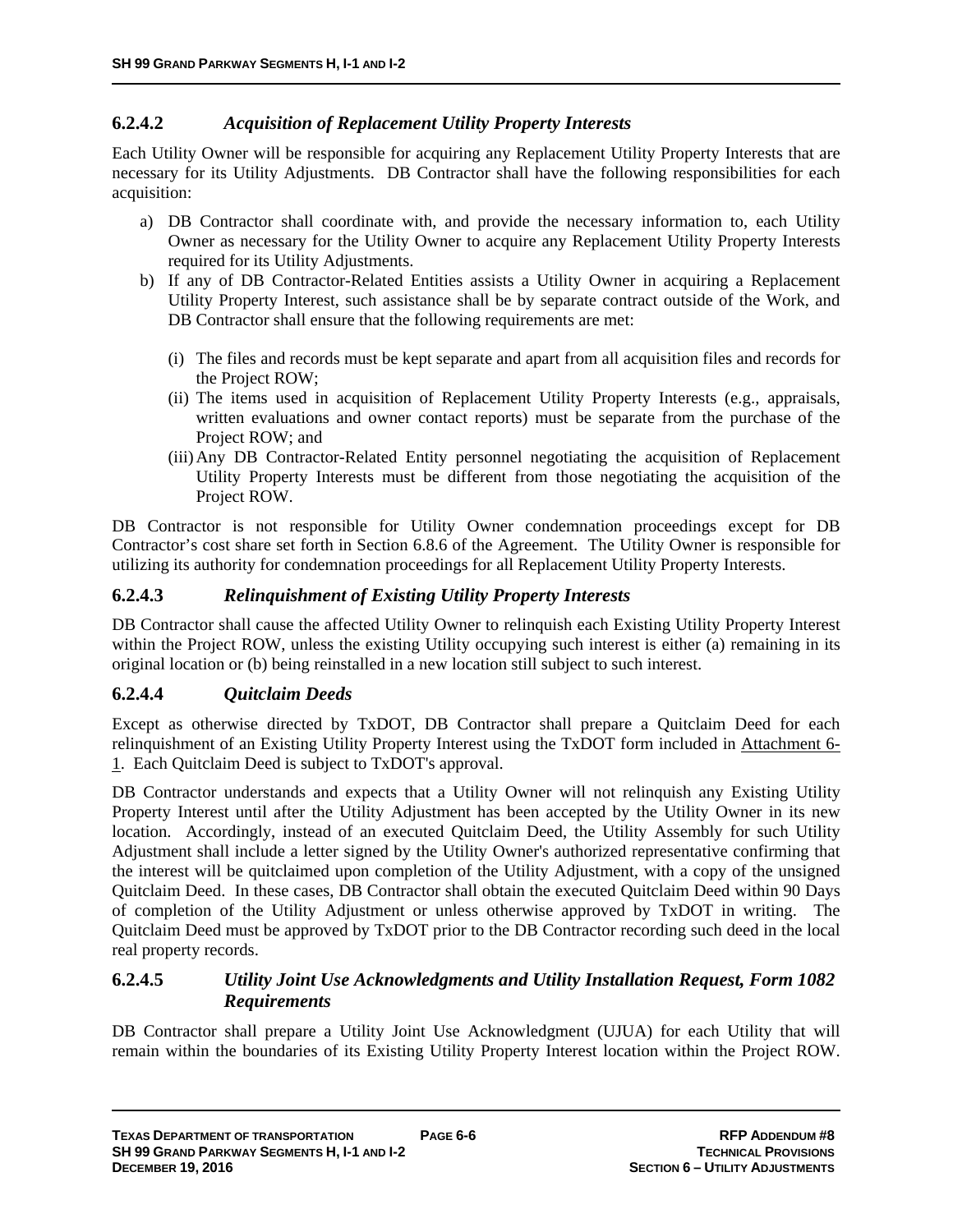DB Contractor shall prepare all UJUAs using the TxDOT form included in Attachment 6-1. DB Contractor also shall prepare all required documentation to be included with each UJUA.

DB Contractor shall arrange for the Utility Owner to execute each UJUA or Utility Installation Request, Form 1082, which shall be subject to TxDOT's written approval as part of a Utility Assembly.

DB Contractor shall prepare a Utility Installation Request, Form 1082, for each Utility that will remain or be relocated within the Project ROW and is not located within an Existing Utility Property Interest held by the Utility Owner.

#### **6.2.4.6** *Documentation Requirements*

DB Contractor shall prepare, negotiate (to the extent permitted by this Section 6.2.4, and obtain execution by the Utility Owner of (and record in the appropriate jurisdiction, if applicable) all agreements and deeds described in this Section 6.2.4, including all necessary exhibits and information concerning the Project (e.g., reports, Plans and surveys). Each agreement or deed shall identify the subject Utility(ies) by the applicable Utility Assembly Number and shall also identify any real property interests by parcel number or highway station number, or by other identification acceptable to TxDOT.

# **6.3 Design**

# *6.3.1 DB Contractor's Responsibility for Utility Identification*

DB Contractor bears sole responsibility for locating and identifying, at its own expense, all Utilities located within the Project ROW or otherwise affected by the Project, whether located on private property or within an existing public ROW, and including all Service Lines.

DB Contractor shall prepare and submit to TxDOT, no later than 90 days after NTP2 or Limited NTP2, or 30 days before the first assembly package is submitted, a Utility strip map showing the information obtained and/or confirmed pursuant to this Section 6.3.1. DB Contractor's Utility Strip Map shall show in plan view all Utilities within the Project ROW or otherwise impacted by the Project, in each case detailing the type of Utility facility (communication, gas, oil, water, etc.) size, material and the Utility Owner's name and contact information. The scale of the DB Contractor's Utility Strip Map shall be  $1'' =$ 100'. DB Contractor shall update the information provided in the RID Utility Strip Map with Subsurface Utility Engineering (SUE) data and shall submit the same to TxDOT in accordance with the PMP.

#### *6.3.2 Technical Criteria and Performance Standards*

DB Contractor shall ensure that all design plans for Utility Adjustment Work, whether furnished by DB Contractor or by the Utility Owner, are consistent and compatible with the following:

- a) The applicable requirements of the Contract Documents, including Section 6.2.1 (Standards)
- b) The Project design
- c) Any existing and proposed Utility facility
- d) All applicable Governmental Approvals
- e) Private approvals of any third parties necessary for such Work

# *6.3.3 Utility Adjustment Concept Plans*

DB Contractor shall prepare and submit to TxDOT, no later than 90 days after NTP2 or Limited NTP2, or 30 days before the first assembly package is submitted, a proposed conceptual Utility design (a Utility Adjustment Concept Plan) for the Project (or proposed Utility Adjustment Concept Plans for various segments of the Project, as appropriate), showing the approximate location of each existing Utility in accordance with Section 6.3.1 (DB Contractor's Responsibility for Utility Identification), the existing Utilities to remain, proposed location of each Utility and DB Contractor's Utility Adjustment recommendations.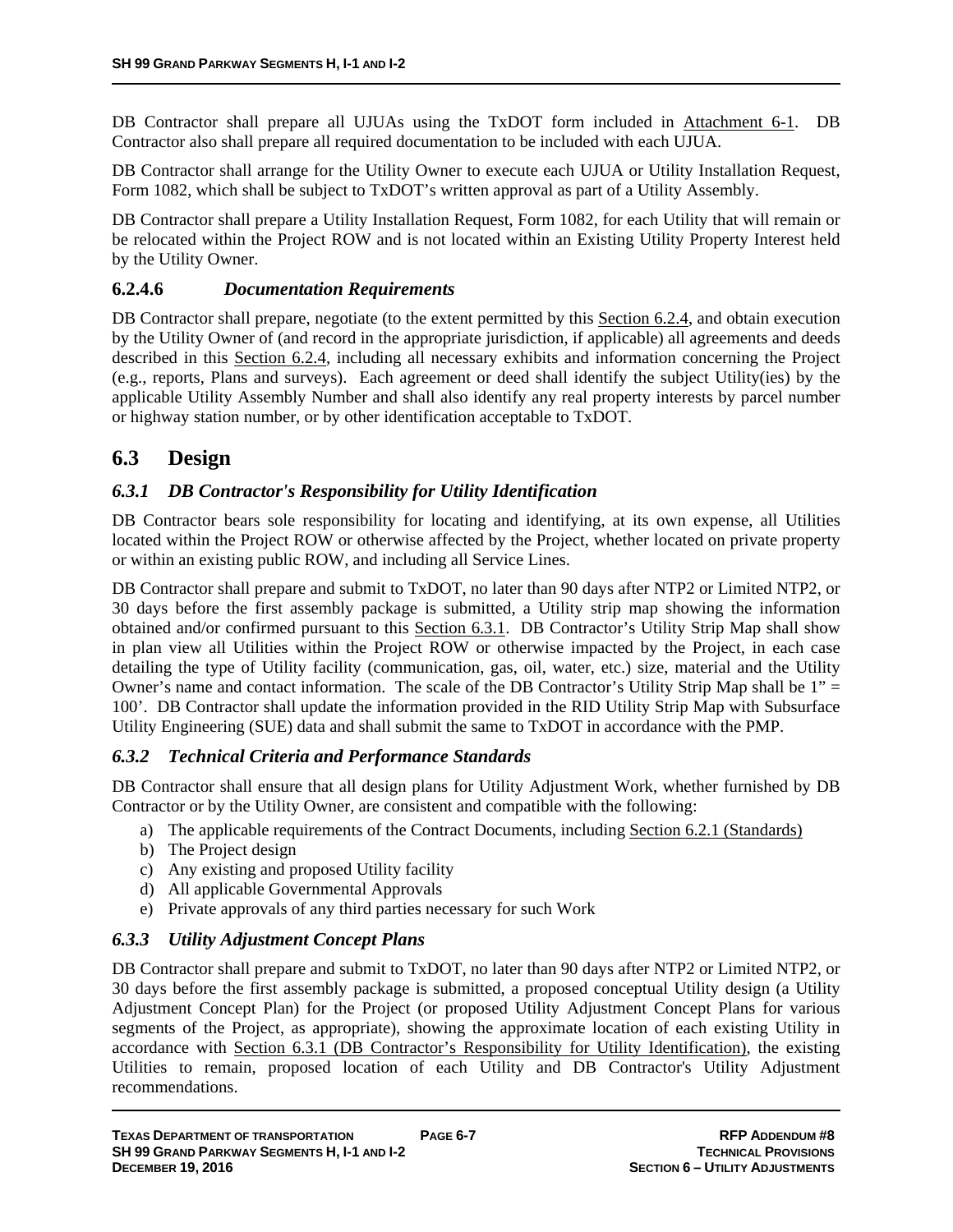In accordance with the PMP, DB Contractor shall submit the proposed Utility Adjustment Concept Plan(s) to TxDOT for its review. The Utility Adjustment Concept Plan(s) shall be submitted in both tabular and plan formats. The tabular format shall identify and numerically list each Utility conflict and each associated Utility. The plan(s) shall be color-coded and shall utilize a scale that clearly depicts all of the required information. DB Contractor shall coordinate with the affected Utility Owners as necessary to obtain their respective concurrence with the Utility Adjustment Concept Plan(s) as initially submitted to TxDOT and with any subsequent revisions. The Utility Adjustment Concept Plan is a working document and DB Contractor shall modify the plan as more project information becomes available. Each executed PUAA or UAAA will identify and approve the Utility location.

# *6.3.4 Utility Adjustment Plans*

DB Contractor shall ensure that all Utility Adjustment Plans, whether furnished by DB Contractor or by the Utility Owner, are signed and sealed by a Registered Professional Engineer (PE), unless waived by TxDOT at its sole discretion, and per governmental regulations and industry practice.

# **6.3.4.1** *Plans Prepared by DB Contractor*

Where DB Contractor and the Utility Owner have agreed that DB Contractor will furnish a Utility Adjustment design, DB Contractor shall prepare and obtain the Utility Owner's approval of plans, specifications and cost estimates for the Utility Adjustment (collectively, "Utility Adjustment Plans") by having an authorized representative of the Utility Owner sign the plans as "reviewed and approved for construction". The Utility Adjustment Plans (as approved by the Utility Owner) shall be attached to the applicable Utility Agreement, which DB Contractor shall include in the appropriate Utility Assembly for TxDOT's approval.

Unless otherwise specified in the applicable Utility Agreement(s), all changes to Utility Adjustment Plans previously approved by the Utility Owner (excluding estimates, if the Utility Owner is not responsible for any costs) shall require written Utility Owner approval. DB Contractor shall transmit any TxDOT comments to the Utility Owner and shall coordinate any modification, re-approval by the Utility Owner and re-submittal to TxDOT as necessary to obtain TxDOT's approval.

# **6.3.4.2** *Plans Prepared by the Utility Owner*

For all Utility Adjustment Plans to be furnished by a Utility Owner, DB Contractor shall coordinate with the Utility Owner as necessary to confirm compliance with the applicable requirements as referenced in Section 6.2.1 (Standards). Those Utility Adjustment Plans shall be attached to the applicable Utility Agreement, which DB Contractor shall include in the appropriate Utility Assembly for TxDOT's approval. DB Contractor shall transmit any TxDOT comments to the Utility Owner and shall coordinate any modification, review by DB Contractor and re-submittal to TxDOT as necessary to obtain TxDOT's approval.

#### **6.3.4.3** *Design Documents*

Each proposed Utility Adjustment shall be shown in the Design Documents, regardless of whether the Utility Adjustment Plans are prepared by DB Contractor or by the Utility Owner.

#### **6.3.4.4** *Certain Requirements for Underground Utilities*

Casing as specified in the UAR shall be used for all underground Utilities crossing the Project ROW. However, high-pressure gas and liquid petroleum pipelines may be allowed to cross the Project ROW without steel casing as long as the requirements of the UAR are met. All high-pressure gas pipelines within the Project ROW shall comply with a design factor " $F$ " = 0.6 or less as required by the class location of the pipeline. The Utility Owner is required to submit or approve the Barlow's Formula calculation(s) in writing to be included in the Utility Assembly.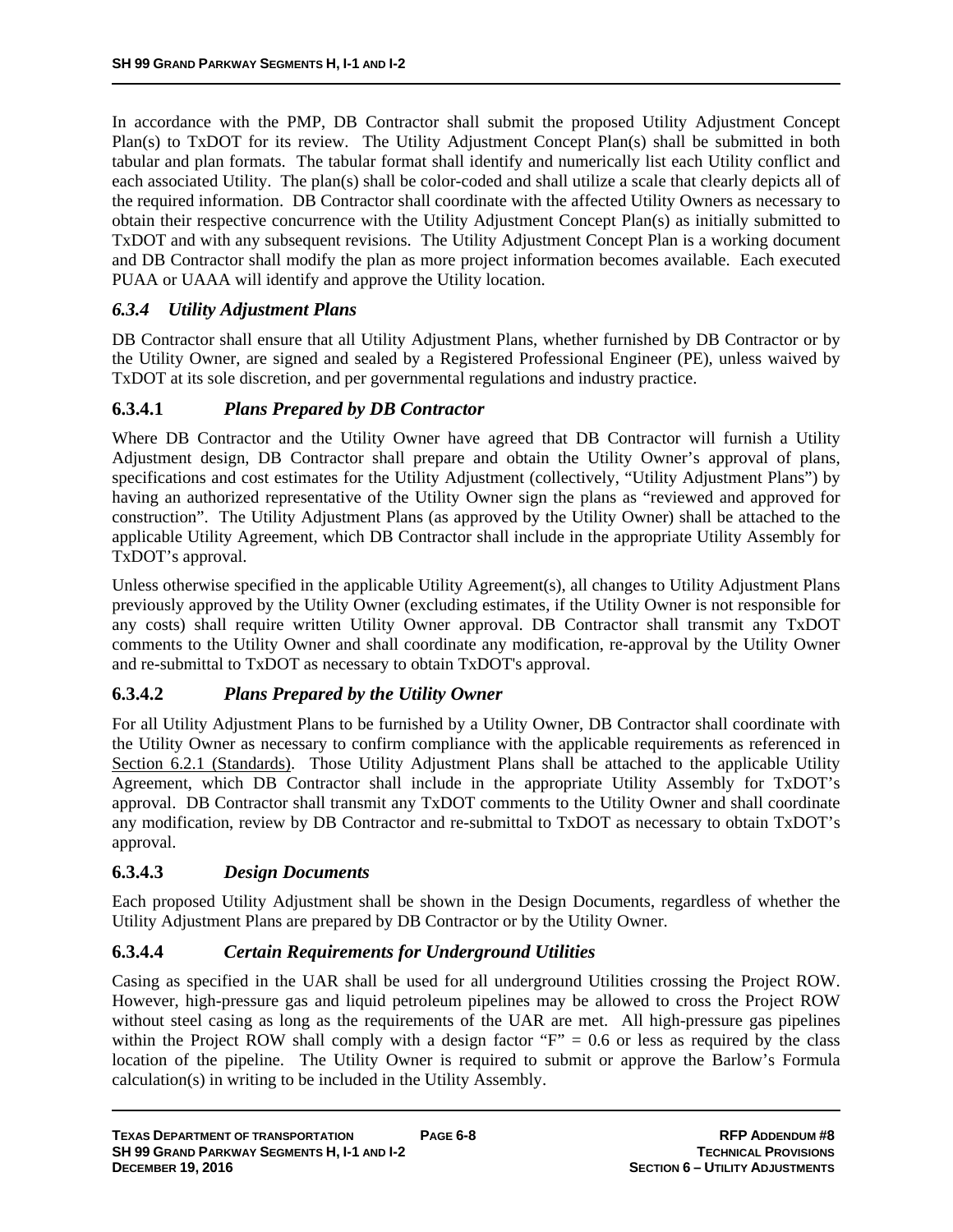Underground communication facilities that cross the roadway, including side roads, shall be encased in Schedule 80 PVC or SDR 11 HDPE pipe up to and including 4" casings. Casings larger than 4" shall be steel pipe, unless other methods of protection are approved by TxDOT. Multiple conduits shall be encased in steel pipe, unless other methods of protection are approved by TxDOT.

Refer to Section 14 – Rail of these provisions for certain design requirements for underground Utilities within the potential freight railroad corridor.

# **6.3.4.5** *Utility Assemblies*

Each Utility Adjustment in addition to each Utility remaining in place in the Project ROW and not requiring any Protection in Place or other Utility Adjustment shall be addressed in a Utility Assembly prepared by DB Contractor and submitted to TxDOT for its review and comment and for TxDOT's approval of any items for which this Section 6 requires TxDOT's approval. Temporary Adjustments that are installed within the Project ROW must also be included with an assembly for TxDOT's prior approval, unless TxDOT waives or allows other approval methods concerning Temporary Adjustments. Each Utility Adjustment shall be addressed in a full Utility Assembly, unless it is appropriate for a Supplemental Utility Assembly or Abbreviated Utility Assembly, as described below. DB Contractor shall coordinate with the Utility Owner to prepare all components of each Utility Assembly. Completion of the review and comment process for the applicable Utility Assembly, as well as issuance of any required TxDOT approvals, shall be required before the start of construction for the affected Utility Adjustment Work.

Provisions governing the procedure for and timing of Utility Assembly Submittals are in Section 6.5 (Deliverables).

All Utility Adjustments covered by the same initial PUAA can be addressed in a single full Utility Assembly.

Each set of the required Utility Assembly shall include the following:

- a) A transmittal memo recommending approval and detailing any unique characteristics or information pertaining to the Adjustment. The transmittal memo shall also describe any applicable amendment (UAAA) and explain why the amendment is necessary;
- b) A completed Utility Assembly Checklist;
- c) A TxDOT approved Utility Adjustment Agreement;
- d) Plans which:
	- (i) Show the existing and proposed Utility facilities;
	- (ii) Show existing and proposed grades for all Utility crossings;
	- (iii)Show the existing and Project ROW lines along with the control of access denial line;
	- (iv) Show an offset distance from the Project ROW line to all longitudinal Utilities within the Project ROW;
	- (v) Present sufficient information to enable TxDOT to verify compliance with the UAR requirements for each Utility located within the Project ROW, including highway design features; and
	- (vi) Are folded to 8.5" x 11" size, unless waived by TxDOT.
- e) Estimate(s) from the Utility Owner (and also from DB Contractor, where DB Contractor is furnishing design and/or performing construction), which estimates shall, without limitation, detail material type and quantity (material quantities detailed on the estimates must correlate to the materials shown on the plans described in (d) above), labor and engineering. The estimate must list and identify the estimated amount of reimbursement to the Utility Owner, taking into consideration the Betterment credit calculation, salvage credit and any applicable eligibility ratio.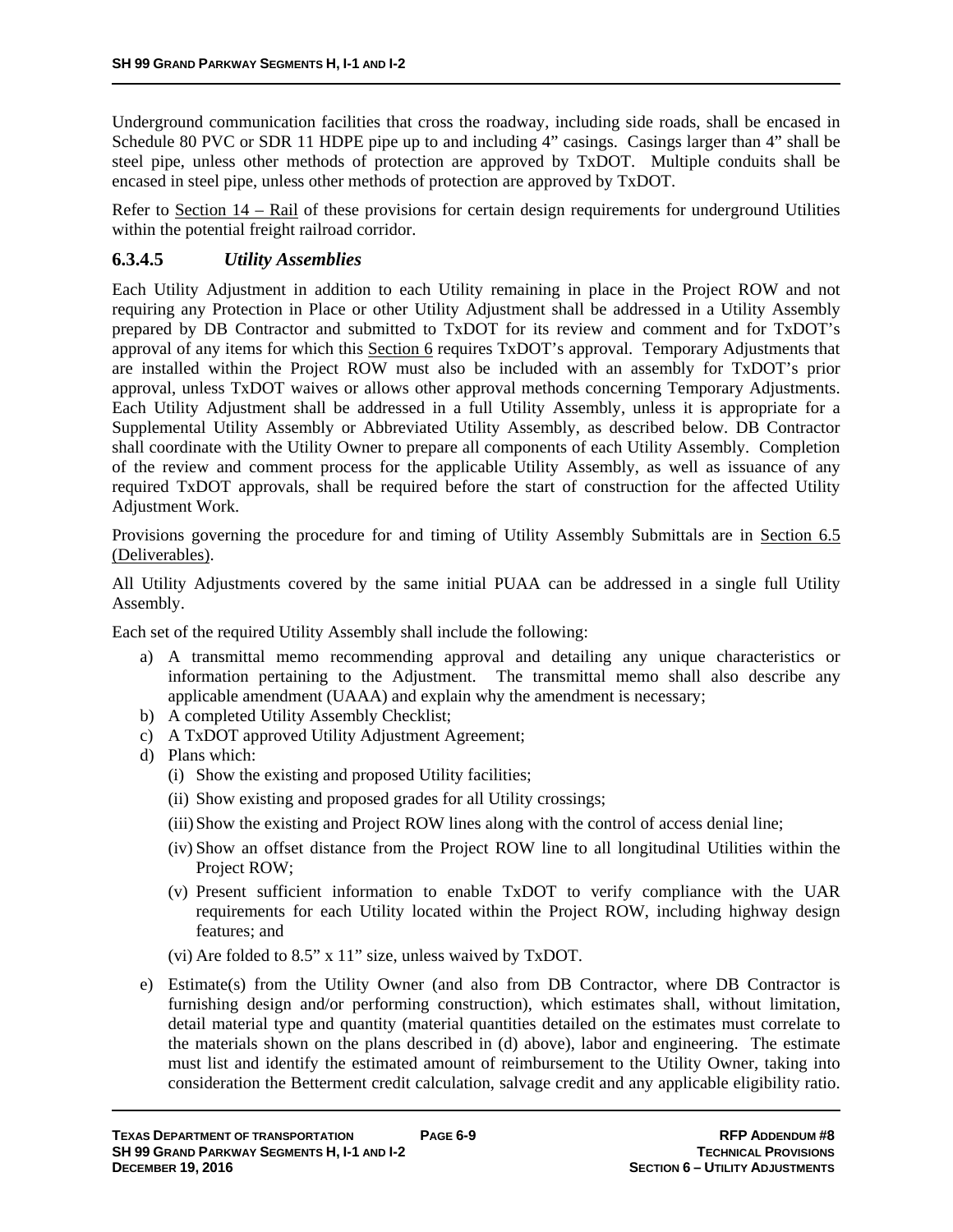The estimated cost(s) associated with DB Contractor's internal coordination costs and overheads shall not be included in this estimate;

- f) A proposed Utility Joint Use Acknowledgment (UJUA) or Utility Installation Request, Form 1082;
- g) Statement of Work form, if applicable;
- h) Affidavit(s) of Property Interest form (with property interest instrument of conveyance attached), if applicable;
- i) A ROW Map showing the existing and proposed Utility facilities identified on a plan view. This ROW Map will only be required to be included with TxDOT's copy of the Utility Assembly;
- j) All Utility No Conflict Sign-Off Forms; and
- k) Proposed starting date and estimated time to completion for the Adjustment.

*Utility Adjustment Amendment Agreements (UAAA).* For each UAAA, DB Contractor shall prepare an additional Utility Assembly for the relevant initial PUAA (an Assembly), covering all Utility Adjustments addressed in the UAAA. The UAAA Assembly shall contain all requirements listed in a) through k) as identified this Section 6.3.4.5.

*Abbreviated Utility Assemblies.* DB Contractor shall prepare an Abbreviated Utility Assembly for each Utility proposed to remain in its original location within the Project ROW that is not required to be addressed in a PUAA or UAAA, unless an Adjustment is required pursuant to Section 6.1.1 (When Utility Adjustment is Required). If DB Contractor is reimbursing the Utility Owner any of its costs, a PUAA or UAAA is required. Each Abbreviated Utility Assembly shall contain a transmittal memo recommending that the subject Utility(ies) remain in place, a set of plans detailing UAR compliance, a completed Utility Assembly Checklist, a certification from the Utility Owner approving leaving the Utility(ies) in place, as well as Utility Joint Use Acknowledgment(s) or Utility Installation Request, Form 1082 as required in Section 6.2.4.5, Utility No Conflict Sign-Off Forms, plans detailing UAR compliance and Affidavit(s) of Property Interest, if applicable. Each of the foregoing items shall comply with the requirements for same described in Attachment 6-1.

# **6.4 Construction**

# *6.4.1 Reserved*

# **6.4.1.1** *General Construction Criteria*

All Utility Adjustment construction performed by DB Contractor shall conform to the requirements listed below. In addition, DB Contractor is responsible for verifying that all Utility Adjustment construction performed by each Utility Owner conforms to the requirements described below. In case of nonconformance, DB Contractor shall cause the Utility Owner (and/or its contractors, as applicable) to complete all necessary corrective work or to otherwise take such steps as are necessary to conform to these requirements:

- a) All criteria identified in Section 6.3.2 (Technical Criteria and Performance Standards);
- b) The Utility Adjustment Plans included in the Utility Agreement approved by TxDOT (other than Utility Adjustment Field Modifications complying with Section 6.4.7 (Utility Adjustment Field Modifications);
- c) All Project safety and environmental requirements;
- d) All pre-construction meeting requirements;
- e) The ROW acquisition schedule described in Section 7 (ROW); and
- f) Utility(ies) standards provided in the Utility Agreement.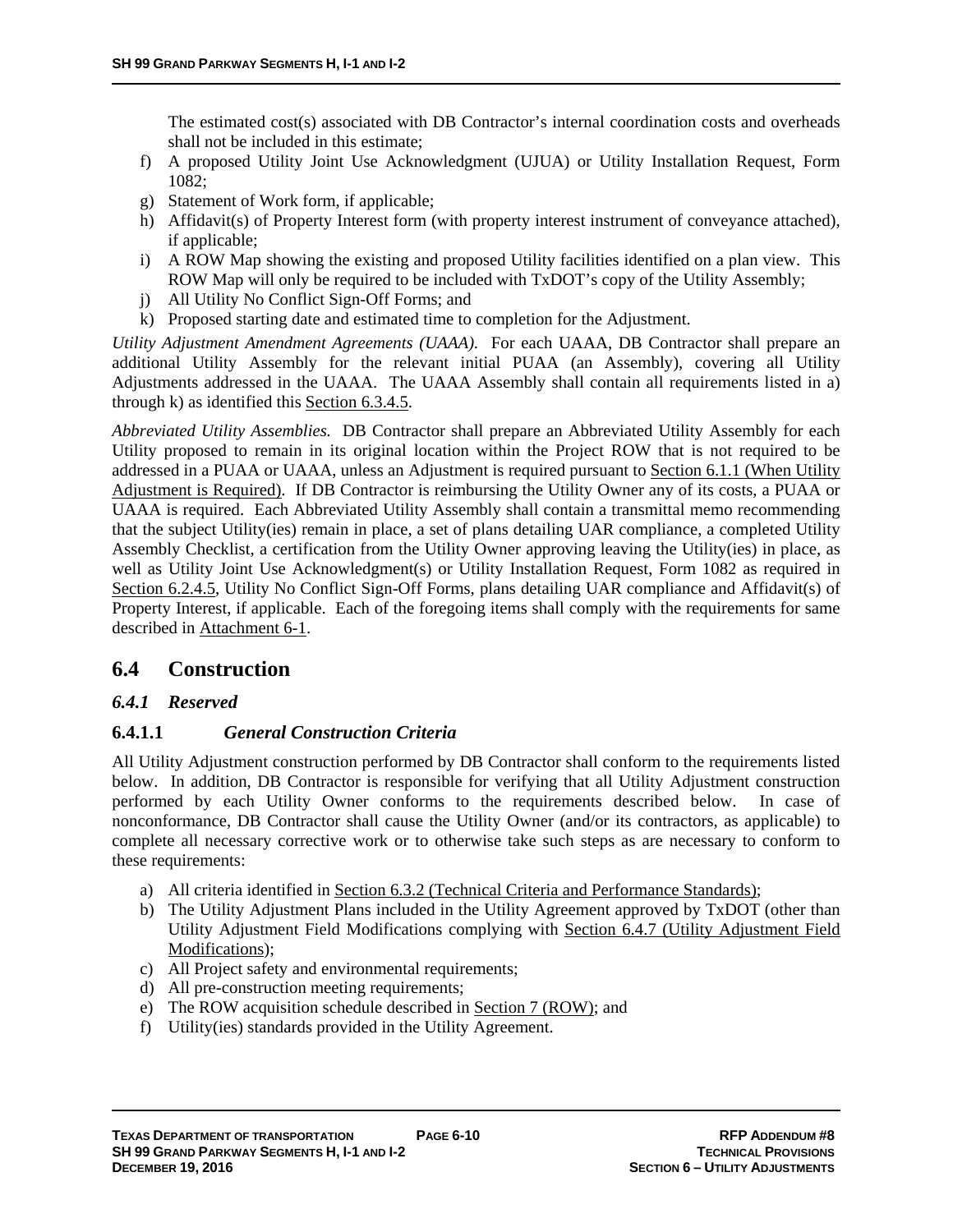# **6.4.1.2** *Reinstatement of Utility Cuts*

After installation of drainage structures, storm sewers or any other public or private Utility facility by open cut beneath existing pavements carrying traffic during construction, the pavement shall be restored and maintained to a normal satisfactory riding surface equal to or better than the existing.

#### *6.4.2 Inspection of Utility Owner Construction*

DB Contractor shall set forth procedures in the PMP for inspection of all Utility Adjustment Work performed by Utility Owners (and/or their contractors) to verify compliance with the applicable requirements described in Section 6.4.2 (General Construction Criteria). DB Contractor is responsible for quality control and quality assurance for all Work performed by the Utility Owners and/or their contractors.

# *6.4.3 Scheduling Utility Adjustment Work*

The Utility Adjustment Work (other than construction) may begin at any time following issuance of NTP1. Refer to Section 4.4.2 of the Agreement for the conditions to commence construction of Utility Adjustment Construction Work by DB Contractor. DB Contractor shall not arrange for any Utility Owner to begin any demolition, removal or other construction work for any Utility Adjustment until all of the following conditions are satisfied:

- a) The Utility Adjustment is covered by an executed Utility Agreement (and any conditions to commencement of such activities that are included in the Utility Agreement have been satisfied);
- b) Pre-construction meeting, in accordance with Section 6.2.2.2, shall be required after execution of the Utility Agreement and prior to commencement of any construction activities, unless otherwise approved by TxDOT;
- c) Availability and access to affected Replacement Utility Property Interests have been obtained by the Utility Owner (and provided to DB Contractor, if applicable);
- d) If any part of the Utility Adjustment construction work will affect the Project ROW, availability and access to that portion of the Project ROW has been obtained in accordance with the applicable requirements of the Contract Documents;
- e) If applicable, the Alternate Procedure List has been approved by FHWA, and either (a) the affected Utility is on the approved Alternate Procedure List, as supplemented, or (b) the Utility Owner is on the approved Alternate Procedure List, as supplemented;
- f) The review and comment process has been completed and required approvals have been obtained for the Utility Assembly covering the Utility Adjustment;
- g) All Governmental Approvals necessary for the Utility Adjustment construction have been obtained and any pre-construction requirements contained in those Governmental Approvals have been satisfied; and
- h) All other conditions to that Work stated in the Contract Documents have been satisfied.

# *6.4.4 Standard of Care Regarding Utilities*

DB Contractor shall carefully and skillfully carry out all Work impacting Utilities and shall mark, support, secure, exercise care and otherwise act to avoid damage to Utilities. At the completion of the Work, the condition of all Utilities shall be at least as safe and permanent as before.

# *6.4.5 Emergency Procedures*

DB Contractor shall provide Emergency procedures with respect to Utility Adjustment Work in the PMP. DB Contractor shall obtain Emergency contact information, establish Emergency procedures with each Utility Owner and immediately notify the Utility Owner in the event of rupture, break or damage to the Utility Owner's Utility facilities.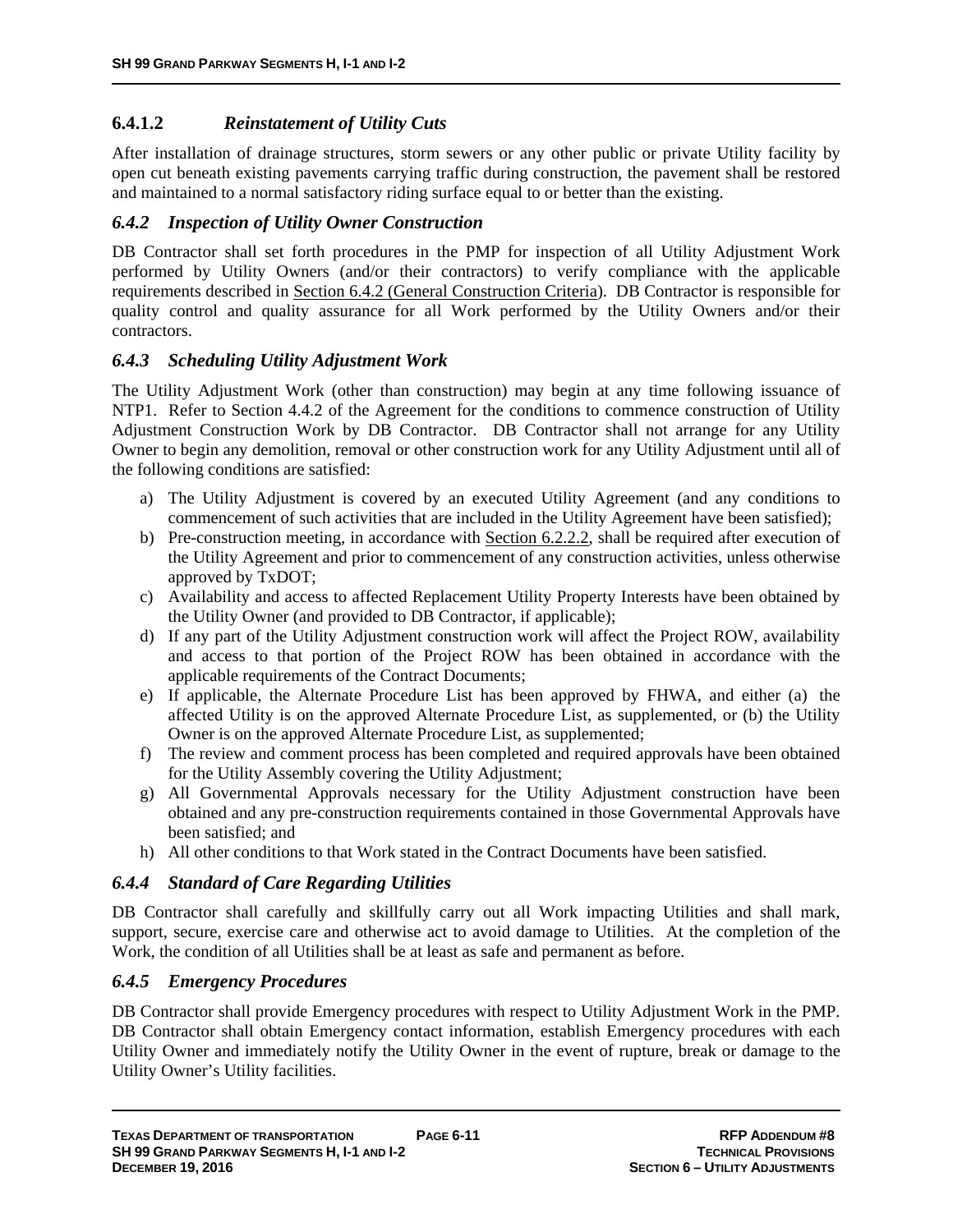# *6.4.6 Utility Adjustment Field Modifications*

DB Contractor shall establish a procedure to be followed if a Utility Adjustment Field Modification (UAFM) is proposed by either DB Contractor or a Utility Owner, after the Utility Assembly (which includes the Utility Adjustment Plans) has been approved. The procedure shall contain, at minimum, the following processes:

- a) The Utility Owner's review and approval of a UAFM proposed by DB Contractor, or DB Contractor's review and approval of a UAFM proposed by the Utility Owner. The UAFM shall have approval prior to commencement of construction. All revisions shall be signed and sealed by a Registered Professional Engineer (PE), unless waived by TxDOT at its sole discretion;
- b) Transmittal of anyUAFM to the appropriate construction field personnel; and
- c) Inclusion of any UAFM in the Record Drawings for the Project.

DB Contractor shall cause the procedure to be followed for all UAFM, whether the construction is performed by DB Contractor or by the Utility Owner.

#### *6.4.7 Switch Over to New Facilities*

After a newly adjusted Utility has been accepted by the Utility Owner and is otherwise ready to be placed in service, DB Contractor shall coordinate with the Utility Owner regarding the procedure and timing for placing the newly adjusted Utility into service and terminating service at the Utility being replaced.

#### *6.4.8 Record Drawings*

DB Contractor shall provide Record Drawings to each Utility Owner for its adjusted Utilities, in accordance with the applicable Utility Agreement(s).

DB Contractor shall provide Record Drawings to TxDOT (regardless of whether design and/or construction of the subject Utilities was furnished or performed by DB Contractor or by the Utility Owner). These drawings shall show the location of and label as such, all abandoned Utilities, shall show and label all other Utilities, whether remaining in place or relocated, located within the Project ROW or otherwise impacted by the Project and shall otherwise comply with Section 2 (Project Management). DB Contractor shall provide the Record Drawings for each Adjustment to TxDOT no later than 90 Days after Utility Owner acceptance as defined in the Utility Agreement, the Adjustment or before such earlier deadline as is specified elsewhere in the Contract Documents.

DB Contractor shall provide, within 90 days after final Utility Adjustment is complete, a plan view of all final Utility facility locations (both Owner-Managed and DB Contractor-Managed) that include Utilities that remained in place, were adjusted in place and/or relocated. The plan view must detail the Utility facility horizontal alignment with highway stationing, ROW lines, roadway features, Utility Owners name, Utility facility type, size and Utility Assembly Number. This overall inventory set of plans is separate from the individual record drawings required for each Utility Assembly. The plan view map shall be submitted for TxDOT review upon completion of 50% of the required Utility Adjustment Work.

# *6.4.9 Maintenance of Utility Service and Access*

All Utilities shall remain fully operational during all phases of construction, except as specifically allowed and approved in writing by the Utility Owner. DB Contractor shall schedule Utility Adjustment Work in order to minimize any interruption of service, while at the same time meeting the Project Schedule and taking into consideration seasonal demands.

Each Utility Adjustment or remain in place location must allow for adequate access during construction and after completion of the Project. All access and access locations to the Utility facility must be agreed to by TxDOT and the Utility Owner.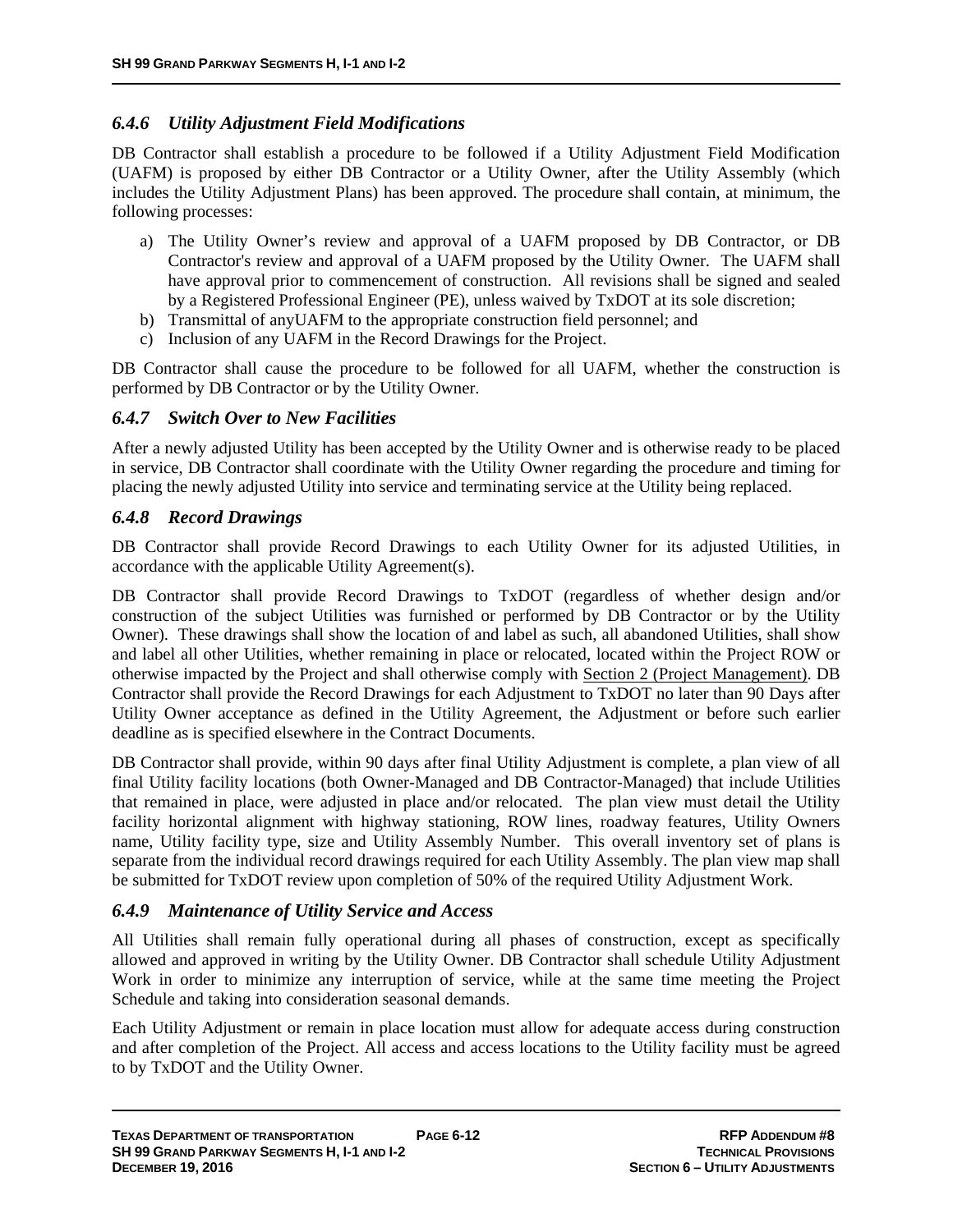# *6.4.10 Traffic Control*

DB Contractor shall be responsible for the Traffic Management Plan. The Traffic Management Plan shall cover all traffic control made necessary for Utility Adjustment Work, whether performed by DB Contractor or by the Utility Owner. Traffic control for Adjustments shall be coordinated with, and subject to approval by, the local agency(ies) with jurisdiction. Traffic control shall comply with the guidelines of the TMUTCD and of Section 18 (Traffic Control).

# **6.5 Deliverables**

DB Contractor shall time all Submittals described in this section to meet the Project Schedule, taking into account the maximum number of Submittals set forth in this Section 6.5 or, if not stated therein, then as stated in Section 3.1.2 of the Agreement. All deliverables shall conform to the standards required in the Project Management Plan. Any deliverable submitted by DB Contractor to TxDOT Right of Way office for review after 11:59 a.m. will be considered as submitted on the next Business Day.

#### *6.5.1 Maximum Number of Submittals*

DB Contractor shall coordinate all Submittals required pursuant to this Section 6.5. In each ten (10) Business Day period, DB Contractor shall not submit more than:

- a) Three (3) Utility Assemblies (excluding Abbreviated Utility Assemblies); and
- b) Three (3) of any other Submittal required under this Section 6 and requiring TxDOT review and approval.

Where the number of Submittals exceeds these limits, the Submittals shall be considered excess and TxDOT may defer its review of any such excess Submittals to a subsequent ten (10) Business Day period, as necessary.

# *6.5.2 DB Contractor's Utility Tracking Report*

DB Contractor shall maintain a Utility Tracking Report (UTR) in tabular form, listing all Utilities located within the Project ROW or otherwise potentially affected by the Project. DB Contractor shall submit the Utility Tracking Report to TxDOT on a monthly basis in the format described below unless otherwise approved by TxDOT. The Utility Tracking Report shall, at a minimum, contain the following information for each Utility:

- a) The name of the Utility Owner and the Utility Assembly Number;
- b) Utility size and type;
- c) Location of the Utility based upon station and offset;
- d) The proposed method of treatment;
- e) State whether the Adjustment will be Owner or DB Contractor-Managed;
- f) Dates on which the PUAA/UAAA was executed by TxDOT, the Utility Owner, and DB Contractor;
- g) Dates on which the UJUA or Utility Installation Request, Form 1082, was executed by the Utility Owner and TxDOT;
- h) The Utility Owner's existing right of occupancy of the right of way for each Utility (e.g. UJUA, permit, easement or combination);
- i) Whether any Replacement Utility Property Interest will be necessary;
- j) Estimated cost approved in the PUAA/UAAA;
- k) Amounts and dates of payments made by DB Contractor to the Utility Owner, listing in each case the type of payment (final, partial or lump sum);
- l) Scheduled start and completion date for construction of each Adjustment;
- m) Percent complete of construction; and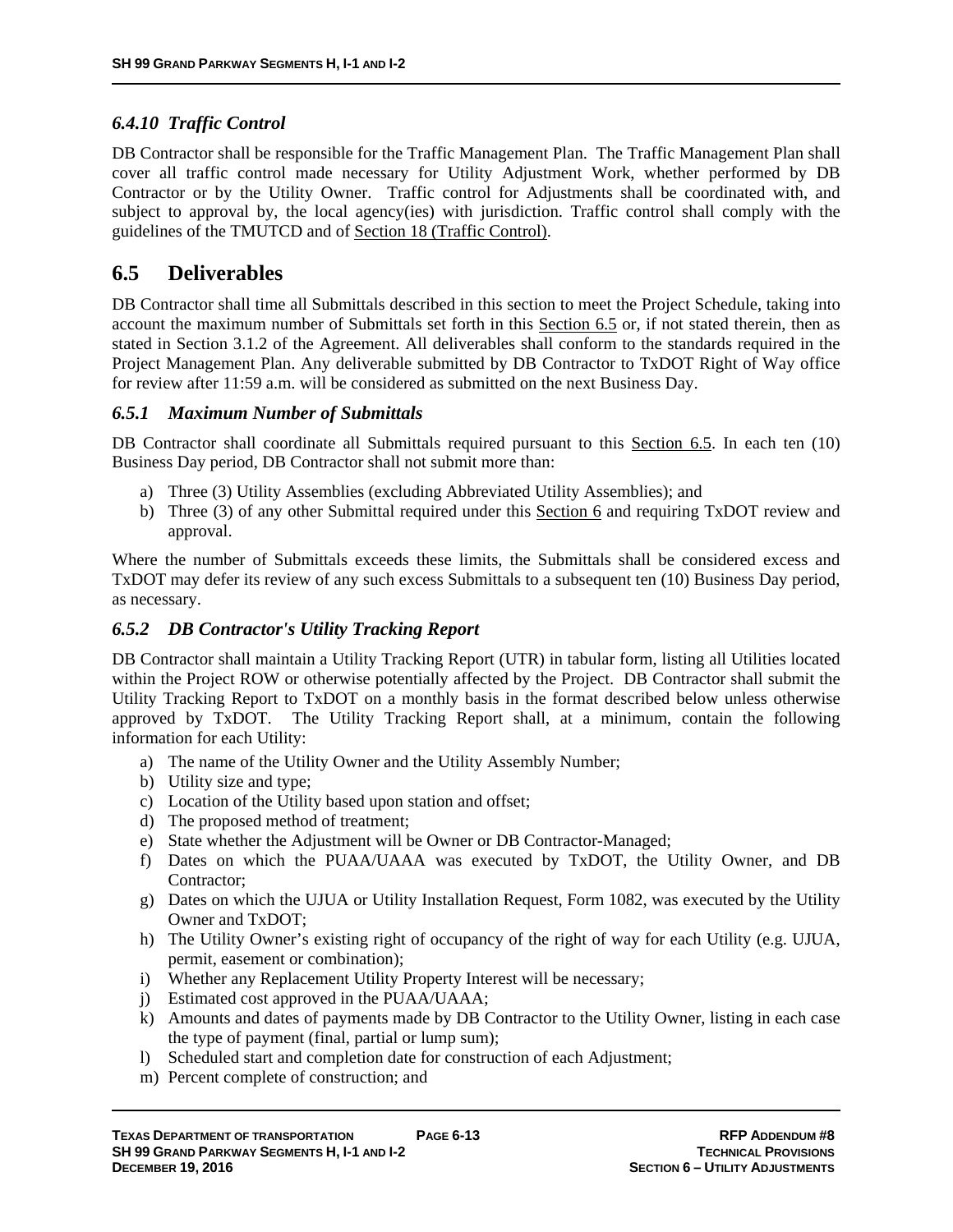n) Whether any Betterment is included in the Adjustment.

The Utility Tracking Report (UTR) shall also include a separate section for Replacement Utility Property Interest including each necessary Replacement Utility Property Interest with the names of property owners or parcel number(s), Utility Assembly Numbers, status of the acquisition, acquisition cost and other information as necessary. DB Contractor shall maintain this section of the Utility Tracking Report and submit to TxDOT in the same manner as all other portions of the Utility Tracking Report.

#### *6.5.3 Utility Assembly Submittals and Final Closeout Procedures*

The following procedures shall govern Submittal, review and final closeout of each Utility Assembly, including Supplemental and Abbreviated Utility Assemblies:

- a) Before submitting a Utility Assembly to TxDOT, DB Contractor shall:
	- (i) Verify that each subject Utility (or the Utility Owner) is on the approved Alternate Procedure List, if applicable;
	- (ii) Submit the complete Utility Assembly to the quality control/quality assurance entity designated by DB Contractor in accordance with the PMP; and
	- (iii)Resolve all comments made by the quality control/quality assurance entity, coordinating with the Utility Owner as appropriate.
- b) DB Contractor shall submit to TxDOT three (3) identical and complete originals of each Utility Assembly, each of which shall be bound and labeled "DB Contractor Copy," "TxDOT Copy," or "Utility Owner Copy," as appropriate. The "TxDOT Copy" shall be color-coded and shall include the Project ROW map with the existing and proposed Utility facilities identified on a plan view. These Submittals shall be for TxDOT's review and comment, except for any components of the Utility Assembly for which TxDOT's approval is required by this Section 6.5.
- c) DB Contractor shall submit to TxDOT a Utility Assembly submittal log with each Submittal or group of Submittals. The Utility Assembly submittal log shall establish the review priority.

TxDOT will review the Utility Assembly for compliance with the requirements of this Section 6.5.3, and within ten (10) Business Days will return the Utility Assembly to DB Contractor with the appropriate notations pursuant to Section 3.1 of the Agreement to reflect its responses. DB Contractor shall transmit any TxDOT comments to the Utility Owner and shall coordinate any modification, review and approval by the Utility Owner and re-submittal to TxDOT, as necessary to resolve all TxDOT comments and/or obtain TxDOT's approval, as applicable. Upon (a) TxDOT's approval of any Utility Assembly components for which TxDOT's approval is required, and (b) completion of the review and comment process for all other Utility Assembly components, TxDOT will sign three (3) originals of any approved UJUA and of any other components of the Utility Assembly for which this Section 6 requires TxDOT signature.

DB Contractor shall provide closeout information and documentation within 90 days after each Utility has been relocated, fully reimbursed and accepted by the Utility Owner. The closeout information shall contain the following:

- 1. The Utility Agreement form (PUAA, UAAA, et al);
- 2. "As-built" plans;
- 3. UJUA or Form 1082;
- 4. Quitclaim form (D-15-30); and
- 5. Actual cost and summary of the Adjustment.

DB Contractor shall address conditions of approval, if any, for each Utility Assembly prior to completing the final closeout procedure.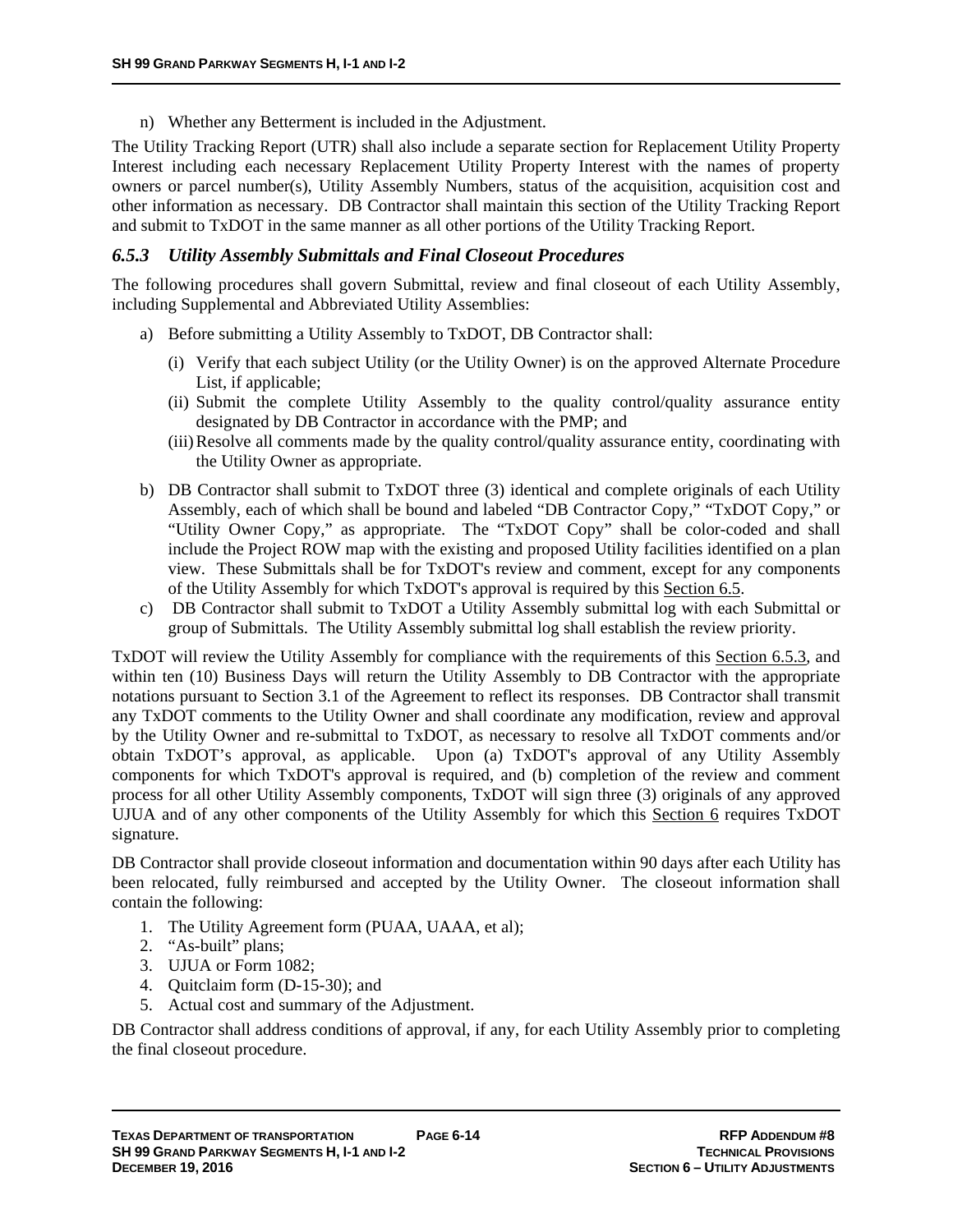#### *6.5.4 FHWA Alternate Procedure*

DB Contractor shall develop the Alternate Procedure List that includes the Utility Owner's name, approximate station numbers and estimated cost of Utility Adjustments. TxDOT is authorized by the FHWA to utilize the Alternate Procedure process. Upon receipt of the required information, TxDOT shall then consider and approve the list and notify the DB Contractor. Promptly upon determining that any additional Utility Owner not referenced on the Alternate Procedure List is impacted by the Project, DB Contractor shall submit to TxDOT all documentation as referenced above in order to update the Alternate Procedure List.

TxDOT will notify the FHWA of the approval of the Alternate Procedure List.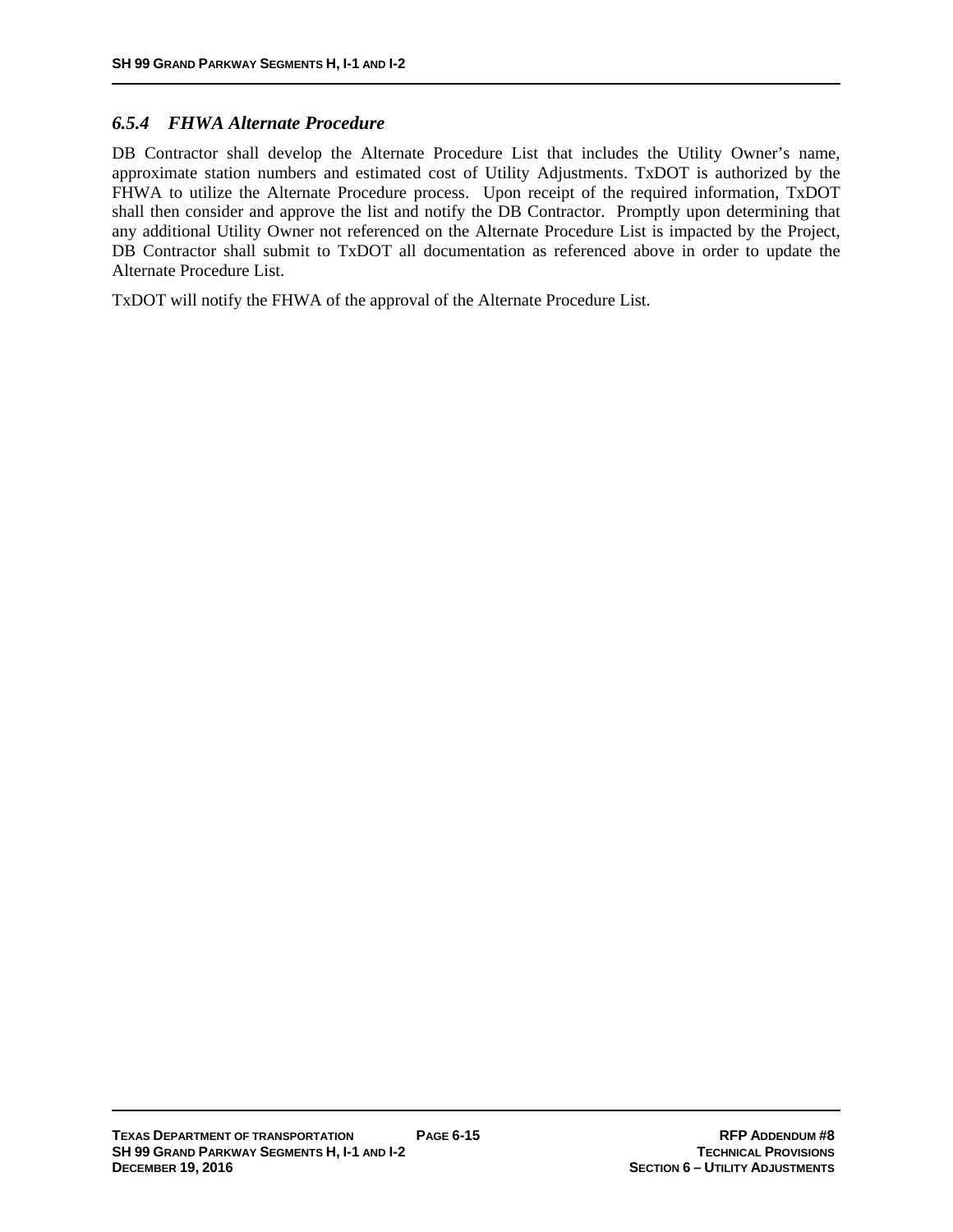# **7 RIGHT OF WAY (ROW)**

# **7.1 General Requirements**

DB Contractor's obligations in respect of the acquisition of Project ROW are set forth in Section 6 of the Agreement.

This Section 7 sets forth the ROW activities assigned to DB Contractor, including pre-acquisition and acquisition activities, and designates which ROW activities TxDOT will conduct. This section also sets forth the requirements applicable to the Work assigned to DB Contractor related to the acquisition of Project ROW. DB Contractor shall provide all services necessary to acquire title to the Project ROW, in form and substance acceptable to TxDOT, in the name of the State; relocation of displacees; and clearance/demolition of the improvements from the Project ROW, as more fully described in the following sub-sections.

Except as otherwise set forth in the Agreement, DB Contractor's Project ROW staff and/or Subcontractors will function as independent contractors while acquiring Project ROW, and not as an agent, representative, or employee of TxDOT.

DB Contractor shall provide TxDOT copies of all property agreements it obtains to facilitate design, construction or maintenance in relation to the Project. No conveyance documents shall be used for the purpose of Construction Work other than a deed, award, and Possession and Use Agreement (PUA) unless otherwise approved by TxDOT.

# **7.2 Administrative Requirements**

# *7.2.1 Standards*

DB Contractor shall acquire all Project ROW in accordance with State and Federal Laws and the practices, guidelines, procedures, and methods contained in the following as they pertain to Right of Way:

- a) TxDOT *Right of Way Manual* Collection (available online at http://onlinemanuals.txdot.gov/manuals)
- b) TxDOT *Access Management Manual* (available online at http://onlinemanuals.txdot.gov/manuals)
- c) TxDOT *Survey Manual*
- d) TxDOT *ROW Appraisal and Review Manual*

Pursuant to the applicable Federal regulations, DB Contractor shall (i) acquire ROW parcels for the Project on behalf of the State, but without the direct participation of TxDOT, subject to TxDOT's rights of review, approval, and audit; (ii) certify acceptance of the TxDOT *Right of Way Manual*; (iii) provide adequate access to all occupied properties; (iv) maintain Utility service to occupied properties until relocation is complete; and (v) not permit open burning within 1,000 feet of an occupied dwelling.

DB Contractor shall maintain a complete set of the TxDOT *Right of Way Manual* Collection, Volumes 1 through 8 (available online at http://onlinemanuals.txdot.gov/manuals), TxDOT *Access Management Manual*, *TxDOT ROW Appraisal and Review Manual*, and a current approved Project ROW map for public use. DB Contractor's complete set of ROW Manuals shall be current at the time of contract execution. Any TxDOT forms referenced in this section may be found in the TxDOT *Right of Way Manual* Collection or will be provided by TxDOT.

All Project ROW activities must be completed and documented in compliance with all applicable Laws, including the Uniform Act and the rules and regulations implementing the Uniform Act, and 23 CFR 710 governing the use of Federal funds for acquisition, management and disposal of real property.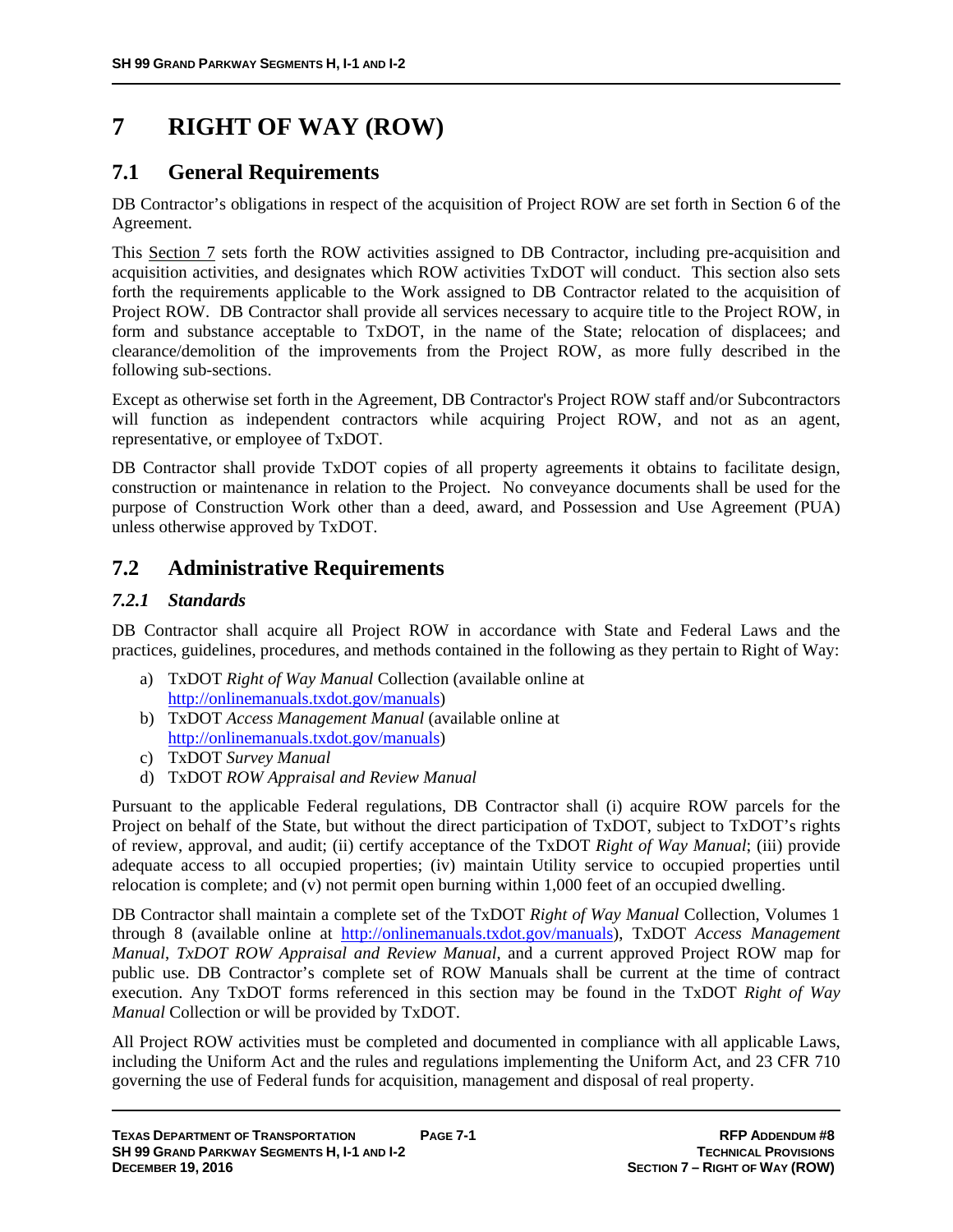# *7.2.2 Software Requirements*

DB Contractor shall employ software that is fully compatible with the software in use by TxDOT, or fully transferable to TxDOT's systems. DB Contractor must supply and maintain a parcel-by-parcel status information that incorporates the fields and information required by TxDOT's ROW tracking system: ROWIS. DB Contractor must maintain and participate in any other required ROW tracking system required by the Contract Documents. The database shall be fully accessible to Persons authorized by TxDOT.

# *7.2.3 ROW Acquisition Plan*

DB Contractor shall prepare a ROW Acquisition Plan in accordance with the requirements of this Section 7 and Section 2 (Project Management). The ROW Acquisition Plan shall set forth DB Contractor's organization including names, titles and qualifications of Key Personnel and other Project ROW personnel, integration of the Project ROW schedule into the Project Schedule, interface between design and Project ROW activities, documentation and reporting, quality control procedures and quality review standards.

The ROW Acquisition Plan shall contain, at a minimum, the following:

- a) The name of TxDOT approved title company(ies) to be used for title services;
- b) The name and qualifications of the proposed ROW Acquisition Manager (ROW AM); and
- c) The resumes and qualifications for appraisers, appraisal reviewers, land planners, relocation agents, negotiators, real estate attorneys, eminent domain specialist and ROW personnel who shall have the minimum qualifications and experience specified in Section 7.2.7 (ROW Personnel Qualifications).

The ROW Acquisition Plan shall establish the specific means by which DB Contractor will:

- 1. Provide sufficient personnel to achieve, in accordance with the Project Schedule, the goals and milestones established for Project ROW acquisition, relocation assistance, appraisals and appraisal review, and clearance/demolition of the improvements from the Project ROW.
- 2. Provide administrative support.
- 3. Provide for language, visually impaired, or hearing impaired translation, as necessary.
- 4. Provide documentation and reports.
- 5. Produce and distribute acquisition and relocation brochures as approved by TxDOT.
- 6. Establish, implement, and maintain quality control procedures and quality review standards for the acquisition for Project ROW.
- 7. Prevent fraud, waste, and mismanagement.

DB Contractor shall update the ROW Acquisition Plan regularly, at least quarterly, in accordance with the Contract Documents.

# *7.2.4 Schedule and Review Procedures*

The Project Schedule shall indicate the date to begin the acquisition of the Project ROW and the anticipated completion date of acquisition activities for each parcel. DB Contractor shall advise TxDOT of all Additional Properties and temporary rights or interests in real property to be acquired by DB Contractor. In developing the Project Schedule, DB Contractor will give priority to the acquisition of parcels that have significant impact on the Project Schedule and/or affect the Critical Path as so indicated. The monthly status reports required by Section 2.1.1.3 (Schedule Updates) shall provide updated projections for the acquisition date of each parcel.

In developing the Project Schedule, DB Contractor shall incorporate adequate time periods for TxDOT review and approval of Acquisition Packages, Condemnation Packages, payment Submittals, relocation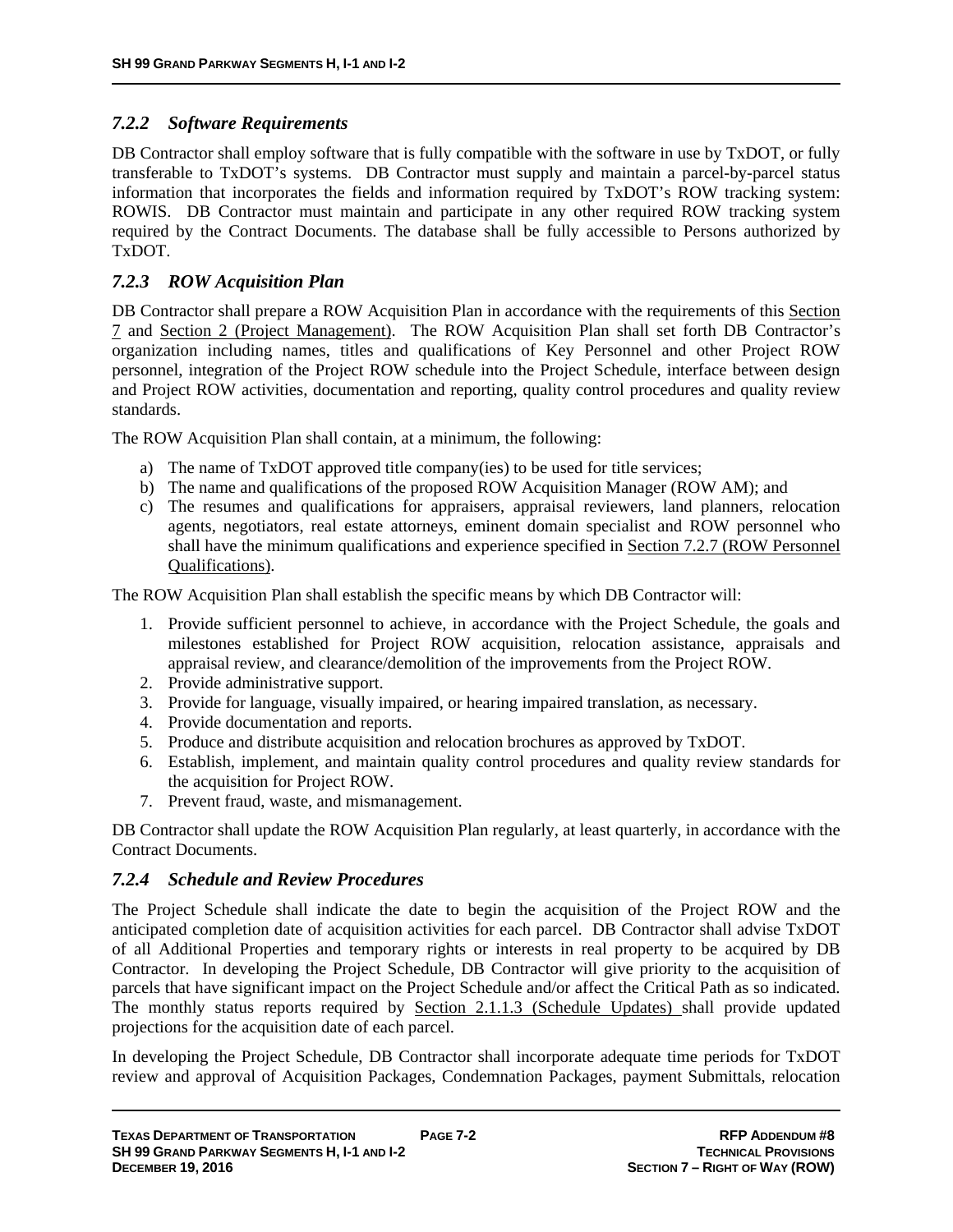Submittals, administrative settlement Submittals, and closing Submittals. TxDOT intends to review the completed Submittals listed in this Section 7.2.4 as expeditiously as possible; however, for the purposes of the Project Schedule, DB Contractor shall assume that the reviews performed by TxDOT will require ten (10) Business Days for Acquisition Packages and Condemnation Packages (collectively) that DB Contractor submits as final and complete in accordance with Section 7.3.6 (Project ROW Acquisition Package Approval) and Section 7.4.4, Item 6, (Condemnation Support), as well as payment Submittals, relocation Submittals, administrative settlement Submittals, and closing Submittals up to a maximum of thirty-five (35). Any Submittals that will require TxDOT to review more than thirty-five (35) Submittals listed in this Section 7.2.4, within any given ten (10) Business Day period, shall be considered excess, and TxDOT may defer its review of any such Submittals listed in this Section 7.2.4 to a subsequent ten (10) Business Day period (or periods as necessary). TxDOT will notify DB Contractor of its election to defer any excess Submittals listed in this Section 7.2.4 within ten (10) Business Days after receipt. The balance of Submittals listed in this Section 7.2.4 in excess of thirty-five (35) will be rolled over to the next ten (10) Business Day period and added to the Submittals made by DB Contractor in that period. When DB Contractor submits more than thirty-five (35) Submittals listed in this Section 7.2.4 at any given time, DB Contractor shall indicate the priority of review. Any deliverable submitted by DB Contractor to TxDOT Right of Way office for review after 11:59 a.m. will be considered as submitted on the next Business Day.

If TxDOT notifies DB Contractor that any Submittal listed in this Section 7.2.4 has a deficiency, DB Contractor shall correct such deficiency and resubmit the package to TxDOT. Resubmissions shall be treated as a new Submittal as described above. A Submittal listed in this Section 7.2.4 shall be deficient, as determined by TxDOT, if any of its components fails to meet any of the criteria established by this section for such component, or contains any material errors or omissions. Schedule delays resulting from inadequate or incomplete submissions of a Submittal listed in this Section 7.2.4 shall be the responsibility of DB Contractor and will not be eligible for treatment as a Change Order.

TxDOT reserves the right to undertake additional review on Submittals listed in this Section 7.2.4 that contain or identify facts or issues of an unusual nature or which do not clearly fit within TxDOT standards and will notify DB Contractor in writing that the review period will be extended by an additional ten (10) Business Days before rendering a decision to DB Contractor.

DB Contractor may request TxDOT to do a preliminary review of the survey, Project ROW map and appraisal before the complete Acquisition Package is submitted. TxDOT may elect, in its discretion, to review the preliminary submission of the survey, map and appraisal and notify DB Contractor of any deficiencies after TxDOT's receipt and review of such preliminary submission.

# *7.2.5 DB Contractor's Project ROW Scope of Services*

DB Contractor shall complete all administrative activities and prepare all documentation sufficient for DB Contractor to acquire the Project ROW. DB Contractor shall obtain TxDOT's review and prior written approval of all Project ROW maps and surveys, appraisals, legal descriptions, acquisition documentation, purchase price, requests to acquire Project ROW, condemnation-related activities, and funding/closing procedures. TxDOT will (a) approve and return the Project ROW acquisition documentation, (b) provide review comments for incorporation by DB Contractor in accordance with Section 7.2.4 (Schedule and Review Procedures), or (c) in the case of an Acquisition Package that is deficient, notify DB Contractor of the deficiency(ies) to be corrected by DB Contractor in accordance with Section 7.2.4 (Schedule and Review Procedures). Except as otherwise authorized by applicable State and Federal policy and regulations for early acquisition and approved by TxDOT, DB Contractor shall not proceed with acquisition of the Project ROW until the NEPA Approval is issued, public involvement procedures have been completed, and ROW maps and legal descriptions for the applicable constructible segment as established by the logical termini of the Project have been prepared and approved by TxDOT. TxDOT will provide a separate release for each approved segment. Further, DB Contractor shall not commence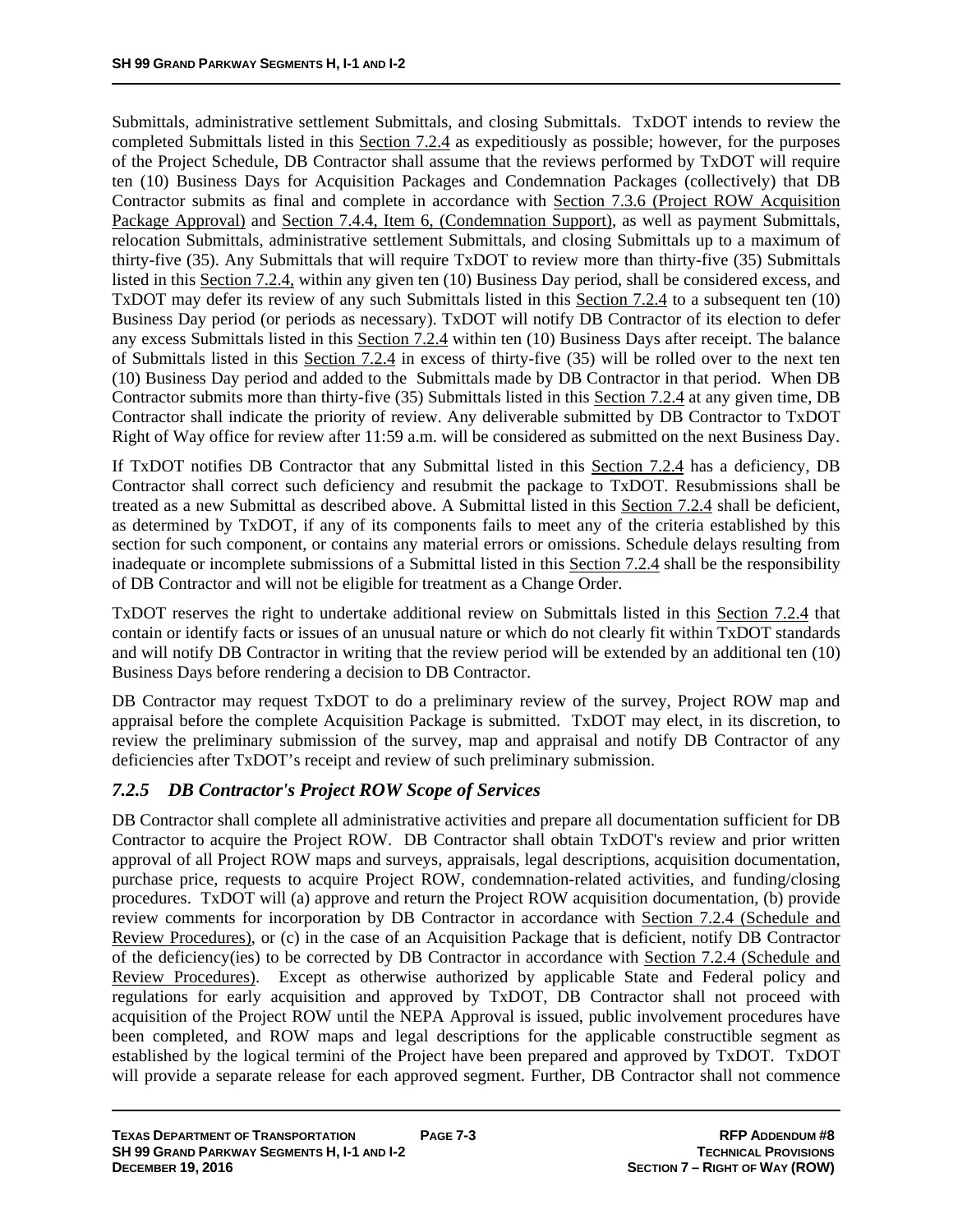any negotiations with landowners nor will TxDOT begin eminent domain procedures until the specific Acquisition Package for that particular parcel is approved by TxDOT.

If DB Contractor and the landowner cannot negotiate an agreed-upon conveyance by deed acceptable to TxDOT, DB Contractor will recommend for TxDOT to commence acquisition of the property through eminent domain procedures. TxDOT will initiate eminent domain procedures at its sole discretion. DB Contractor shall not recommend any condemnation action through the statutory "Declaration of Taking" procedure. TxDOT will not acquire any property through the condemnation process via the "Declaration of Taking" procedure.

DB Contractor or their Subcontractors shall not begin construction of any type on any parcel of real estate unless property rights for the parcel have been conveyed and recorded in favor of TxDOT, possession has been obtained through eminent domain or any other method as provided for in Section 7.2.1 (Standards), or a Possession and Use Agreement has been validly executed and delivered by all necessary parties in accordance with Section 7.4.1 (Project ROW Negotiations), and all requirements under the Uniform Act have been met (including relocation assistance in accordance with Section 7.4.2).

#### *7.2.6 Acquisition Process Summary*

DB Contractor's major activities with respect to the acquisition of the Project ROW include:

- a) Project ROW surveying and mapping;
- b) Project ROW and Utility budget estimates and updates;
- c) Title services;
- d) Appraisal services;
- e) Appraisal review;
- f) Negotiations;
- g) Closing services;
- h) Relocation assistance;
- i) Condemnation support services;
- j) Clearance and demolition of Project ROW;
- k) Environmental due diligence;
- l) Documentation and document control;
- m) Progress reports;
- n) Project ROW administration and management;
- o) Project ROW quality management;
- p) Letter from DB Contractor's design engineer certifying that the required Project ROW acquisition is necessary and that any proposed alternatives are not feasible or are cost prohibitive; and
- q) Obtaining rights of entry, as necessary

# *7.2.7 ROW Personnel Qualifications*

**DB Contractor's ROW Acquisition Manager (ROW AM)** – Each ROW AM shall have at least seven (7) years' experience managing the acquisition of transportation ROW projects for a condemning authority, be licensed as a real estate salesman or broker pursuant to the *Texas Real Estate License Act* or rules established by the Texas Real Estate Commission, be familiar with appraisal and appraisal report review pursuant to the Uniform Standards of Professional Appraisal Practice (USPAP), and be familiar with the Uniform Act and applicable Laws of the State of Texas.

**Quality Control Specialist(s)** – DB Contractor shall designate a specific person(s) responsible for internal quality control and quality assurance. This individual will review all DB Contractor deliverables associated with survey, title, appraisal, acquisition, relocation and eminent domain prior to the deliverable being delivered to TxDOT for review.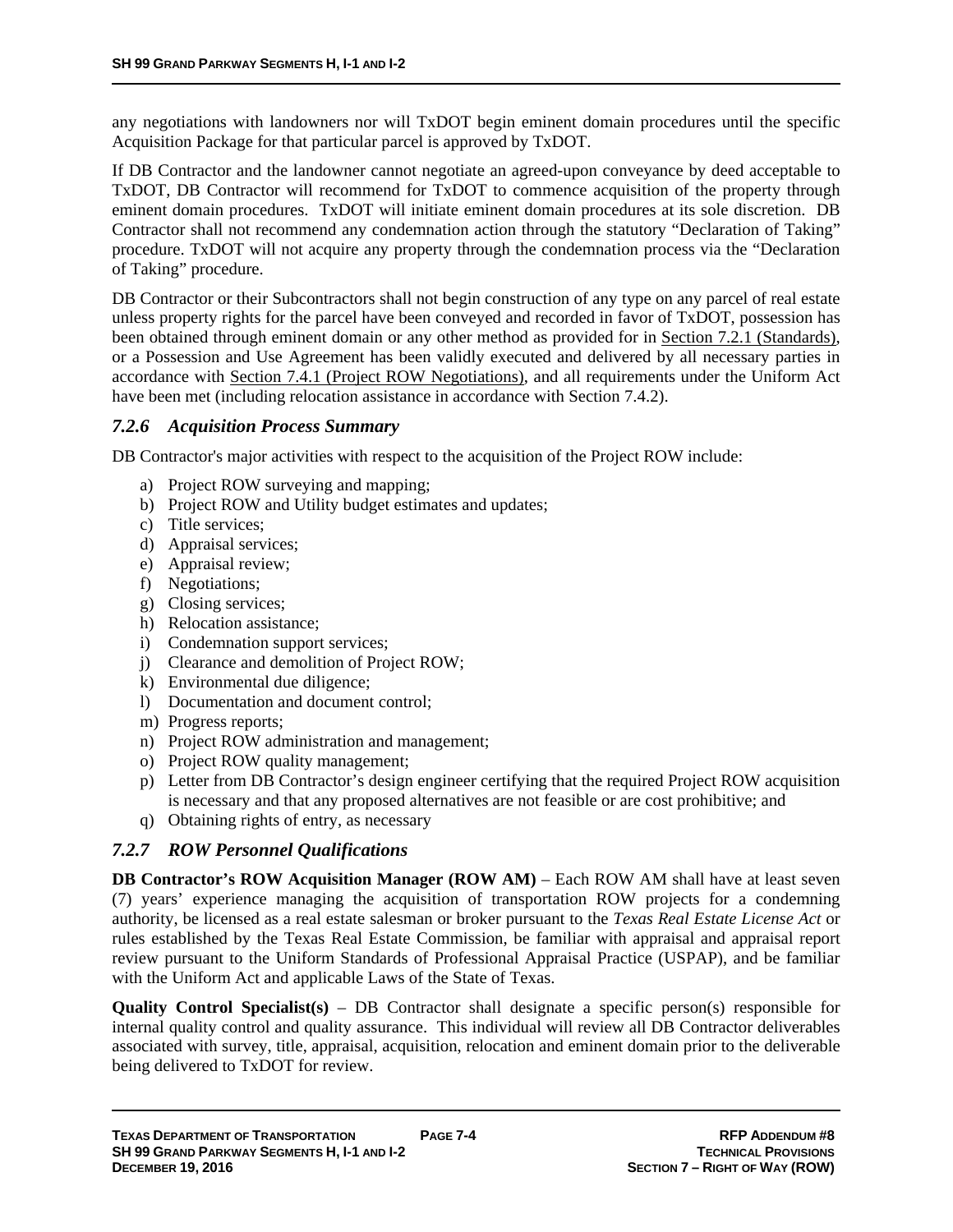**Appraiser and Appraisal Reviewer** – Each appraiser and appraisal reviewers shall be licensed and certified in the State of Texas and shall have a minimum of five (5) years' experience in appraising real property for eminent domain purposes, including partial taking appraisal, partial taking appraisal review and expert witness testimony. He or she must also have been actively and continuously engaged for at least three (3) years immediately preceding his or her selection for this Project in appraisal work primarily in Montgomery, Harris, Liberty and Chambers Counties, and as approved and precertified by TxDOT. The appraisers and the appraisal reviewers shall have separate and distinct duties, and appraisers must be employed by different firms from the appraisal reviewers. Each appraiser shall be required to submit three (3) samples of previous appraisal work prepared for eminent domain purposes. All appraisers preparing and signing appraisals must be approved and precertified by TxDOT before performing any appraisals on the Project. If required by TxDOT, the appraiser will be required to demonstrate his or her skills at expert witness testimony.

**Land Planner** - Each land planner shall have a minimum of five (5) years' experience in land planning including experience with expert witness testimony in eminent domain proceedings. He or she must also have been actively and continuously engaged for at least three (3) years immediately preceding his or her selection for this Project in land planning work primarily in Montgomery, Harris, Liberty and Chambers Counties, or as approved and precertified by TxDOT. DB Contractor shall provide a minimum of two (2) land planners to assist appraisers and complete land plans.

**Relocation Agent** - Each relocation agent shall have a minimum of three (3) years' experience in relocation assistance for ROW projects pursuant to the Uniform Act. A relocation agent's responsibilities shall include the following: Determination of eligibility of all displacees, contacting all displacees and informing them of their benefits, maintaining a file of all documentation concerning the relocation of the displacees, and extending all relocation assistance advisory services.

**Negotiator** - Each ROW negotiator shall be licensed as either a real estate sales agent or real estate broker pursuant to the *Texas Real Estate License Act* or rules established by the Texas Real Estate Commission, and shall be familiar with appraisal and appraisal report review pursuant to the USPAP. The negotiator shall have a minimum of three (3) years' experience in ROW negotiations. The ROW negotiator's responsibilities shall include the following: contact with property owners on the Project to discuss the acquisition of property needed for the Project, maintaining complete and accurate files of all transactions and contacts with the property owners and/or their representatives, and actively working toward a joint resolution to acquire the property with the property owner.

**Eminent Domain Specialist** – Each eminent domain specialist shall have a minimum of three (3) years' experience with TxDOT procedures and policies as related to acquisition of property through the use of eminent domain. The eminent domain specialist must be well versed in all activities necessary with the acquisition of parcels through the TxDOT Eminent Domain process. This includes correctly completing all TxDOT forms including the SPD ROW-E-49, filing the eminent domain forms, coordinating the hearing with all appropriate parties and ensuring that the Award of Special Commissioners is deposited into the registry of the Court and all notices sent to the appropriate parties.

**Real Estate Attorney** - Each real estate attorney shall be licensed by the State of Texas and shall have at least five (5) years' experience in title review and curative matters. The real estate attorney's responsibilities shall include coordinating and clearing all title issues, and compliance assistance with State and Federal acquisition requirements for the properties acquired for the Project.

ROW personnel shall have at least three (3) years' experience in title review and curative matters. ROW personnel's responsibilities shall include, but not limited to the following: maintain complete and accurate files of all transactions and contacts with the property owners and/or their representatives, coordinate and clear all title issues and assist at closing for properties acquired for the Project.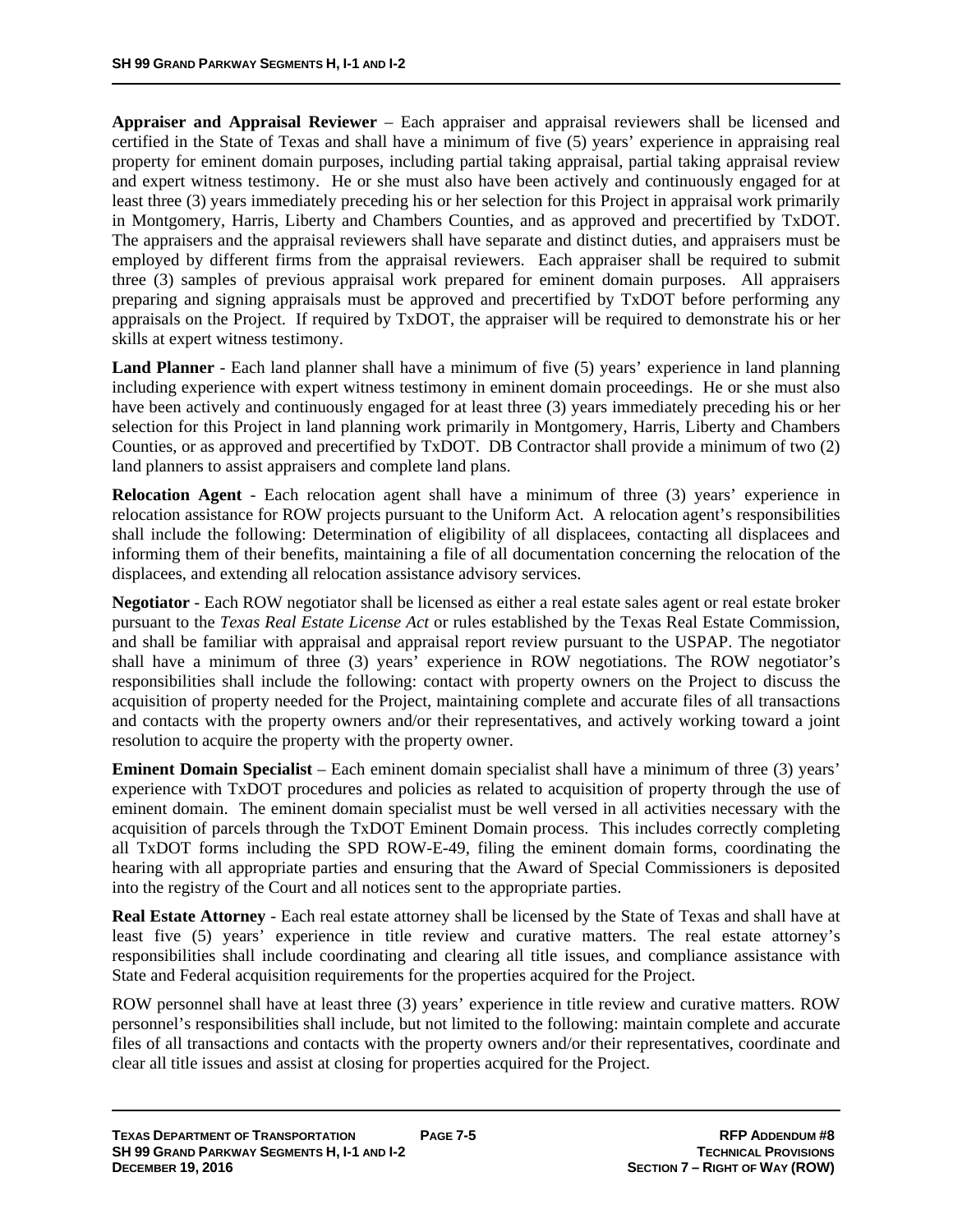#### *7.2.8 DB Contractor Conflict of Interest*

If at any time, DB Contractor or to the best of DB Contractor's knowledge, any DB Contractor-Related Entity directly or indirectly (a) acquires or has previously acquired any interest in real property likely to be parcels of the Project ROW or the remainders of any such parcels; (b) loans or has previously loaned money to any interest holder in any real property likely to be a Project ROW parcel and accepts as security for such loan the parcel, or the remainder of any such parcel that is not a whole acquisition, or (c) purchases or has previously purchased from an existing mortgagee the mortgage instrument that secures an existing loan against real property likely to be a Project ROW parcel, or the remainder of any such parcel, DB Contractor shall promptly disclose the same to TxDOT. In the case of acquisitions, loans or mortgage purchases that occurred prior to the execution of the Agreement, such disclosure shall be made within ten (10) days after execution of the Agreement.

In the event that DB Contractor, or any subsidiary or parent company of DB Contractor, acquires a real property interest, whether title or mortgage, in parcels of the Project ROW, the real property interest acquired or a release of mortgage as the case may be, shall be conveyed to the State of Texas without the necessity of eminent domain.

DB Contractor shall not acquire or permit the acquisition by DB Contractor or any DB Contractor-Related Entity of any real property interest in a Project ROW parcel, whether in fee title or mortgage, for the purpose of avoiding compliance with the Laws, practices, guidelines, procedures and methods described in Section 7.2.1 (Standards).

#### *7.2.9 Meetings*

DB Contractor shall attend meetings as requested by TxDOT. At such meetings DB Contractor shall provide exhibits, take minutes, and distribute the minutes to all attendees for review and comment. Minutes will not be finalized until all attendees agree on content. DB Contractor shall provide meeting minutes to TxDOT within five (5) Business Days from the date of the meeting. TxDOT will respond within five (5) Business Days or at the next occurrence of the meeting. DB Contractor shall provide proposed agendas three (3) Business Days prior to each meeting.

#### *7.2.10 Documentation and Reporting*

DB Contractor shall provide TxDOT with all specific reports and supporting documentation for review and approval during the acquisition process. All correspondence with TxDOT and property owners relating to acquisition of real property shall include a heading with the following information (at a minimum):

- a) County
- b) Control Section Job (CSJ) number
- c) Right of Way Control Section Job (RCSJ) number
- d) Federal project number (if applicable)
- e) Highway designation
- f) Project limits
- g) Parcel number
- h) Name of record owner(s)
- i) DB Contractor shall utilize TxDOT's approved naming convention for all electronic files and reporting fields.

In administering and managing its Project ROW activities, DB Contractor shall:

1. Maintain parcel records on file of all aspects of the acquisition process in accordance with TxDOT requirements and applicable Law. Each parcel file shall include all documents required by the Contract Documents, the FHWA, and/or TxDOT.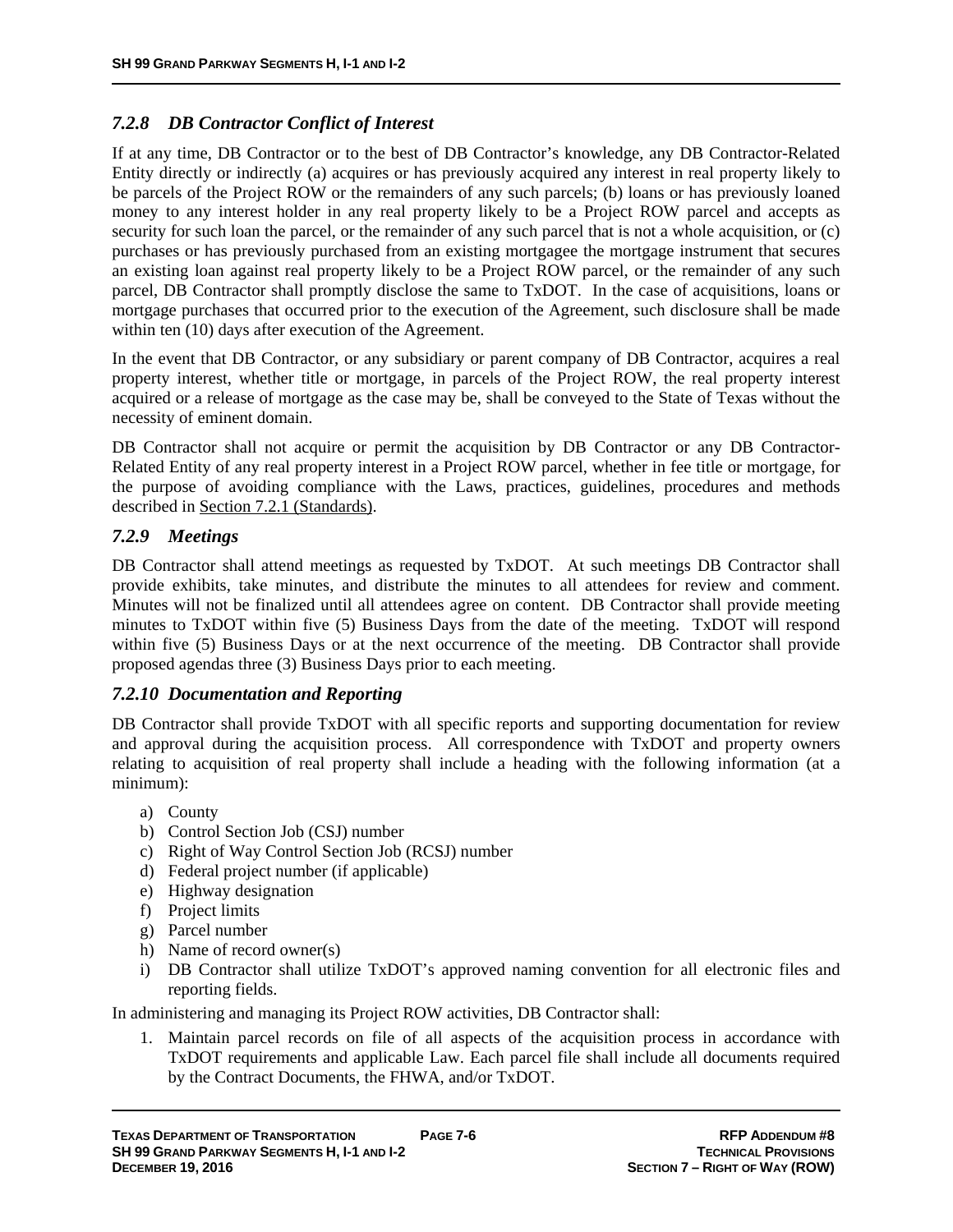- 2. Provide monthly summaries for the cost of Project ROW acquisition and related relocation assistance including amounts authorized and amounts paid on a parcel-by-parcel basis and budget forecasting on an overall Project basis as requested by TxDOT.
- 3. Maintain and electronically transmit to TxDOT, in a format acceptable to TxDOT, monthly status reports including appraisal, acquisition, eminent domain and relocation status of all parcels and activities related to Project ROW, acquisition and disposition of Additional Properties and acquisition and disposition of temporary easements and other property interests, and provide weekly (or as requested) updates to TxDOT.
- 4. Evaluate and report to TxDOT, Subcontractor status and performance on a monthly basis or more frequently as requested.
- 5. Prepare and submit electronically to TxDOT, on a monthly basis, a spreadsheet that contains Project ROW specific data required in order to complete the fields in TxDOT's ROWIS tracking software program or as directed by TxDOT.
- 6. Input and update parcel status in TxDOT approved web-based tracking system or as directed by TxDOT.

# *7.2.11 Responsibilities of DB Contractor*

As set forth in Section 6 of the Agreement and as more fully described in this section, DB Contractor shall be responsible for the costs of all services and preparation of all documentation for all Project ROW acquisition, easement acquisition, permitting and related relocation assistance for the Project. The Work related to Project ROW acquisition includes mapping, surveying, environmental assessment, testing and remediation, appraisal, appraisal review, negotiation, acquisition, relocation advisory assistance and determination of relocation benefits to be provided, procurement of title insurance, clearing of title, closing of acquisitions, condemnation support including expert witnesses required by TxDOT and/or the Office of the Attorney General for all condemnation proceedings through Special Commissioner's hearings. DB Contractor shall also be responsible for all expert witness testimony, exhibits, transcripts, and photos associated with condemnation services and proceedings required by the Office of the Attorney General or TxDOT for Special Commissioner's hearings, jury trials and appeals, through Final Acceptance of the construction project or through any comprehensive lease, maintenance and/or operation agreement Term periods, whichever is longer.

DB Contractor shall not contact the Office of the Attorney General or an Assistant Attorney General handling a specific parcel that has been filed for eminent domain action or is in the process of settlement unless authorized by TxDOT.

DB Contractor acknowledges that DB Contractor has incorporated the value of saleable improvements into DB Contractor's Project ROW costs, and DB Contractor shall concurrently, with conveyance of the real property interest to the State, and without the necessity of further documentation executed by the State, obtain the rights to said saleable improvements. TxDOT has received the benefit of the saleable value of the improvements by a reduced DB Contractor price. DB Contractor shall not be entitled to a credit for any improvements retained by a property owner. Upon conveyance of the real property interest to the State, DB Contractor shall comply with all applicable Laws with respect to relocation assistance and demolition.

DB Contractor shall also be responsible for the costs of acquisition and documentation for the acquisition of any temporary right or interest in real property not necessary for the Project but that DB Contractor deems advisable to acquire for work space, contractor lay-down areas, material storage areas, borrow sites, or any other convenience of DB Contractor. Except as otherwise authorized by Law for temporary areas necessary for construction of the Project, TxDOT shall not be obligated to exercise its power of eminent domain in connection with DB Contractor's acquisition of any such temporary right or interest,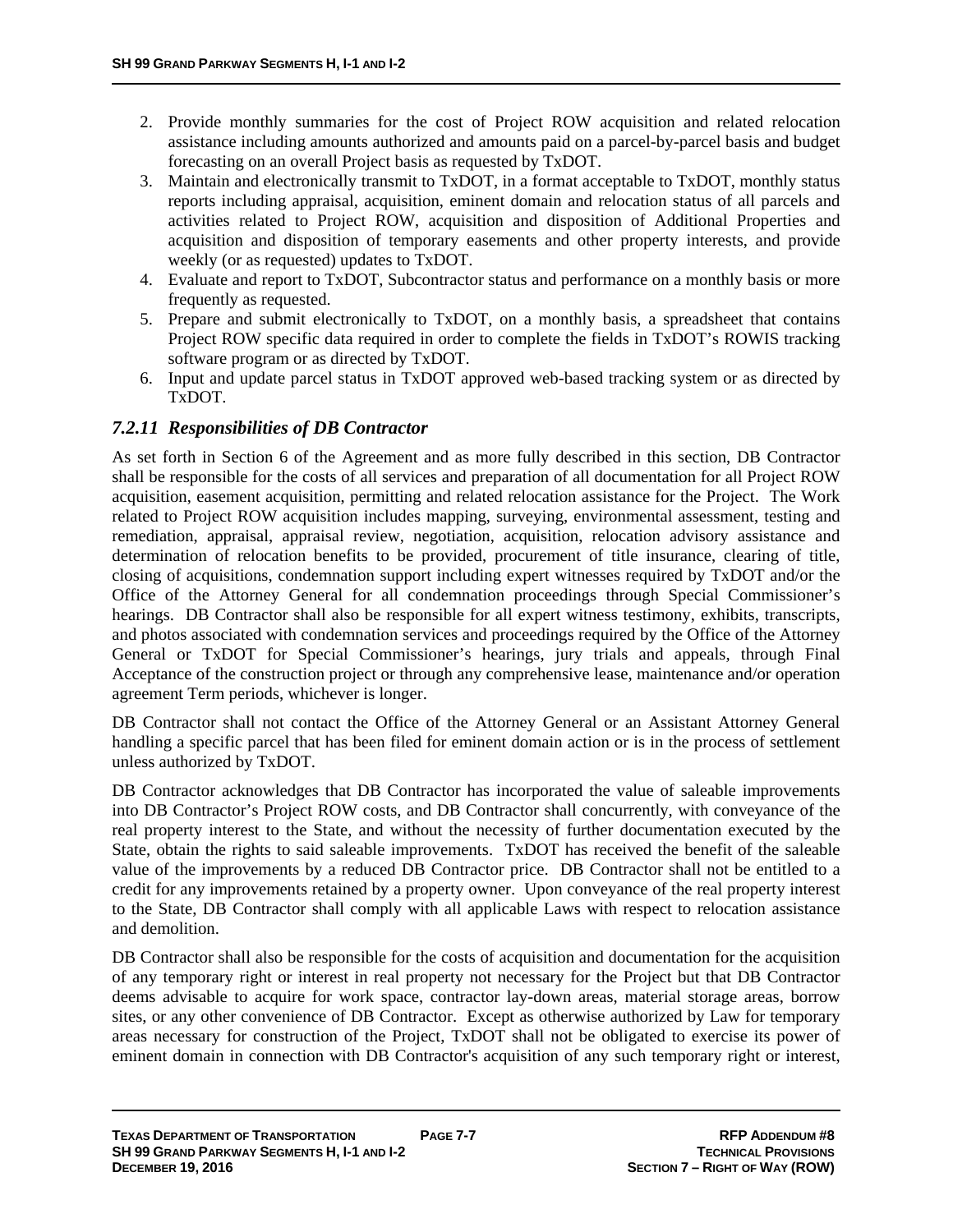and TxDOT shall have no obligations or responsibilities with respect to the acquisition, maintenance or disposition of such temporary rights or interests.

DB Contractor shall be responsible for processing payment Submittals for request of payments and distributing all payments of: agreed purchase prices or court awards and judgments; Special Commissioner's awards; relocation assistance payments; all legal, administrative, and incidental expenses of, or related to, Project ROW.

DB Contractor is responsible for the payment of and all closing costs associated with the purchase of Project ROW in accordance with the Uniform Act and TxDOT policies.

DB Contractor's cost shall include all costs not paid by TxDOT.

DB Contractor shall also be responsible for submitting the completed files in accordance with the closeout procedures as defined by TxDOT within 90 days of the completed ROW activity. DB Contractor shall provide the following documentation including, but not limited to:

- a) Appraisal report(s) (initial appraisal and all other issued appraisal reports, approved and/or not approved, with most recent appraisal report on top);
- b) Original conveyance document(s) (PUA(s), deed(s), easement(s), judgment(s), Award of Commissioners);
- c) Original Title Insurance Policy or Attorney's Certificate;
- d) Memorandum of Agreement; and
- e) Negotiator's Certificate.

For relocation and general correspondence, the following shall be included:

- 1. Relocation files (in chronological order);
- 2. Offer Letters;
- 3. Negotiator Reports and/or Contact Sheets;
- 4. General correspondence; and
- 5. All other documentation regarding the parcel.

#### *7.2.12 Responsibilities of TxDOT*

TxDOT will have the following responsibilities in connection with acquisition of Project ROW:

- a) Except as otherwise set forth in this Section 7, provide final approval for all Acquisition Packages, Condemnation Packages, and payment Submittals relocation eligibility, relocation appeals, relocation Submittals, administrative settlement Submittals, closing Submittals, court settlement requests, and other approvals required by the Contract Documents, by the State, or by applicable Law subject to submission requirements and timelines in Section 7.2.4 (Schedule and Review Procedures).
- b) After receiving a complete Condemnation Package from DB Contractor in accordance with Section 7.2.4 (Schedule and Review Procedures) and Section 7.4.4 (Condemnation Support), TxDOT will submit a minute order request on the agenda of the next scheduled Texas Transportation Commission meeting; provided the completed Condemnation Package is submitted ten (10) Business Days before the Commission's required deadline for eminent domain minute order requests.
- c) After receiving a complete payment Submittal from DB Contractor in accordance with Section 7.2.4 (Schedule and Review Procedures) and Section 7.4.6 (Payment Submittal), TxDOT will submit a payment request to the Comptroller's Office. Upon receipt of the State warrant, TxDOT will relay the State warrant to DB Contractor within five (5) Business Days.
- d) TxDOT will coordinate with the Office of the Attorney General to provide legal counsel to prepare and deliver to TxDOT the condemnation petition within 20 Business Days after the Attorney General's receipt of the condemnation packet, including Commission minute order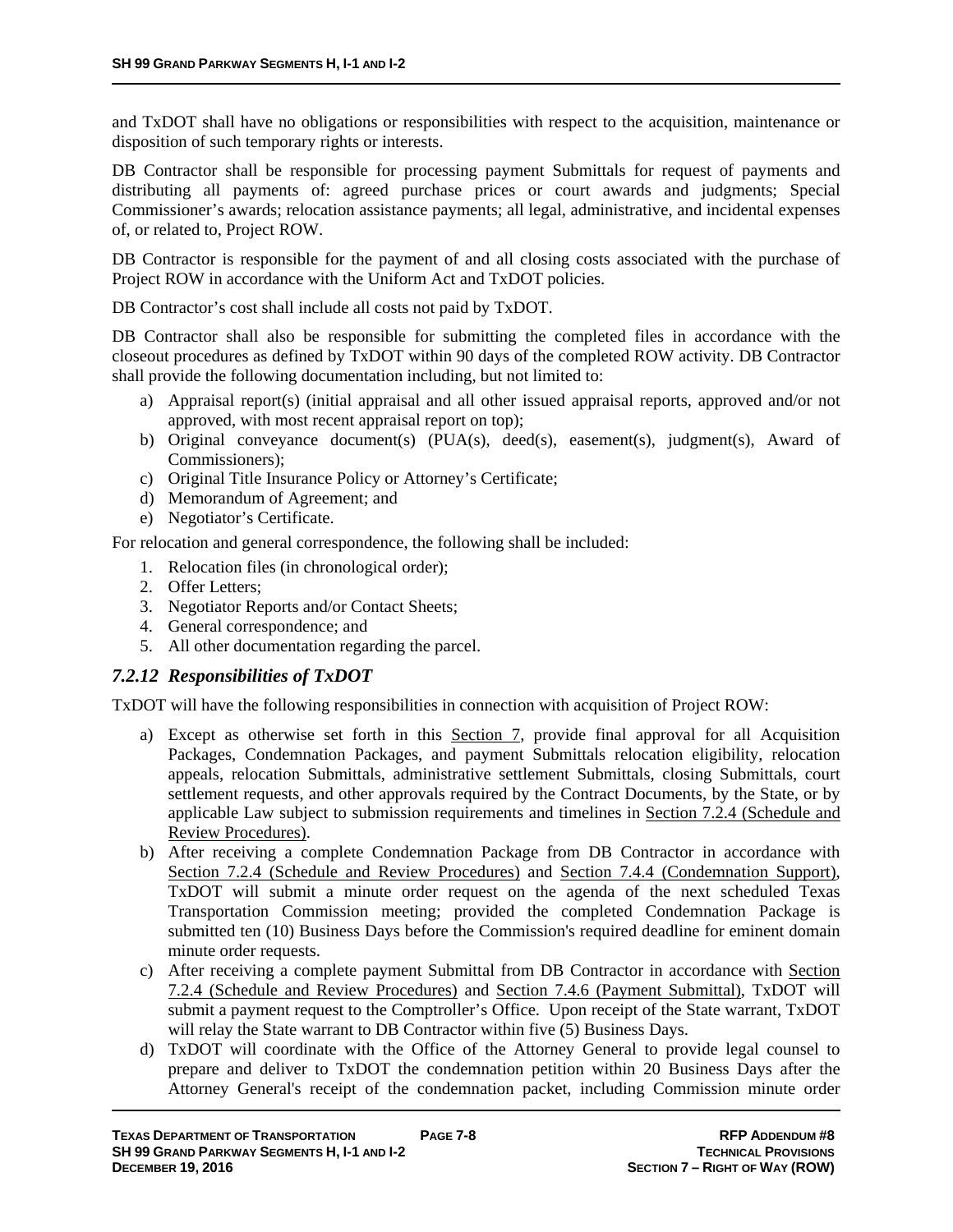approval. TxDOT will deliver the e-filed condemnation petition to DB Contractor within ten (10) Business Days after receipt of the condemnation petition from the Office of the Attorney General. If e-filing is not applicable, DB Contractor shall follow the standard procedures as described in the TxDOT *Right of Way Manual*.

- e) If applicable, TxDOT will provide all e-filed documents to DB Contractor as part of DB Contractor's support of the condemnation process and invoice DB Contractor for all e-filed charges. DB Contractor is responsible for reimbursing TxDOT all e-filed invoices. If e-filing is not applicable, DB Contractor shall follow the standard procedures as described in the TxDOT *Right of Way Manual*.
- f) TxDOT will provide all coordination services between DB Contractor and the Office of the Attorney General for prosecution of jury trials.
- g) TxDOT will provide a ROW Administrator to serve as the point of contact for all Project ROW issues as set forth in 23 CFR § 710.313(d). TxDOT will facilitate an office for review of all submissions as described above and will have ultimate approval authority for said submissions.
- h) TxDOT will review and approve the completed, final closeout files in accordance with the closeout procedures.

#### *7.2.13 TxDOT Project Monitor/Reviewer*

In addition to its review and approval authority as expressly set forth in other provisions of this Section 7, TxDOT may, at its sole discretion, audit and/or monitor the ROW activities and services performed by DB Contractor. TxDOT may contract with independent consultants to assist it in fulfilling the audit/monitoring function provided that the audit authority is not delegated. In addition to any of the matters specifically required to be provided by DB Contractor to TxDOT pursuant to the foregoing sections, DB Contractor shall provide information to TxDOT as requested to assist in its review and assessment of the progress, timeliness, adequacy, or sufficiency of DB Contractor's Project ROW activities.

#### *7.2.14 Responsibilities of the Office of the Attorney General*

The Office of the Attorney General, with the assistance of DB Contractor and coordination of TxDOT, shall be responsible for implementing all necessary legal actions for acquiring and obtaining possession of the Project ROW (and any necessary temporary construction easements approved by TxDOT for acquisition by condemnation) through the eminent domain process and eviction process. The responsibilities of the Office of the Attorney General will include:

- a) Represent TxDOT as the State's Attorney of Record;
- b) Preparation of complete petitions for condemnation with the appropriate court for a cause number to be assigned;
- c) If applicable, e-file condemnation documents and coordinate delivery of filed documents with TxDOT;
- d) Coordination with TxDOT on all legal matters concerning acquisition processes, including negotiated settlements;
- e) Analysis of recommended parcel values and/or appraisal issues;
- f) Additional legal advice and opinions as needed by TxDOT;
- g) Special Commissioners' hearings;
- h) Jury trials including determination of expert witnesses and all appeals; and
- i) Preparation, obtaining, and filing of all necessary legal documentation for eviction of property owners or tenants.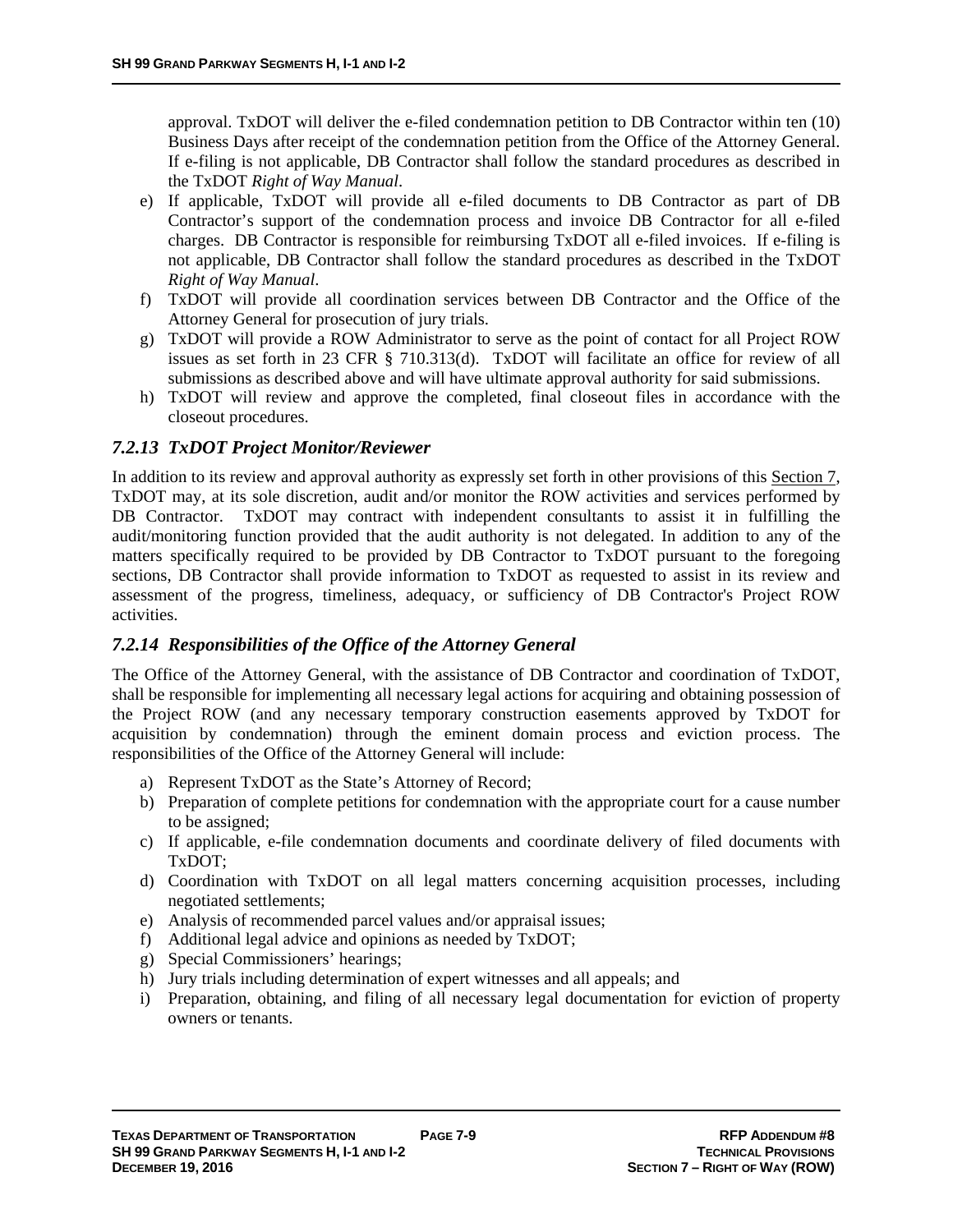# **7.3 Pre-Acquisition Activities**

# *7.3.1 Project ROW Surveying and Mapping*

DB Contractor shall perform all Project ROW surveying and mapping and shall prepare Project ROW documents in accordance with applicable TxDOT Standards, including the TxDOT *Right of Way Manual*, the *TxDOT Survey Manual*, and the *TxDOT GPS User's Manual* for any Additional Properties. DB Contractor shall refer to the current *Manual of Practice* by the Texas Society of Professional Land Surveyors and the *US National Map and Accuracy Standards*. DB Contractor shall refer to Section 9 (Land Surveying) for additional survey requirements.

The Project ROW map shall be prepared by DB Contractor and submitted to TxDOT for review and approval. The Project ROW map may be prepared in separate constructible segments established by the logical termini of the Project. TxDOT shall have ten (10) Business Days for review of each submitted ROW map, each containing up to a maximum of 25 parcels. Any Submittals that would require TxDOT to review more than 25 parcels within any given ten (10) Business Day period shall be considered excess, and TxDOT may defer its review of any such excess parcels to a subsequent ten (10) Business Day period (or periods as necessary).

DB Contractor may use Acquisition Survey Documents prepared by TxDOT, if available, for the purpose of performing ROW acquisition work at DB Contractor's risk.

DB Contractor shall assemble an Acquisition Survey Document to be included in the submission of the Acquisition Package. The Acquisition Survey Document shall include:

- a) Three (3) half size right of way maps on paper, Scale  $1'' = 100'$  (11" X 17").
- b) One (1) separate set of originals signed and sealed by RPLS, legal descriptions and parcel sketch, traverse closure sheets and a copy of the parent tract deeds and subdivision plat if tract is a platted lot.
- c) A CD with a Microstation (DGN) master file, map sheets, excel point list and raw data file and/or field notes and scanned copies of the instruments of record or other pertinent documents.
- d) One (1) full size right of way map on paper, Scale  $1'' = 50'$  (22" X 34").
- e) One (1) set of folders for each parcel, Parts  $1 \& 2$ , etc., would be considered one folder. With one (1) copy (signed and sealed) legal description, sketch, closure sheet, parent tract deed and subdivision plat if tract is a platted lot (and bi-section if applicable) secured inside on the right side.
- f) Three (3) copies (signed and sealed) of each legal and sketch.
- g) One (1) separate set (copies) of legal and sketch of each parcel for TxDOT records.
- h) One (1) separate set (copies) of legal and sketch of each parcel for Title Company.
- i) One (1) separate set of originals legal and sketch signed and sealed by RPLS to be kept in mapping files.

DB Contractor shall prepare all Project ROW surveying and mapping in accordance with the following supplemental specifications:

1. DB Contractor shall assemble an Acquisition Survey Document. The Acquisition Survey Document shall include the Project ROW map, a parcel (metes and bounds) description, and a parcel plat, with a closure report for each of these three (3) items for each of the parcels to be acquired. The latter three (3) items shall be on standard  $8\frac{1}{2}$ " x 11" bond paper. The Project ROW map sheets shall be on 22" X 34" paper. Each final submission to TxDOT shall include two (2) sets of each document, unless otherwise directed. Each map sheet and document page shall have an "as of" date near the lower right hand corner. The parcel plat and parcel description for a given parcel shall show identical "as of" dates.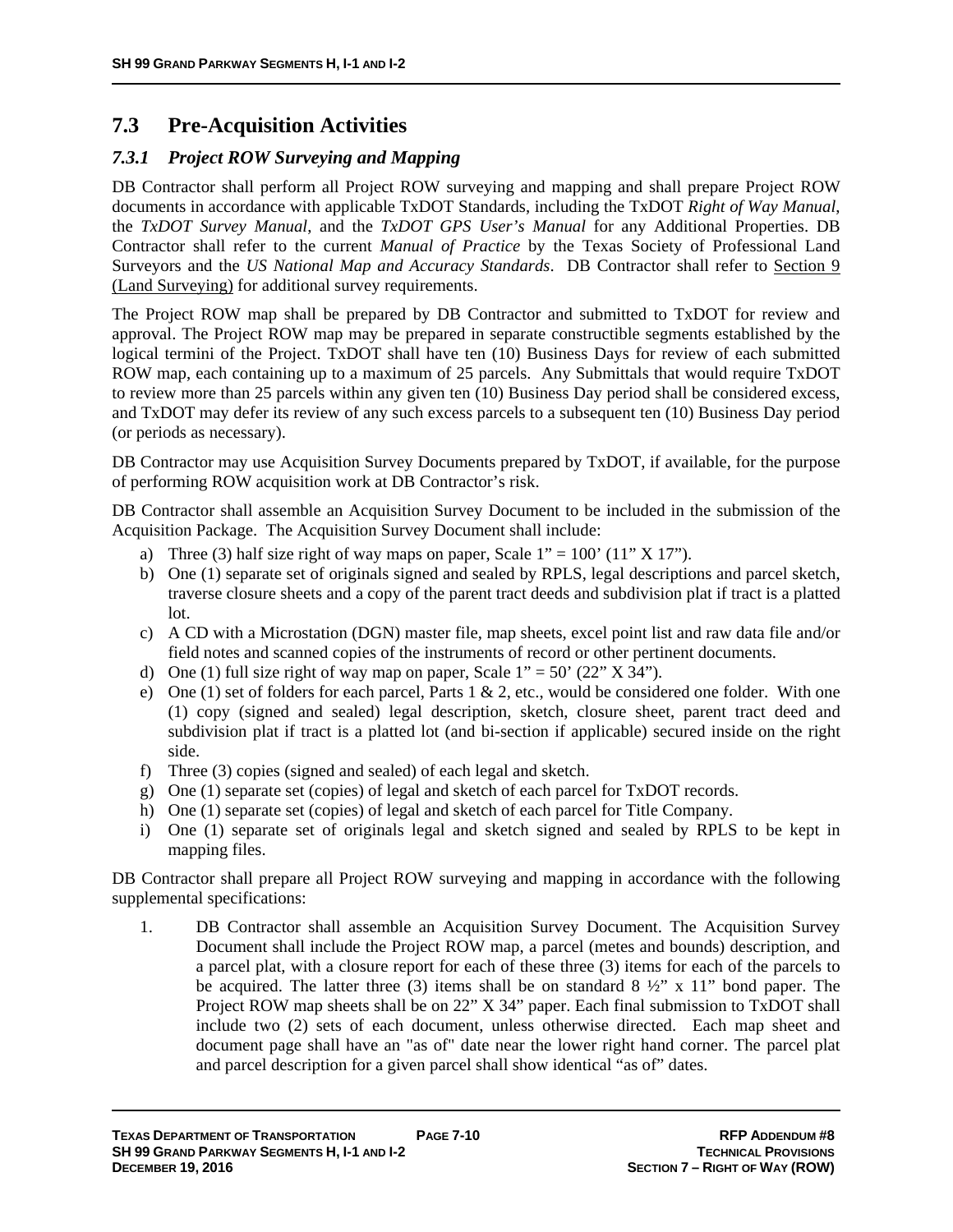- 2. The ROW map sheet and plat shall show all areas of denied access for the parcel according to the current TxDOT *Access Control Management Manual* and amendments.
- 3. The point of beginning (POB) shall be located on the proposed Project ROW line and shown in all documents with its centerline (survey baseline) station and offset or as reviewed and approved by TxDOT.
- 4. The point of commencing (POC), where applicable, shall be a well-defined monument or monument of record, and shall be tied to the POB by measured bearing and distance. The POC shall not be located on any proposed Project ROW line, or existing Project ROW line within the proposed Project ROW.
- 5. The centerline (survey baseline) station and offset shall be shown on the Project ROW map sheets for all significant points along the Project ROW line such as point of curvature (PC), point of tangency (PT), point of intersection (PI), point of compound curvature (PCC), and point of reverse curvature (PRC), and for property line intersections (PLI) with the Project ROW line, and for any other monumentation points on the Project ROW line.
- 6. The centerline (survey baseline) station and offset shall be shown in the parcel description and parcel plat at the beginning and ending, being the points with the lowest station and the highest station, of each parcel along the proposed Project ROW line.
- 7. Project ROW map sheets shall include all curve data, with the station and coordinates of the PI, and the stations at each end (PC, PT, PRC, PCC), for every centerline (survey baseline) curve on that map sheet.
- 8. Any existing ROW lines being incorporated into the proposed Project ROW, including intersecting ROW, shall be surveyed and monumented (if not previously monumented).
- 9. All Project ROW maps (and on the title sheet) and all parcel descriptions (at the end of the description) shall include a notation that identifies the State Plane Coordinate System and UTM zones, datum (NAD83) (1993 adj), or as shown on the current ROW maps, and the Project grid-to-surface coordinate adjustment factor or refer to primary project controls provided by TxDOT (refer to Section 9.3 (Design Requirements)).
- 10. A Project ROW map title sheet with signature blocks shall be produced for each portion of the Project. DB Contractor shall sign the Project ROW map.
- 11. All Project ROW maps shall include a control sheet(s), to show the primary survey control points with their location relative to the Project.
- 12. The parcel description and parcel plat documents shall all be referenced as parts of the exhibit recorded with the deed, so the pages shall be numbered accordingly. For example, if the parcel description is two pages, the parcel plat is one page, and then the first page of the parcel description is denoted "Page 1 of 3", the parcel plat is denoted "Page 3 of 3".
- 13. Improvements within 100 feet outside of all proposed Project ROW shall be depicted on the Project ROW map sheets. All improvements shall be current as of the date of the on-theground property survey.
- 14. All visible improvements (buildings and structures) within 50 feet outside of the proposed Project ROW line shall be located by an "on-the-ground" survey and documented on the Project ROW map sheets and the parcel plats by measured offset distance from the proposed Project ROW line. Clearly indicate which distances are surveyed on–the-ground.
- 15. Calculated points shall be shown by a symbol on the drawing, with their relationship to the found reference points.
- 16. All property, city, county, abstract, section and survey lines shall be indicated appropriately. A map legend shall clearly define the line styles and symbols used.
- 17. Upon final submittal from DB Contractor of the Project ROW documents to TxDOT, DB Contractor shall cause the surveyor to mark on the ground, using permanent and stable monuments as defined in Section 663.17 of the General Rules of Procedures and Practices of the Texas Board of Professional Land Surveying (TBPLS), all significant points along the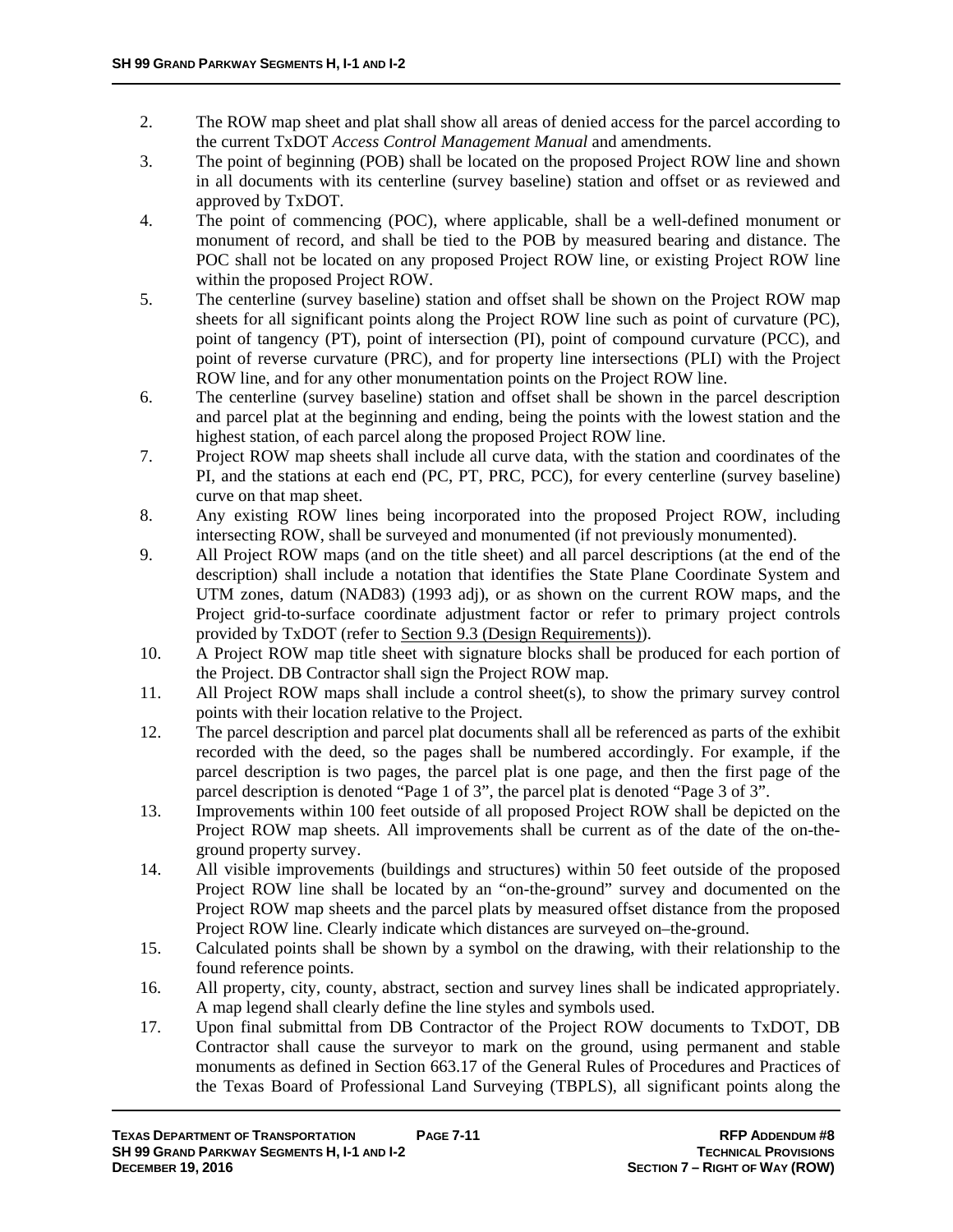Project ROW line, as described above, and all property line intersections with the Project ROW line. TxDOT requires these monuments to be a 5/8-inch iron rod, driven just below surface level, capped by a TxDOT-labeled aluminum cap (rod-and-cap monument).

- 18. Prior to acceptance of the ROW maps and surveys by TxDOT, DB Contractor shall cause a TxDOT Type II monument to be set at all significant points on the Project ROW line and at intersections with existing Project ROW lines, replacing monuments as described above (construct according to TxDOT specifications), unless otherwise directed by TxDOT.
- 19. As part of the survey process, DB Contractor shall cause a TxDOT Type II monument to be set at all significant points such as PCs, PTs, angle points and at 1500 foot intervals along tangent sections on the Project ROW line and at intersections with existing Project ROW lines, replacing monuments as described above, unless directed by TxDOT. Project ROW line intersections with property lines shall remain monumented by a 5/8-inch iron rod with a TxDOT aluminum cap (rod-and –cap monument). A TxDOT Type II monument shall be set on the Project ROW lines, perpendicularly left and right of each significant centerline point, regardless of the relative orientation of the final Project ROW line.
- 20. For any required revisions, DB Contractor shall resubmit to TxDOT all documents pertaining to the parcel to reflect the most recent revision date, and shall add a notation on the appropriate documents to state briefly the reason for the revision.
- 21. Documents shall contain deed references (survey name, abstract number, volume and page or document number, grantee, and area) for all existing public right of way encountered within the Project limits. If there is no recorded information found, a note shall state "Based upon our research, there appears to be no recorded vesting deed for the public right of way as shown hereon".
- 22. The documents produced by the surveyor are the property of TxDOT, and release of any document shall be subject to TxDOT's prior written approval.
- 23. DB Contractor shall cause the surveyor to include the denial of access line on the Project ROW map sheets and on the parcel plats, as required for controlled access facilities. DB Contractor also shall cause the surveyor to describe the area of denied access in the parcel description and monument on the ground with a 5/8" iron rod with a TxDOT aluminum cap stamped "TxDOT ADL" the limits of the denial of access.
- 24. The Project ROW map and each parcel plat shall include a parcel information table containing the areas, expressed in square feet, of the following: 1) the parent ownership as stated in all adjoining record vesting deeds or converted from the stated record acreage in those vesting deeds; 2) the parcel to be acquired as shown on the closure report for that parcel; and 3) the remainder tract (item 1 *minus* item 2). If the parcel to be acquired consists of multiple parts, the Project ROW map shall show the net remainder. The parcel information table shall also contain the areas, expressed in acres, of the parent tract, the parcel to be acquired, and the remainder. This acreage (except stated record) shall be converted from the square footage as contained in the table. A note shall be included on the Project ROW map and on each parcel plat stating: "The acreage calculated and shown hereon is converted from the square footage shown hereon, and is for informational purposes only." Parcels with area less than one (1) acre will not require acreage units to also be shown. All parcels, including parcels acquired by TxDOT or other Governmental Entity, shall be included on the Project ROW map.
- 25. Within the proposed Project ROW, all property owned by a city, county, or other local public agency (LPA) in fee or easement that does not have a vesting deed shall be identified by a parcel number and included on the Project ROW map. DB Contractor shall cause the surveyor to prepare a parcel description and parcel plat for use as an exhibit in the Project ROW acquisition (property transfer) documents.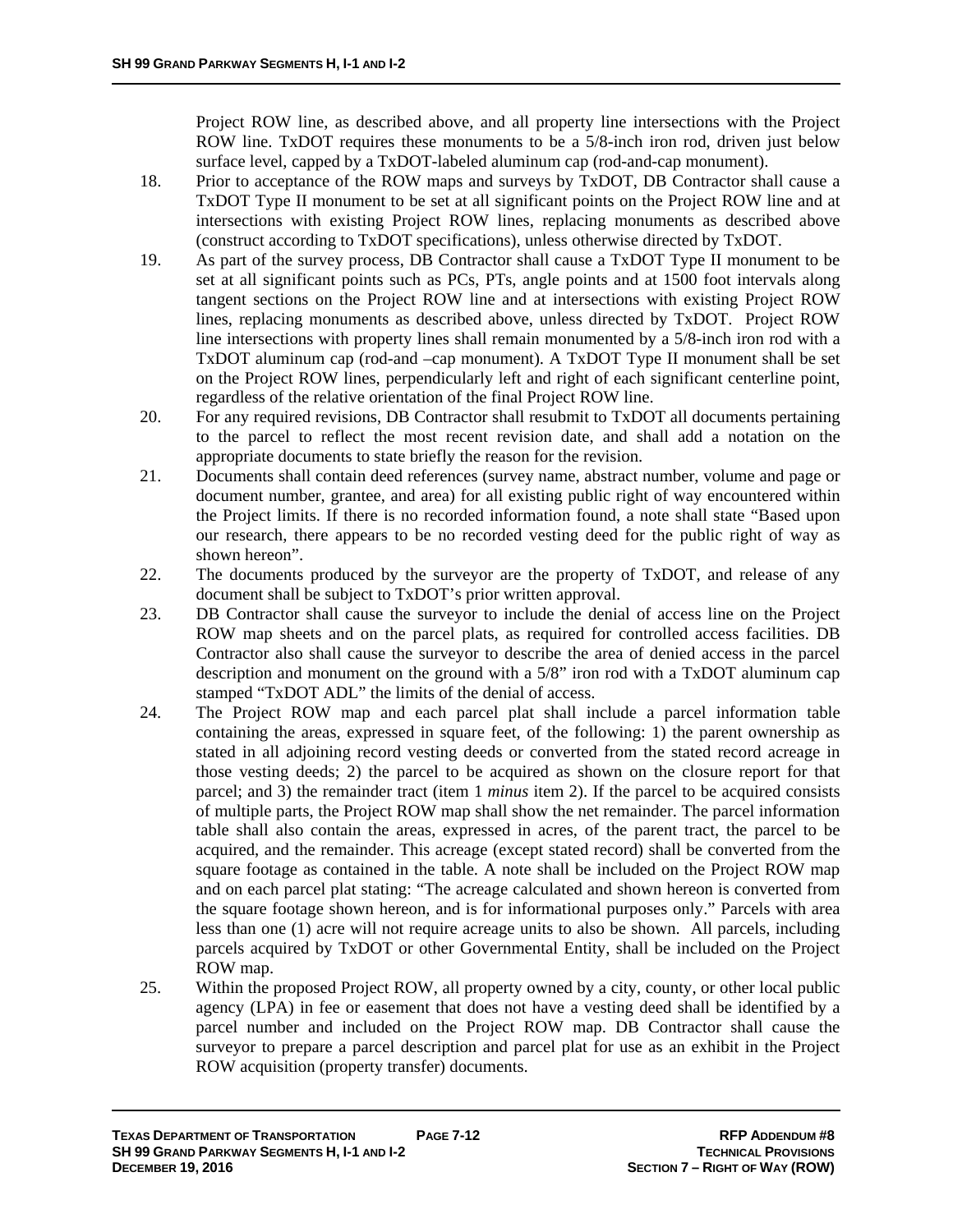- 26. DB Contractor shall cause an independent Registered Professional Land Surveyor (RPLS) to review the Acquisition Survey Document for consistency as to the information delineated thereon and for compliance with all applicable Technical Provisions and survey documents. The boundary location and the survey methods remain the responsibility of DB Contractor, and are not part of this review process. TxDOT will have no obligation to accept the Acquisition Survey Document as complete until the reviewing RPLS has signed and sealed the compliance certificate (compliance certificate form to be provided by TxDOT).
- 27. Parcel numbering shall follow the TxDOT *Right of Way Manual*. Parcels are to be numbered based upon the parent tract. DB Contractor shall revise parcel numbering due to subsequent transactions as in the following example: From a 50-acre parent tract, with a proposed Project ROW acquisition parcel identified as Parcel 14, a 5-acre parent tract is sold which will also require Project ROW acquisition. The result is Parcel 14 is "Not Used", and the two (2) new Project ROW acquisition parcels are identified as Parcel 14A and 14B. If the property containing Parcel 14B sells a portion, then 14B is "Not Used" and the new Project ROW acquisition parcels are identified as Parcel 14C and 14D, etc. DB Contractor shall not use the letter "E" to avoid confusion with easement designations. Parcel numbering shall be sensitive to the appraisal of the required parcels.
- 28. Complicated portions of a Project ROW acquisition survey can cause the Project ROW Map to be very difficult to read. TxDOT's preferred solution is to create an additional Project ROW map sheet or sheets for details, curve data, general notes, etc. The primary page would still retain the whole property inset, record ownership data, and most of the usual information. The additional sheet(s) shall be clearly referenced and be numbered as the next sequential page(s). Pages numbered with a letter added (for example:  $6A$ ,  $6B$ ) are for revisions and corrections. DB Contractor shall use the preferred solution unless TxDOT approves an alternate method.
- 29. An ownership sheet or sheets, containing an index to the information for all the parcels, shall be included and located near the beginning of the Project ROW map, after the title sheet and control sheet. The ownership sheet index shall include the parcel numbers, the names of the property owners, the vesting deed recording information, the record area of the parent tract, the area of parcel(s) to be acquired, the area of the remainder(s) left and right, the beginning and ending stations of the parcel along the Project ROW line, and the sheet number in the Project ROW map where the parcel is located.
- 30. At property corners where more than one (1) monument is found, a detail shall be provided to show the measured relationship between the monuments found and the monument set or held.
- 31. DB Contractor shall purchase all materials, supplies and all items necessary for proper survey monumentation. DB Contractor may purchase Type II monuments from TxDOT. TxDOT shall make available for pick-up by DB Contractor Type II monuments within 75 Days after TxDOT receives from DB Contractor a written order, specifying the number of monuments to be purchased. Payment for TxDOT-supplied monuments shall be due within 30 Days after TxDOT delivers to DB Contractor a written invoice. DB Contractor may use these monuments only for this Project and shall be responsible for proper storage thereof.
- 32. DB Contractor, at the request of the property owner or TxDOT, shall re-stake the proposed ROW with a flagged wooden stake.

*Design Certification*. DB Contractor shall provide sufficiency of design to determine the ROW need and produce ROW maps that delineate the proposed ROW and potential impacts to the remaining ROW. A design certification of ROW will be provided by DB Contractor for each parcel which confirms that the proposed ROW acquisition is adequate and necessary to construct and perform operations and maintenance on the Project and that other ROW acquisition alternatives are not feasible and/or cost prohibitive.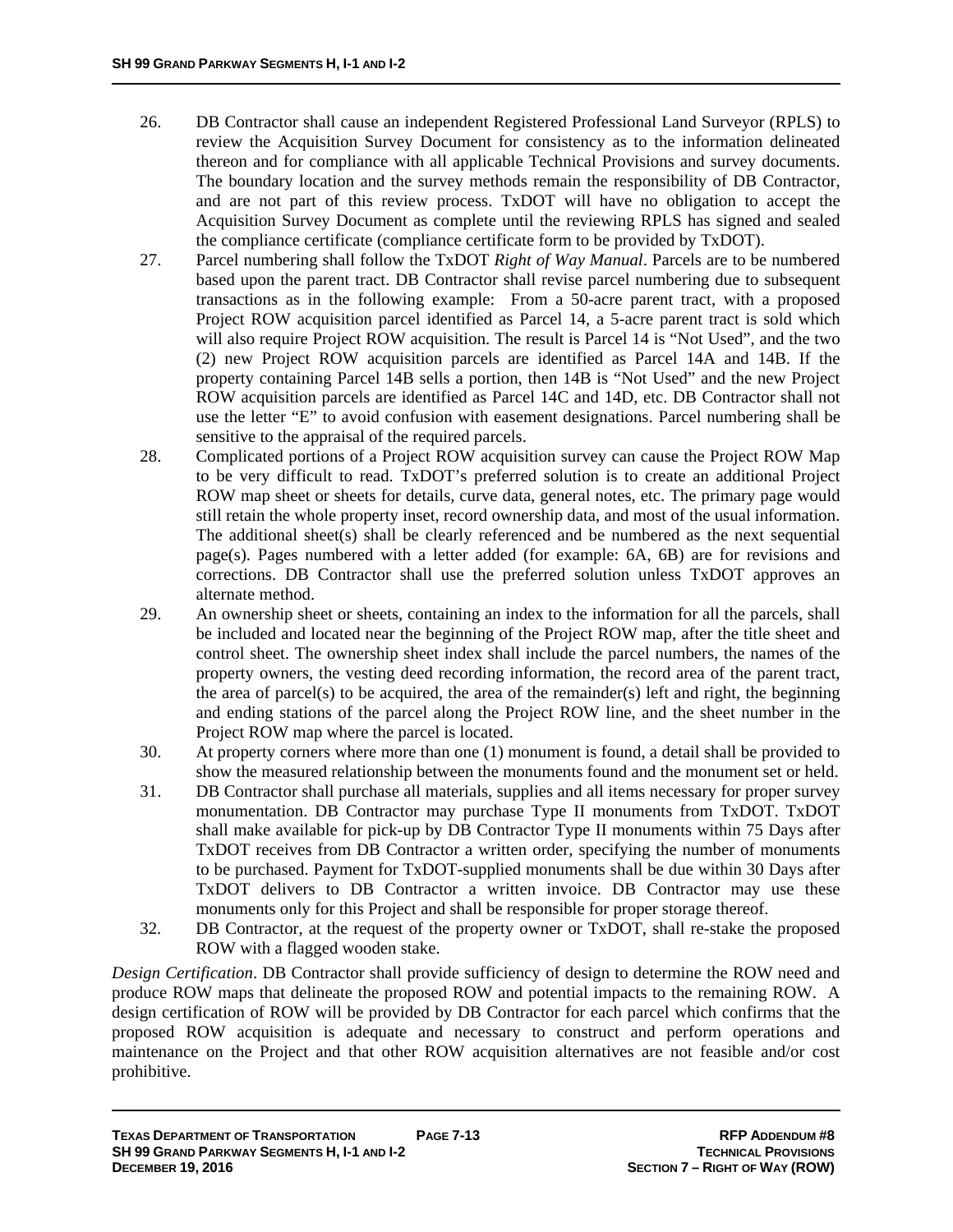#### *7.3.2 Additional Reporting Requirements*

In addition to the Project ROW map, parcel description, and parcel plats, DB Contractor shall provide the following reports and electronic files:

- a) Monthly Parcel Report: DB Contractor shall provide a report, prior to the first of the month, listing all parcel deletions, parcel additions, and parcel splits.
- b) Monthly Progress Report: DB Contractor shall provide a report of all survey activity that occurred during the previous month, including a two-week look ahead of anticipated survey activity.
- c) CAD Files: DB Contractor shall provide digital CAD files in MicroStation format which includes: property lines and/or existing ROW lines, as surveyed; proposed ROW lines; parcel numbers; resource files; level assignments; and plot files. DB Contractor shall submit CAD files prior to submitting the first Acquisition Package, and provide updates as needed.

#### *7.3.3 Title Services*

With respect to title services, DB Contractor shall comply with the applicable standards identified in Section 7.2.1 (Standards), including the following requirements:

- a) Select and contract with one (1) or more title companies approved by TxDOT and deliver to TxDOT a five (5) year sales history, a preliminary title commitment or preliminary title report, and, if necessary or appropriate, copies of all underlying documents and a plot of all easements, including Existing Utility Property Interests, referenced therein for each parcel (including fee acquisitions, slope easements, other drainage and roadway ROW or easements and abandonment of utility easements) to be acquired by TxDOT for the Project. Each title report shall be dated not more than 90 Days prior to the date of submittal to TxDOT of the Acquisition Package for such parcel. DB Contractor shall, at its own cost, review each title report to ensure that it complies with the format required by the Contract Documents. DB Contractor shall, at its own cost, retain the services of a real estate attorney, licensed and located in the State of Texas, to be available for title support and acquisition assistance. All title reports must be in the following required format: clearly indicate which exclusions and exceptions shall be deleted upon acquisition of the subject parcel, and clearly indicate any required deliverables to the title company to clear identified exclusions and exceptions. Title reports shall be in accordance with Good Industry Practice. DB Contractor shall notify the title company, by letter, which exceptions shall be removed, including easements that (a) are appurtenant to and/or of benefit to the parcel but are not included in the parcel to be acquired, and (b) are a burden on the parcel and not acceptable.
- b) Review the preliminary title commitment or report to ensure that all current owners of record title are contacted and that negotiations or condemnation actions are conducted with all appropriate parties.
- c) Work with the current owners of record title to each parcel or interest in a parcel or their designee and all other appropriate parties to clear any title exceptions or exclusions not acceptable to TxDOT.
- d) Secure an owner's policy of title insurance in the amount of the total acquisition cost, to include the cost of the property, improvements and damages to the remainder of the property, for each parcel from a title company acceptable to TxDOT for each parcel acquired, whether by deed or eminent domain judgment, insuring title as required by TxDOT. All Project ROW shall be acquired, and TxDOT's title in the Project ROW shall be insured, in fee simple absolute or easement interest as appropriate, free and clear of any and all liens and encumbrances. Title policies must be in a form and substance approved by TxDOT. Title to the Project ROW shall be insured in the name of the "State of Texas by and through the Texas Transportation Commission".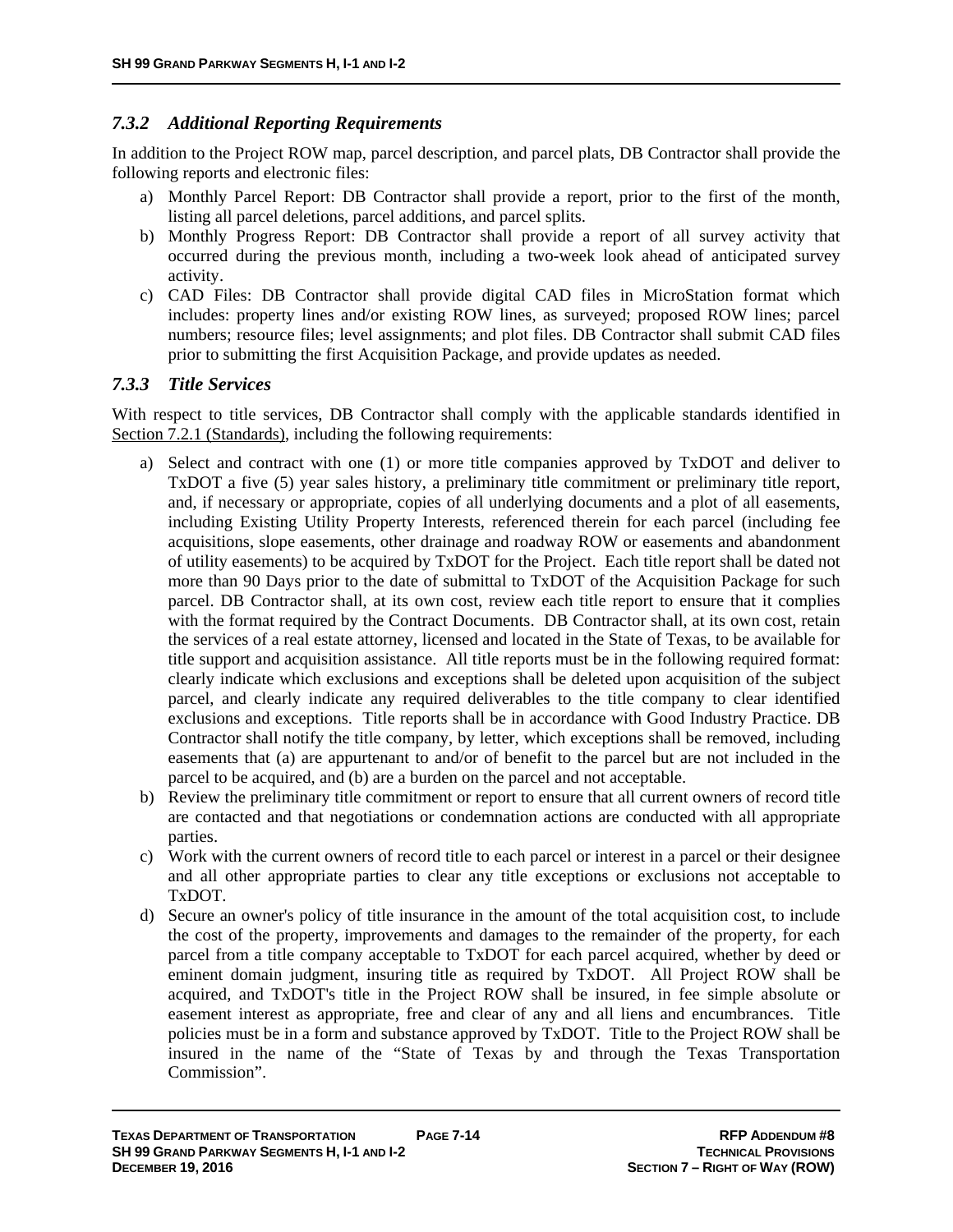#### *7.3.4 Introduction to Property Owners*

TxDOT shall prepare and send out initial contact letters of introduction for both property owners and displacees, with the assistance and at the cost of DB Contractor. The letters shall clearly describe the Project, TxDOT's need for the owner's property, and shall include the name and telephone number of a DB Contractor's representative. TxDOT's ROW Manager or his/her designee will sign the letters on TxDOT letterhead. The forms for these letters will be approved by TxDOT prior to use. Property owners or displacees unable to read or understand the notice must be given appropriate translation.

DB Contractor shall send a copy of the State of Texas Landowner's Bill of Rights for each property owner and submit a copy to be included with the letter of introduction. The copy of the Bill of Rights shall be the latest version as shown on the Office of the Attorney General website, https://www.texasattorneygeneral.gov/files/agency/landowners\_billofrights.pdf.

#### *7.3.5 Appraisals*

### **7.3.5.1** *Appraisal Services*

DB Contractor shall provide TxDOT with market value appraisals prepared by appraisers meeting the minimum qualifications established herein. DB Contractor shall ensure that all appraisals are prepared in conformance with applicable Law (including the Uniform Act), and in accordance with professional appraisal methods and applicable TxDOT standards for all parcels to be acquired by TxDOT. DB Contractor shall:

- a) Select appraisers from TxDOT's list of pre-certified fee appraisers and meeting the requirements specified in Section 7.2.7 (ROW Personnel Qualifications). TxDOT shall have final approval of the selection of each appraiser and appraisal reviewers submitted by DB Contractor. DB Contractor must identify and receive written approval of the appraiser who will be responsible for the appraisal work product and who will be signing the reports.
- b) Establish personal pre-appraisal contact with each owner of record title and each occupant, and document all contacts utilizing forms provided by TxDOT.
- c) If necessary, make a diligent effort to secure a written agreement between the record title owner and DB Contractor granting TxDOT, DB Contractor or assignees permission to enter the applicable parcel to be acquired. Attachment  $7-1$  – Right of Entry Agreement contains an approved "Right of Entry Agreement" template to be utilized. DB Contractor may, at its discretion and expense, offer to pay reasonable compensation for any required Right of Entry Agreements. If DB Contractor, after best efforts, is unable to secure a Right of Entry Agreement from the property owner, DB Contractor shall provide documentation acceptable to TxDOT indicating conversations, correspondence, and efforts used to attempt to secure the Right of Entry Agreement.
- d) Contact the record title owners or their designated representatives, in writing, to offer them the opportunity to accompany the appraiser on the appraiser's inspection of the parcel, and maintain a record of all such contacts and attempts to contact in the parcel file.
- e) Cause the appraiser to prepare a complete appraisal report for each parcel to be acquired to include the whole property, the portion to be acquired, and any damage to the remainder. It shall also include all improvements on the whole property, unless otherwise directed by TxDOT. The appraisal reports shall comply with and include all matters required by this section and TxDOT ROW related manuals, and shall satisfy the requirements of the USPAP in effect at the time the appraisal is submitted. Special analyses, studies or reports, as necessary, shall be made a part of each appraisal. The appraiser must use the most current edition of the USPAP standards referenced above and continually monitor these standards to ensure the appraisals conform to the most current requirements of professional appraisal practice. All appraisals shall utilize TxDOT Form SPD ROW-A-5 - Real Estate Appraisal Report unless otherwise authorized by the TxDOT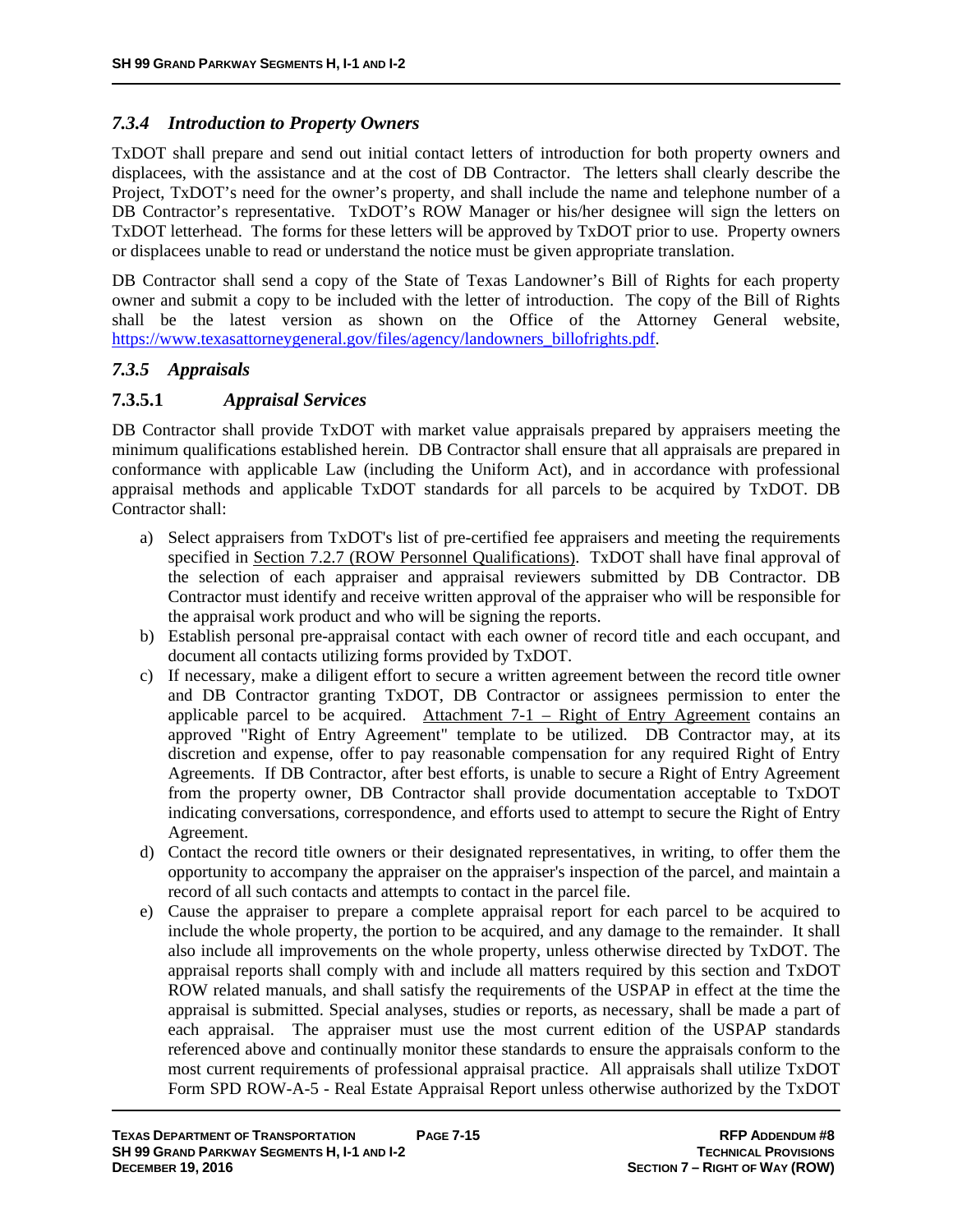*Right of Way Manual* or TxDOT *Appraisal and Review Manual*; however, all appraisals for condemnation proceedings shall utilize TxDOT Form SPD ROW-A-5 - Real Estate Appraisal Report.

- f) Obtain and provide TxDOT with copies of all written leases, licenses and other occupancy agreements, including outdoor advertising/sign agreements that are not already included in the title commitment, in order to identify lessees, licensee and other occupants with potential compensable interests in each parcel and to determine the value of each such interest.
- g) Perform an evaluation of all outdoor advertising signs, as required, utilizing the appropriate forms as instructed by TxDOT.
- h) DB Contractor shall utilize the appropriate TxDOT forms in considering all outdoor advertising signs. The forms shall be completed and executed by the outdoor advertising sign owner.

For all parcels to be acquired that have off-premise outdoor advertising signs (sign structure), the preliminary appraisal package or the appraisal in the Acquisition Package, submitted for TxDOT approval, must include:

- (1) Completed and executed appropriate TxDOT forms; and
- (2) If applicable, the value of fthe sign structure as a real property fixture in accordance with TxDOT policy.
- i) Cause the appraiser(s) to testify as an expert witness(es) or provide expert witness(es) approved by TxDOT in Special Commissioners' hearings or eminent domain proceedings through jury trial and be available for depositions, other discovery, pre-hearing or pre-trial meetings and appeals, as directed by TxDOT in accordance with the TxDOT *Right of Way Manual* and USPAP. DB Contractor shall also provide administrative and/or technical support for such proceedings as requested by TxDOT.
- j) Coordinate with the review appraiser regarding corrections and/or additional information that may be required for a particular appraisal.
- k) Cause a report to be prepared by an environmental professional that meets the qualifications set forth in ASTM E-1527-13, Standard Practice for Environmental Site Assessments: Phase 1 Environmental Site Assessment Process, documenting the environmental condition of each parcel, which may be used on field investigations and/or historical review, as appropriate for the particular parcel. As directed by TxDOT, DB Contractor shall submit a summary report of the Phase I site assessment. A template or sample of this summary report shall be provided by TxDOT in the Reference Information Documents (RIDs). Upon completion, the report shall be made available to the appraiser(s). A Phase I environmental site assessment or a report provided in a manner approved by TxDOT shall be performed for all properties and submitted with the Acquisition Package. If it is determined that there is a potential environmental risk based on the Phase I report or other reports then a Phase II investigation shall be performed and submitted to TxDOT before a payment request is submitted for the purchase of the parcel or a Condemnation Package is submitted for approval. A Phase III investigation shall be performed if the Phase II report justifies it. The Phase III report must indicate the approximate cost to remediate the parcel to achieve its current use and its highest and best use. DB Contractor shall prepare timely written notification to TxDOT of any environmental or other concerns associated with the Project ROW or Additional Properties to be acquired that could require environmental remediation or other special attention or which would cause a report to be prepared. In the event that DB Contractor has exhausted all means possible and is unable to access the properties to perform an Environmental Site Assessment Phase II and/or III, DB Contractor may submit the Acquisition Package and Condemnation Package without the Environmental Site Assessment reports. However, DB Contractor will be responsible for performing and receiving approval from TxDOT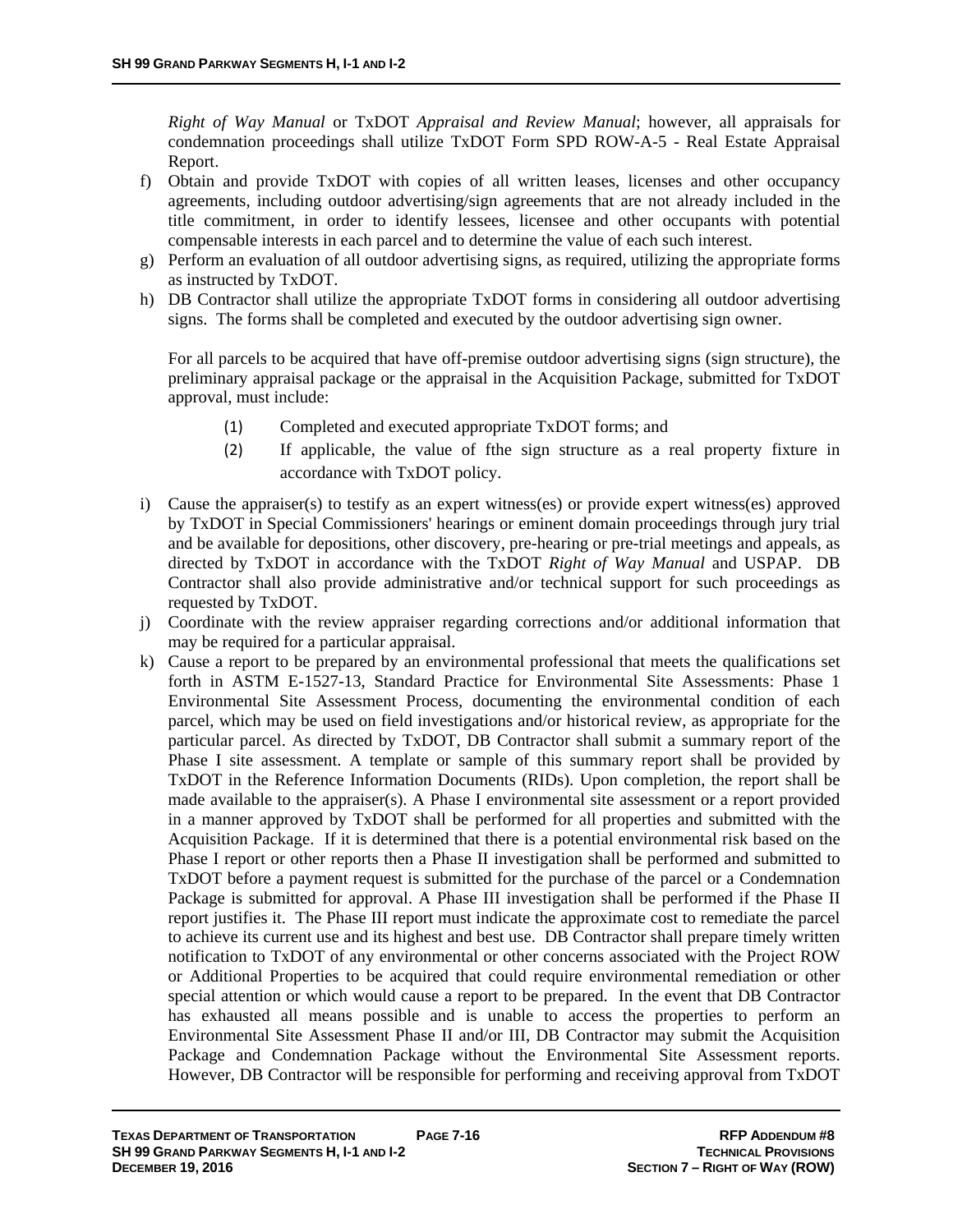for all required Environmental Site Assessments after possession of the property has been obtained through condemnation before commencement of construction.

- l) Engage the services of, and cause, a land planner to perform, or otherwise assist in the preparation of, any and all appraisals. The land planner shall be involved with all parcels with a valuation analysis indicating a highest and best use that is other than the current use of such parcels, or as directed by TxDOT for certain other appraisals. DB Contractor shall notify TxDOT in writing of each and every instance when the highest and best use of a parcel is different and TxDOT will determine to what degree land planner services will be utilized by DB Contractor.
- m) Cause the appraiser(s) to prepare updated appraisals, as well as updated appraisal reviews, when required by TxDOT or as needed during eminent domain proceedings. An updated appraisal package shall comply with USPAP and Advisory Opinion, AO-3. At a minimum, the updated appraisal report or new assignment must include:
	- (i) A letter of transmittal with a specific reference to the original appraisal report, any changes in market conditions, since the original appraisal, any changes in the subject property since the original appraisal, a statement of the current value or extension of the original value opinion and the listing of the current date of value.
	- (ii) An updated Page 1 from TxDOT Form SPD ROW-A-5 Real Estate Appraisal Report with the current date of a recent inspection of the subject property and a current date of value. This form needs to have a current signature and date by both the appraiser and the reviewing appraiser in the appropriate spaces on the form.
	- (iii) Any qualifying and limiting conditions or general assumptions by the appraiser shall be clearly stated and attached.
	- (iv) A copy of the survey and legal description of the property being acquired, current photographs of the subject property, clearly showing the area being acquired, even though the original appraisal report contained photographs of the subject and the area of the acquisition. If there are significant changes to the subject property, the area being acquired, access to the remainder property, damages to the remainder(s), market conditions, the subject property's highest and best use from the previous appraisal or significant changes in the approaches to value, the property shall be reappraised using the TxDOT Form SPD ROW-A-5 – Real Estate Appraisal Report. Appraisers shall refer to the TxDOT *ROW Appraisal and Review Manual* for additional guidance. DB Contractor shall follow these guidelines in producing updated appraisal reports or new assignments and shall discuss specific updating requirements for any complex appraisals with TxDOT before beginning the assignment.
- n) Prepare and deliver to TxDOT upon request, a copy of all file documents, as formally requested in discovery motions or request for production.
- o) Complete with the property owner and furnish, to the appraiser and Relocation Agent, TxDOT Form SPD ROW-A-9 - Property Classification Agreement before appraisal is completed.

#### **7.3.5.2** *Appraisal Review*

In connection with appraisal review, DB Contractor shall:

- a) Select review appraisers from TxDOT's list of pre-certified fee appraisers meeting the requirements of Section 7.2.7 (ROW Personnel Qualifications). The review appraiser selected must follow the appraisal guidelines and procedures found in the TxDOT *ROW Appraisal and Review Manual*.
- b) Determine, in consultation with TxDOT, if additional appraisal reports or technical expert reports are required. Initiate, review, and reconcile each report required.
- c) Review all appraisal reports for each parcel to determine consistency of methodology, supporting documentation related to the conclusion reached, and compliance with TxDOT standards, as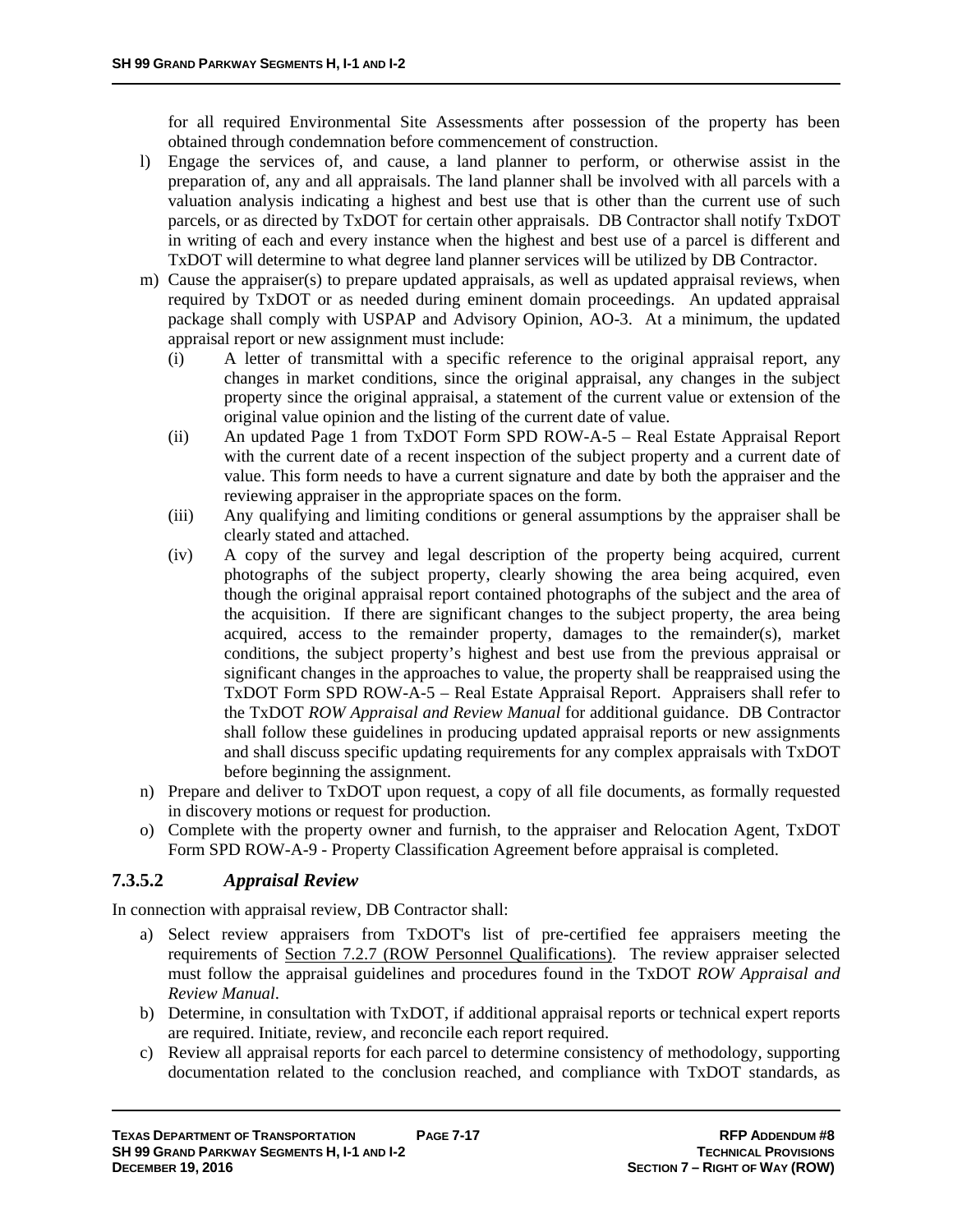defined in Section 7.3.5.1 (Appraisal Services) and this Section 7.3.5.2 (Appraisal Review), the TxDOT *ROW Appraisal and Review Manua*l, the *Uniform Appraisal Standards of Federal Land Acquisitions* and the requirements of the Appraisal Foundation's USPAP in effect at the time the appraisal is reviewed. The review appraiser must use the most current edition of the standards referenced above and continually monitor these standards to ensure the appraisals conform to the most current requirement of professional appraisal practice.

- d) Inspect the subject properties and the sale properties used in direct comparison for each appraisal being reviewed.
- e) Upon completion of the review outlined above, the review appraiser shall certify in writing to TxDOT that all required standards have been met. This certification will occur by signing on Page 1 of the TxDOT Form SPD ROW-A-5 - Real Estate Appraisal Report, in the block provided. The review appraiser will also complete TxDOT Form SPD ROW-A-10 - Tabulation of Values, to accompany each appraisal.
- f) For appraisal updates or new assignments, the review appraiser shall perform a complete review of the updated or new appraisal, re-inspecting the subject property and the sales used, as of the current date of value. The review appraiser shall follow the procedures outlined in the TxDOT *ROW Appraisal and Review Manual*. A new TxDOT Form SPD ROW-A-10 - Tabulation of Values, will be required for each updated appraisal or new assignment.
- g) In accordance with providing a Quality Control Specialist(s) as stated in Section 7.2.7 (ROW Personnel Qualifications), DB Contractor shall ensure that appraisal consistency and quality for the entire Project is monitored for Project-wide controls and consistency.

#### *7.3.6 Project ROW Acquisition Package Approval*

Acquisition Packages submitted by DB Contractor for TxDOT's approval shall include the following items, prepared for each parcel in accordance with the requirements of this section:

- a) A cover sheet setting forth the following information for each parcel:
	- (i) Parcel number and number of parts
	- (ii) Station number
	- (iii) CSJ number
	- (iv) Federal Identification Number (if applicable)
	- (v) Location of parcel
	- (vi) Name of owner
	- (vii) County and/or other jurisdiction
	- (viii) Extent of acquisition (partial or whole acquisition)
	- (ix) Type of conveyance (fee, easement, etc.)
- b) A complete legal description of the parcel adequate to effect the desired acquisition of the parcel, signed and sealed by an RPLS. A legal description and parcel plat is required for each parcel. Control of access shall be addressed in all legal descriptions. All descriptions shall be in recordable form and shall be prepared in a form and manner acceptable to TxDOT in all respects.
- c) The parcel plat, as prepared by the RPLS, and a half-size  $(11" \times 17")$  copy of the ROW map sheet(s) pertaining to the parcel, such plat to include control of access designations.
- d) A title report, current within 90 Days, including copies of all documents identified in the exceptions listed therein and a plot of all easements identified therein. The Acquisition Package shall include DB Contractor's analysis of each preliminary title report or title commitment to determine potential problems and proposed methods to cure title deficiencies. DB Contractor shall perform title curative work. DB Contractor shall provide TxDOT with copies of all curative documents.
- e) A copy of the appraisal report with an effective date less than 180 Days.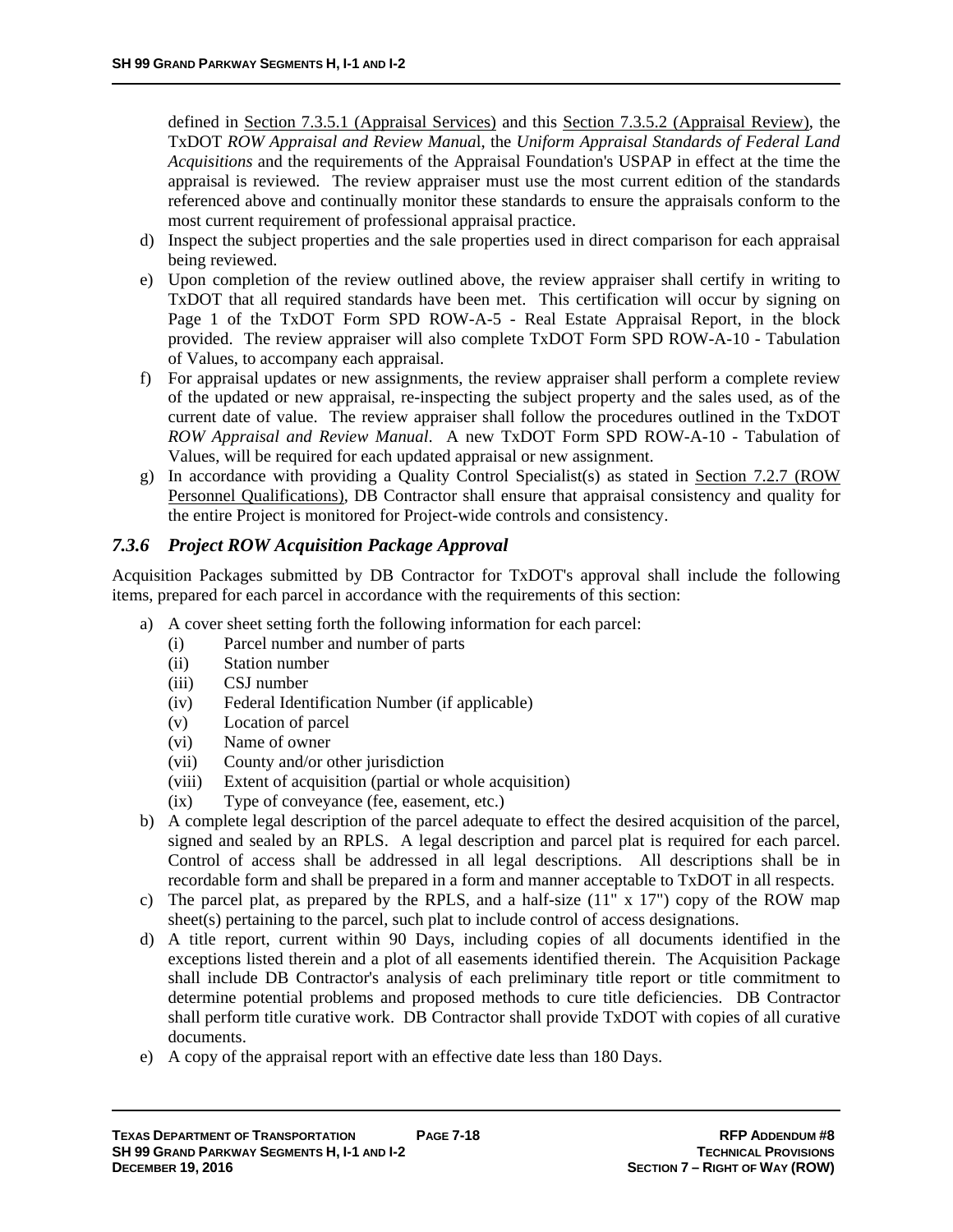- f) A copy of the environmental site assessment and all amendments as described in Section 7.3.5.1 (Appraisal Services).
- g) A real/personal property report detailing the items making up each parcel are classified as real estate, tenant-owned improvements or personal property. Particular attention shall be paid to items that have questionable classifications (a completed TxDOT Form SPD ROW-A-9 - Property Classification Agreement).
- h) Replacement Housing Calculations, notification of business eligibility, completed displacee interviews, all comparables used in estimating the Replacement Housing Calculations, and letter to displacee(s) explaining Replacement Housing Calculations. Calculations and replacement housing benefit package shall be prepared and reviewed by a qualified consultant, in conformance with TxDOT's standard relocation procedures and applicable to State and Federal Laws.
- i) The proposed initial offer letter, memorandum of agreement, deed, and any other documents, which shall be prepared by DB Contractor as required or requested by TxDOT, on DB Contractor's letterhead or as otherwise directed. TxDOT will provide the format for preparing these documents. Documents referred to in this section are standardized by TxDOT and modification of standardized documents shall be kept to a minimum. All changes are subject to approval by TxDOT in writing, in TxDOT's sole discretion.
- j) Any other required TxDOT forms, such as record of all contacts with the property owner or any party with a compensable interest.

No Acquisition Packages will be approved if performed or submitted by appraisers or agents not previously approved by TxDOT for this Project.

Upon TxDOT's prior written approval of the Acquisition Package, DB Contractor may proceed with the offer to the property owner.

# **7.4 Acquisition Activities**

## *7.4.1 ROW Negotiations*

DB Contractor shall conduct all negotiations in accordance with the requirements of applicable Law. In conjunction with negotiations, DB Contractor shall:

- a) Within ten (10) Business Days of TxDOT's approval of the Acquisition Package, contact each property owner or owner's designated representative, in person where practical, to present the offer and deliver an appraisal report (not more than six (6) months old) and appropriate brochures. The approved appraisal shall be sent by certified mail, return receipt requested. A copy of the appraisal report for the subject property shall be provided to the property owner or authorized representative at the time of initial offer. All appraisal reports produced or acquired by TxDOT relating specifically to the property owner's property and prepared in the ten (10) years preceding the date of the offer must also be delivered to the property owner. DB Contractor shall also maintain a file record of receipt of appraisal signed by the property owner. DB Contractor shall also maintain follow-up contacts and secure the necessary documentation and title curative Work upon acceptance of the purchase offer.
- b) At the time of offer, produce and distribute to all property owners and displacees, TxDOT approved informational brochures and the State of Texas Landowner's Bill of Rights as updated on the Office of the Attorney General's website:

https://www.texasattorneygeneral.gov/files/agency/landowners\_billofrights.pdf.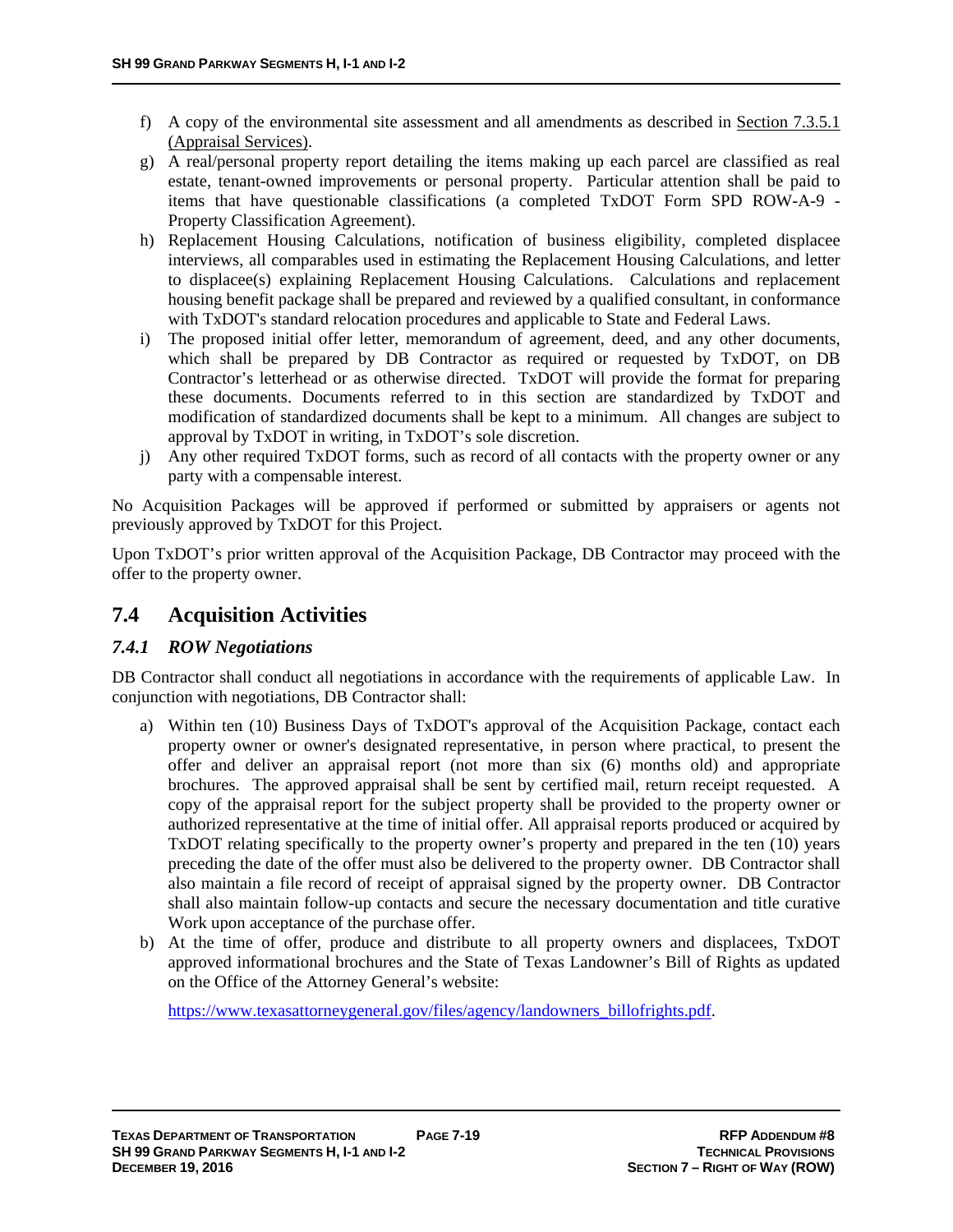- c) Identify lessees, licensees, occupants, or other parties with potential compensable interests including outdoor advertising sign owners, and, if appropriate, after consultation with TxDOT, negotiate with such parties for the acquisition of their compensable interests.
- d) Advise the property owners, lessees, licensees, occupants, and other holders of compensable interests, as applicable, of the administrative settlement process. Confer with and transmit to TxDOT's ROW Administrator any settlement request from property owners, lessees, licensees, occupants, or other holders of any compensable interest, as applicable, including a detailed recommendation from DB Contractor in accordance with standards, manuals and procedures as defined in Section 7.2 (Administrative Requirements). TxDOT shall determine whether to accept a settlement request. Delivery of the administrative settlement request and DB Contractor's recommendation to TxDOT must occur within 15 Business Days following DB Contractor's receipt of the administrative settlement request.
- e) DB Contractor, at its request or the request by TxDOT and/or the TxDOT Administrative Settlement Committee, may participate in the evaluation of the administrative settlement request and attend the committee meeting.
- f) DB Contractor shall provide a letter with the TxDOT Administrative Settlement Committee's response to the property owner, lessee, licensee, occupant, or other holder of a compensable interest, as applicable. DB Contractor shall deliver all settlement responses (if within reasonable proximity of the Project) by hand within three (3) Business Days after receipt. If this delivery method is not feasible, DB Contractor shall mail (return receipt requested) response letters not more than three (3) Business Days following any decision by the TxDOT Administrative Settlement Committee. If DB Contractor selects the mailing option, DB Contractor shall contact the property owner to discuss the settlement offer prior to mailing the response letter. The TxDOT ROW Administrator, on an as-needed basis, will convene the TxDOT Administrative Settlement Committee.
- g) Notwithstanding an unsuccessful completion of the formal administrative settlement process, DB Contractor may engage in ongoing negotiations with the owners of compensable interests. DB Contractor shall develop and incorporate in its ROW Acquisition Plan a procedure for these negotiated settlements. Said negotiations may continue until such time as the Texas Transportation Commission adopts a minute order authorizing the filing of a condemnation petition. DB Contractor shall submit to TxDOT its recommendation of a negotiated settlement and obtain TxDOT's consent prior to acceptance of any settlement.
- h) Provide timely (i.e., not more than ten (10) Business Days after inquiry) response to the verbal or written inquiries of any property owner, lessee, licensee, occupant or other holder of a compensable interest, as applicable.
- i) Prepare a separate negotiator contact report for each meeting or conversation with any person (or other appointed representative(s) supported by a written confirmation of appointment) who has a compensable interest in each parcel on TxDOT Form SPD ROW-N-94 – Negotiator's Report. Contact reports shall also be prepared for unsuccessful attempts to contact such persons.
- j) Maintain a complete parcel file for each parcel. All original documentation related to the purchase of the real property interests will be maintained (housed separately from the relocation files) in conformance with TxDOT standards, manuals, and procedures, as defined in Section 7.2 (Administrative Requirements). All original Project ROW documents must be retained and properly secured in DB Contractor's Project office or as otherwise approved by TxDOT. Signed original documents shall be forwarded to TxDOT periodically or as requested by TxDOT with a transmittal form during the acquisition process; provided, however, that all remaining original documents shall be forwarded upon completion of the acquisition of Project ROW for the Project.
- k) Prepare and deliver documents of conveyance (including bisection clause and access clause, if applicable) to the property owner, lessee, licensee, occupant, or other holder of any compensable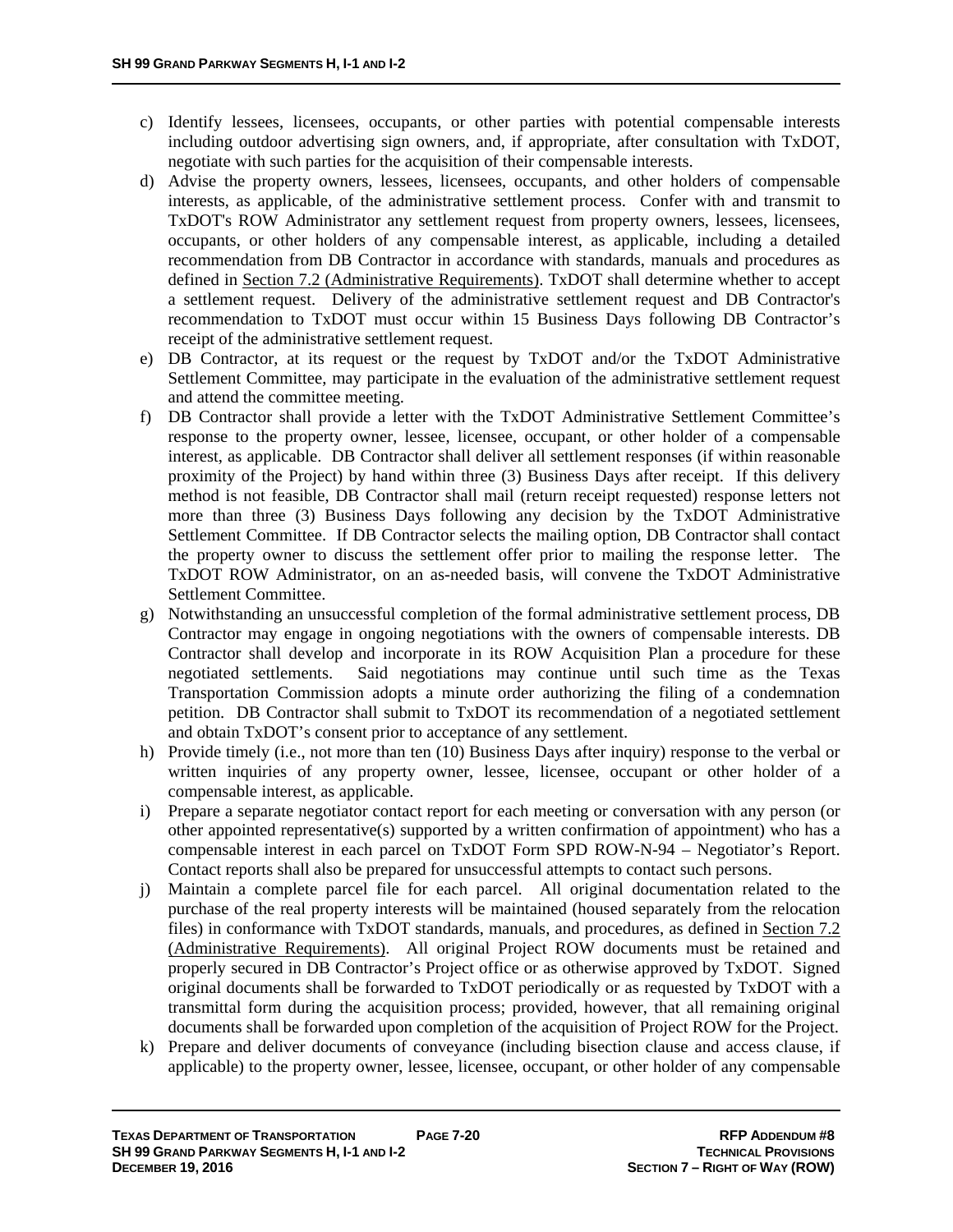interest, as applicable, and obtain their execution of the same. All signatures on documents to be recorded shall be notarized in accordance with Texas Law.

- l) Pursue and obtain Possession and Use Agreements (PUA) concurrently with the parcel negotiations. The form of PUA will be provided by TxDOT and will contain provisions allowing for construction to commence while negotiations are finalized. Such agreements will be sought and negotiated by DB Contractor strictly in accordance with the Law and only with the prior written consent of TxDOT. If DB Contractor exercises the use of a TxDOT PUA, DB Contractor must obtain a deed or commence action on condemnation proceedings by forwarding a condemnation packet to TxDOT for approval within six (6) months from the date of the PUA. No other conveyance documents shall be used for the purpose of Construction Work unless otherwise approved by TxDOT.
- m) Consider all reasonable settlement requests (that comply with the regulations as outlined in this section) from the property owners, which are feasible and help expedite the Project ROW acquisition process. DB Contractor acknowledges and understands that TxDOT encourages all positive and creative solutions which satisfy the property owner and promote the success of the Project.
- n) DB Contractor shall prepare and deliver a final offer letter to the property owners, lessees, licensees, occupants, or other holders of any compensable interest, as applicable. The letter shall be on DB Contractor's letterhead and shall be signed by the ROW Acquisition Manager. The final offer letter shall allow a property owner lessee, licensee, occupant or other holder of compensable interest at least 14 Days as the consideration time period to review the final offer. DB Contractor shall submit to TxDOT, a copy of the final offer letter within two (2) days after delivery to the property owner.

If the final offer letter is not accepted, DB Contractor shall follow the procedures established for condemnation.

#### *7.4.2 Relocation Assistance*

DB Contractor shall coordinate and perform the administrative requirements necessary to relocate any occupants and personal property from Project ROW and certain remainders, as authorized by TxDOT. All Work prepared by DB Contractor with respect to relocation assistance shall be performed in accordance with applicable Law, including the Uniform Act and TxDOT standards, and in accordance with all provisions of this Agreement.

DB Contractor shall maintain a relocation office (meeting ADA requirements) within reasonable proximity of the Project area as approved by TxDOT. At a minimum, the office hours of the relocation office shall be posted to meet the following timetables:

- a) Monday through Friday: 8:00 a.m. to 5:00 p.m.
- b) Saturday: 9:00 a.m. to 12:00 p.m.
- c) Sunday: office may be closed

In addition to the office hours listed above, DB Contractor shall be available to all displacees for relocation services at the convenience of the displacees.

DB Contractor's major activities with respect to the relocation assistance of occupants from Project ROW include:

- 1. Prepare a Relocation Plan in accordance with the TxDOT *Right of Way Manual*, Volume 3, Chapter 8 (Relocation Program Planning and Construction) within 90 Days after receipt of NTP1, as stated in the Project Management Plan requirements.
- 2. Monitor relocation assistance activities and provide advisory services.
- 3. Prevent fraud, waste and mismanagement.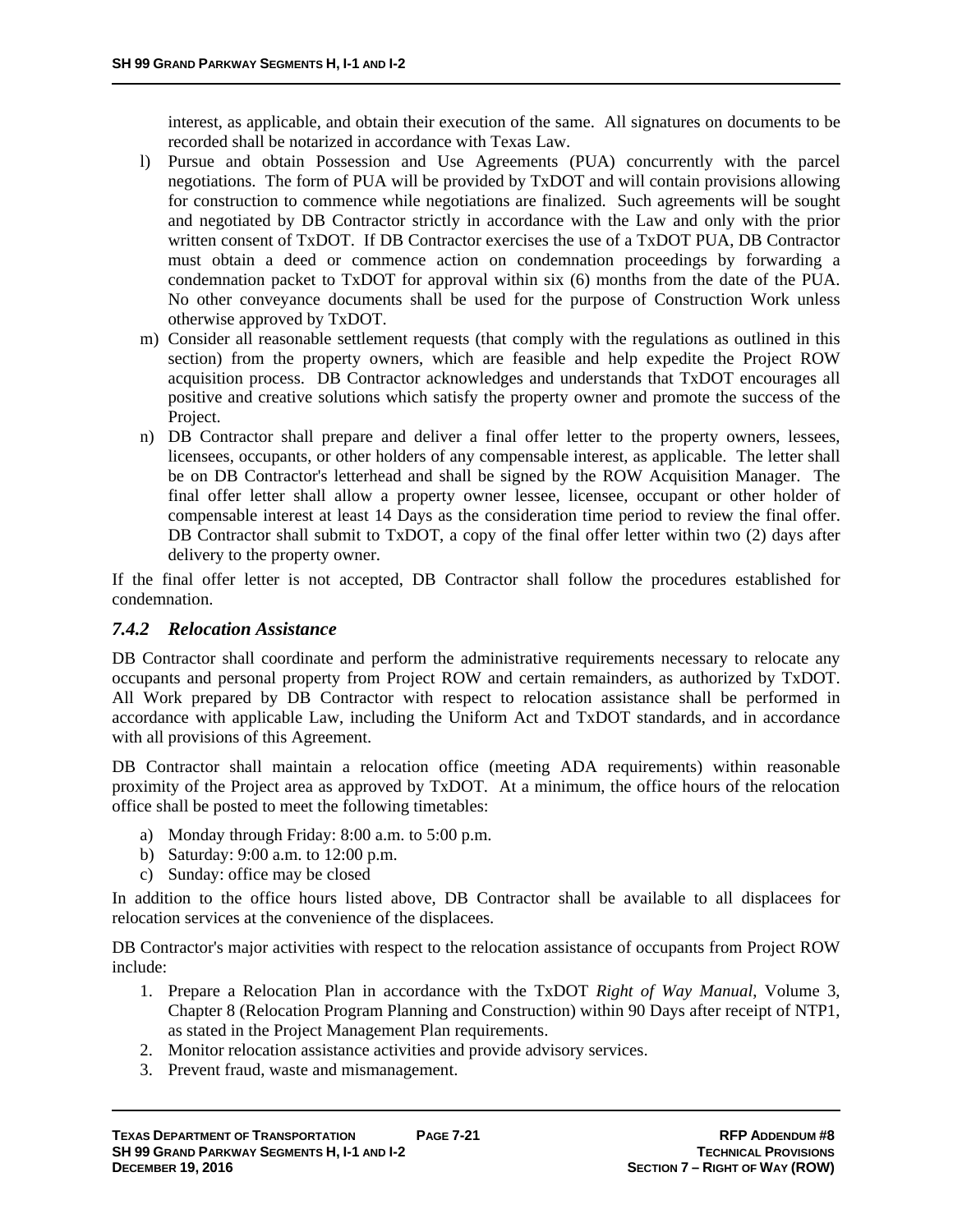4. Assist with all requests and be responsible for carrying out decisions made by TxDOT, the review/appeal process and judicial reviews.

DB Contractor shall provide relocation assistance strictly in accordance with the Law, and, in particular, the Uniform Act and TxDOT standards. With respect to relocation assistance, DB Contractor shall:

- A. Provide written notice to all property owners, lessees, licensees, occupants, other holders of compensable interests, and other potential displacees regarding relocation assistance and produce and provide them with a relocation assistance brochure that has been approved by TxDOT. DB Contractor shall perform relocation interviews, complete and maintain interview forms and discuss general eligibility requirements, programs, and services with potential displacees. DB Contractor shall maintain a written record of all verbal contacts.
- B. Give written notice of the pending acquisition to any non-eligible occupants. Any questions as to the eligibility of a potential displacee shall be directed in writing to TxDOT's ROW Administrator.
- C. Contact and provide relocation assistance to those parties affected by the Project ROW acquisition and complete forms for all displacees, as required.
- D. Locate, evaluate and maintain files on comparable available housing, commercial, retail, and industrial sites.
- E. Calculate replacement supplement benefits.
- F. Compute and submit requests for relocation rental/housing supplement to TxDOT prior to submission to relocatees. All relocation supplements shall be subject to TxDOT's written approval.
- G. Perform a Decent, Safe and Sanitary (DSS) inspection for each replacement housing comparable, photograph the comparable and complete the DSS inspection form, TxDOT Form SPD ROW-R116 - Replacement Housing Inspection).
- H. Obtain at least two (2) moving estimates from moving companies to effect relocation of personal property or consistent with the Uniform Act.
- I. Prepare moving plan with appropriate photos, sketches and inventory of personal property to be moved.
- J. Coordinate moves with displacees and moving companies in accordance with TxDOT standards and the Uniform Act.
- K. Maintain relocation contact logs on a TxDOT Form SPD ROW-R96-R Relocation Advisory Assistance – Parcel Record.
- L. Attend all closings on replacement properties, if requested by any party involved, and assure supplemental payments, if any, are properly distributed.
- M. Process and compute increased interest payments on the mortgage of owner-occupied dwellings, as required.
- N. Deliver to displacees a 90 Day notice of eligibility letter simultaneously with the delivery of the relocation benefits package. Deliver a 90 Day letter to displacees with the location of the comparable property used to compute the supplement.
- O. Deliver a 30 Day notice to displacees and property owners upon Possession of Project ROW.
- P. Notify TxDOT, in writing, when displacee has vacated or abandoned the affected dwelling or structure. In addition, insure all personal property from the Project ROW is removed.
- Q. Notify TxDOT's ROW Manager office immediately, in writing, if a displacee has not moved after 30 Day notice expires. Special effort and consideration shall be extended to the displacees in the move out process. If the displacees have not moved from the State owned ROW and eviction is necessary, DB Contractor must provide written request to TxDOT to begin eviction proceedings. The request must include written evidence of the due diligence efforts to vacate the displacees. Prepare a written recommendation to facilitate the displacee's move.
- R. Be available for any appeals or hearings.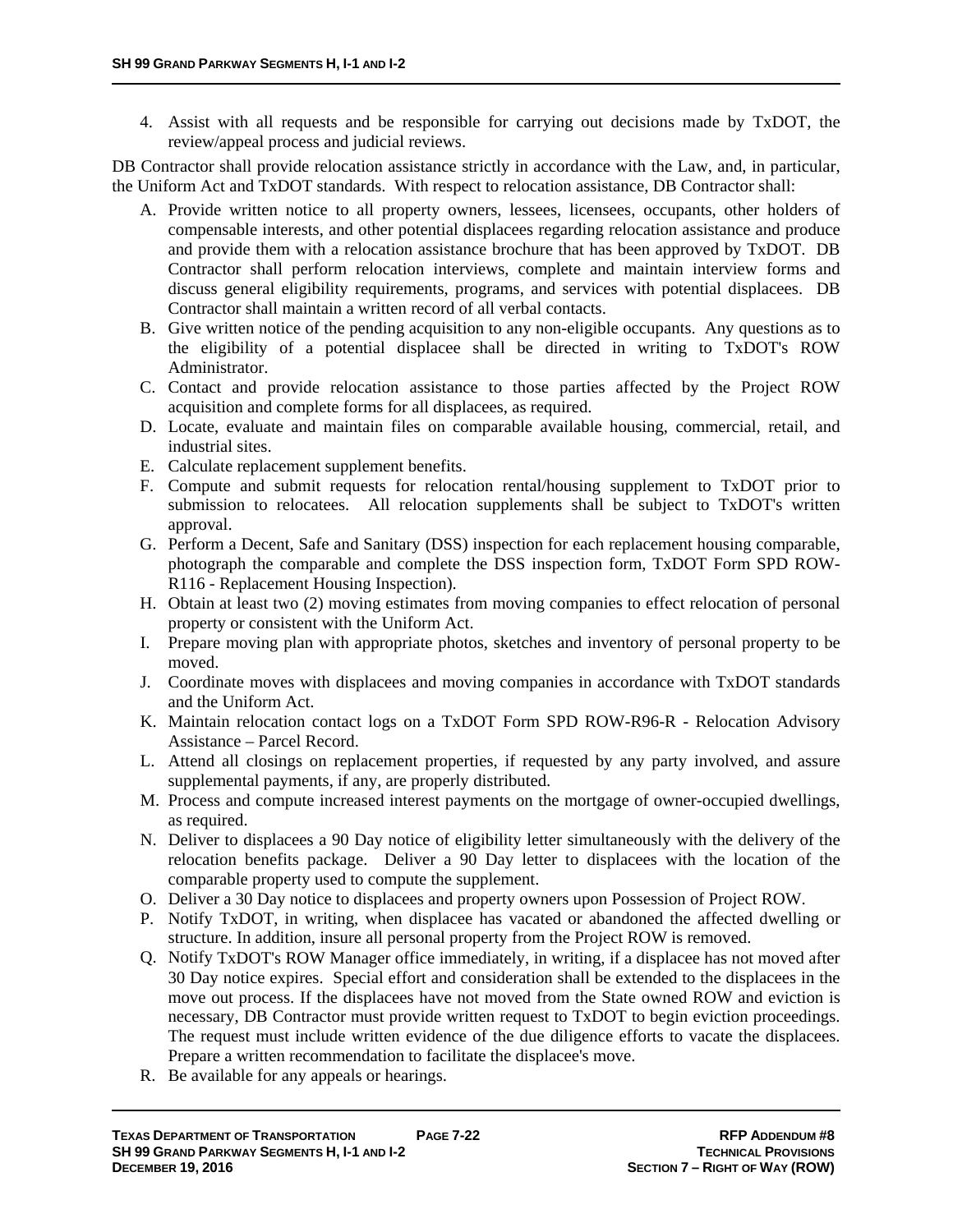- S. Prepare relocation payment claim submissions for all displacees and all relocation assistance benefits.
- T. Verify DSS dwelling criteria on all replacement housing as selected by the displacees.
- U. Secure dwellings and structures no later than ten (10) days after vacancy and protect the Project ROW following acquisition and relocation. It is the DB Contractor's responsibility to insure that all occupied and vacated improvements maintain insurance coverage or assume liability through completion of demolition.
- V. Maintain a complete file, separate from acquisition files, on each displacee and make available for inspection.
- W. Be responsible for all relocation activities that may occur after deposit of the Special Commissioner's award in the courts, including instances when a parcel referred to the Office of the Attorney General for eminent domain also has a relocation issue. Relocation computations shall be adjusted based on the approved administrative settlement and court award.
- X. Prepare all correspondence to the displacees or their representative(s) on DB Contractor's designated relocation letterhead and have DB Contractor's correspondence signed by the Project ROW relocation agent.
- Y. Deliver to each displacee the relocation assistance payments according to the TxDOT *Right of Way Manual, Volume 3 - Relocation Assistance – Chapter 4 Program Administration – Section 1 Procedures – Delivery of Payment*.
- Z. Assist TxDOT and the Office of the Attorney General with eviction proceedings. Serve notice of eviction proceedings to the occupant(s) of the property who have not complied with move dates. Coordinate the eviction process with the local authorities and accompany the Sheriff's Department when the local authorities are carrying out eviction.

### *7.4.3 Closing Services*

For purposes of closing services, DB Contractor shall:

- a) Submit a closing Submittal to TxDOT for review a minimum of 24 hours prior to closing. Closing Submittals shall include the following: i) a reference to the disposition of any environmental matters; ii) updated title commitment, no more than 15 Days prior, with notations indicating the disposition of all schedule "B" and "C" items; iii) a copy of the executed warranty deed to be delivered; iv) a proposed closing statement indicating disposition of all proceeds; e) a copy of any and all releases of liens; v) a copy of any miscellaneous documents and other curative matters required to be delivered at closing and vi) a copy of the closing memorandum outlined in item b) below.
- b) Prepare the escrow agreement and closing documents, including a closing memorandum identifying all parties involved in the closing, and listing all documents to be executed and/or delivered in connection with the closing.
- c) Attend closings; provide curative documents and exhibits as required and in conjunction with the applicable title company. Confirm that all conditions to closing are satisfied and notify TxDOT of all closing appointments.
- d) Obtain and transmit to TxDOT a copy of the issued title insurance policy and recorded conveyance document based on the approved updated title commitment within 45 Days following closing.

## *7.4.4 Condemnation Support*

DB Contractor shall provide an individual or individuals having sufficient knowledge of the design of the Project to appear as an expert witness for testimony at the Special Commissioners' hearing or other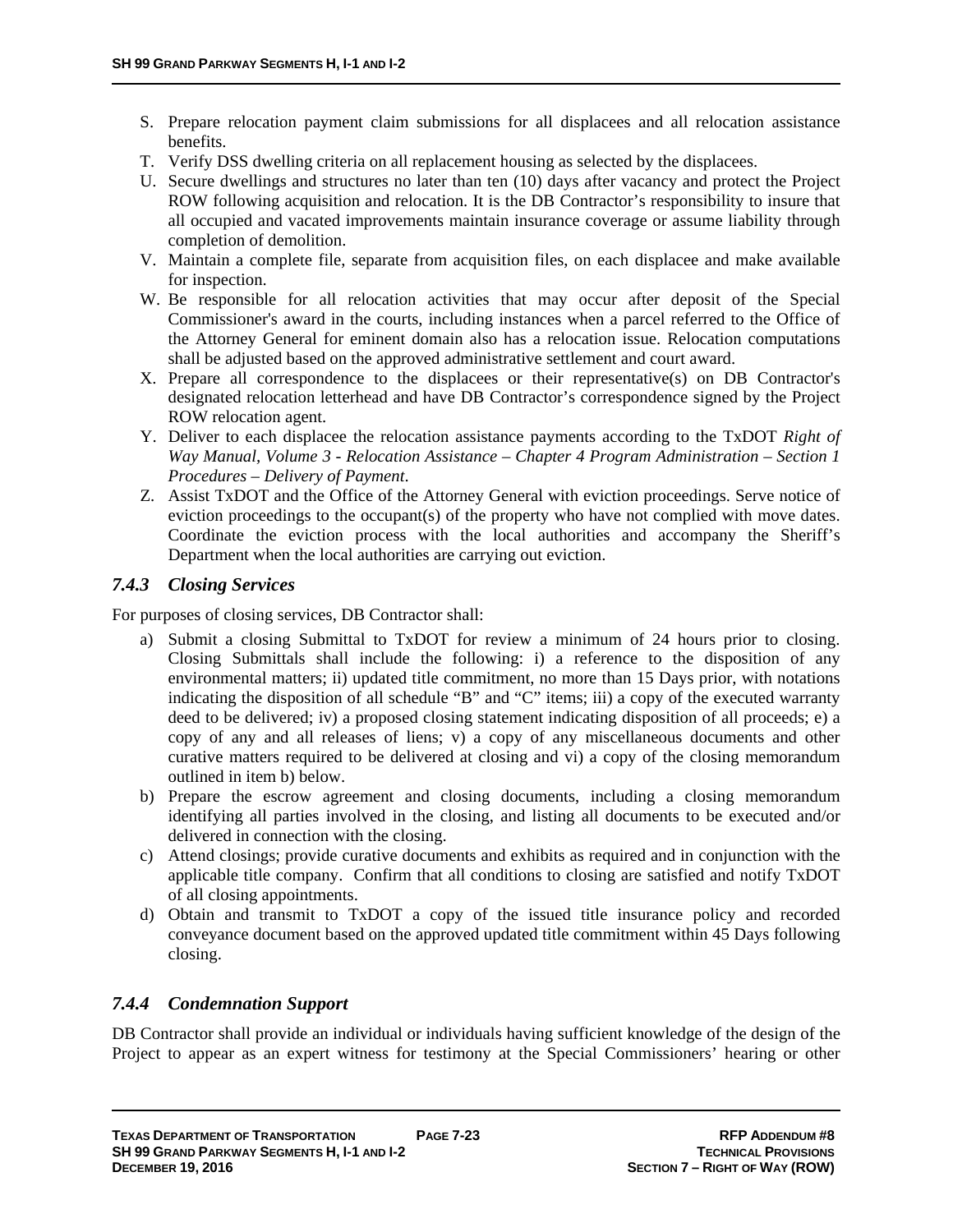proceedings. This individual is also responsible for preparing exhibits as requested by TxDOT or the Office of the Attorney General in support of said testimony.

DB Contractor shall support condemnation efforts as directed by TxDOT and further delineated as follows:

- a) Notify TxDOT of any potential condemnation and document the reason(s) for condemnation including recommendations for property closure.
- b) Conduct all applicable eminent domain-condemnation activities in accordance with the policies and procedures as described in the TxDOT *Right of Way Manual*, Volume 4: "Eminent Domain"; in the TxDOT *ROW Appraisal and Review Manual*, Chapter 7 "Eminent Domain-State Acquisition" or as revised; and in Chapter 21 of the Texas Property Code and Senate Bill 18.
- c) After non-response or upon receipt of a copy of the rejected final offer from a property owner or other property right holder entitled to compensation, request an updated title report from the title company issuing the original title commitment.
- d) Provide to TxDOT, within ten (10) Days following non-response or rejected certified mailing, notification thereof together with a signed and sealed parcel description and parcel plat, and a bisection clause and access clause, if necessary, with the clauses attached to a property exhibit containing the parcel description and parcel plat.
- e) Use the information from the title report to join all parties having a property interest on the applicable TxDOT form. Spouses of property holders with compensable rights must also be joined.
- f) Upon completion of TxDOT Form SPD ROW-E-49 Request for Eminent Domain Proceedings, prepare a condemnation packet containing two (2) copies each of the following documents: the completed TxDOT form, negotiation logs, the updated title report not more than 90 Days old, appraisal receipt acknowledgment, pre-appraisal contact sheet, signed and sealed field notes, parcel sketch, bisection clause and access clause exhibits (if necessary), initial offer letter and final offer letter reflecting the latest appraisal, complete minute order request form (form to be provided by TxDOT), any correspondence sent by DB Contractor or from the owner of the compensable interest or representatives, one (1) copy of all the appraisal reports and evidence of a bona fide offer to the property owner. Submit two (2) complete Condemnation Packages to TxDOT's ROW Manager for review and approval.
- g) Send a copy of the complete petition to the title company and confirm with the title company that the appropriate parties were joined in the case and that no changes in title have occurred since the original litigation guaranty was issued.
- h) File the petition for condemnation with the appropriate court clerk after a determination that a timely settlement is not feasible. In counties that require e-filing, the Office of the Attorney General will e-file as appropriate and provide a copy of the petition to TxDOT. DB Contractor shall file the lis pendens with the appropriate county clerk. No later than three (3) Business Days from the date of filing, DB Contractor shall send a copy of the petition and lis pendens, by certified mail, return receipt requested, to the owner, lessee, licensee, occupant or other holder of compensable interest. DB Contractor shall provide a copy to TxDOT.
- i) Coordinate and provide legal and technical support to TxDOT, as required to facilitate filing the petition, assignment of a court, and setting of a hearing date.
- j) Make available to TxDOT on behalf of the Office of the Attorney General an agent who will be expected to assist in making arrangements for conferences with witnesses prior to trial, filing the condemnation petition, informing all parties as to the filing date of the petition and the case number assigned to the suit, and perform any other duties which will assist in the successful prosecution of the suit, including his or her attendance in court and filing necessary documents to complete all eminent domain proceedings.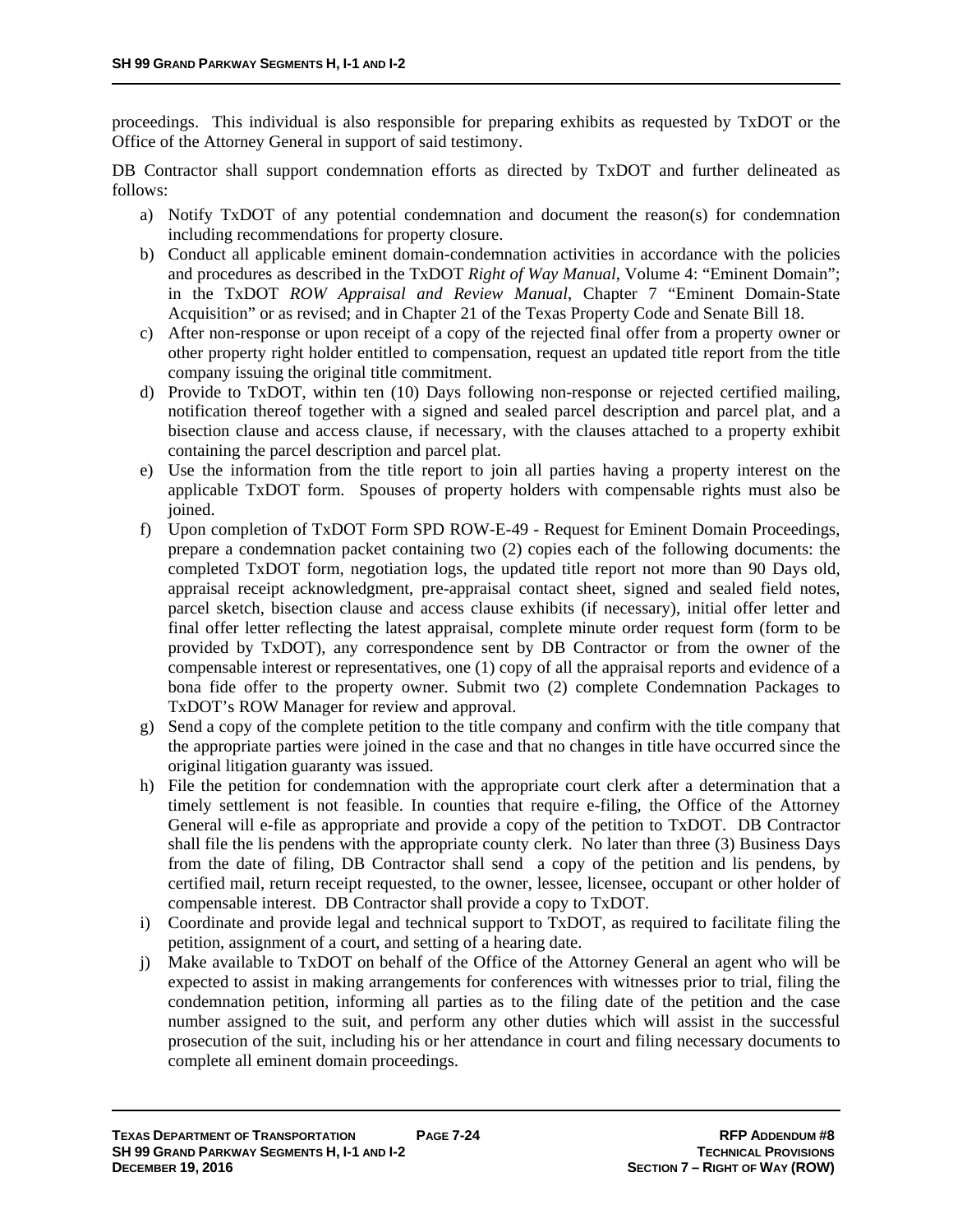- k) Depending on the market conditions or if over six (6) months have elapsed since the date of the initial offer, contact TxDOT and TxDOT will contact the Assistant Attorney General handling the case for TxDOT and confer about the advisability of preparing an updated appraisal or new assignment. If it is determined that an updated or new appraisal is necessary or desirable, obtain such appraisal using the same procedures as described in Section 7.3.5.1 (Appraisal Services) above. DB Contractor must also undertake appraisal review as described in Section 7.3.5.2 (Appraisal Review).
- l) Coordinate with TxDOT on behalf of the Office of the Attorney General as to land planners and/or other expert witnesses as required by the Office of the Attorney General. DB Contractor, at its cost, shall provide the land planner or other expert at the request of TxDOT or the Office of the Attorney General. The land planner or other expert report, if required, shall be completed and forwarded to the appraiser before the updated appraisal is completed.
- m) Appear or provide for the appearance of expert witness(es) or fact witness(es) when requested by TxDOT or the Office of the Attorney General. The appearances may include pre-commissioner's hearing preparations, Special Commissioner's hearings, subsequent proceedings including jury trials and related proceedings and as other needs arise.
- n) Submit the updated appraisal or new assignment to TxDOT for review and approval. Once approved, TxDOT shall transmit the approved appraisal to the Office of the Attorney General. TxDOT must approve any revised offer in writing prior to an offer letter being sent. If a revised offer is approved, prepare a final offer letter, make the revised offer to the property owner or other holder of a compensable interest, as applicable, and submit a copy of the final offer letter to TxDOT for written approval.
- o) Communicate with TxDOT as to the parcel status on a monthly basis and in the Project progress report or as requested by TxDOT.
- p) Serve in person, a "Notice of Hearing" not later than 20 Days before the date of the Special Commissioners' hearing or other hearings and notice requirements as directed or authorized by the court.
- q) Call and send reminder letters two (2) to three (3) weeks in advance of any hearing to the assigned attorney, engineer, technical experts, appraiser, the commissioners, court reporter, and TxDOT's ROW Administrator concerning hearing dates.
- r) Upon completion of the hearing, prepare TxDOT Form SPD ROW-E-73 Data Sheet Special Commissioner's Hearing, and commissioners' time sheets. DB Contractor shall make payment to all commissioners involved in the hearing and include payment for commissioners as part of general Project ROW services.
- s) Coordinate and provide support to TxDOT's counsel and facilitate distribution of copies of award, prepare request for payment, and file notice of deposit. DB Contractor shall coordinate with TxDOT on behalf of the Office of the Attorney General regarding expert witnesses needed to testify on behalf of the State at the Special Commissioners' hearing and subsequent proceedings including jury trials. At the request of the Office of the Attorney General or TxDOT, DB Contractor shall provide and pay for all necessary expert witnesses including: engineering, land planners, real estate consultants, cost estimators, outdoor advertising sign experts and environmental consultants and DB Contractor shall appear as expert witness or fact witness, as requested. DB Contractor shall also make any Subcontractors available to appear as an expert witness or fact witness, as requested at the Special Commissioners' hearing or subsequent proceedings up to Final Acceptance of the construction project and through any maintenance agreement periods. The selection of all expert witnesses to be used for jury trials shall be determined by the Office of the Attorney General.
- t) Schedule and pay for all court reporter services, transcription costs, expert witness fees, exhibits, and exhibit workbooks as directed by TxDOT.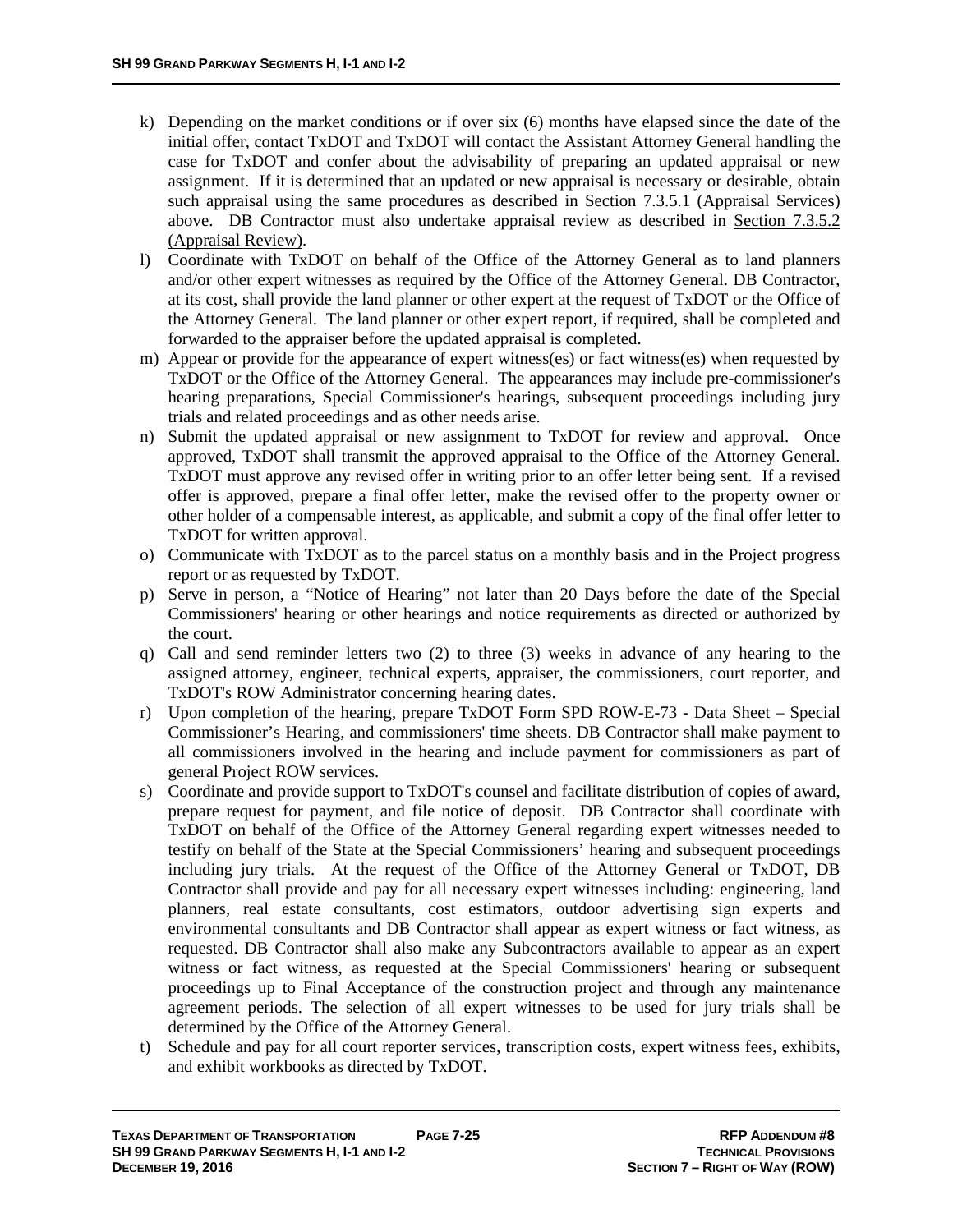- u) Be responsible for coordinating the pre-hearing meeting with TxDOT on behalf of the Office of the Attorney General and all others required for testimony or exhibit preparation. DB Contractor shall require expert witnesses with all exhibits and documents to be present at a pre-hearing meeting.
- v) Timely file and provide proper service of objections if requested by TxDOT after completion of the Special Commissioner's hearing and promptly provide evidence of filing and copies of all filed documents to TxDOT. Within three (3) days after objections have been filed, DB Contractor, at its cost, shall order transcripts of such hearing.
- w) DB Contractor shall provide an individual or individuals having sufficient knowledge of the design of the Project to appear as an expert witness for testimony at the Special Commissioner's hearing or other proceedings. This individual is also responsible for preparing exhibits as requested by TxDOT or the Office of the Attorney General in support of said testimony. Exhibits shall be left in the custody of TxDOT at the close of the hearing.

### *7.4.5 Clearance/Demolition of Project ROW*

Prior to demolition of any improvements, DB Contractor shall provide to TxDOT, photographs of the property and all improvements. If legal proceedings are initiated, all photos of personal property and any other items of dispute shall be in and of a quality suitable for presentation as evidence in court. Following acquisition or possession of any parcel of Project ROW, DB Contractor shall:

- a) Within ten (10) Days from vacancy of the property and improvements, secure and protect the buildings, improvements and fixtures on the Project ROW until they are disposed of or demolished. DB Contractor shall board-up, mow, fumigate and winterize as required by TxDOT or applicable Law.
- b) Coordinate with the owner and occupants to assure the clearance of personal property from the Project ROW, as applicable.
- c) Provide for any insect and rodent control and initiate extermination as required to protect the adjacent properties and rid the Project ROW from infestations.
- d) Secure Governmental Approvals required for demolition and environmental surveys or tests, and notify TxDOT in writing of all such activities and provide copies of such Governmental Approvals to TxDOT.
- e) To the extent required by Section 7.2.11 (Responsibilities of DB Contractor), prepare necessary documentation for disposal of improvements, fixtures and buildings in accordance with applicable Laws and submit the same to TxDOT.
- f) Provide written notification to TxDOT of any real and/or personal property remaining on the Project ROW after vacated by the occupants and not acquired as part of the acquisition.
- g) Terminate all utility service(s) when appropriate.
- h) Process all required forms, documents and permit applications in order to proceed with the timely demolition or removal of any and all improvements, buildings and fixtures located within the Project ROW, as applicable.
- i) Demolish and/or remove all real or abandoned personal improvements.
- j) Notify TxDOT upon completion of the demolition and clearance of the Project ROW, as applicable.

#### *7.4.6 Payment Submittal*

DB Contractor must submit a payment Submittal for any item that is a TxDOT payment responsibility as outlined in this Section 7. A payment Submittal shall consist of:

- a) Completed payment request forms for each type of payment.
- b) All required appropriate documents as shown on each payment request form.
- c) Form AP-152 (Tax Payer Identification Number).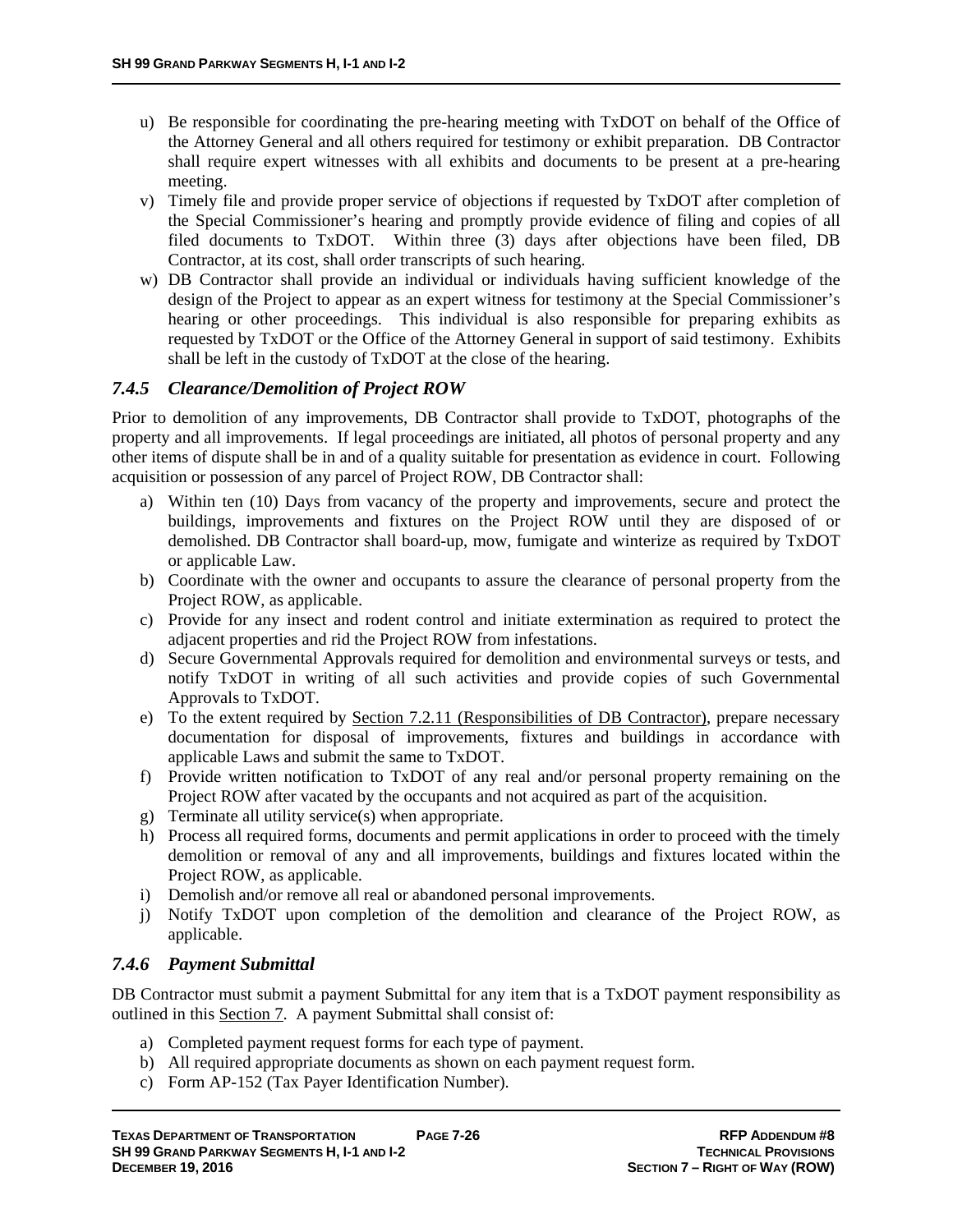The State's warrant will be returned to DB Contractor's ROW Acquisition Manager (ROW AM).

#### *7.4.7 Property Fence*

In connection with fences, DB Contractor shall comply with the policies and procedures of the TxDOT *Right of Way Manual*, as well as the specifications found in the current TxDOT *Standard Specifications for Construction of Highways, Streets and Bridges*. Fencing standards for DB Contractor-provided fencing shall conform to the overall aesthetics requirements found elsewhere in these Contract Documents and referenced standards.

#### *7.4.8 Property Fencing for Public Properties*

Where public facilities now exist that are in high risk areas for public use (particularly those containing parks, sport areas, schools or any highly traveled pedestrian areas), DB Contractor shall construct similar like fence as in the preexisting condition or, at a minimum, construct a 6-foot-high chain-link fence with metal posts if no fence was in the preexisting condition. DB Contractor shall use Good Industry Practice in fencing public properties to control public access to the Project.

#### *7.4.9 Property Fencing for Private Properties*

DB Contractor shall instruct the appraiser to use the "Cost to Cure" format to compensate an owner of private property for a replacement fence when the Project ROW line leaves one (1) or more unfenced remainder property(ies) that were fenced before the taking. Compensation for the new fencing will be based upon the same type of fence as the property owner's existing fence.

When the property owner is paid through the appraisal process for the cost to rebuild the fence on the remainder property, DB Contractor shall include the following clause in the memorandum of agreement or the purchase agreement for such property:

*"It is further understood and agreed that the Grantor has been compensated for the construction of a new fence and shall be responsible for constructing the necessary fencing within 30 Days from the date of closing. Grantor specifically understands and agrees that the fences are the property of the Grantor and they shall be liable and responsible for any reconstruction, maintenance, or adjustment with regard to such fencing."* 

DB Contractor shall make reasonable and good faith efforts to ensure that the property owners, who have been compensated for fencing of the remainder properties, erect the fence in accordance with the construction schedule.

If necessary to maintain the Project construction schedule and to control unauthorized access to the Project ROW by the public or livestock, DB Contractor shall be responsible for providing temporary fencing in cases where the property owner refuses to fence the property within the allotted timeframe.

After the property owner's retention period has expired and if any existing fencing remains, DB Contractor shall remove the existing fences from the newly acquired Project ROW and will be responsible for all costs associated therewith.

# **7.5 Early ROW Acquisition**

TxDOT shall notify DB Contractor if certain Project ROW parcels are scheduled to be acquired by TxDOT or Governmental Entities prior to issuance of NTP2 or Limited NTP2. DB Contractor will be updated regularly on the status of the acquisition process for each parcel, if any.

After issuance of NTP2 or Limited NTP2, DB Contractor shall complete the acquisition process and coordinate the scheduling of any remaining early Project ROW acquisitions.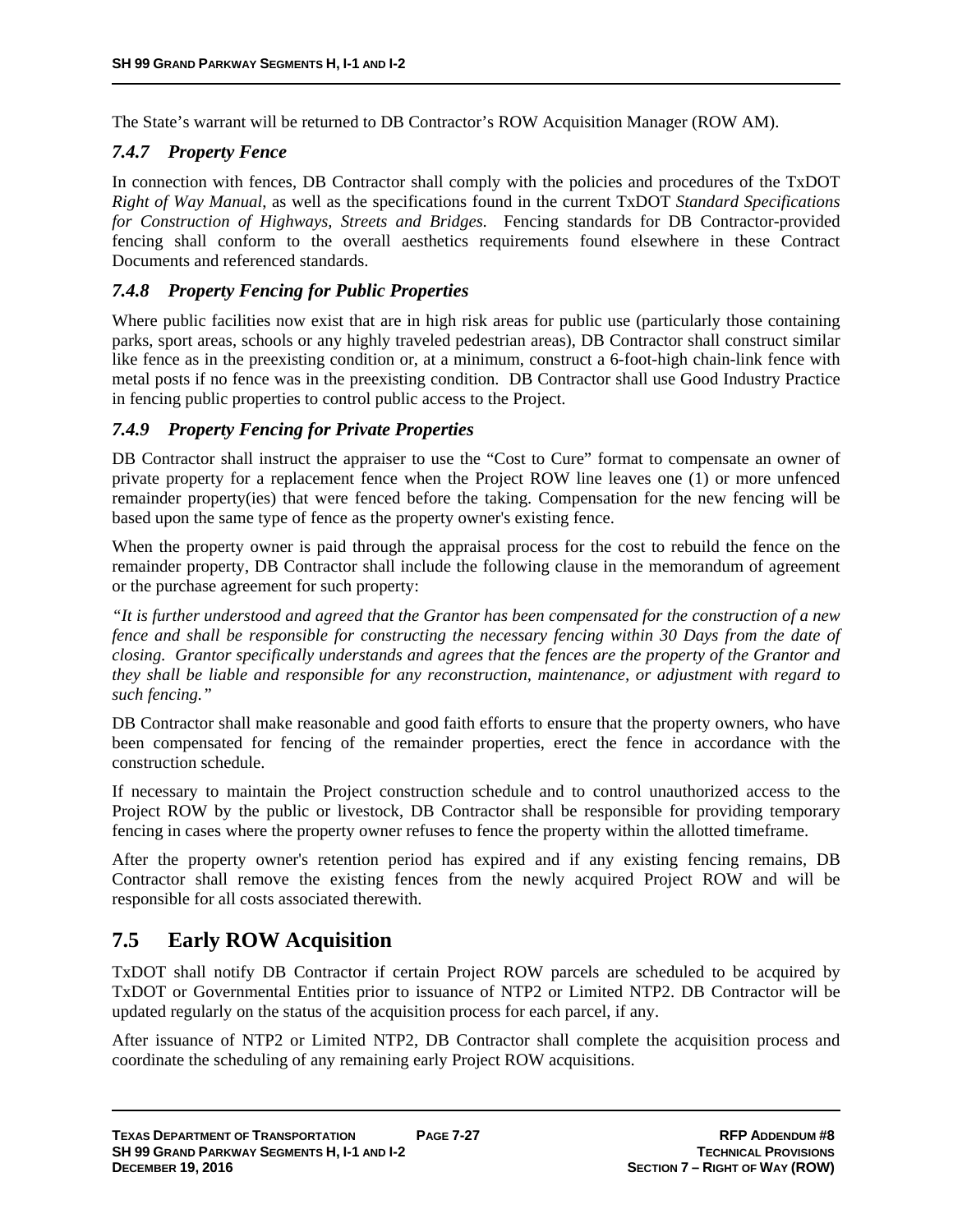# **8 GEOTECHNICAL**

# **8.1 General Requirements**

DB Contractor shall perform all geotechnical investigations, testing, research, and analysis necessary to effectively determine and understand the existing surface and subsurface geotechnical conditions of the Project ROW to be used by DB Contractor to carry out the Work. DB Contractor shall ensure the geotechnical investigations and analyses are both thorough and complete in accordance with TxDOT's *Geotechnical Manual*, AASHTO and FHWA geotechnical requirements, so as to provide accurate information for the design of roadways, pavements, foundations, structures, embankments, excavations, slopes and other facilities that result in a Project that is in accordance with TxDOT, AASHTO and FHWA geotechnical requirements, and meets the Agreement requirements.

The DB Contractor is responsible for all analyses, designs, detailing, clearances, and tolerances of components to ensure that components meet all form, fit, and functional requirements necessary for satisfactory operation of the indicated Elements of the Project in accordance with the current TxDOT *Geotechnical Manual* and *Houston District Guidelines for Foundation Design* in Attachment 8-1.

# **8.2 Design Requirements**

### *8.2.1 Subsurface Geotechnical Investigation by DB Contractor*

The subsurface investigation shall include but not be limited to soil borings, test pits, rock coring and pavement coring. DB Contractor shall determine the specific locations, frequency, and scope of all subsurface geotechnical investigations, testing, research, and analysis that the DB Contractor considers necessary to provide a safe and reliable roadway, pavement, foundation, structure, embankment, excavation, slope and facilities and other facilities for the Project.

The DB Contractor shall employ field investigation measures that avoid groundwater contamination and shall be responsible for all mitigation and/or restoration associated with the geotechnical investigations.

DB Contractor shall prepare and amend, as needed, its Geotechnical Engineering Reports documenting the assumptions, conditions, and results of the geotechnical investigation and analyses, including the following:

- a. The geology of the Project area, including soil and/or rock types, and drainage characteristics
- b. Field investigations and laboratory test results used to characterize conditions. Field investigations shall include descriptions of the soil/rock, Texas Cone Penetration test results, insitu test results, and recovery and Rock Quality Designation (RQD) for rock cores. Results of laboratory testing shall include moisture content, plasticity index, gradations for each major soil strata change, levels of shrink/swell potential, levels of sulfate (on-site and borrow), soil compressibility, compaction characteristics (Proctor tests), resilient modulus tests, short-term and long-term strength tests and properties in accordance with TxDOT and ASTM geotechnical testing standards. Other field exploration and laboratory testing shall be performed as appropriate.
- c. A discussion of conditions and results with reference to specific locations on the Project
- d. Design and construction parameters resulting from the geotechnical investigation and analysis, including parameters for the design of pavements, pipes, foundations, structures, slopes, retaining walls, sound walls and embankments.
- e. Slope stability analyses for embankment and excavation, including roadway section, and retaining wall slopes including both short-term (undrained) and long-term (drained) conditions, and discussion of design measures undertaken to ensure stability and safety of all slopes. The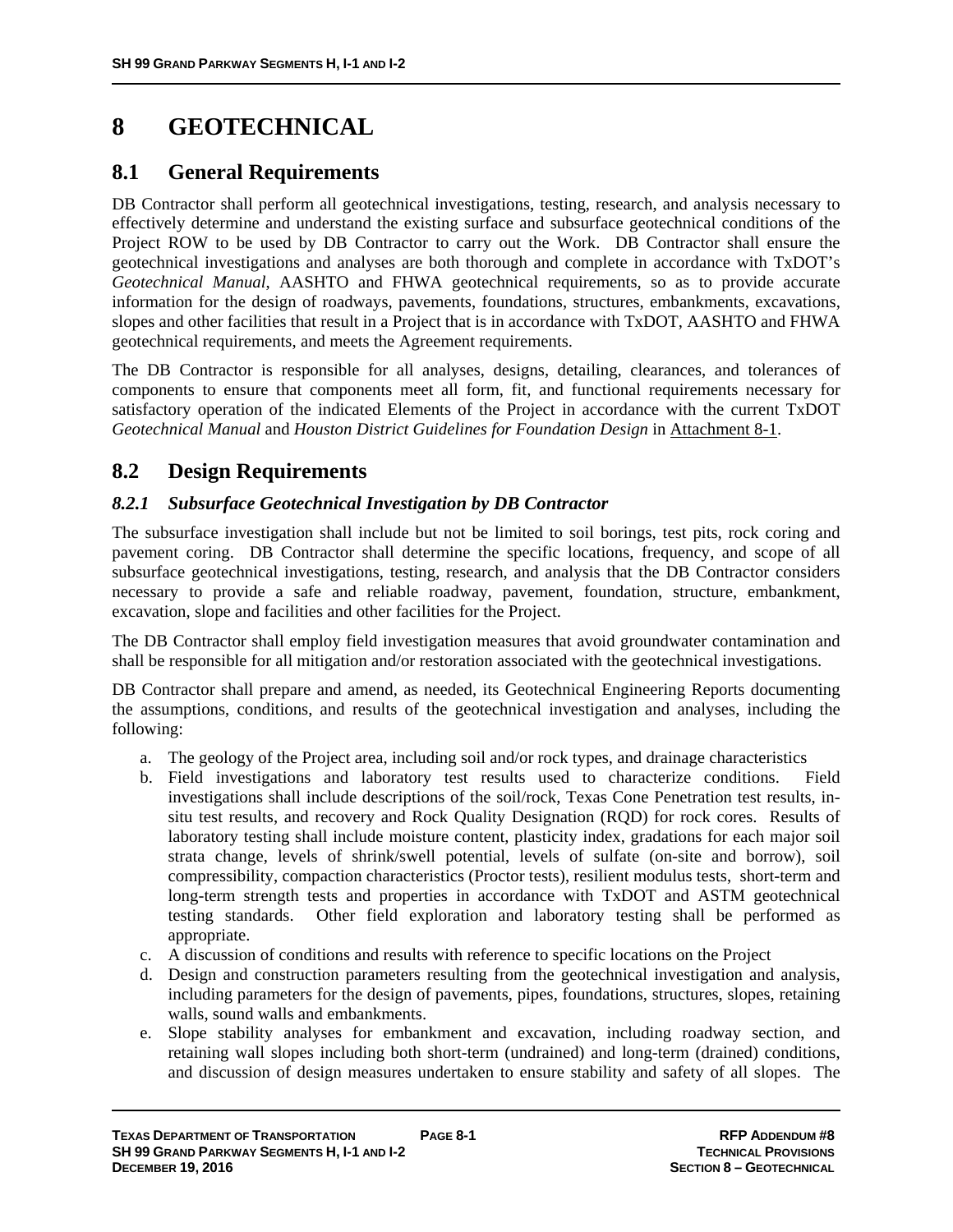design minimum factor of safety required for global stability of all slopes and retaining walls shall be in accordance with the TxDOT *Geotechnical Manual*. The analysis shall consider the potential for long-term surficial slide failures common to high plasticity clays in Texas, and specific recommendations shall be provided to minimize their occurrence

- f. Quantitative settlement analyses, when required, are intended to predict the post-construction settlements at the finished ground surface. These analyses shall consider both total and differential settlements. Quantitative settlement analyses shall consider the compressibility of the proposed fill and the underlying soil and rock and their potential for settlement due to the weight of the fill and the weight of proposed structures. These evaluations shall consider but not be limited to primary consolidation, secondary compression, hydro-compression, and expansion. Settlement analyses shall be performed for all approach embankments to grade separation and other bridge structures. Where necessary, embankment foundations shall be treated to provide a maximum differential settlement of 1" between the approach embankment and the bridge.
- g. Plan view locations of field sampling (boring locations plan), boring logs and other field data, laboratory test results, calculations, and analyses that support design decisions.

The report shall:

- a. Document that adequate investigation, testing, analysis, design, mitigating measures and construction planning are applied to assess and provide for the effects of swell pressures from expansive soil and rock materials on foundations, pipes, pavements and earth retaining structures. They shall address all design features and facility characteristics that could affect expansive soil behavior.
- b. Provide design and construction parameters derived from geotechnical investigations for the design of structure foundations, pipes, pavements, slopes, embankments, detention ponds and earth retaining structures
- c. Assess the corrosion potential of the soil and rock materials and conditions that will be encountered, and the impacts to planned surface and subsurface facilities.

Each Geotechnical Engineering Report, upon completion and including any later supplements or amendments shall be submitted to TxDOT for review and comment.

#### *8.2.2 Pavement Design*

The TxDOT *Pavement Design Guide* (latest version) shall be the basis for all pavement designs for the Project, and is supplemented with the requirements contained within these Technical Provisions as identified in the paragraphs in this section. Where there are conflicts between the requirements in these two documents, the requirements in this document shall take precedence.

The number of ESALs and/or the traffic volumes to be used in the pavement designs shall be those provided in Attachment 8-2 – ESALs and Traffic Data. The information provided shall be deemed a minimum acceptable traffic volume and composition to be used by DB Contractor for the purpose of pavement design reports. TxDOT does not warrant the accuracy or completeness of the corridor traffic data, extrapolations, or interpretations of current or future traffic or composition of traffic.

Lane distribution factors for both flexible and rigid pavement designs shall be applied in accordance with the following criteria:

| Total Number of Lanes in   Lane Distribution<br>One Direction | Factor |  |
|---------------------------------------------------------------|--------|--|
| One or two lanes                                              | 10     |  |

#### **Table 8-1. Lane Distribution Factors**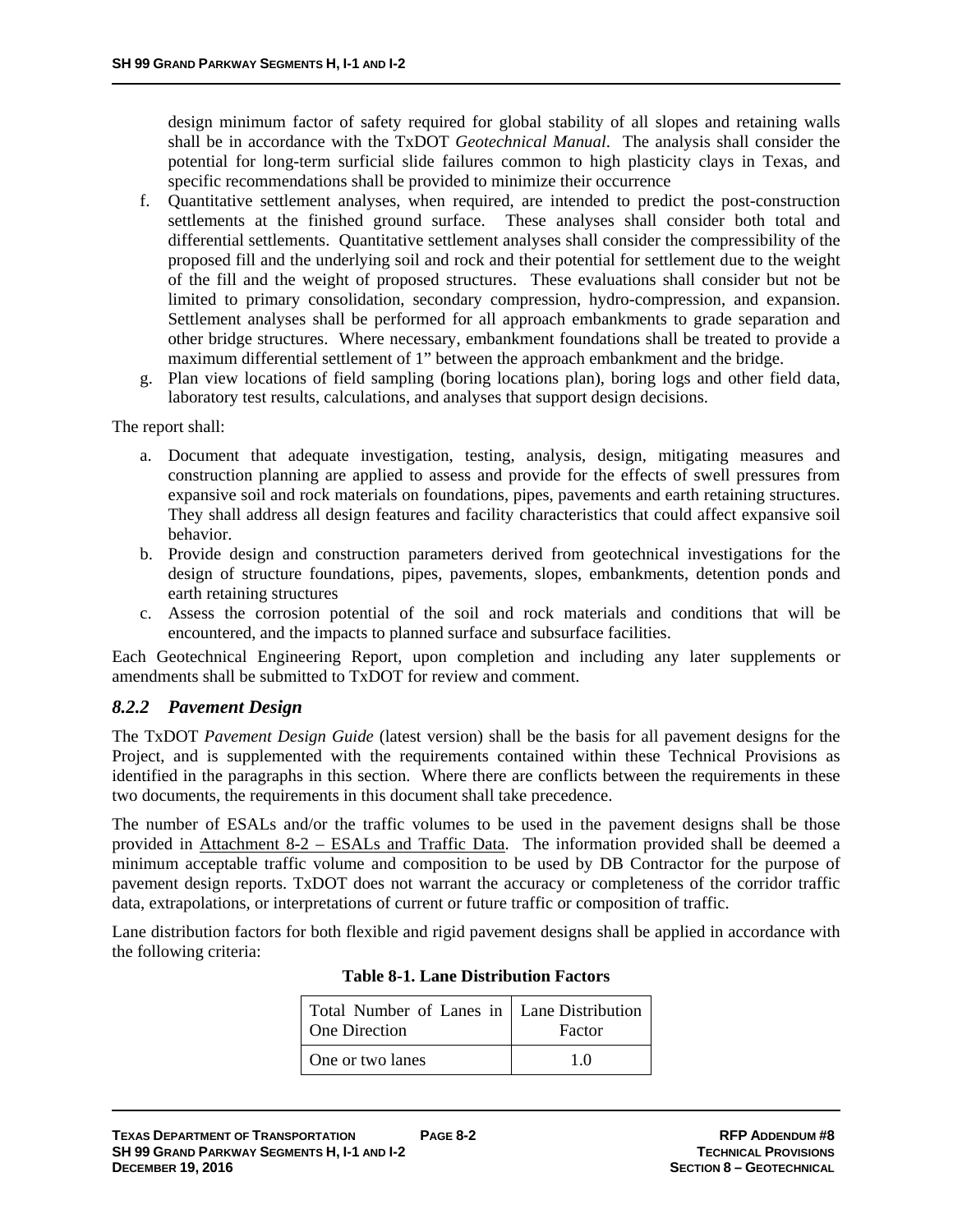| Three lanes        |     |
|--------------------|-----|
| Four or more lanes | 0.6 |

For the mainlanes, the lane distribution factor shall be based on the number of through lanes, excluding auxiliary lanes.

DB Contractor should expect that subgrade materials will vary throughout the Project limits. DB Contractor shall verify that the materials encountered or imported meet the Effective Modulus of Subgrade Reaction, Effective Resilient Modulus or other design subgrade support value as utilized for the structural layers for pavement design. If the site subgrade materials have a lower value than used for the Proposal-phase pavement designs, DB Contractor shall submit an adjusted pavement design for review and acceptance by TxDOT.

DB Contractor shall prepare separate pavement designs, as applicable, for the following:

- a) Mainlane and ramp pavements
- b) Mainlane and ramp Toll Zones as described in Section  $21 -$ Tolling
- c) Frontage road pavements
- d) Cross-road pavements
- e) Service driveways and parking areas
- f) Temporary pavement construction areas

Pavement design report(s) shall document the assumptions, considerations, and decisions contributing to DB Contractor's pavement designs, including the following:

- a. Pavement design details by location, including structural layer materials, general specifications, and thicknesses
- b. Life-cycle cost analysis as required by the TxDOT *Pavement Design Guide*, including the periods for resurfacing, reconstruction, and other rehabilitation measures and what these activities are likely to entail
- c. Relevant pavement evaluation data (structural and functional) and condition information on adjacent roads
- d. Site conditions which might influence the design and performance of pavements
- e. Relevant geotechnical data and drainage requirements including boring logs, laboratory soil test results, and active or passive drainage system design
- f. Design criteria used in determining the pavement design(s), including traffic loads, pavement material characterization, environmental conditions, and pavement design life
- g. Other considerations used in developing the pavement design(s), including subgrade preparations and stabilization procedures

DB Contractor shall submit the following to TxDOT for review:

- a. Pavement Design Reports and any subsequent supplements or amendments. The reports shall include results of the field explorations and testing of pavement sections as well as recommended pavement rehabilitation methods and designs for new pavements
- b. Verification of Proposal phase pavement thickness designs
- c. Traffic control plans associated with subsurface geotechnical or pavement investigations
- d. A list of all geotechnical and pavement design software proposed for use
- e. Verification plan for effective modulus of subgrade reaction (rigid pavement) and/or effective resilient modulus (flexible pavement)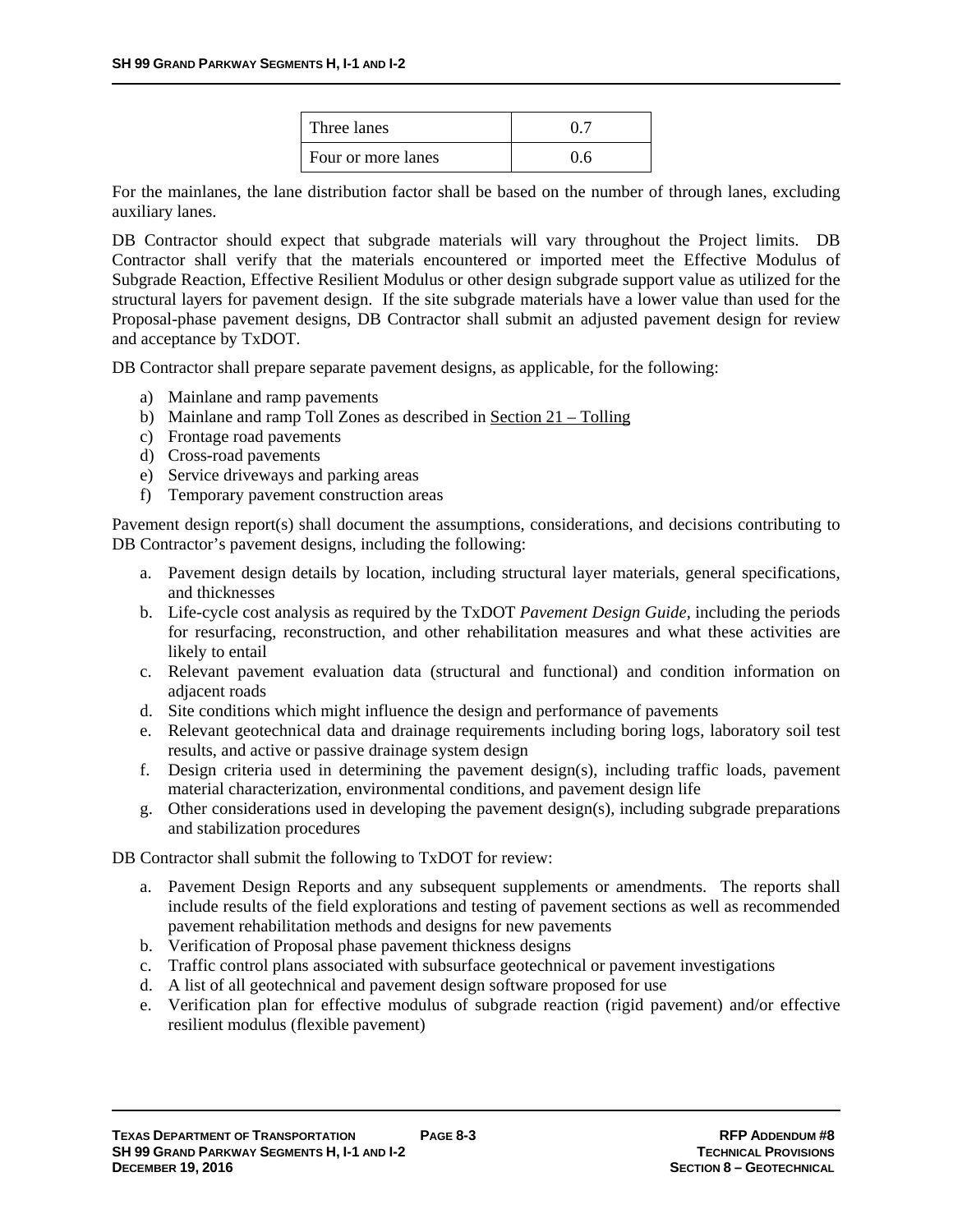### **8.2.2.1** *Related Pavement Materials Specifications*

Unless otherwise specified herein, pavement material requirements are defined in the TxDOT Standard Specifications and per special provisions, if applicable, as provided in these Contract Documents. Test procedures identified herein shall be the most current version identified in the materials test procedures, AASHTO or ASTM standards or equivalent guidance as approved or provided by TxDOT.

#### **8.2.2.2** *Pavement Type Selection*

The following requirements shall be incorporated into the final pavement selection and design:

*Mainlane Pavement.* Continuously Reinforced Concrete Pavement (CRCP) with a thirty(30)-year design life shall be used for the mainline pavement.

*Shoulders.* Pavement for the shoulders of all roadways shall be the same section (materials and depths) as the adjacent roadway pavement.

*Toll Zone.* Toll Zone(s) lanes shall be CRCP as shown in Attachment 21-3 – Toll Zone Pavement Details.

*Ramp Pavement.* Ramp pavements shall be constructed with the same materials and depths as the adjacent mainlane pavement up to the mainlane gore. The remainder may match the frontage road pavement.

*Frontage Road Pavement.* Frontage Road pavements shall be constructed using rigid pavement (CRCP) with a minimum thickness of 8".

*Heavy Haul Route.* Eastbound Frontage Road in Segment I-2B between Cedar Bayou and FM 1405 shall be constructed using rigid pavement (CRCP) with a thickness of 12". Base and sub-base section shall be 1" Bond Breaker on 6" Portland Cement Treated base and 6" lime treated subbase.

*Cross Road Pavement.* Cross Road pavements shall be constructed with the same section (materials and depths) as the frontage road.

#### **8.2.2.3** *Rigid Pavement*

*Design Specification*. Rigid pavement shall be designed in accordance with the TxDOT's *Pavement Design Guide* using the design inputs as summarized in the table below.

| 28 day Concrete Modulus of Rupture, psi                                                       | 620                  |
|-----------------------------------------------------------------------------------------------|----------------------|
| 28 day Concrete Elastic Modulus, psi                                                          | 5,000,000            |
| Effective Modulus of Subbase/Subgrade Reaction, psi/inch                                      | 600 psi/inch maximum |
| Serviceability Indices                                                                        |                      |
| • Initial Serviceability Index                                                                | 4.5                  |
| • Terminal Serviceability Index                                                               | 2.5                  |
| Load Transfer Coefficient                                                                     | ∗                    |
| Drainage Coefficient                                                                          | $**$                 |
| <b>Overall Standard Deviation</b>                                                             | 0.39                 |
| Reliability %                                                                                 | 95                   |
| 18 Kip Equivalent Single Axle Load (ESAL) and Traffic Data                                    | Attachment 8-2       |
| Table 8-1, TxDOT Pavement Design Guide<br>$\ast$<br>** Table 8-2, TxDOT Pavement Design Guide |                      |

**Table 8-2. Rigid Pavement Design Inputs**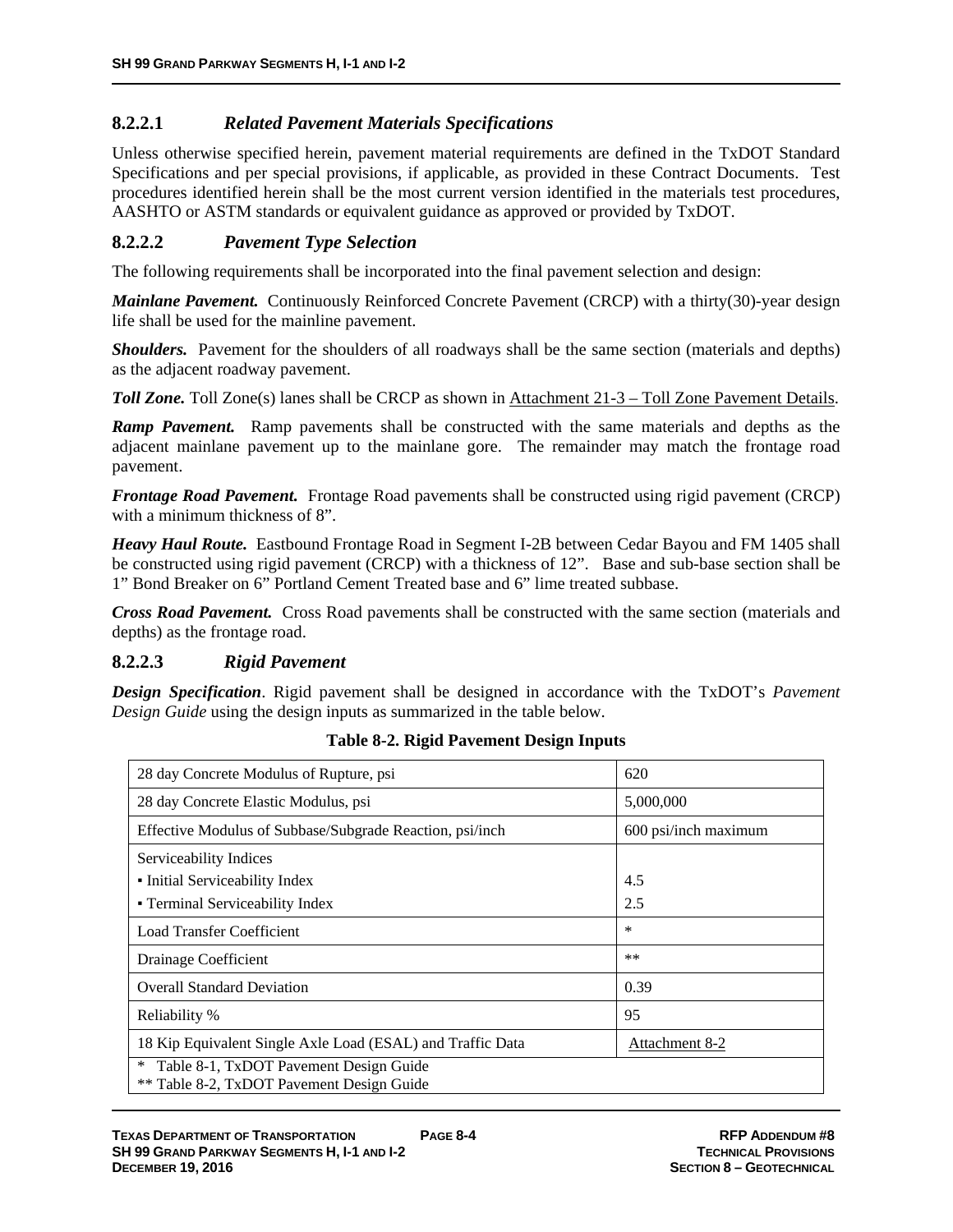*Effective Modulus of Subgrade Reaction.* The Effective Modulus of Subgrade Reaction (k in psi/in) is to be used for design and shall be the value to be achieved at all times during construction activities.

*Continuously Reinforced Concrete Pavement (CRCP).* The TxDOT and Houston District Standards shall be utilized. Including, but not limited to:

CRCP(1)-11 13 "Continuously Reinforced Concrete Pavement, One Layer Steel Bar Placement".

The TxDOT Standards shall be supplemented with Houston Standards including, but not limited to:

CRCP-HS "Continuously Reinforced Concrete Pavement Houston Supplement"

#### **8.2.2.4** *Flexible Pavement*

**Design Methodology.** For flexible pavement design, the DB Contractor shall use the online TxDOT *Pavement Design Guide*. The pavement designs shall utilize either the TxDOT FPS-21 procedure or the 1993 *AASHTO Guide for the Design of Pavement Structures* and the DARWin 3.1 computer program, approved by AASHTO. All pavement thickness designs shall be checked using the Modified Texas Triaxial Class design method, and other analyses techniques necessary to prevent premature failure from rutting and fatigue.

*Performance Life Requirements.* A design life of 30 years shall be used with an initial performance period of at least 15 years.

*Design Modulus*. DB Contractor shall establish the design modulus using laboratory resilient modulus tests conducted on representative samples of the soils supporting the pavement structures. This design modulus shall be used for either the FPS-21 or AASHTO design procedures, and shall not exceed the Effective Resilient Modulus as described below. Design moduli shall be determined for other pavement layers where the maximum value does not exceed values established from methods and criteria stated below. Design moduli determined from methods identified are irrespective of the pavement design method used, where the material is placed in the pavement structure, and depth of the layer. When it is in the interest of TxDOT to use alternative methods for determining material moduli proposed by the DB Contractor, justification and documentation shall be provided to demonstrate that an equivalent pavement structure will be provided.

*(a) Effective Resilient Modulus, (MR).*Effective Resilient Modulus (MR) testing is only applicable to subgrade materials; that is, natural subgrade or materials imported as embankment and are not stabilized. The DB Contractor shall determine the MR using the AASHTO laboratory test method T307 for subgrade soil samples over the Project, or segments of the Project, with an adjustment of test results for seasonal variations, per AASHTO *Guide for the Design of Pavement Structures, 1993*. Only load sequence number 7 of 15 (4 psi confining pressure, 4 psi maximum axial stress for Type 2 materials; 10 psi confining pressure, 10 psi maximum axial stress for Type 1 materials) will be used to determine the test result.

Where multiple layers of material are present, DB Contractor shall determine MR for the predominant soil within three feet in depth from the finished pavement subgrade elevation. Where rock is the predominant subgrade and MR determination is not practical, a maximum MR of 25,000 psi may be assumed.

DB Contractor shall run tests on samples at optimum moisture content (OMC), 2% dry of OMC, and 2% wet of OMC. Optimum moisture content shall be determined by the appropriate TxDOT compaction procedure; molding shall be governed by the appropriate method for the material tested as identified in AASHTO T307.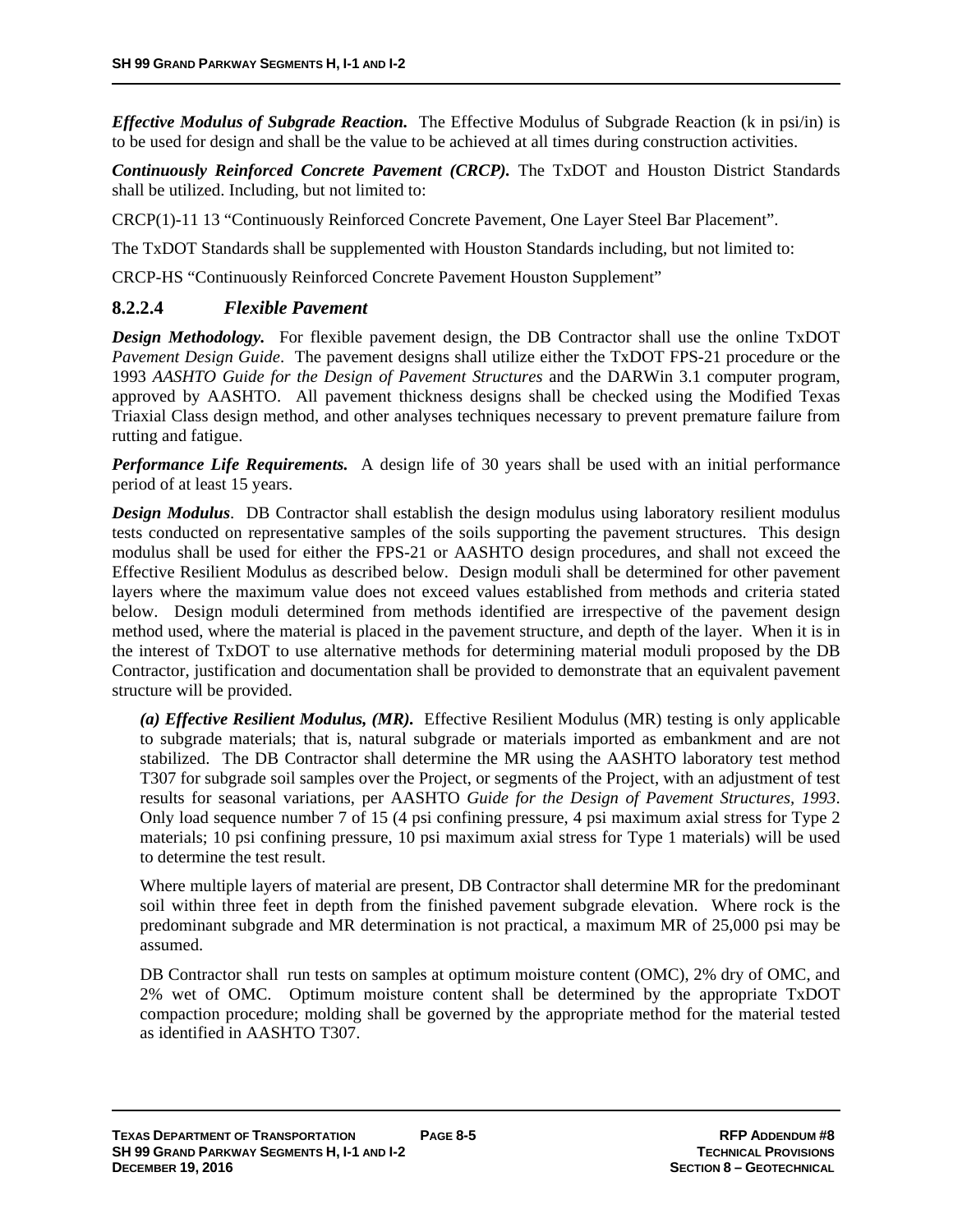DB Contractor shall distribute MR values as shown in Table 8-3 for the region in which the DB Contractor will be constructing the project. DB Contractor shall determine which distribution to apply by selecting the rainfall range appropriate for the Project location from Figure 1.

| <b>Region</b>  | <b>Annual Rainfall</b> | <b>Moisture Content Weighting</b><br>in Months |       |            |
|----------------|------------------------|------------------------------------------------|-------|------------|
|                | Range                  | $-2\%$ OMC                                     | @ OMC | $+2\%$ OMC |
|                | $0 - 12$               | 6                                              |       |            |
| $\mathfrak{D}$ | $12 - 24$              |                                                |       |            |
| 3              | $24 - 36$              | $\mathcal{D}_{\mathcal{L}}$                    |       |            |
|                | $36 - 48$              | 2                                              |       |            |
|                | $48 - 56$              |                                                |       |            |

**Table 8-3. Regional distribution of months used to determine Effective Resilient Modulus.** 

*(b) Stabilized Base*. Stabilized base materials shall meet the requirements of Stabilized Base in Section 8.3.1, or shall be considered a subgrade or subbase material that may require stabilization. The design moduli of stabilized base materials shall be established by the greater of: (a.) the ratio of stress to strain in a near-linear portion of the loading curve during UCS testing, or (b.) ten times the Effective Resilient Modulus for subgrade, whichever is greater. Refer to Table 8-4 for asphalt stabilized base moduli.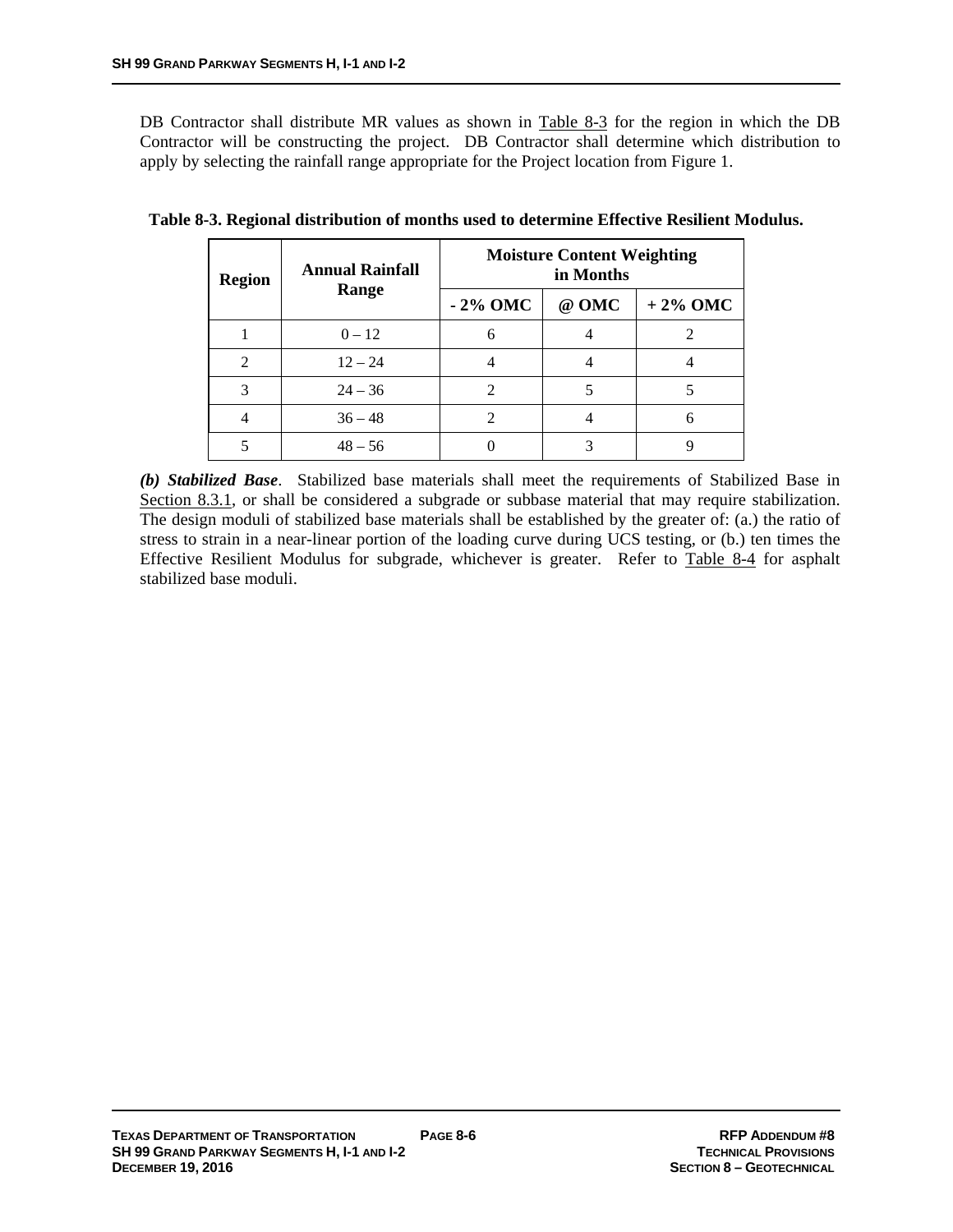

**Figure 1.** Rainfall graph for determining regional soil testing requirements

**(d)** *Stabilized Subbase and Stabilized Subgrade***.** Materials shall meet the requirements of subbases in Section 8.3.1 or the material shall be regarded as subgrade material and may be subject to MR measurements. Stabilized subgrade and stabilized subbases may be incorporated as a structural layer and shall have a design modulus equal to the greater of: (a.) the ratio of stress to strain in a near linear portion of the loading curve during UCS testing, or (b.) two times the value of the Effective Resilient Modulus of the subgrade.

**(e)** *Design Structural Values.* DB Contractor shall use Table 8-4 for structural material design values. For materials not listed, provide documented testing establishing the design value appropriate for the design procedure being used.

| <b>Material Type</b>                  | 2004<br>Specification | <b>Maximum</b><br><b>Modulus for FPS-21</b>                             | <b>AASHTO</b> layer<br>coefficient (max.) |
|---------------------------------------|-----------------------|-------------------------------------------------------------------------|-------------------------------------------|
| Dense-Graded Hot Mix Asphalt<br>(HMA) | Item 340, 341         | Combined HMA thickness:<br>$\leq$ 8" use 500ksi<br>$> 8.0$ " use 650ksi | 0.44<br>0.45                              |
| <b>Permeable Friction Course</b>      | Item $342$            | 300 ksi                                                                 | 0.30                                      |

**Table 8-4. Design Structural Values**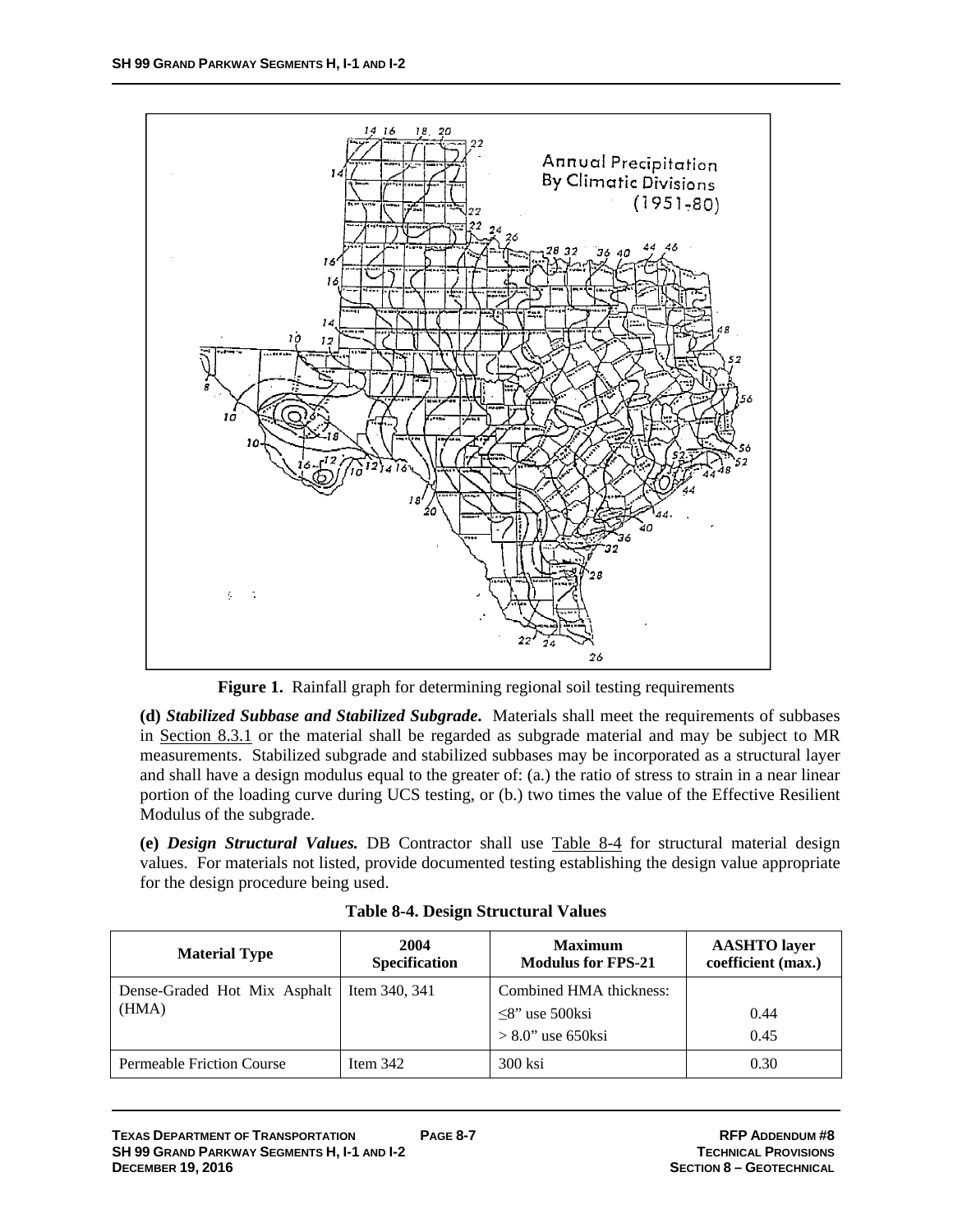| Performance Design Mixtures     | Item $344$            | Combined HMA thickness:                  |                  |
|---------------------------------|-----------------------|------------------------------------------|------------------|
|                                 |                       | $\leq 6.0$ " use 650ksi                  | 0.45             |
|                                 |                       | $6$ " <t<math>\leq8" use 700ksi</t<math> | 0.46             |
|                                 |                       | $> 8.0$ " use 850 ksi                    | 0.47             |
|                                 |                       | Rich Bottom Layer(RBL):                  | RBL: 0.40        |
|                                 |                       | 350ksi                                   |                  |
| Stone-Matrix Asphalt            | Item $346$            | Same as Item 344                         | Same as Item 344 |
| <b>Stabilized Base</b>          |                       |                                          |                  |
| $\blacksquare$ Cement           | Items $275$ and $276$ | $*150$ ksi                               | 0.16             |
| $\blacksquare$ Asphalt          | Item $292$            | 400ksi                                   | 0.34             |
| Stabilized Subgrade or Sub-base |                       |                                          |                  |
| • Hydrated Lime                 | Item $260$            | $*30$ ksi                                | 0.12             |
| $\blacksquare$ Cement           | Item $275$            | *30ksi                                   | 0.12             |

\* Maximum design values.

**Poisson's Ratio.** DB Contractor shall use 0.20 for cement stabilized or fly ash stabilized materials meeting the requirements of Items 275, 276 and 265 as defined in the most recent edition of the TxDOT Standard Specifications. DB Contractor shall use 0.35 for all other materials not identified in the aforementioned Items; except for subgrade or embankment/fill materials, use 0.4.

*Truck Volumes.* The percentage of truck traffic as well as the annual growth percentage in truck volumes shall be those which are provided in Attachment 8-2 – ESALs and Traffic Data.

*Initial ADT and 30-year projected ADT*. The Initial ADT is the projected ADT when the Project is opened for public access as provided in Attachment 8-2 – ESALs and Traffic Data. The ADT projected to occur 30 years after the Project is opened to public access is provided in Attachment 8-2 – ESALs and Traffic Data.

*Initial Serviceability Index.* The initial serviceability index for frontage roads on this Project shall be 4.5 and for mainlanes shall be 4.8.

*Serviceability Index (SI) after Overlay.* The SI after overlay shall be 4.0.

*Terminal (Minimum Acceptable) Serviceability Index.* The terminal serviceability index at the end of any performance period for this Project shall be 2.5 for mainlanes and 2.0 for frontage roads.

*Serviceability Index After a Structural Overlay (FPS design only*). Where no level up course of HMA is placed prior to a single lift HMA overlay, use 4.0. Where a level up used or multiple HMA lifts, use 4.2.

*Design Reliability or Confidence Level.* The reliability factor shall be 95%.

*Maximum Period of Overlay.* The maximum planning period for any overlay following the initial performance period of this Project shall not exceed fifteen (15) years. The minimum period shall be eight (8) years.

*Overall Standard Deviation (AASHTO design only).* Use 0.49.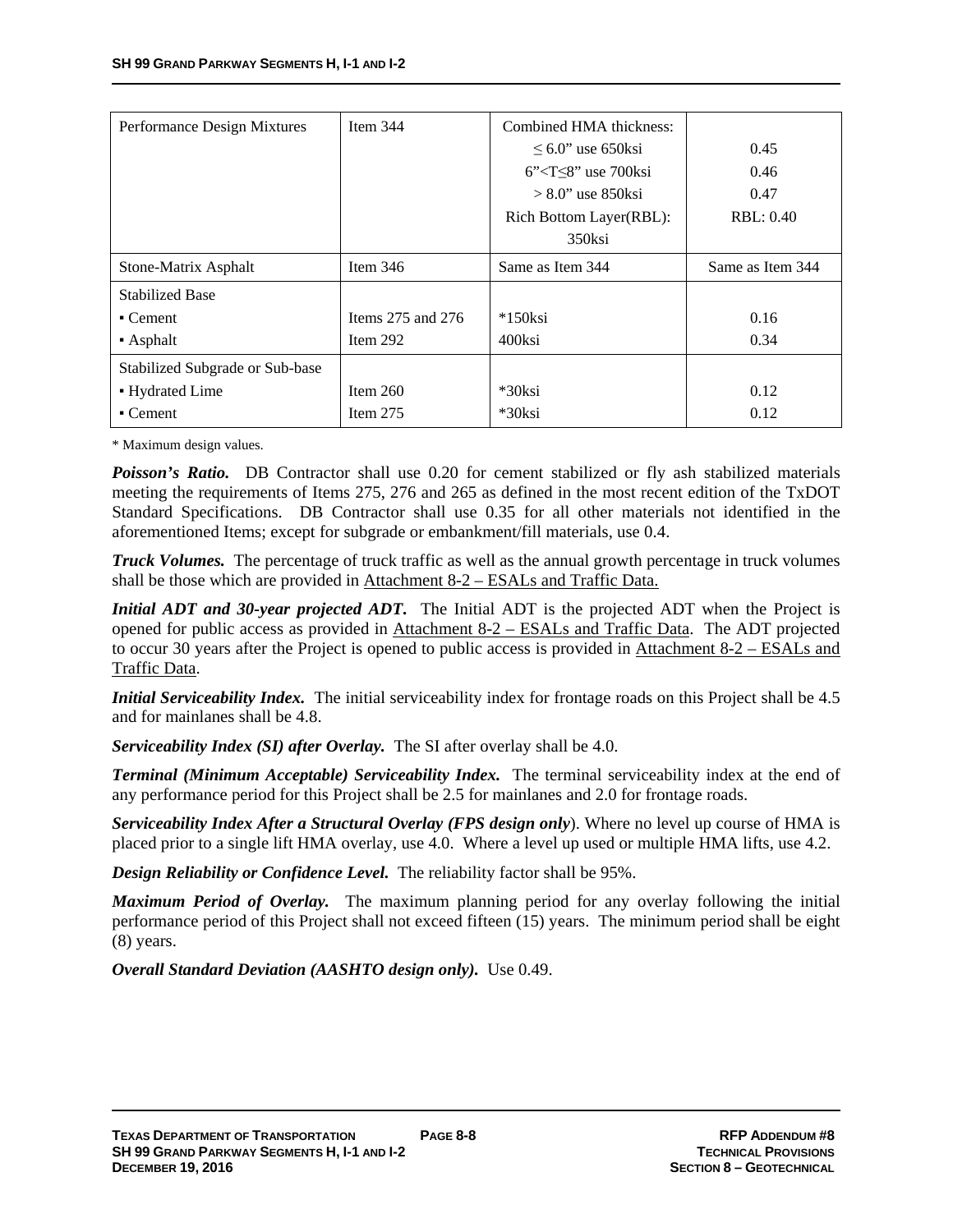# **8.3 Construction Requirements**

#### *8.3.1 Pavement Materials Requirements*

DB Contractor shall incorporate the following requirements into the preparation of the pavement designs, plans, quality control and quality assurance programs, and the field construction procedures. Subject to approval by TxDOT, alternate material specifications and construction requirements may be proposed by the DB Contractor provided that pavement types required are met and an equivalent pavement structure is provided.

*Subgrade Material Composition.* DB Contractor shall analyze subgrade material composition, design the pavement structure, and perform necessary construction procedures to eliminate soluble sulfate induced heave. When soluble sulfates may present a potential for a reaction detrimental to the pavement structure, DB Contractor shall submit alternate designs and/or construction procedures for TxDOT approval.

When quantities of soluble sulfates detected are greater than 500 ppm, the DB Contractor shall determine the source of the sulfate and whether there are greater concentrations existing or that would be created when pulverized in and surrounding the sampled location. DB Contractor shall use the TxDOT *Guidelines for Treatment of Sulfate-Rich Soils and Bases in Pavement Structures* to assist with testing and detection and construction practices. No additives shall be added to soils that would cause a detrimental reaction to the pavement structure or its ride quality as measured by the International Roughness Index (IRI).

*Stabilized Base.* Stabilized base may either be modified with chemical additives or asphaltic binders. Liquid additives shall not be used. Cement-treated base shall meet the requirements of Item 276 of TxDOT Standard Specifications*,* except as shown below. Materials to be stabilized shall meet the requirements of either Grade 1, Grade 2, or Grade 3, and Type A (under flexible pavement) or Type D (under rigid pavement) base as defined by Item 247 of the TxDOT Standard Specifications or appropriate special provisions, and shall have a minimum thickness of 6 inches. Asphalt stabilized base material shall meet the requirements of Item 292 of the TxDOT Standard Specifications. When chemical additives are used to stabilize base, Table 8-5 will be used to determine the stabilizer content. Stabilized base will be designed to achieve the unconfined compressive strength shown in Table 8-5 immediately following a ten (10) day capillary moisture conditioning. Moisture conditioning will be conducted in a similar method as that used in TEX-121-E.

| Table 8-5. Minimum and maximum retained unconfined compressive strength values to be |
|--------------------------------------------------------------------------------------|
| achieved when using chemical additives for stabilization, by pavement type.          |

| Pavement Type            | Minimum UCS (psi) | Maximum UCS (psi) |
|--------------------------|-------------------|-------------------|
| <b>Flexible Pavement</b> | 300               | 500               |
| Rigid Pavement           | 500               | 750               |

*Asphalt Bond Breaker (ASB)* shall be in accordance with Item 292 of the TxDOT Standard Specifications, Asphalt Stabilized Base (Grade 4) (Performance Graded [PG] binder 64), and shall meet the following additional requirements:

*a.* Meet the following grading requirements:

| Sieve | <b>Percent Passing</b> |  |
|-------|------------------------|--|
| Size  | Grade 4 (Bondbreaker)  |  |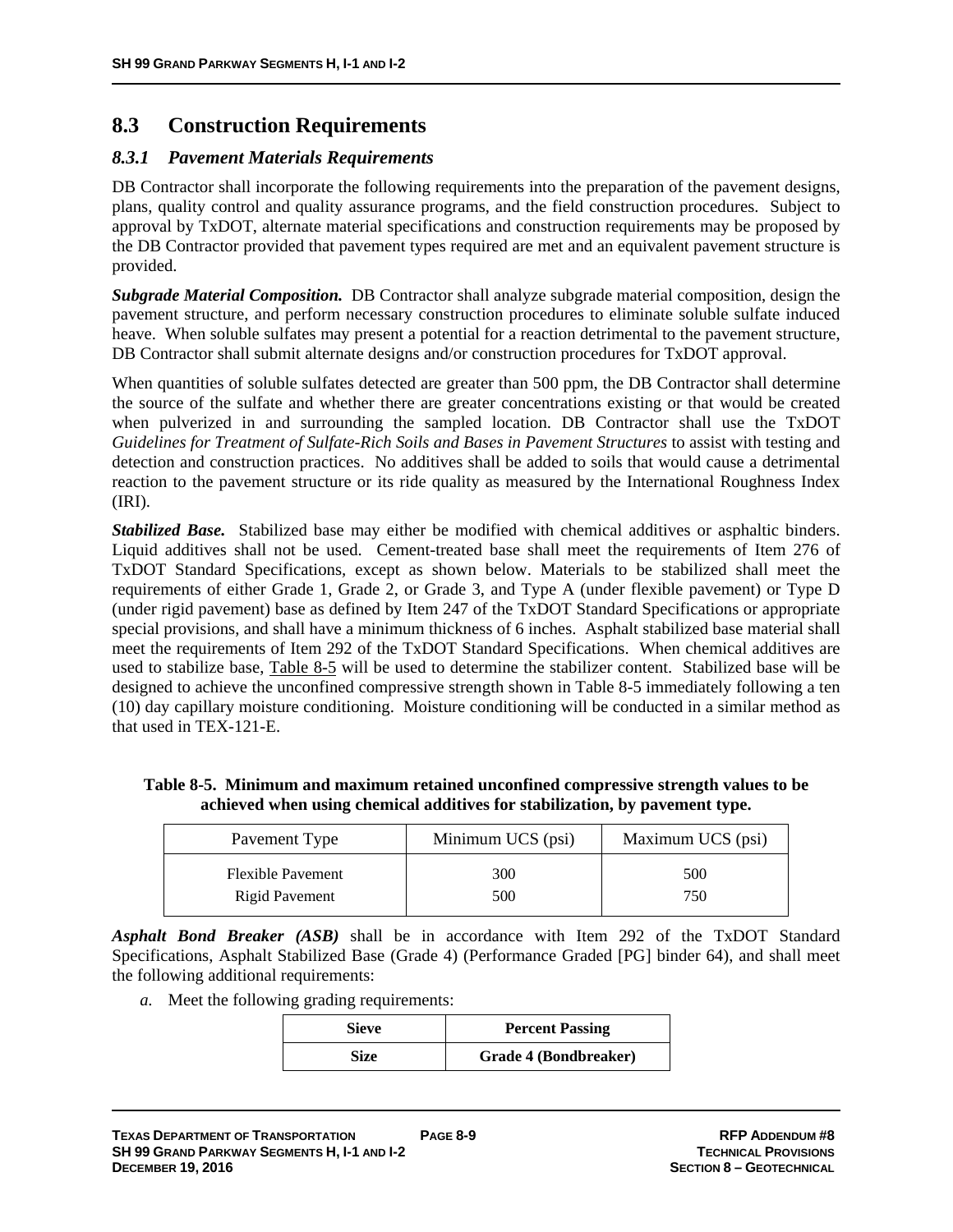| <b>Sieve</b>          | <b>Percent Passing</b> |  |
|-----------------------|------------------------|--|
| <b>Size</b>           | Grade 4 (Bondbreaker)  |  |
| $1 - \frac{3}{4}$ in. |                        |  |
| $1$ in.               |                        |  |
| $1/2$ in.             | 100                    |  |
| No. 4                 | $30 - 70$              |  |
| No. 40                | $15 - 45$              |  |

- *b.* For nominal aggregate size less than 0.5 in., design the mix in accordance with test method TEX 204-F. The minimum stability is 30 percent with a laboratory molded density of 96 percent plus or minus 1.5 percent.
- *c.* If the layer thickness after placing is 1.25 in. or less, the bond breaker is exempt from the in-place density control described in Section 292.4.E, "Compaction."

#### *Subbases.*

- *a. Granular Materials*. Materials classified by the Unified Soil Classification System as any of the following: GP, GM, SW, SP, SM, SC, ML, shall be stabilized if present within 30 inches of the finished pavement surface. The aforementioned materials may be used as a subbase and included as a structural layer when stabilized and meet the requirements of stabilized subbase as defined herein. These materials shall be stabilized, when required, to achieve a minimum layer thickness of 6 inches. Untreated granular base meeting the requirements of Item 247 of the TxDOT *Standard Specifications*. Grade 1 or 2 may replace these materials without restriction.
- *b. Stabilized Subbase.* Materials not included in granular materials above, that do not meet the requirements of Item 247 of TxDOT Standard Specifications, may be stabilized and used as a structural layer. For structural layers, provide a minimum 6-inch thickness of compacted material. Stabilized subbase materials shall be designed to achieve not less than 100 psi unconfined compressive strength immediately following a ten (10) day capillary moisture conditioning. Moisture conditioning will be conducted in a similar method as that used in TEX-121-E. These materials shall be designed as defined in test methods used for the selected additive.
- *c. Stabilized Subgrade.* If subgrade stabilization is used for purposes of providing a working platform then no structural benefits can be claimed and the stabilized subgrade shall not be included in the pavement design. For structural layers, provide a minimum 6-inch thickness of compacted material. If a structural layer is required, design and mold subgrade material with the desired additive using the TxDOT test method appropriate for the additive incorporated. The design shall achieve not less than 100 psi unconfined compressive strength immediately following a ten (10) day capillary moisture conditioning conducted in a method similar to that used in TEX-121-E.

*Underseal.* The DB Contractor shall place a one (1) course surface treatment as an underseal directly on top of treated base layer and/or prior to all hot mix asphalt concrete overlays.

*Surface Course.* The surface course for all roadways utilizing flexible pavement design shall be a minimum of 2 inches of asphaltic concrete pavement.

*Mix Selection.* The final surface mix for frontage roads shall be stone matrix asphalt (SMA) meeting the requirements of Item 346 of TxDOT Standard Specifications, when the combined HMA thickness is greater than 6.0 inches, or a regular dense-graded mix Type C or Type D meeting the requirements of Item 341/SS 3224 when the combined HMA thickness used is less than 6.0 inches.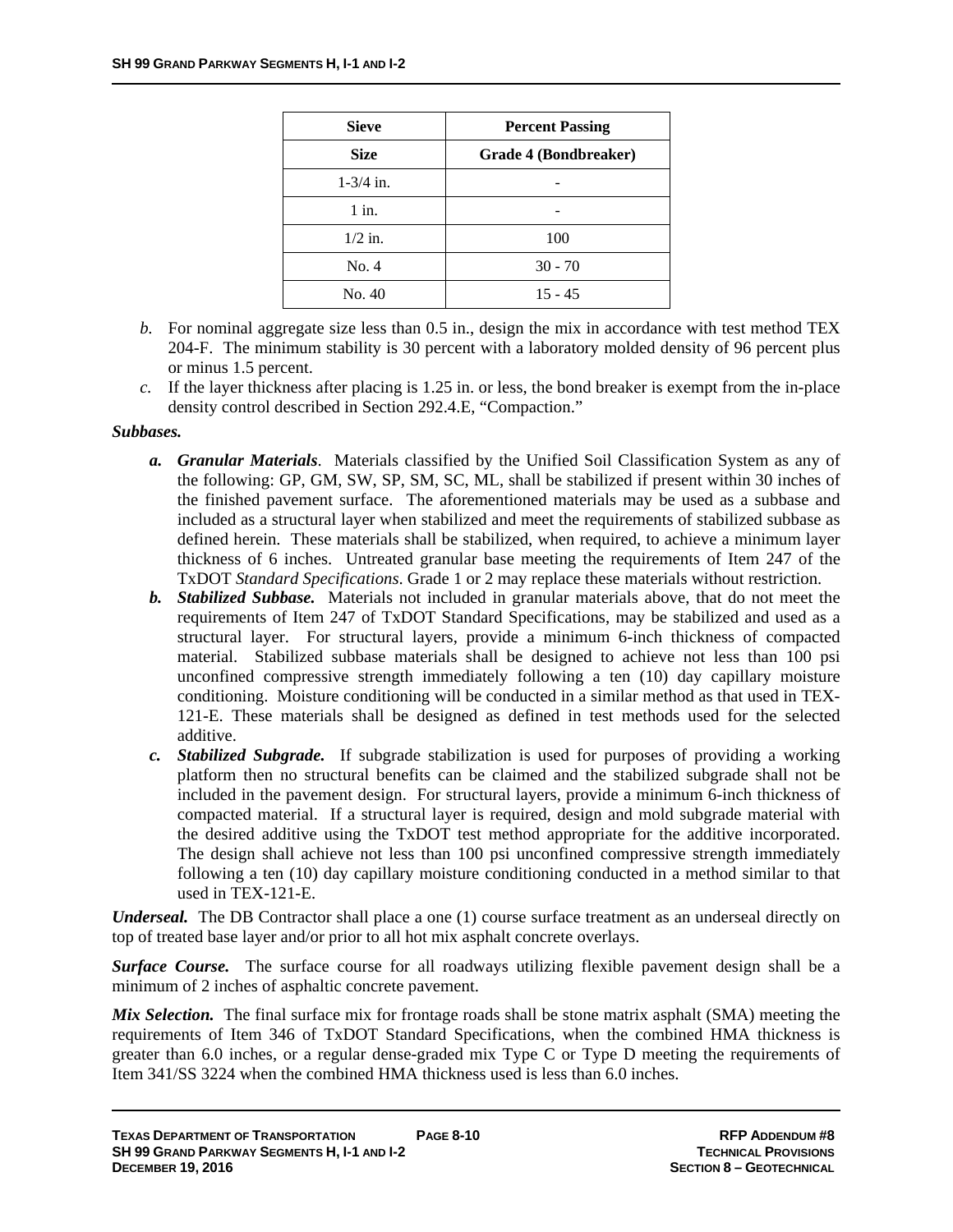### *8.3.2 Construction Verification*

*General.* The CQAF/IQF shall perform the DB Contractor's quality acceptance. The construction verification tasks described below are part of the CQAF/IQF quality acceptance efforts. CQAF/IQF test results will be used if, and only if, they are validated by random independent OV sampling and testing.

When performing construction activities under or adjacent to existing structures or Utilities, the DB Contractor shall limit vertical settlements and ground deformations so as to not damage structures, including foundation Elements, and/or Utilities. For those occurrences involving third party structures and Utilities, the DB Contractor shall coordinate excavation activities with Section 5 and 6. For those occurrences involving TxDOT's structures and Utilities, the DB Contractor shall coordinate excavation activities with TxDOT.

*Effective Modulus of Subgrade Reaction.* DB Contractor shall verify that the design effective modulus of subgrade reaction has been achieved through the field construction activities. This verification process shall include field sampling and testing activities designed to provide confirmation of the design effective modulus of subgrade reaction. This verification process shall be described in a plan that includes, but is not limited to, the verification methodology, example calculations, reference documents, and frequency of field sampling and testing. The DB Contractor shall submit this verification plan to TxDOT for review and comment.

*Effective Resilient Modulus, (MR).* DB Contractor shall provide subgrade modulus verification testing in accordance with AASHTO T307. Retrieve a randomly selected verification sample at a minimum rate of one sample (three replicates per sample) for each 2500 linear feet of roadbed; where the roadbed has a dimensioned width greater than 100 feet, one additional sample will be collected and tested. Frontage and other access roads are sampled and tested independently if more than 100 feet separates the roadbeds or are not parallel to the mainlane alignment. Additional samples shall also be taken at each location where a significant and recognizable change in subgrade material (a change in USCS classification) is encountered during grading operations.

Where multiple layers of material are present, MR shall be determined for the representative soil within three feet in depth from the finished pavement subgrade elevation. Where rock is the predominant subgrade and MR determination is not practical, a maximum MR of 25,000 psi may be assumed.

Regardless of the position of the layer or material sampled and tested, use only the AASHTO T307 load sequence number 7 of 15 for verification testing (4 psi confining pressure, 4 psi maximum axial stress for Type 2 materials; 10 psi confining pressure, 10 psi maximum axial stress for Type 1 materials). The MR results from this testing shall be compared to the Effective MR selected for use in designing the pavement structure, to confirm that the material meets the design criteria. If the materials fail to meet the criteria, DB Contractor shall be responsible to take corrective action that is acceptable to TxDOT.

*Smoothness Specification.* Smoothness of the pavement constructed shall conform to Item 585 of TxDOT *Standard Specifications*, Ride Quality for Pavement Surfaces, amended as cited below:

Article 585.3.4. Acceptance Plan and Pay Adjustments. The entire section is voided and replaced by the following:

Only Surface Test Type B permitted; corrective action acceptable to TxDOT is required, at DB Contractor's sole expense, for any 0.1-mile section that measures an average IRI in excess of 75 inches per mile for rigid pavements, in excess of 65 inches per mile for flexible pavements, or for correction of local roughness. After making corrections, re-profile the pavement section to ensure that corrections have achieved the required level of smoothness.

For asphalt concrete pavements, fog seal the aggregate exposed from diamond grinding.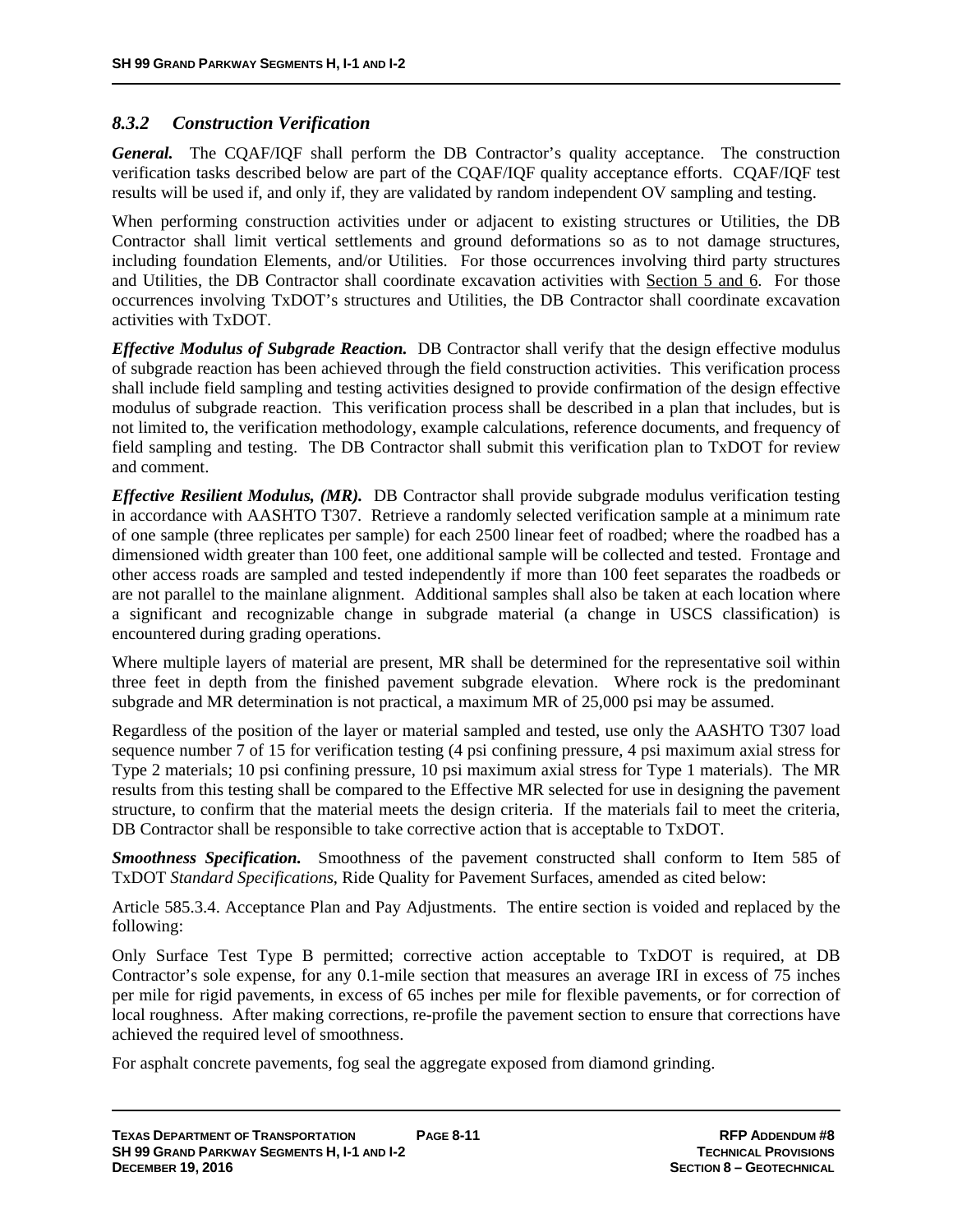Article 585.4. Measurement and Payment. The entire section is voided.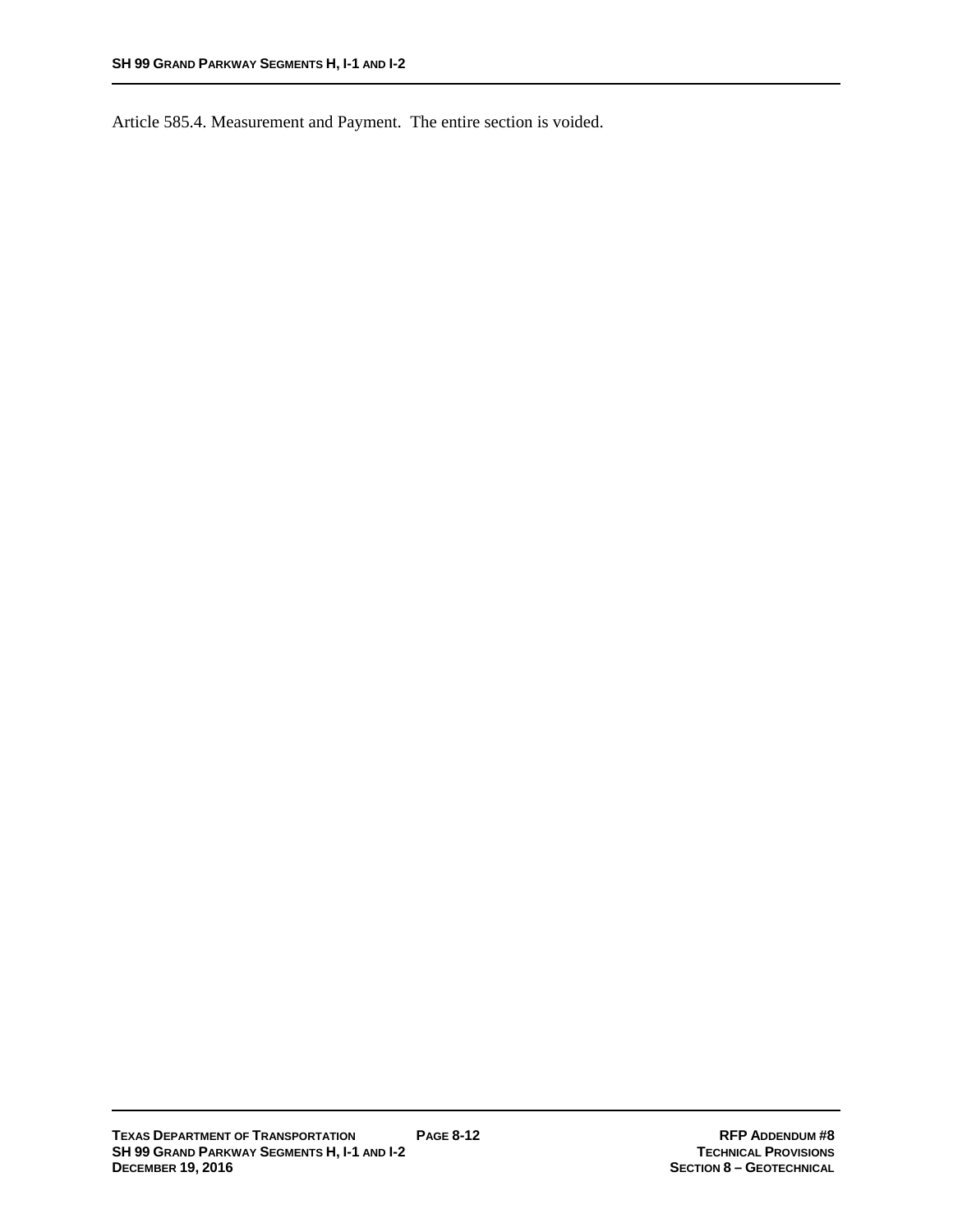# **9 LAND SURVEYING**

# **9.1 General Requirements**

DB Contractor shall provide accurate and consistent land surveying and mapping necessary to support ROW acquisition, design, and construction of the Project.

DB Contractor shall review existing survey data and determine the requirements for updating or extending the existing survey and mapping data. DB Contractor is responsible for the final precision, accuracy, and comprehensiveness of all survey and mapping.

# **9.2 Administrative Requirements**

## *9.2.1 Standards*

DB Contractor shall ensure that all surveying conforms to the TxDOT *Survey Manual* and the *General Rules of Procedures and Practices* of the Texas Board of Professional Land Surveying. DB Contractor shall ensure that any person in charge of a survey field party is proficient in the technical aspects of surveying.

### *9.2.2 Right-of-Entry*

DB Contractor shall secure written permission prior to entering any private property outside the Project ROW. It shall be DB Contractors' sole responsibility to negotiate this permission and DB Contractor shall be responsible for any and all damages and claims resulting from that ingress. Proper documentation of right-of-entry shall be maintained at all times by DB Contractor.

### *9.2.3 Survey by TxDOT*

In performing surveys for other adjoining projects, TxDOT may need to verify and check DB Contractor's survey work. DB Contractor shall coordinate with the Contractor of the adjoining project regarding planned construction activities. DB Contractor shall notify TxDOT within two Business Days if TxDOT stakes and marks are altered or disturbed.

# **9.3 Design Requirements**

## *9.3.1 Units*

All survey Work shall be performed in the U.S customary units system of measurement. Work shall conform to state plane coordinates. The surface adjustment factor for the Project is 1.0000437 from US 59 interchange to US 90 (Segment H) and 1.00013 from US 90 to end of project (Segment I-1 and Segment I-2).

> Surface Coordinates = Grid Coordinates Adjustment Factor

#### *9.3.2 Survey Control Requirements*

DB Contractor shall base all additional horizontal and vertical control on the Level 2 and Level 3 control provided by TxDOT.

DB Contractor shall establish and maintain additional survey control as needed and Project ROW monumentation throughout the duration of the Project. DB Contractor shall tie any additional horizontal and vertical control for the Project to the TxDOT-supplied Primary (Level 2) or Secondary (Level 3) control network. If DB Contractor chooses to use GPS methods, DB Contractor shall meet the accuracy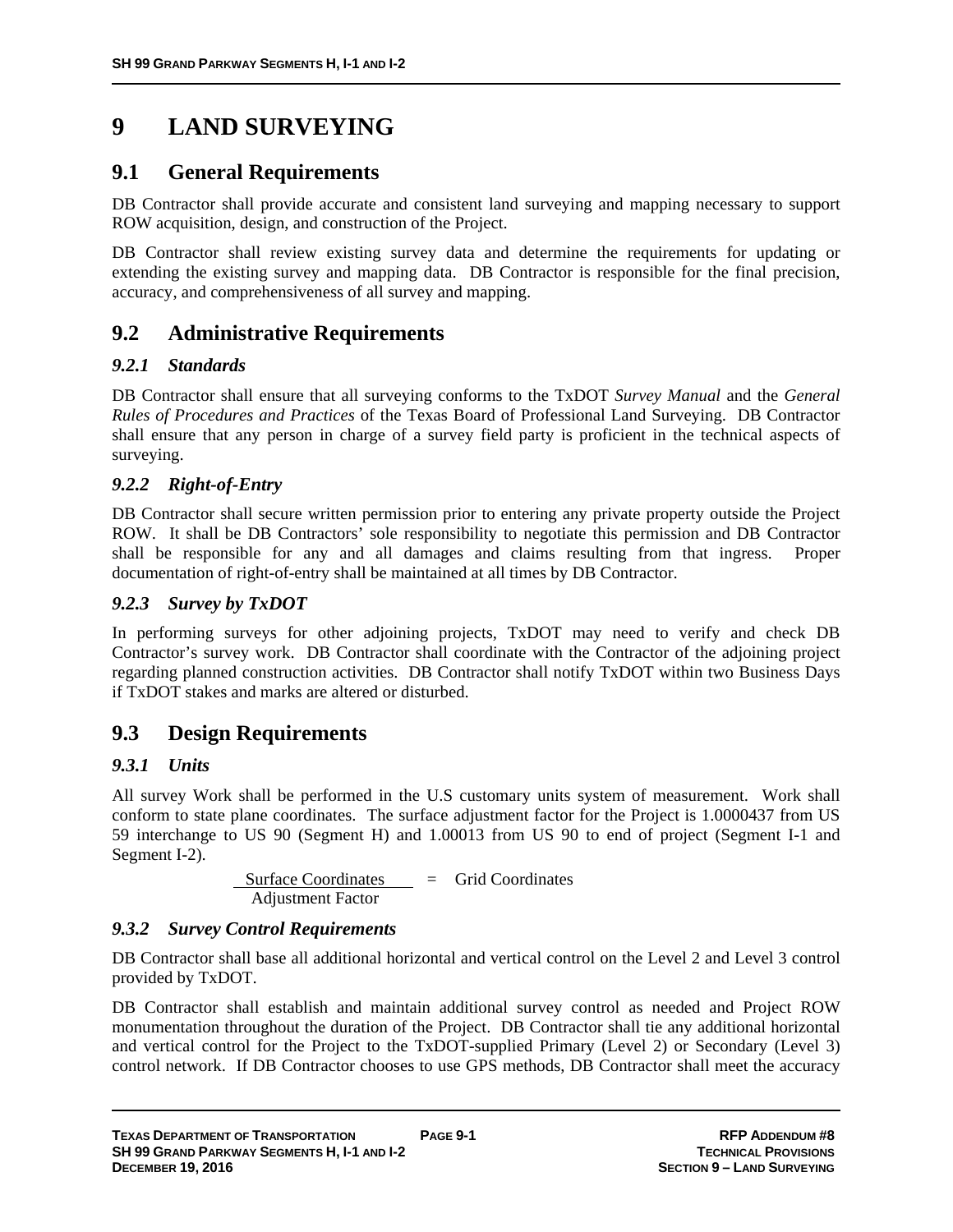of the appropriate level of survey as defined in the TxDOT *GPS User's Manual* and shall utilize the primary survey control provided by TxDOT.

All survey control points shall be set and/or verified by a Registered Professional Land Surveyor licensed in the State of Texas.

DB Contractor shall establish and maintain a permanent survey control network. The control network shall consist of, at a minimum, monuments set in intervisible pairs at spacing of no greater than three miles.

Monuments shall be TxDOT bronze survey markers installed in concrete and marked as directed by the TxDOT *Survey Manual*. DB Contractor shall replace all existing survey monuments and control points disturbed or destroyed. DB Contractor shall make all survey computations and observations necessary to establish the exact position of all other control points based on the primary control provided.

DB Contractor shall deliver to TxDOT a listing of all primary and secondary control coordinate values, original computations, survey notes, and other records, including GPS observations and analysis made by DB Contractor as the data are available.

#### *9.3.3 Conventional Method (Horizontal & Vertical)*

If DB Contractor chooses to use conventional methods to establish additional horizontal control, DB Contractor shall meet the accuracy of the appropriate level of survey as defined in the following tables. Project survey control data for Segments H, I-1 and I-2 is contained in Attachment 9-1 – Survey Controls.

#### **9.3.3.1** *Horizontal Accuracy Requirements for Conventional Surveys*

Horizontal control is to be established (at a minimum) on the Texas State Plane Coordinate System, South Central Zone, North American Datum of 1983 (NAD 83).

|                                                           | Level 3                            | Level 4                            | <b>Remarks and Formulae</b>             |
|-----------------------------------------------------------|------------------------------------|------------------------------------|-----------------------------------------|
| Error of Closure                                          | 1:50,000                           | 1:20,000                           | Loop or between monuments               |
| Allowable Angular Closure                                 | $\pm$ 3" $\sqrt{N}$                | $\pm$ 8" $\sqrt{N}$                | $N$ = number of angles in traverse      |
| Accuracy of Bearing in Relation to<br>Course $*$          | $\pm 04"$                          | $\pm 10"$                          | Maximum for any course                  |
| Linear Distance Accuracy<br>(Minimum Length of Line)      | 1:50,000<br>$(2,500 \text{ feet})$ | 1:20,000<br>$(1,000 \text{ feet})$ |                                         |
| Positional Tolerance of Any<br>Monument                   | AC/50,000                          | AC/20,000                          | $AC =$ length of any course in traverse |
| Adjusted Mathematical Closure of<br>Survey (No Less Than) | 1:200,000                          | 1:200,000                          |                                         |

\* TxDOT policy requires all bearings or angles be based on the following source: Grid bearing of the Texas Coordinate System of 1983, with the proper zone and epoch specified.

#### **9.3.3.2** *Vertical Accuracy Requirements for Conventional Surveys*

Vertical control shall be established (at a minimum) on the North American Vertical Datum of 1988 (NAVD 1988), 1991 Adjustment.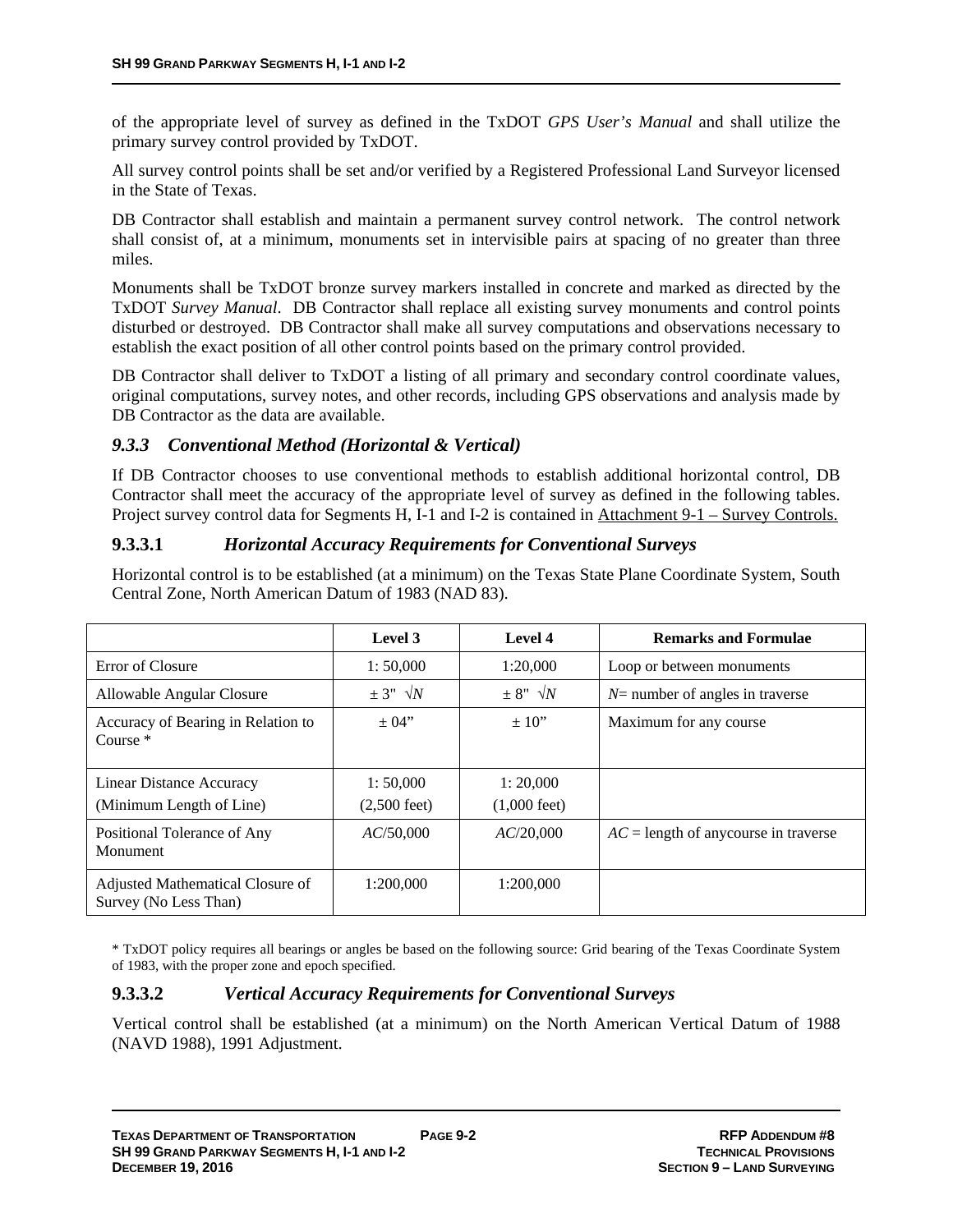|                                                                        | $1st$ ORDER                                                                      | $2nd$ ORDER                                                                          | 3rd ORDER                                                                        | <b>REMARKS AND</b><br><b>FORMULAE</b>                                         |
|------------------------------------------------------------------------|----------------------------------------------------------------------------------|--------------------------------------------------------------------------------------|----------------------------------------------------------------------------------|-------------------------------------------------------------------------------|
| Error of Closure                                                       | 0.013 feet $\sqrt{K}$                                                            | 0.026 feet $\sqrt{K}$                                                                | 0.039 feet $\sqrt{K}$                                                            | Loop or between control<br>monuments                                          |
| Maximum Length of<br>Sight                                             | $250$ feet                                                                       | 300 feet                                                                             |                                                                                  | With good atmospheric<br>conditions                                           |
| Difference in<br>Foresight and<br><b>Backsight Distances</b>           | $\pm 10$ feet                                                                    | $\pm 20$ feet                                                                        | $\pm 30$ feet                                                                    | Per instrument set up                                                         |
| Total Difference in<br>Foresight and<br><b>Backsight Distances</b>     | $\pm 20$ feet. per<br>second                                                     | $\pm 50$ feet per<br>second                                                          | $\pm 70$ feet per<br>second                                                      | Per total section or loop                                                     |
| Recommended<br>Length of Section or<br>Loop                            | 2.0 miles                                                                        | 3.0 miles                                                                            | 4.0 miles                                                                        | Maximum distance<br>before closing or in loop                                 |
| Maximum<br>Recommended<br><b>Distance Between</b><br><b>Benchmarks</b> | 2000 feet                                                                        | 2500 feet                                                                            | 3000 feet                                                                        | Permanent or temporary<br>benchmarks set or<br>observed along the route       |
| Level Rod Reading                                                      | $\pm 0.001$ foot                                                                 | $\pm$ 0.001 foot                                                                     | $\pm 0.001$ foot                                                                 |                                                                               |
| Recommended<br>Instruments and<br>Leveling Rods                        | Automatic or<br>tilting w/ parallel<br>plate micrometer<br>precise rods          | Automatic or<br>tilting w/ optical<br>micrometer precise<br>rods                     | Automatic or<br>quality spirit<br>standard, quality<br>rod                       | When two or more level<br>rods are used, they shall<br>be identically matched |
| Principal Uses                                                         | Broad area<br>control,<br>subsidence or<br>motion studies jig<br>& tool settings | Broad area control,<br>engineering<br>projects basis for<br>subsequent level<br>work | Small area control,<br>drainage studies,<br>some construction<br>and engineering |                                                                               |

# *9.3.4 Right of Way Surveys*

DB Contractor shall base all surveys on the horizontal and vertical control network provided by TxDOT.

#### **9.3.4.1** *Accuracy Standards*

In performing right of way surveys consisting of boundary locations, DB Contractor shall meet the accuracy standards of the appropriate level of survey as defined in the following table.

#### **CHART OF TOLERANCES**

|                  | <b>URBAN/RURAL</b> | <b>URBAN BUSINESS</b><br><b>DISTRICT</b> | <b>REMARKS AND</b><br><b>FORMULAE</b>       |
|------------------|--------------------|------------------------------------------|---------------------------------------------|
| Error of Closure | 1:10,000           | 1:15,000                                 | Loop or between<br><b>Control Monuments</b> |
| Angular Closure  | $15" \sqrt{N}$     | $10" \sqrt{N}$                           | $N =$ Number of Angles<br>in Traverse       |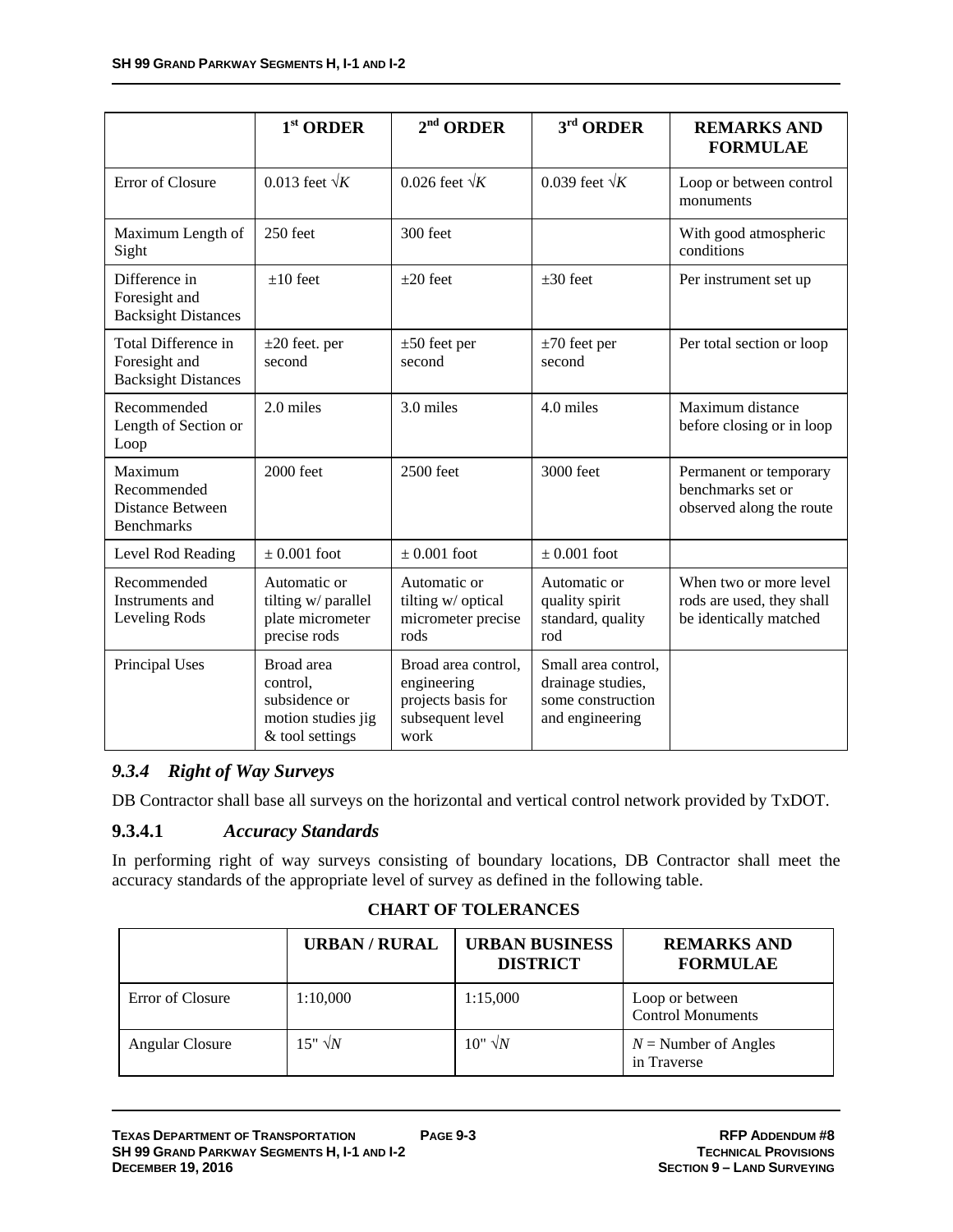| Accuracy of Bearing in<br>Relation to Source *                       | 20"                         | 15"                          | $\sin \alpha =$ denominator in error<br>of closure divided into 1<br>(approx.) |
|----------------------------------------------------------------------|-----------------------------|------------------------------|--------------------------------------------------------------------------------|
| Linear Distance<br>Accuracy                                          | $0.1$ foot per $1,000$ feet | $0.05$ foot per $1,000$ feet | $\sin \alpha$ x 1000 (approx.) where<br>$\pm$ = Accuracy of Bearing            |
| Positional Error of any<br>Monument                                  | AC/10,000                   | AC/15,000                    | $AC =$ length of any course in<br>traverse                                     |
| <b>Adjusted Mathematical</b><br>Closure of Survey (No.<br>Less Than) | 1:50,000                    | 1:50,000                     |                                                                                |

\* TxDOT policy requires all bearings or angles be based on the following source: Grid bearing of the Texas Coordinate System of 1983, with the proper zone and epoch specified.

#### *9.3.5 Survey Records and Reports*

DB Contractor shall produce a horizontal and vertical control report including coordinate listing, maps showing control, preparation of standard TxDOT data sheets for all primary control, monument description and location description of all primary and secondary survey control points installed, marked and referenced along with a listing of the existing control used to create the installed control points. Control from adjoining, incorporated, or crossed roadway projects, which are currently in design, will be located and a comparison of the horizontal and vertical values will be shown. DB Contractor shall provide survey records and reports to TxDOT upon request.

DB Contractor may use an electronic field book to collect and store raw data. DB Contractor shall preserve original raw data and document any changes or corrections made to field data, such as station name, height of instrument, or target. DB Contractor shall also preserve raw and corrected field data in hardcopy output forms in a similar manner to conventional field book preservation.

Field survey data and sketches that cannot be efficiently recorded in the electronic field book shall be recorded in a field notebook and stored with copies of the electronic data.

All field notes shall be recorded in a permanently bound book. (Loose leaf field notes will not be allowed.) DB Contractor shall deliver copies of any or all field notebooks to TxDOT upon request.

# **9.4 Construction Requirements**

#### *9.4.1 Units*

All survey Work shall be performed in the U.S customary units system of measurement. Work shall conform to state plane coordinates. The surface adjustment factor for the Project is described in Section 9.3.1.

#### *9.4.2 Construction Surveys*

DB Contractor shall perform all construction surveys in accordance with the design requirements.

## **9.5 Deliverables**

#### *9.5.1 Survey Records*

DB Contractor shall deliver to TxDOT, for its review and acceptance, a listing of all primary, secondary control coordinate values, original computations, survey notes and other records including GPS observations and analysis made by DB Contractor within 90 days of Final Acceptance.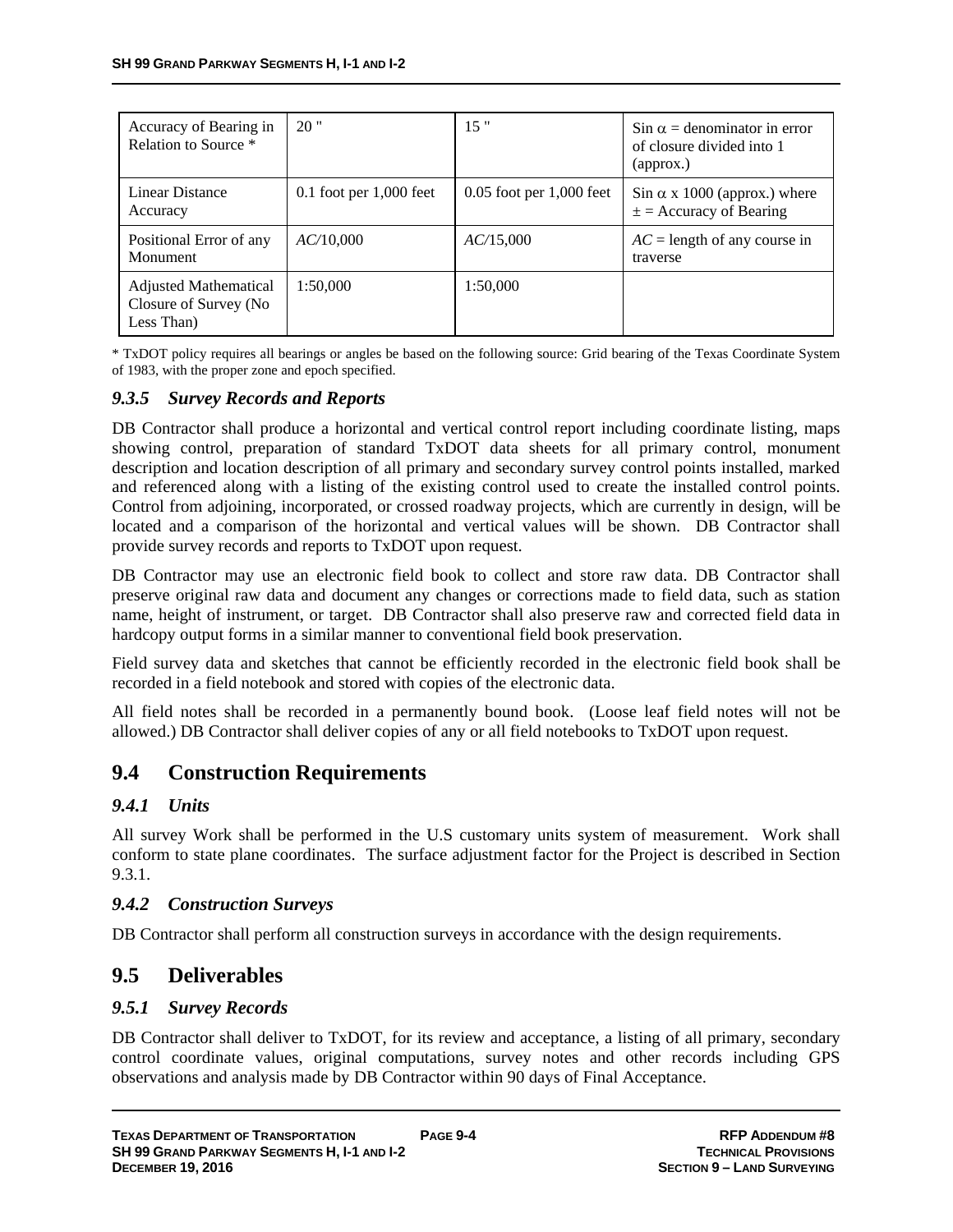#### *9.5.2 Project ROW Surveying and Mapping*

DB Contractor shall coordinate with TxDOT regarding the assignment of right of way control section job (CSJ) numbers for each new mapping project.

The documents produced by the DB Contractor, or its Subcontractors, are the property of TxDOT, and release of any such document must be approved by TxDOT. All topographic mapping created by DB Contractor shall be provided to TxDOT in digital terrain model format using the software and version thereof being used by TxDOT at the time the mapping is developed.

#### *9.5.3 ROW Monuments*

Upon final submittal of the ROW documents to TxDOT, DB Contractor shall set, using permanent and stable monuments as defined in Section 663.17 of the General Rules of Procedures and Practices of the Texas Board of Professional Land Surveying (TBPLS), all significant points along all ROW lines of the Project including the following:

- a. Points of curvature (PCs)
- b. Points of tangency (PTs)
- c. Points of intersection (PIs)
- d. Points of compound curvature (PCCs)
- e. Points of reverse curvature (PRCs)
- f. All intersecting crossroad ROW lines and all property line intersections with the ROW line. These monuments shall be 5/8-inch iron rods, driven just below surface level, capped by a TxDOT-labeled aluminum cap (rod-and-cap monument)
- g. All beginning and ending points of Control of Access (denied) lines.

Upon completion of the ROW acquisition and all construction work, such that the final ROW lines will not be disturbed by construction, DB Contractor shall replace all rod-and-cap monuments located on the final ROW line at all points of curvature (PCs), points of tangency (PTs), points of intersection (PIs), points of compound curvature (PCCs), and points of reverse curvature (PRCs), and all intersecting crossroad ROW lines, with TxDOT Type II monuments (constructed according to TxDOT specifications). DB Contractor shall monument with a TxDOT Type II monument all final ROW lines where the distance between such significant ROW line points exceeds 1500 feet. ROW line intersections with property lines shall remain monumented by a 5/8-inch iron rod with a TxDOT aluminum cap (rod-and-cap monument).

DB Contractor shall purchase all materials, supplies, and other items necessary for proper survey monumentation.

DB Contractor shall submit updated maps with the monumentation information. (This is for final monumentation set, for example, type  $II$ , and type of monuments set, etc.) All deed recording information shall be added to the map sheets in the ownership blocks on the map sheets.

#### *9.5.4 Record Drawings and Documentation*

DB Contractor shall submit the following as part of the Record Drawings and as a condition of Final Acceptance:

- a. A listing of all primary and secondary control coordinate values, original computations and other records including Global Positioning System (GPS) observations and analysis made by DB **Contractor**
- b. Copies of all survey control network measurements, computations, unadjusted and adjusted coordinate and evaluation values; and
- c. Survey records and survey reports.
- d. Parcels for the ROW maps will be delivered in GPK format.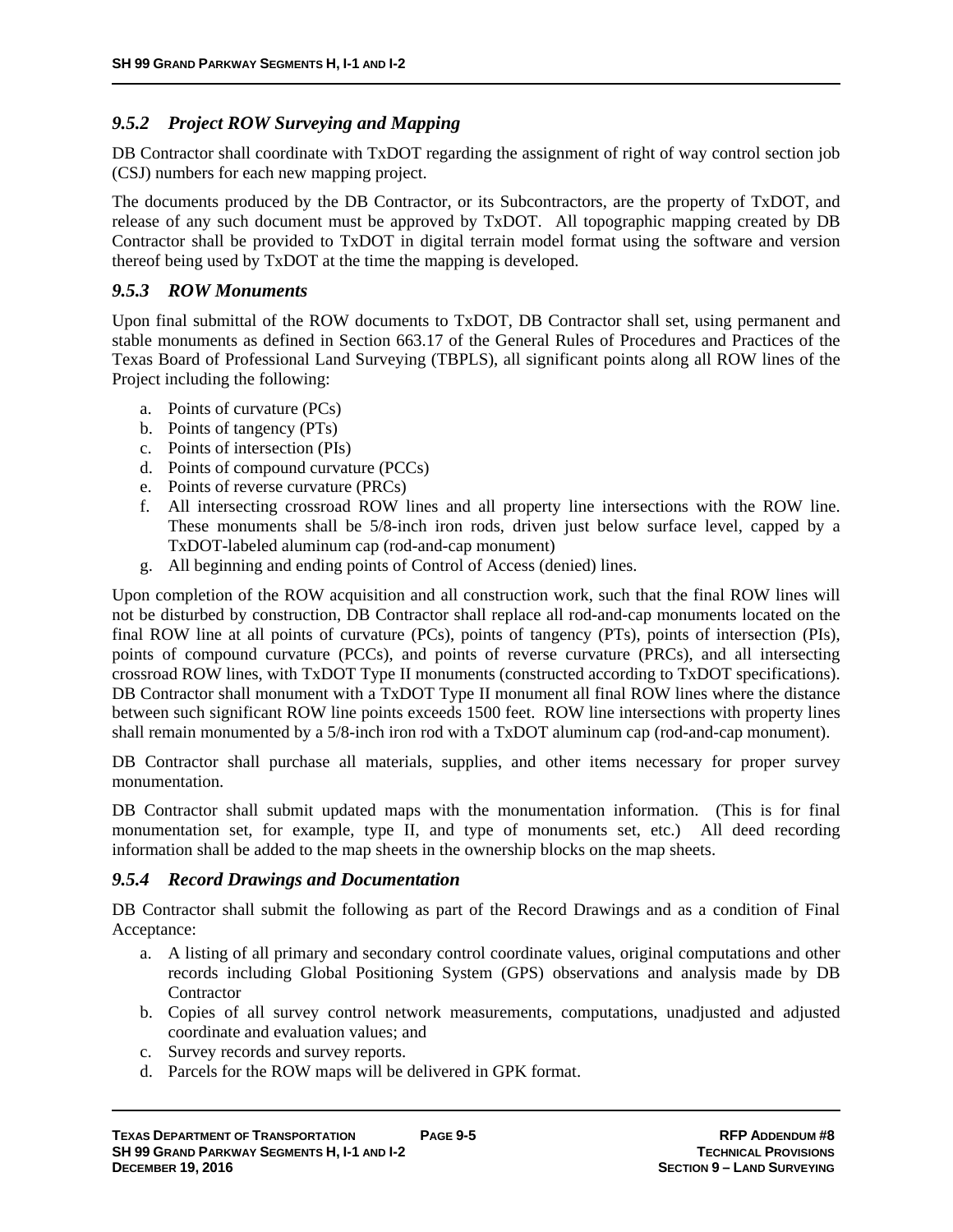e. Electronic files and paper copies of the ROW maps will be delivered to TxDOT.

DB Contractor shall produce reports documenting the location of the as-built alignments, profiles, structure locations, Utilities, and survey control monuments. These reports shall include descriptive statements for the survey methods used to determine the as-built location of the feature being surveyed. DB Contractor's as-built data shall include the coordinate types  $(x, y, and/or z)$  and feature codes in the same format in which the preliminary construction data was generated. Where data has been provided to DB Contractor from TxDOT in an x, y, z only coordinate format, or z only coordinate format, DB Contractor shall provide TxDOT with data in an x, y, z only coordinate format or z only coordinate format.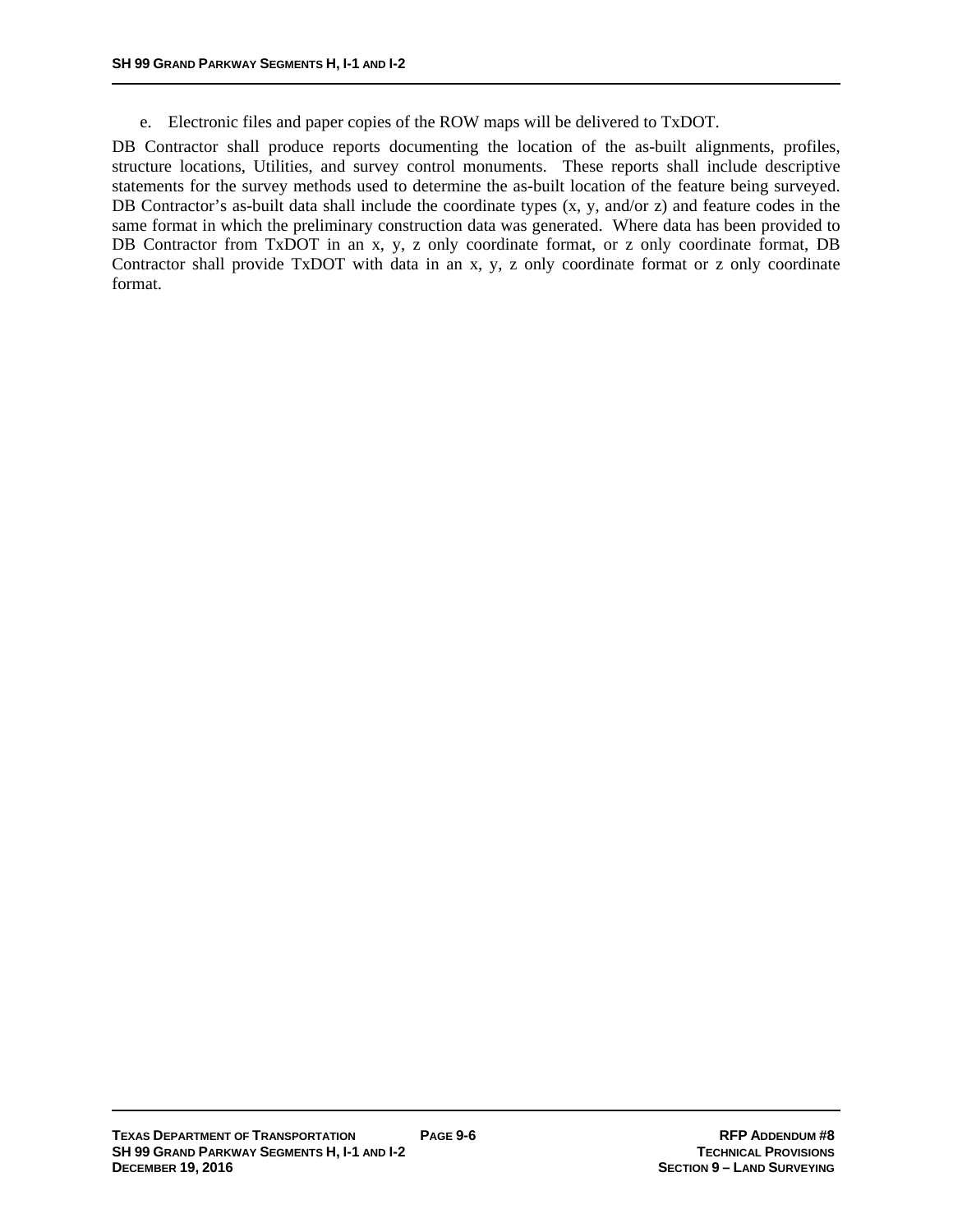# **10 GRADING**

### **10.1 General Requirements**

DB Contractor shall conduct all work necessary to meet the requirements of grading, including clearing and grubbing, excavation and embankment, removal of existing buildings, pavement and miscellaneous structures, subgrade preparation and stabilization, dust control, aggregate surfacing and earth shouldering, in accordance with the requirements of this Section 10 and the latest version of TxDOT Standard Specifications.

DB Contractor shall demolish or abandon in place, all existing structures within the Project ROW, including but not limited to, pavements, bridges, and headwalls that are no longer required for service, or are required to be treated as described in Section 4 (Environmental). Any features that are abandoned in place shall be removed to at least two (2) feet below the final finished grade or one (1) foot below the pavement stabilized subgrade and drainage structures. DB Contractor shall ensure that abandoned structures are structurally sound after abandonment.

# **10.2 Preparation within Project Limits**

DB Contractor shall develop, implement, and maintain, for the Term, a Demolition and Abandonment Plan that considers types and sizes of Utilities and structures that will be abandoned during the Term. The plan shall ensure that said structures are structurally sound after the abandonment procedure. The plan shall account for conditions in the Ultimate Scope and Interim Configuration and shall be submitted to TxDOT for approval no later than 60 days prior to the scheduled date for NTP2 or Limited NTP2.

TxDOT reserves the right to require DB Contractor, at any time to salvage and deliver to a location designated by TxDOT within the TxDOT District in which the portion of the Project is located, any TxDOT-owned equipment and materials in an undamaged condition. TxDOT reserves the right to require DB Contractor to salvage and deliver to a reasonable location, designated by TxDOT, any ITS equipment and materials in an undamaged condition.

Unless otherwise specified by TxDOT, the material from structures designated for demolition shall be DB Contractor's property. All material removed shall be properly disposed of by DB Contractor outside the limits of the Project.

TxDOT reserves the right to remove buildings to level one finished floor or other appropriate condition on ROW acquired by TxDOT for the Project.

### *10.2.1 Trees within Project ROW*

DB Contractor shall preserve trees within the Project ROW to the greatest extent possible. Horizontal clear zone requirements control with respect to the preservation of trees within the specified limits.

## **10.3 Slopes and Topsoil**

DB Contractor shall exercise Good Industry Practice regarding design limitations and roadside safety guidelines associated with the design of slopes along roadways. DB Contractor shall adjust grading to avoid and minimize disturbance to the identified waters of the U.S.

DB Contractor shall perform finished grading and place topsoil to a 4-inch compacted depth in all areas suitable for vegetative slope stabilization (and areas outside the limits of grading that are disturbed in the course of the Work) that are not paved. DB Contractor shall use only materials and soils next to pavement layers that do not cause water or moisture to accumulate in any layer of the pavement structure.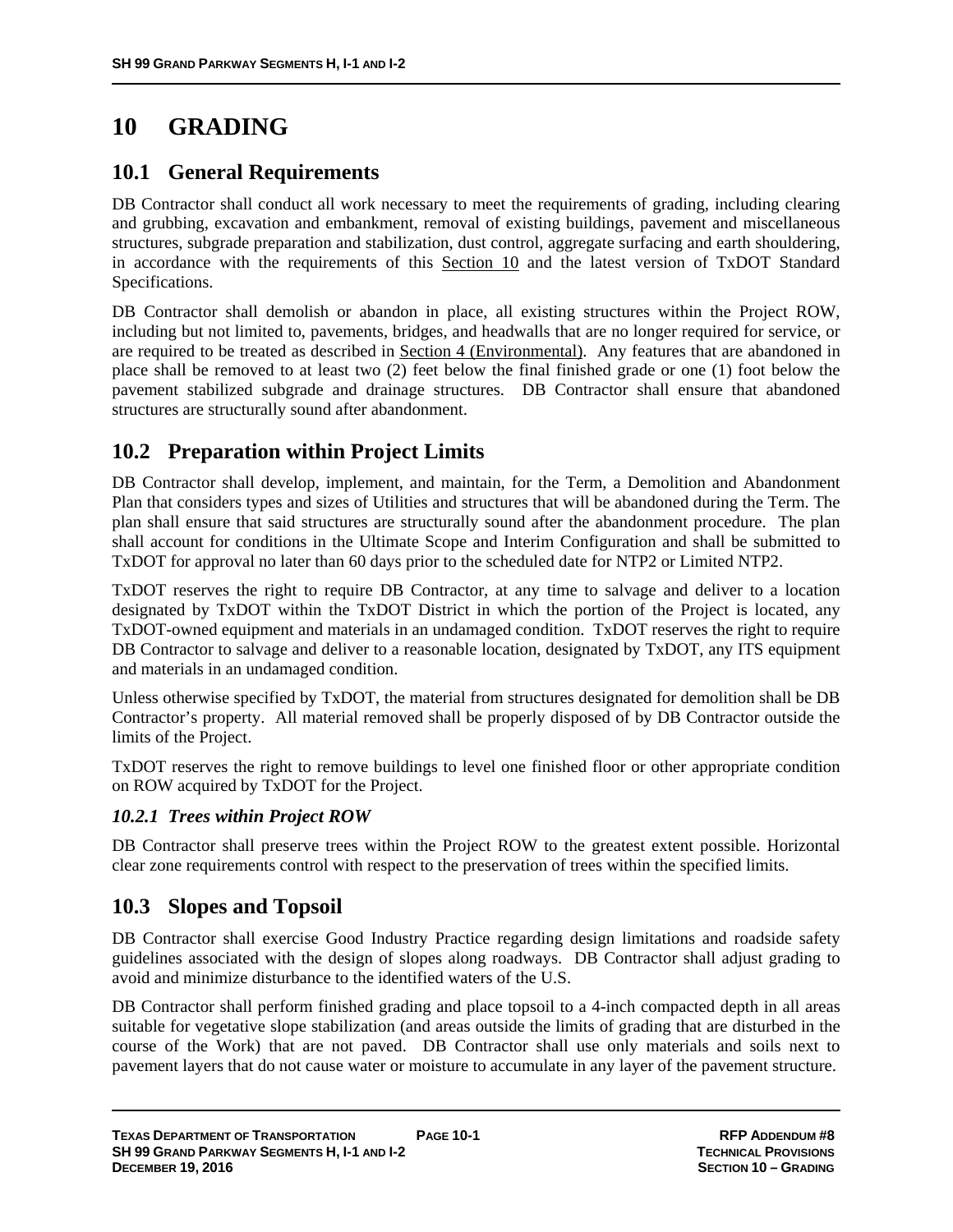For designated construction easements and other approved Project Specific Locations (PSLs) outside DB Contractor's limits of maintenance, DB Contractor shall provide stable slopes.

For slopes steeper than 4:1, DB Contractor shall submit to TxDOT a slope stability analysis that demonstrates the adequacy of DB Contractor's design. DB Contractor shall submit the slope stability analysis to TxDOT for approval with the Released for Construction Documents.

# **10.4 Sodding**

Block sod shall be placed at all grate inlets, manholes and culvert headwalls.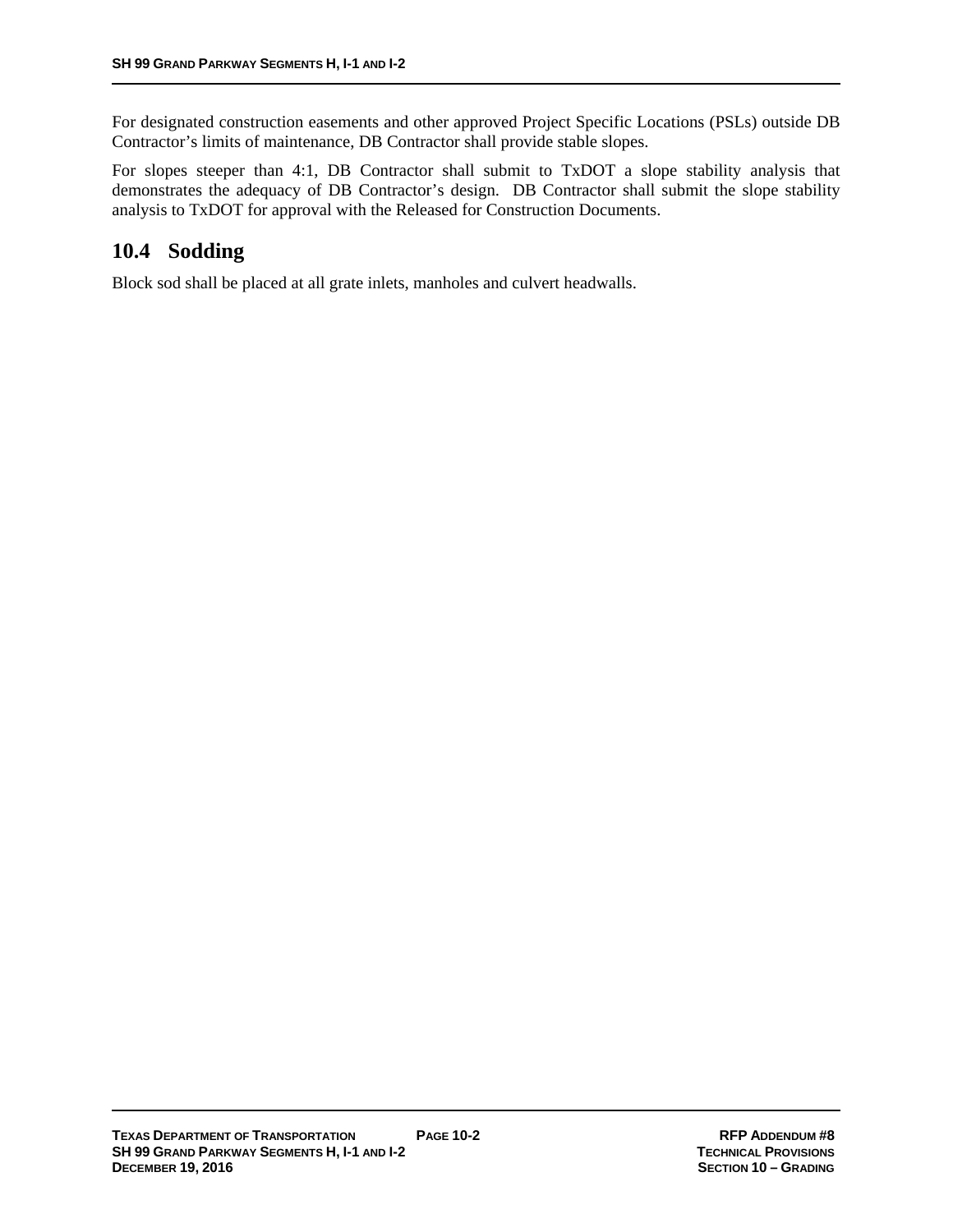# **11 ROADWAYS**

### **11.1 General Requirements**

The objectives of the Project include the provision of a safe, reliable, cost-effective, and aestheticallypleasing corridor for the traveling public. The requirements contained in this Section 11 provide the framework for the design and construction of the roadways to help attain the Project objectives.

DB Contractor shall coordinate roadway design, construction, and maintenance with other Elements of the Project to achieve the objectives of the Project.

Where changes to the roadway geometrics result in revisions to the Project ROW, DB Contractor is responsible for demonstrating the proposed change is an equally safe alternative as well as the initiation and progression of all environmental and public involvement processes in coordination with TxDOT. DB Contractor shall perform all ROW services that are necessitated by proposed changes in accordance with the Contract Documents.

## **11.2 Design Requirements**

DB Contractor shall coordinate its roadway design with the design of all other components of the Project, including aesthetics. The Project roadways shall be designed to integrate with streets and roadways that are adjacent or connecting to the Project. All design transitions to existing facilities shall be in accordance with the TxDOT *Roadway Design Manual*.

The Project roadways shall be designed to incorporate roadway appurtenances, including fences, noise attenuators, barriers, and hazard protection as necessary to promote safety and to mitigate visual and noise impacts on neighboring properties.

### *11.2.1 Control of Access*

Unless shown to be removed in the Concept Plans, DB Contractor shall maintain all existing property accesses, including those not shown on the Concept Plans, and shall not revise control of access without TxDOT review and the written agreement of the affected property owner.

#### *11.2.2 Roadway Design Requirements*

DB Contractor shall design the Elements of the Project to meet or exceed the geometric design criteria shown in Table 11-1 (Roadway Design Criteria), with the exclusion of the roadway design deviations listed in Section 11.2.2.2.

|                                                      | <b>Mainlanes</b> | <b>Frontage Roads</b> | <b>Cross Streets</b>               |
|------------------------------------------------------|------------------|-----------------------|------------------------------------|
| <b>Functional Classification</b>                     | Rural arterial   | Rural collector       | See Attachments 11-1<br>and $11-2$ |
| Design Speed                                         | 70 mph           | $45$ mph              | See Attachment 11-1                |
| <b>Horizontal Alignment Criteria:</b>                |                  |                       |                                    |
| Maximum Curvature (Min Radius)                       | 3,390 ft         | 810 ft                | 711 ft (45 mph)                    |
| Superelevation - $e(max)$                            | 6%               | N/A                   | N/A                                |
| Maximum Curvature (Min Radius)<br>w/o Superelevation | 14,100 ft        |                       | $\overline{\phantom{0}}$           |

#### **Table 11-1 Roadway Design Criteria**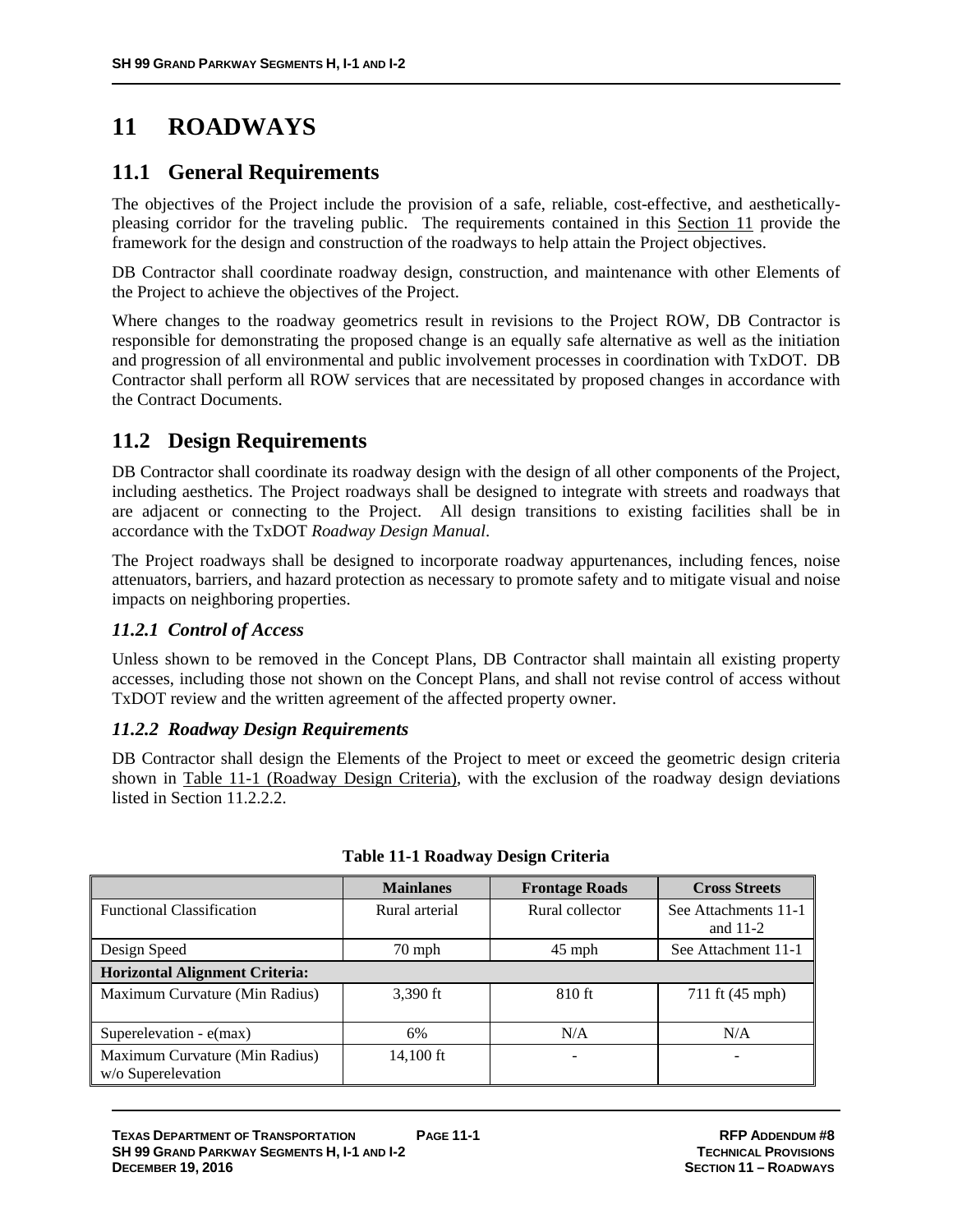| <b>Vertical Alignment Criteria:</b>                  |                             |                  |                   |                                      |
|------------------------------------------------------|-----------------------------|------------------|-------------------|--------------------------------------|
| Maximum Gradient                                     | 3.0%                        | 6.0%             |                   | 7.0%                                 |
| Minimum Gradient                                     | $0.35\%$ <sup>8</sup>       | $0.35\sqrt{8}$   |                   | 0.35%                                |
| Crest (min K-Value)                                  | 247                         | 61               |                   | 44 (40 mph)                          |
|                                                      |                             |                  |                   | 61 (45 mph)                          |
| Sag (min K-Value)                                    | 181                         | 79               |                   | 64 (40 mph)                          |
|                                                      |                             |                  |                   | 79 (45 mph)                          |
| Maximum Algebraic Difference w/o<br>Vertical Curve   | 0.5%                        | 1.0%             |                   | 1.0%                                 |
| Min Vertical Clearance - Roadway                     | $16.5$ ft                   | 16.5 ft          |                   | 16.5 ft                              |
| Min Vertical Clearance - Railroad                    | 23'4''                      | 23'4''           |                   | 23'4''                               |
| <b>Cross Section Criteria:</b>                       |                             |                  |                   |                                      |
| Lane Widths                                          | $12$ ft                     | $12$ ft          |                   | 12 $\overline{ft^{3,5}}$             |
| U-turn width                                         |                             | $25$ ft          |                   |                                      |
| <b>Inside Shoulder Widths</b>                        | $4 \text{ ft}^7$            | 4 ft (uncurbed)  |                   | 4 ft (uncurbed)                      |
| <b>Outside Shoulder Widths</b>                       | $10$ ft                     | 8 ft (uncurbed)  |                   | 8 ft (uncurbed)                      |
| <b>Pavement Cross Slope</b>                          | $0.02$ ft/ft                | $0.02$ ft/ft     |                   | $0.02$ ft/ft                         |
| Side Slopes                                          |                             |                  |                   |                                      |
| Within Clear Zone                                    | 6:1                         | 6:1              |                   | 6:1                                  |
| <b>Outside of Clear Zone</b>                         | 6:1 usual                   | 6:1 usual        |                   | 6:1 usual                            |
|                                                      | $4:1$ max                   | $4:1$ max        |                   | $4:1$ max                            |
| Gore Width - Entrance                                |                             |                  |                   |                                      |
| Gore Width - Exit                                    |                             |                  |                   |                                      |
| Curb Offset                                          |                             | $1$ ft           |                   | $1 \text{ ft}$                       |
| Clear Zone Width                                     | 30 ft                       | 4 ft (curbed)    |                   | See Attachment 11-1                  |
|                                                      |                             | 10 ft (uncurbed) |                   |                                      |
| Intersection horizontal and vertical criteria:       |                             |                  |                   |                                      |
| Corner Radii                                         |                             | 50 ft min        |                   |                                      |
| Design Vehicle (Intersections)                       |                             | <b>WB-50</b>     |                   | See Attachment 11-1                  |
| Preferred Corner Geometry                            | $\overline{\phantom{0}}$    | Curve w/ taper   |                   |                                      |
|                                                      | <b>Ramps</b>                |                  |                   | <b>Direct Connectors (Segment H)</b> |
| <b>Functional Classification</b>                     |                             |                  |                   |                                      |
| Design Speed                                         | 50 mph                      |                  |                   | 40 mph                               |
| <b>Stopping Sight Distance</b>                       | 425 ft                      |                  |                   | 305 ft                               |
| Maximum Curvature (Min Radius)                       | 1050 ft                     |                  |                   | $611$ ft                             |
| Superelevation $-e(max)$                             | 6%                          |                  |                   | 6%                                   |
| Maximum Curvature (Min Radius)<br>w/o Superelevation | 7,870 $\overline{ft^{(1)}}$ |                  | 5,230 ft $^{(1)}$ |                                      |
| Maximum Gradient                                     | 4.0%                        |                  |                   | 4.0%                                 |
| Minimum Gradient                                     | 0.35%                       |                  |                   | 0.35%                                |
| Crest (min. K-Value)                                 | 84                          |                  |                   | 44                                   |
| Sag (min. K-Value)                                   | 96                          |                  | 64                |                                      |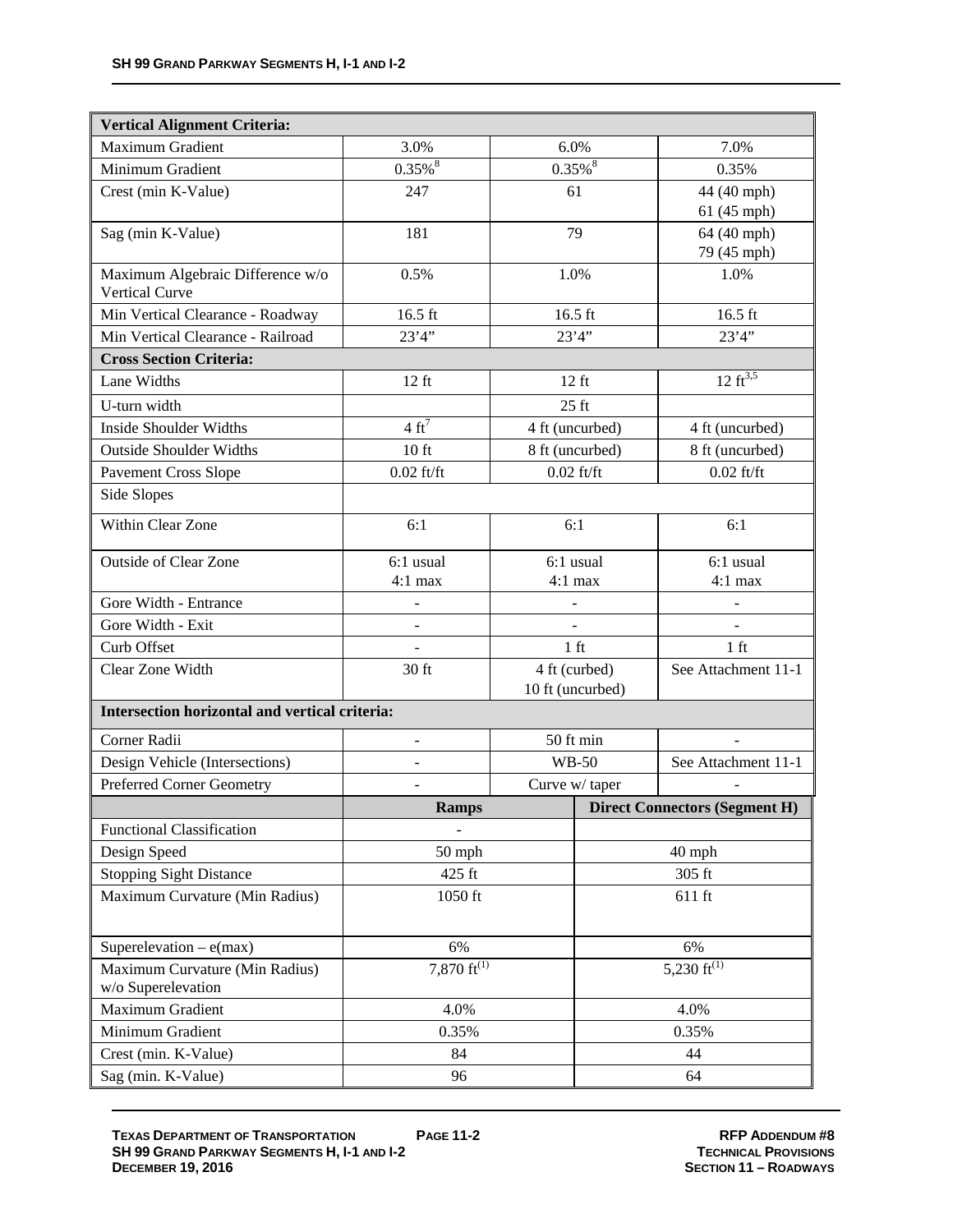| Maximum Algebraic Difference w/o<br><b>Vertical Curve</b> | 0.5%                     | 1.0%                  |
|-----------------------------------------------------------|--------------------------|-----------------------|
| Min Vertical Clearance - Roadway                          | $16.5$ ft                | $16.5$ ft             |
| Min Vertical Clearance - Railroad                         | 23'4''                   | 23'4''                |
| Lane Widths                                               | 14 ft (one)              | 14 ft (one)           |
|                                                           | $12 \text{ ft}$ (two)    | $12 \text{ ft}$ (two) |
| Inside Shoulder Widths for Curves                         | 4 ft                     | 4 $ft^{(2)}$          |
| <b>Outside Shoulder Widths</b>                            | 6 ft                     | $8 \text{ ft}^{(2)}$  |
| <b>Pavement Cross Slope</b>                               | $0.02$ ft/ft             | $0.02$ ft/ft          |
| Side Slope - Within Clear Zone                            | 6:1                      | 6:1                   |
| Side Slope - Outside of Clear Zone                        | $6:1$ usual              | $6:1$ usual           |
|                                                           | $4:1$ max                | $4:1$ max             |
| Gore Width - Entrance                                     | 6 ft min                 | 6 ft min              |
| Gore Width - Exit                                         | 6 ft min                 | 6 ft min              |
| Curb Offset                                               |                          |                       |
| Clear Zone Width                                          | 16 <sub>ft</sub>         | $16$ ft               |
| Corner Radii                                              | $\overline{\phantom{0}}$ |                       |
| Design Vehicle (Intersections)                            |                          |                       |
| <b>Preferred Corner Geometry</b>                          |                          |                       |
| Minimum Gradient                                          | 0.35%                    | 0.35%                 |

Notes:

- 1. 2<sup>o</sup> 00' curve may be used at mainlanes and direct connector ramps with mainlane cross slope controlling.
- 2. In those areas where sight distance criteria is not met, an inside shoulder width of 8 ft and outside shoulder width of 4 ft may be used.
- 3. Harris County has a standard detail permitting the use of 11' lanes, on selected cross-streets. See Attachments 11-1 and 11-2.
- 4. Clear Zone width for turnarounds shall be 6'.
- 5. New cross roads or future cross road improvements 12'; Existing cross roads where no improvements are proposed in in this Project can maintain existing lane widths crossing the Project limits.
- 6. Where four lane section of divided highway is constructed, the inside shoulders shall include an 8' distance at a 10:1 or flatter slope beyond the edge of the paved shoulder.
- 7. For sections with two lanes in the same direction. No inside shoulder requirement for mainlane sections with one lane in each direction separated by center stripe.
- 8. Minimum grade for mainlanes and frontage roads can be reduced to 0.1% when, in accordance with the TxDOT Roadway Design Manual, the pavement is adequately crowned to drain the surface laterally and does not have a curb or barrier rail impeding the flow laterally. Further, when side ditches are required in conjunction with minimum grades, ditch grades shall not be less than 0.5 percent for unpaved ditches and 0.2 percent for lined channels.

DB Contractor shall coordinate, design and construct the improvements on cross streets in accordance with the Governmental Entity having jurisdiction of said roadway. The cross streets shall incorporate the design criteria in the Attachment 11-1 – Cross Street Design Criteria Matrix.

FM 1485 U-turn roadway as depicted in the Concept Plans near Station 1390+00 shall be designed for 20 mph minimum design speed.

#### **11.2.2.1** *Superelevation*

In areas where proposed ramps are to connect to existing pavement, DB Contractor's design may retain existing superelevation. Pavement widening may be constructed by extending the existing pavement cross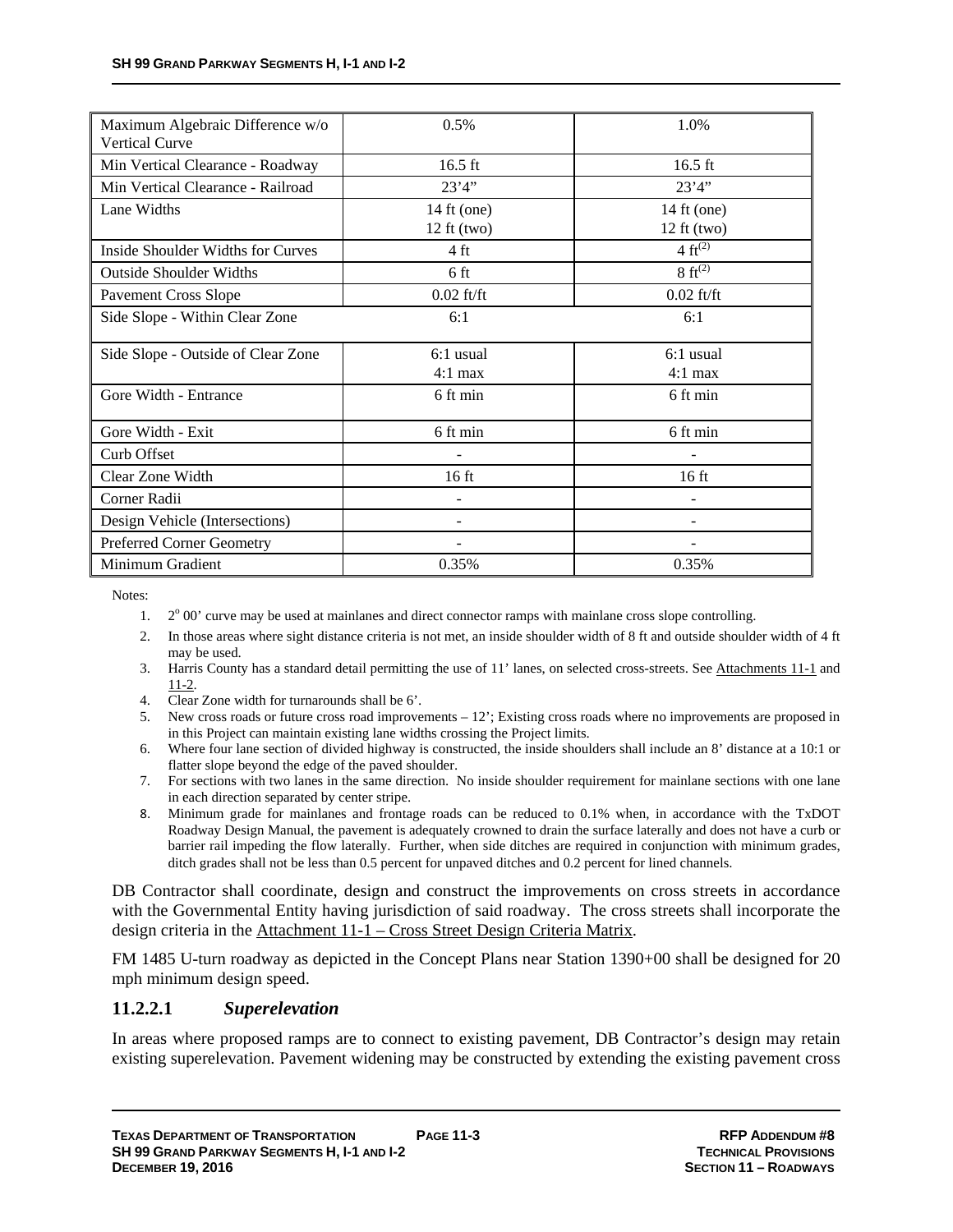slope. Superelevation transitions shall be designed and constructed such that zero percent cross-slopes will not occur on grades flatter than 0.35 percent.

DB Contractor may maintain the existing pavement normal crown in overlay sections so long as it shall not be flatter than 1.5 percent. At normal crowns, DB Contractor shall construct pavement widening adjacent to existing pavement on a 2 percent cross slope. The transition from existing cross slope to 2 percent shall occur within 1-foot of the closest lane line to the roadway widening.

### **11.2.2.2** *Coastal Water Authority Access Roads*

DB Contractor shall construct service access roads to Coastal Water Authority facilities at canal facility crossings for the authority's Luce Bayou Interbasin canal, North Lateral canal, and Barbers Hill canal. The service access roads shall be 14 feet wide at the driving surface with a minimum 25' horizontal radius, two percent cross slope for drainage, and constructed of an eight (8) inch depth cement treated base in accordance with TxDOT Specification Item 275, Type A, over a six (6) inch depth embankment ordinary compaction in accordance with TxDOT Specification Item 132, Type C. The access road shall have a gate installed by DB Contractor at each canal facility at the top of the bank with lock and key for use by the Coastal Water Authority. The access road where parallel to any cross street, shall be no closer than 30 feet to the ultimate cross street edge of pavement.

Existing maintenance access roadways along the top of berm on both sides of the Lynchburg Canal shall remain and DB Contractor shall not impede Coastal Water Authority channel maintenance activities. A temporary detour may be allowed subject to approval of the Coastal Water Authority. The Coastal Water Authority requires a minimum thirty (30) feet vertical clearance to proposed Project bridge structures to perform maintenance operations on the existing channel unless proposed channel improvements include lining the channel and channel slopes with concrete within the Project ROW, subject to Coastal Water Authority approval. With approved channel lining improvements, a lower roadway clearance may be used in accordance with Table 11-1. The channel flow during construction of channel improvements and bridge structures, shall be maintained at all times and any construction activities within the channel banks shall be supported with calculations demonstrating how flows will be maintained. Where bypass pumping is proposed, DB Contractor shall provide back-up systems and shall demonstrate how the backup system will be implemented to maintain channel flows if the primary pump system performance is below requirements.

### **11.2.2.3** *Future Thoroughfares 5B,5C, and Future Industry Rail Spurs*

Future Thoroughfare 5B and 5C shall provide for a future railroad industry spur track. Vertical clearance shall be provided in accordance with Table 11-1 above the industry spur track top of rail elevation and the future top of rail elevation shall be set at a level of four feet above the highest point of existing ground level within the Project ROW at the location of crossing. A lower top of rail elevation may be used if approved by the landowner. Horizontal clearance shall be provided from the centerline of future rail industry spur of 25 feet either side. Bridge substructure may be placed between the railroad industry spur and adjacent roadway provided the 25 feet horizontal clearance is maintained.

### **11.2.2.4** *Frontage Roads*

DB Contractor shall meet the lane widths shown in Table 11-1 with the exception of the following deviations for frontage road lane width in Segment I-2B:

 EB and WB frontage roads between Lee Drive and ML Wismer shall have 11 feet lane widths as depicted on the Concept Plans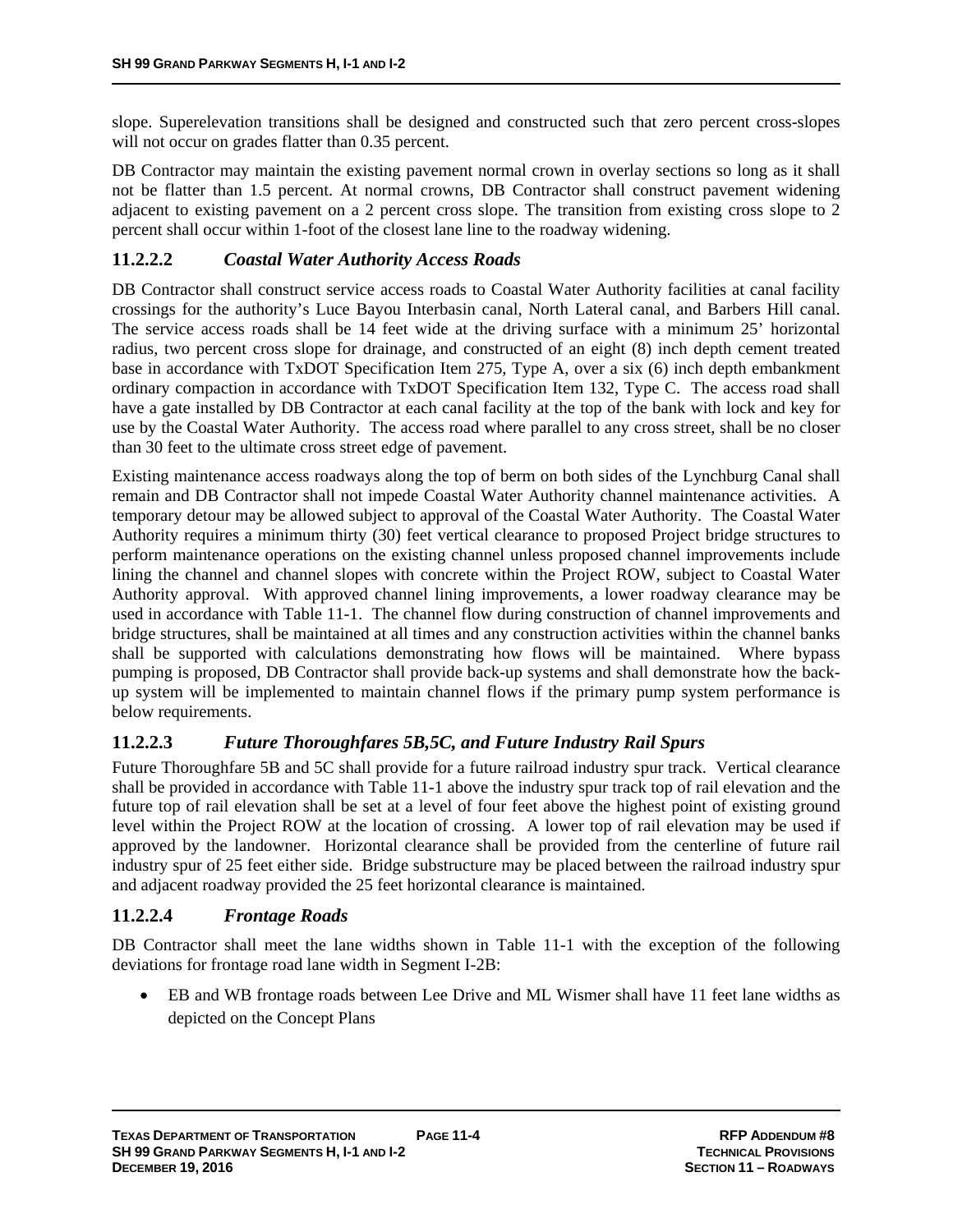#### *11.2.3 Miscellaneous Roadway Design Requirements*

All roadside safety devices used on the Project shall meet current crash test and other safety requirements in accordance with TxDOT standards.

DB Contractor shall design driveways to be functionally adequate for land use of adjoining property and in accordance with the guidelines, which TxDOT will consider requirements for the purpose of this Project, specified in TxDOT's *Roadway Design Manual* – Appendix C, "Driveways Design Guidelines".

The border width, measured from the face of curb to ROW line, along frontage roads and crossing streets shall be 15 feet minimum unless specified otherwise. The Border Width in Segment I-2B from Wyoming Street at Station 85+00 to east of ML Wismer at Station 175+00 may be a minimum of 10 feet. For crossing streets, DB Contractor shall incorporate the design criteria in Attachment 11-2 – Ultimate Cross Street Typical Sections.

DB Contractor shall provide a minimum 46 feet median for all four lane divided mainlane roadways with a continuous cable median barrier separating the mainlane roadways. The placement of the cable median barrier shall be in accordance with *TxDOT Roadway Design Manual*, *Appendix A* and TxDOT standard drawings.

#### *11.2.4 Roadway Design Deviations*

The approved roadway deviations are as follows:

#### **11.2.4.1** *Mainlanes*

DB Contractor shall meet the design speed and maximum gradient requirements for mainlanes shown in Table 11-1 with the exception of the following deviations for mainlane design speeds and maximum gradientshown below in Table 11-2.

| <b>Segment I-2B Mainlane</b><br><b>Locations</b> | <b>Design Speed</b> | <b>Crest</b><br>(min. K-Value) | Sag<br>(min. K-Value) | <b>Maximum</b><br><b>Gradient</b> |
|--------------------------------------------------|---------------------|--------------------------------|-----------------------|-----------------------------------|
| Sta. $96+36$ to Sta. $105+68$                    | $60$ mph            | 151                            | 136                   | 3%                                |
| Sta. $56+00$ to Sta. $96+36$                     | $45$ mph            | 61                             | 79                    | 4%                                |
| Tri-Cities Beach Road to Cedar<br>Bayou          | $70$ mph            | 247                            | 181                   | 4%                                |

**Table 11-2: Design Deviations for Mainlane Design Speed and Maximum Gradient** 

DB Contractor shall meet the maximum horizontal curvature and stopping sight distance for mainlanes shown in Table 11-1 with the exception of the following deviations for mainlane curvature and stopping sight distance shown below in Table 11-3.

|  |  |  | Table 11-3: Design Deviations for Mainlane Curvature and Stopping Sight Distance |
|--|--|--|----------------------------------------------------------------------------------|
|  |  |  |                                                                                  |

| <b>Segment</b> | <b>Mainlane PI Station Locations</b> | <b>Maximum</b><br><b>Curvature</b><br>(Min Radius) | <b>Design Speed</b> | <b>Inside Shoulder</b><br>Width |
|----------------|--------------------------------------|----------------------------------------------------|---------------------|---------------------------------|
|                | Station $1016 + 15.38$               | 2086                                               | $55$ mph            | 12 feet EB                      |
| $I-2$          | Station 3072+64.19                   | 2865                                               | $60$ mph            | 10 feet WB/NB                   |
| $I-2B$         | Station 123+81.79                    | 2050                                               | $55$ mph            | 10 feet EB                      |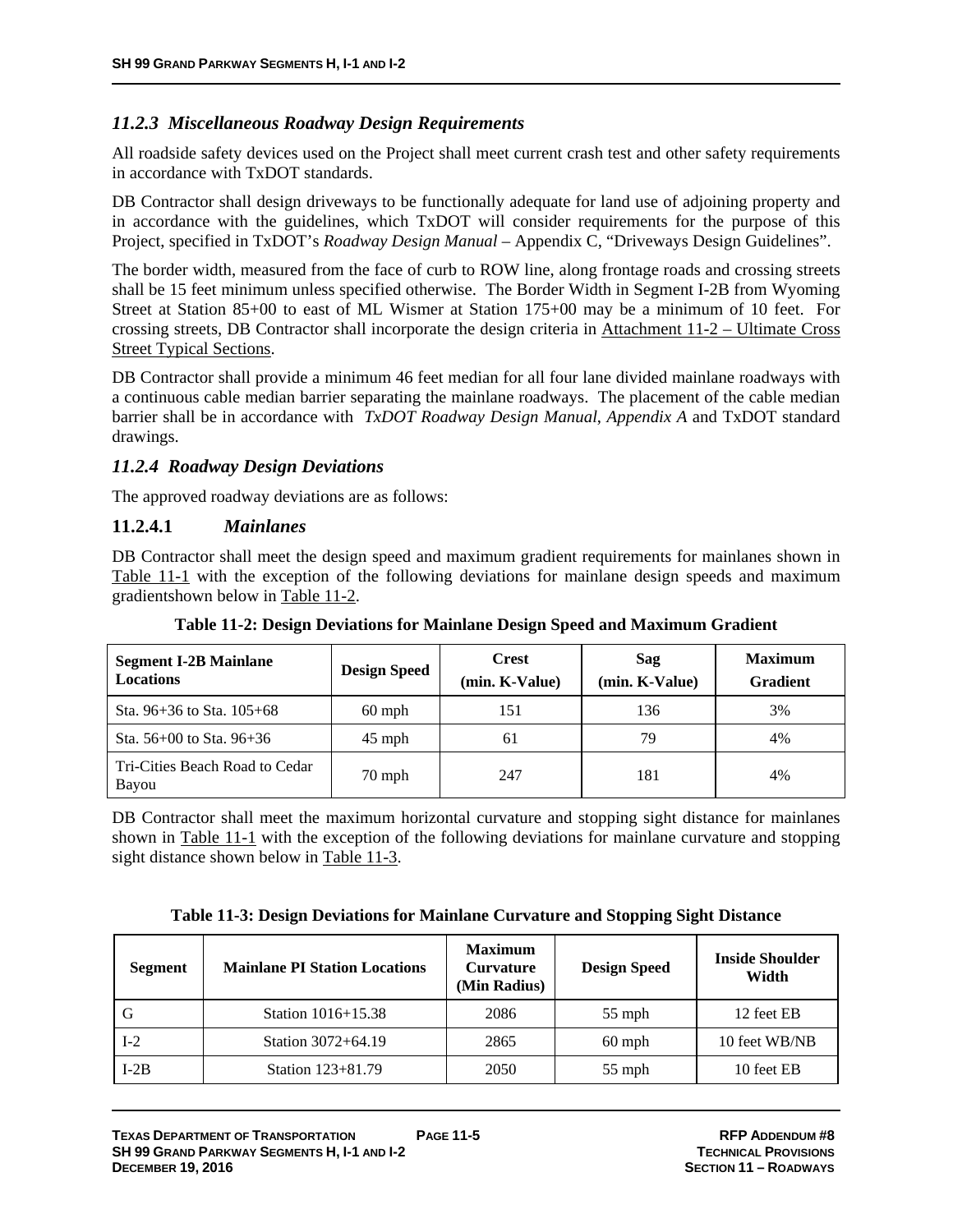| $I-2B$ | Station 204+60.03      | 2864.78 | $55$ mph | 10 feet WB                 |
|--------|------------------------|---------|----------|----------------------------|
| $I-2B$ | Station $230+94.60$ WB | 3000    | 55 mph   |                            |
| $I-2B$ | Station 232+10.61 EB   | 3000    | 55 mph   | 10 feet EB                 |
| $I-2B$ | Station 290+85.11 WB   | 2800    | 55 mph   |                            |
| $I-2B$ | Station 291+05.21 EB   | 2900    | $55$ mph | 10 feet EB if rail<br>used |
| $I-2B$ | Station 321+93.24 WB   | 2864.78 | $55$ mph | 10 feet WB if rail<br>used |
| $I-2B$ | Station 321+93.24 EB   | 2864.78 | $55$ mph |                            |

#### **11.2.4.2** *Ramps/Local Roads*

Approved design deviations for ramps and identified local roads are provided below in Table 11-4:

| <b>Segment I-1 Ramp Locations</b>              | <b>Design Speed</b> | <b>Crest</b><br>(min. K-Value) | Sag<br>(min. K-Value) | <b>Stopping Sight</b><br><b>Distance</b> |
|------------------------------------------------|---------------------|--------------------------------|-----------------------|------------------------------------------|
| Loop ramp exit and entrance at<br><b>US 90</b> | $35$ mph            | 29                             | 49                    | $250$ ft                                 |
| <b>Segment I-2B Ramp Locations</b>             | <b>Design Speed</b> | <b>Crest</b><br>(min. K-Value) | Sag<br>(min. K-Value) | <b>Stopping Sight</b><br><b>Distance</b> |
| Entrance Wyoming Street to SH<br>99 NB         | $35$ mph            | 29                             | 49                    | $250$ ft                                 |
| Exit SH 99 SB to Wyoming<br><b>Street</b>      | $35$ mph            | 29                             | 49                    | $250$ ft                                 |
| <b>Local Roads</b>                             | <b>Design Speed</b> | <b>Crest</b><br>(min. K-Value) | Sag<br>(min. K-Value) | <b>Stopping Sight</b><br><b>Distance</b> |
| <b>Community Drive</b>                         | $25$ mph            | 12                             | 26                    | $155$ ft                                 |

**Table 11-4: Design Deviations for Ramps/Local Roads** 

DB Contractor shall meet the lane width and shoulder requirements shown in Table 11-1 and Attachment 11-1 with the exception of the existing intersection with SH 146 in Mont Belvieu. The initial build for the intersection at SH 146 shall match existing pavement and the roadway striping may be revised to provide a minimum 4 feet shoulders and a minimum eleven (11) feet lanes as required to provide left turn lanes to SH 99 entrance ramps.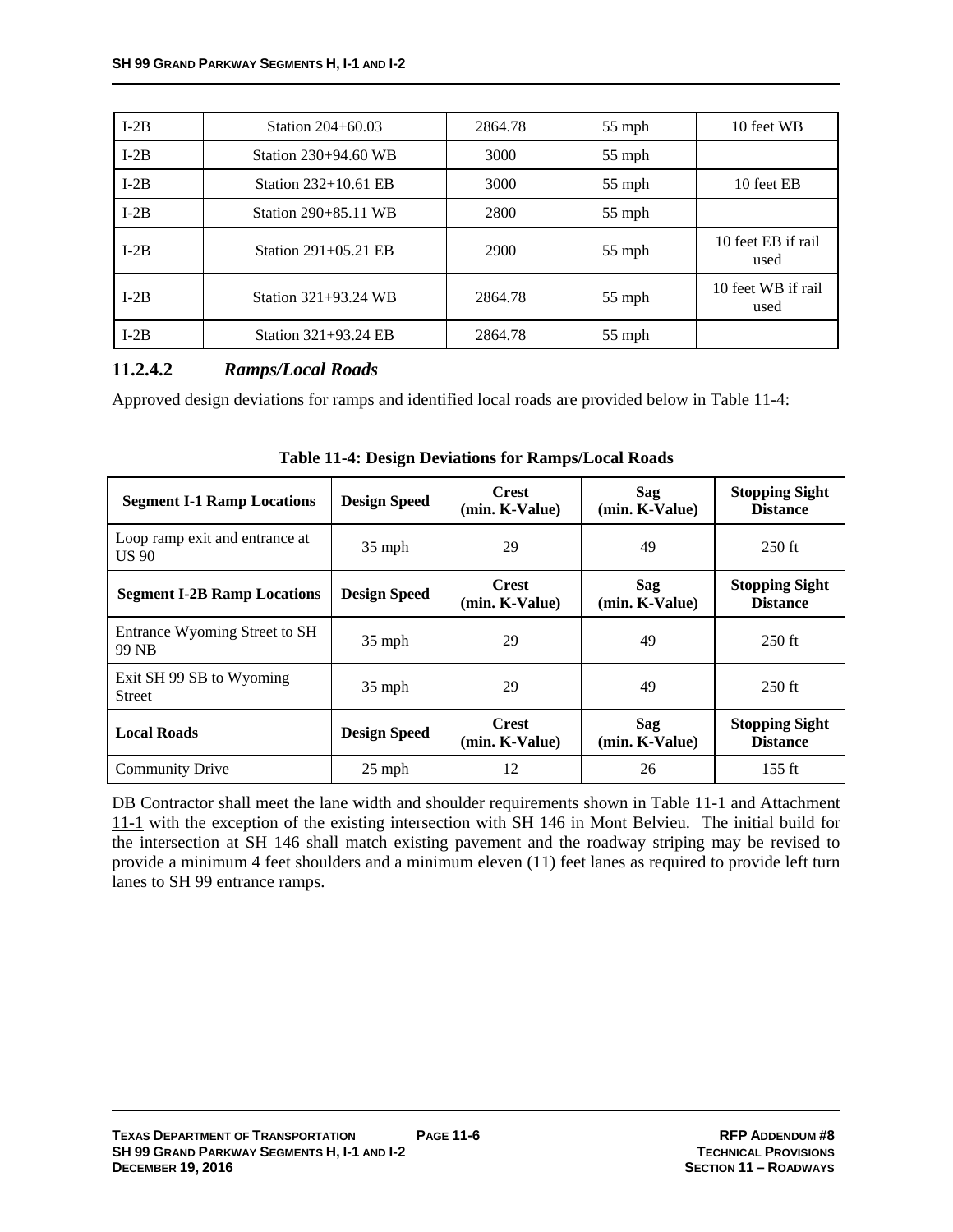# **12 DRAINAGE**

## **12.1 General Requirements**

Efficient performance of the drainage system is an integral part of the performance of the Project. DB Contractor shall account for all sources of runoff that may reach the Project, whether originating within or outside the Project ROW, in the design of the drainage facilities.

If existing drainage patterns are revised during the Project design, then DB Contractor shall design and construct a solution that does not have adverse impact to property owners outside the ROW.

### *12.1.1 Project Specific Requirements*

DB Contractor is generally not permitted to increase existing water surface elevations at stream crossings outside the Project ROW and at any cross section along the streams. Increases in existing water surface elevations if contained within drainage channels or storm drain systems and if no adverse impacts result to adjacent properties will be permitted if DB Contractor provides a written approval from the jurisdictional flood control agency for a specific stream crossing location.

## **12.2 Administrative Requirements**

### *12.2.1 Data Collection*

To establish a drainage system that complies with the requirements and accommodates the historical hydrologic flows in the Project limits, DB Contractor is responsible for collecting all necessary data, including those elements outlined in this Section 12.2.1.

DB Contractor shall collect available data identifying all water resource issues, including water quality requirements as imposed by State and federal government regulations; National Wetland Inventory and other wetland/protected waters inventories; in FEMA mapped floodplains including models and other supporting documents; and official documents concerning the Project, such as the FEIS and other drainage and environmental studies. Water resource issues include areas with historically inadequate drainage (flooding or citizen complaints), environmentally sensitive areas, localized flooding, maintenance problems associated with drainage, and areas known to contain Hazardous Materials. DB Contractor shall also identify watershed boundaries, protected waters, county ditches, areas classified as wetlands, floodplains, and boundaries between regulatory agencies (e.g., watershed districts and watershed management organizations).

DB Contractor shall acquire all applicable municipal drainage plans, watershed management plans, and records of citizen concerns. DB Contractor shall acquire all pertinent existing storm drain plans and/or survey data, including data for all culverts, drainage systems, and storm sewer systems within the Project limits. DB Contractor shall also identify existing drainage areas and corresponding estimated runoff that contribute to the existing highway drainage system.

DB Contractor shall obtain photogrammetric and/or geographical information system (GIS) data for the Project limits that depicts the Outstanding National Resource Waters and/or impaired waters as listed by the Texas Commission on Environmental Quality (TCEQ). DB Contractor shall conduct surveys for information not available from other sources.

If documentation is not available for elements of the existing drainage system within the Project limits and scheduled to remain in place, DB Contractor shall investigate and videotape or photograph the existing drainage system to determine condition, size, material, location, and other pertinent information.

The data collected shall be taken into account in the Final Design of the drainage facilities.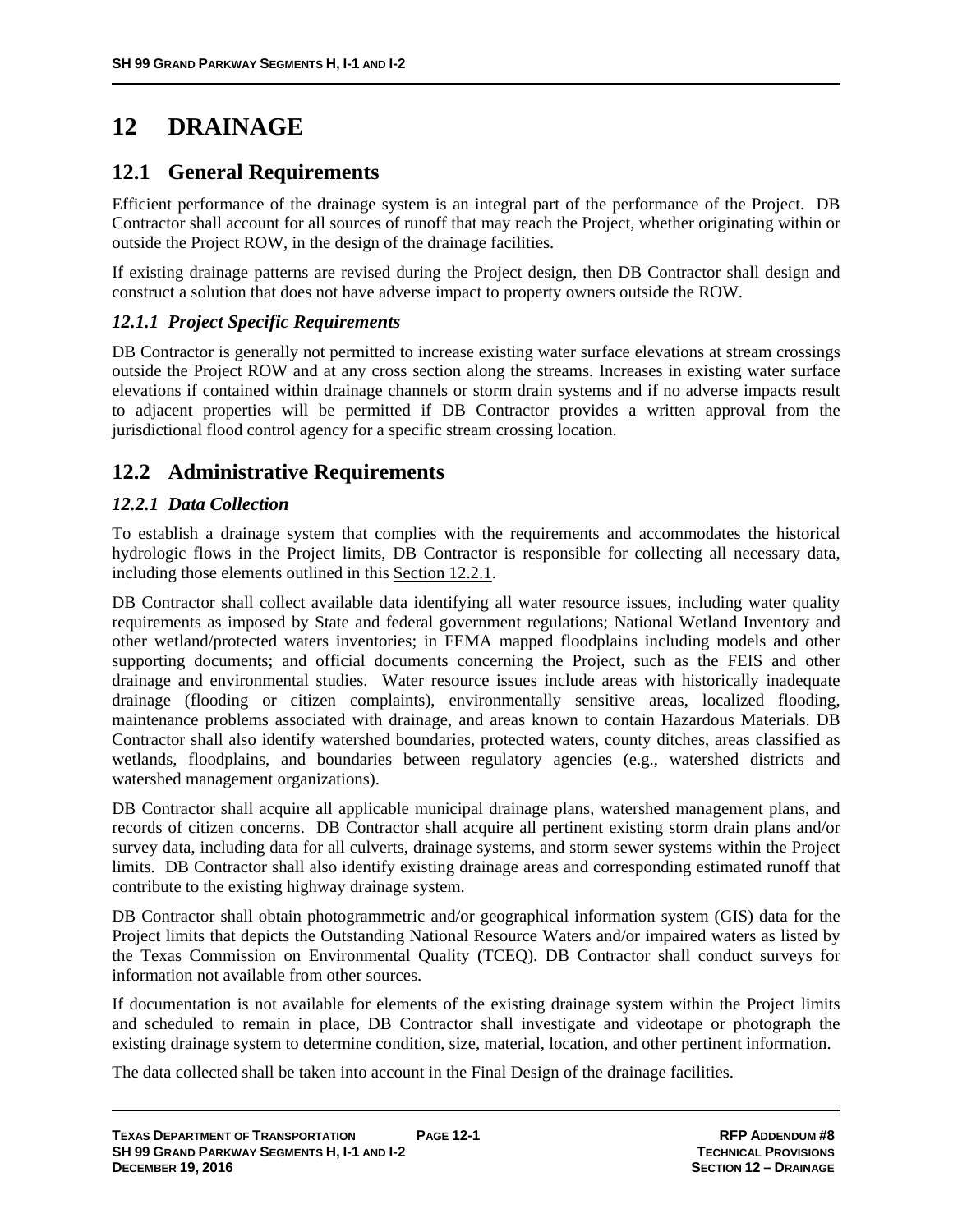#### *12.2.2 Coordination with Other Agencies*

DB Contractor shall coordinate all water resource issues with affected interests and regulatory agencies. DB Contractor shall document the resolutions of water resource issues.

DB Contractor shall provide to the local floodplain administrators all information and technical data needed to file Letters of Map Revision (LOMR) and Conditional Letters of Map Revision (CLOMR) with FEMA.

### **12.3 Design Requirements**

DB Contractor shall design all Elements of the drainage facilities in accordance with this Section 12 and design criteria in the TxDOT Hydraulic Design Manual supplemented by the applicable design criteria from the Montgomery County Criteria Manual and the Drainage Criteria Manual for Chambers County for Elements of the drainage facilities that reside in each respective county provided that the most stringent of the applicable criteria is met between TxDOT and the respective county requirements.

DB Contractor shall provide facilities compatible with existing drainage systems and all applicable municipal drainage plans and/or approved systems in adjacent properties. DB Contractor shall preserve existing drainage patterns wherever possible.

The DB Contractor shall provide a drainage system that maintains or improves the existing drainage. DB Contractor may make use of existing drainage facilities, provided overall drainage requirements for the Project are achieved and the combined drainage system functions as intended. Elements of the existing drainage system within the Project limits scheduled to remain in place must meet hydraulic capacity requirements as detailed in Section 12. If any Elements of the existing system do not comply with the requirements of Section 12 (Drainage) or Section 13 (Structures), those Elements shall be replaced by DB Contractor.

The design of drainage systems shall meet the performance requirements as defined in this Section 12. If DB Contractor proposes a drainage system to tie to an existing drainage system, the DB Contractor shall design and reconfigure the connecting existing system, as necessary, to ensure the proposed system meets the performance requirements as defined in this Section 12 while maintaining or improving the performance of the connected existing drainage system.

DB Contractor shall base its Final Design on design computations and risk assessments for all aspects of Project drainage.

#### *12.3.1 Surface Hydrology*

#### **12.3.1.1** *Design Frequencies*

DB Contractor shall use the design frequencies listed in Table 12-1 on the following page. Abbreviations used in the table are explained below.

| AHW | Allowable High Water                          | <b>HOU</b> | <b>District Design Practice</b> |
|-----|-----------------------------------------------|------------|---------------------------------|
|     | HCFCD HCFD Policy Criteria & Procedure Manual | <b>RCB</b> | Reinforced Concrete Box         |
| HDM | Hydraulic Design Manual (TxDOT)               | <b>RCP</b> | Reinforced Concrete Pipe        |
| HGL | Hydraulic Grade Line                          | WSEL.      | <b>Water Surface Elevation</b>  |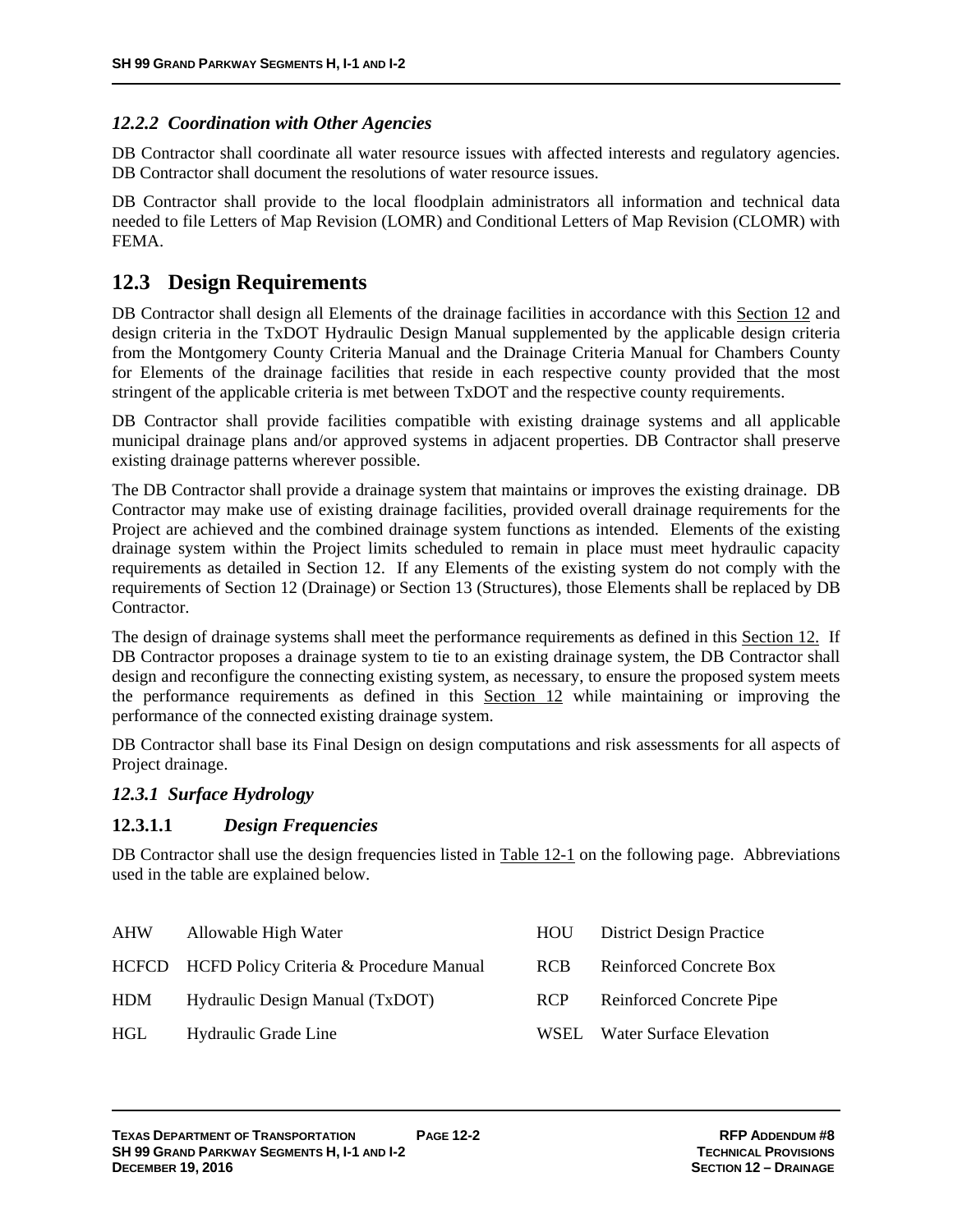| Design Element                                                             | Reference                                                       | Mainlanes                                                                                                                                                                                                                                                     | Ramp    | Direct Connect. | Frontage Road | Arterial / Cross<br><b>Street</b>                      | <b>Application Notes</b>                                                                                                                                           |
|----------------------------------------------------------------------------|-----------------------------------------------------------------|---------------------------------------------------------------------------------------------------------------------------------------------------------------------------------------------------------------------------------------------------------------|---------|-----------------|---------------|--------------------------------------------------------|--------------------------------------------------------------------------------------------------------------------------------------------------------------------|
| Minimum Roadway<br><b>Elevation at AHW</b>                                 | $HDM - Ch$ 4, Sec 6<br><b>TxDOT HOU</b>                         | $100-yr$                                                                                                                                                                                                                                                      | $10-yr$ | $100-yr$        | $10-yr$       | $10-yr$                                                | Applies to cross drainage and<br>parallel floodplain WSEL. Does not<br>apply to storm drain HGL                                                                    |
| <b>Storm Drain Inlets</b><br>and Pavement<br>Drainage                      | HDM - Ch 4, Sec 6<br><b>TxDOT HOU</b>                           | $10-yr$                                                                                                                                                                                                                                                       | $2-yr$  | $10-yr$         | $2-yr$        | $2-yr$                                                 | Applies to ponded widths in gutter<br>and inlet capacity.                                                                                                          |
| <b>Storm Drain</b><br>Conduits                                             | $HDM - Ch 4$ , Sec 6<br><b>TxDOT HOU</b>                        | $2-yr$                                                                                                                                                                                                                                                        | $2-yr$  | $2-yr$          | $2-yr$        | $2-yr$                                                 | Size conduit for non-pressure flow;<br>i.e.<br>Design Q<= Full Flow Capacity Q.<br>Check mainlane storm sewer for 10-<br>year capacity                             |
| <b>Cross Drain Culverts</b>                                                | $HDM - Ch$ 4, Sec 6<br>TxDOT HOU                                | $50-yr$                                                                                                                                                                                                                                                       | $10-yr$ | $50-yr$         | $10-yr$       | Match<br>Exist.                                        | Design upstream WSEL below<br>AHW at low point in roadway<br>profile. Check for 100-year.                                                                          |
| <b>Bridge Waterway</b><br>Crossing                                         | $HDM - Ch 4$ , Sec 6<br>$HDM - Ch$ 9, Sec 3<br><b>TxDOT HOU</b> | $100-yr$                                                                                                                                                                                                                                                      | $10-yr$ | $50-yr$         | $10-yr$       | Match<br>Exist.                                        | New ML Bridge: 1.5' or greater<br>freeboard for the 100-year. 1.0' may<br>be used with TxDOT's prior<br>concurrence.<br>Other Roadways: Low chord ><br>Design WSEL |
| <b>Storm Water</b><br><b>Pumping Stations</b>                              | $HDM - Ch 11$ , Sec<br>3                                        | $50-yr$                                                                                                                                                                                                                                                       | $50-yr$ | $50-yr$         | $50-yr$       | $50-yr$                                                | Design WSEL below AHW. Check<br>for 100-year.                                                                                                                      |
| <b>Outfall Ditches</b>                                                     | <b>TxDOT HOU</b>                                                |                                                                                                                                                                                                                                                               |         |                 |               | Liberty and Chambers Counties channels and ponds.      | Design for No Impact to 100-yr WSEL. Use HCFCD and Montgomery County<br>Standard Details for Outfalls and other construction within HCFCD Montgomery,              |
| Separation Ditches <sup>®</sup>                                            | <b>TxDOT HOU</b>                                                | $10-yr$                                                                                                                                                                                                                                                       | $10-yr$ | $10-yr$         | N/A           | N/A                                                    | *Separation Ditches are those in<br>medians between adjacent roadbeds                                                                                              |
| Roadside Ditches***                                                        | <b>TxDOT HOU</b>                                                | N/A                                                                                                                                                                                                                                                           | N/A     | N/A             | $2-yr*$       | $2 - yr^{**}$                                          | *If required outside curb line.<br>**Or match existing capacity.<br>*** Roadside ditches are those<br>between the roadbed and ROW                                  |
| <b>Detention Ponds</b>                                                     | TxDOT HOU                                                       | 100-year design. Provide Detention<br>Summary with Area Serviced, Detention<br>Storage Volume Required, Detention<br>Storage Volume Provided, Maximum<br>Design WSEL, Maximum Outflow Rate<br>Allowed, Maximum Outflow Rate<br>Provided, and Restrictor Size. |         |                 |               | Sample plans are available from<br>TxDOT upon request. |                                                                                                                                                                    |
| Depressed<br>Roadway* Storm<br>Sewer (gravity<br>drainage without<br>pump) | $HDM - Ch 4$ , Sec 6<br><b>TxDOT HOU</b>                        | $50-yr$                                                                                                                                                                                                                                                       | $10-yr$ | $50-yr$         | $10-yr$       | $10-yr$                                                | *Depressed roadway has nowhere<br>for water to drain when curb height<br>is exceeded. Check for 100-yr HGL.                                                        |

#### **Table 12-1: Drainage Design Frequencies**

### **12.3.1.2** *Hydrologic Analysis*

DB Contractor shall design drainage structure capacities for the frequencies and hydrologic conditions as described in Table 12-1.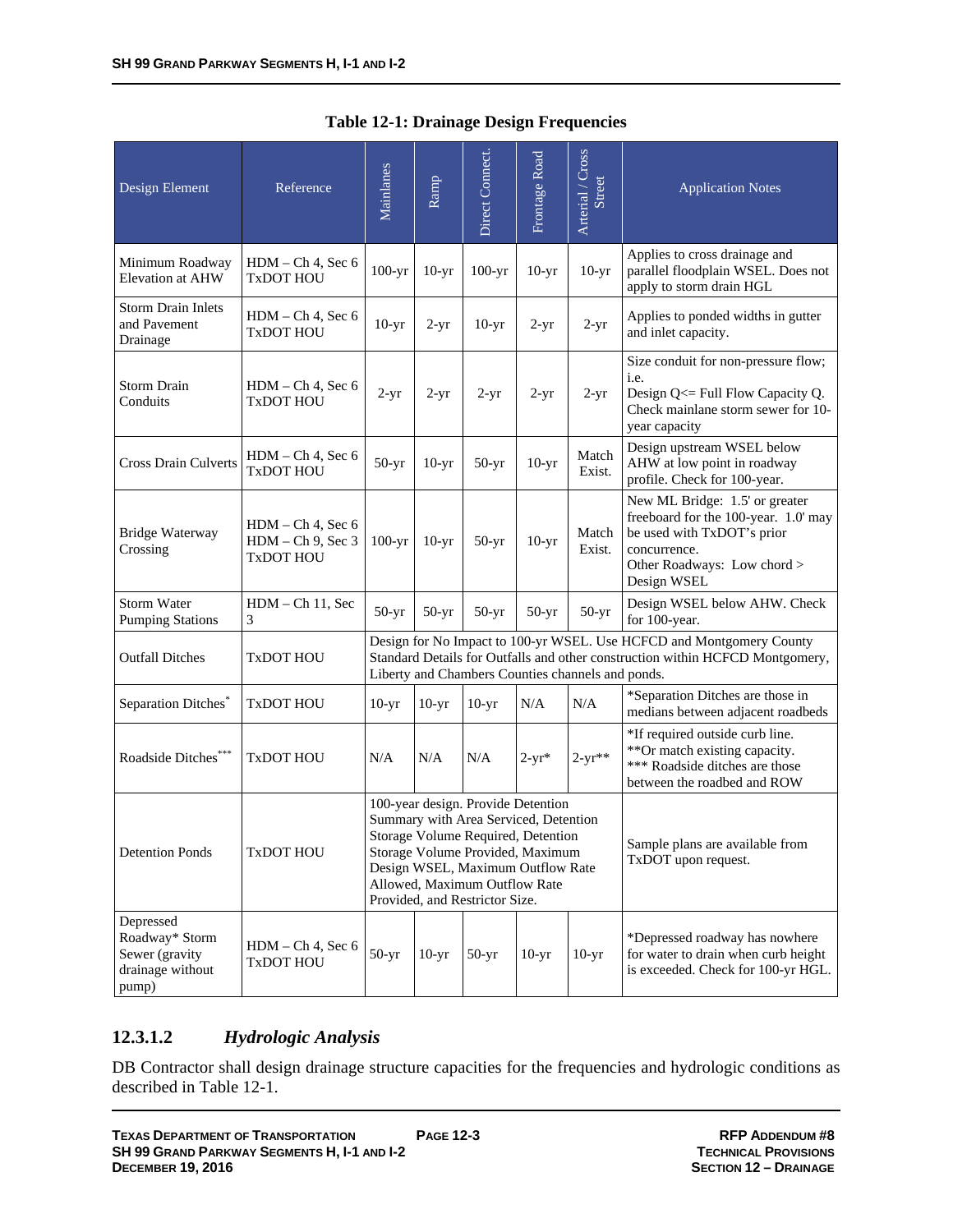DB Contractor shall design the drainage system to accommodate increased runoff due to the roadway improvements within the Project ROW. Flood damage potential for the completed Project shall not exceed pre-Project conditions.

When determining flow for conduits from outside the Project ROW the flow shall be the greater of (a) the contributing drainage area at existing development conditions, or (b) the 150' development strip adjacent to the right of way using a runoff coefficient of 0.65. Peak flows from existing development with compensatory onsite stormwater detention shall consider the flow reduction benefits of the stormwater detention.

### *12.3.2 Storm Sewer Systems*

Where precluded from handling runoff with open channels by physical site constraints, or as directed in this Section 12, DB Contractor shall design enclosed storm sewer systems to collect and convey runoff to appropriate discharge points.

DB Contractor shall prepare a storm sewer drainage report encompassing all storm sewer systems that contains, at a minimum, the following items:

- a. Drainage area maps for each storm drain inlet with pertinent data, such as boundaries of the drainage area, topographic contours, runoff coefficients, time of concentration, and land use with design curve number and/or design runoff coefficients, discharges, velocities, ponding, and hydraulic grade line data.
- b. Location and tabulation of all existing and proposed pipe and drainage structures. These include size, class or gauge, catch basin spacing, detailed structure designs, and any special designs.
- c. Specifications for the pipe bedding material and structural pipe backfill on all proposed pipes and pipe alternates.
- d. Complete pipe profiles, including pipe size, type, and gradient; station offsets from the centerline of the roadway; length of pipe; class/gauge of pipe; and numbered drainage structures with coordinate location and elevations.

This report shall be a component of the Drainage Design Report.

DB Contractor shall design all storm sewer systems such that the hydraulic grade line for the design frequency event is no higher than one foot below:

- a) the lip of gutter;
- b) the top of grate inlet; and
- c) the top of manhole cover.

Runoff within the jurisdiction of the U.S. Army Corps of Engineers (USACE) shall be conveyed in accordance with applicable Laws and permits.

### **12.3.2.1** *Drainage Design*

DB Contractor shall use the design criteria listed in Table 12-2 on the following page. Abbreviations used in the table are explained below.

| AHW        | Allowable High Water            | <b>RCB</b> | Reinforced Concrete Box  |
|------------|---------------------------------|------------|--------------------------|
| <b>HDM</b> | Hydraulic Design Manual (TxDOT) | <b>RCP</b> | Reinforced Concrete Pipe |
| HOU        | <b>District Design Practice</b> |            |                          |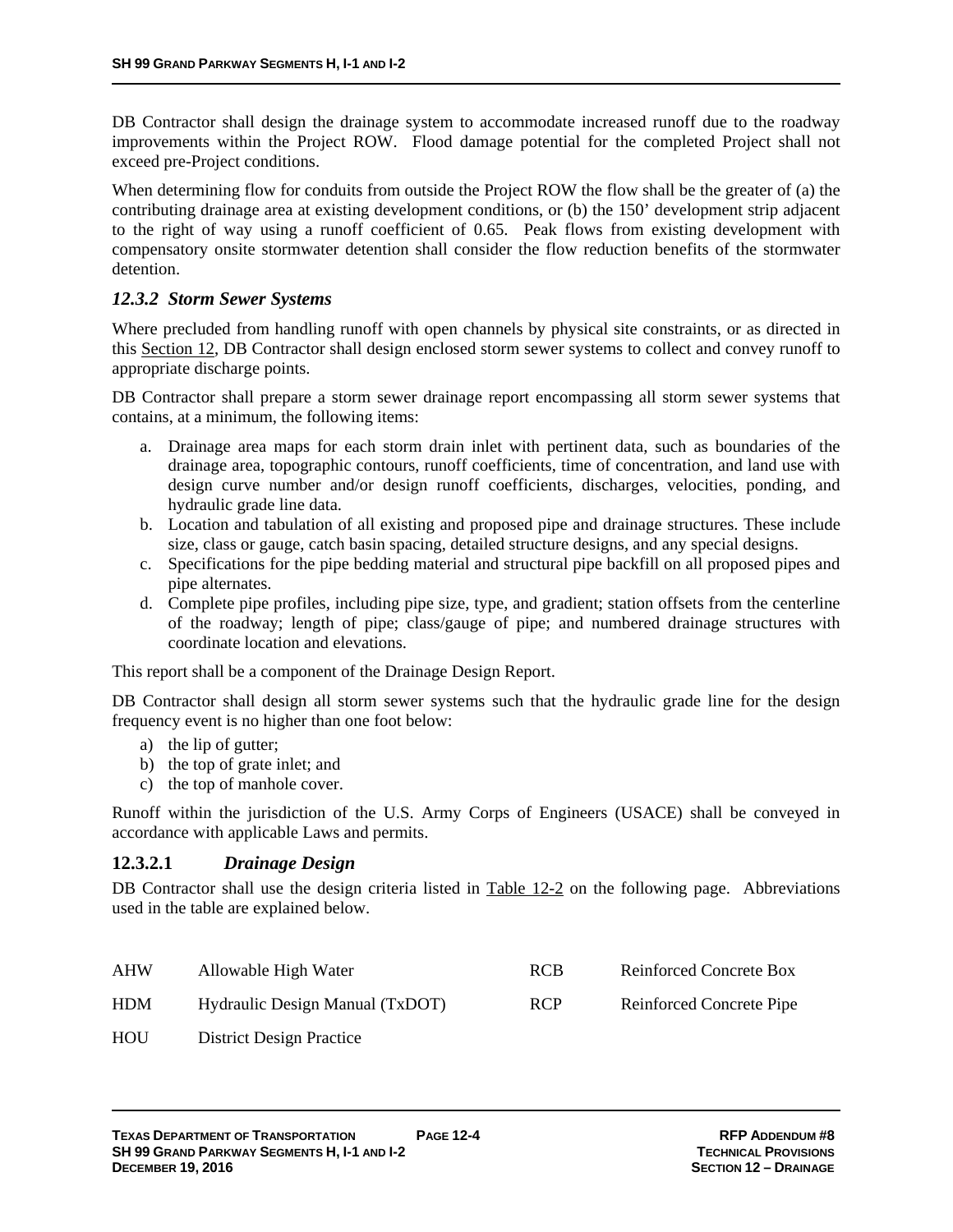| Design Element                            | Reference                            | Purpose Lanes<br><b>Toll Lanes</b><br>/General          | Ramp                                              | Direct Connect.                  | Frontage Road              | Arterial / Cross<br>Street    | <b>Application Notes</b> |
|-------------------------------------------|--------------------------------------|---------------------------------------------------------|---------------------------------------------------|----------------------------------|----------------------------|-------------------------------|--------------------------|
| <b>Storm Drain Conduits - Laterals</b>    |                                      |                                                         |                                                   |                                  |                            |                               |                          |
| Minimum Pipe Size                         | <b>TxDOT HOU</b>                     | 24"                                                     | 24"                                               | 24"                              | 24"                        | 24"                           |                          |
| Minimum Slope                             | <b>TxDOT HOU</b>                     |                                                         |                                                   | 0.2%                             |                            |                               |                          |
| Maximum Slope                             | <b>TxDOT HOU</b>                     |                                                         |                                                   | 3%                               |                            |                               |                          |
| Minimum Velocity                          | <b>TxDOT HOU</b>                     |                                                         |                                                   | 2 ft/sec at full flow            |                            |                               |                          |
| Maximum Velocity                          | TxDOT HOU                            |                                                         |                                                   | 10 ft/sec                        |                            |                               |                          |
| <b>Storm Drain Conduits - Trunk Lines</b> |                                      |                                                         |                                                   |                                  |                            |                               |                          |
| Minimum Pipe Size                         |                                      | 24"                                                     | 24"                                               | 24"                              | 24"                        | 24"                           |                          |
| Minimum RCB Depth                         |                                      | 3'                                                      | 3'                                                | 3'                               | 3'                         | 3'                            |                          |
| Minimum Slope                             |                                      |                                                         |                                                   | 0.2%                             |                            |                               |                          |
| Maximum Slope                             |                                      |                                                         | 3%                                                |                                  |                            |                               |                          |
| Minimum Velocity                          |                                      |                                                         |                                                   | 2 ft/sec at full flow            |                            |                               |                          |
| Maximum Velocity                          |                                      |                                                         |                                                   | 10 ft/sec                        |                            |                               |                          |
| Separation Ditches/Roadside Ditches       |                                      |                                                         |                                                   |                                  |                            |                               |                          |
| Minimum Depth                             |                                      |                                                         |                                                   | Variable                         |                            |                               |                          |
| Maximum Depth                             |                                      |                                                         |                                                   | Dictated by roadway design       |                            |                               |                          |
| Minimum Slope                             |                                      |                                                         | 0.1% if grass lined or pavers, 0.1% if lined with | concrete                         |                            |                               |                          |
| Maximum Slope                             |                                      |                                                         | Based on shear stress of lining                   |                                  |                            |                               |                          |
| Maximum Flow Depth                        |                                      |                                                         |                                                   | Top of bank                      |                            |                               |                          |
| Side Slopes/Shape                         |                                      | Based on roadway design criteria and typical<br>section |                                                   |                                  |                            |                               |                          |
| <b>Pavement Drainage</b>                  |                                      |                                                         |                                                   |                                  |                            |                               |                          |
| Allowable Ponding<br>Width/AHW            | $HDM - Ch$<br>10, Sec 2<br>TxDOT HOU | Shldr<br>Width                                          | Shldr<br>$Width +$<br>$2^{\prime}$                | Shldr<br>Width +<br>$2^{\prime}$ | Curb<br>offset +<br>1 Lane | Curb<br>$offset +$<br>1 Lane* |                          |

| Table 12-2: Drainage Design Criteria |  |
|--------------------------------------|--|
|--------------------------------------|--|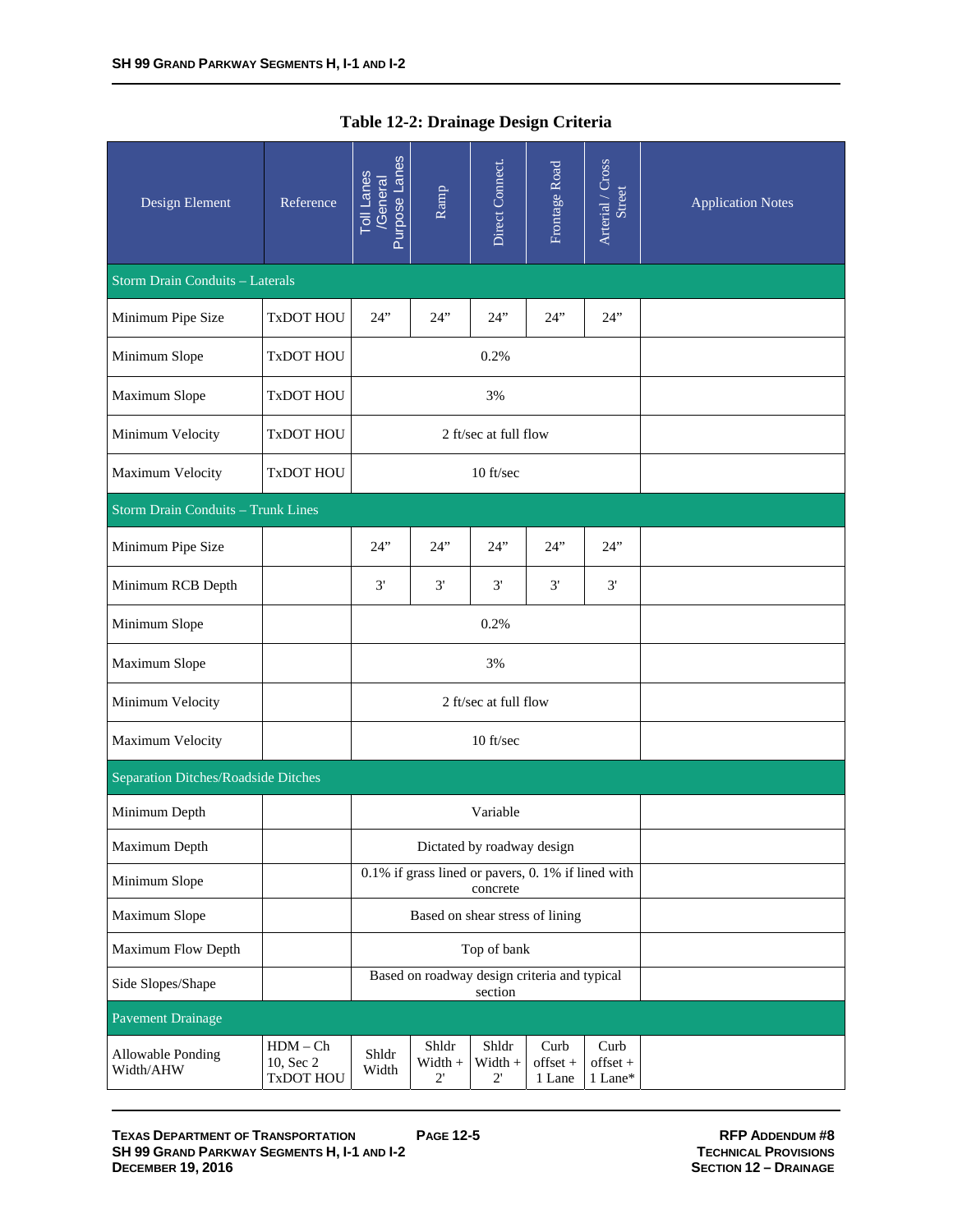| Design Element                            | Reference                                      | Purpose Lanes<br>Toll Lanes<br><b>General</b>                                                                                                                                                                                                                                                                                                                                                                                                                                                                                                                                                                                    | Ramp                                                                   | Direct Connect.                           | Frontage Road               | Arterial / Cross<br>Street                                                         | <b>Application Notes</b>               |  |  |
|-------------------------------------------|------------------------------------------------|----------------------------------------------------------------------------------------------------------------------------------------------------------------------------------------------------------------------------------------------------------------------------------------------------------------------------------------------------------------------------------------------------------------------------------------------------------------------------------------------------------------------------------------------------------------------------------------------------------------------------------|------------------------------------------------------------------------|-------------------------------------------|-----------------------------|------------------------------------------------------------------------------------|----------------------------------------|--|--|
| <b>Maximum Low Point</b><br>Ponding Depth | $HDM - Ch$<br>10, Sec 4                        |                                                                                                                                                                                                                                                                                                                                                                                                                                                                                                                                                                                                                                  | Function of Allowable Ponding Width and Cross                          | Slope                                     |                             | Provide flank inlets to avoid<br>hydroplaning.                                     |                                        |  |  |
| <b>Storm Drain Inlets</b>                 |                                                |                                                                                                                                                                                                                                                                                                                                                                                                                                                                                                                                                                                                                                  |                                                                        |                                           |                             |                                                                                    |                                        |  |  |
| Pavement Inlet Types                      | <b>TxDOT HOU</b>                               | AZ,<br>AZ2G,<br>AZR,<br>AZR2G,<br>Trench<br>Drains <sup>1</sup>                                                                                                                                                                                                                                                                                                                                                                                                                                                                                                                                                                  | AZ,<br>AZ2G,<br>AZR,<br>AZR2G,<br>C or C1                              | AZ,<br>AZ2G,<br>AZR,<br>AZR <sub>2G</sub> | C <sub>1</sub><br>(typical) | C, C1                                                                              | 1. Use Trench Drains in ramp<br>gores. |  |  |
| Ditch Inlet Types                         | <b>TxDOT HOU</b>                               |                                                                                                                                                                                                                                                                                                                                                                                                                                                                                                                                                                                                                                  | Separation Ditches: AD, AAD, SET<br>Side Road Ditches: A, AD, AAD, SET |                                           |                             | Provide detail to add concrete<br>riprap collar 2'-wide around inlet<br>perimeter. |                                        |  |  |
| <b>Inlet Drainage Area</b>                | <b>TxDOT HOU</b>                               | In general, contributing drainage area to the inlet from within and outside the right of<br>way, with following clarifications:<br>1. For Frontage Road inlets Adjacent to Undeveloped Areas Outside Right Of Way<br>: Contributing area within the right of way, plus 150' strip outside right of way at an<br>assumed runoff coefficient ' $C' = 0.65$<br>2. For Frontage Road inlets Adjacent to Developed Areas (with internal drainage<br>system) Outside Right of Way: Contributing areas within and outside right of way.<br>3. Drainage area for storm drain conduits may differ (see 'Conduit Drainage Area'<br>below). |                                                                        |                                           |                             |                                                                                    |                                        |  |  |
| <b>Inlet Locations</b>                    | $HDM - Ch$<br>$10 - Sec 5$<br><b>TxDOT HOU</b> | 1. On-grade: Place inlets to keep gutter ponding <= allowable, Carryover acceptable.<br>2. Low points: Verify inlet location is at sag of vertical curve, not at P.I. Place<br>flanking inlets both sides of low point at maximum 100' spacing from L.P.<br>3. Redundant inlets: End of curb returns at intersection, and in separation ditches.<br>4. 100% flow interception: On pavement at end of retaining wall, at ramp gores, at<br>intersections.<br>5. Provide detail for equalizer pipes to connect multiple boxes in trunkline at inlets.                                                                              |                                                                        |                                           |                             |                                                                                    |                                        |  |  |
| Bridge Deck Drainage                      | $HDM - Ch9$<br>– Sec 7<br>TxDOT HOU            | 1. Drain free-fall through slots in rail, where falling water would not affect adjacent<br>roadway/bridge or other features below.<br>2. Use Bridge Drain Inlets per Houston District Bridge Section details, where<br>drainage through slots in rail is not acceptable.<br>3. Use slotted rail w/water blocks in sag locations.<br>4. Outfall deck drain pipe system directly into nearby storm drain inlet or manhole<br>below grade, if available. Otherwise, outfall pipe from base of column into adjacent<br>ditch collection system in a manner that prevents erosion.                                                    |                                                                        |                                           |                             |                                                                                    |                                        |  |  |
| <b>Storm Drain Conduits - General</b>     |                                                |                                                                                                                                                                                                                                                                                                                                                                                                                                                                                                                                                                                                                                  |                                                                        |                                           |                             |                                                                                    |                                        |  |  |
| Conduit Drainage Area                     | <b>TxDOT HOU</b>                               | In general, contributing drainage area to the conduit from within and outside the right<br>of way, with following clarifications:<br>1. Flows to the conduit from areas outside the right of way are based on the higher of<br>$(1)$ contributing area at existing development conditions or $(2)$ 150' strip adjacent to<br>right of way at runoff coefficient ' $C' = 0.65$<br>2. 'Existing development conditions' in #1 shall consider effect of any existing<br>stormwater detention.<br>3. Drainage area for storm drain inlets may differ (see 'Inlet Drainage Area' above).                                              |                                                                        |                                           |                             |                                                                                    |                                        |  |  |
| Conduit Material/Type                     | <b>TxDOT HOU</b>                               | Reinforced Concrete Pipe – RCP,<br>or Reinforced Concrete Box - RCB                                                                                                                                                                                                                                                                                                                                                                                                                                                                                                                                                              |                                                                        |                                           |                             |                                                                                    |                                        |  |  |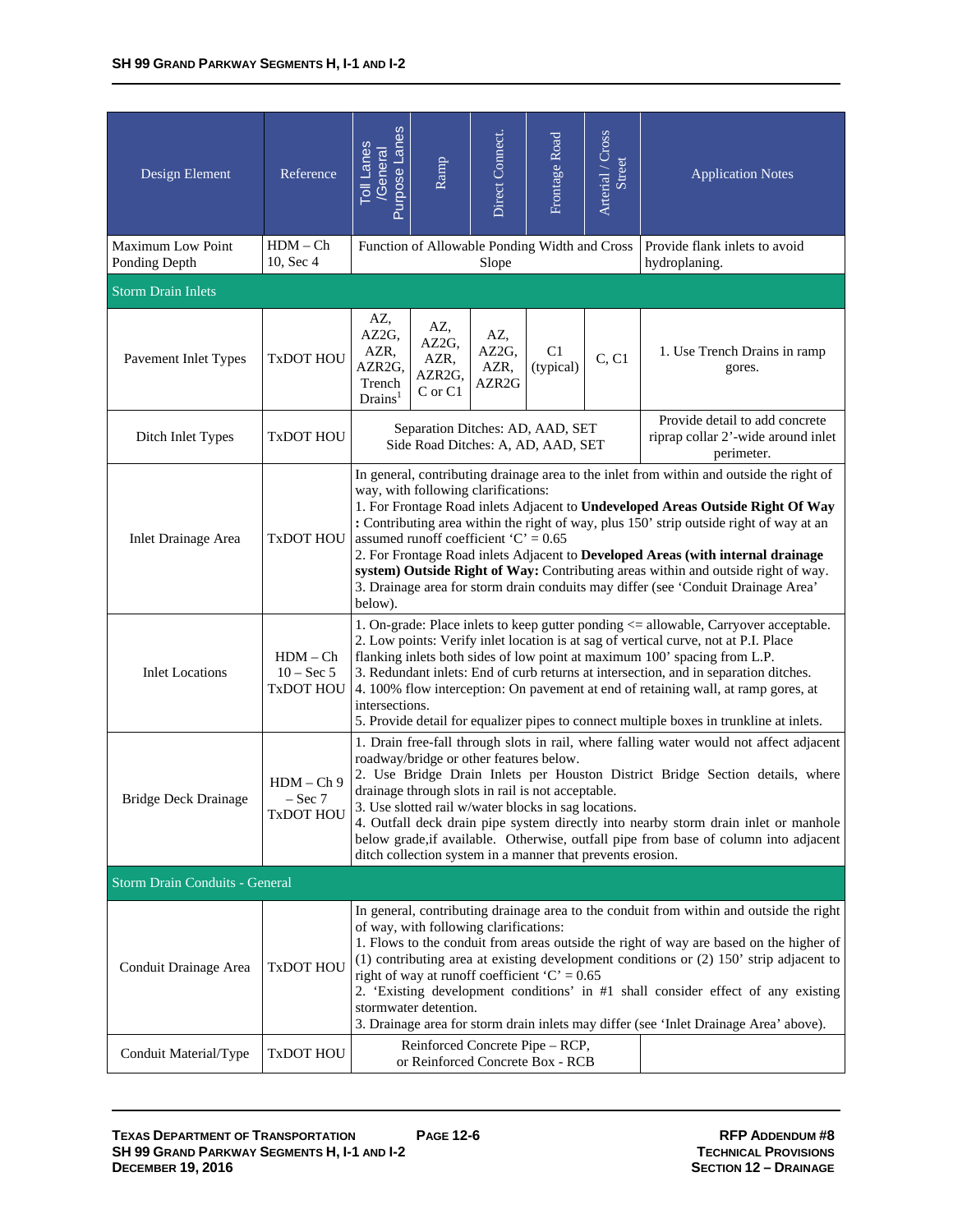| Design Element                       | Reference               | Purpose Lanes<br><b>Toll Lanes</b><br>General                                                                                                                                                                                                                                                                                             | Ramp                                                                                                | Direct Connect. | Frontage Road | Arterial / Cross<br>Street | <b>Application Notes</b>                                          |  |
|--------------------------------------|-------------------------|-------------------------------------------------------------------------------------------------------------------------------------------------------------------------------------------------------------------------------------------------------------------------------------------------------------------------------------------|-----------------------------------------------------------------------------------------------------|-----------------|---------------|----------------------------|-------------------------------------------------------------------|--|
| Design Conduit Size                  | $HDM - Ch$<br>10, Sec 6 |                                                                                                                                                                                                                                                                                                                                           | Full flow pipe capacity $\ge$ design Q                                                              |                 |               |                            |                                                                   |  |
| <b>Conduit Size Changes</b>          | $HDM - Ch$<br>10, Sec 6 |                                                                                                                                                                                                                                                                                                                                           | Match soffits at conduit size changes, if possible.<br>Matching flowlines is acceptable if grade is | limited.        |               |                            |                                                                   |  |
| Manholes/Junctions                   | TxDOT HOU               | Ty A or Ty B Manholes. Bridge Division<br>Manhole Ty M, JB w/Access. All other JB's<br>require special design.                                                                                                                                                                                                                            |                                                                                                     |                 |               |                            | No MH access on pavement.<br>Provide MH spacing per TxDOT<br>HDM. |  |
| <b>Conduit Connections</b>           |                         | 1. Lateral stub-in boxes require 2' minimum size differential<br>2. Pipe to pipe stub-in requires 3' minimum size differential<br>$Tx$ DOT HOU 3. Other connections require M/H, JB, or JB w/out riser<br>4. Provide detail for accommodating multiple (parallel) conduits at junctions – use<br>equalizer openings                       |                                                                                                     |                 |               |                            |                                                                   |  |
| Minimum Conduit<br>Clearance (Cover) | <b>TxDOT HOU</b>        | 1. Graded areas: 1 ft<br>2. Paved areas: the lower of (a) 2 ft below pavement surface, or (b) below treated<br>subgrade.                                                                                                                                                                                                                  |                                                                                                     |                 |               |                            |                                                                   |  |
| Location near<br>Retaining Wall      | <b>TxDOT HOU</b>        | 1. Where possible, avoid placement of conduit parallel to MSE wall if located within<br>wall backfill.<br>2. Preferred lateral placement is under wall, normal to wall alignment (see AZR and<br>AZR2G inlet standards).<br>3. If conduits are outside of and parallel to a fill wall, offset conduit 15 ft minimum<br>from face of wall. |                                                                                                     |                 |               |                            |                                                                   |  |

### *12.3.3 Stormwater Storage Facilities*

DB Contractor shall complete preliminary design of the stormwater storage facilities to meet requirements for water quality, water quantity, and rate control, as determined by the Texas National Pollutant Discharge Elimination System (NPDES) regulations. If local requirements are more stringent, DB Contractor shall design stormwater storage facilities in compliance with those local requirements. DB Contractor shall be responsible for developing and executing any third party agreement required to meet more stringent requirements. DB Contractor shall include TxDOT in any coordination with third parties.TxDOT shall have the opportunity to participate in coordination meetings if so desired.

DB Contractor shall ensure that stormwater storage facilities meet the requirements listed above by performing all required analyses. The analyses shall confirm that post-Project peak runoff rates do not exceed pre-Project peak runoff rates.

### *12.3.4 Hydraulic Structures*

#### **12.3.4.1** *Culverts*

DB Contractor shall analyze existing and proposed culverts and drainage-ways impacted, replaced, or created by the Project design, for any localized flooding problems.

The hydraulic analysis shall include a thorough investigation of field conditions and appropriate survey data to develop hydraulic models to evaluate water surface elevations, velocities, and floodplain boundaries. It shall also include a scour analysis to determine scour depths, and develop countermeasures.

Where culvert design is influenced by upstream storage, the analysis of the storage shall be incorporated into the design of the culvert.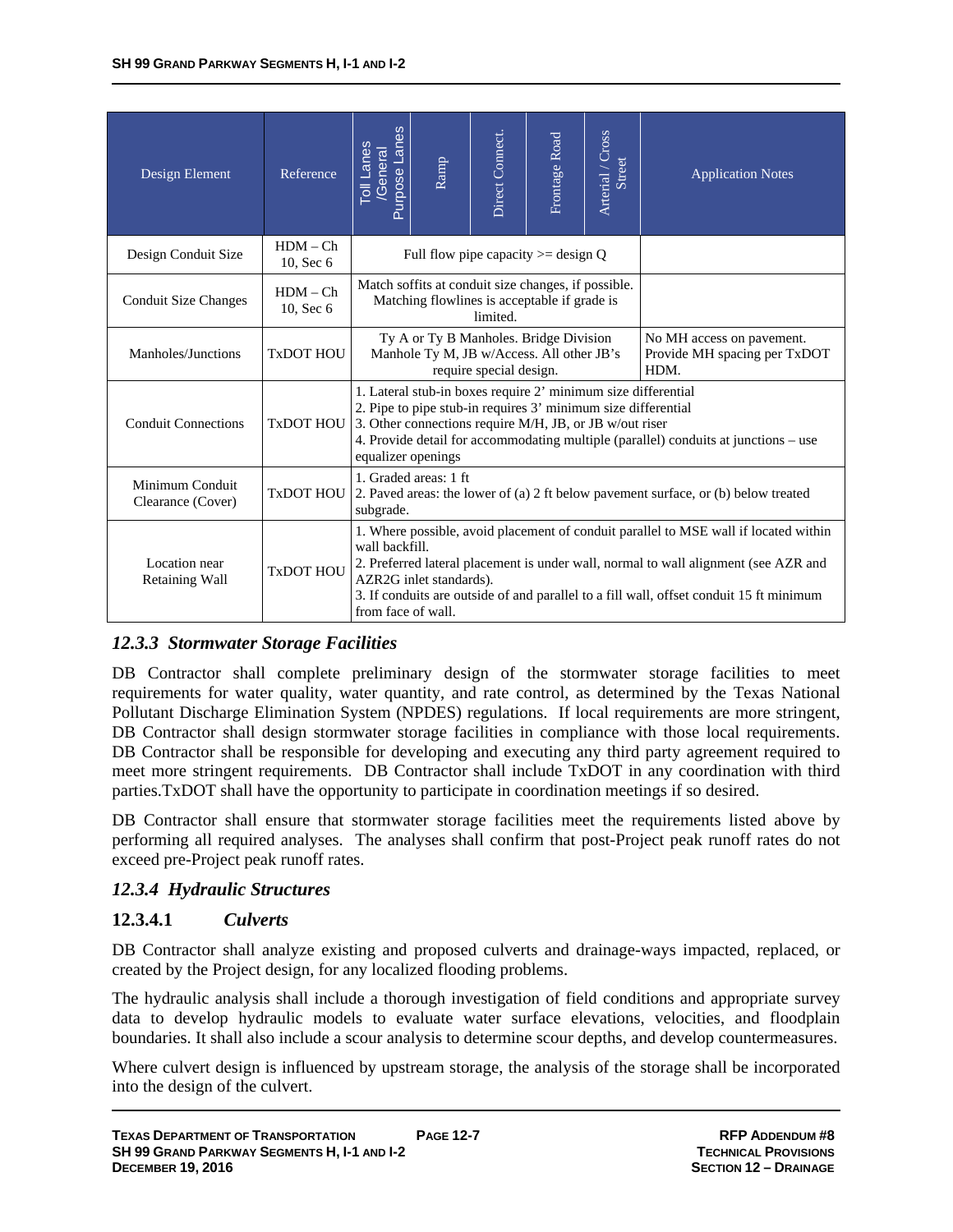For all culverts, the maximum allowable headwater elevation for the design frequency shall not exceed one foot below the shoulder point of intersection elevation of the applicable roadway low point. The maximum allowable velocity shall not surpass six (6) feet per second (FPS). If this value is exceeded, velocity protection devices shall be used to protect the channel from erosion damage.

For Coastal Water Authority facilities, analysis is not required if the following minimum culvert sizes are used or sizes are exceeded:

- Northwest Lateral (Relift Canal) Two  $(2)$ , 48 inch pipes minimum
- $\bullet$  Barbers Hill Canal Four (4), 48 inch pipes minimum

### **12.3.4.2** *Bridges*

All bridge hydraulic computations, designs, and recommendations shall be consistent with past studies and projects in the area by the USACE and other State or federal agency studies and projects.

Where bridge design is influenced by upstream storage, the analysis of the storage shall be considered in the design of the bridge.

See Section 12.3.1.1 for additional design requirements.

#### **12.3.4.2.1 Method Used to Estimate Flows**

DB Contractor shall ensure that the selected hydrologic method is appropriate for the conditions in the watershed. For all crossings located within a FEMA Flood Insurance Study (FIS) area with peak flow information, DB Contractor shall gather and utilize, as appropriate, the flow information provided in the FIS and any subsequent Letters of Map Revision (LOMR) for estimating flow. For channel crossings within Harris County the DB Contractor shall obtain the effective hydrologic and hydraulic model, if available, from the Harris County Flood Control District (HCFCD).

For crossings not located within a FEMA FIS area, DB Contractor shall select the appropriate method for calculating the design flows based on site conditions, and applicable design criteria in the TxDOT *Hydraulic Design Manual* or the applicable design criteria requirements for local third parties if they are more stringent than those in the *TxDOT Hydraulic Manual*.

#### **12.3.4.2.2 Design Frequency**

Bridge waterway crossings, bridges, culverts and storm drain systems shall be designed for the designyear frequency corresponding to the functional classification of the associated roadway.

DB Contractor shall estimate the peak discharge, for both, existing and proposed condition; water surface profiles for design and check flood conditions will have to be determined. Higher freeboards may be required when the stream is prone to heavy debris loads, or to accommodate other clearance needs.

#### **12.3.4.2.3 Hydraulic Analysis**

DB Contractor shall evaluate bridges for contraction scour and pier scour concerns and incorporate protection as required. DB Contractor shall provide a scour analysis in accordance with TxDOT's *Geotechnical Manual* (Chapter 5 – Section 5 Scour) for all new bridges. If necessary, DB Contractor shall provide countermeasures for any instability and scour problems in accordance with *FHWA Hydraulic Engineering Circular No. 23 - Bridge and Scour and Stream Instability Countermeasures Experience Selection and Design Guidan*ce.

DB Contractor shall design riprap at abutments in accordance with the procedures outlined in *HEC-23*. For bridge abutments in urban areas, DB Contractor shall install protection in accordance with the Project's aesthetic plan.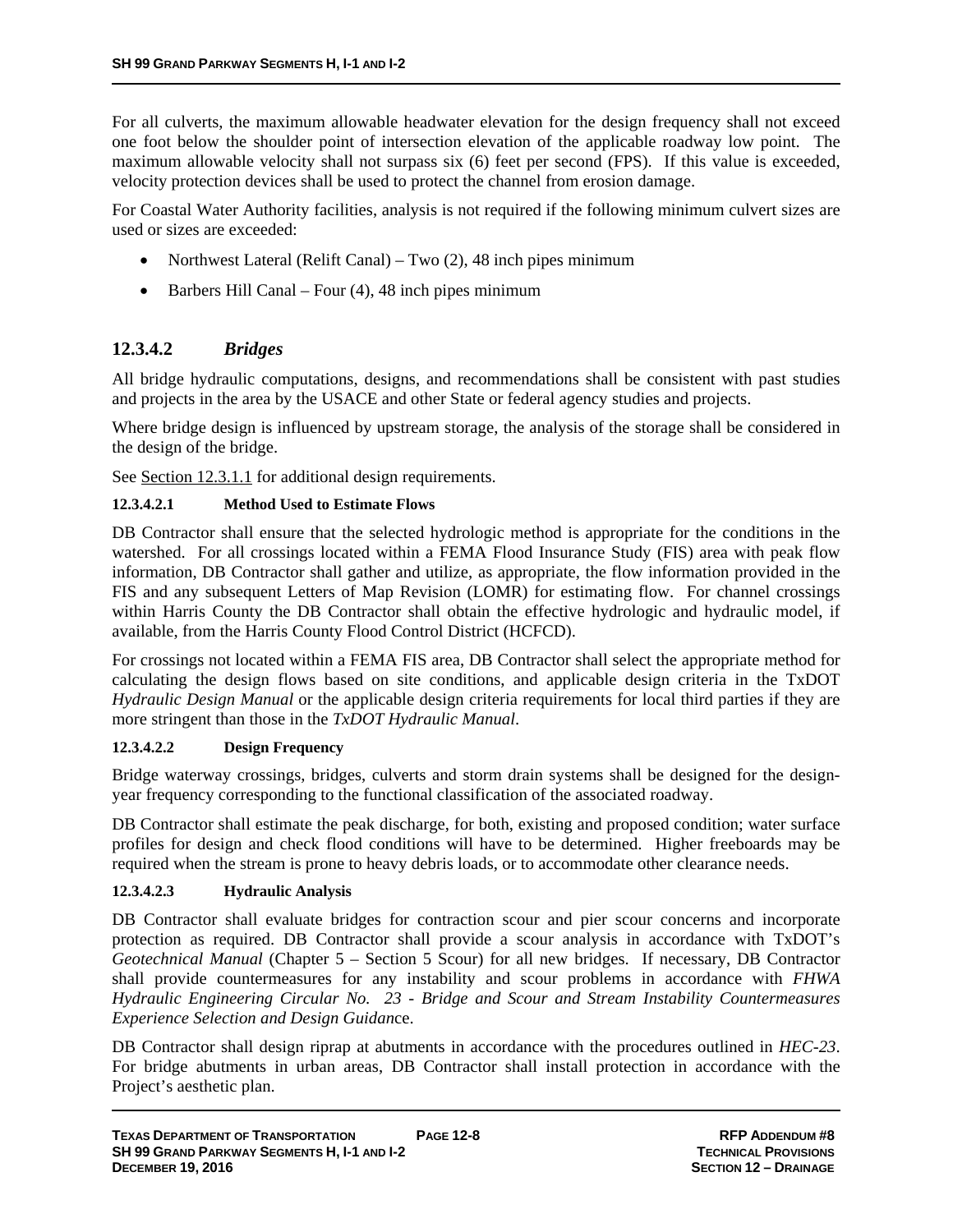#### **12.3.4.2.4 Bridge/Culvert Waterway Design**

For existing crossings, DB Contractor shall analyze the existing structure with the proposed flows to ensure the headwater does not exceed allowable. If this condition is not met, DB Contractor shall design a replacement structure with sufficient capacity to pass the design-frequency flows and ensure the maximum headwater does not cause an adverse impact. Culvert extensions may increase the headwater elevation, but not above the maximum allowable headwater, with respect to adjacent property and floodplain concerns.

Bridge waterway design shall maintain the existing channel morphology through the structure, if possible.

#### **12.3.4.2.5 Bridge Deck Drainage**

Runoff from bridge decks shall be carried off the bridge and into the adjacent roadway drainage system using bridge deck drains, slots in the rail, and/or capture in bridge approach drains to intercept gutter flow at each end of the bridge according to Bridge Deck Drainage criteria in the Storm Drain Inlets section of Table 12-2.

Stormwater flowing toward the bridge shall be intercepted upstream from the approach slab. Runoff from bridge deck drainage shall be treated as required by TCEQ regulation prior to discharge to the natural waters of the State.

#### **12.3.4.2.6 Drainage Report for Major Stream Crossings**

As part of the Drainage Design Report, DB Contractor shall prepare a study for each major stream crossing. Major stream crossings are waterways with a FEMA studied Special Flood Hazard Area (SFHA) or requiring a bridge class structure, which is defined as any bridge or a culvert with a total opening width greater than or equal to twenty feet. The study shall include the detailed calculations and electronic and printed copies of the computer software input and output files, as well as a discussion about hydrologic and hydraulic analysis and reasons for the design recommendations. At a minimum, for each crossing the study shall include:

#### FEMA Special Flood Hazard Area (SFHA)

- a) FIRMette
- b) Discussion of SFHA and implications

#### Hydrology

- a) Drainage area maps with watershed characteristics, hardcopy
- b) Hydrologic calculations (where computer software is used, both hardcopy and electronic input and output files)
- c) Historical or site data used to review computed flows

#### Hydraulics and Recommended Waterway Opening and/or Structure

- a) Photographs of Site (pre- and post-construction)
- b) General plan, profile, and elevation of recommended waterway opening and/or structure
- c) Calculations hardcopy of output, as well as electronic input and output files for all computer models used for final analysis or for permit request, as well as summary of the basis of the models
- d) Cross-sections of waterway (DB Contractor shall provide a hard copy plot, plus any electronic data used)
- e) Channel profiles

#### Scour Analysis

a) Channel cross-sections at bridge showing predicted scour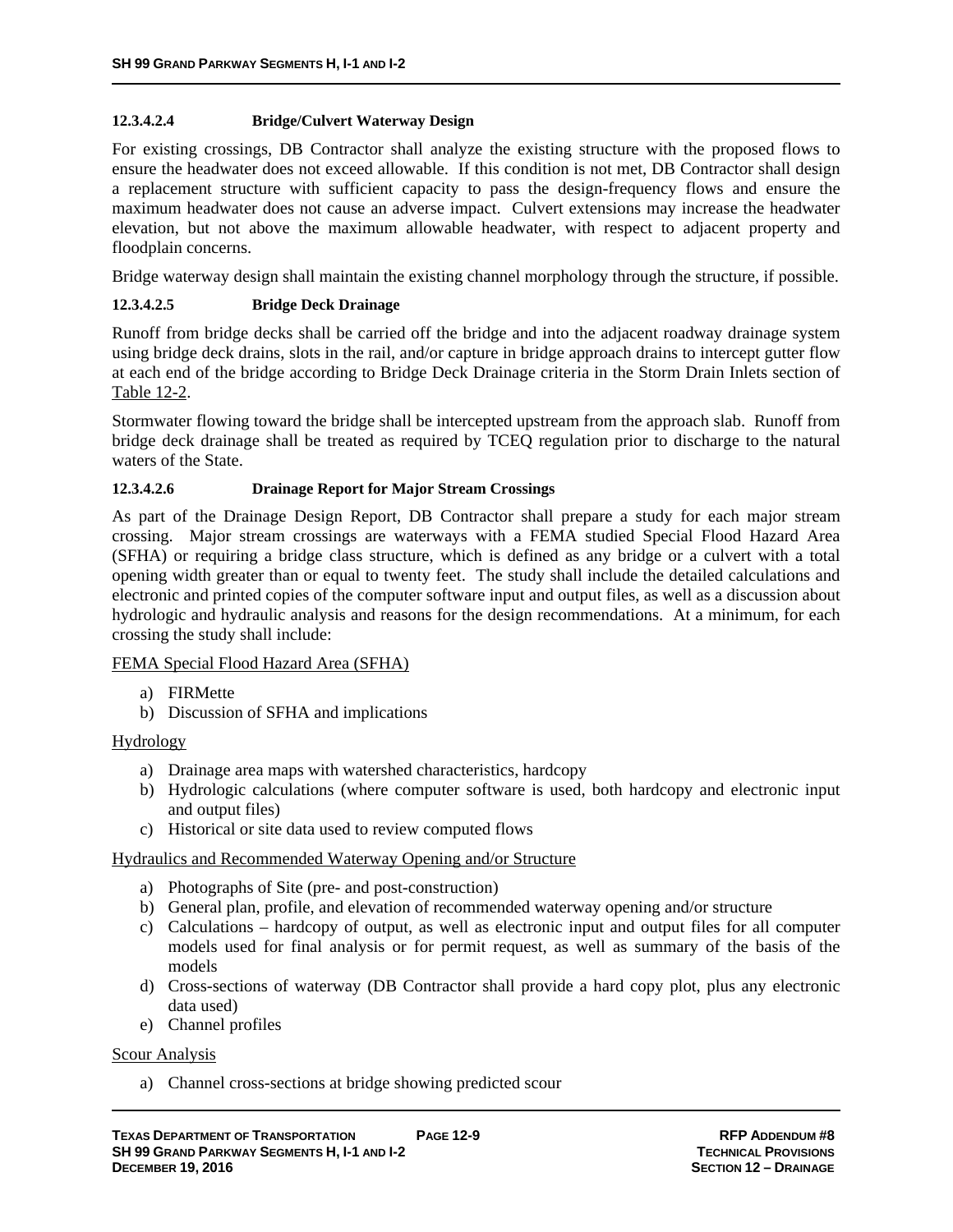- b) Calculations and summary of calculations, clearly showing predicted scour and assumptions regarding bridge opening and piers used to calculate predicted scour
- c) Discussion of review of long-term degradation/aggradation and effects
- d) Recommendation for abutment protection

### **12.4 Drainage Design Report**

A preliminary Drainage Design Report shall be submitted with prefinal set of construction plans. The preliminary Drainage Design Report shall include preliminary design of all components that will be included in the final Drainage Design Report. With the final design submittal and at least 30 days prior to construction of any drainage element, the DB Contractor shall submit a Drainage Design Report for the drainage element to TxDOT.

Within 30 days of Substantial Completion, DB Contractor shall submit to TxDOT, as part of the record set documents, a final Drainage Design Report, which shall be a complete documentation of all components of the Project's drainage system. At a minimum, the final Drainage Design Report shall include:

- a) Record set of all drainage computations, both hydrologic and hydraulic, and all support data.
- b) Hydrologic and hydraulic notes, models, and tabulations (where computer software is used, both hardcopy and electronic input and output files)
- c) Bridge and culvert designs and reports for major stream crossings
- d) Pond designs, including graphic display of treatment areas and maintenance guidelines for operation
- e) Correspondence file
- f) Drainage system data (location, type, material, size, and other pertinent information) in a suitable electronic format
- g) Storm sewer drainage report

## **12.5 Construction Requirements**

DB Contractor shall design drainage to accommodate construction staging. The design shall include temporary erosion control ponds and other Best Management Practices needed to satisfy the NPDES and other regulatory requirements. The water resources notes in the plans shall include a description of the drainage design for each stage of construction.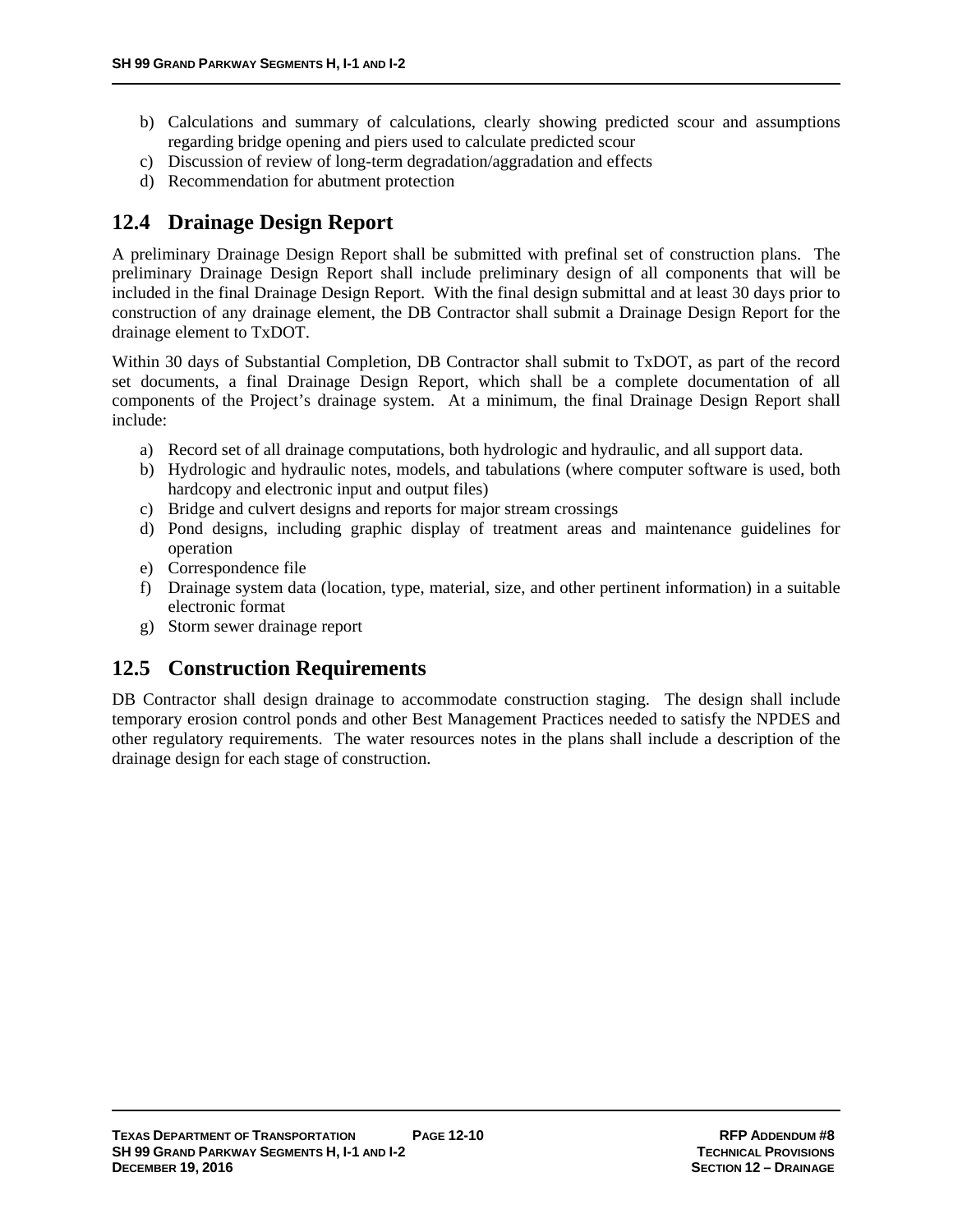# **13 STRUCTURES**

### **13.1 General Requirements**

The structural Elements of the Project, including bridges, culverts, drainage structures, signage supports, illumination assemblies, traffic signals, retaining walls, and sound walls, shall be designed and constructed in conformance with the requirements of the Contract Documents, AASHTO *LRFD Bridge Design Specifications* except where directed otherwise by the TxDOT *Bridge Design Manual – LRFD* and the TxDOT *Geotechnical Manual*, in order to provide the general public a safe, reliable, and aesthetically-pleasing facility.

For bridges, walls, bridge class culverts, sign structures and other miscellaneous structures, a Corridor Structure Type Study and Report shall be submitted to TxDOT for review and comment prior to design of these Elements. At a minimum, structural concepts, details and solutions, soil parameters, hydraulics, environmental requirements, wetland impacts, safety, highway alignment criteria, constructability, aesthetics requirements, and continuity for the Project shall be evaluated in the Corridor Structure Type Study and Report. Evaluation of existing structures that will be retained shall be included in the Corridor Structure Type Study and Report. The Corridor Structure Type Study and Report shall clearly define DB Contractor's action to achieve a 100-year service life for Project bridges, walls, culverts and miscellaneous structures. Bridges, retaining walls, sound walls and sign structures shall be designed in conformance with the *Houston District Green Ribbon Project Design Guidelines for the Construction of Highways, Streets and Bridges (Green Ribbon Project Guidelines)*.

DB Contractor shall submit to TxDOT an inventory and operating ratings of constructed structures with the Record Drawings.

## **13.2 Design Requirements**

DB Contractor shall obtain National Bridge Inventory (NBI) numbers from TxDOT for all bridges and bridge class culverts. The NBI numbers shall be shown on the applicable layout sheets of the Final Design Documents.

### *13.2.1 Design Parameters*

Unless otherwise noted, design for all roadway and pedestrian structural elements shall be based on the Load and Resistance Factor Design (LRFD) methodology included in TxDOT's *Bridge Design Manual* – *LRFD* and the most recent AASHTO *LRFD Bridge Design Specifications*, including all interim revisions. Sidewalks shall be provided on bridge structures in accordance with Section 20 – Bicycle and Pedestrian Facilities of these Technical Provisions.

Segmental bridges shall additionally conform to the requirements of AASHTO *Guide Specifications for Design and Construction of Segmental Concrete Bridges*.

Pedestrian bridges shall additionally conform to the requirements of AASHTO *Guide Specifications for Design of Pedestrian Bridges*.

DB Contractor shall inspect all structures to be reused, widened, or modified in accordance *with AASHTO Manual for Bridge Evaluation* and *TxDOT Bridge Inspection Manual*.

The DB Contractor shall proportion bridge spans to avoid uplift at supports.

DB Contractor shall ensure that bridges crossing over waterways withstand a 100-year frequency event with no loss of structural integrity.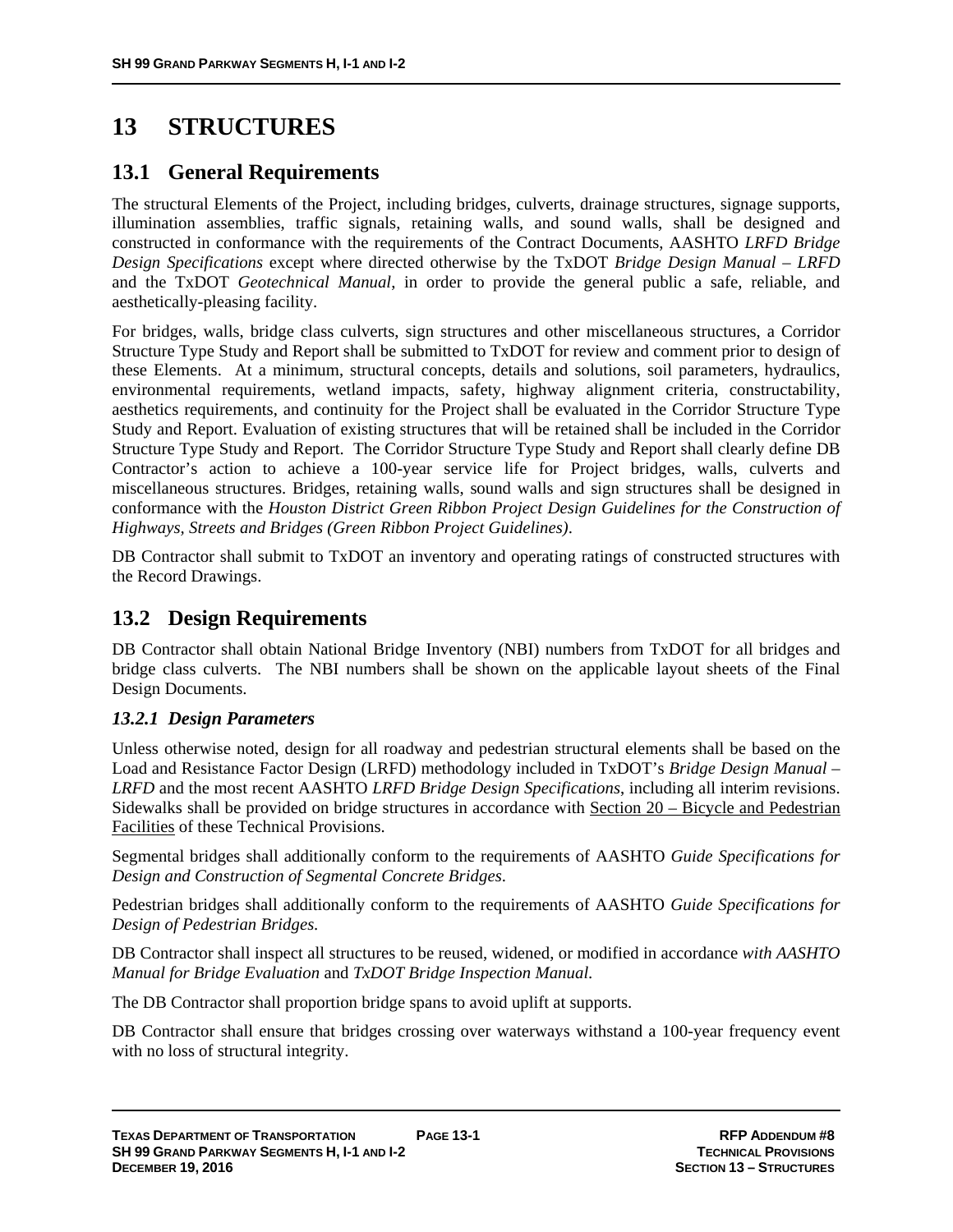Mainlane bridges over cross streets shall, at a minimum, be designed to accommodate the cross street typical section width and all planned expansions as detailed in Attachment 11-1 – Cross Street Design Criteria Matrix.

For situations where roadways cross over the mainlanes, alignments shall meet the design criteria presented in Section 11 for the functional classification of each roadway. DB Contractor shall design bridge structures to span the Interim Configuration and Ultimate Scope. Direct-connect structures shall be constructed to satisfy the Ultimate Scope. In locations where the Interim Configuration does not call for the construction of direct-connect structures, DB Contractor shall make provisions to accommodate the future construction of direct-connect structures for the Ultimate Scope.

All electronic and paper files and calculations design notebooks shall be made available at TxDOT's request.

#### *13.2.2 Bridge Design Loads and Load Ratings*

a. Live Loads

All new and widened portions of roadway bridges and new or lengthened bridge class culverts shall be designed to accommodate the following live loads:

An HL-93 truck or a tandem truck plus lane load as defined in the AASHTO *LRFD Bridge Design Specifications* shall be utilized for bridges except pedestrian bridges.

Pedestrian bridges and sidewalks of vehicular bridges shall be loaded in accordance with requirements in the AASHTO *LRFD Bridge Design Specifications* and the AASHTO *Guide Specifications for Design of Pedestrian Bridges*. In addition, all pedestrian bridges shall also be designed for an AASHTO H-10 truck live load as defined in the AASHTO *Standard Specifications for Highway Bridges*, 17th edition to account for maintenance and emergency vehicles.

b. Additional Loads

Bridges (except pedestrian bridges) shall also be designed to accommodate a minimum future overlay load of 25 psf.

DB Contractor shall provide to TxDOT both an inventory and an operating rating of the constructed structures using a form provided by TxDOT. Load ratings shall be in accordance with AASHTO's *Manual for Condition Evaluation of Bridges*.

#### *13.2.3 Bridge Decks and Superstructures*

Fracture critical members shall not be used for bridges without written authorization from TxDOT and if allowed by TxDOT, fracture critical members shall be designed to allow full access for inspection.

The type of bridge shall not be restricted to those typically used by TxDOT. Other types and components may be used, but will be allowed only if:

- a. They have been accepted for general use by the Federal Highway Administration (FHWA); and
- b. DB Contractor can demonstrate that the design of the bridge type and components will meet the functional requirements of the Project.

Modular joints shall be used when anticipated movement exceeds five (5) inches and shall be designed and tested for fatigue loading.

DB Contractor shall minimize the number of deck joints wherever possible. DB Contractor shall locate joints to provide for maintenance accessibility and future replacement. Joints for all grade separation structures shall be sealed.

DB Contractor shall design sidewalks to meet the criteria of the AASHTO *Roadside Design Guide* and protect sidewalks from vehicular impact by a TxDOT-approved bridge railing as required in the TxDOT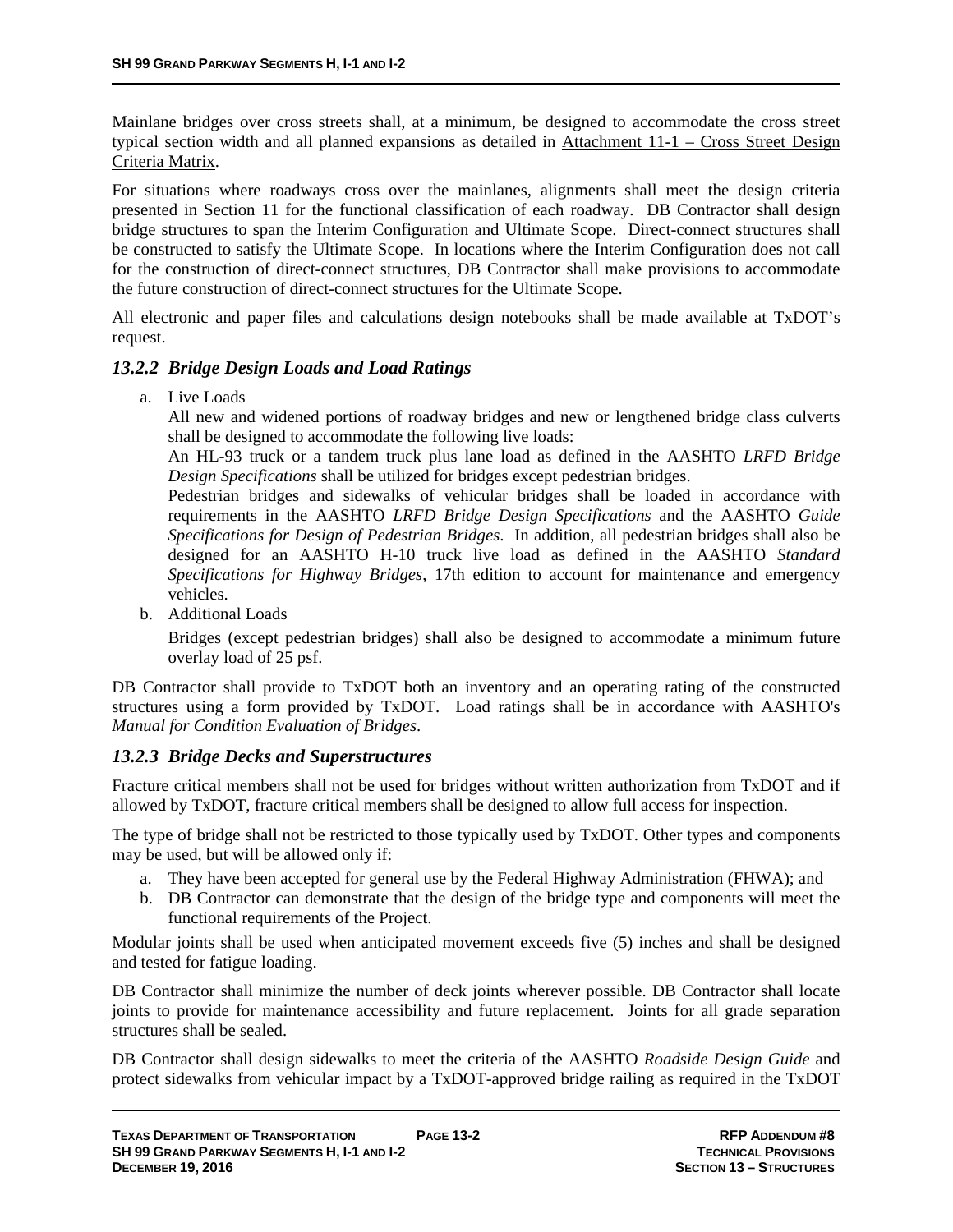*Bridge Railing Manual* based on roadway Design Speed. For the Project, pedestrian rail shall be used along structure pavement edges and installed to minimize future damage when accommodating the Ultimate Scope.

To the extent possible, DB Contractor shall make bridge superstructures, joints, and bearings accessible for long-term inspection and maintenance. DB Contractor shall make open-framed superstructures accessible with walkways or by use of ladders or an under-bridge inspection truck.

Steel and concrete box girders and caps (substructure) shall be accessible without impacting traffic below; DB Contractor shall make steel and concrete box girders and caps (substructure) with a minimum inside depth of six (6) feet to facilitate interior inspection. DB Contractor shall include a minimum access opening of 3'-0" diameter into all cells and between cells of the girders to allow free flow of air during inspections. The outside access opening cover shall hinge to the inside of the box girder and caps (substructure). An electrical system (110V and 220V) shall be incorporated inside the box girder and caps (substructure) with lighting and power outlets. DB Contractor shall install air-tight, sealed and locked entryways on all hatches and points of access.

Segmental bridges shall additionally conform to the following:

- a. Segmental bridge decks shall use deck protection systems to prevent infiltration of corrosive agents into reinforcing in the superstructure. The deck protection system used shall be such that cracking is minimized and adequate bond strength is developed with the superstructure.
- b. If monolithically cast overlay is used as part of the deck protection system, DB Contractor shall develop fully engineered design guidelines for the thickness of the monolithic concrete removed and replaced in a manner that keeps distress and changes in surface profile at the time of concrete removal to levels that do not reduce the structural integrity of the structure.
- c. All expansion joints shall be sealed or drained. External tendons, if used, shall be protected with a water-tight duct jointing system.
- d. The design, detail and construction of segmental bridges shall provide for the easy addition of supplemental post-tensioning.

### *13.2.4 Bridge Foundations*

Integral abutments, where the superstructure is structurally framed (either completely or partially) into the abutment, shall not be permitted. Mechanically Stabilized Earth (MSE) walls shall not serve as structural foundations for bridges on the Project and shall not be subjected to vertical loads from the bridges. Bridge approach slabs shall be designed and constructed to mitigate settlement immediately behind abutment backwalls.

DB Contractor's bridge span arrangement and foundation locations shall accommodate the Ultimate Scope.

At cross streets, overpass bridge structures shall clear span all intersection pavement including through lanes and turn lanes. Bridge foundations and columns may be located between the cross street pavement and turnarounds.

Spread footing foundations are not allowed.

Houston District Cement Stabilized Backfill Embankment (CSBE) standards shall be incorporated when continuously reinforced concrete pavement (CRCP) is used at bridge approaches.

### *13.2.5 Bridge Railing and Barriers*

All barrier systems used on the Project shall meet current crash test and other safety requirements as determined by TxDOT. All testing and associated costs for non-standard railings shall be the sole responsibility of DB Contractor and shall be accomplished through a third party acceptable to TxDOT. A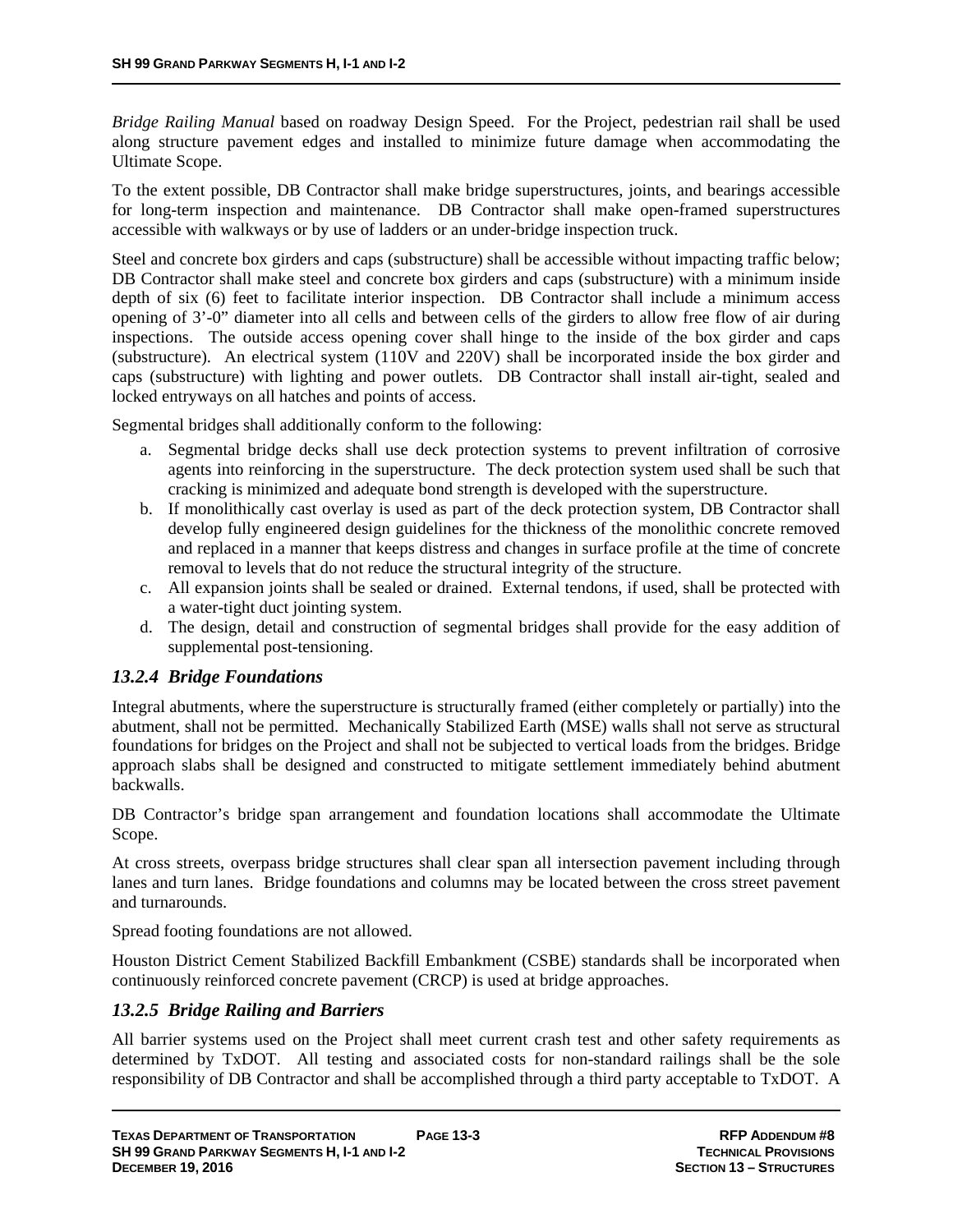current list of standard railing is provided in Attachment 13-1, TxDOT Standard Bridge Railing. DB Contractor shall protect sidewalks from vehicular impact by using TxDOT-approved bridge railings. For interim configuration, pedestrian rail shall be used along structure pavement edges and installed to minimize future damage when accommodating the Ultimate Scope.

#### *13.2.6 Retaining Walls*

To the extent possible, DB Contractor shall design and construct components of the Project to provide embankments without the use of retaining walls. Where earthen embankments are not feasible, DB Contractor may use retaining walls. These retaining walls shall be located and designed such that the Ultimate Scope can be implemented with little to no rework or impact on traffic. The interim foundations for the retaining walls shall be designed and constructed to accommodate any additional height and weight associated with the Ultimate Scope.

Wall types and components will be allowed only if:

- a. They have been accepted for general use by FHWA, and
- b. DB Contractor can demonstrate that the design of the wall type and components shall meet the functional requirements of the Project.

Modular walls employing interlocking blocks shall not be used where surcharge loads from vehicular traffic are present.

Metal walls, including bin walls and sheet pile walls, recycled material walls and timber walls are not allowed except at Goose Lake where the proposed wall type can be similar to existing walls.

Mechanically Stabilized Earth (MSE) Retaining Walls shall be designed in accordance with Houston District Standards.

The design of wall structures shall take into account live load surcharges. DB Contractor shall apply the appropriate live loading condition (vehicular, heavy rail, transit etc.) that each wall is subjected to. These live load surcharges shall be based on the latest AASHTO *LRFD Bridge Design Specifications*, *American Railway Engineering and Maintenance of Way Association (AREMA) specifications*, or the requirements of the specific railroad and transit owner/operator, as appropriate.

Structural integrity of retaining walls shall be inspected and monitored in accordance with Good Industry Practice. Tolerances and mitigation measures shall be in accordance with the MMP and Good Industry Practice.

The retaining wall layout shall address slope maintenance above and below the wall.

If pipe culverts are to extend through the retaining walls or noise walls, the pipe shall be installed so that no joints are located within or under the wall.

No weep holes through the face of the retaining walls will be allowed, except at the base of the walls.

#### *13.2.7 Noise/Sound Walls*

DB Contractor shall design and construct the noise/sound walls to achieve the decibel reduction requirement in the NEPA Approval(s) and the aesthetic requirements in Section 15, Aesthetics and Landscaping, and the *AASHTO LRFD Bridge Design Specifications*.

Timber sound walls are not allowed.

#### *13.2.8 Drainage Structures*

In developing the design of drainage structures, DB Contractor shall account for maximum anticipated loadings in both the Interim Configuration and Ultimate Scope.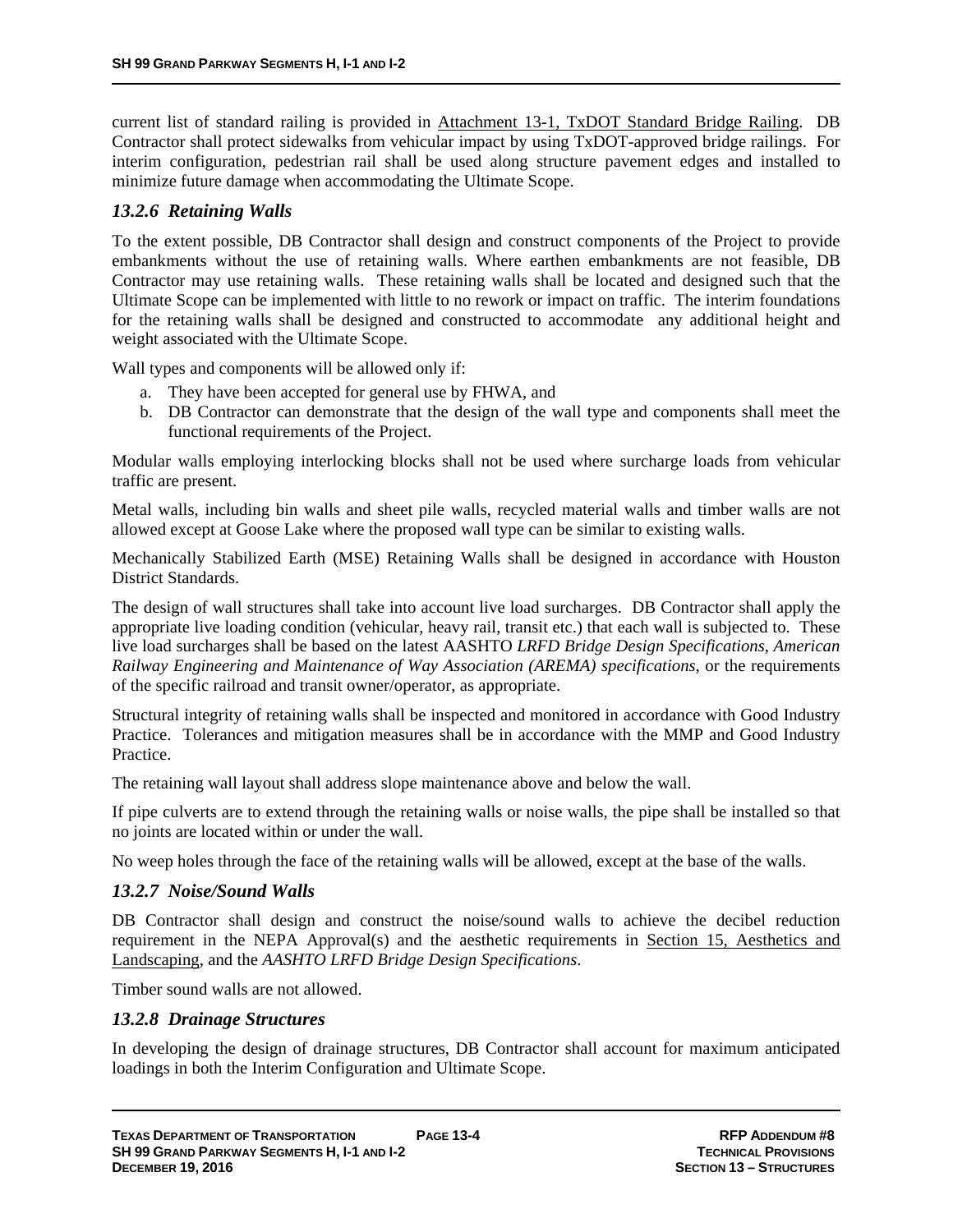Energy dissipaters, if used, shall be considered as structural Elements.

#### *13.2.9 Sign, Illumination, and Traffic Signal Supports*

For bridges and walls longer than 500 feet, DB Contractor shall provide sign supports at 500-foot intervals. The sign supports shall accommodate sign areas up to and including 16 square feet. DB Contractor shall design overhead and cantilever sign supports to accommodate the Ultimate Scope. Cantilever and sign bridge supports shall be placed outside the clear zone or shall be otherwise protected by appropriate safety measures.

#### *13.2.10 Widenings*

DB Contractor shall complete a load rating and condition survey of existing structures to be widened according to TxDOT's latest *Bridge Development Manual, Chapter 4, Advanced Planning*. DB Contractor shall show both the existing and widening load rating and design loads on the bridge plans.

### *13.2.11 Structures to be Used in Place or Rehabilitated*

For existing structures to be used in place or rehabilitated, DB Contractor shall perform a condition survey including the location, condition rating, remaining service life and recommended mitigation measures.

# **13.3 Construction Requirements**

#### *13.3.1 Concrete Finishes*

All concrete surfaces that do not have aesthetic treatments shall have a uniform texture and appearance. Color treatment, where required as an aspect of the aesthetic treatment of the concrete, shall be uniform in appearance. Ordinary Surface Finish as defined by the TxDOT *Standard Specifications* shall be applied to the following at a minimum:

- a. Inside and top of inlets
- b. Inside and top of manholes
- c. Inside of sewer appurtenances
- d. Inside of culvert barrels
- e. Bottom of bridge slabs between girders or beams
- f. Vertical and bottom of surfaces of interior concrete beams or girders.

### *13.3.2 Structure Metals*

Welding shall be in accordance with the requirements of the *AASHTO/AWS DI.5 2010 Bridge Welding Code* and latest interim revisions.

#### *13.3.3 Steel Finishes*

Except for weathering steel, all structural steel shall be protected in accordance with Item 446 of TxDOT *Standard Specifications, "Field Cleaning and Painting Steel"*. The color for structural steel paint shall conform to the aesthetic scheme of the Project.

If weathering steel is used, DB Contractor shall protect all components of the structure (superstructure and substructure) that are susceptible to corrosion and/or staining from weathering steel run-off.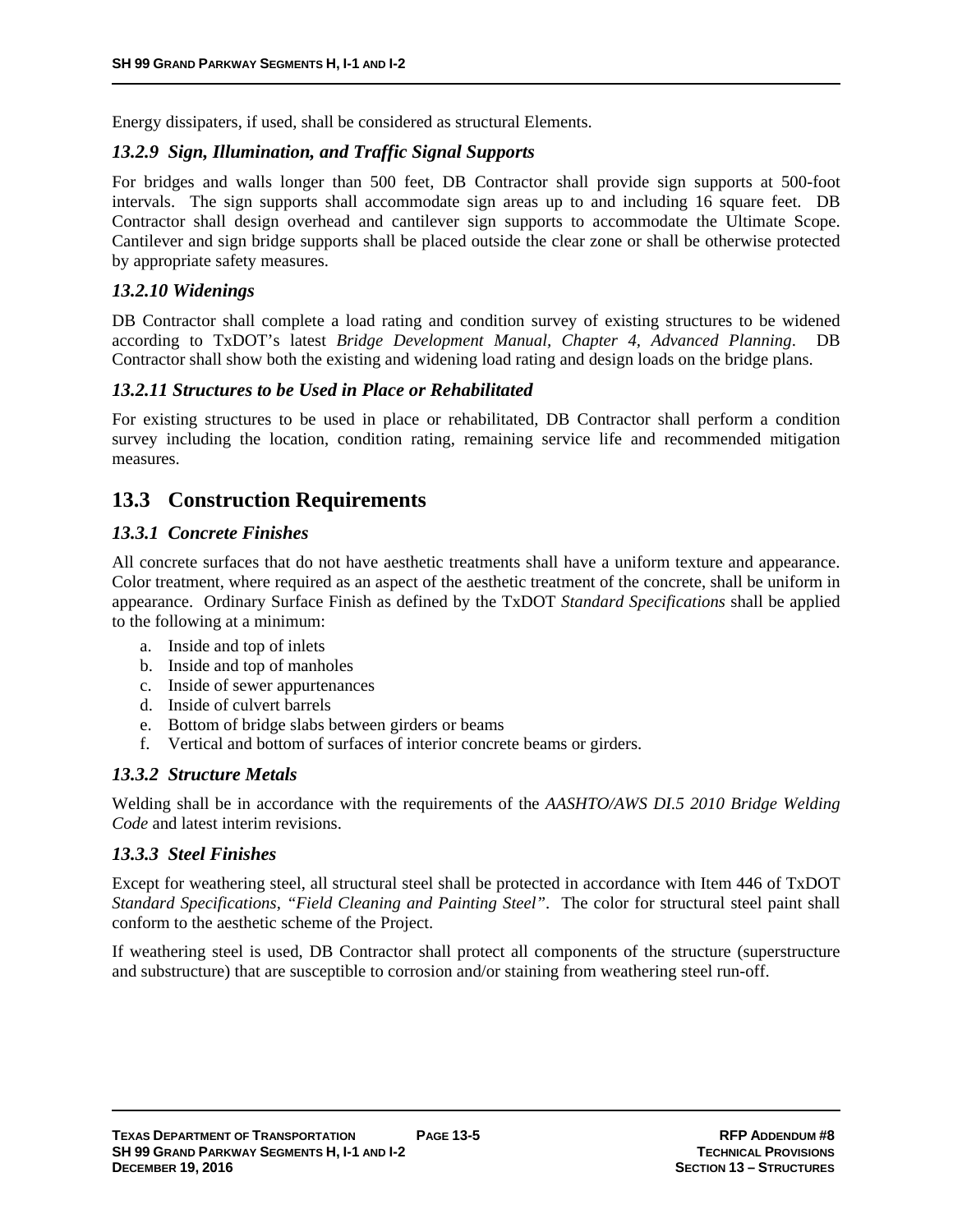# **14 RAIL**

### **14.1 General Requirements**

The Project includes multiple rail corridor crossings within the Project ROW as depicted on the Concept Plans. This section sets forth criteria for Work impacting existing railroad ROW and to accommodate and/or construct rail facilities.

# **14.2 Railroad Design Standards**

The design for all railroad Elements of the Project shall be based on the most recent American Railway Engineering and Maintenance of Way Association (AREMA) and the requirements of operating railroad. DB Contractor's design shall minimize service interruptions to existing rail lines.

All Work involving railroad companies, Work on railroad Right of Way (ROW), and the development and execution of railroad programs shall be in accordance with the respective railroad, State and federal Law and the practices, guidelines, procedures and methods contained in the TxDOT *Rail-Highway Operations Manual, August 2015*. Additionally, the requirements of the owner of each facility crossed shall be compared to the requirements in the TxDOT manual, and the most restrictive criteria shall be utilized.

DB Contractor shall adhere to practices and guidelines established in the BNSF Railway – Union Pacific Railroad *Guidelines for Railroad Grade Separation Projects*, found at the following site:

http://www.up.com/cs/groups/public/@uprr/@customers/@industrialdevelopment/@operationsspecs/@sp ecifications/documents/up\_pdf\_nativedocs/pdf\_up\_str\_grade-separation.pdf.

The structural design of any Utilities, including drainage structures, installed by the DB Contractor and crossing a rail line, shall be in accordance with the operating railroad's design criteria. DB Contractor shall coordinate, design and construct the construction staging, including any shooflies, with the operating railroad.

### *14.2.1 Design Criteria*

Unless otherwise approved by the operating railroad, the minimum vertical clearance as shown in Section 11-Roadways shall be required over the entire railroad ROW within the Project limits. For the purposes of establishing minimum vertical clearance, top-of-rail elevations shall be determined by measuring the high point of the rail within 1000 feet on either side of the roadway centerline; this elevation shall be field verified. If the track grade is in a sag, then the required clearance will be determined using an average top of rail elevation, as defined by the operating railroad.

DB Contractor shall avoid placement of temporary or permanent project components inside railroad ROW to the extent possible. Any such placements inside railroad ROW require approval of the operating railroad. The DB Contractor shall be responsible for attaining required approvals.

# **14.3 Administrative Requirements**

### *14.3.1 Railroad Agreement*

DB Contractor shall be responsible for obtaining the required approvals, permits, and agreements as required for the Work, including any railroad-related Work..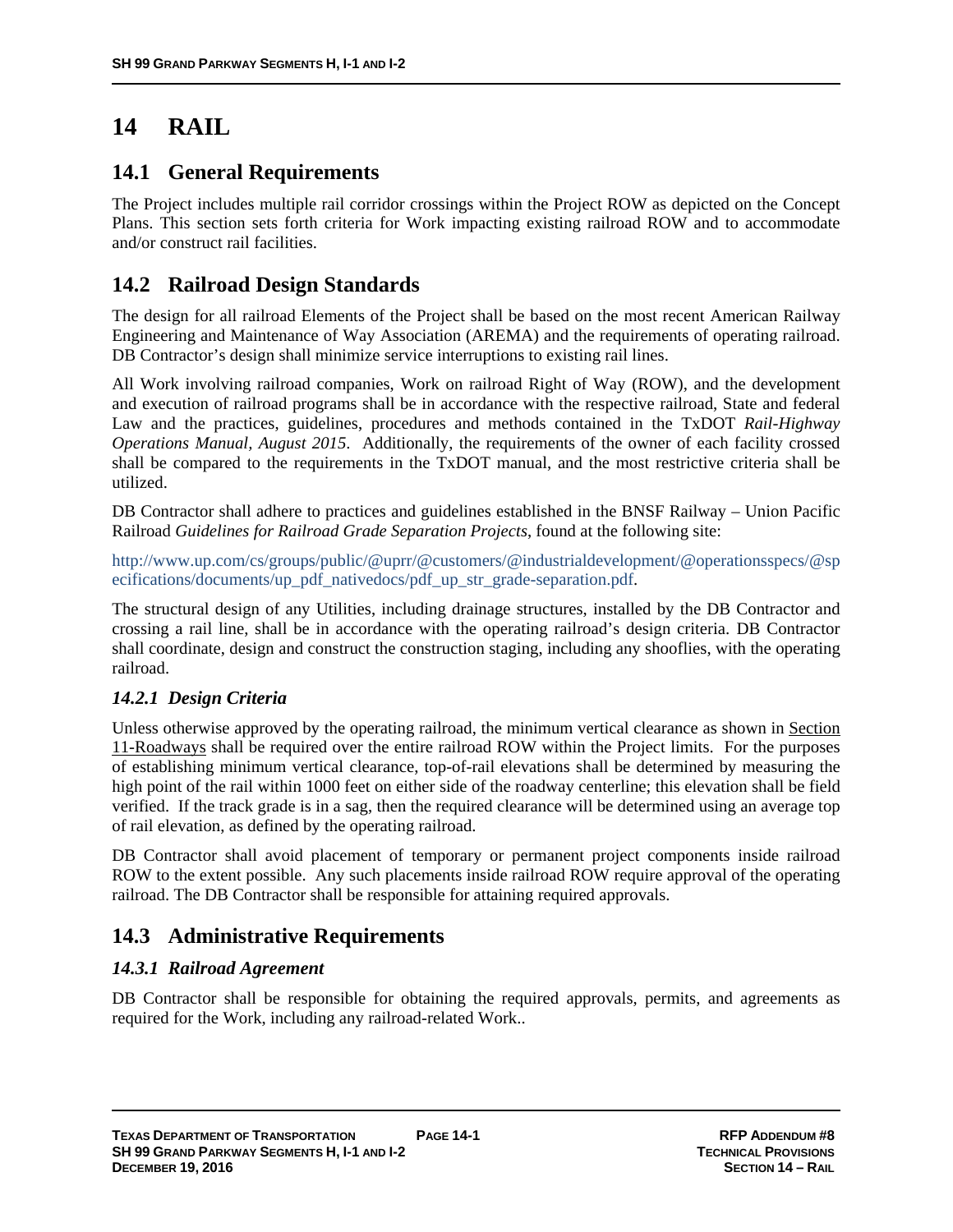DB Contractor shall be responsible for executing any required payment agreements with the railroad to reimburse the railroad for required activities during construction, such as flagging and inspection. These agreements shall be between DB Contractor and the railroad.

For any preliminary activities on railroad ROW, DB Contractor shall be responsible for executing any necessary agreements with the railroad to enter railroad property and authorize railroad to provide flagging. DB Contractor will be responsible for any fees associated with these activities.

DB Contractor shall obtain all approvals, permits, and agreements as required prior to performing any Work impacting a railroad. Construction and Maintenance (C&M) Agreements shall be between TxDOT, DB Contractor, the appropriate railroad company and appropriate Governmental Entities and may take 12 months or more to obtain from the railroad company. Current approved templates for TxDOT/railroad company agreements are available from the TxDOT.

The following agreements may be required based upon the railroad's requirements:

(a) Preliminary Engineering – Most railroads require preliminary engineering agreements in order to proceed with the development and review of plans. These agreements shall be between DB Contractor and the railroad. DB Contractor shall prepare and be responsible for executing any required preliminary engineering agreements with the railroad to reimburse the railroad for preliminary engineering and estimating performed by the railroad or their consultant(s) included attending project meetings, reviewing and approving designs, and developing any necessary cost estimates;

(b) License to Cross and C&M Agreement (License Agreement) – DB Contractor shall prepare the draft agreement to be executed between railroad, DB Contractor and TxDOT. A License to Cross railroad ROW is normally required when the highway project involves a new crossing or grade separation of the railroad. DB Contractor shall prepare all the documents required to obtain the License Agreement, including preparation of the plans and specifications and estimates, making necessary modifications as required on behalf of TxDOT. DB Contractor shall submit the draft License Agreement to TxDOT for transmittal to the railroad. TxDOT shall have the opportunity to comment on any submittals, and DB Contractor shall respond to all comments in writing. TxDOT will not proceed with the C&M Agreement until sufficient resolution is reached on all comments. After all comments have been incorporated or satisfactorily resolved by any or all of DB Contractor, railroad or TxDOT, DB Contractor shall submit a complete and final agreement to TxDOT for execution. This agreement shall include provisions for each party's access to the facilities for regular inspection, maintenance as well as emergency repairs as required; and

(c) Railroad's Contractor Right-of-Entry Agreements (Texas approved versions only) – In order to enter the railroad's ROW to perform the Work, DB Contractor or its Subcontractor shall secure a railroad Right of Entry agreement and shall coordinate the arrangements of the necessary agreements directly with the railroad.

Documentation for agreements shall include:

- Exhibit A plan set documenting all demolition and construction activities within the railroad ROW
- Metes & bounds legal property description for the proposed bridge footprints within the railroad ROW (if required by the railroad)
- Design conformance to railroad guidelines report
- Boring logs in the vicinity of the Work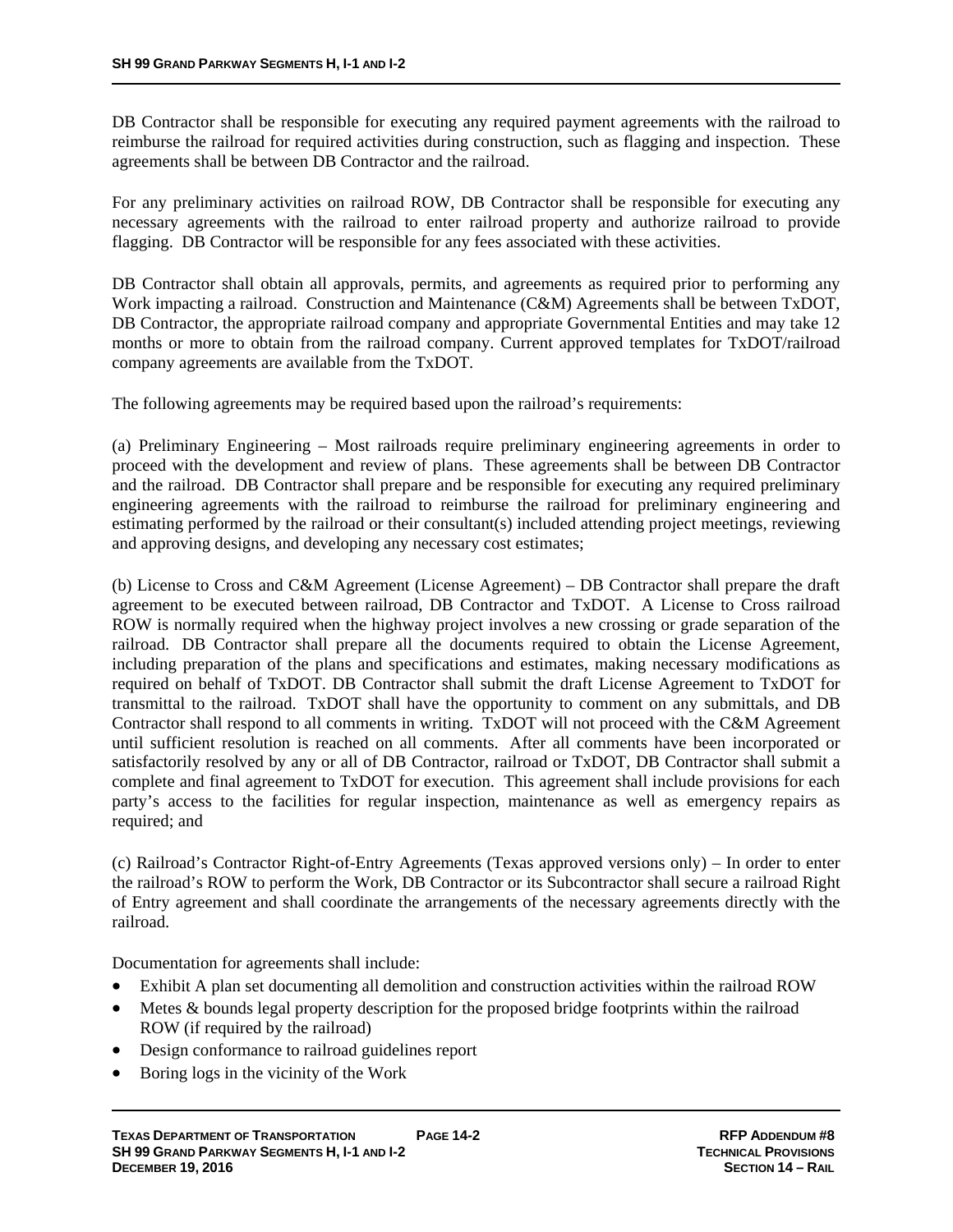- Photos of area adjacent to railroad
- Hydraulic analysis (if required by the railroad)

The D/B Contractor shall incorporate railroad coordination activities into the Project Schedule. Such activities include, but are not limited to:

- Design meeting with the Railroad and TxDOT
- Development and execution of agreements for preliminary activities (boring, surveying, etc)
- Development and execution of preliminary engineering agreement (if required by the Railroad)
- Development of Exhibit A and support documentation
- Review of Exhibit A and support documentation and resolution of comments by TxDOT
- Development of 100% plans and resolution of comments by Railroad

All executed agreements shall be submitted in their entirety as part of the Final Design Documents

### *14.3.2 Project Work Affecting Railroad Operations*

If the Project crosses railroad ROW owned by an operating railroad, DB Contractor shall coordinate the Work with the operating railroad or lessor of that line/property. DB Contractor shall be responsible for obtaining the required approvals, permits, and agreements as required for the railroad-related Work.

### *14.3.3 Operation Safety*

DB Contractor shall arrange for railroad flagging as required with the operating railroad. DB Contractor shall comply with the operating railroad's requirements for contractor safety training prior to performing Work or other activities on the operating railroad's property and shall maintain current registration at all times while working on railroad property.

If not detailed in the respective railroad's right of entry agreement or if not directed otherwise by the respective railroad, DB Contractor shall notify the respective railroad representative in writing at least ten (10) Business Days in advance of DB Contractor commencing its Work adjacent to railroad ROW and at least thirty (30) Business Days in advance of any Work by DB Contractor in which any person or equipment will be within twenty-five (25) feet of any track or will be near enough to any track that any equipment extension such as, but not limited to, a crane boom will reach within twenty-five (25) feet of any track. No Work of any kind shall be performed, and no person, equipment, machinery, tool(s), material(s), vehicle(s), or thing(s) shall be located, operated, placed, or stored within twenty-five (25) feet of any track(s) unless authorized in writing by the railroad. Upon receipt of such thirty (30)-day notice, the railroad representative will determine and inform DB Contractor whether a flagman need be present and whether DB Contractor needs to implement any special protective or safety measures.

### *14.3.4 DB Contractor Right of Entry Agreement*

DB Contractor shall cooperate and coordinate with all operating railroads for access by the operating railroad and/or their agents to the railroad ROW as necessary for rail maintenance and operations activities, inspection, repair and emergency responses.

### *14.3.5 Insurance Requirements*

DB Contractor shall procure and maintain, prior to working adjacent to and entry upon operating railroad property, insurance as per Exhibit 14 of the DB Agreement.

All insurance policies shall be in a form acceptable to the operating railroad. Copies of all insurance policies shall be submitted to TxDOT by DB Contractor prior to any entry upon operating railroad property.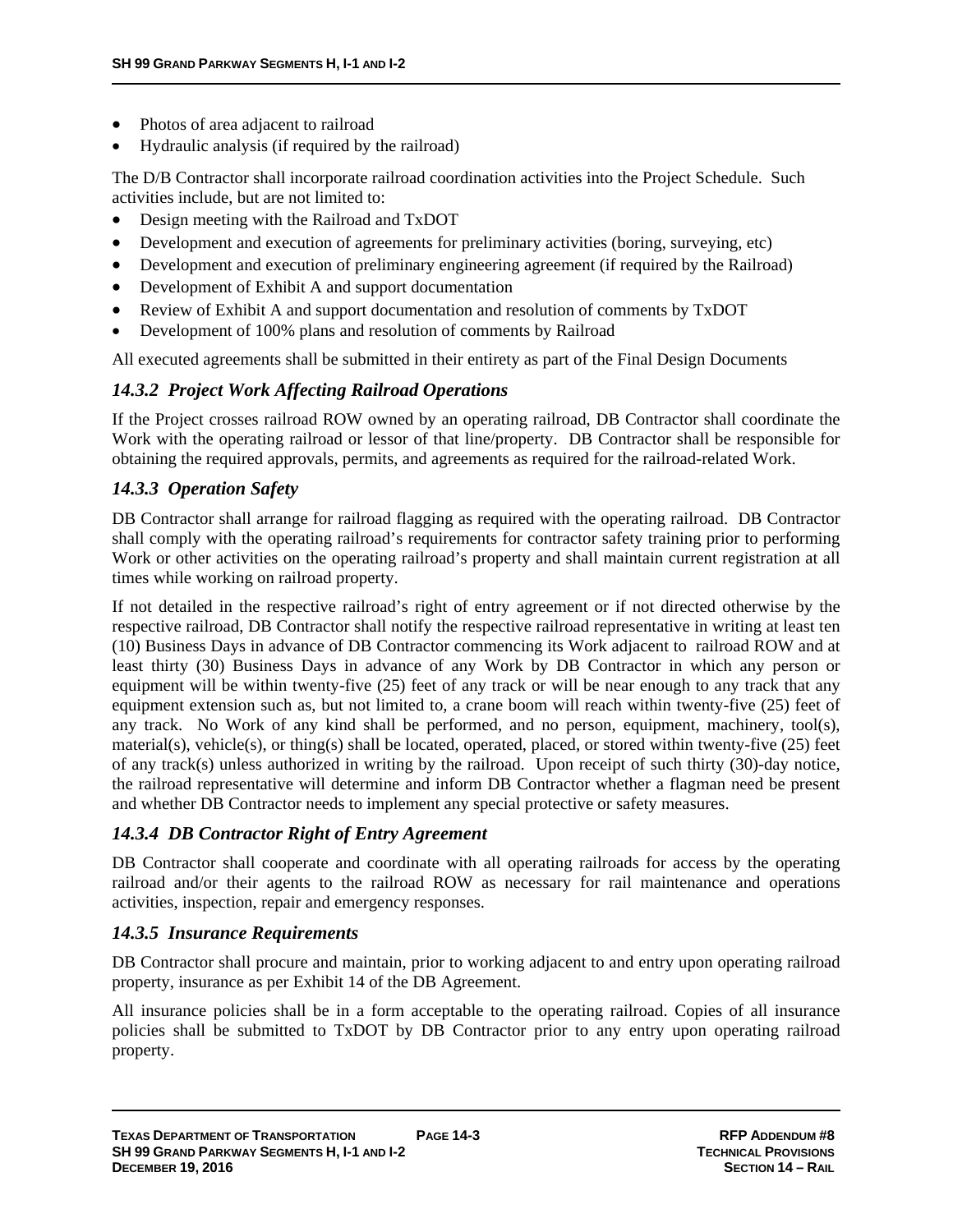## **14.4 Construction Requirements**

DB Contractor shall comply with all construction requirements and specifications set forth by the operating railroad and shall invite the appropriate railroad company to all pre-construction meetings

DB Contractor shall be responsible for coordinating and scheduling the work to be completed by operating railroad as well as the work to be completed by its own forces. DB Contractor shall be responsible for all costs associated with the railroad/transit force account work.

Coordination Activities during construction include, but are not limited to:

- Pre-construction meeting
- Development of demolition plan and resolution of comments by railroad
- Issuing any authority to order materials or work orders to the railroad as stated in the C&M Agreement
- Demolition and construction in railroad ROW
- Review and payment of all invoices from the railroad

#### *14.4.1 Flagging*

DB Contractor shall arrange for and be responsible for all costs associated with railroad flagging, as required with the railroad company, to ensure the safe passage of rail traffic throughout the Project Limits effecting railroad ROW.

#### *14.4.2 Safety Certification*

DB Contractor shall comply with the railroad's requirements for contractor safety training prior to performing Work or other activities on the railroad's ROW and shall maintain current registration while performing work on railroad property.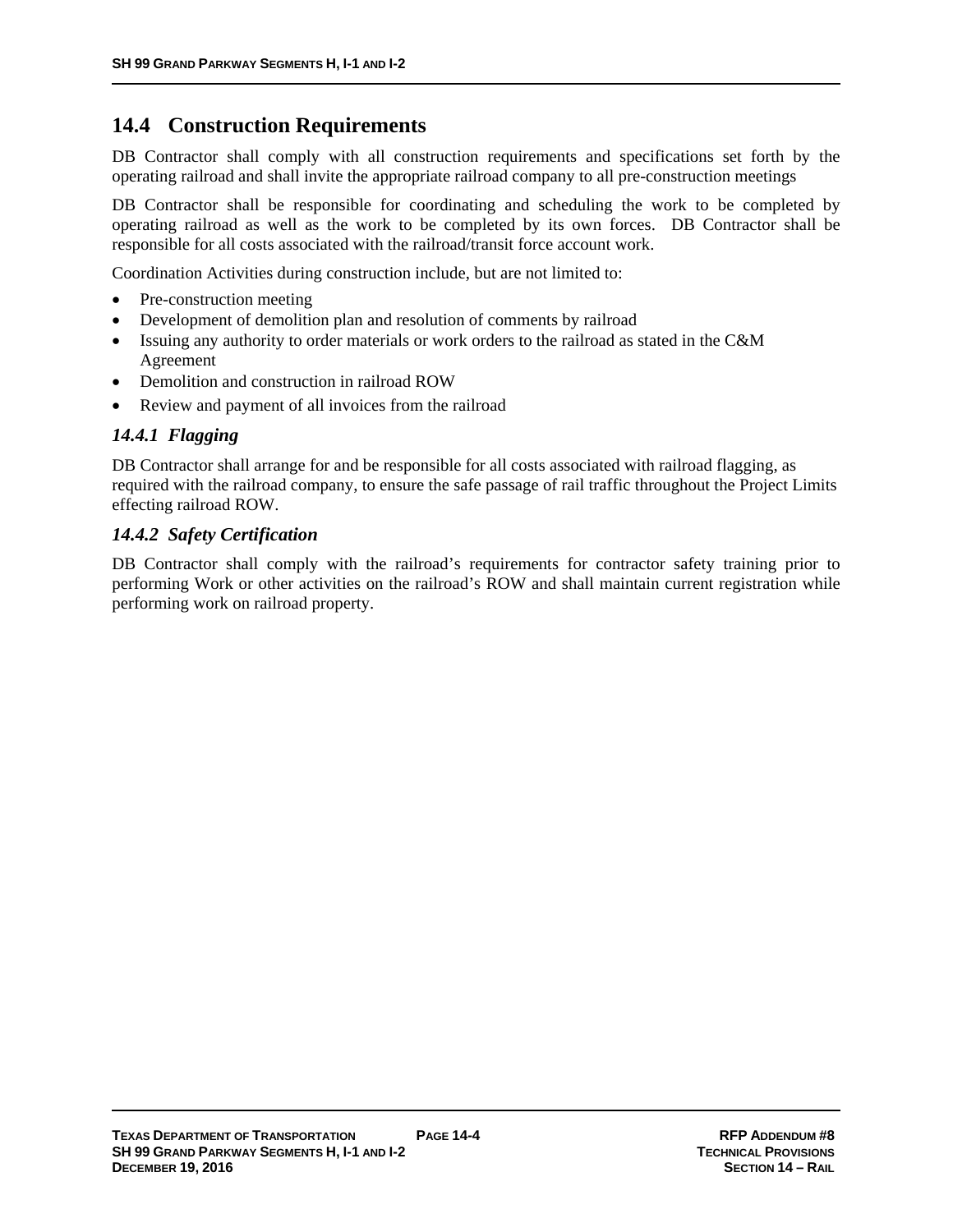# **15 AESTHETICS AND LANDSCAPING**

## **15.1 General Requirements**

This Section 15 defines requirements with which DB Contractor shall design and construct aesthetic treatments for the roadway, structures, drainage, and landscaping Elements of the Project. Aesthetic treatments shall be designed to harmonize with the local landscape and architecture, as well as the developed themes of the local setting. DB Contractor shall coordinate with local and State agencies to achieve this harmonization. All costs for aesthetic treatment shall be included in the price of the Element(s) receiving the aesthetic treatment.

A landscaping allowance has been included for the Project as referenced in Section 12.1.6 of the Agreement. The allowance shall be limited to furnishing and installing landscaping Elements but not inclusive of top soil, seeding and sodding. All design tasks including but not limited to developing landscape Concept Plans, detailed landscaping plans, estimating and pricing any alternates, re-design of detailed landscape plans to accommodate allowance budget, etc. are excluded from the landscaping allowance. The construction elements excluded from the landscaping allowance are cost of furnishing and installing hardscape, cost of furnishing and installing irrigation systems, cost of installing water lines, permits and the cost to irrigate, etc. Cost related to maintenance of landscaped areas is also excluded from the landscaping allowance.

# **15.2 Administrative Requirements**

This Section 15 presents minimum aesthetics and landscape design requirements for Project designs. For purposes of this Section 15, the following list of items will be considered the aesthetics elements of the Project design:

- a. Material, finish, color, shape and texture of bridge Elements
- b. Materials, finish, and color of barriers and railings
- c. Paved slope treatments
- d. Finish, color, and texture of retaining and noise walls
- e. Contour grading, slope rounding, channel treatments, and drainage
- f. Sculptural and artistic features of other structures
- g. Sidewalks, median or pedestrian specialty paving, including material, finish, and color
- h. Hardscape at interchanges and intersections
- i. Fencing
- j. Signage overhead, attached, and ground-mounted
- k. Gantries
- l. Any permanent building construction within the Project, including ancillary support, operational, and toll collections
- m. Light fixture, ambient light colors, and general layout conditions
- n. Landscaping

#### *15.2.1 Aesthetics Concepts*

Aesthetic elements shall be designed as corridor-wide enhancements. To the extent practicable, the aesthetic elements shall remain consistent in form, materials, and design throughout the length of the Project where applied.

DB Contractor shall use the *Green Ribbon Project Guidelines* and approved Houston District Standards as the basis for the development of the aesthetics on the corridor. DB Contractor shall use the wave scheme for segment I-2 and Segment I-1 from SH 146 in Mont Belvieu to I-10, and the vertical scheme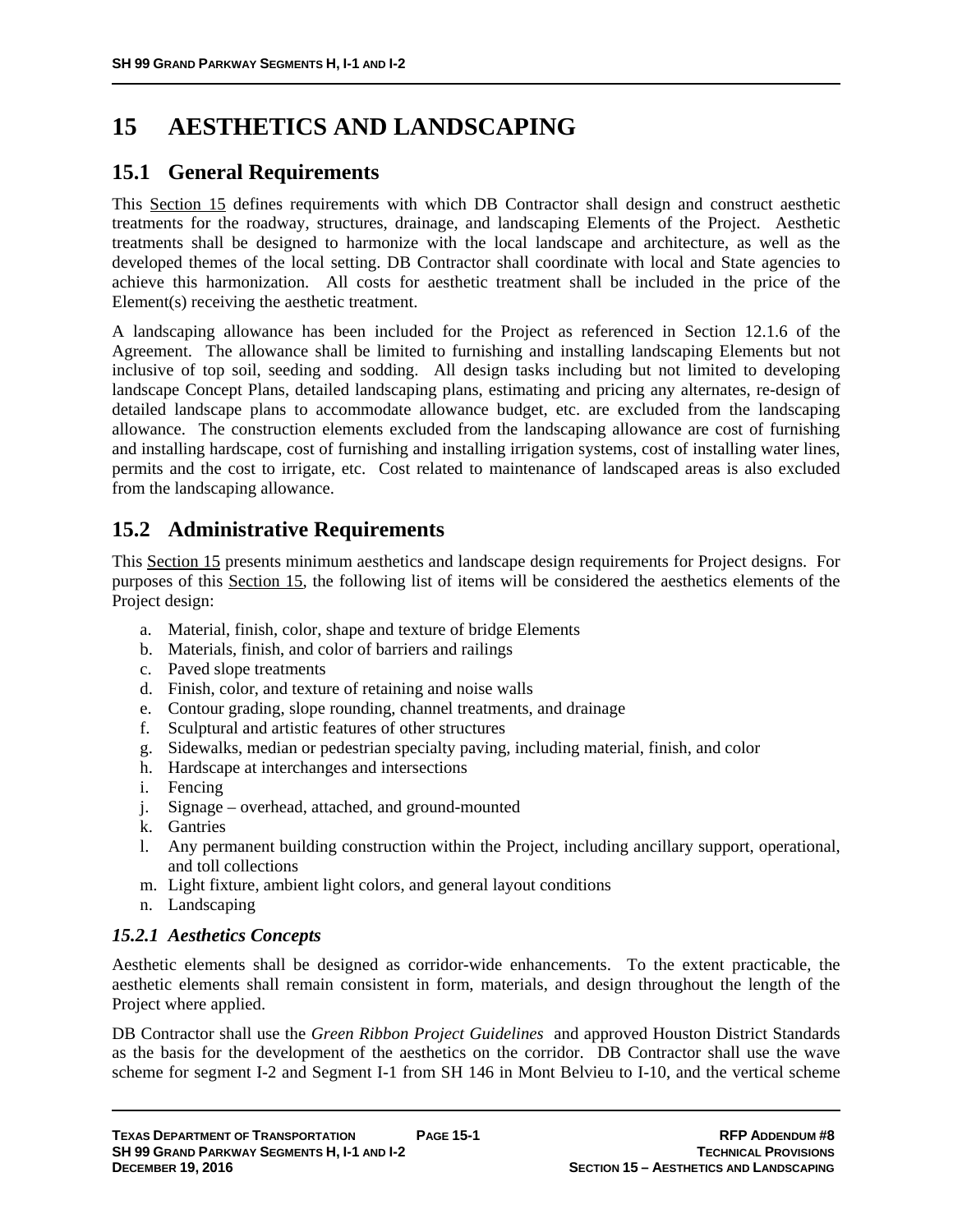for segments H and I-1 from US 90 to north of SH 146 approximate Concept Layout Station 2810+00, as provided in these guidelines as the concepts for the corridor. The Interchange scheme, as per the *Green Ribbon Project Guidelines*, and approved Houston District Standards shall be followed at the I-69/US 59 and I-10 interchanges. DB Contractor shall prepare the aesthetics concept of the Project that provides design intent for presentation to local communities and Customer Groups. It shall be understood that these concepts may need to be adapted to site specific conditions. DB Contractor shall base presentation on the principles, and approved standards for presentation to local communities and Customer Groups. DB Contractor shall base this presentation on the principles, requirements, and strategies provided in Section 15.3 (Design Requirements).

Before presenting the aesthetics concepts to the public, DB Contractor shall meet and review the proposed aesthetics concepts with TxDOT. After meeting with the public, DB Contractor shall prepare a final aesthetic concept and submit it to TxDOT for approval within 90 Days of issuance of NTP1. The approved aesthetic concept shall be incorporated into the *Aesthetics and Landscaping Plan(s)* for TxDOT approval.

### *15.2.2 Aesthetics and Landscaping Plan*

DB Contractor shall prepare an *Aesthetics and Landscaping Plan(s)* in conformance with the Project's final aesthetic Concept which provides guidelines and requirements for the aesthetics design of the Project. The final aesthetic concept is incorporated into the Aesthetics and Landscaping Plan and submitted for TxDOT review and approval within 120 days of issuance of NTP1.

 The *Aesthetics and Landscaping Plan(s)* shall include all Elements to fully communicate the proposed aesthetic treatment to TxDOT and shall address:

Aesthetics

DB Contractor shall provide:

- a. All plans, sections, elevations, perspectives, isometrics, etc., as needed to fully communicate the aesthetic treatment and approach to aesthetic Elements including: walls, noise walls, bridges, traffic rail, and signage structures;
- b. A master plan that will convey the layout of the various roadway conditions (i.e., depressed sections, elevated sections, at-grade roadways, bridges, cantilevered structural sections, etc.);
- c. Drawings showing locations of site-specific Elements (i.e., fences, signage, colored lighting, potential locations of community improvement opportunity areas, gate way markers, bridge enhancements, landscaping);
- d. Drawing showing the location of existing and proposed Utilities as they relate to the location of aesthetic improvements. DB Contractor shall provide composite drawings showing potential conflicts for proposed improvements; and
- e. Drawings showing color schemes and their locations.
- Landscaping

DB Contractor shall provide:

- a. A plan that indicates plant palettes, plant locations, plant specifications, planting specifications, and planting dates;
- b. An establishment program;
- c. A maintenance program;
- d. A watering program; and
- e. Composite drawings of all utilities and easements that would interfere with landscaping, markers, or any other identified enhancements.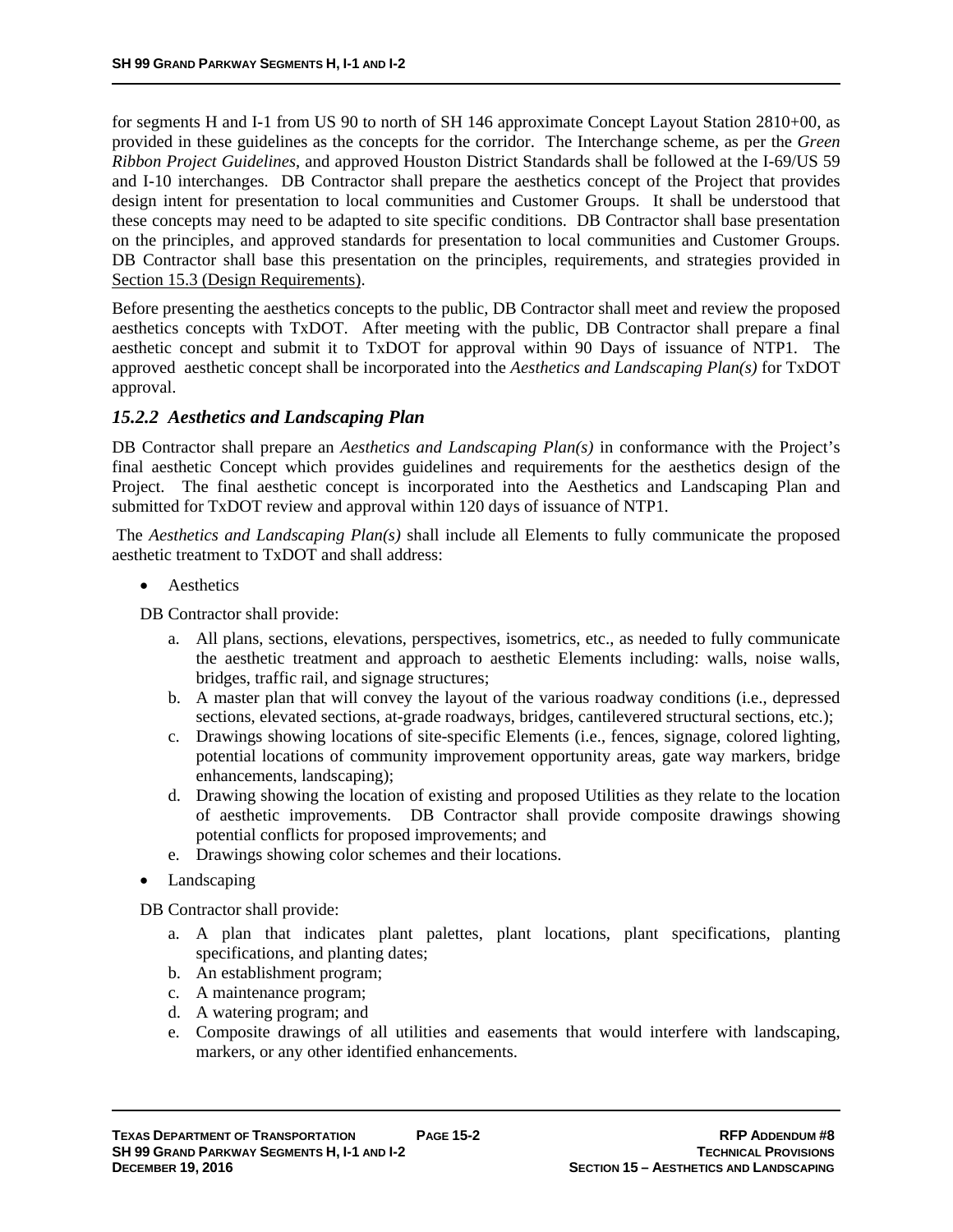The *Aesthetic and Landscaping Plan(s)* shall include all plans, elevations, perspectives, isometrics, etc., as needed to fully convey the aesthetic treatment.

Upon completion of the *Aesthetic and Landscaping Plan(s)*, DB Contractor shall consolidate the information, which establishes the requirements for engineering of the highway corridor aesthetics. The guidelines shall serve as the primary standard guidance necessary to produce the intended aesthetic form, function, and appearance of this and future similar projects.

This *Aesthetics and Landscaping Plan(s)* shall be presented in the following format:

- a. 11x17 format
- b. Front sided only
- c. Eight (8) paper copies, in color
- d. Eight (8) CD copies, with guidelines in portable document format (PDF)

The *Aesthetics and Landscaping Plan(s)* shall be incorporated into the final engineering design.

TxDOT approval of the *Aesthetics and Landscaping Plan(s)* is required prior to construction of any Elements affected by this Plan.

#### *15.2.3 Personnel*

DB Contractor shall provide a landscape architect, registered in the State of Texas, with a minimum five (5) years' experience in designing aesthetics and landscaping Elements for roadway projects of similar scope and size, to develop the *Aesthetics and Landscaping Plan(s)*. The Landscape Architect shall remain involved from the beginning of the *Aesthetics and Landscaping Plan*, through construction to ensure continuity and compliance with the *Green Ribbon Project Guidelines*.

### **15.3 Design Requirements**

### *15.3.1 Aesthetics Principles and Strategies*

DB Contractor shall follow the guidelines and requirements of the approved *Aesthetics and Landscaping Plan(s)*, as well as the aesthetics principles, requirements, and strategies established by TxDOT for the Project design, including the following:

- a. Aesthetics shall not interfere with safety, constructability and maintenance requirements.
- b. The Project design shall minimize impact on the existing natural environment to the extent possible.
- c. The Project design shall emphasize and enhance the existing natural context and landscape to the fullest extent possible.
- d. Simple geometric shapes for structures shall be used to the extent possible for continuity along the entire length of the Project.
- e. All bridges and other structures shall be simplified in their design, and to the greatest extent possible kept small in size, bulk, and mass.
- f. All structures shall be carefully detailed so as to achieve the greatest level of aesthetic quality and conform to the *Green Ribbon Project Guidelines* and approved Houston District Standards.
- g. Color, texture, and form shall be used appropriately for all structures.
- h. Graphics, signage, and lighting shall be consistent along the entire length of the Project.
- i. Existing trees and natural features shall be preserved and/or replaced if disturbed to the greatest extent possible.
- j. Aesthetics Elements shall be fully integrated with the overall landscape design.
- k. Visual quality of the landscape shall be consistent along the entire length of the Project.
- l. Native-area and/or naturalized plant materials that exhibit good drought tolerance shall be used to the extent possible.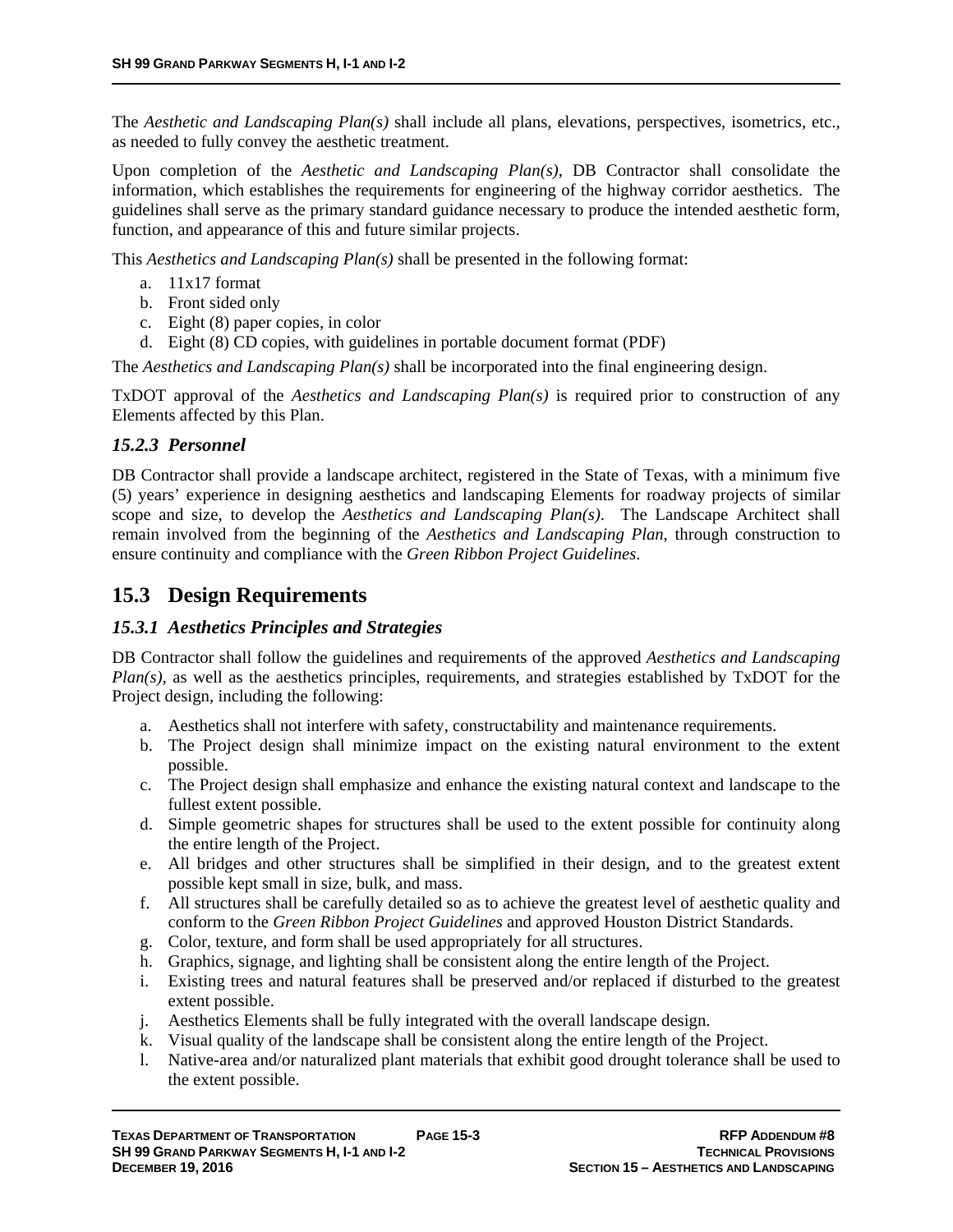- m. Aesthetic Elements shall be easy to maintain and resistant to vandalism and graffiti.
- n. Aesthetic Elements shall conform to the *Green Ribbon Project Guidelines*, and approved Houston District Standards.
- o. Landscape shall be established and maintained.
- p. Landscape shall be consistent with TxDOT *Houston District Planting Layout Guidelines*.

#### *15.3.2 Walls*

DB Contractor shall design noise/sound walls to be similar in color, texture, and style to those of retaining walls, and shall develop an aesthetics treatment that is consistent with the *Green Ribbon Project Guidelines* and approved Houston District Standards. DB Contractor shall apply aesthetic treatments to the vertical surfaces of retaining and noise/sound walls where the surface is visible from the roadway or adjacent houses. Consistent treatments shall be used for retaining and noise/sound walls that articulate the design themes established for the Project.

The roadside face of noise walls shall have a consistent appearance throughout their length. The side of the noise walls facing away from the roadway may vary based upon community input gathered by the DB Contractor.

For retaining walls at the intersections with SH 146, FM 565, and Langston Road in the City of Mont Belvieu, the first 100 feet from the end of the wall at or adjacent to the bridge abutment is to be flat blank panels.

#### *15.3.3 Bridges and Other Structures*

All aesthetic treatments for structural Elements shall be coordinated with DB Contractor's structural design team to facilitate constructability and maintain safety requirements. All substructure columns shall be consistent in form and texture, with similar shapes and details used for all bridges, in accordance with the *Green Ribbon Project Guidelines* and approved Houston District Standards*.*

No exposed conduits or drain pipes will be allowed on bents, columns, bridge beams, retaining walls, or any other visible surface.

DB Contractor shall ensure that a constant superstructure depth is maintained throughout the bridge length consisting entirely of steel girders or concrete beams. For superstructures where both steel girders and concrete beams are used, such as at direct connection structures and braided ramps, transition from concrete beams to steel girders may be accomplished by dapped end girders and concrete beam spans shall be of constant depth throughout the structure.

#### *Low Visibility Bridges*

Low visibility bridges do not require aesthetic treatments and can be designed and constructed using standard TxDOT bent caps, standard TxDOT round columns, standard TxDOT overhangs, standard TxDOT bridge rails and sloped concrete riprap at abutments.

Low visibility bridges are:

- Segment  $H -$  Mainlanes over White Oak Creek
- Segment H Mainlanes over Caney Creek Tributary
- Segment H Mainlanes over Caney Creek
- Segment  $H -$  Mainlanes over Church House Gully
- Segment H **–** EB and WB frontage roads over Church House Gully
- Segment  $H -$  Mainlanes over Cedar Bayou Tributary #1
- Segment H Mainlanes over Cedar Bayou Tributary  $#2$
- Segment H Mainlanes over East Fork of Cedar Bayou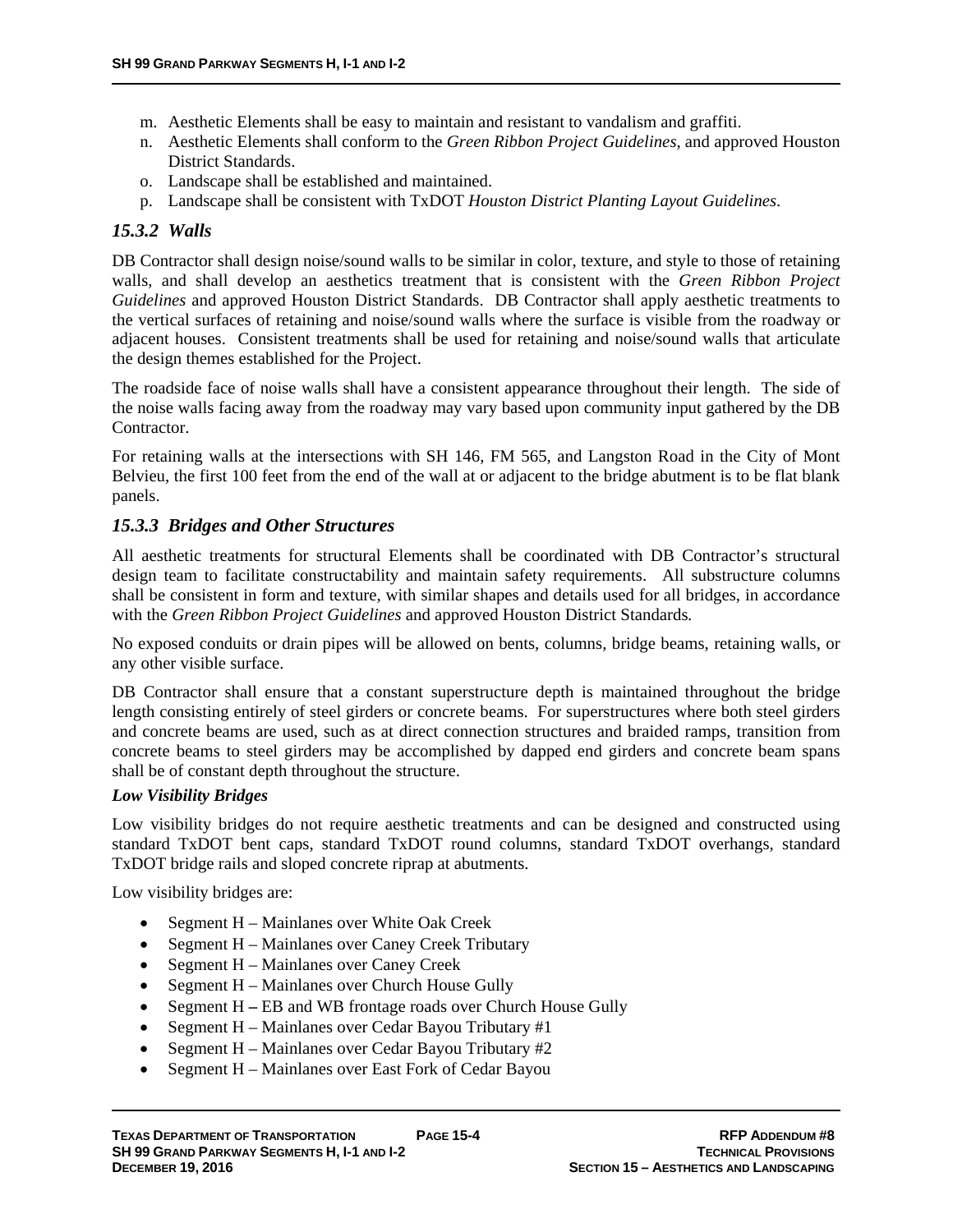- Segment H Mainlanes over ditch crossing  $\#28$  (Sta. 2132+95 to Sta. 2136+55)
- Segment H Mainlanes over ditch crossing #60 (Sta. 2187+65 to Sta. 2187+87)
- Segment H Mainlanes over unnamed canal (Sta.  $2298+05$  to Sta.  $2299+10$ )
- Segment I-1 Mainlanes over Dayton Canal
- Segment I-1 West Prong of Old River
- Segment I-1 Mainlanes over ditch crossing  $\#40$  (Sta. 2487+79 to Sta. 2488+99)
- Segment I-1 Industrial Spur/UPRR/Lynchburg
- Segment I-2B Mainlanes over Goose Lake (widening)

DB Contractor shall not use varying shaped columns within the Segments. All new columns shall have the same form in accordance with the *Green Ribbon Project Guidelines* and approved Houston District Standards throughout the segments as identified in Section 15.2.1.

The following requirements apply to bridge abutments:

- 1. On all bridges that have sloped abutments and are visible to traffic, DB Contractor shall not be allowed to wrap concrete rip rap around the bridge abutments. The concrete rip rap shall be limited to three feet past the limits of the bridge deck overhead. However, this requirement shall not be applicable to bridges spanning creeks.
- 2. DB Contractor shall provide the appearance of a symmetric design for bridges where possible.

### *15.3.4 Trees, Shrubs, and Other Plant Materials*

All trees, shrubs, deciduous vines, and perennials shall comply with the applicable requirements of *ANSI Z60.1 American Standard for Nursery Stock*. DB Contractor shall consult with the TxDOT Houston District and Beaumont District Landscape Architect for recommended plant species lists. DB Contractor shall use plant species native to the area or naturalized for the Site.

In order to establish and maintain landscape planting, DB Contractor shall provide a watering program for a minimum of 24 months.

In order to promote rooting establishment, DB Contractor shall provide a soil preparation plan for entire landscape planting areas.

In order to monitor and control weeds, DB Contractor shall provide weed control measures in the *Aesthetics and Landscaping Plan*.

Vegetation provided as a part of DB Contractor's *Aesthetics and Landscaping Plan(s)*, other than grassing, and erosion control measures, shall be incorporated with the following guidelines:

- Plants shall be placed in accordance with TxDOT's minimum clearance zones. Trees shall conform to landscape development concepts, guidelines and principles set forth in the TxDOT *Houston District Planting Layout Guidelines*.
- Design must be in conformance with TxDOT *Houston District Planting Layout Guidelines*. These Guidelines support the *Green Ribbon Project Guidelines* goals of having trees planted along roadways wherever appropriate. The native naturalized reforestation design shown in the *Houston District Planting Layout Guidelines* is required because of visual considerations and long-term maintenance.

### *15.3.5 Riprap*

Concrete paving shall be used in hard-to-reach mowing areas or under structures such as, but not limited to, areas between, near, or next to guard fence posts, bent columns, retaining walls, freeway ramp gores, paved ditches, flumes, and ditch inlets to improve roadway appearance.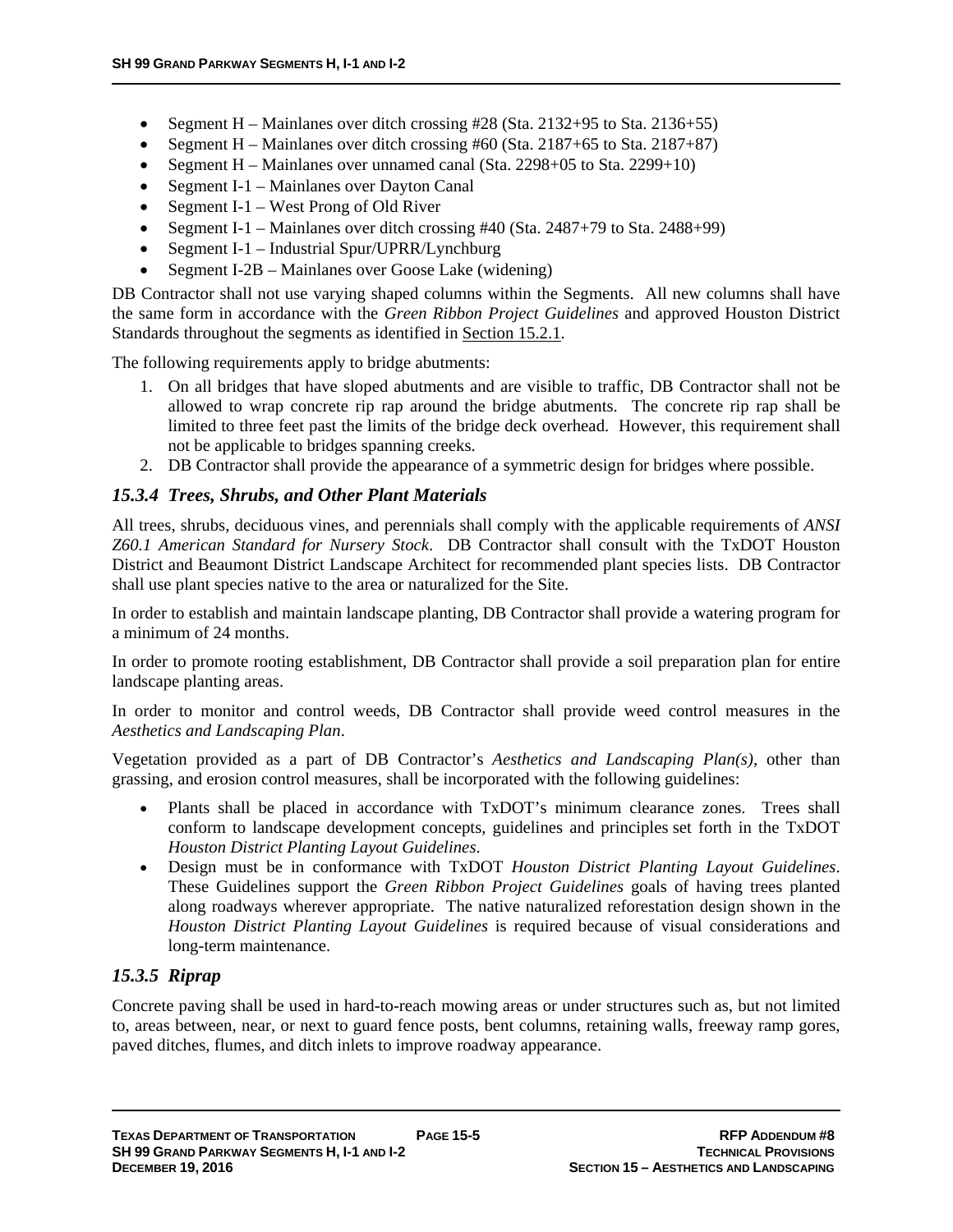Concrete rip rap shall be applied per the *Green Ribbon Project Guidelines* and approved Houston District Standards.

#### *15.3.6 Lighting*

DB Contractor shall design the aesthetic enhancement lighting with the following aesthetic criteria:

 One pole type for the entire corridor. DB Contractor shall provide a lighting layout plan that addresses each light fixture (i.e. roadside lighting, high mast lighting, under bridge fixture, etc.) and type of light fixture (i.e. LED lighting, point source lighting, HID, etc.)

#### *15.3.7 Color Palette*

As part of the *Aesthetics and Landscaping Plan(s)*, DB Contractor shall conform to approved Houston District Standards.

### **15.4 Construction Requirements**

DB Contractor shall provide TxDOT sample panels a minimum of 60 Days in advance of starting construction of textured concrete surfaces. DB Contractor shall construct sample panels in accordance with Item 427.4.B.2.d (Form Liner Finish) of TxDOT Standard Specifications that comply with the principles, requirements, and strategies established by TxDOT and the approved *Aesthetics and Landscaping Plan(s)* and approved Houston District Standards. TxDOT must review and approve the sample panels before any construction form liners may be ordered, obtained, or used. DB Contractor shall provide sample equivalent to the size of the panels that will be installed when constructed with a representative un-textured surrounding surface. The approved sample panel shall be the standard of comparison for the production concrete surface texture.

For textured panels or concrete surfaces finished with a coating of paint or stain, DB Contractor shall prepare a corresponding coated panel or surface area of an in-place Element for approval prior to the coating operation.

All sample panels shall be representative of the actual panel that will be placed. Primary, secondary and accent colors shall be displayed.

### **15.5 Aesthetic Enhancements**

The DB Contractor shall provide adjacent Governmental Entities the opportunity to enhance aesthetic and landscaping features consistent with the requirements herein. The capital and maintenance costs of the adjacent Governmental Entity improvements (aesthetic enhancements) shall be the responsibility of the adjacent Governmental Entity. DB Contractor shall coordinate the necessary arrangements directly with the appropriate local Governmental Entity for aesthetic enhancements within the local Governmental Entity's jurisdiction if so required by the Work.

Aesthetic enhancements shall be incorporated into the *Final Aesthetic Concept* to be submitted in plan form to TxDOT for approval.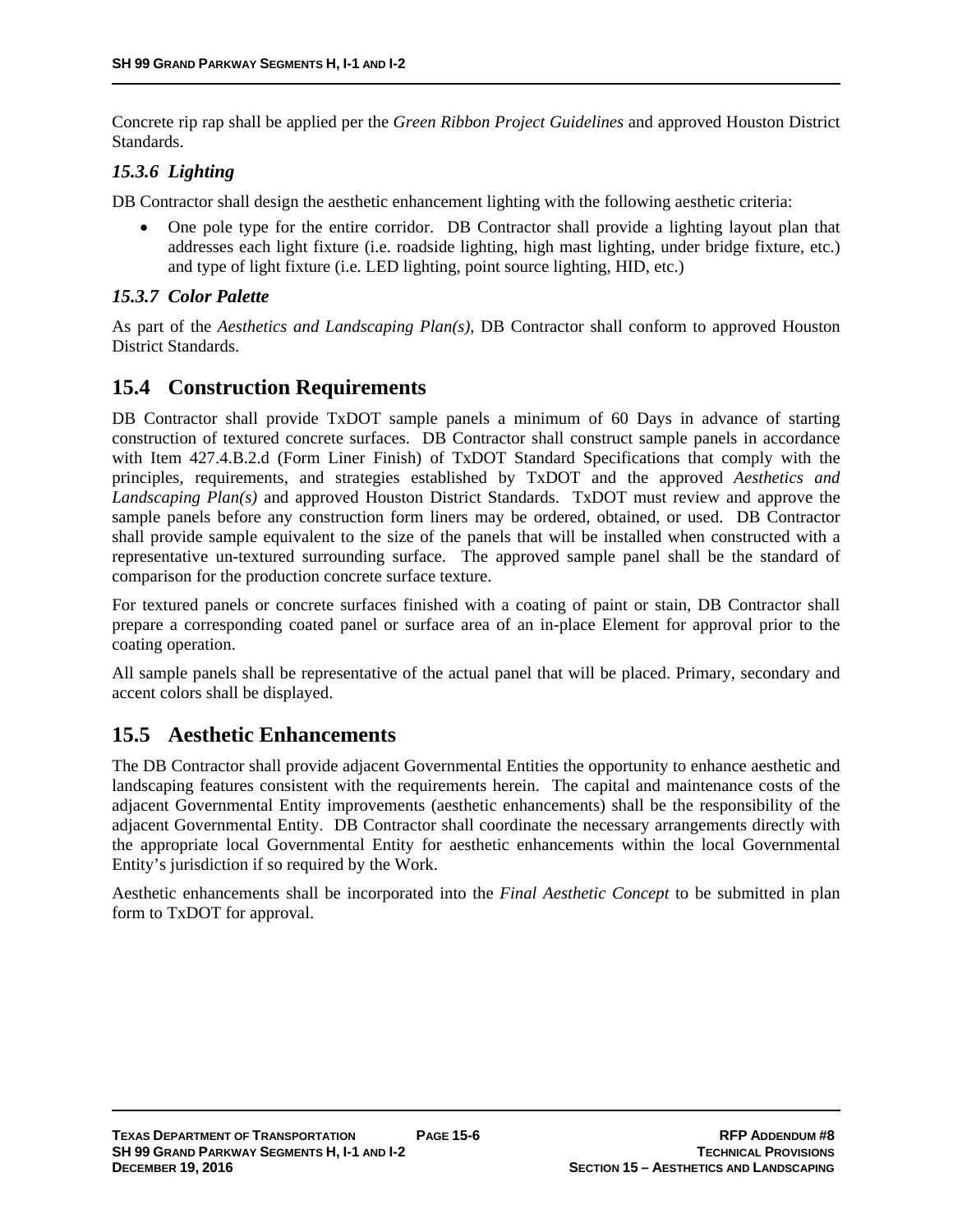# **16 SIGNING, DELINEATION, PAVEMENT MARKING, SIGNALIZATION, AND LIGHTING**

# **16.1 General Requirements**

This Section 16 includes requirements with which DB Contractor shall design, construct, and maintain all signing, delineation, pavement markings, signalization, and lighting, for the Project.

# **16.2 Administrative Requirements**

### *16.2.1 Meetings*

DB Contractor shall arrange and coordinate all meetings with local agencies that will assume responsibility for maintaining and operating traffic signals and roadway lighting. DB Contractor shall provide TxDOT with notification of such meetings a minimum of 48 hours prior to the start of the meeting. TxDOT, in its discretion, may attend such meetings.

DB Contractor shall arrange and coordinate all meetings with requesting agencies or individuals regarding special signs.

## **16.3 Design Requirements**

DB Contractor shall design all signing, delineation, pavement marking, and signalization in accordance with the *Texas Manual on Uniform Traffic Control Devices* (TMUTCD) and TxDOT's *Standard Highway Sign Design for Texas* (SHSD), TxDOT's Traffic Engineering Standard Sheets and TxDOT Standard Specifications.

The DB Contractor shall design all illumination in accordance with the TxDOT's *Highway Illumination Manual* (HIM), National Electric Code (NEC), AASHTO *Roadway Lighting Design Guide*, TxDOT's Traffic Engineering Standard Sheets, and TxDOT specifications.

DB Contractor's design shall incorporate the following requirements:

- Minimum size for all proposed warning signs shall be  $36"x36"$ .
- Install warning signs W19-2 (48"x48") "WATCH FOR ICE ON BRIDGE" in advance of all bridges.
- Use R3-7R "RIGHT LANE MUST TURN RIGHT" and R3-7L "LEFT LANE MUST TURN LEFT" signs where required. Do not use R3-5R or R3-5L "Arrow and ONLY" signs.
- Install object markers OM-2Y under the route marker assembly located at the entrance ramp gore between the frontage road and mainlanes.
- Install object markers OM-1 on each leg of large ground mounted signs where the signposts are not protected by concrete barrier or metal beam guard fence, similar to the exit sign at the exit gore.
- Install appropriate added lane sign W4-3R/L  $(48"x48")$  or merge sign W4-1R/L  $(48"X48")$  on the mainlanes of the freeway in advance of each entrance ramp.
- Install advisory exit speed limit sign W13-2  $(48"x60")$  on the mainlanes in advance of each exit ramp.
- Small roadside signs shall use a triangular slipbase system in accordance with TxDOT standard drawings "Sign Mounting Details Small Roadside Signs Triangular Slipbase System SMD(SLP-1) thru SMD(SLP-3)-08" and shall use an anchor type "SA".
- Design guide sign details according to the Standard Highway Sign Designs for TMUTCD and TxDOT standard drawings "Typical Sign Requirements", TSR (1)-08 through TSR (5)-08.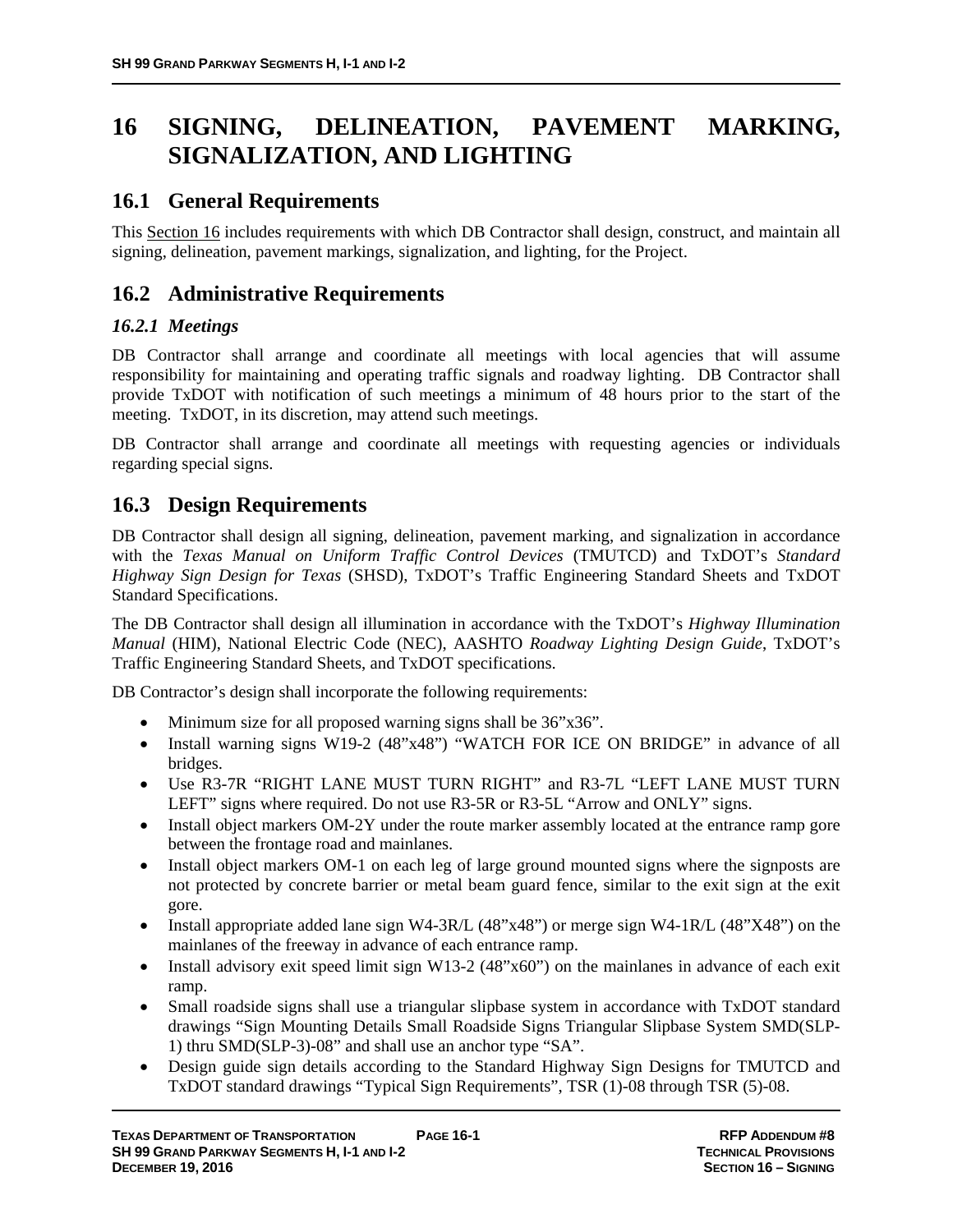- Use the B-3 arrow for overhead guide sign panel at the exit ramps.
- Design all overhead sign structures for zone 1, 100 mph wind zone.
- All proposed signs installed on overhead sign structure facing same direction of traffic shall have the same height, except for supplemental overhead speed limit signs (which are 72"x90").
- Center all proposed overhead sign panels on the overhead sign structure truss.
- The bottom of the proposed overhead sign panels facing the same direction of traffic shall be on the same horizontal plane.
- All the small signs shall be aluminum type A.
- Design all large ground mounted signs for zone 1 (Type 100) which is 90 mph wind zone. (See TxDOT drawing "Roadside Guide Sign Post Selection Worksheet-SMD (8W1)).
- All overhead sign panels shall be extruded aluminum.
- All large ground mounted signs shall be extruded aluminum.

#### *16.3.1 Final Design*

DB Contractor shall advance the Final Design of the signing, delineation, pavement marking, signalization, and lighting based on the preliminary operational signing schematic received with the Proposal. If a preliminary operational signing schematic does not exist, DB Contractor shall prepare and submit a preliminary operational signing schematic for review and approval by TxDOT and Federal Highway Administration (FHWA) prior to commencing Final Design. Before placing any signs, delineation, advance toll warning signs, third party signs, non-standard sign structures, pavement markings, traffic signals, and lighting, DB Contractor shall provide TxDOT a layout indicating the proposed location of such items.

#### *16.3.2 Signing and Delineation*

DB Contractor shall design and install all signs as shown on the Final Design. Signs include new signs, as well as modifications to existing sign panels and structures. DB Contractor's design shall include the locations of ground-mounted and overhead signs, graphic representation of all signs, proposed striping, delineation placement, guide sign and special sign details, and structural and foundation requirements. Signs shall be located in a manner that avoids conflicts with other signs, vegetation, dynamic message signs (DMS)**,** lighting, and structures.

DB Contractor shall ensure that signs are clearly visible, provide clear direction and information for users, and comply with all applicable TMUTCD requirements.

DB Contractor shall review with TxDOT all requests for new signs, including traffic generators, or modifications of existing sign text. Such requests are subject to TxDOT's approval.

#### *16.3.3 Project Signs – Outside the Project ROW*

For signs located outside the Project ROW but within a public ROW, DB Contractor shall install the signs in existing rights-of-way controlled by local or other State agencies. DB Contractor shall coordinate with appropriate Governmental Entities for the design and installation of such signs.

#### *16.3.4 Advance Toll Information Signs*

For advance toll information signs, DB Contractor shall be responsible for coordinating with TxDOT to accommodate sign locations and foundation types, and design and installation of the new signs. The DB Contractor shall prepare and submit a preliminary advance toll information signing schematic for review and approval by TxDOT no later than six months prior to the scheduled date for Substantial Completion.

DB Contractor shall coordinate with TxDOT and all local toll entities in the area in determining the locations for advance toll information signs. At a minimum, advance toll information signs shall be installed at the following locations: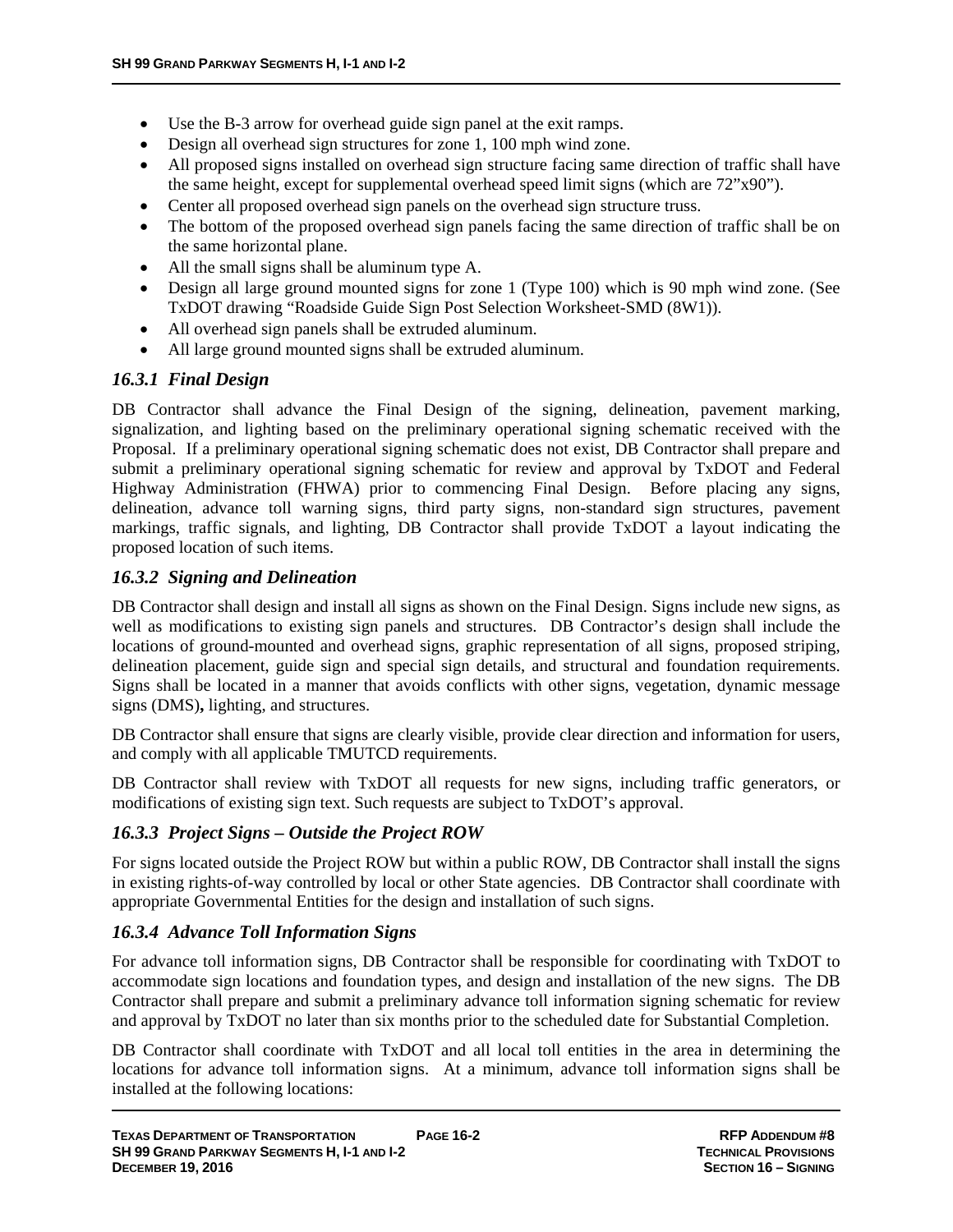- At all locations where an existing roadway provides public access to the Project
- Prior to all entrance ramps to the Project

#### *16.3.5 Third-Party Signs*

In addition to the warning, regulatory, and guide signs within the Project ROW, TxDOT or Governmental Entities may request that third-party signs, including logo signs, be installed by a third party. DB Contractor shall coordinate and cooperate with any third party performing such work. TxDOT may solicit input from DB Contractor in reviewing applications for new third-party signs, but will retain sole authority for approving installation of these signs. All costs associated with fabricating and installing these signs shall be borne by the sign applicant. If approved by TxDOT, TxDOT may require DB Contractor to fabricate and/or install these signs as a TxDOT-Directed Change.

#### *16.3.6 Sign Support Structures*

DB Contractor shall determine foundation types and design sign foundations based upon geotechnical surveys/tests using Good Industry Practices. Designs for sign supports shall also comply with requirements in Section 13 (Structures) and Section 15 (Aesthetics and Landscaping).

DB Contractor shall design sign support structures to provide a vertical clearance of not less than 21 feet between the roadway and the bottom of the sign.

DB Contractor's design shall also incorporate the following requirements:

- All overhead sign structures towers shall be concrete with the standard truss as shown on standard sheets. Coordinate the overhead sign structure elevation details with the overhead sign structure concrete column design.
- All the overhead sign structure towers installed on bridge structures shall be steel pipe with the standard truss as shown on standard sheets.

#### *16.3.7 Pavement Marking*

DB Contractor shall ensure that the design and installation of all pavement markings comply with applicable TMUTCD requirements, TxDOT's Traffic Engineering Standard Sheets and Houston District Standards.

DB Contractor shall mark median noses of all raised islands and inside edges of exclusive turn lanes (channelized curbs) in accordance with the requirements of TMUTCD and TxDOT's Traffic Engineering Standard Sheets.

DB Contractor shall use contrast markings for skip lines on the controlled access mainlanes where lightcolored pavement does not provide sufficient contrast with the markings. Contrast markings consist of black background in combination with standard TMUTCD marking colors.

DB Contractor's design shall also incorporate the following requirements:

- Painted or thermoplastic longitudinal pavement markings shall not be used on mainlanes and frontage roads.
- All pavement markings on frontage roads and mainlanes shall be multipolymer pavement markings, except mainlane lane lines, words, symbols, and shields.
- Mainlane lane lines shall be 12" contrast prefabricated pavement markings with warranty (6" white with 3" black on each side).
- All word, symbol, and shield pavement markings shall be prefabricated pavement markings Type C.
- Frontage road lane line pavement markings shall be 6" multipolymer pavement markings with shadow.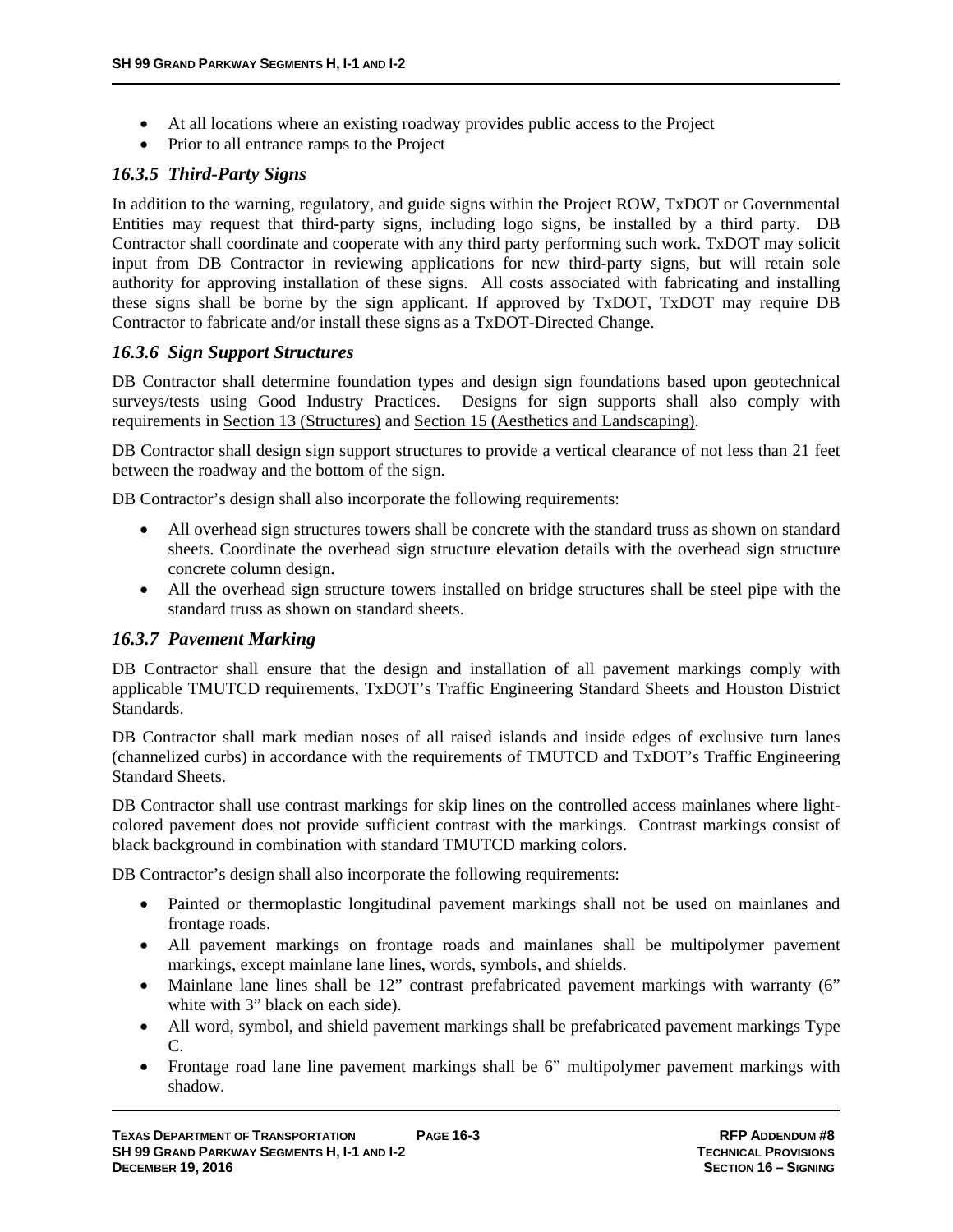- All edge lines on the mainlanes and frontage roads shall be 6" pavement markings.
- Paint all median noses and exclusive left turn lane curbs with reflective pavement markings (Type II).
- Pavement marking shields, cardinal direction (WEST, EAST, NORTH, SOUTH), and arrows shall be used on the mainlanes approaching major interchanges to identify exiting and through traffic lanes. Install these pavement markings within approximately one mile of the interchange.
- All signing and pavement markings at the exit ramps and frontage roads shall be according to Houston District Standards ER-FR (1)-09 or ER-FR (2)-09 if applicable. Exit gore pavement markings shall not require 12" diagonal pavement markings as shown on FPM (1)-12 through FPM (4)-12. Exit gore pavement markings on mainlanes shall include exit number gore markings that match the exit number as shown on standard PM (4)-12.

#### *16.3.8 Signalization*

Traffic signal designs and modifications to existing traffic signals shall be completed in accordance with TxDOT Standard Specifications, the TMUTCD, and the requirements of the appropriate Governmental Entity.

### **16.3.8.1** *Traffic Signal Requirements*

DB Contractor shall design and install fully-actuated permanent traffic signals at all TxDOT-authorized intersections within Project limits. In addition, DB Contractor shall modify, as appropriate, any existing traffic signals impacted by the Final Design. DB Contractor shall coordinate with TxDOT and the appropriate Governmental Entities to define appropriate traffic signal design requirements, local agency oversight of DB Contractor's Work, and final acceptance of traffic signals. DB Contractor shall coordinate with the appropriate Governmental Entities for synchronization of traffic signal networks.

DB Contractor shall provide interconnection systems between new or modified signals and any other signal system within the Site as required by TxDOT or the appropriate local Governmental Entity. DB Contractor shall make existing signal systems compatible with the proposed interconnections. DB Contractor shall ensure continuous communication with the traffic signal system within the Site, and shall provide all communication hardware/equipment for TxDOT or the appropriate local Governmental Entity to communicate with the signal systems within the Site.

TxDOT authorized intersections requiring permanent traffic signals pending warrant studies are:

- US 59 NB Frontage Road
- FM 1485
- Galaxy Boulevard
- Huffman/Cleveland
- FM 686
- FM 1960
- $\bullet$  US 90
- $•$  FM 1413
- $\bullet$  SH 146
- $\bullet$  FM 565
- I-10 WB Frontage Road
- Upgrade of Wyoming Street

New or modified traffic signal equipment shall conform to regional Intelligent Transportation System (ITS) architecture and existing interconnected traffic signal systems.

DB Contractor shall provide both pedestrian and vehicle detectors at all traffic signals within the Site and shall comply with TxDOT's *Accessible Pedestrian Signal (APS) Guidelines*.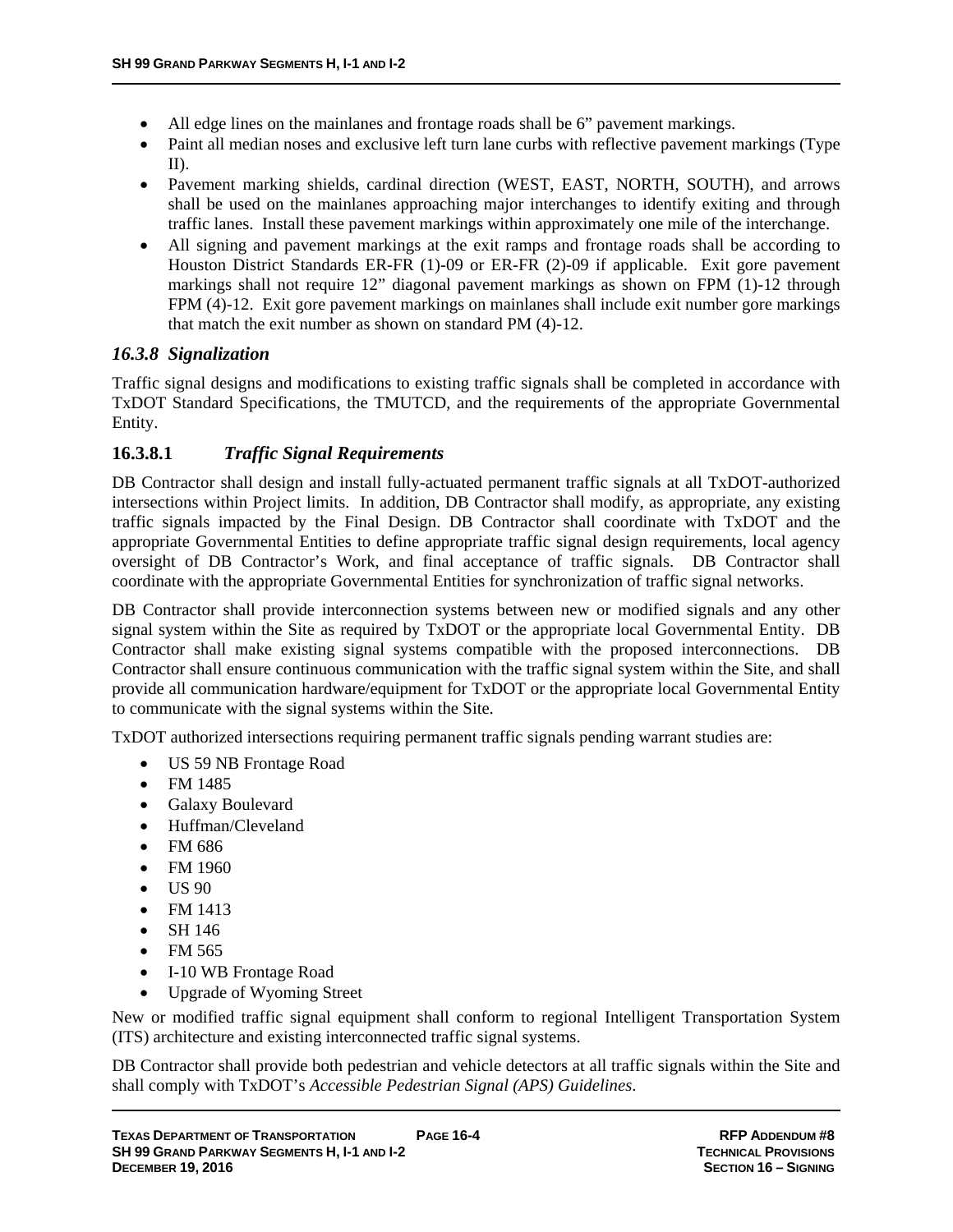DB Contractor is responsible for preparing traffic signal agreements (or supplements thereto) for execution by TxDOT and the appropriate Governmental Entity having operation and/or maintenance responsibilities.

DB Contractor's design shall also incorporate the following requirements:

- Use Type D ground boxes.
- Traffic signal heads shall be black polycarbonate housing and with black backplates installed
- Vehicular signal indications shall be 12" LED.
- Pedestrian signal heads shall be LED and have countdown indications.
- Locate signal cabinets between the frontage roads between the columns of the mainlane overpass. Located on the CTMS-cabinet side, if present.
- Single left turn lane to have single 4-section signal head with " $\langle R \times R \times Y \times G$ " centered over left turn lane.
- Dual left turn lanes to have two 3-section signal heads with " $\langle R \langle Y \rangle$ " centered over each left turn lane.
- Through signal heads are to be 3-section signal head closest to the stop bar of the one-way frontage R Y G" centered over each through lane for two through lanes and on the lane lines for three or more through lanes.
- For the cross street approaches, the 3-section signal closest to the stop bar of the one-way frontage road shall have an R6-1L (R) "one way" sign mounted beneath it.
- For dual left turn lanes on the cross streets, provide an R3-8 VAR lane assignment sign on the mast arm.
- Use loop detectors for vehicle detection.
- For electrical services greater than 300' in distance from the controller, provide a Type T service at the controller as an electrical service disconnect.
- Show luminaires on top of signal poles (two for each frontage road direction). Use LED luminaires.
- Use 1/C #4 XHHW for all power cable.
- Use 1/C #4 bare for grounding of all conduits containing power cable.
- Use 1/C #6 bare for grounding of all conduits containing non-power cable.
- $\bullet$  Use 2/C #14 AWG Type C for all loop detector cable.
- Use 25 PAIR -#22 AWG for copper interconnect, where applicable.
- Use 12 STRAND (SM) for fiber interconnects, where applicable.
- Use Schedule 80 for all PVC conduits.
- Use rigid metal conduit between all ground boxes and signal/pedestal poles.
- Use rigid metal conduit between all ground boxes and controllers.
- Use rigid metal conduit between all ground boxes and electrical services.
- Minimum 3" conduit for bores or conduit beneath proposed pavement.
- Run power cable in separate conduit with separate ground boxes.
- Run signal cable in separate conduit.
- Run  $4/C$  #12 TRAY cable for safety lighting in same conduit as signal cable.
- Illumination cable to bypass the controller.
- Use 2/C #12 AWG Type A for all pedestrian pushbutton cable.
- $\bullet$  Use 4/C #12 AWG Type A for all pedestrian signal head cable.
- $\bullet$  Use 7/C #12 AWG Type A for all traffic signal head cable.
- Install battery back-up system for signal cabinets.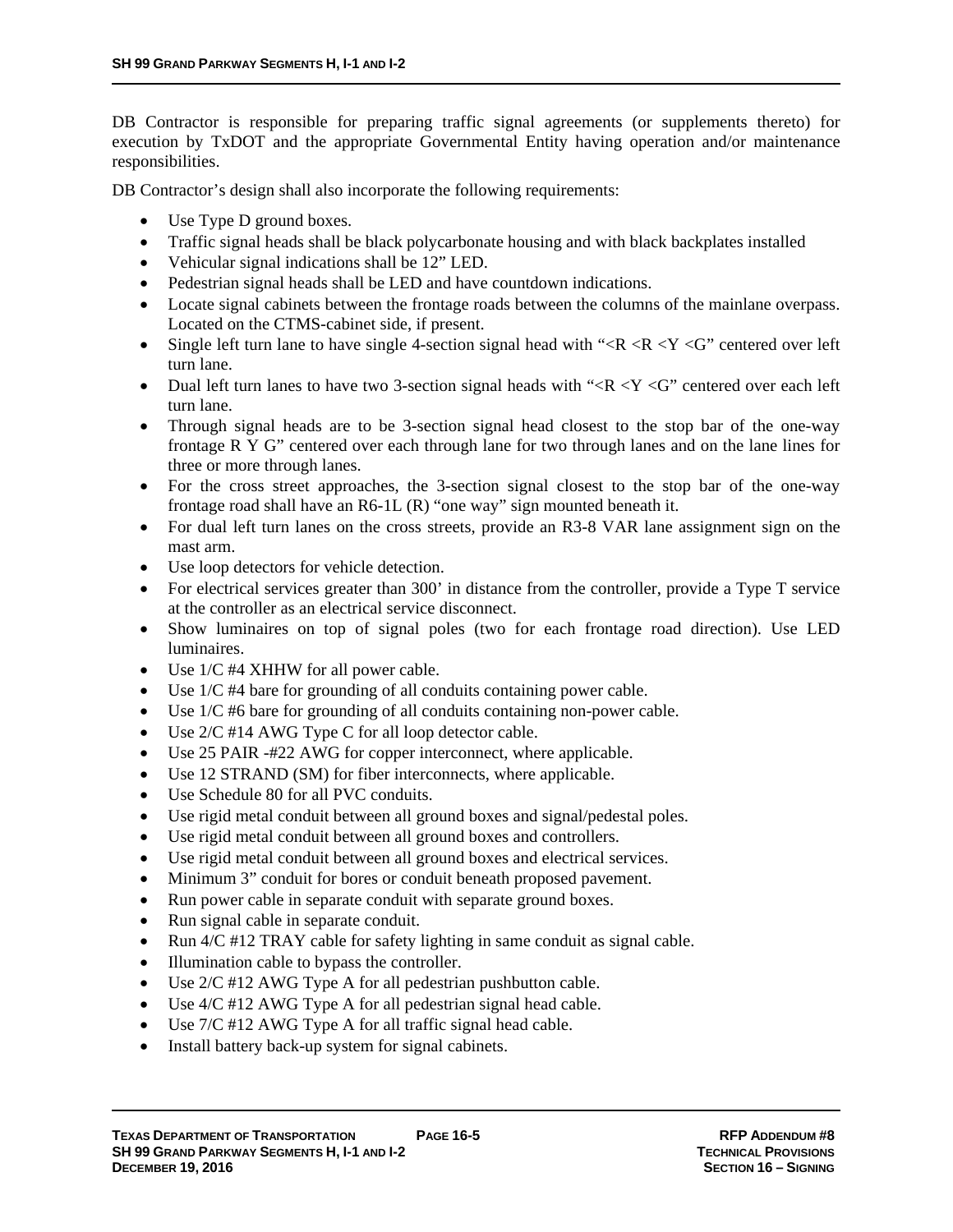## **16.3.8.2** *Traffic Signal Timing Plans*

DB Contractor shall design signal timing plans for all new and modified traffic signals and shall submit to TxDOT for review. DB Contractor shall coordinate and implement signal timing plans that optimize traffic flows and provide signal coordination with adjacent intersections and arterials for all existing and new traffic signals, modified signals, and interconnected signals. Unless timing maintenance is otherwise provided by a Governmental Entity, DB Contractor shall be responsible for updating signal timing as necessary to maintain optimized flow. Signal timing and phasing plans at diamond interchanges shall conform to the coordinated signal phasing and timing of the corridor.

DB Contractor shall provide copies of all final implemented signal timing plans.

### **16.3.8.3** *Traffic Signal Warrants*

As part of the Final Design process, DB Contractor shall collect traffic data and prepare traffic warrant studies for intersections not signalized at the time of NTP1 including those listed in Section 16.3.8.1 and shall submit these signal warrant studies to TxDOT for review. The warrant studies shall address all signal warrant criteria in the TMUTCD. DB Contractor shall make recommendations for new signal installations based on these warrant studies in consultation with TxDOT and the appropriate Governmental Entities. TxDOT will reasonably determine if a signal or modification is required, based upon the warrant study.

All requests for signals within the Project ROW throughout the Term of the Agreement shall be subject to TxDOT approval.

Signal warrant studies shall be based on actual traffic and/or opening year traffic projections. If actual traffic volumes are not available, but opening year traffic is available, DB Contractor shall use the procedure in Section 3.5 of the TxDOT *Traffic Signals Manual* to determine the volumes to be analyzed. If opening year traffic volumes are not available, opening year traffic volumes shall be calculated by applying a 50-percent reduction to the Design Year traffic projections. DB Contractor shall conduct additional traffic signal warrant studies for all intersections located in the Project ROW, commencing six months after the Project is opened for traffic. If additional signals or modifications to existing signals are warranted, based on the traffic volumes obtained through these studies, DB Contractor shall be responsible for installation of additional traffic signals or modification of previously-installed traffic signals. If, based on the above traffic counts, the need for a signal or signal modification is unclear; TxDOT will reasonably determine if the new signal or signal modification is required.

#### **16.3.8.4** *Traffic Signal Support Structures*

DB Contractor shall coordinate with TxDOT and the appropriate Governmental Entities to determine the type of traffic signal support structures. DB Contractor shall obtain the maintaining Governmental Entities' approval of traffic signal support structures to be used on new signal installations.

Designs for traffic signal support structures shall also comply with requirements in Section 13 (Structures) and Section 15 (Aesthetics and Landscaping).

### **16.3.8.5** *Traffic Signal Systems*

DB Contractor shall provide interconnection systems between new or modified signals and any other signal system within one mile of the Site as required by TxDOT or the appropriate Governmental Entity. DB Contractor shall make existing signal systems compatible with the proposed interconnections. DB Contractor shall ensure continuous communication with the traffic signal system within the Site, and shall provide all communication hardware/equipment for TxDOT or the appropriate Governmental Entity to communicate with the signal systems within the Site.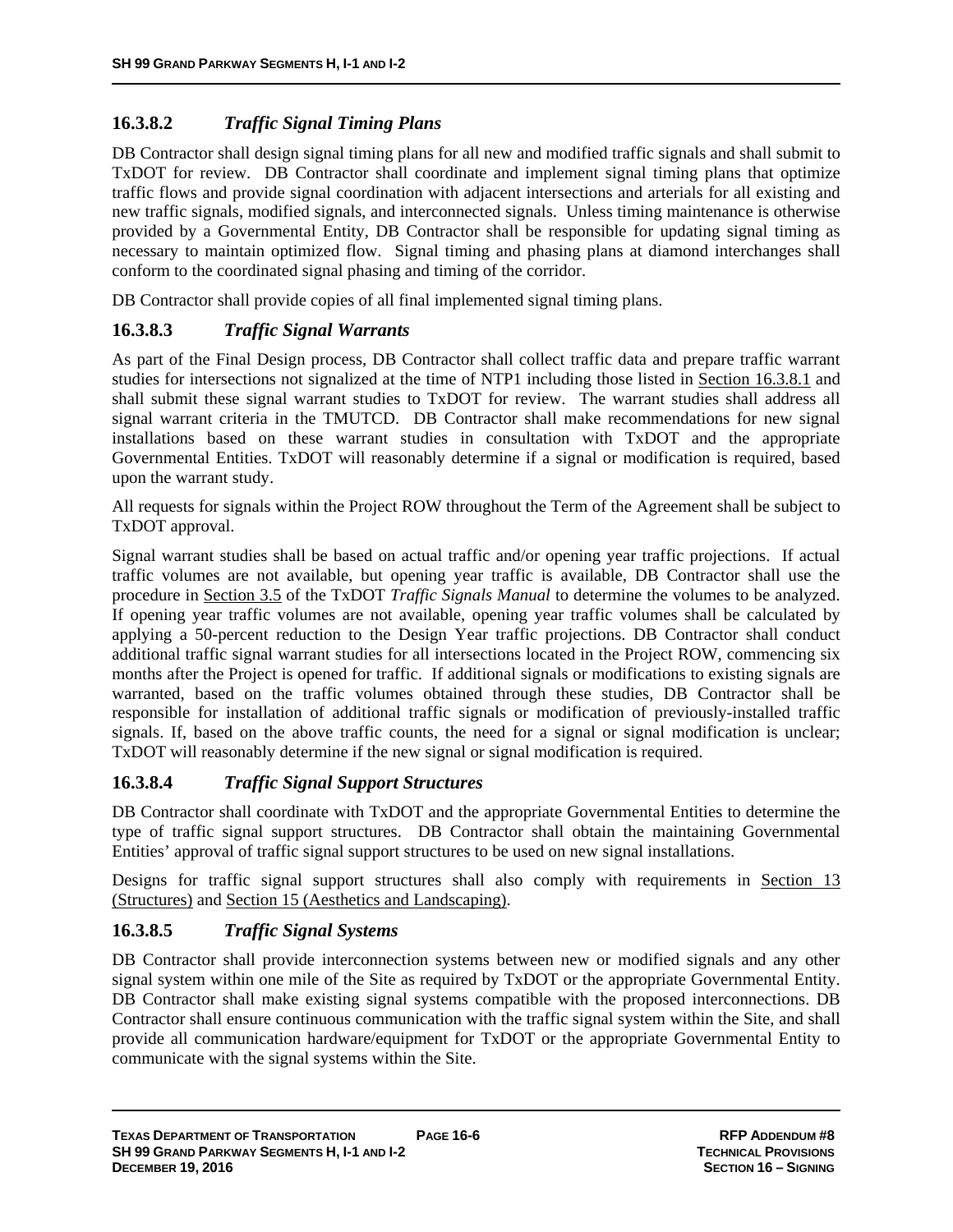DB Contractor shall coordinate with TxDOT and the appropriate Governmental Entities to determine the type of traffic signal support structures. DB Contractor shall obtain the maintaining Governmental Entities' approval of traffic signal support structures to be used on new signal installations.

DB Contractor shall provide to TxDOT, as part of the Final Design Documents, an Acceptance Test Plan (ATP) for all traffic signals. This ATP shall also be submitted to the appropriate Governmental Entity. The DB Contractor shall conduct testing in accordance with the ATP and document those results to show conformance.

### *16.3.9 Lighting*

DB Contractor shall prepare lighting studies that consider illumination levels, uniformity, and sources for the roadways, interchanges, and special areas. DB Contractor shall maintain an average horizontal luminance on the roadways as described below. DB Contractor shall submit a computer generated light level array for all lighted areas within the Project limits to TxDOT for review.

All third-party requests for lighting within the Site shall be subject to TxDOT approval.

High mast and conventional lighting shall meet the photometric level requirements as stated in TxDOT Standards (RID LUM)-07, (HMID 7)-03 and the AASHTO *Roadway Lighting Design Guide*.

DB Contractor shall design the lighting system to minimize or eliminate illumination of areas outside the Project ROW. DB Contractor shall design continuous and safety lighting systems in accordance with Chapters 2, 5, 6, 7, and 9 of the TxDOT Highway Illumination Manual. At all times during the Term of the Agreement, DB Contractor shall maintain safe lighting conditions along the Project roadway.

Additionally, DB Contractor shall provide conventional safety roadway lighting at all underpass and overpass locations and at all entrance and exit ramp gores within the Project limits.

Conventional luminaire poles and breakaway bases shall be designed in accordance with AASHTO's *Standard Specifications for Structural Supports for Highway Signs, Luminaires, and Traffic Signals*. For all poles located within the clear zone of the roadways, DB Contractor's design shall incorporate breakaway devices that are pre-qualified by TxDOT.

DB Contractor shall place all understructure lighting in a configuration that minimizes the need for Lane Closures during maintenance.

DB Contractor shall determine and design appropriate foundation types and lengths for permanent lighting structures.

DB Contractor shall not place ITS cable, fiber-optic lines, signal conductors, or any other non-lighting related cables or conductors in the lighting conduit, ground boxes, or junction boxes.

DB Contractor shall minimize the potential hazards of lighting poles through the careful consideration of mounting options and pole placements, including the following options:

- Placing mast arms on traffic signal poles
- Placing pole bases on existing or proposed concrete traffic barrier
- Placing poles behind existing or proposed concrete traffic barrier or metal beam fence
- Placing high mast lighting outside the clear zone, especially in roadway horizontal curves

DB Contractor shall ensure that lighting structures comply with FAA height restrictions near airport facilities. In the event that proposed or existing luminaires, mast arms, or poles infringe into an airport's or heliport's base surface, DB Contractor shall coordinate with the FAA and TxDOT to permit or relocate such structures. If FAA restrictions prohibit lighting structures from being placed in certain areas near an airport facility, DB Contractor shall find alternative ways of providing the required level of lighting.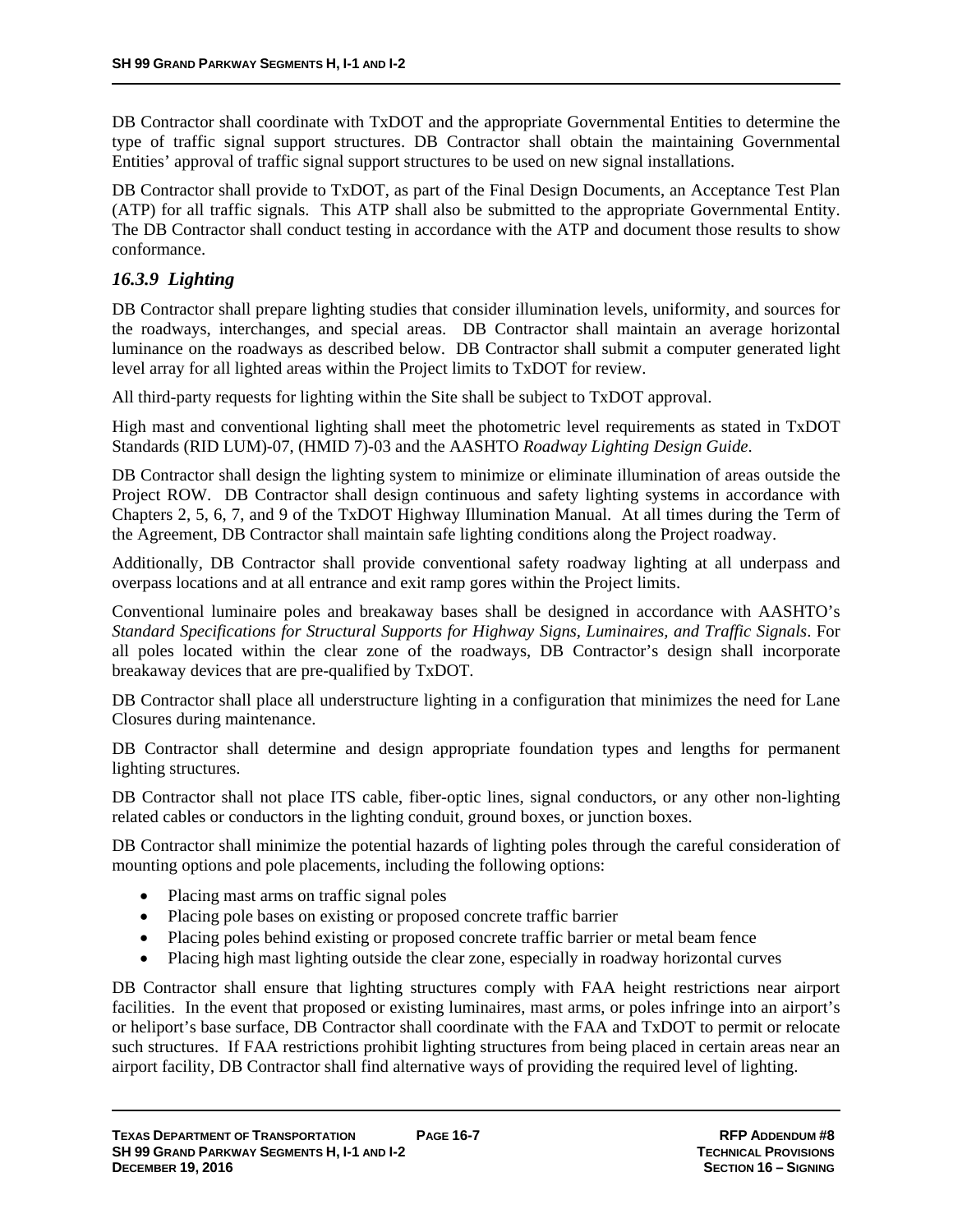DB Contractor shall provide to TxDOT, as part of the Final Design Documents, an Acceptance Test Plan (ATP) for all illumination. This ATP shall also be submitted to the appropriate Governmental Entity. The DB Contractor shall conduct testing in accordance with the ATP and document those results to show conformance.

#### **16.3.9.1** *Additional Requirements*

Additional requirements are as follows:

- a) High-mast lighting must not infringe into residential areas adjacent to the Project ROW.
- b) DB Contractor must coordinate with the FAA regarding installation of obstruction lights, if any, on a case-by-case basis.
- c) At a minimum, underground conduit in interchange areas or temporary detours shall not be less than 2" or Schedule 80 polyvinyl chloride (PVC); all other underground conduit installations shall not be less than 2" or Schedule 40 PVC.
- d) The minimum conductor size shall be #8 AWG copper on roadway and #12 AWG on underpass lights. DB Contractor shall not use duct cable for illumination purposes.
- e) DB Contractor shall place bridge lighting brackets no more than 10 feet from abutments or bents; however, in special circumstances, the bridge lighting brackets may be placed a maximum of 20 feet from abutments and piers.
- f) Non-standard light pole design shall be submitted to TxDOT for approval. For light poles with a base 25' above the elevation of surrounding terrain, DB Contractor shall electronically submit design calculations and shop drawings to TxDOT, Bridge Division.
- g) Minimum inside dimensions for ground boxes shall be 15.25 inches (width) by 28.25 inches (length) by 20 inches (depth).
- h) Ground box covers shall be 2-inch-thick (nominal), non-conducting material and labeled "Danger High Voltage Illumination".
- i) Riprap aprons shall be provided around all ground boxes.
- j) Lights shall have an identification tag denoting a contact person or office in case of emergency or for maintenance, and the address and telephone number.
- k) Electrical part of the installation shall be designed and installed in conformance with the National Electrical Code (NEC), TxDOT Standards and Specifications.

### *16.3.10 Visual Quality*

Notwithstanding the requirements of Section 16.3.8 (Signalization), DB Contractor shall make a reasonable attempt to provide luminaires of equal height along the roadway.

DB Contractor shall not use timber poles for permanent installation.

DB Contractor shall re-sod or re-seed areas of construction disturbed by the installation of signs, traffic signal systems, or lighting systems after final installation.

## **16.4 Construction Requirements**

#### *16.4.1 Permanent Signing and Delineation*

DB Contractor shall use established industry and utility safety practices to erect and remove signs located near any overhead or underground utilities, and shall consult with the appropriate Utility Owner(s) prior to beginning such Work. DB Contractor shall stake each sign location in the field and provide TxDOT 72 hours' notice prior to installation of any sign.

DB Contractor shall leave all applicable advance guide signs and/or exit direction signs in place at all times and shall not obstruct the view of the signs to the motorist. DB Contractor shall replace any other removed signs before the end of the work day.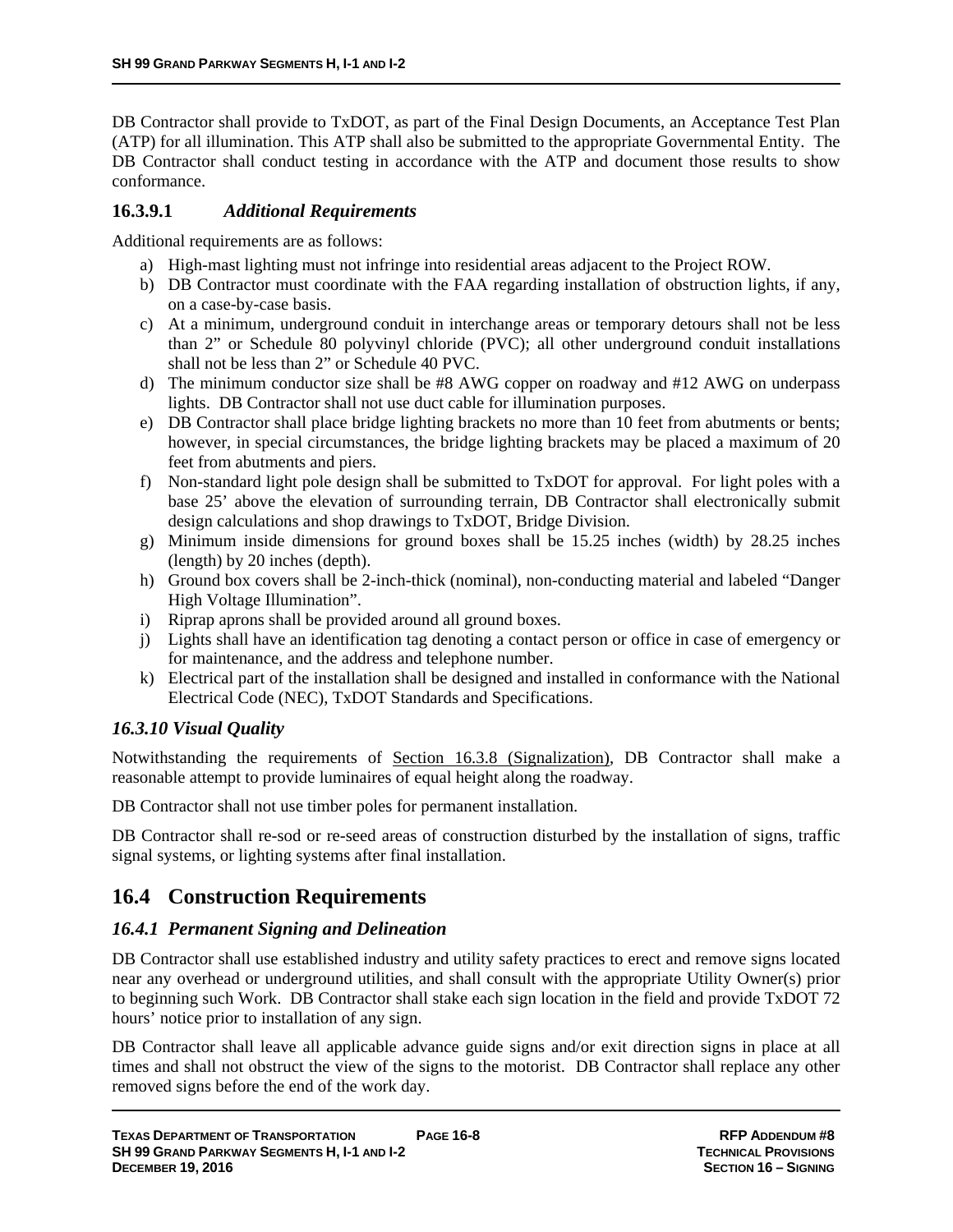DB Contractor shall affix a sign identification decal to the back of all signs for inventory purposes and shall submit inventory information to TxDOT in a TxDOT-compatible format.

All installed signs are required to meet the minimum retro-reflectivity values specified in TMUTCD Table 2A-3 (Minimum Maintained Retroreflectivity Levels).

#### *16.4.2 Permanent Pavement Marking*

DB Contractor shall meet the following minimum retroreflectivity values for edge line markings, centerline/no passing barrier line markings, and lane line markings when measured any time after three (3) days but not later than ten (10) days after application:

- a) Type I, Thermoplastic, Pavement Markings:
	- White markings: 250 millicandelas per square meter per lux (mcd/m2/lx)
	- Yellow markings: 175 mcd/m2/lx
- b) Type II, Paint & Beads, Pavement Markings:
	- White markings: 175 mcd/m2/lx
	- Yellow markings: 125 mcd/m2/lx

#### *16.4.3 Permanent Signalization*

DB Contractor shall coordinate with the Utility Owner(s) and ensure necessary power service is initiated and maintained for permanent signal systems. DB Contractor shall ensure power is provided to all DB Contractor-installed signals. DB Contractor shall stake each pole location in the field and provide TxDOT 72 hours' notice prior to installation of any foundation.

Separately metered electrical service shall be installed for permanent signals. When safety lighting is installed by the state in an incorporated city as part of a traffic signal installation, a separate electrical service is not required for this safety lighting. All other elements of the Work requiring electrical service shall be separately metered from the traffic signals

DB Contractor shall provide TxDOT with copies of all signal warrant studies as required in this Section 16. DB Contractor shall also provide copies of all final signal timing.

Before placing any permanent traffic signals, DB Contractor shall provide TxDOT a layout indicating the proposed location of such items.

#### *16.4.4 Permanent Lighting*

DB Contractor shall coordinate with the Utility Owner(s) and ensure power service is initiated and maintained for permanent lighting systems. Where the Work impacts existing lighting, DB Contractor shall maintain existing lighting as temporary lighting during construction and restore or replace prior to Substantial Completion of the Segment. At all times during the Term, safe lighting conditions shall be maintained along the Project roadway. DB Contractor shall stake each pole location in the field and provide TxDOT 72 hours' notice prior to installation of any foundation.

DB Contractor shall remove all old illumination-related cable and conduit that does not have existing pavement or riprap above it; any existing illumination-related cable and conduit that is under the existing pavement or riprap may be abandoned.

DB Contractor shall place all bore pits safely away from traffic, provide positive barrier protection, and provide necessary signs to warn of the construction area.

DB Contractor shall contact Utility Owners regarding their specific required working clearance requirements.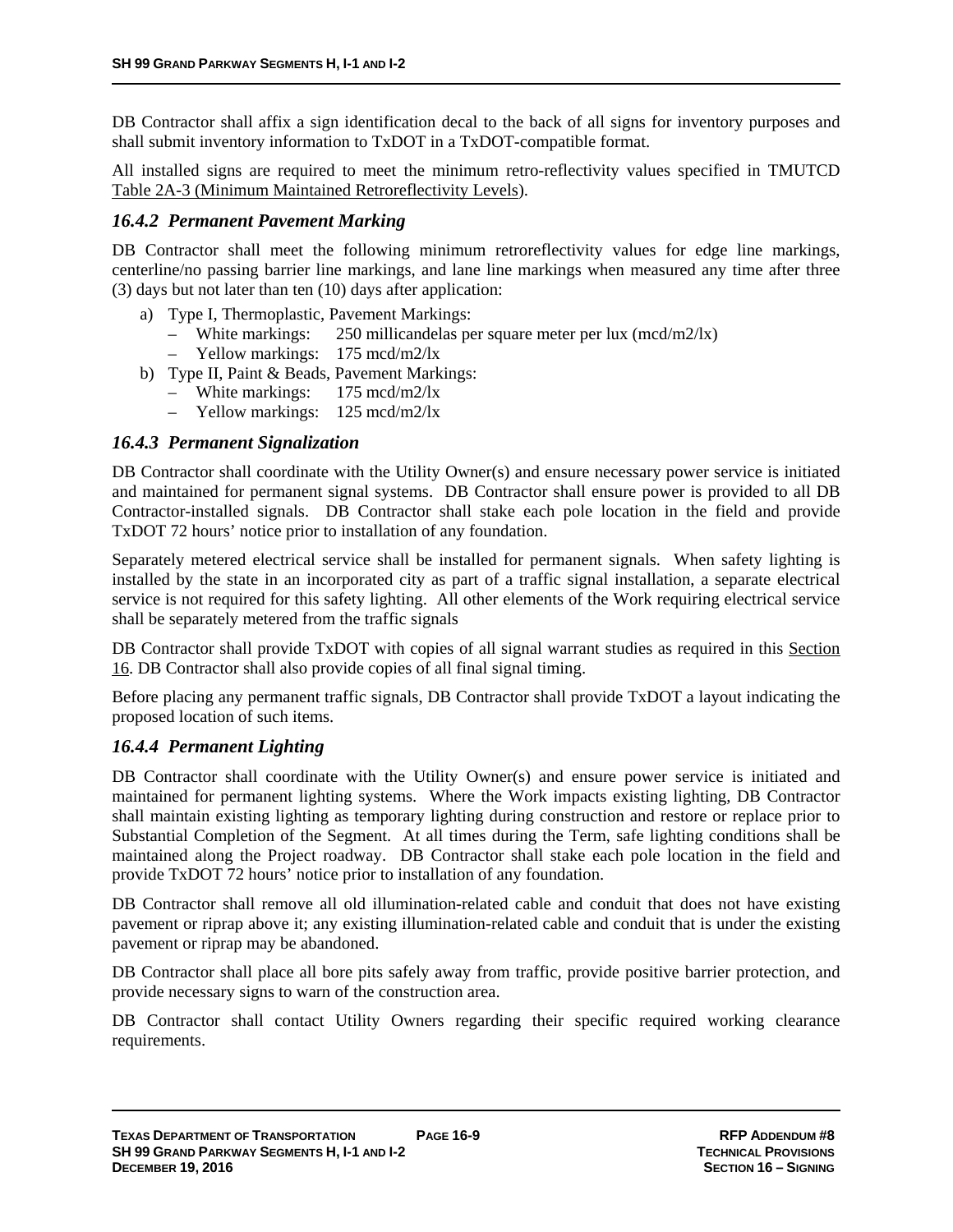DB Contractor shall affix an identification decal on each luminaire, ground box, and electrical service maintained and/or operated by DB Contractor for inventory purposes and shall submit inventory information to TxDOT in a TxDOT-compatible format. The identification decal shall denote a contact name, phone number and address in the event of Emergency or necessary maintenance.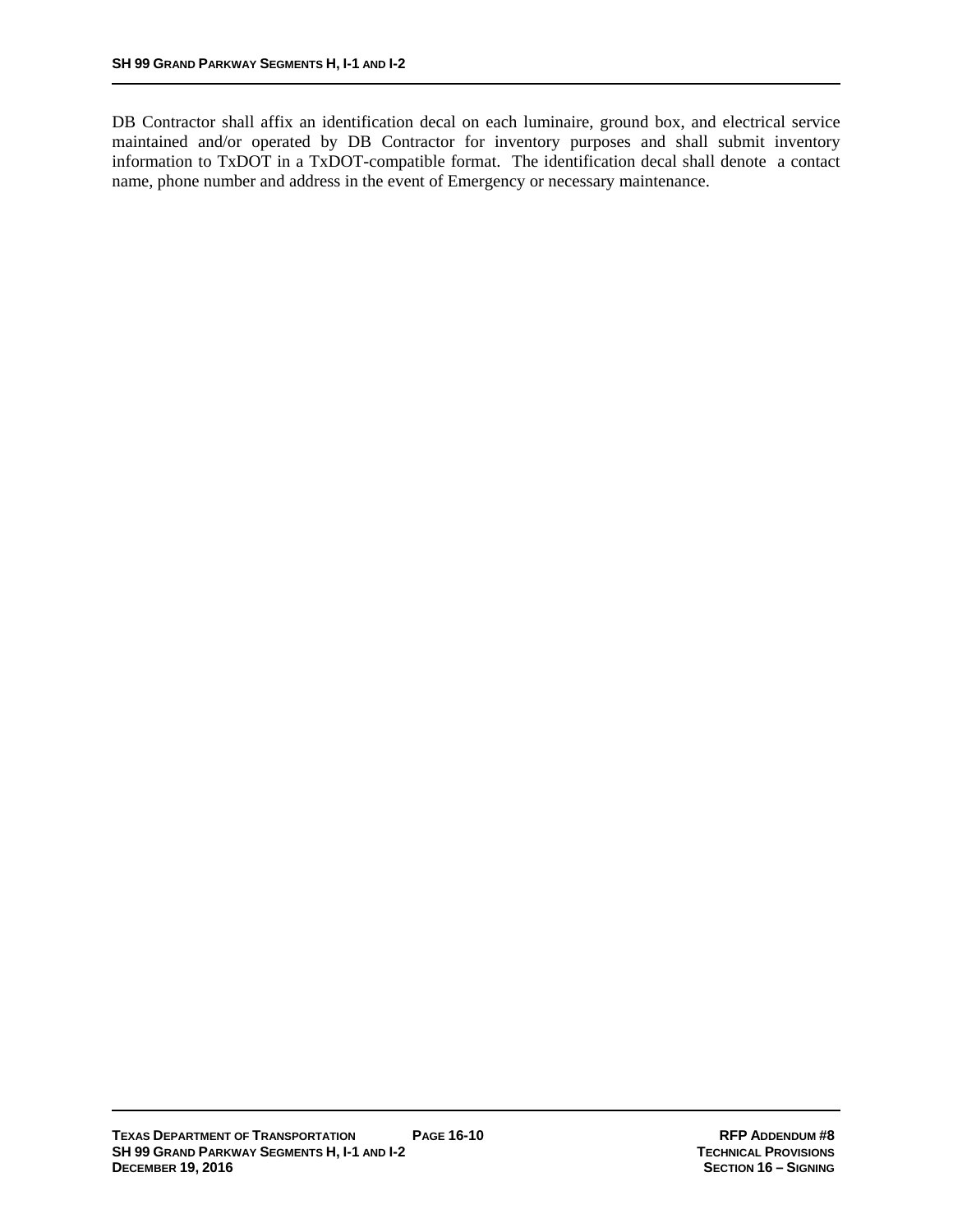# **17 INTELLIGENT TRANSPORTATION SYSTEMS**

## **17.1 General Requirements**

An Intelligent Transportation System (ITS) is necessary for monitoring the Project's traffic flow and performance both during construction and as a permanent installation. The Project ITS must accurately detect traffic and traffic operational conditions throughout the Project limits, and clearly communicate relevant and useful travel information to the people using the facility.

TxDOT is operating an ITS network that will need to connect to the new system provided by DB Contractor. The Project ITS must be compatible with such in-place system(s) that TxDOT and other agencies (including other DB Contractors) are currently operating. DB Contractor shall coordinate the ITS planning and implementation with TxDOT and other Governmental Entities that have roadways within or intersecting the Project.

DB Contractor shall maintain and protect the use of the existing ITS functionality within the Project at all times, except for system crossovers that are approved by TxDOT.

The Project ITS shall conform to the Houston-Galveston Regional ITS Architecture, conform with the Regional Data and Video Communications System (RDVCS) and have physical connections with the existing TxDOT ITS communications network on major freeways. The functionality of the ITS shall be such that command and control of appropriate field devices is shared and exchanged with appropriate Governmental Entities.

DB Contractor shall be responsible for the planning, design, installation, maintenance, and operation of safe and functional ITS for the Project. All components of the ITS shall conform to the provisions of the National Transportation Communication for ITS Protocol (NTCIP). DB Contractor shall maintain ITS interoperability over the Term of the Agreement with TxDOT's Houston TranStar Traffic Management Center (TMC) and other Governmental Entities. The ITS shall be coordinated with the Electronic Toll Collection System (ETCS) such that the communication requirements of the ETCS system are accommodated.

The Project ITS shall operate under the Houston-Galveston Regional ITS Architecture. Houston TranStar shall be the main TMC for this project. Communication and interoperability shall be achieved with other TMCs in the region, including Houston TranStar, such that with appropriate privileges, access to data, command, control and information sharing can occur among centers. All communication and access of information shall occur in near real-time (within logistical restraints).

## **17.2 Design Requirements**

DB Contractor shall provide a complete and operational ITS network throughout the Project that is expandable as capacity is increased along the Project roadways, utilizes hardware and software components consistent and compatible with TxDOT in the manner described in this Section 17.2 and the other affected Governmental Entities, resistant to weather encountered in the Project area, and places components in locations that are not hazardous to Users. DB Contractor shall prepare a preliminary ITS layout for review and concurrence by TxDOT to ensure adequate planning of the ITS implementation.

ITS backbone shall be a minimum of one, 144-strand single mode fiber optic cable. Subject to the specific requirements of this Section 17, DB Contractor shall determine the number and specific locations of all ITS components. Separately metered 120/240 volt single phase electrical services shall be installed for ITS installations.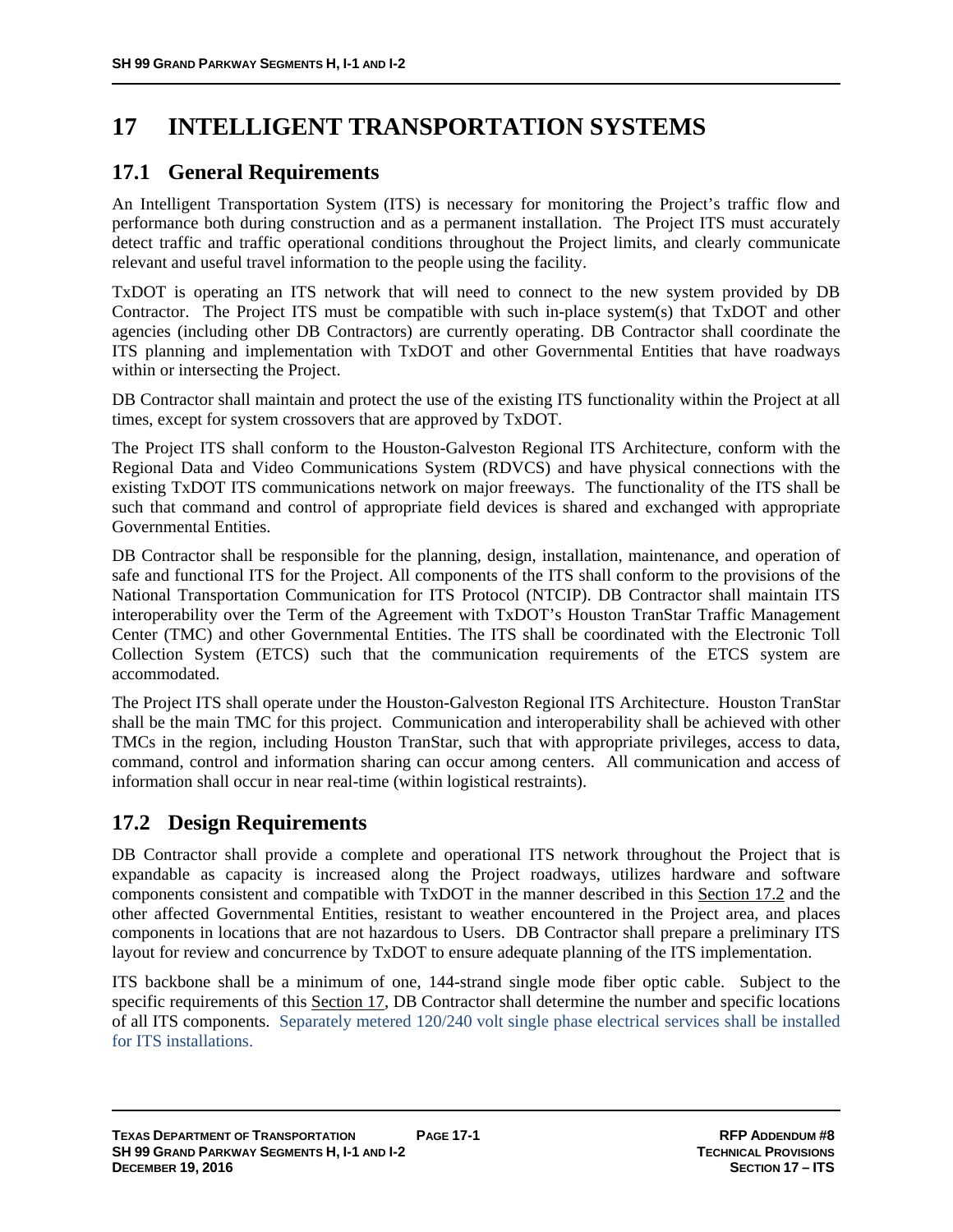DB Contractor shall provide safe ingress/egress areas and structures to accommodate authorized personnel access to ITS components for maintenance and operation activities.

All components of the ITS shall conform to the provisions of the National Transportation Communication for ITS Protocol (NTCIP) and be compatible with the latest version of TxDOT's LoneStar Software that is operational at Houston TranStar.

All ITS devices and associated mountings shall meet the 100 mph wind load design standards.

The installed ITS Equipment shall provide TxDOT access to accurate and reliable data and quality video images and accurate control of field devices from Houston TranStar on a real-time basis 24 hours a day, 7 days a week. Real-time is defined as correct data being available at Houston TranStar within thirty (30) seconds of being processed or the correct response of a field component within one (1) millisecond of the command being sent.

DB Contractor shall be responsible for ensuring the CCTV, DMS, and vehicle detection systems meet the reliability requirements specified in the TxDOT statewide and/or Houston District Standards as well as any standard publications provided by TxDOT at the time of actual design work.

The design and construction requirements, together with the design criteria presented in the TxDOT statewide and/or Houston District Standards as well as any standard publications provided by TxDOT at the time of the actual design work define the minimum standards and scope that must be met by the DB Contractor. The DB Contractor may supplement these requirements in order to access the data and video images and control of the CCTV for the sole purpose of managing the Project. As between the parties, TxDOT shall retain ownership and all rights to the data and video images and the DB Contractor shall not provide access to the data or video images to any third party without the authorization of TxDOT's representative.

DB Contractor shall be responsible for the installation and access to power required to operate the ITS devices including all utility costs until Substantial Completion of the Segment and Final Acceptance by TxDOT.

#### *17.2.1 ITS Communications Requirements*

DB Contractor shall provide a communications network that serves the highway ITS and tolling components of the Project. Communications network shall be compatible with recently installed tolling equipment in Segment I-2A. Where necessary, as determined by TxDOT, DB Contractor shall provide communication node buildings and cabinets to support the communications network.

The current TxDOT communications network backbone is a 10 Gigabit Multiple Protocol Label Switching (MPLS) Ethernet network.

#### *17.2.2 Conduit*

DB Contractor shall determine the type, quantity, and design of the conduit above and below ground, ground boxes, and all communication cable and electrical conductors to support the ITS network and operations.

Conduit shall be 3" in diameter. The conduit shall support a minimum of 144-strand fiber optic cable and be in a different duct bank than conduit for tolling elements. ITS conduit backbone must be encased as per TxDOT standard drawing, "ITS Conduit Trench Details", ITS(27)-16.

DB Contractor shall repair each communication cable or electrical conductor that is severed or otherwise rendered not usable.

The DB Contractor shall provide materials and use construction methodology in conformance at a minimum with the applicable TxDOT Standard Specifications.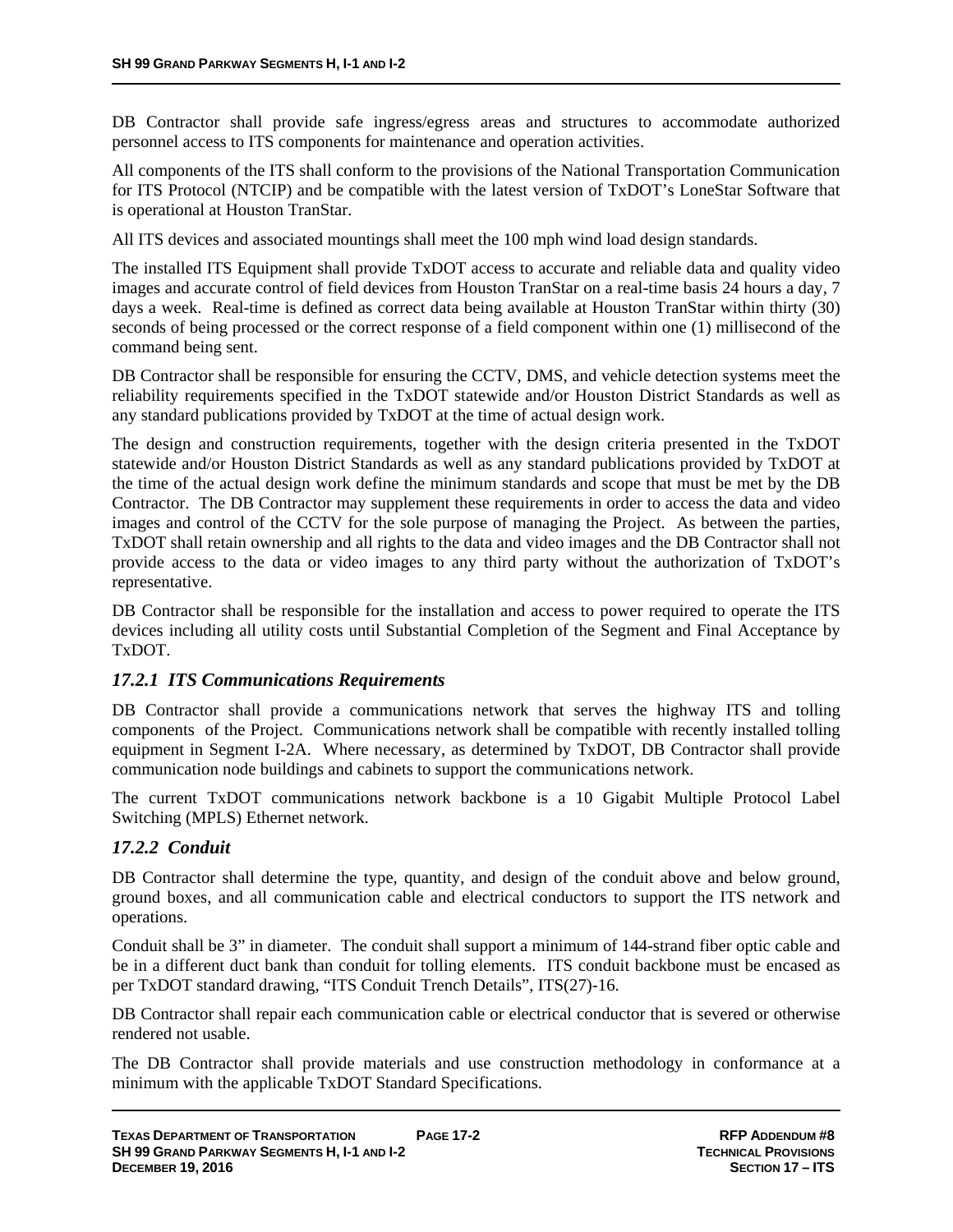### *17.2.3 CCTV Cameras*

DB Contractor shall install and ensure functionality of CCTV cameras for Incident verification, and traffic management. The system of cameras shall accurately identify all vehicle(s) involved in an Incident or Emergency, the extent of vehicle(s) damage, and if applicable the likelihood of personal injury. Operation of the cameras shall result in no visual delay in response of the camera pan/tilt/zoom by a user.

### **17.2.3.1** *Equipment*

DB Contractor shall install and ensure functionality of necessary CCTV equipment, including cameras, camera controls, cables, and connections. DB Contractor shall provide all the equipment necessary for TxDOT secondary control of all CCTV cameras.

DB Contractor shall provide a digital video format and communications protocol at all connections with TxDOT systems. The format and protocol provided by DB Contractor shall be compatible with systems in use by TxDOT at Houston TranStar, and if necessary convertible for use by TxDOT's in-place ITS network.

#### **17.2.3.2** *Placement*

CCTV cameras shall be provided and placed by the DB Contractor to enable TxDOT to monitor traffic conditions on highway lanes, frontage roads, connecting facilities, and entrance and exit ramps, and messages displayed on any remotely-controlled dynamic message signs in the Project area. To provide a stable video image, DB Contractor shall mount cameras on dedicated structures unless otherwise approved by TxDOT.

The DB Contractor shall utilize multiple CCTV camera installations at multi-level interchanges to ensure complete visual coverage of the interchange.

Distance between CCTV cameras shall not exceed 1.0 miles.

#### **17.2.3.3** *Video Requirements*

DB Contractor shall provide state-of-the-art CCTV cameras that meet the requirements of the applicable TxDOT statewide or TxDOT Beaumont/Houston District Standards. At any time prior to Final Acceptance, if any CCTV cameras fail to meet the latest TxDOT statewide or TxDOT Houston District Standards at the time of design, DB Contractor shall replace such cameras within 48 hours of discovery of lack of compliance.

#### **17.2.3.4** *Operating Requirements*

DB Contractor shall provide cameras with built-in heaters, mounting structure, and related equipment capable of operating within the following weather conditions:

- a. Wind load of 100 mph without permanent damage to mechanical and electrical equipment
- b. Ambient temperature range of  $-35$  degrees Fahrenheit to  $+140$  degrees Fahrenheit
- c. Relative humidity range not to exceed 95 percent within the temperature range of  $+40$  degrees Fahrenheit to +110 degrees Fahrenheit
- d. Humidity range of 0 to 100 percent condensing

#### **17.2.3.5** *Control Requirements*

DB Contractor shall supply CCTV equipment on this project which is fully compatible with the existing CCTV control system operated from Houston TranStar. DB Contractor shall deliver one complete set of CCTV equipment to Houston TranStar for testing by Houston TranStar IT personnel as part of the equipment submittal and approval process. Allow a minimum of 30 days for testing by Houston TranStar IT personnel. Submit the CCTV equipment for testing no later than 60 days after completion of TxDOT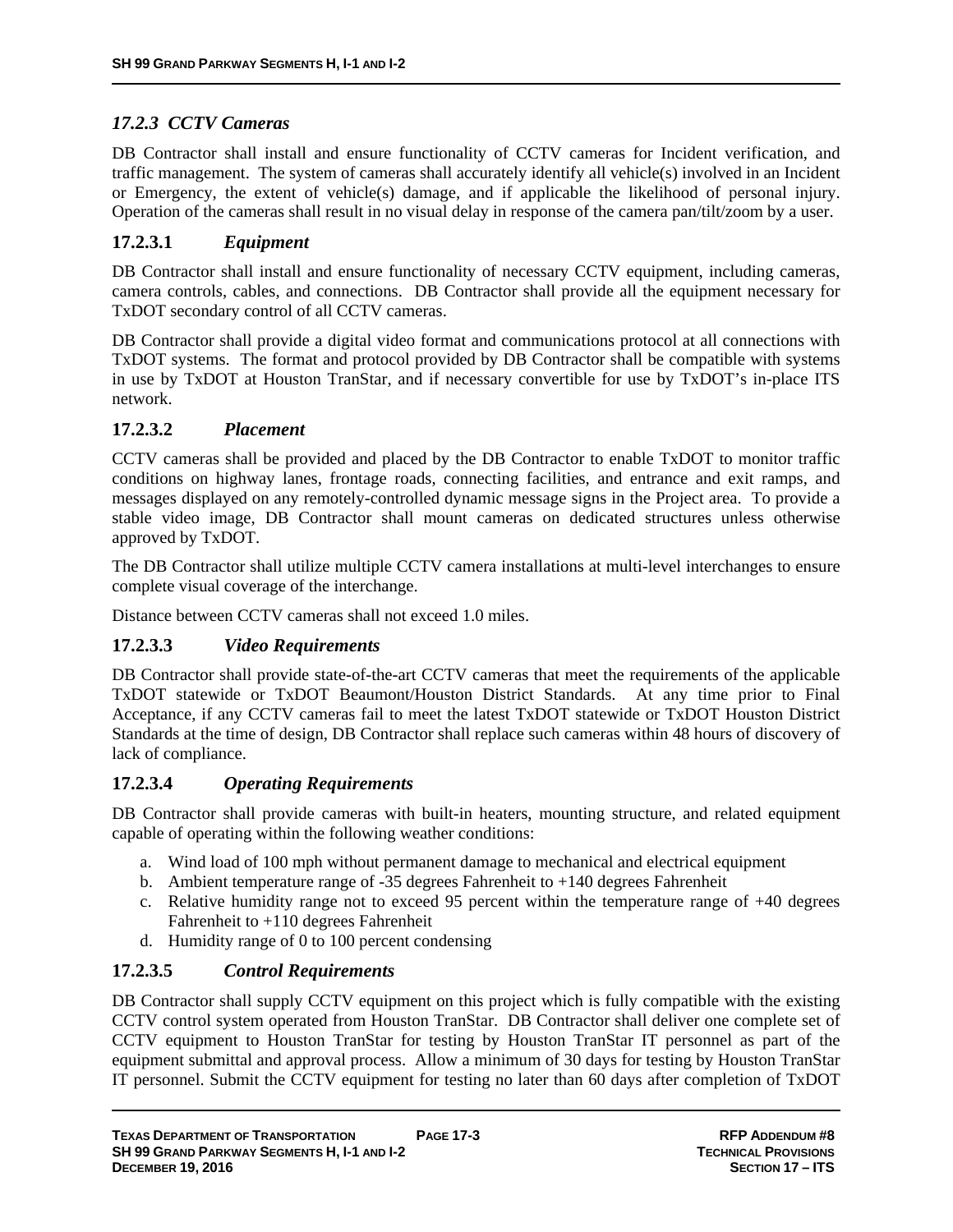submittal review. The equipment submitted for testing must be fully assembled and in a fully operational condition. Configure all equipment submitted for testing as is intended for use on the Project. Prototype equipment will not be allowed. The equipment will be interconnected to the existing CCTV control system and must be fully operational using that system. No modifications to the existing CCTV control system will be made to accommodate the submitted CCTV equipment. To be considered fully operational, at a minimum, the equipment must correctly respond to the following commands:

| pan left   | focus far                |
|------------|--------------------------|
| pan right  | iris override            |
| tilt up    | iris open                |
| tilt down  | iris close               |
| zoom in    | Camera power (latching)  |
| Zoom out   | pan tilt position preset |
| Focus near |                          |

Upon completion of installation, test the communications link installed between the communications hub building and the CCTV field equipment locations. Perform the test at all CCTV locations on the Project.

Use a test signal generator and a video monitor to demonstrate the ability of the video signal link to transmit a NTSC compliant video signal from the CCTV cabinet to the communications hub building. After completion of testing with the signal generator, connect the CCTV camera to the link and use a video monitor at the communications hub building to verify the presence of an NTSC compliant video signal. No degradation of the video signal must be discernible using the video monitor.

Connect a laptop computer containing TxDOT-supplied CCTV control software on the link and used to control the CCTV movement and control functions from the communications hub building utilizing the data link. Demonstrate the ability to control all CCTV functions outlined in the specifications.

Supply all test equipment, cabling and connectors necessary for performing the tests by the Contractor.

The equipment must be fully operational using the existing control system from Houston Transtar. Equipment which in any manner is not fully operational with the control system will be considered as not passing the test. Equipment which does not pass the test will be allowed one chance to be retested. The retest must occur within 30 days after the initial test. All issues of non-compliance and all discrepancies must be resolved for the second test. Equipment which is not able to be retested within 30 days or which does not pass the second test will be rejected and cannot be used on the Project. No additional time or compensation will be granted for the testing of the CCTV equipment. Successful testing of the CCTV equipment must be completed prior to any construction activities at the CCTV locations. No camera poles, cabinets or any other CCTV related equipment shall be installed until successful CCTV equipment testing has occurred.

#### *17.2.4 Vehicle Detection*

DB Contractor shall provide permanent detection in each highway lane of the Project that measures vehicle classification, vehicular volume, lane occupancy, and speed information on the roadway. The detectors shall be non-intrusive to the roadway Users. Spacing for the permanent vehicle detection shall be no greater than one mile in each highway lane in the Project or, at a minimum, provide detection for all highway lanes at one location between interchanges, each entrance ramp lane, and each exit ramp lane.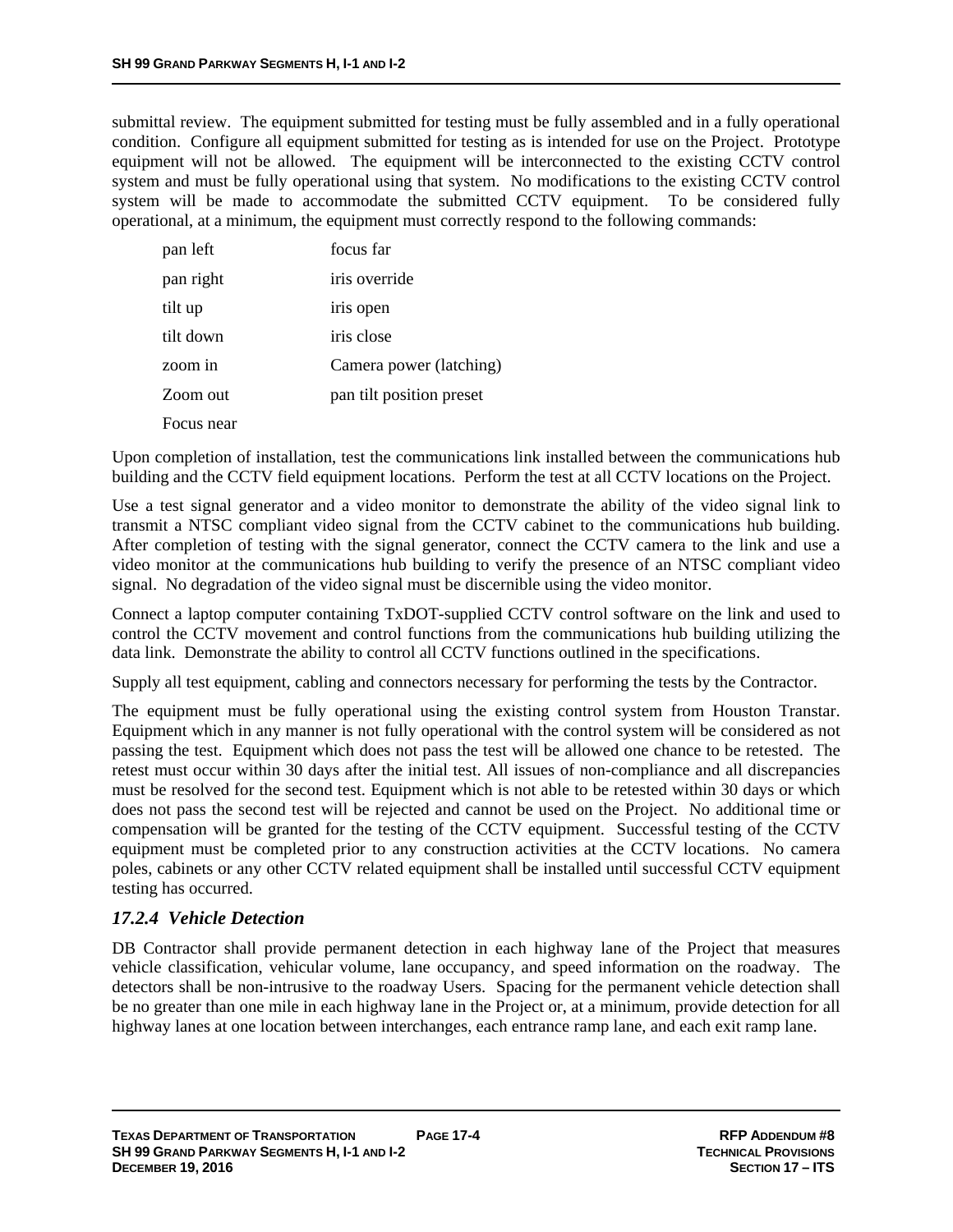Vehicle detection sensors shall determine vehicle speed for each vehicle passing the sensor. DB Contractor shall provide upon TxDOT request, the raw speed data (volume and speed) for each vehicle detection sensor.

DB Contractor shall also install Bluetooth readers every two miles and/or at locations approved by TxDOT. These readers will be used to determine average segment speeds and travel times. The Bluetooth readers must be compatible with existing systems at Houston TranStar.

DB Contractor may attach detection units to existing structures with prior concurrence from TxDOT. Where an existing structure is not available, or in lieu of attaching the detection unit to an existing structure, DB Contractor shall install a mounting pole solely for the vehicle detector. Any mounting poles placed specifically for ITS items shall conform to TxDOT specifications for CCTV mounting poles.

#### *17.2.5 Dynamic Message Signs (DMS)*

DB Contractor shall provide a comprehensive network of electronic DMS using only light-emitting diode (LED) display technology.

DB Contractor shall position each DMS to allow motorists to safely view the messages being displayed. DB Contractor shall locate the DMS to comply with large guide sign spacing stated in the TMUTCD.

DMS shall conform to the TxDOT special specification National Transportation Communications for ITS Protocol for Dynamic Message Signs and shall demonstrate compliance before installation of DMS.

DMS shall be used to inform motorist of the availability of alternate routes, and to advise travelers of adverse road conditions and congestion. DMS shall be placed to provide a driver-friendly sign-viewing angle at each DMS location.

Location and placement shall be approved by TxDOT. A DMS shall also be placed at one (1.0) mile before the approach prior to any mainlane tolling facility.DMS shall have the ability to be controlled using the latest TxDOT's DMS operating system being used at Houston TranStar.

DMS shall be mounted using a T-mount and located so that mainlane closures are not needed to maintain the sign.

#### *17.2.6 Lane Control Signals (LCS)*

No LCS required.

#### *17.2.7 Single-Line DMS (SDMS)*

No SDMS required.

#### *17.2.8 Communication Hub Enclosures/Communication Cabinets*

DB Contractor shall coordinate with TxDOT the connection of all new ITS components to the existing ITS communication hub enclosures and communication cabinets covering the Project.

### **17.3 Construction Requirements**

#### *17.3.1 General*

DB Contractor shall notify TxDOT thirty (30) days in advance of making connections to the existing TxDOT system.

DB Contractor shall maintain existing ITS communications functionality during construction activities.

DB Contractor shall coordinate with Utility Owner(s) and ensure that power service is available for permanent ITS systems.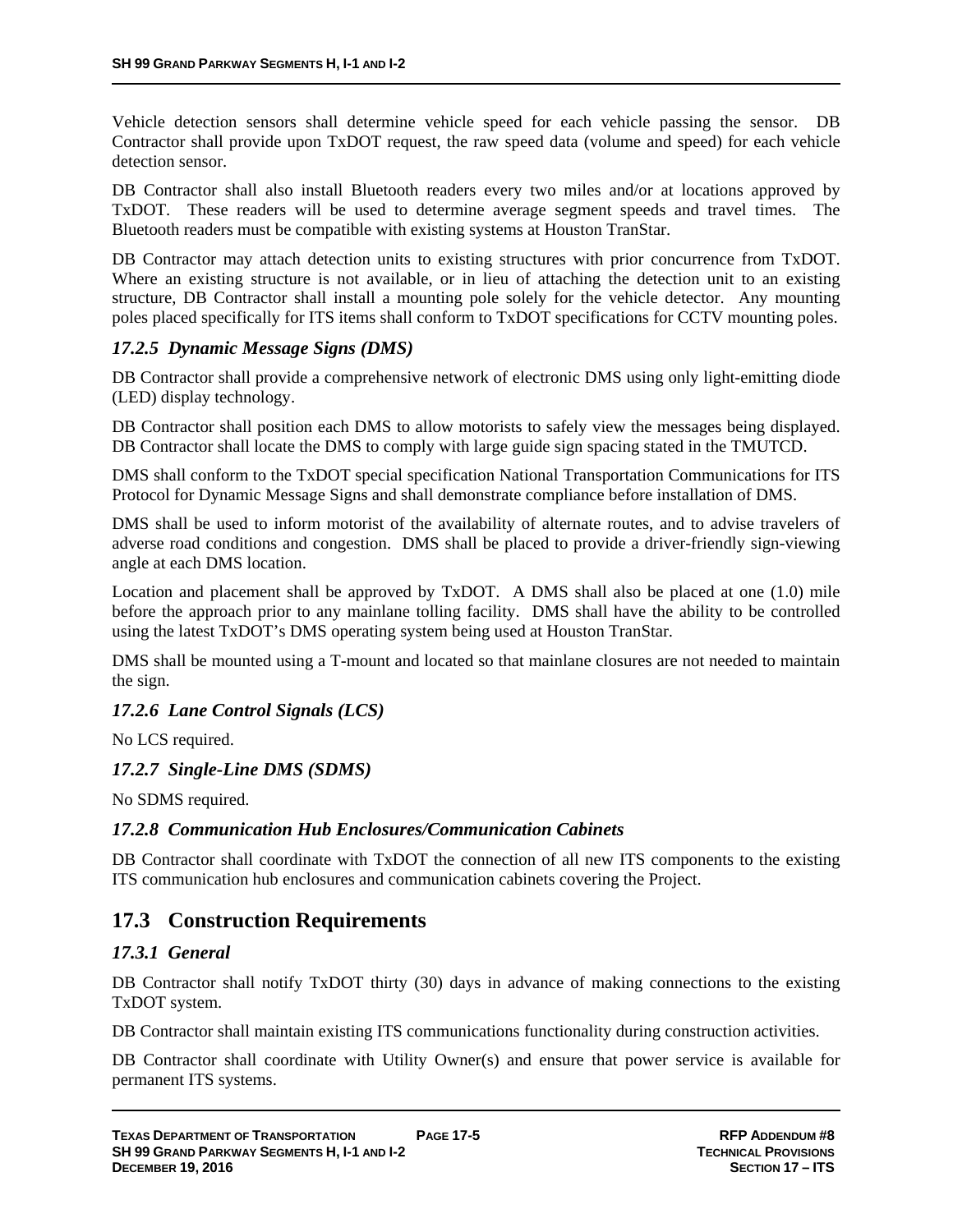### *17.3.2 Salvaging Existing Items*

DB Contractor shall salvage all existing ITS equipment removed during construction of the Project, deliver to the TxDOT Houston District Headquarters, and stockpile as requested by TxDOT, all in an undamaged condition.

#### *17.3.3 Existing ITS Relocation*

DB Contractor shall relocate any existing ITS components, including hubs, satellite buildings, CCTV cameras, DMSs, detection devices, and fiber-links, as required to continue service from the existing components. DB Contractor shall sequence construction and relocation of existing ITS components, facilities, and systems to prevent lapses in TxDOT's receipt of video or data within the Project area. The existing physical links and the proposed physical links shall be in separate physical conduits.

Before removing existing ITS items and before beginning construction of segments without existing ITS, DB Contractor shall perform all activities necessary to maintain system operations during construction, including installing new ITS items, relocating or replacing existing ITS items, and connecting such ITS items to the existing network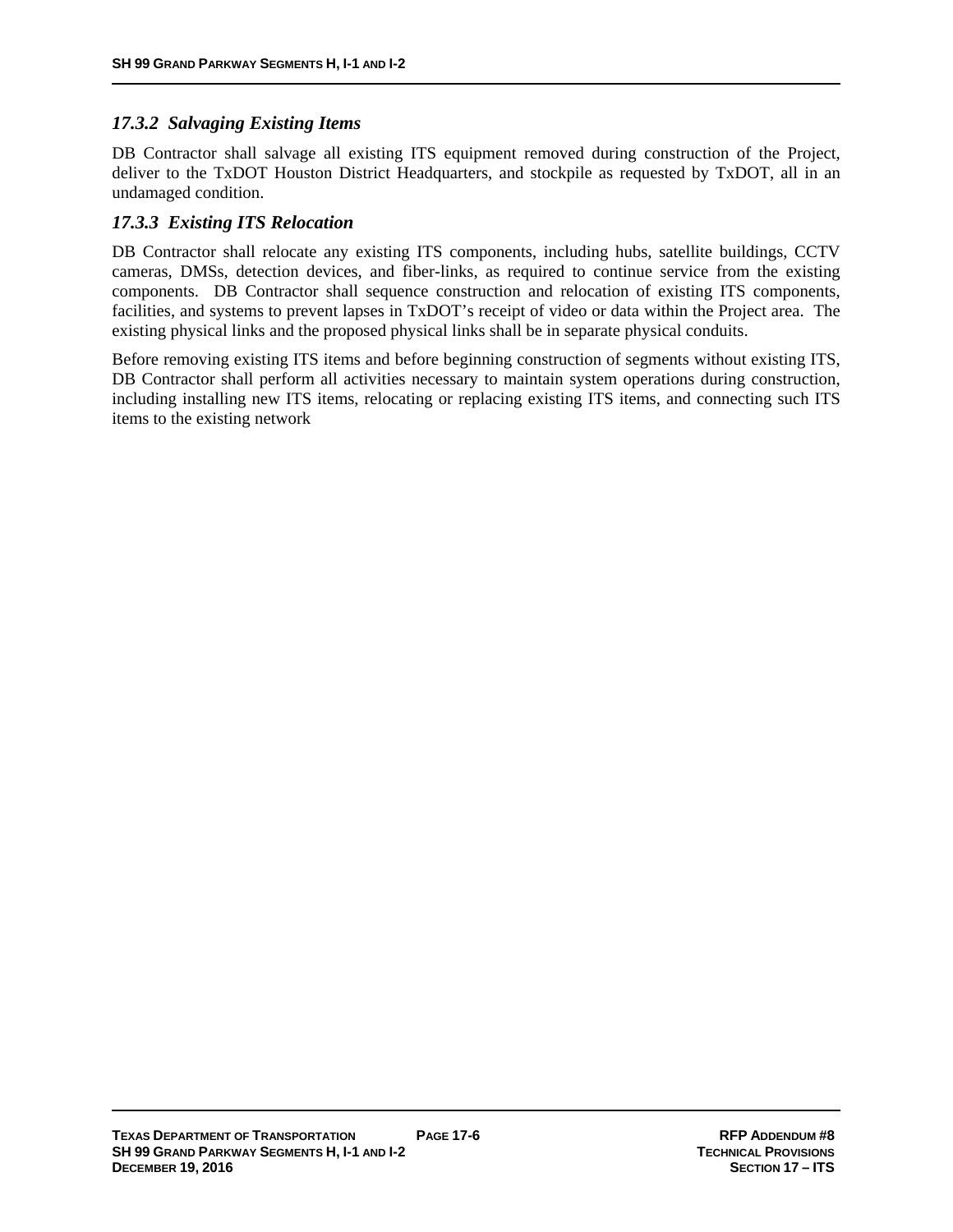# **18 TRAFFIC CONTROL**

## **18.1 General Requirements**

DB Contractor shall design, construct, operate and maintain the Project, in conformance with the requirements stated in this Section 18, to provide for the safe and efficient movement of people, goods, and services, through and around the Project, while minimizing negative impacts to Users, residents, and businesses. DB Contractor shall coordinate with local Governmental Entities on the development of the Traffic Control Plan (TCP).

It shall be the responsibility of the DB Contractor to gain approval from the appropriate Governmental Entity or property owner on each intersecting street or driveway closure.

During all phases, temporary or existing Intelligent Transportation System (ITS) equipment, street lights, and traffic signals shall remain in operation such that the new and existing equipment operate as a coherent system.

## **18.2 Administrative Requirements**

#### *18.2.1 Traffic Management Plan*

DB Contractor shall prepare and implement a Traffic Management Plan (TMP) that includes the following items:

- a. Descriptions of the qualifications and duties of the traffic engineering manager, traffic control coordinator, and other personnel with traffic control responsibilities
- b. Procedures to identify and incorporate the needs of transit operators, Utility Owners, Governmental Entities, local governmental agencies, Emergency Service providers, school districts, business owners, and other related Users, Customer Groups or entities in the Project corridor and surrounding affected areas
- c. Procedures for obtaining acceptance of detours, road and Lane Closures and other traffic pattern modifications from applicable Governmental Entities, and implementing and maintaining those modifications
- d. Procedures for signing transitions during construction from one stage to the next and from interim to permanent signing
- e. Procedures for maintenance and replacement of traffic control devices, including pavement markings and traffic barriers, if used
- f. Procedures to regularly evaluate and modify, if necessary, traffic signal timings, and the procedures for the development, TxDOT approval, implementation, testing, and maintenance of all affected signals
- g. Procedures to coordinate with the appropriate Governmental Entities operating signal networks along the Project or Project detour routes to ensure temporary system compatibility, establish responsibilities for temporary signal installation, maintenance, operation and removal, and coordinate traffic signal timing with local signal networks
- h. Procedures and process for the safe ingress and egress of construction vehicles in the work zone
- i. Provisions to provide continuous access to established truck routes and Hazardous Material routes, and to provide suitable detour routes, including obtaining any approvals required by the appropriate Governmental Entities for these uses
- j. Procedures to modify plans as needed to adapt to current Project circumstances including a contingency plan to alleviate unreasonable construction-related back-ups that can be implemented immediately upon notification from TxDOT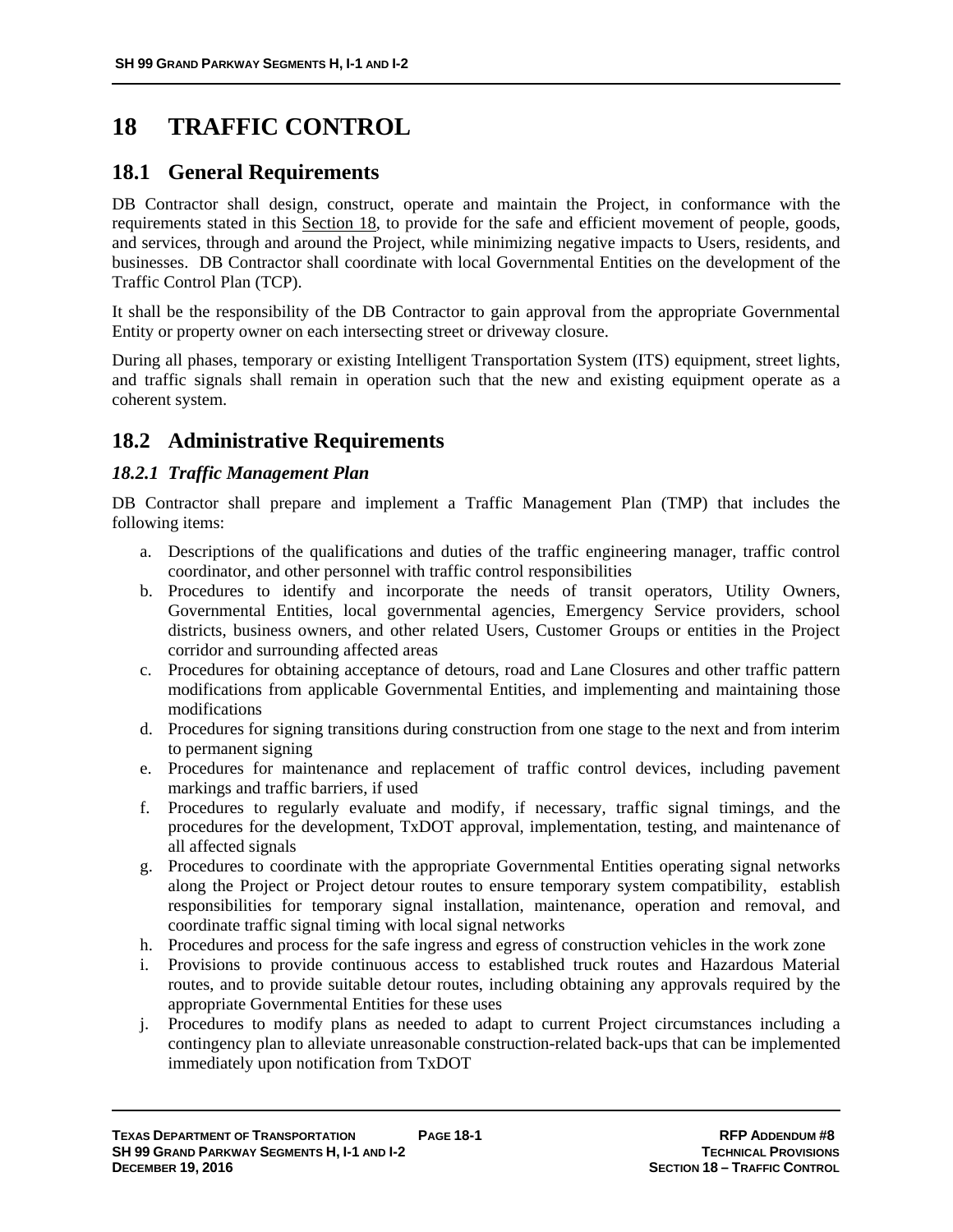- k. Procedures to communicate TMP information to DB Contractor's public information personnel and notify the public of maintenance of traffic issues in conjunction with the requirements of Section 3
- l. Descriptions of contact methods, personnel available, and response times for any deficiencies or Emergency conditions requiring attention during off-hours
- m. Procedures for Off-Peak Period (weeknights) Work to include a work zone light system design in accordance with NCHRP Report 498 – *Illumination Guidelines for Nighttime Highway Work*
- n. DB Contractor shall notify the traveling public by placing changeable message signs a minimum of seven (7) Days in advance of actual roadway closure or major traffic modifications. Where available and when possible, the DB Contractor shall coordinate and utilize Dynamic Message Signs on the regional ITS system
- o. DB Contractor shall utilize uniformed police officers contracted with TxDOT to effect Lane Closures. DB Contractor shall notify TxDOT four days in advance of the need for uniformed officers to enable TxDOT to schedule the uniformed officers. DB Contractor shall be responsible for the costs associated with the use of uniformed officers

The TMP must be approved by TxDOT prior to NTP2 or Limited NTP2. DB Contractor shall provide TxDOT sufficient time for review of, and comment on, the TMP. TxDOT retains the right to require revision and re-submittal of the TMP within a reasonable amount of time.

## **18.3 Design Requirements**

### *18.3.1 Traffic Control Plans*

DB Contractor shall use the procedures in the TMP, TxDOT standard drawings, and TMUTCD requirements to develop detailed TCPs which provide for all construction stages and phasing, as well as all required switching procedures.

DB Contractor shall produce a TCP for each and every phase of Work that impacts traffic and involves traffic control details and shall coordinate with appropriate Governmental Entities on the development of the plan. DB Contractor is responsible for obtaining all necessary permits from such local entities to implement the plans.

DB Contractor shall provide TxDOT with a TCP concept presentation for approval at or near 30% design status but prior to TCP plan sheet development. The DB Contractor shall utilize PowerPoint and roll plots to convey this concept at a TCP concept presentation meeting.

Each traffic control plan shall be submitted to TxDOT for review a minimum of 21 Days prior to implementation. The traffic control plan shall include details for all detours, traffic control devices, striping, and signage applicable to each phase of construction. Information included in the traffic control plans shall be of sufficient detail to allow verification of design criteria and safety requirements, including typical sections, alignment, striping layout, drop off conditions, and temporary drainage. The traffic control plans shall clearly designate all temporary reductions in speed limits. Changes to posted speed limits will not be allowed unless specific prior approval is granted by TxDOT.

Opposing traffic on a normally divided roadway shall be separated with appropriate traffic control devices in accordance with Good Industry Practice and TMUTCD based on roadway design speed. Approved traffic control devices can be found in the *Compliant Work Zone Traffic Control Device List* (CWZTCD list).

DB Contractor shall maintain signing continuity on all active roadways within or intersecting the Project at all times.

Throughout the duration of the Project, DB Contractor shall ensure all streets and intersections remain open to traffic to the greatest extent possible by constructing the Work in stages. DB Contractor shall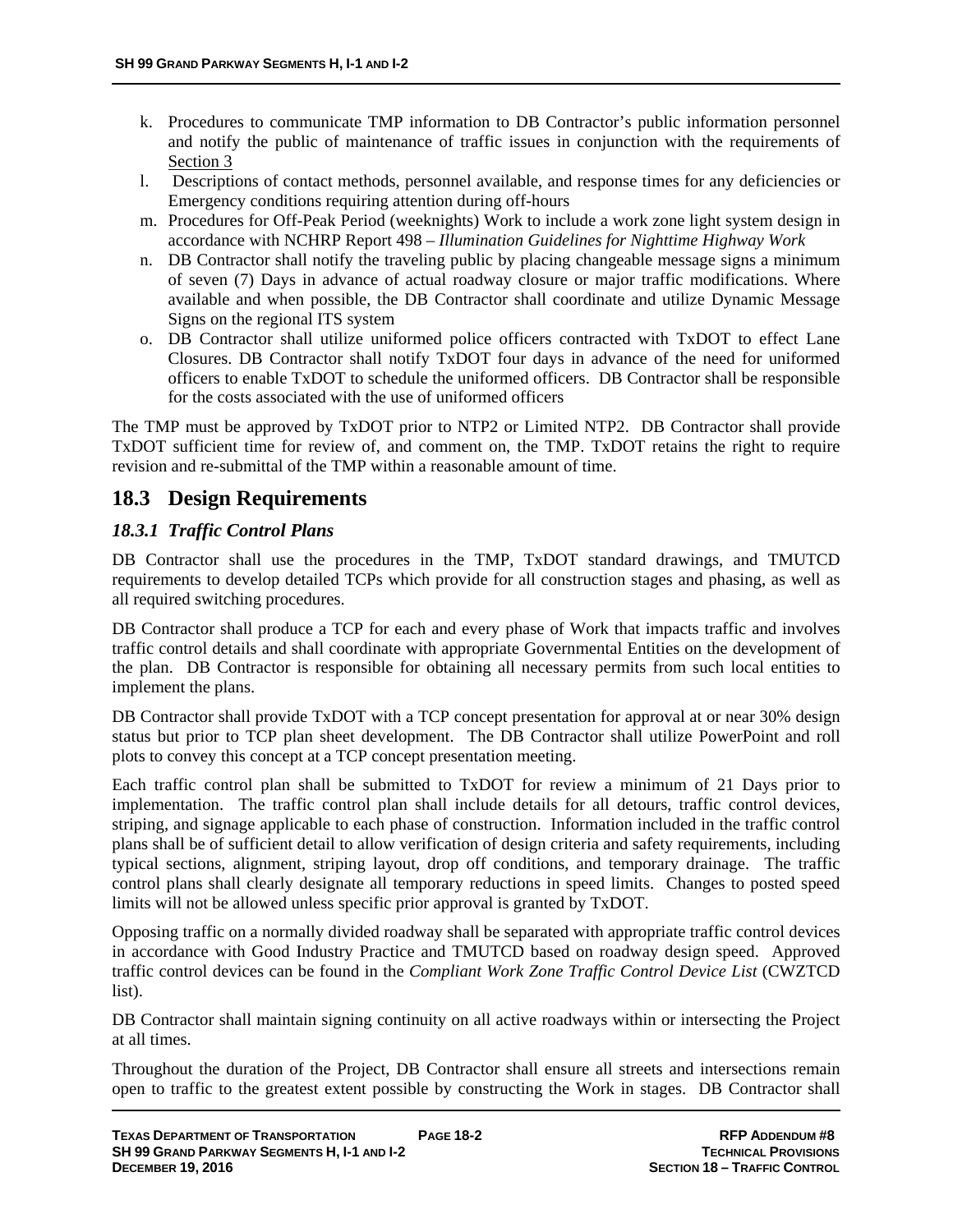maintain access to all adjacent streets and shall provide for ingress and egress to public and private properties at all times during the Project.

DB Contractor shall prepare public information notices, in coordination with Section 3 (Public Information and Communications), in advance of the implementation of any Lane Closures or traffic switches. These notices shall be referred to as traffic advisories.

#### *18.3.2 Design Parameters for Traffic Control Plans*

**Design Vehicle.** Turning movement on all local streets and driveways shall, at a minimum, provide similar characteristics as existing.

**Design Speed.** On Interstate and State Highways, the design speed shall be 55 miles per hour (mph) or greater, except for major alignment transitions, where the design speed may be reduced to 45 mph if approved by TxDOT in its sole discretion.

**Number of Lanes.** The minimum number of lanes to be maintained shall be the number of lanes currently available on each facility. Lane Closures on other roadways may be considered, within reason, so long as all traffic patterns and accesses are maintained.

Lane Widths. During construction, the minimum lane width for mainlanes, frontage roads and major crossing streets is 11 feet. For minor crossing streets, TxDOT may, in its sole discretion, allow 10' lanes in limited circumstances during construction for short distances after reviewing the DB Contractor's traffic control plan.

**Shoulders.** A minimum one foot offset from the edge of travel way to the edge of pavement or traffic barrier is required.

#### *18.3.3 Allowable Lane and Roadway Closures*

Closures will only be permitted when the DB Contractor can demonstrate that the closure will provide clear benefit to the progress of the Work. Closures must be coordinated with adjacent projects and priority shall be given to the closure submitted first.

#### **Lane Closures**

DB Contractor shall not reduce the number of roadway controlled access lanes below the current number of roadway controlled access lanes during the Peak Period as described in Exhibit 1 of the Agreement. DB Contractor may reduce the number of roadway lanes in each direction during the Off-Peak Period, as described in Exhibit 1 of the Agreement, provided that a minimum of two roadway controlled access lanes in each direction are maintained.

If reasonable mobility can be maintained, or exceptional circumstances exist, additional lanes may be closed during the Off-Peak Period with the written permission of TxDOT. Off-Peak Hours may be started earlier or extended later with TxDOT approval if reasonable mobility can be maintained.

DB Contractor shall seek TxDOT approval if a reduction in the current number of frontage road or arterial street lanes are required.

If bridge demolition or beam erection cannot be accomplished safely within these requirements, DB Contractor may utilize weekend road closures between 9:00 pm Friday and 6:00 am Monday. DB Contractor shall seek TxDOT's approval for such traffic closures and shall provide a minimum of two weeks' notice of such closures. Any complete roadway closure shall occur during the Off-Peak Period and shall require the DB Contractor to develop a Traffic Control Plan with detours to be submitted and approved by TxDOT.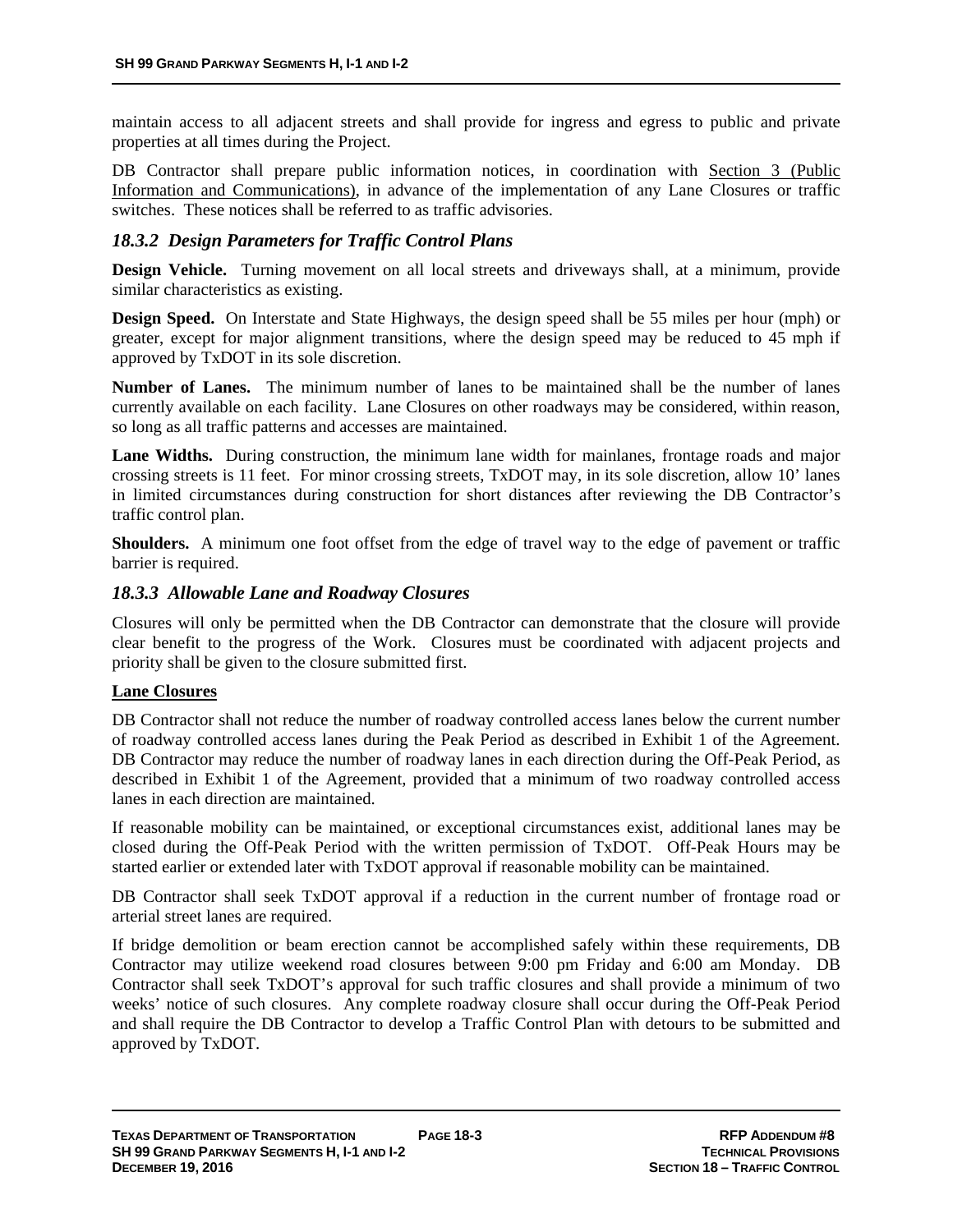When Lane Closures are necessary, DB Contractor shall use the public information and communication methods available to inform the appropriate Customer Groups (refer to Section 3).

Lane Closures must be coordinated with adjacent projects.

Except for Incidents or Emergencies, DB Contractor may reduce the number of mainlanes in accordance with Table 18-1 (Permitted Lane Closures) during non-restricted hours in accordance with Section 18.3.4. DB Contractor shall pay Lane Rental Fees as specified in **Exhibit 17** of the Development Agreement for Lane Closures other than those permitted in Table 18-1 until Final Acceptance and thereafter during the Warranty Term as defined in Section 11.1.2 of the Development Agreement.

| <b>Description of Operations</b>                                                                                                                            |                                         | <b>Permitted Lane Closures</b><br>(For all mainlane facilities other than the tolled mainlanes) |                                        |
|-------------------------------------------------------------------------------------------------------------------------------------------------------------|-----------------------------------------|-------------------------------------------------------------------------------------------------|----------------------------------------|
| <b>Category of Work</b>                                                                                                                                     | <b>Roadway Lanes</b><br>(One Direction) | Peak Period <sup>2</sup>                                                                        | <b>Off Peak</b><br>Period <sup>3</sup> |
| Placement of CTB, Placement of<br>Pavement Markings, Full Depth<br>Roadway Repair, Placement of<br>Bridge Beams, Bridge Demolition<br>or Similar Operations | 5                                       | None                                                                                            | 3                                      |
|                                                                                                                                                             | 4                                       | None                                                                                            | $\mathfrak{D}$                         |
|                                                                                                                                                             | 3                                       | None                                                                                            |                                        |
|                                                                                                                                                             | $\mathfrak{D}$                          | None                                                                                            | None                                   |
| Adjacent Construction, Lanes for<br>Construction Traffic or Similar<br>Operations                                                                           | 5                                       | None                                                                                            | $\mathfrak{D}$                         |
|                                                                                                                                                             | 4                                       | None                                                                                            | $\mathfrak{D}$                         |
|                                                                                                                                                             | 3                                       | None                                                                                            |                                        |
|                                                                                                                                                             | ◠                                       | None                                                                                            | None                                   |

**Table 18-1: Permitted Lane Closures** 

Notes:

1. A minimum of 2 lanes in each direction shall be required at all times except as specifically approved by TxDOT.

- 2. **Peak Period** means the period as described in Exhibit 1 of the Agreement.
- 3. **Off-Peak Period** means the periods as described in Exhibit 1 of the Agreement.

Times shall be established utilizing 7 day-24 hour traffic counts to be performed by the DB Contractor, results of which shall be provided to TxDOT for evaluation. Peak Period hours shall be evaluated on an annual basis and the shall be adjusted as necessary.

#### **Driveway Closures**

DB Contractor shall maintain a minimum of one driveway per business at all times. For businesses with multiple driveways, when driveway closure is necessary to progress Work, no driveway may be closed for more than thirty (30) consecutive days or more than forty-five (45) days in a ninety (90) day period.

#### **Ramp Closures**

No two adjacent ramp closures may occur at the same time.

Failure to meet the minimum requirements for permitted Lane Closures as set forth in Table 18-1 will result in the assessment of Liquidated Damages as prescribed in Exhibit 17 of the Agreement.

#### **Detour Usage**

DB Contractor shall use State routes for detour routes, wherever applicable. If State routes are unavailable, DB Contractor shall use local arterials, provided that DB Contractor has obtained the necessary permits from the Governmental Entity having jurisdiction.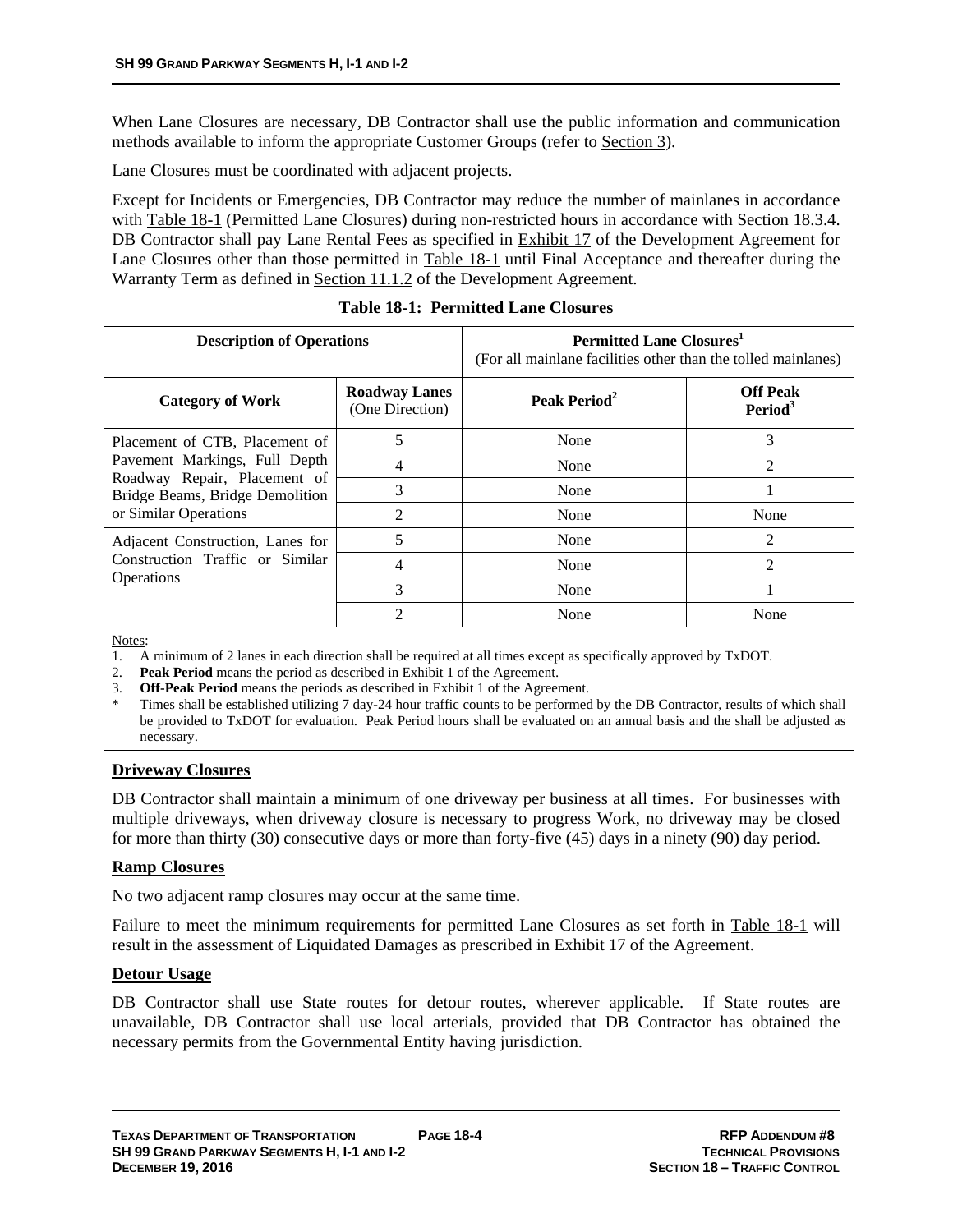DB Contractor shall provide motorists with guidance on diverting around the construction, detouring around specific construction sites, and traveling through the construction areas. This shall include the installation and maintenance of temporary regional signs to divert traffic around the Project. Motorist guidance to and along detour routes shall be provided, together with regional guidance.

#### *18.3.4 Restrictions on Lane and Roadway Closures*

### **18.3.4.1** *Holiday Restrictions*

No Lane Closure that restricts or interferes with traffic shall be allowed from noon on the day preceding to 10:00 pm on the day after the following holiday schedule. TxDOT has the right to lengthen, shorten, or otherwise modify these restrictions as actual traffic conditions may warrant.

- a) New Year's Eve and New Year's Day (December 31 through January 1)
- b) Easter Holiday Weekend (Friday through Sunday)
- c) Memorial Day Weekend (Friday through Monday)
- d) Independence Day (July 3 through noon on July 5)
- e) Labor Day Weekend (Friday through Monday)
- f) Thanksgiving Holiday (Wednesday through Sunday)
- g) Christmas Holiday (December 23 through December 26)
- h) Spring break week (Saturday through the following Sunday)
- i) Tax-free shopping weekend (Saturday and Sunday)

#### **18.3.4.2** *Event Restrictions*

DB Contractor shall coordinate with TxDOT regarding Lane Closures during regional events. TxDOT has the right to lengthen, shorten, or otherwise modify these restrictions as actual traffic conditions may warrant. TxDOT also has the right to modify the list of major events as they are added, rescheduled or warranted.

#### **18.3.4.3** *Crossing Street Restrictions*

Major crossing streets must remain open to traffic at all times prior to Final Acceptance. When minor crossing streets are closed, adjacent major crossing streets must have a minimum of two lanes in each direction. Below is a list of major crossing streets for the Project:

- a) I-69/US 59 Mainlanes
- b) I-69/US 59 frontage roads
- c) FM 1960
- d) US 90
- e) SH 146
- f) I-10 Mainlanes
- g) I-10 frontage roads

Minor crossing streets may be closed for bridge construction if adjacent cross streets are open to traffic and continuous frontage roads are open. Coordinate with the TxDOT for all minor street identification.

Any complete roadway closure shall require a traffic control plan to be submitted and approved by TxDOT and Governmental Entities having jurisdiction of roadways affected by the closure. Availability of frontage roads, ramp locations and detour distances shall be considered in the design. Complete mainlane closure may only be allowed during Off-Peak Periods (weeknights).

## **18.4 Construction Requirements**

Construction shall be in accordance with DB Contractor's TMP, the manufacturer's directions or recommendations where applicable, and the applicable provisions of the TMUTCD.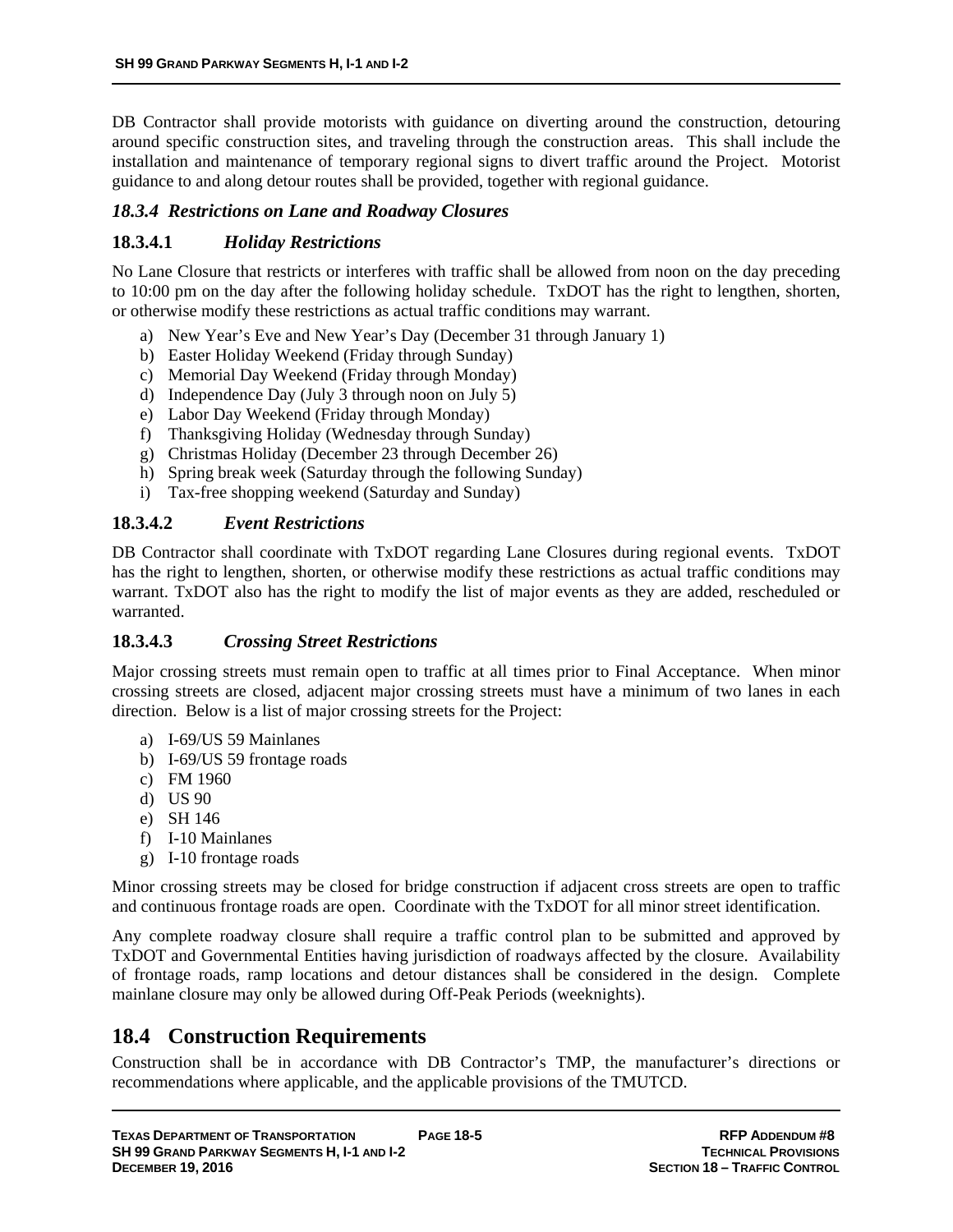#### *18.4.1 DB Contractor Responsibility*

If at any time TxDOT determines DB Contractor's traffic control operations do not meet the intent of the TMP or any specific traffic control plan, DB Contractor shall immediately revise or discontinue such operations to correct the deficient conditions.

DB Contractor shall provide TxDOT the names of the Traffic Control Coordinator and support personnel, including a backup coordinator in the event the primary coordinator is unavailable, and the phone number(s) where they can be reached 24 hours per day, seven (7) days per week.

#### *18.4.2 Access*

Existing bicycle and pedestrian access and mobility shall be maintained parallel with the frontage roads and across all cross streets. Access to existing transit stop locations shall be maintained during construction or reasonable alternative locations shall be provided.

#### *18.4.3 Detours*

DB Contractor shall maintain all detours in a safe and traversable condition. A pavement transition, suitable for the posted speed of the section shall be provided at all detour interfaces.

DB Contractor shall use State routes for detour routes, wherever applicable. If State routes are unavailable, DB Contractor shall use local arterials, provided that DB Contractor has obtained the necessary permits from the Governmental Entity having jurisdiction.

DB Contractor shall provide motorists with guidance on diverting around the construction, detouring around specific construction sites, and traveling through the construction areas. This shall include the installation and maintenance of temporary regional signs to divert traffic around the Project. Motorist guidance to and along detour routes shall be provided, together with regional guidance.

#### *18.4.4 Local Approvals*

DB Contractor shall communicate any ramp closure and staging analysis with the Governmental Entity having jurisdiction within the Project. When ramp movements are diverted or detoured along existing roads, DB Contractor shall be responsible for any and all user costs that may be assessed for the use of these existing roads. This may include traffic operation analysis, temporary traffic control devices, and road user costs, all payable to the local road authority. DB Contractor shall be responsible for obtaining the necessary approvals from agencies having jurisdiction over the routes used.

#### *18.4.5 Pavement Markings*

DB Contractor shall be required to remove existing pavement markings that conflict with temporary or permanent pavement markings. These pavement markings shall be removed by any method that does not materially damage the surface or texture of the pavement. Pavement marking removal by over-painting is prohibited.

#### *18.4.6 Reinstatement of Utility Cuts*

After installation of drainage structures, storm sewers, or any other public or private Utility facility by open cut beneath existing pavements carrying traffic during construction, the pavement shall be restored to provide a normal satisfactory riding surface.

#### *18.4.7 Hauling Equipment*

DB Contractor shall keep traveled surfaces used in its hauling operations clear and free of dirt or other debris that would hinder the safe operation of roadway traffic.

Rubber-tired equipment shall be used for moving dirt or other materials along or across paved surfaces.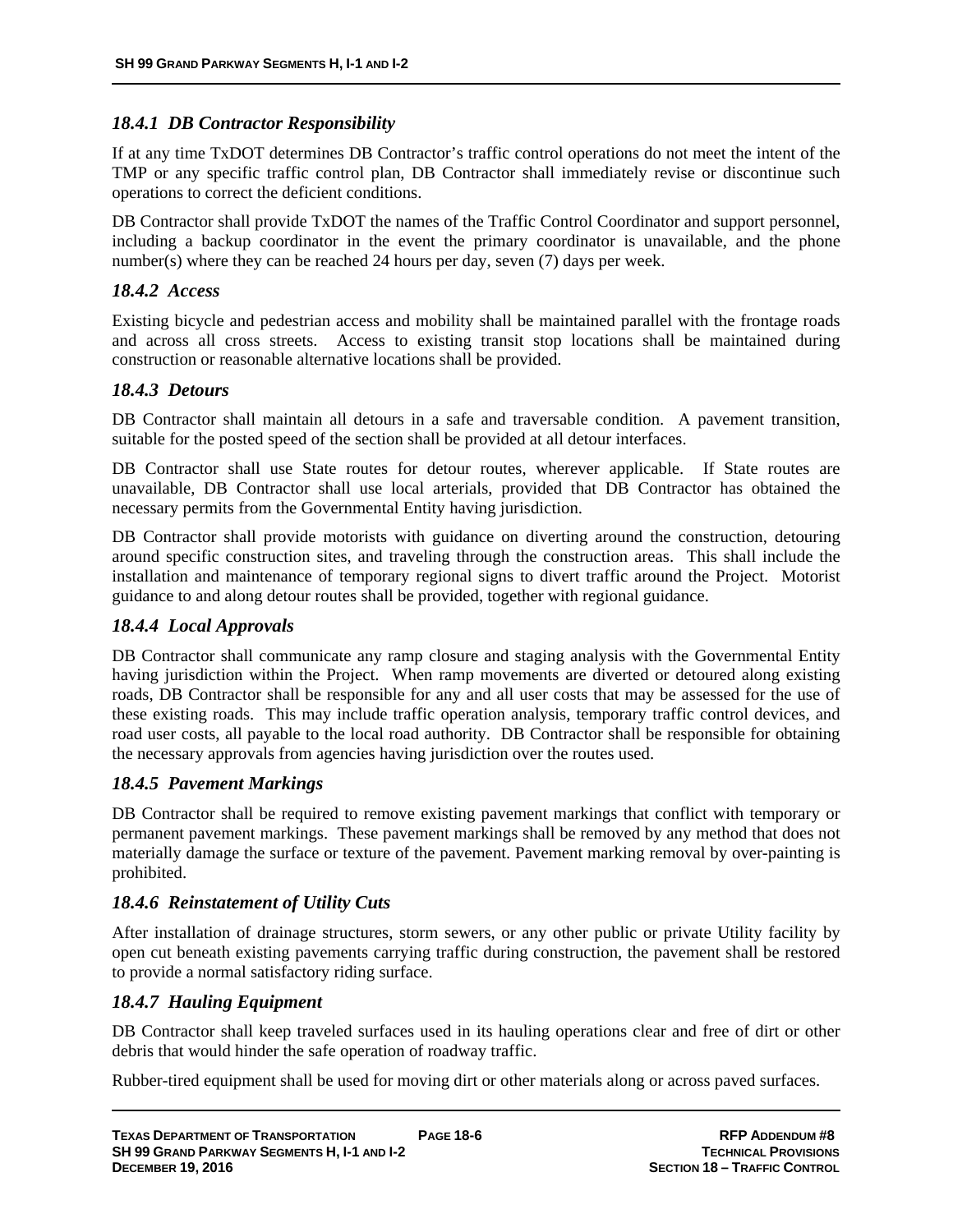Where DB Contractor moves any equipment not licensed for operation on public highways on or across any pavement, DB Contractor shall protect the pavement from all damage caused by such movement. Any damage caused by the operation of DB Contractor shall be repaired at the expense of DB Contractor.

All haul routes utilizing any street of an adjacent Governmental Entity shall be coordinated with the appropriate Governmental Entity

### *18.4.8 Final Clean-Up*

DB Contractor shall clear and remove from the site all surplus and discarded materials and debris of every kind and leave the entire Project in a smooth and neat condition, after any construction process.

#### *18.4.9 Stockpiles*

Barricades and warning signs are to be placed at stockpiles to adequately warn motorists of a hazard in accordance with TxDOT's Traffic Engineering Standard sheets and the TMUTCD. All material stockpiles shall not be located within the clear zone of any traveled lane, unless positive protection is provided.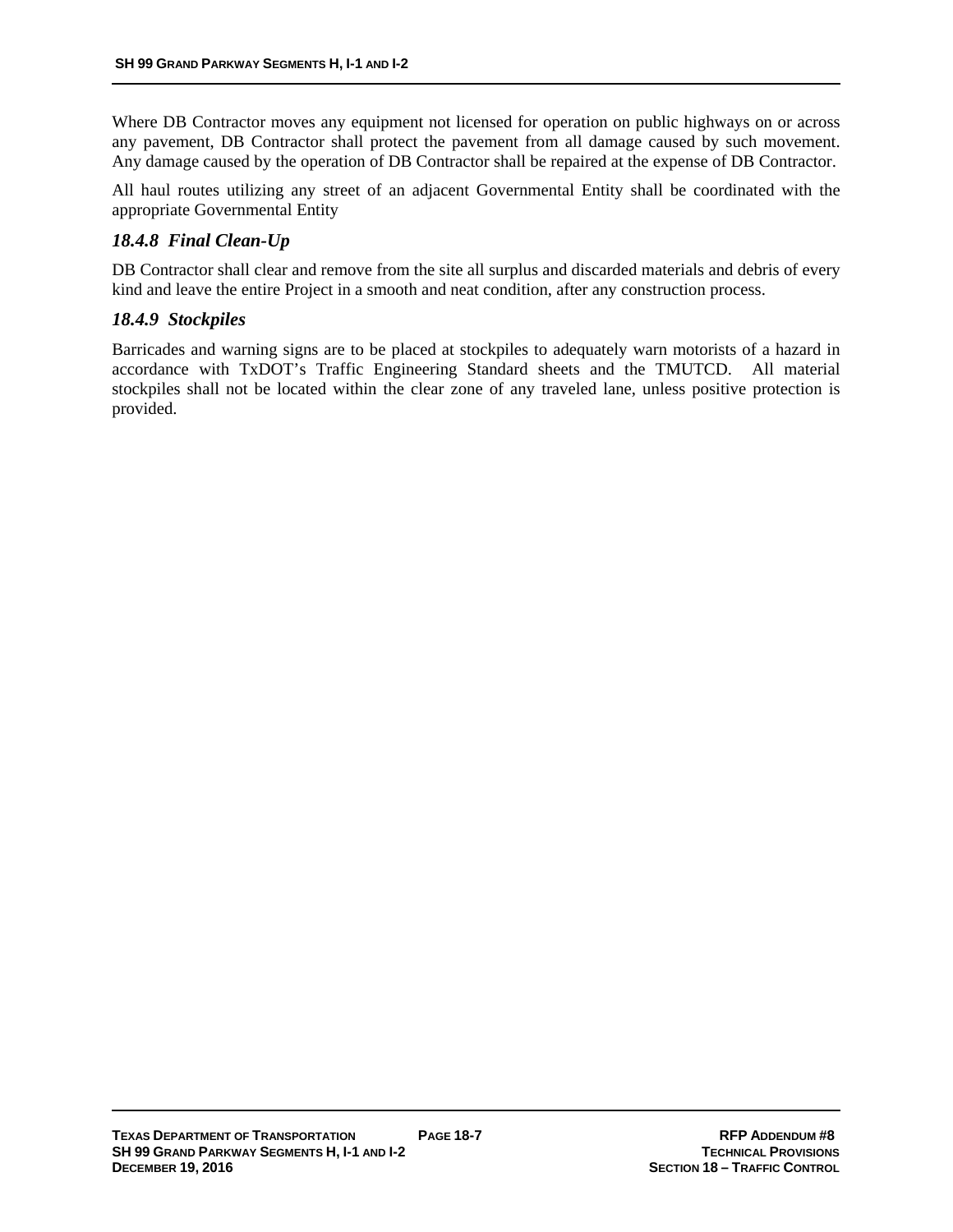# **19 MAINTENANCE**

## **19.1 General Requirements**

DB Contractor shall operate and maintain the Project in a manner that provides a safe and reliable transportation system for improved mobility in accordance with this Section 19 from NTP2 or Limited NTP2 through Substantial Completion.

### *19.1.1 General Maintenance Obligations*

DB Contractor shall take all necessary actions to achieve the following:

- a. Coordinate activities of other entities with interests or activities within the O&M Limits
- b. Conduct daily patrols of all lanes of the Project within the O&M Limits to identify conditions that are unsafe or have the potential to become unsafe, conditions that could threaten the infrastructure, and to attend to existing or changing conditions
- c. Minimize delay and inconvenience to Users and, to the extent DB Contractor is able to control, users of related transportation facilities
- d. Incident response, management and reporting
- e. Identify and correct all Defects and damages from Incidents
- f. Monitor and observe weather and weather forecasts to proactively deploy resources to minimize delays and safety hazards due to high winds, severe thunderstorms, tornadoes, heavy rainfall and flooding, hail, snow, ice, or other severe weather events
- g. Remove debris, including litter, graffiti, animals, and abandoned vehicles or equipment from the Project ROW
- h. Minimize the risk of damage, disturbance, or destruction of third-party property during the performance of O&M Work
- i. Coordinate with and enable TxDOT and others with statutory duties or functions in relation to the Project or related transportation facilities to perform such duties and functions
- j. Perform O&M Work including inspections, Incident response, traffic control, and routine operations and maintenance in accordance with the provisions of DB Contractor's Maintenance Management Plan (MMP) and the Contract Documents
- k. Prompt investigation of reports or complaints received from all sources

#### *19.1.2 Maintenance Manager*

DB Contractor's Maintenance Manager shall be responsible for overseeing the performance of the O&M Work in accordance with the Technical Provisions including ensuring maintenance personnel and resources are available and properly trained for conducting O&M Work.

The Maintenance Manager shall be responsible for the health and safety of personnel involved with O&M Work and the general public affected by the Project and shall serve as the point of contact for the DB Contractor in communication with TxDOT and in coordinating activities with other entities during Emergency events.

## **19.2 O&M Limits**

The initial O&M Limits are provided in Attachment 19-2. The O&M Limits shall include all Elements in Segment H and Segment I-1 except as noted in Attachment 19-2, and any Elements constructed or modified by DB Contractor in Segment I-2A (I-10 southward to east of FM 1405) and Segment I-2B (east of FM 1405 westward to SH 146). DB Contractor shall prepare and submit updated O&M Limits consistent with the DB Contractor's Final Design in the MMP. Within the O&M Limits, DB Contractor shall allow adjacent landowners to cross under bridges at breaks in control of access.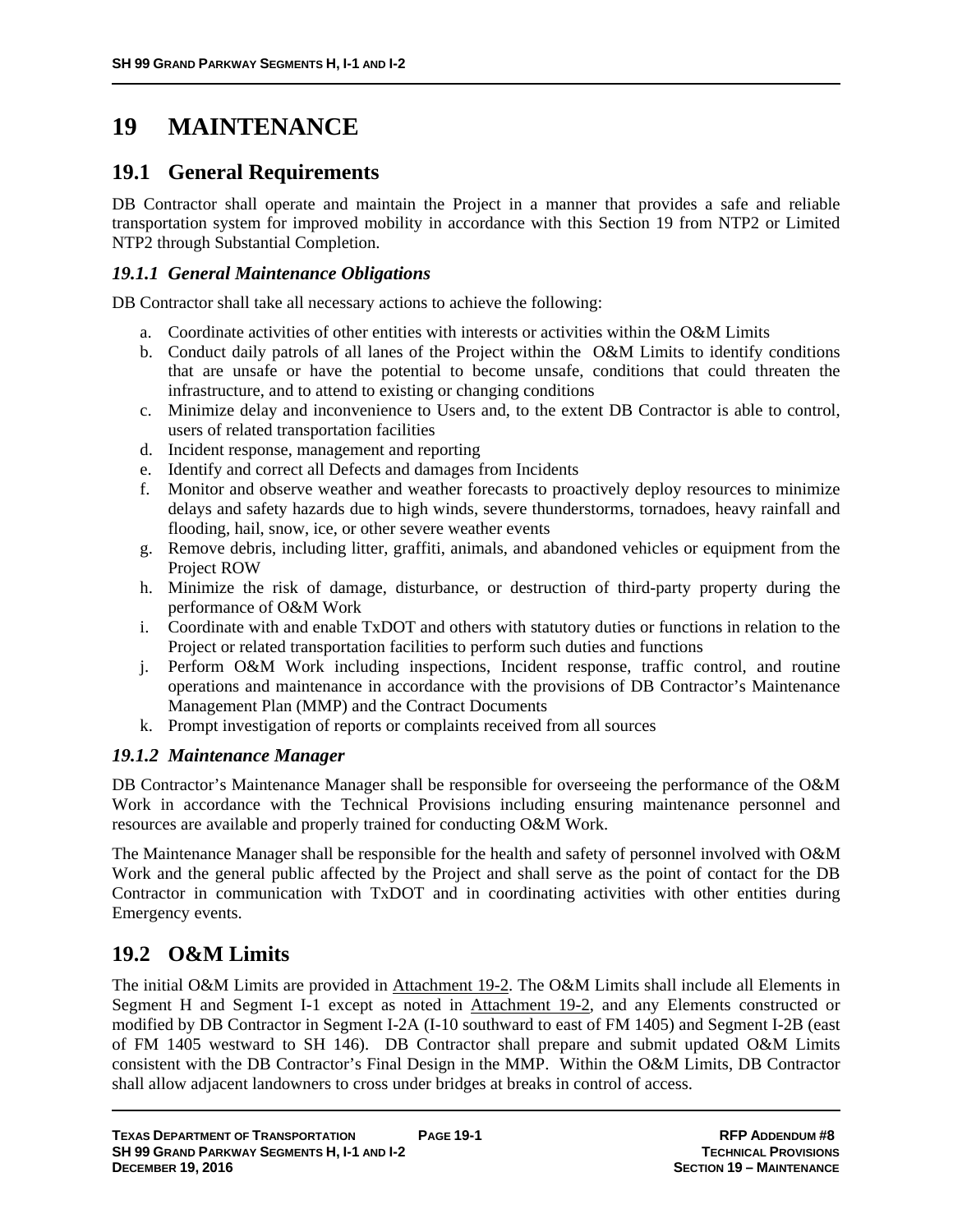## **19.3 Scope of O&M Work**

The responsibility for operation and maintenance for DB Contractor and TxDOT is established in Table 19-1 and the O&M Limits. For the avoidance of doubt, "existing" means Elements in place or operating prior to the Proposal Due Date.

When TxDOT is responsible for operations and maintenance, it will reasonably perform routine operation and maintenance of each Element which is normally included as an annually recurring cost in the TxDOT highway maintenance and repair budgets including repairs required to restore the asset condition following accidents and Incidents. TxDOT is not obligated to extend the residual life of any Element through reconstruction, rehabilitation, restoration, renewal, or replacement.

DB Contractor shall coordinate with TxDOT to achieve a smooth transition of maintenance activities from TxDOT between NTP1 and NTP2 or Limited NTP2.

| <b>Segment</b> | <b>Responsibility</b> | <b>Duration</b><br><b>Scope</b>                                 |
|----------------|-----------------------|-----------------------------------------------------------------|
| Segment H      | <b>TxDOT</b>          | NTP1 to NTP2*<br>existing Elements                              |
| Segment I-1    | <b>DB</b> Contractor  | existing Elements and Elements<br>NTP2* to Substantial          |
|                |                       | constructed or modified by DB Contractor<br>Completion          |
|                |                       | as depicted in Attachment 19-2                                  |
| Segment I-2A   | <b>TxDOT</b>          | existing<br>Elements   NTP1 to Substantial<br>Elements and      |
| Segment I-2B   |                       | constructed or modified by TxDOT<br>Completion                  |
|                | <b>DB</b> Contractor  | Elements constructed or modified by DB   $NTP2*$ to Substantial |
|                |                       | Contractor as depicted in Attachment 19-2<br>Completion         |

**Table 19-1: O&M Responsibility** 

\*NTP2 or Limited NTP2

## **19.4 Performance Requirements**

#### *19.4.1 Performance and Measurement Table During Construction*

DB Contractor's performance of the O&M Work shall be governed by the Performance and Measurment Table During Construction as may be updated in accordance with this Section 19.4.1. For each measurement record DB Contractor is required to achieve the stated Target, otherwise a Defect exists that shall be remedied or repaired as further described in Section 19.4.2.

TxDOT may, at any time, require DB Contractor to adopt amendments to the columns with the headings "Measurement Record" and "Inspection and Measurement Method" in the Performance and Measurement Table During Construction where such updates are required to comply with Good Industry Practice and this Section 19. DB Contractor shall propose for TxDOT's approval any amendments to the "Inspection and Measurement Method" and "Measurement Record" as are necessary to cause these to comply with Good Industry Practice and the Technical Provisions in its annual Submittals of the MMP. TxDOT shall require the adoption of a new Target only when this is required because the "Inspection and Measurement Method" or "Measurement Record" no longer complies with Good Industry Practice. In this case, the new Target shall be determined using the principle that it shall achieve no less than the standard of maintenance that would have been achieved through DB Contractor's compliance with the original "Inspection and Measurement Method", "Measurement Record", and Target.

### *19.4.2 Defect Categorization*

DB Contractor is responsible for performing all activities necessary to satisfy the performance requirements as shown in the Performance and Measurement Table During Construction. Failure to meet a performance requirement, whether through failure to meet the Target for any relevant measurement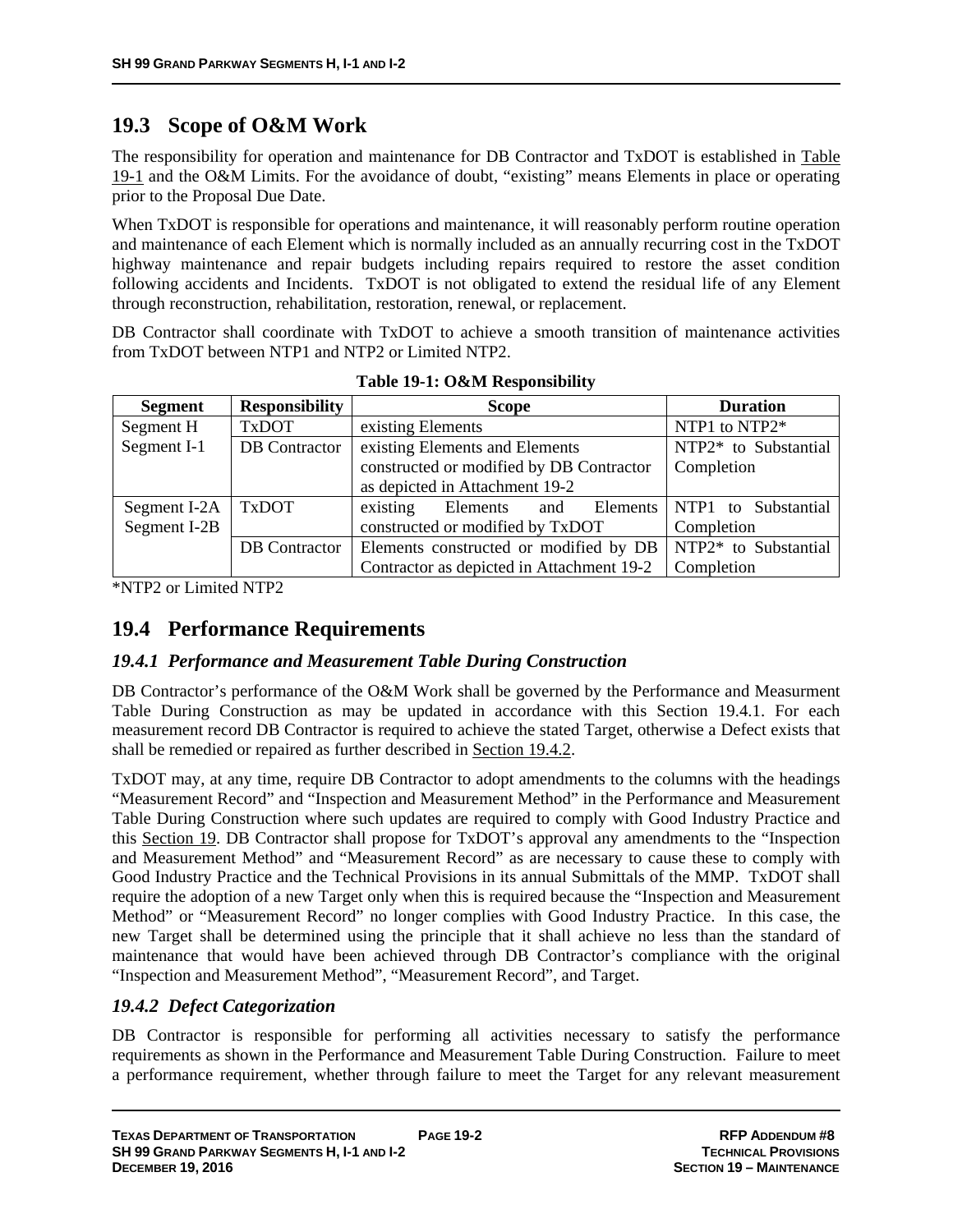record, or for any other reason, shall be deemed to be a Defect. Whenever a Defect is identified, either by DB Contractor's inspections, by TxDOT or any third party, DB Contractor shall create within the Maintenance Management System (MMS) a maintenance record containing details of the associated Maintenance Element, the nature and categorization of the Defect and the proposed timing and details of hazard mitigation, permanent remedy and permanent repair of the Defect and take immediate steps to alert Users to the hazard and shall categorize, correct, make safe and repair the Defect in accordance with the Performance and Measurement Table During Construction.

For each Defect identified, DB Contractor shall make a determination as to whether:

- a. it represents an immediate or imminent health or safety hazard to Users or road workers,
- b. there is a risk of immediate or imminent structural failure or deterioration,
- c. there is an immediate or imminent risk of damage to a third party's property, or
- d. there is an immediate or imminent risk of damage to the environment.

If a Defect meets any of the above criteria, DB Contractor shall record it as a Category 1 Defect and take all necessary action to mitigate and remedy the Defect. Any other Defect not meeting the foregoing criteria shall be assigned as a Category 2 Defect. DB Contractor shall take necessary action to avoid any Category 2 Defect from becoming a Category 1 Defect. DB Contractor shall monitor Category 2 Defects to verify the condition of the affected maintained Element prior to repair and shall inform TxDOT immediately if any such Defect deteriorates to a Category 1 Defect. Whenever TxDOT notifies the DB Contractor of any Defect that shall be categorized as a Category 1 Defect, DB Contractor shall mitigate the hazard and remedy within the applicable Defect Remedy Period. DB Contractor shall provide training to all relevant personnel on the categorization of Defects. DB Contractor shall maintain a record of the circumstances of the Defect and how it was categorized.

For Category 1 Defects, DB Contractor shall:

- a. Take necessary action such that the hazard to Users is mitigated within the period given in the column entitled "Cat 1 Hazard Mitigation" in the Performance and Measurement Table During Construction.
- b. Permanently remedy the Defect within the period given in the column entitled "Cat 1 Permanent Remedy" in the Performance and Measurement Table During Construction. "Cat 1 Hazard Mitigation" shall continue until a "Cat 1 Permanent Remedy" is completed.

For Category 2 Defects, DB Contractor shall undertake the permanent repair within the period specified in the column entitled "Cat 2 Permanent Repair" in the Performance and Measurement Table During Construction unless an earlier repair is required to prevent deterioration to a Category 1 Defect.

Where multiple instances of Defects arise from the failure to meet a given Target, a separate Defect shall be recorded for each Performance Section within which the Target is not met.

The remedy or repair of any maintained Element shall meet the Target in the Performance and Measurement Table During Construction. Where action is taken to remedy or repair any Defect in any maintained Element, DB Contractor shall create a maintenance record that identifies the nature of the remedy or repair. DB Contractor shall include within the relevant maintenance record a measurement record compliant with the requirements set forth in the column entitled "Measurement Record" in the Performance and Measurement Table During Construction.

The Defect Remedy Period set forth in the Performance and Measurement Table During Construction shall commence upon the earlier of: (i) the date and time DB Contractor became aware of the Defect; and (ii) the date and time DB Contractor should have known of the Defect.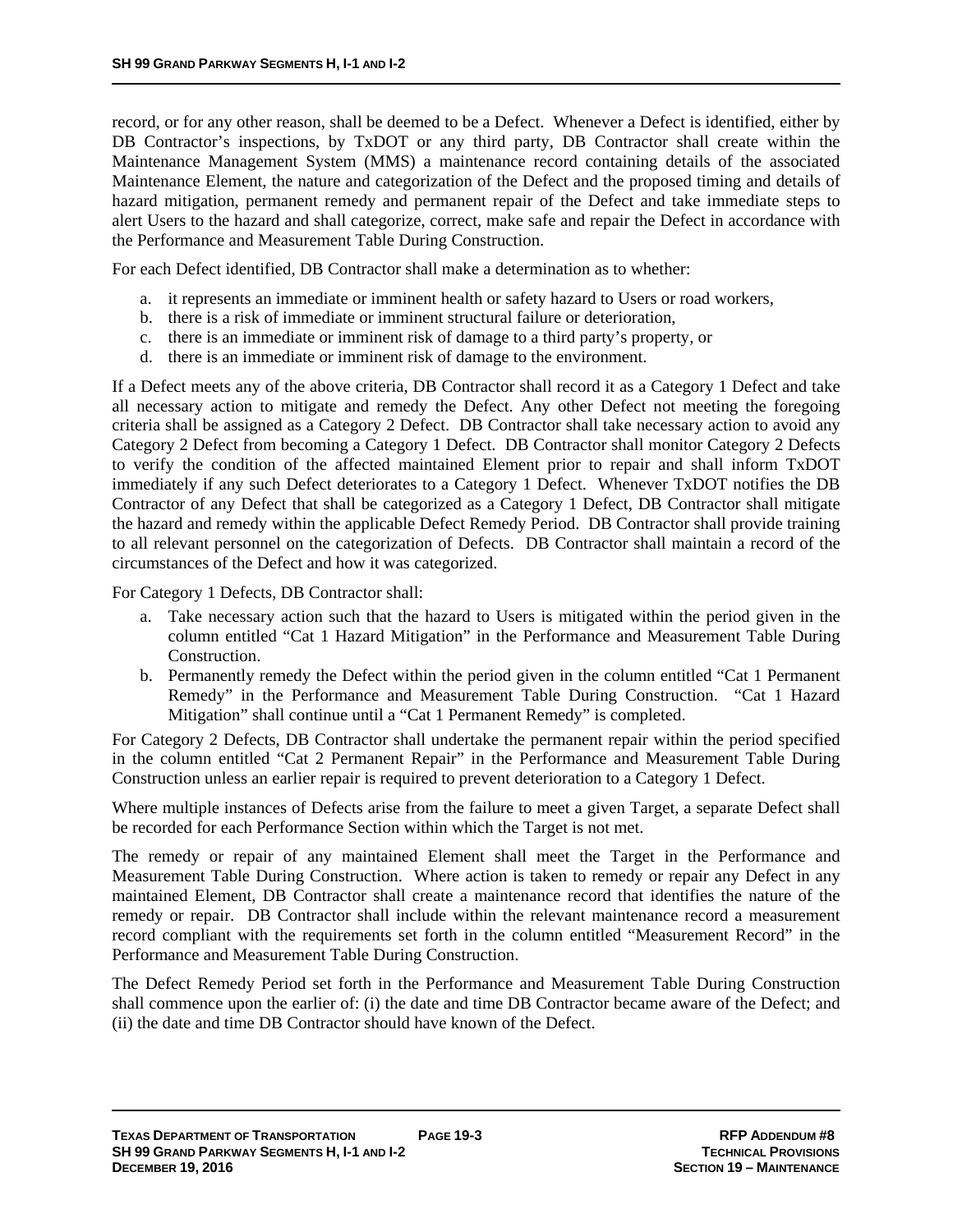## **19.5 Inspections**

DB Contractor shall establish inspection procedures and frequency as well as a plan to implement a program of inspections necessary for the O&M Work. Inspection procedures shall ensure:

- a. The Project is safe for Users.
- b. Category 1 Defects are identified and repaired such that the hazard to Users is mitigated within the period given in the column entitled "Cat. 1 Hazard Mitigation" in the Performance and Measurement Table During Construction.
- c. Category 1 Defects are identified and permanently remedied within the period given in the column entitled "Cat. 1 Permanent Remedy" in the Performance and Measurement Table During Construction.
- d. Category 2 Defects are identified and permanently repaired within the period given in the column entitled "Cat. 2 Permanent Repair" in the Performance and Measurement Table During Construction.

In performing inspections to identify Category 1 Defects and Category 2 Defects, DB Contractor shall, for any maintained Element, conform at a minimum to the inspection standards set forth for that maintained Element in the column entitled "Inspection and Measurement Method" in the Performance and Measurement Table During Construction. DB Contractor shall employ only trained personnel for the purpose of such inspections, capable of accurately identifying, categorizing and recording Defects in accordance with the requirements of Section 19.4.2.

DB Contractor shall perform general inspections in accordance with the MMP so that the repairs of all Defects are included in planned programs of work.

DB Contractor shall record details of the manner of inspection (e.g. center Lane Closure or shoulder), the weather conditions, and any other unusual features of the inspection on inspection records in respect of general inspections.

DB Contractor shall submit to TxDOT non-conformance reports within seven Days of issuance and shall notify TxDOT of Nonconforming Work within two Days of discovering the Nonconforming Work. TxDOT will issue a non-conformance report if TxDOT discovers any Nonconforming Work. DB Contractor's responsibility to correct Nonconforming Work is set forth in Section 5.6 of the Agreement.

#### *19.5.1 Performance Sections*

As part of the MMP, DB Contractor shall prepare drawings identifying the Performance Sections and shall submit and update these plans with the applicable part of the MMP. The drawings shall identify the boundaries of each Performance Section and shall cross reference to an inventory describing each Element of the Project contained within each Performance Section.

DB Contractor shall implement the Texas Reference Marker (TRM) System used by TxDOT to establish Performance Sections for inspection and maintenance records in accordance with the MMP. DB Contractor shall use the existing TRM System established on existing sections of the Project. DB Contractor shall coordinate with TxDOT to establish the TRM System on newly constructed sections of roadway.

#### *19.5.2 Routine Biennial Inspections of Structures*

TxDOT will conduct routine biennial inspections, to the extent required, for all structures within the O&M Limits in compliance with the latest FHWA / NBIS and TxDOT requirements. The results of all routine biennial inspections will be made available to DB Contractor upon their completion.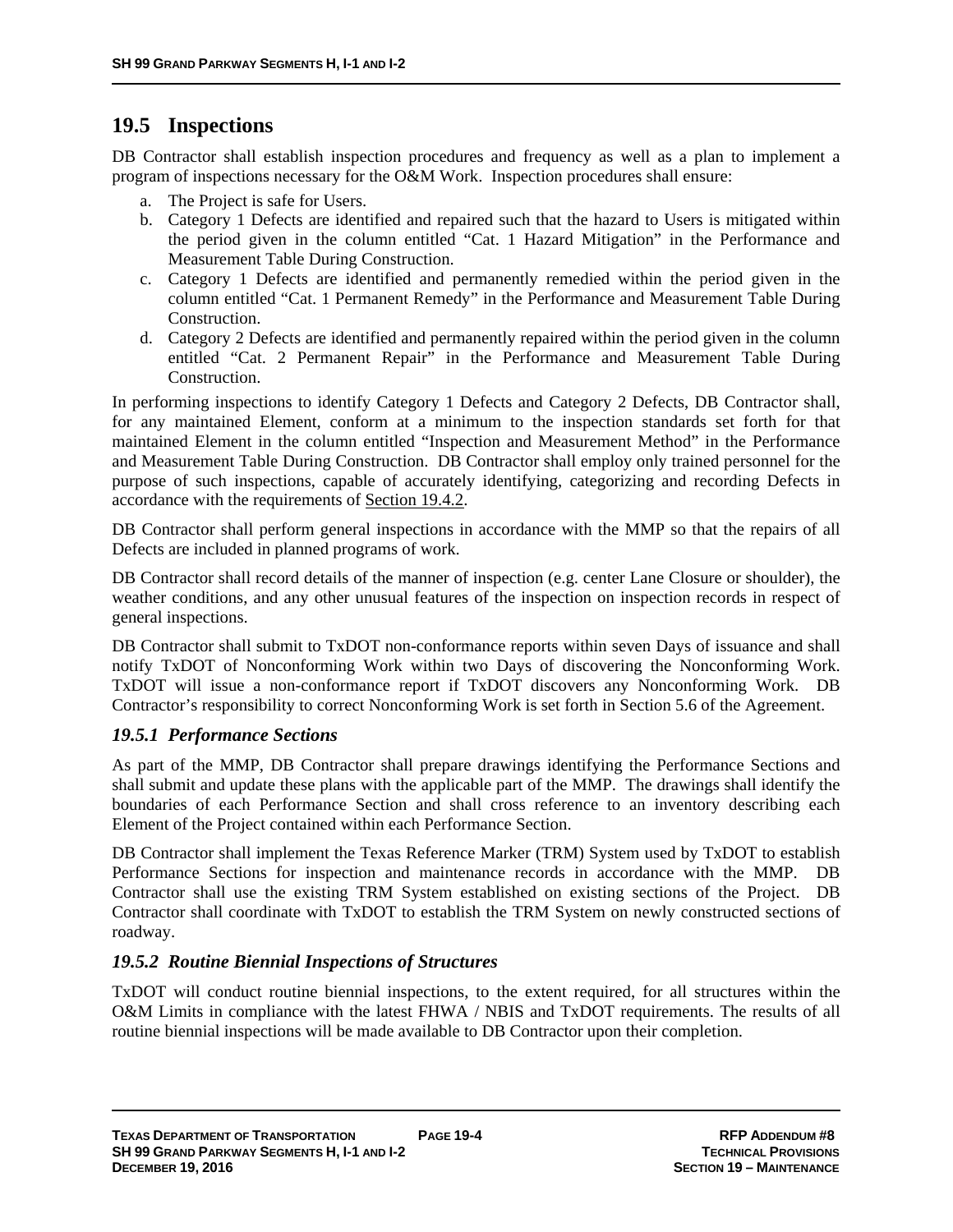Using the results of the routine biennial inspections, DB Contractor shall determine the condition of all Elements of the structures within the O&M Limits and shall identify Defects and enter these Defects in the MMS with the appropriate remedy or repair and Defect Remedy Period.

## **19.6 Maintenance Management Plan**

DB Contractor shall prepare a MMP that is consistent with the general maintenance obligations described in Section 19.1.1 which includes procedures for managing records of inspection and maintenance activities, including appropriate measures that defines the process and procedures for the O&M Work. DB Contractor shall submit the MMP to TxDOT for review and approval within 30 Days after issuance of NTP1. DB Contractor shall update the MMP as required, or at least annually no later than 30 days prior to each anniversary of NTP2 or Limited NTP2.

For each physical Element of the Project in accordance with the Performance and Measurement Table During Construction, including impacts to adjacent facilities, the MMP shall include:

- a. performance requirements,
- b. measurement procedures,
- c. threshold values at which maintenance is required,
- d. inspection procedures and frequencies, and
- e. subsequent maintenance to address noted deficiencies.

The MMP shall identify response times to mitigate hazards, permanently remedy, and permanently repair Defects. Response times shall be in accordance with the Performance and Measurement Table During Construction, or better. DB Contractor shall differentiate response times for Defects that require prompt attention due to immediate or imminent damage or deterioration, excluding those items which have no impact on any parties other than DB Contractor, and response times for other Defects.

#### *19.6.1 Maintenance Quality Management Plan*

Section 2.2.9 includes requirements for maintenance quality management.

#### *19.6.2 Incident and Emergency Management Plan*

As part of the MMP for O&M Work, DB Contractor shall prepare and implement an Incident and Emergency Management Plan (IEMP) to address Incident and Emergency response, including:

- a. Procedures to identify Incidents and notify Emergency Services providers and establish traffic control for Incident management activities in a timely manner;
- b. Procedures for removal of stalled, broken down, wrecked or otherwise incapacitated vehicles from the travel lane, including coordination with Emergency Services/Law enforcement;
- c. Procedures to institute all measures to clear the Incident and return lane availability within the specified period of arriving at the Incident;
- d. Procedures for cleanup of debris, oil, broken glass, etc. and other such objects foreign to the roadway surface;
- e. Procedures to identify, contain, and dispose all Hazardous Material spills;
- f. Procedures for automobile towing of Users' light and heavy vehicles at the Users' expense;
- g. Descriptions of contact methods, personnel available, and response times for any Emergency condition requiring attention during off-hours.

Where an Incident or Emergency has an effect on the operation of the Project, DB Contractor shall clear obstructions and repair damage to the Project under the supervision of the relevant Emergency Services if necessary, such that the Project is returned to normal operating standards and safe conditions as quickly as possible.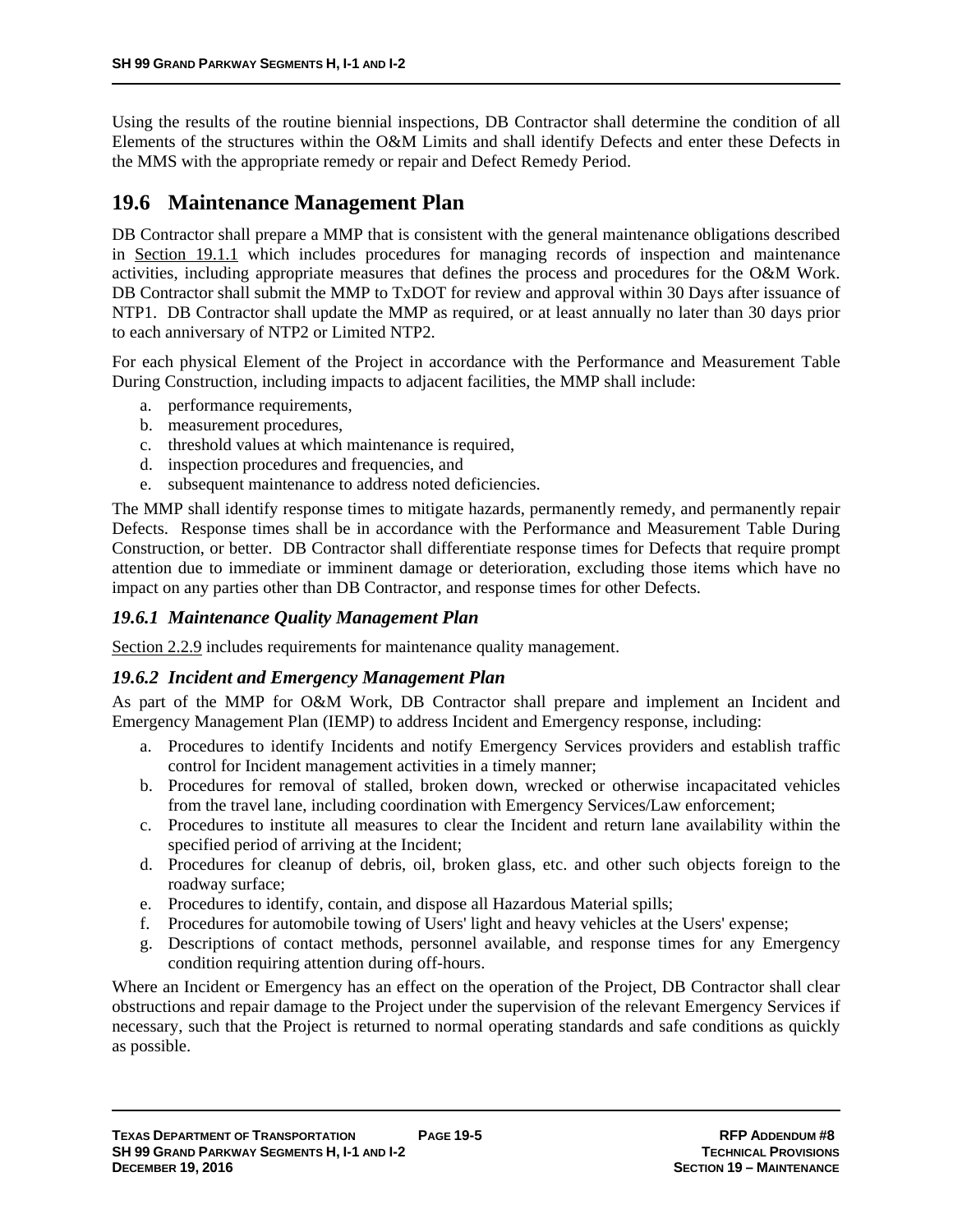Where liquid or soluble material spills are involved, DB Contractor shall take all necessary measures to minimize pollution of watercourses or groundwater. Where structural damage to structures is suspected, DB Contractor shall cause that a suitably qualified bridge engineer or specialist inspector is available to evaluate the structure and to advise on temporary repairs and shoring needed to provide safe clearance of the Incident or Emergency. Where such an Incident or Emergency involves a personal injury, DB Contractor shall not remove any vehicle or other item that may assist a potential investigation by Emergency Services until authorized to do so by such agency or agencies.

#### *19.6.3 Snow and Ice Control Plan*

As part of the MMP, DB Contractor shall prepare and implement a Snow and Ice Control Plan (SICP) that contains detailed operational procedures for performing snow and ice control work. The SICP shall comply with all applicable Law, codes, and regulations governing the operation of equipment on public highways.

The SICP shall address the following:

- a. Weather forecasting
- b. Advance preparation procedures
- c. Call-out procedures
- d. Response protocol
- e. Operational requirements
- f. Training
- g. Recordkeeping/Reporting
- h. Environmental management
- i. Anti-icing and de-icing chemical storage
- j. Anti-icing and de-icing materials, including salt and alternative substances
- k. Equipment.

As part of MMP updates, DB Contractor shall incorporate any changes in strategy and equipment levels designed to rectify faults identified by DB Contractor and TxDOT in DB Contractor's snow and ice removal operations during the preceding winter season.

DB Contractor shall report to TxDOT information on weather-related events which may cause unsafe driving conditions such as ice, sleet, snow, floods or high winds.

DB Contractor shall maintain the travel way free of snow and ice in compliance with the Performance and Measurement Table During Construction. The presence or forecast of snow or ice shall be assessed as a Category 1 Defect and shall be addressed immediately by DB Contractor upon detection or upon being informed of the condition(s).

#### *19.6.4 Maintenance Document Management Plan*

DB Contractor shall develop a Maintenance Document Management Plan (MDMP), which includes procedures to establish and maintain an electronic document control system to store, catalog, and retrieve all Project-related documents and maintenance records in a format compatible with the TRM System used by TxDOT and in compliance with the requirements set forth in Section 2.1.2. Inspection and maintenance records shall be kept for the Term of the DBA and shall be provided to TxDOT at the time the Project is delivered to TxDOT, at either the expiration of the Term or earlier termination of the DBA. .

#### *19.6.5 Maintenance Management System*

As part of the MMP, DB Contractor shall implement a computer-based Maintenance Management System (MMS), compatible with TxDOT MMS, to record asset inventory and system condition, Defects, failures, repairs, maintenance records, and inspections performed.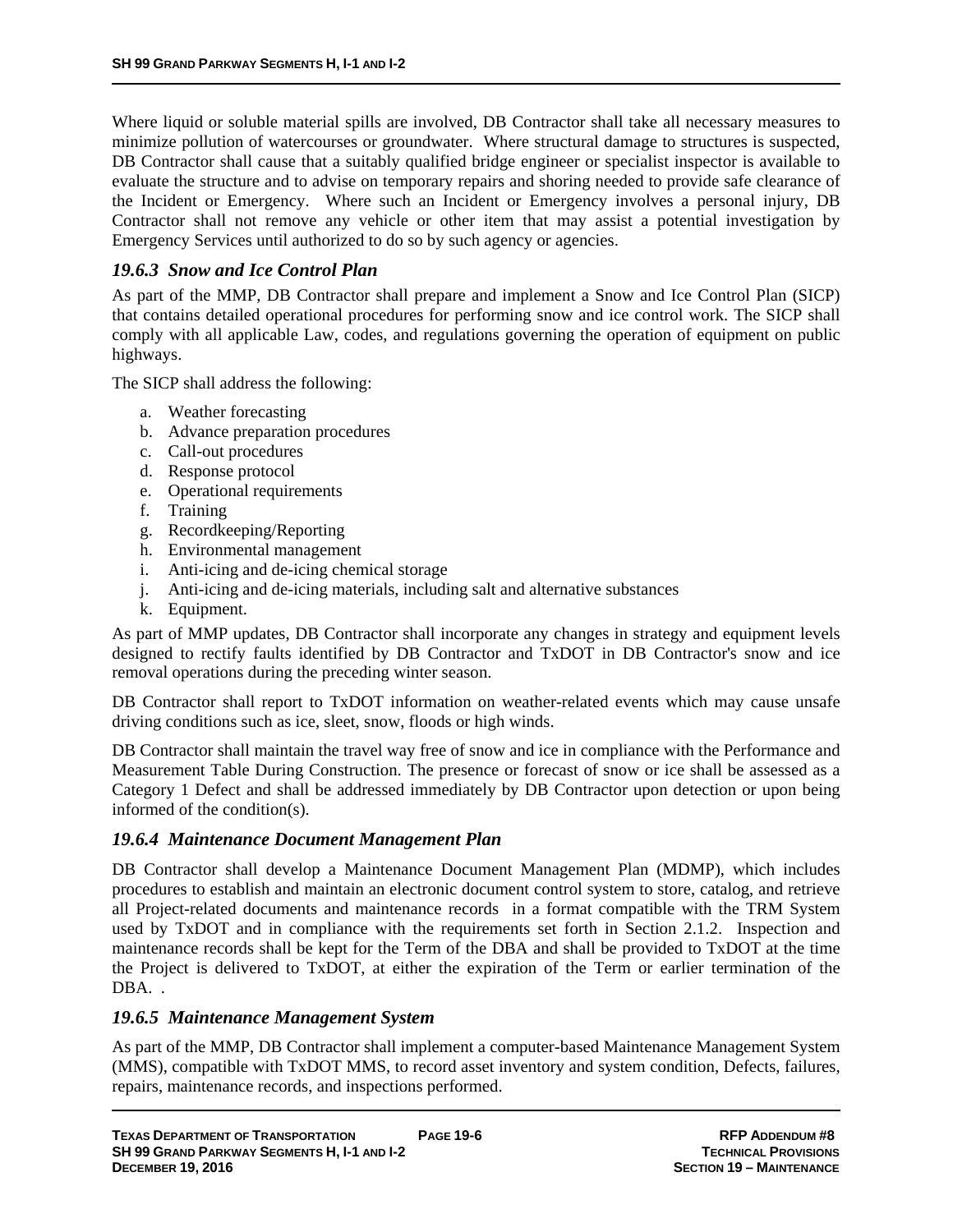DB Contractor shall provide TxDOT as part of its MMS with all relevant maintained Element information including but not limited to, horizontal and vertical locational accuracy that complies with or exceeds Good Industry Practice, using the posted reference marker number, GIS data and control number for bridge class structures, asset description, date of installation, type of failure, date-time of failure, datetime of response to the site and date-time returned to service, preventive maintenance work, scheduled work, work repair code, and time of failure to time of repair. The MMS shall be able to report O&M Work and Defects by TxDOT "function code", maintained Element, reference marker, and unit of measurement, as the same described in TxDOT's MMS User Manual, to categorize the O&M Work performed by the DB Contractor.

When a maintained Element is constructed, installed, maintained, inspected, modified, replaced or removed, the DB Contractor shall update MMS within three days (3) of completion of such work. Category 1 Defects shall be recorded in the MMS immediately upon the DB Contractor becoming aware of the Defect. Category 2 Defects shall be recorded in the MMS within three (3) days of them coming to the attention of DB Contractor. All other information requirements shall be provided to TxDOT within 15 days of completion or occurrence of the relevant activity.

Prior to NTP2 or Limited NTP2, the MMS shall be fully populated and operational and DB Contractor shall demonstrate to TxDOT the functionality and use of the MMS and that it is fully compliant with the requirements of the Contract Documents. The MMS shall be kept updated and operational for the duration of the O&M Work.

DB Contractor shall repeat the demonstration annually and whenever system changes are implemented. DB Contractor shall transfer inventory and condition data to TxDOT at the date when DB Contractor's MMS is fully operational and transfer the updates of the inventory and condition data annually. At a minimum, the following data shall be transferred to TxDOT:

- a. An inventory of all elements, components, and equipment to be maintained;
- b. A description of each item with location, tag number, serial number, and equipment nameplate (size, model, and serial number);
- c. Inspection history and reports; and
- d. Condition data for each element.

DB Contractor shall record within the MMS all complaints and reports from third parties to include:

- a. The date and time of the complaint;
- b. The location and nature of the problem;
- c. Who made the complaint; and
- d. Date and action taken to address the complaint.

The MMS shall record all accidents/Incidents related to O&M Work being performed by DB Contractor or within a work zone, including the following information:

- a. accidents involving DB Contractor or any Subcontractor personnel, equipment, barricades or tools;
- b. traffic accidents within the O&M Limits or in the vicinity of any O&M Work being performed by DB Contractor or any Subcontractors;
- c. Releases of Hazardous Materials;
- d. any accident involving DB Contractor or the traveling public that causes damage to any Project appurtenance, structure, improvement or fixture;
- e. with respect to any accident/Incident, the information provided shall include as a minimum:
	- i. The date and time of the accident/Incident;
	- ii. The location of the Incident;
	- iii. The nature of the Incident;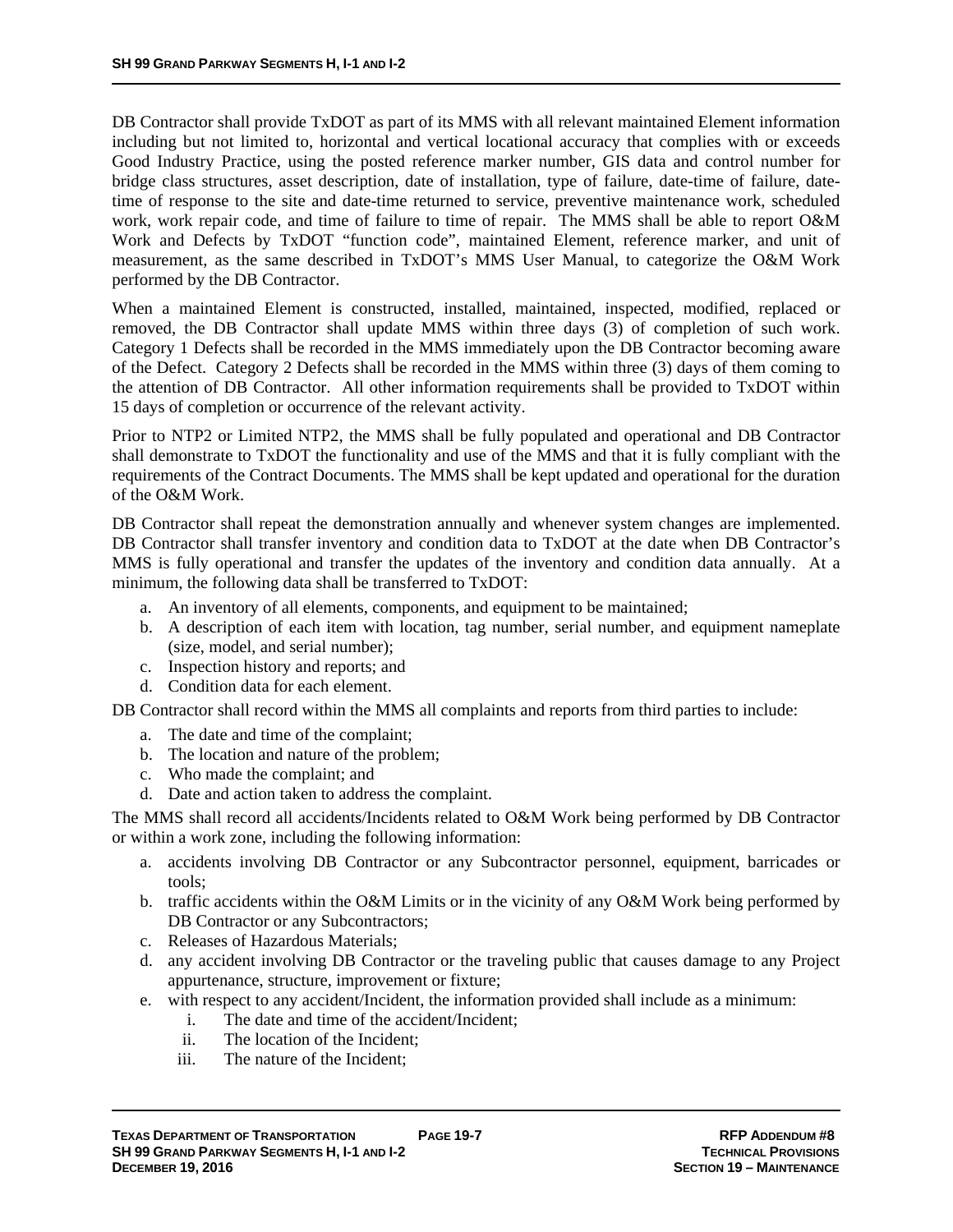- iv. All parties involved in the Incident, including names, addresses, telephone numbers and their involvement (including witnesses);
- v. Responsible party and insurance information;
- vi. Action taken to address the Incident; and
- vii. Documentation of traffic control in place at location.

#### *19.6.6 Safety*

DB Contractor shall establish and implement safety and health procedures for O&M Work in compliance with Section 2.6.

### *19.6.7 Communication*

DB Contractor shall establish and implement communication procedures for O&M Work in compliance with Section 2.7 and Section 3.

#### *19.6.8 Hazardous Materials Management*

DB Contractor shall establish and implement Hazardous Materials Management procedures for O&M Work in compliance with Section 4.3.5.

#### *19.6.9 Environmental Compliance and Mitigation*

DB Contractor shall establish and implement environmental compliance and mitigation procedures for O&M Work in compliance with Section 4.3.2.

#### *19.6.10 Traffic Management*

DB Contractor shall establish and implement traffic management procedures for O&M Work in compliance with Section 18.

## **19.7 Reporting**

DB Contractor shall submit a monthly report to TxDOT for O&M Work. This monthly report shall include the sections and reporting requirements in Table 19-2.

| <b>Report Sections</b>    | <b>Reporting Requirements/Description</b>                                                    |  |
|---------------------------|----------------------------------------------------------------------------------------------|--|
| <b>Project Status</b>     | Report a high-level summary of Project condition and operational status, which               |  |
|                           | shall include at a minimum:                                                                  |  |
|                           | Tracking log of accident statistics,<br>$\mathbf{i}$                                         |  |
|                           | $\mathbf{ii}$<br>Tracking log of Lane Closures,                                              |  |
|                           | Tracking log of public inquiries/complaints, and<br>iii)                                     |  |
|                           | Tracking log of public contact/outreach activities.<br>iv)                                   |  |
| <b>Operational Status</b> | Report a summary of Project condition and operational status, which shall include            |  |
|                           | at a minimum:                                                                                |  |
|                           | Defects including the location, the nature and cause of the Defect and the<br>$\overline{1}$ |  |
|                           | steps that will be, or have been, taken to address the Defects per Section                   |  |
|                           | 19.4.2.                                                                                      |  |
|                           | Inspection results per Section 19.5.<br>$\overline{11}$ )                                    |  |
|                           | Accidents, Incidents and Emergencies per Section 19.6.5 including<br>$\overline{111}$ )      |  |
|                           | effectiveness of Incident response.                                                          |  |
|                           | Workforce injuries and OSHA related accidents per Section 2.6.<br>iv)                        |  |
| Organizational            | Report a summary of DB Contractor's organizational status (or reference to the               |  |
| <b>Status</b>             | appropriate sections/attachments in the latest MMP for the information) for the              |  |
|                           | items below.                                                                                 |  |

**Table 19-2: Requirements for Monthly Report**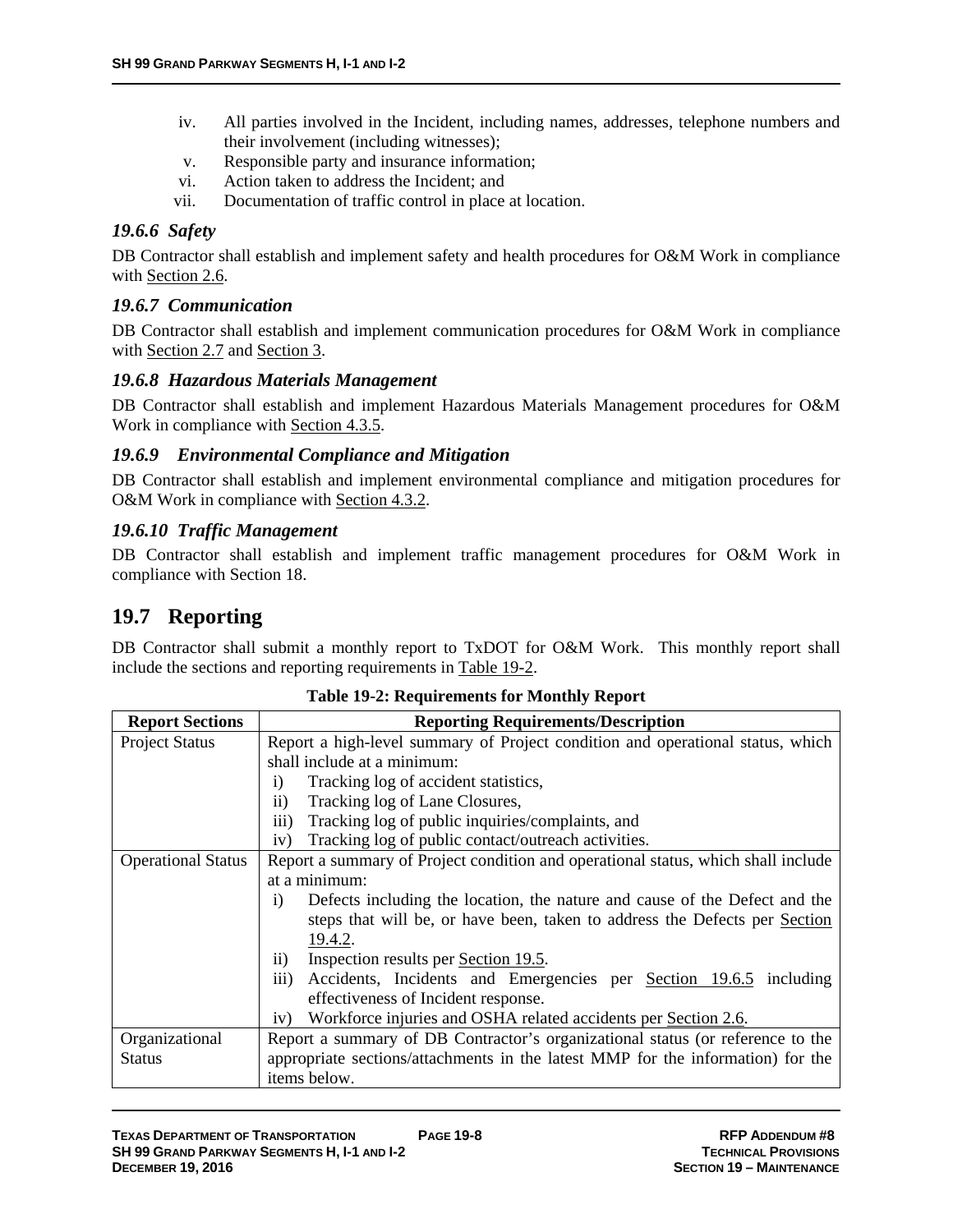|                           | List of personnel<br>$\mathbf{i}$                                                               |  |
|---------------------------|-------------------------------------------------------------------------------------------------|--|
|                           | Log of all training activities undertaken and planned<br>$\rm ii)$                              |  |
|                           | List of major equipment<br>$\overline{\text{iii}}$                                              |  |
|                           |                                                                                                 |  |
|                           | Subcontractors<br>iv)                                                                           |  |
| Progress Report           | Report a summary of DB Contractor's activity, which shall include at a minimum                  |  |
|                           | from the previous month:                                                                        |  |
|                           | Tracking log of completed action items with start and end dates and<br>$\overline{1}$           |  |
|                           | documentation supporting resolution,                                                            |  |
|                           | Summary of O&M Work,<br>$\overline{11}$ )                                                       |  |
|                           | Summary of quality control activities and results,<br>$\overline{\text{iii}}$                   |  |
|                           | List of any Nonconforming Work with explanation of non-conformance and<br>iv)                   |  |
|                           | associated risks, and                                                                           |  |
|                           | Meetings/correspondence logs<br>V)                                                              |  |
| <b>Planned Activities</b> | Report a summary of DB Contractor's planned activity, which shall include at a                  |  |
|                           | minimum:                                                                                        |  |
|                           | Tracking log of action items in progress with start and projected end dates<br>1)               |  |
|                           | with a description of proposed solutions,                                                       |  |
|                           | Schedule of planned O&M Work for the upcoming month,<br>$\rm ii)$                               |  |
|                           | Future Lane Closures including location, duration and reason of each, and<br>$\overline{111}$ ) |  |
|                           | 3-month look ahead schedule of planned O&M Work<br>iv)                                          |  |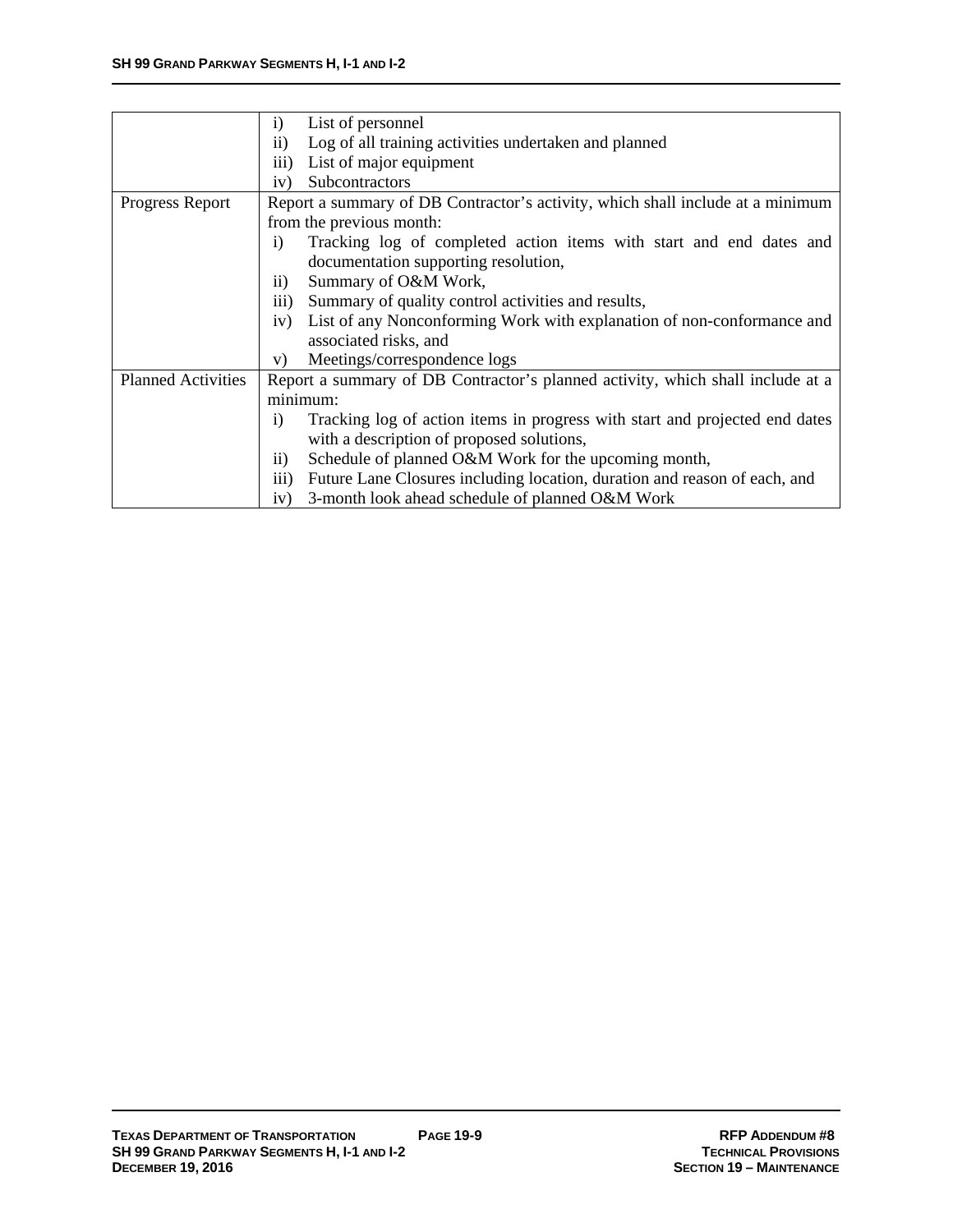# **20 BICYCLE AND PEDESTRIAN FACILITIES**

## **20.1 General Requirements**

This Section 20 includes requirements with which DB Contractor shall design and construct all bicycle and pedestrian facilities for the Project. DB Contractor shall ensure the bicycle and pedestrian facilities of this Project support TxDOT's commitment to integrate bicycle and pedestrian travel into Project development. DB Contractor shall coordinate the Elements of this Project with the existing and planned trails and other facilities of local and county administrations for pedestrians and cyclists.

## **20.2 Administrative Requirements**

DB Contractor shall maintain and keep operational all bicycle and pedestrian facilities during construction and throughout the Term of the Agreement.

## **20.3 Design Requirements**

#### *20.3.1 Bicycle Facilities*

DB Contractor's facilities shall be consistent with the region's bicycle and pedestrian plan and accommodate existing bicycle paths and crossings, and on-street bicycle facilities. DB Contractor shall coordinate with Governmental Entities to ensure consistency with existing and proposed bicycle facilities as indicated in the FEIS.

DB Contractor's facilities shall meet the requirements of the *AASHTO Guide for the Development of Bicycle Facilities* and shall incorporate the following Elements relating to bicycle facilities into the Design:

- a. Alignment, profile, cross-section, and materials
- b. Points of connection to existing and proposed bicycle facilities
- c. Signing, signalization, and pavement markings
- d. Separation between bicycle facilities and the nearest travel lane
- e. Methods of illumination, where applicable
- f. Requirements of the *Aesthetics and Landscaping Plan*

#### *20.3.2 Pedestrian Facilities*

DB Contractor shall design, construct, and maintain sidewalks along the frontage roads and side streets where sidewalks currently exist and where required by State or federal regulations. Sidewalks and pedestrian facilities shall comply with Americans with Disabilities Act (ADA), the *Texas Accessibility Standards* and Texas Department of Licensing and Regulations (TDLR). DB Contractor shall install pedestrian signals and curb ramps at all existing and proposed signalized intersections. All pedestrian facilities shall be designed to incorporate ambulatory, visibility, and auditory needs of all users and shall include the following Elements relating to pedestrian facilities:

- a. Alignment, profile, cross-section, and materials
- b. Points of connection to existing and proposed pedestrian facilities
- c. Signing, signalization, and pavement markings
- d. Separation between pedestrian facilities and the nearest travel lane
- e. Methods of illumination, where applicable
- f. Requirements of the *Aesthetics and Landscaping Plan*
- g. Requirements of *Green Ribbon Project Guidelines* and approved Houston District Standards.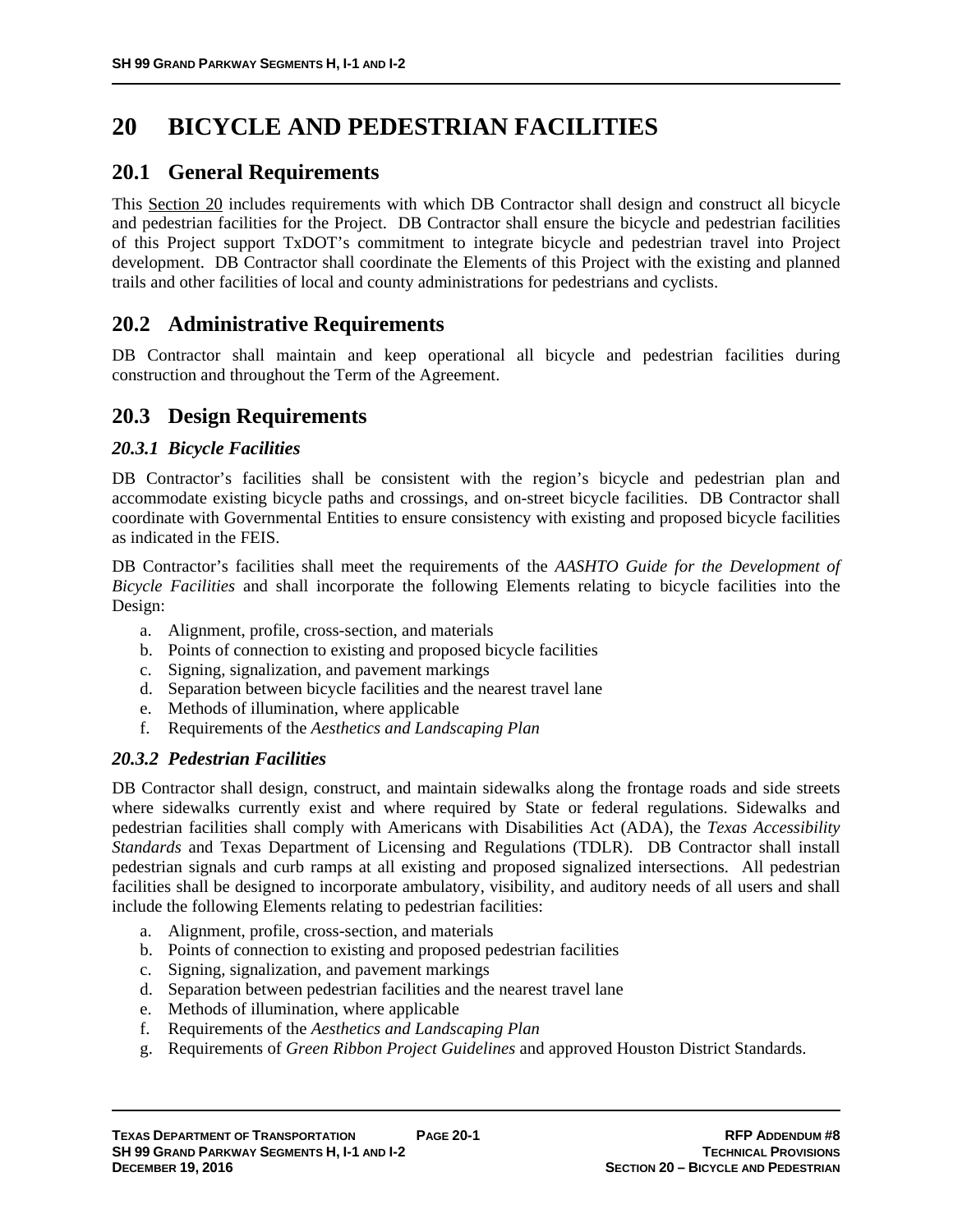DB Contractor is responsible for obtaining Texas Department of Licensing and Regulation (TDLR) reviews and approvals of pedestrian facility design and construction.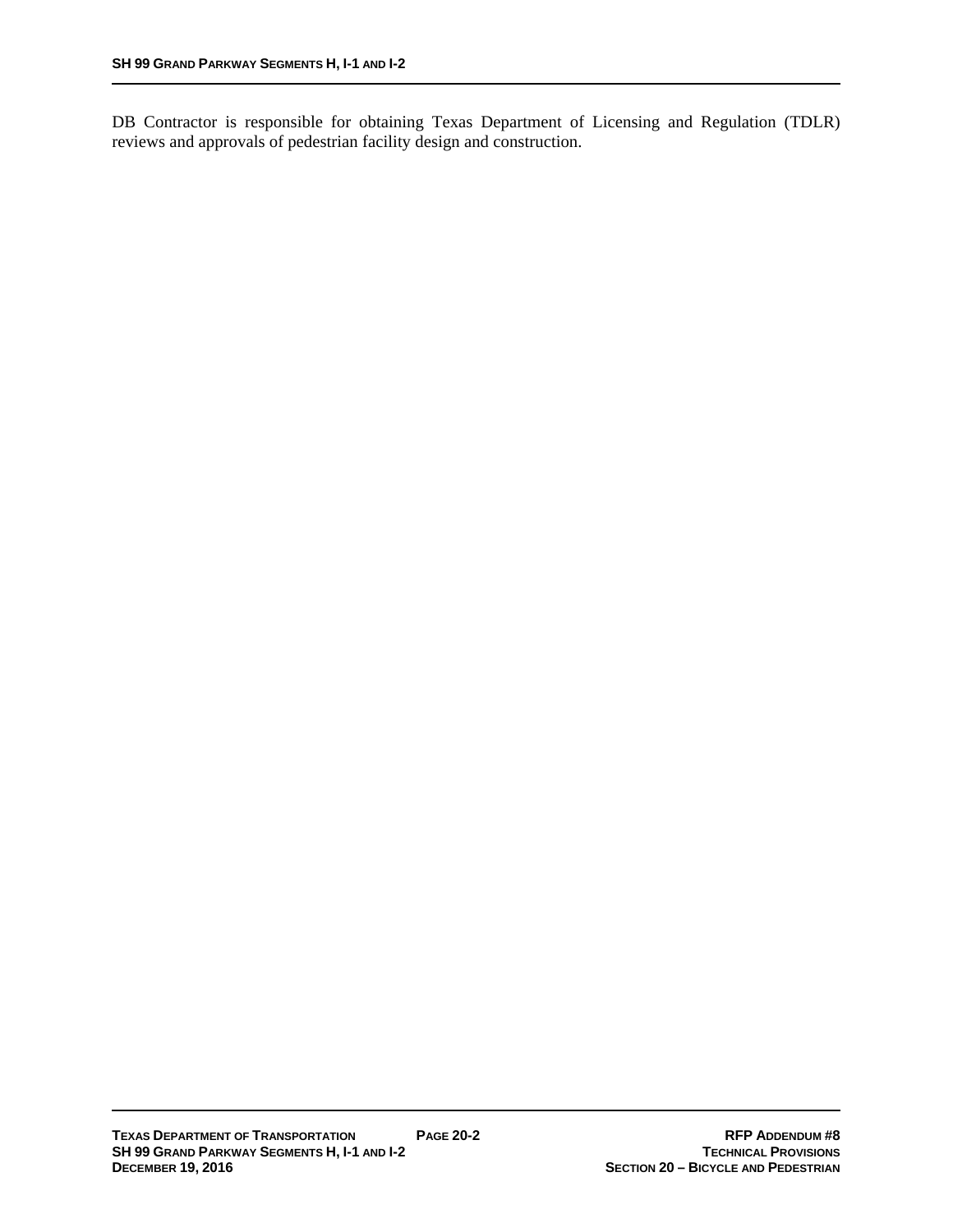# **21 TOLLING**

## **21.1 General Requirements**

TxDOT will enter into a separate contract with a tolling systems integrator (hereinafter the "Systems Integrator") to provide the Electronic Toll Collection System ("ETCS") for the Project. DB Contractor shall support the installation of the ETCS as described herein. DB Contractor shall coordinate with TxDOT and the Systems Integrator during the design phase to finalize the design of all ETCS-related civil Elements. DB Contractor shall provide access to the Project and coordinate construction activities for the Systems Integrator to construct Systems Integrator's infrastructure, as defined in Section 21.4, for the Toll Zones concurrent with DB Contractor's Work.

## **21.2 Administrative Requirements**

Not applicable.

## **21.3 Design Requirements**

DB Contractor shall coordinate design work in the Toll Zones with TxDOT to determine design requirements specific to the Toll Zones. A listing of TxDOT/DB Contractor/Systems Integrator design responsibilities is provided in Attachment 21-1, Toll Systems Responsibility Matrix.

DB Contractor shall be responsible for designing general roadway items through each Toll Zone including pavement design (toll zone pavement and transition areas), striping, MBGF, concrete traffic barrier and foundation, end treatments, general grading, earthwork, flexible base, embankment, retaining walls, drainage, SW3P, and other typical roadway items included in DB Contractor's Work, to support TxDOT's design of the Systems Integrator's gantry structures, conduit, maintenance areas, and concrete pads for the roadside equipment cabinets, generators and fuel tanks. DB Contractor shall design and provide a finished grade roadside area for Systems Integrator's placement of concrete pads for the tolling infrastructure and the maintenance driveway. The finished grade roadside area shall allow for a maintenance driveway that permits safe use by maintenance personnel and their vehicles. The finished grade area shall be free of ditches or other obstructions which could damage or diminish the function of the tolling equipment. For general guidance, details, and responsibilities, see Attachment 21-2, Typical Toll Zone Layout. Geometric constraints may dictate that the design deviates from the general guidance. In these instances, DB Contractor's final design shall be coordinated with TxDOT TOD to ensure the design meets the Systems Integrator's needs.

DB Contractor shall comply with requirements as shown in Attachment 21-1 and shall utilize Attachment 21-2, as a basis for design.

DB Contractor shall utilize Attachment 21-3, Toll Zone Pavement Details, as a basis for pavement design in the 110' Toll Zone. All reinforcing steel within the 110' Toll Zone shall be epoxy coated; this includes the Toll Zone pavement and other items such as barrier, retaining wall, ties, chairs, etc. DB Contractor shall include conduit stub-ups in the pavement and loop conduit under pavement meeting the Systems Integrator's specification. TxDOT will provide Systems Integrator's loop layout with stub-up locations and joint details for DB Contractor to incorporate into Toll Zone pavement design.

DB Contractor shall design concrete encased duct banks the length of the corridor in accordance with TxDOT HOU standards, and include a minimum of two 3-inch dedicated conduits for tolling, with a minimum of 4 strands of single mode communication fiber per Toll Zone (e.g., 24 Toll Zones would require 96 fiber strands). This will include design of duct banks and fiber to the existing Toll Zones in Segment I-2A and a connection to Segment G. (Note that the design of the duct banks and fiber to the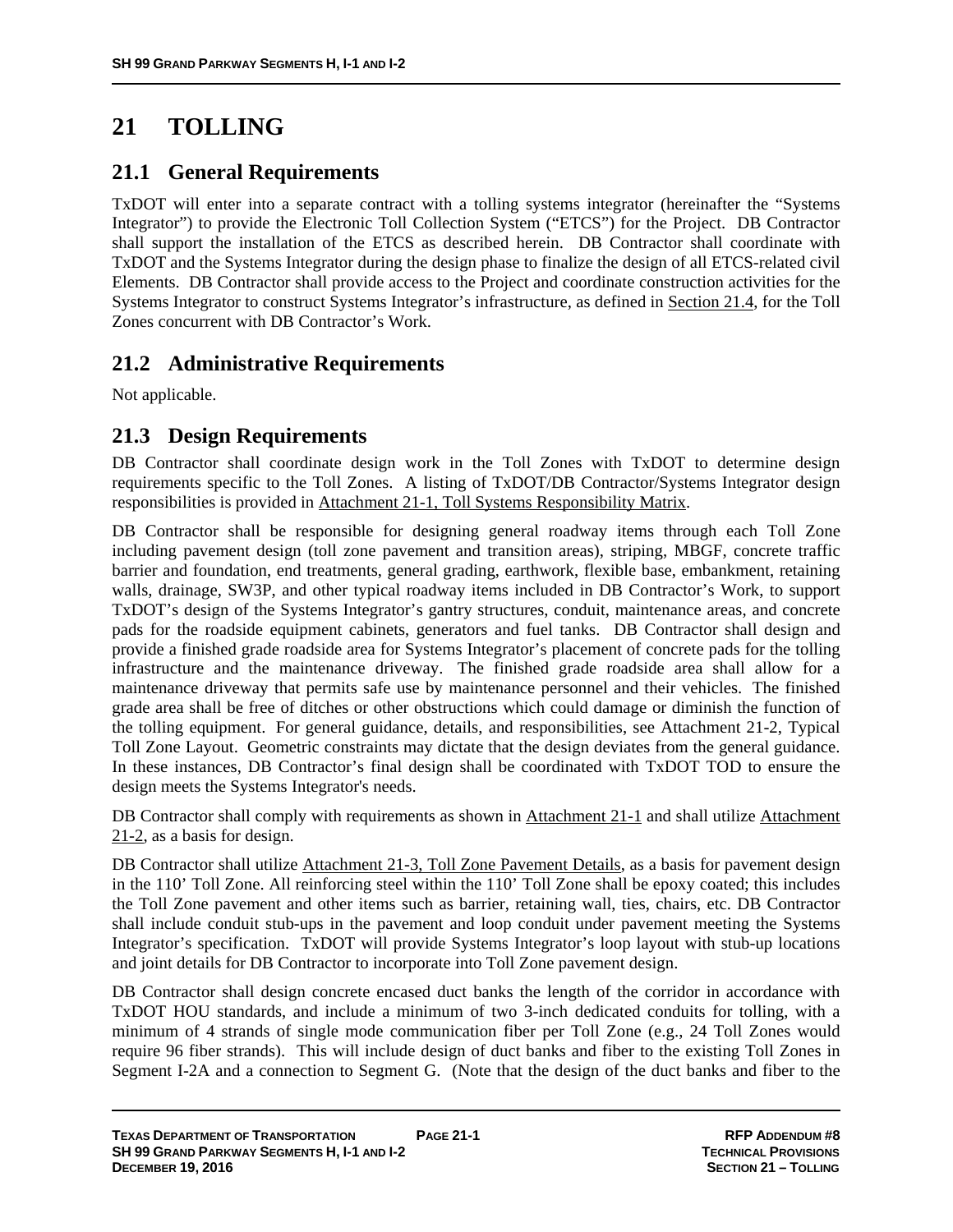existing Toll Zones in I-2A needs to consider the fact that the existing Toll Zones in Segment I-2A utilize roadside communication buildings as opposed to equipment cabinets. Note also that the communication building that serves both ramp toll gantry locations at FM 565 is on the southbound side (southbound exit) and the primary communication building that serves both directions of the existing I-2A mainlane toll gantry location is on the southbound side.) In order to access the existing HOU District communications network the DB Contractor shall coordinate with TxDOT, and provide a connection of the proposed tolling fiber to TxDOT hub buildings, existing or new, throughout the project. Daisy chaining of fiber will not be allowed. DB Contractor shall provide conduit with 4 strands of dedicated single mode communication fiber from the duct bank to each Toll Zone to be terminated in a DB Contractor provided termination cabinet adjacent to Systems Integrator's equipment cabinet. The TxDOT approved termination cabinet shall be mounted on a DB Contractor provided concrete pad and sized to accommodate the fiber trunk line, slack and a splice termination count for twice the trunk line fiber count (i.e. 48 count fiber trunk would require 96 splice terminations). For the existing Toll Zones in Segment I-2A, DB Contractor shall install the termination cabinet near or in the existing roadside communication buildings indicated above and in a manner and exact location as specified by the Systems Integrator. All fiber, conduit and termination cabinets designed by the DB Contractor for the toll systems shall be separate from those used for ITS and shall be exclusive to the toll systems. This shall also include pull boxes and pull strings, fiber optic markers, test stations, and tracer wire.

DB Contractor shall design and provide 120/240 volt single phase electric service connections at each Toll Zone, meeting the Systems Integrator's specifications. Typical Systems Integrator power requirements are 10 kVA for both mainlane Toll Zones and for ramp Toll Zones. DB Contractor shall verify Systems Integrator power requirements prior to design. DB Contractor shall provide toll power junction boxes adjacent to the Integrator's roadside equipment cabinet pad at each Toll Zone, in accordance with Systems Integrator's specifications. DB Contractor shall be responsible for designing the electrical conductor between the electrical service connection and the designated DB Contractor provided toll power junction boxes adjacent to the Systems Integrator's roadside equipment cabinet pad at each Toll Zone, in accordance with Systems Integrator's specifications. A minimum of twenty-five (25) feet of conductor shall be coiled in the junction boxes.

TxDOT will be responsible for civil design of the toll infrastructure related to the Systems Integrator's work. TxDOT shall design and provide Systems Integrator's typical Toll Zone layouts to DB Contractor during design and work closely with DB Contractor to coordinate design. TxDOT shall provide design for the Systems Integrator's toll gantries, including foundations and lightning protection. For the DB Contractor's drainage and earthwork design, TxDOT shall provide geometric design for the maintenance areas, concrete pads for roadside equipment cabinets, generators and fuel tanks, and conduit.

TxDOT shall be responsible for the design of static toll rate signs. DB Contractor shall provide to TxDOT, cross sections, finished grade elevations, and any additional design data (e.g. surrounding utilities and signs, ditches, etc.) that is necessary for TxDOT's toll rate sign design.

#### *21.3.1 ETCS Infrastructure Requirements*

#### *Mainlane Tolling*

Mainlane tolling shall consist of tolled lanes with ETCS at the mainlane toll gantry locations indicated in Section 1 of these Technical Provisions.

#### *Ramp Tolling*

Ramp Tolling will consist of ETCS at the ramp toll gantry locations indicated in Section 1 of these Technical Provisions.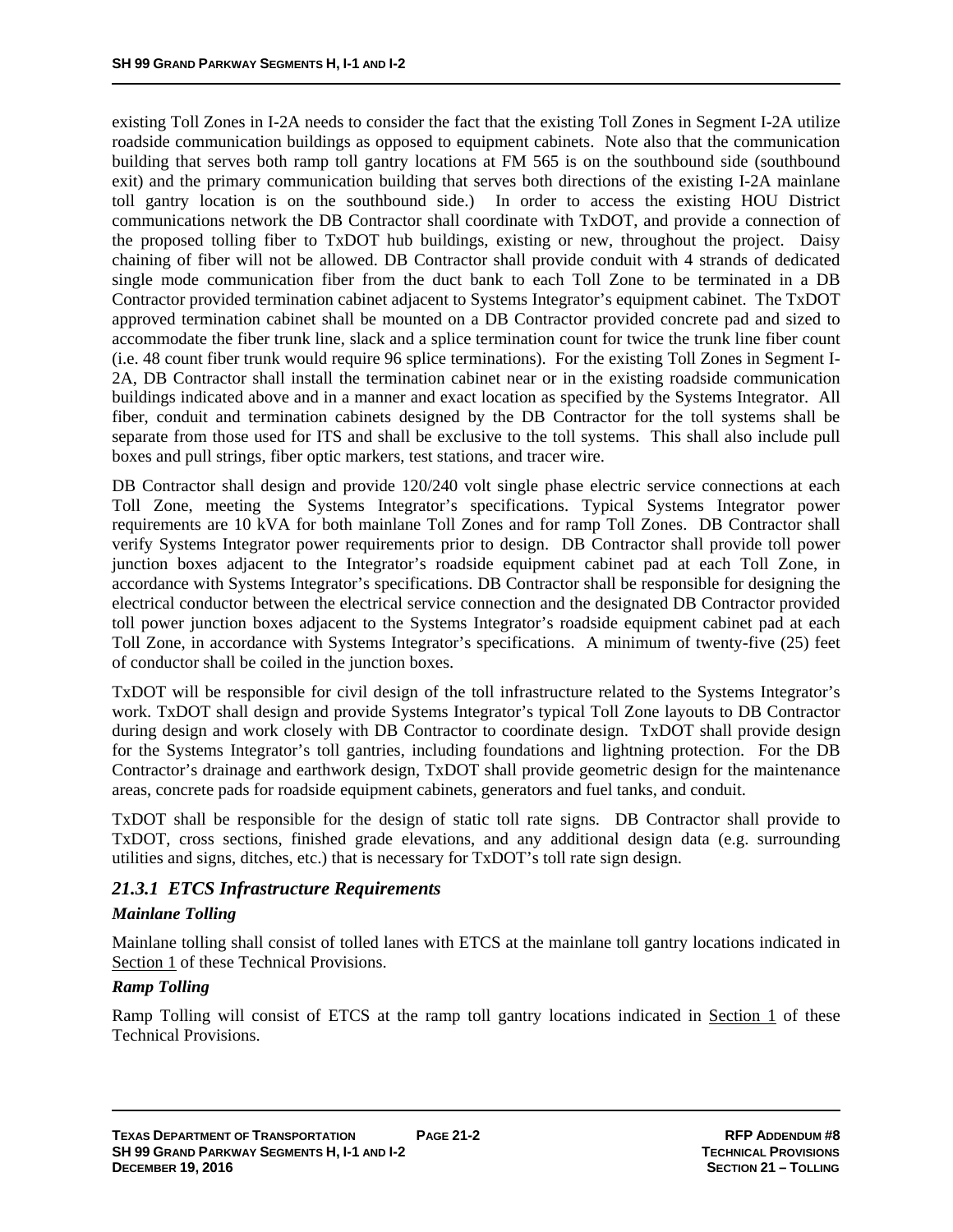#### *Utility and Personnel Access-way*

DB Contractor shall furnish and install electric utility power drops, sized per TxDOT design criteria with voltage and load information provided by the Systems Integrator at each Toll Zone location.

## **21.4 Construction Requirements**

DB Contractor shall coordinate construction work in the Toll Zones with TxDOT and Systems Integrator to determine construction requirements specific to the Toll Zones. DB Contractor shall provide access and coordinate with the Systems Integrator during construction to allow for System Integrator's civil construction work to occur concurrently with DB Contractor's Work, in accordance with Section 22.4 of the Agreement.

DB Contractor shall be responsible for constructing general roadway items through each Toll Zone including pavement section (toll zone pavement and transition areas), striping, MBGF, concrete traffic barrier and foundation, end treatments, general grading, earthwork, flexible base, embankment, retaining walls, drainage, SW3P, and other typical roadway items included in DB Contractor's Work, to support the construction of Systems Integrator's gantry structures, conduit, maintenance area surfacing, and concrete pads for the roadside equipment cabinets, generators and fuel tanks. DB Contractor shall provide a finished roadside area for Systems Integrator's placement of concrete pads for the tolling infrastructure and the maintenance driveway. The finished roadside area shall allow for a maintenance driveway that permits safe use by maintenance personnel and their vehicles. The finished grade area shall provide positive drainage, and be free of ditches or other obstructions which could damage or diminish the function of the tolling equipment. For general guidance, details, and responsibilities, see Attachment 21-2, Typical Toll Zone Layout. Geometric constraints may dictate that the design deviates from the general guidance. In these instances, DB Contractor final design shall be coordinated with TxDOT TOD to ensure design meets the Systems Integrator's needs.

A listing of TxDOT/DB Contractor/Systems Integrator construction responsibilities is provided in Attachment 21-1. DB Contractor shall comply with requirements as shown in Attachment 21-1 and shall utilize Attachment 21-2, as a reference for construction.

DB Contractor shall construct the Toll Zone pavement sections in accordance with Attachment 21-3, and shall install conduit stub-ups in the pavement and loop conduit under the pavement, meeting the Systems Integrator's specification. All reinforcing steel in the Toll Zone pavement and other items such as barrier shall be epoxy coated. DB Contractor shall provide exclusive unobstructed access to Systems Integrator at each Toll Zone during Systems Integrator's pavement sensor installation and toll systems testing. To allow for Systems Integrator's testing of the toll systems, the area designated for unobstructed access shall be a minimum of 500 feet from each end of the special Toll Zone pavement section. For the mainlane Toll Zones, the DB Contractor shall provide a minimum of 1,110 feet unobstructed access. For Toll Zones on ramps, access shall be provided for the entire length of the ramp. These 500 foot sections are not required to be constructed using the special Toll Zone pavement section.

DB Contractor shall construct concrete encased duct banks the length of the corridor in accordance with TxDOT HOU standards, and include a minimum of two, 3inch dedicated conduits for tolling, with a minimum of 4 strands of dedicated single mode communication fiber per Toll Zone (E.g. 24 Toll Zones would require 96 fiber strands). This will include construction and installation of concrete encased duct banks and fiber to the existing Toll Zones in Segment I-2A and a connection to Segment G. In order to access the existing HOU District communications network the DB Contractor shall coordinate with TxDOT, and provide a connection of the proposed tolling fiber to TxDOT hub buildings, existing or new, throughout the project. Daisy chaining of fiber will not be allowed. DB Contractor shall provide conduit with four (4) strands of dedicated single mode communication fiber to each Toll Zone to be terminated and tested (pre-installation and post-installation) in a DB Contractor provided termination cabinet